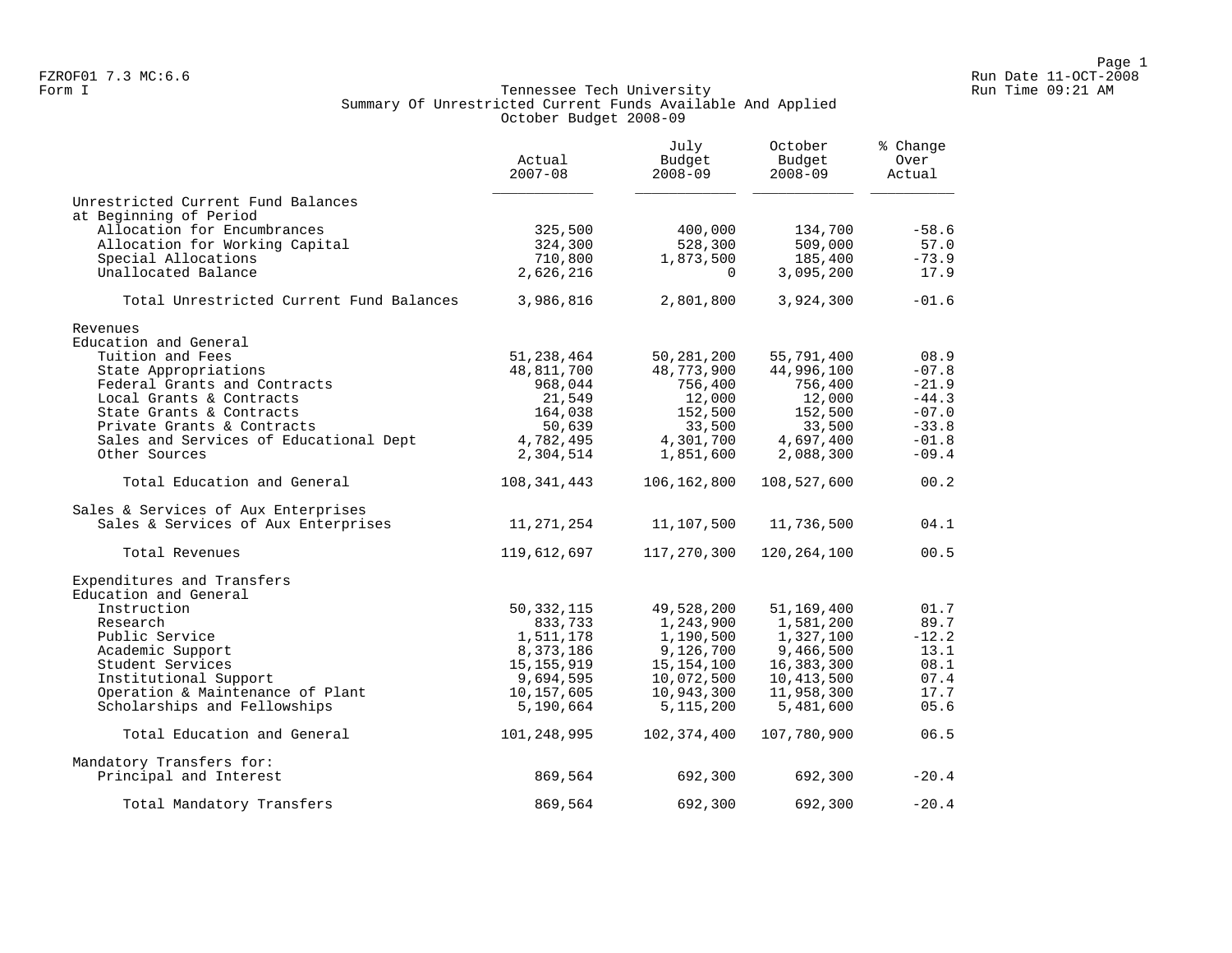## Form I Georgian Communication of the Secondary Run Time Communication of the Tennessee Tech University Communication Run Time 09:21 AM Summary Of Unrestricted Current Funds Available And Applied October Budget 2008-09

|                                                                                                                                       | Actual<br>$2007 - 08$               | July<br>Budget<br>$2008 - 09$  | October<br>Budget<br>$2008 - 09$ | % Change<br>Over<br>Actual    |
|---------------------------------------------------------------------------------------------------------------------------------------|-------------------------------------|--------------------------------|----------------------------------|-------------------------------|
| Non-Mandatory Transfers for:<br>Transfers to Unexpended Plant Fund<br>Transfers to Renewal & Replacements<br>Transfers to Other Funds | 1,090,000<br>4,178,103<br>1,017,296 | 90,000<br>2,878,600<br>333,900 | 304,800<br>2,381,900<br>353,800  | $-72.0$<br>$-43.0$<br>$-65.2$ |
| Total Non-Mandatory Transfers                                                                                                         | 6,285,399                           | 3,302,500                      | 3,040,500                        | $-51.6$                       |
| Total Education and General                                                                                                           | 108,403,958                         | 106, 369, 200                  | 111, 513, 700                    | 02.9                          |
| Auxiliary Enterprises Expenditures<br>Auxiliary Enterprise Expenditures                                                               | 6,464,333                           | 6,700,800                      | 6,868,400                        | 06.3                          |
| Total Auxiliary Expenditures                                                                                                          | 6,464,333                           | 6,700,800                      | 6,868,400                        | 06.3                          |
| Mandatory Transfers for:<br>Principal and Interest                                                                                    | 818,417                             | 820,100                        | 820,100                          | 00.2                          |
| Total Mandatory Transfers                                                                                                             | 818,417                             | 820,100                        | 820,100                          | 00.2                          |
| Non-Mandatory Transfers for:<br>Transfers to Renewal & Replacements                                                                   | 3,988,505                           | 3,586,600                      | 4,048,000                        | 01.5                          |
| Total Non-Mandatory Transfers                                                                                                         | 3,988,505                           | 3,586,600                      | 4,048,000                        | 01.5                          |
| Total Auxiliary Enterprises                                                                                                           | 11, 271, 255                        | 11,107,500                     | 11,736,500                       | 04.1                          |
| Total Expenditures And Transfers                                                                                                      | 119,675,213                         | 117,476,700                    | 123, 250, 200                    | 03.0                          |
| Other                                                                                                                                 |                                     |                                |                                  | 00.0<br>00.0                  |
| Total Other                                                                                                                           | $\Omega$                            | $\Omega$                       | $\Omega$                         | 00.0                          |
| Unrestricted Current Fund Balances<br>at End of Period<br>Allocation for Encumbrances<br>Allocation for Working Capital               | 134,700<br>509,000                  | 400,000<br>528,300             | 139,700<br>561,300               | 03.7<br>10.3                  |
| Special Allocations<br>Unallocated Balance                                                                                            | 185,400<br>3,095,200                | 1,667,100<br>$\Omega$          | 237,200<br>$\Omega$              | 27.9<br>$-100.0$              |
| Total Unrestricted Current Fund Balances                                                                                              | 3,924,300                           | 2,595,400                      | 938,200                          | $-76.1$                       |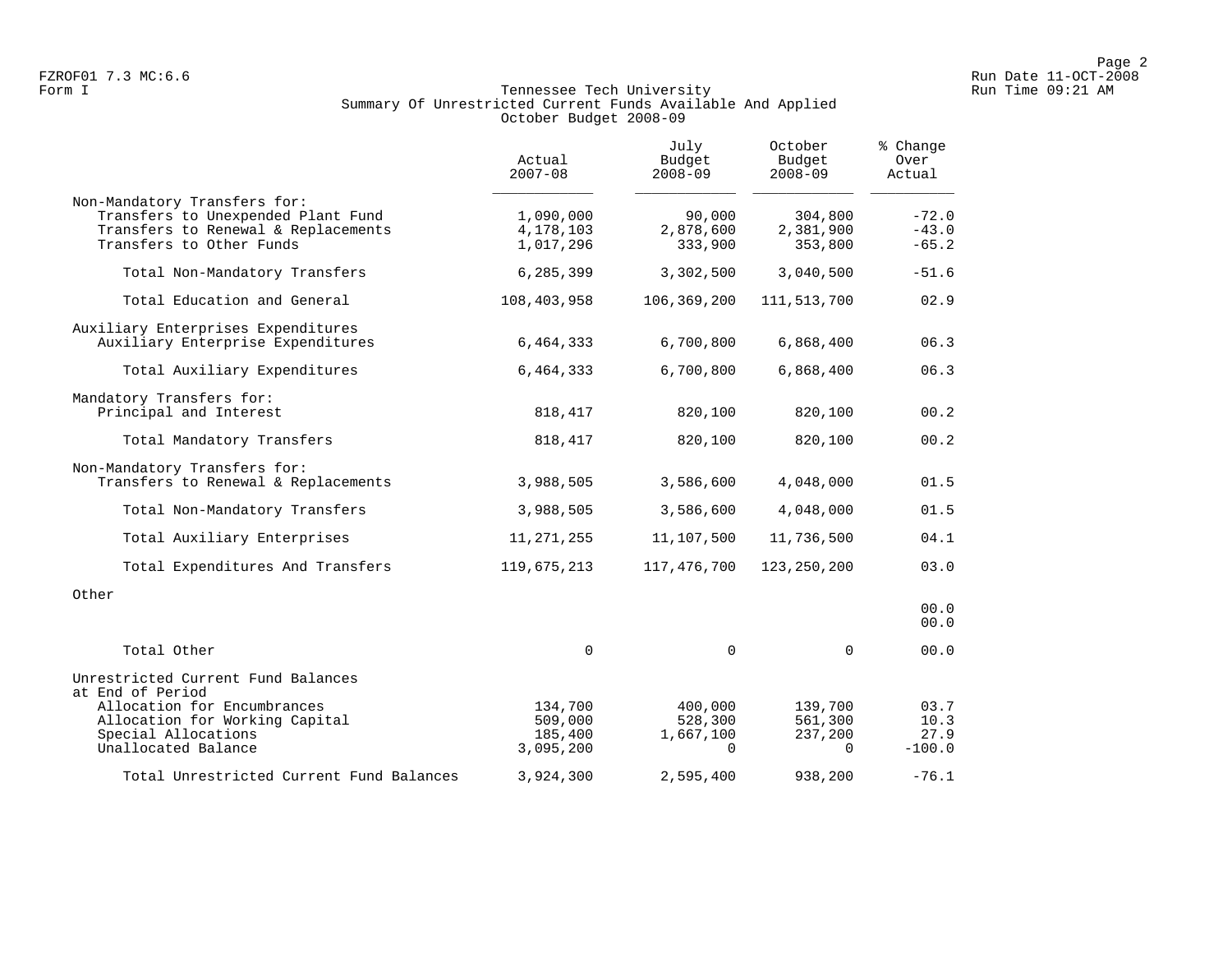Page 3 and 20 and 20 and 20 and 20 and 20 and 20 and 20 and 20 and 20 and 20 and 20 and 20 and 20 and 20 and 20

FZROF01 7.3 MC:6.6 Run Date 11-OCT-2008 Form I Georgian Communication of the Secondary Run Time Communication of the Tennessee Tech University Communication Run Time 09:21 AM Summary Of Unrestricted Current Funds Available And Applied October Budget 2008-09 \* \* \* Report Control Information \* \* \* Parameters have been entered via Job Submission.

|                        | Parameters nave been entered via Job Submissio |
|------------------------|------------------------------------------------|
| Parameter Name         | Value                                          |
| Parameter Seq No:      | 86823                                          |
| $chart$ :              | Ͳ                                              |
| Budget Id:             | FY2009                                         |
| Budget Phase 5:        | 085A                                           |
| Budget Phase 1:        | 0910                                           |
| Budget Phase 2:        | 092R                                           |
| Fund:                  |                                                |
| Begin Page Number:     |                                                |
| Suppress Zero Amounts: | v                                              |
|                        |                                                |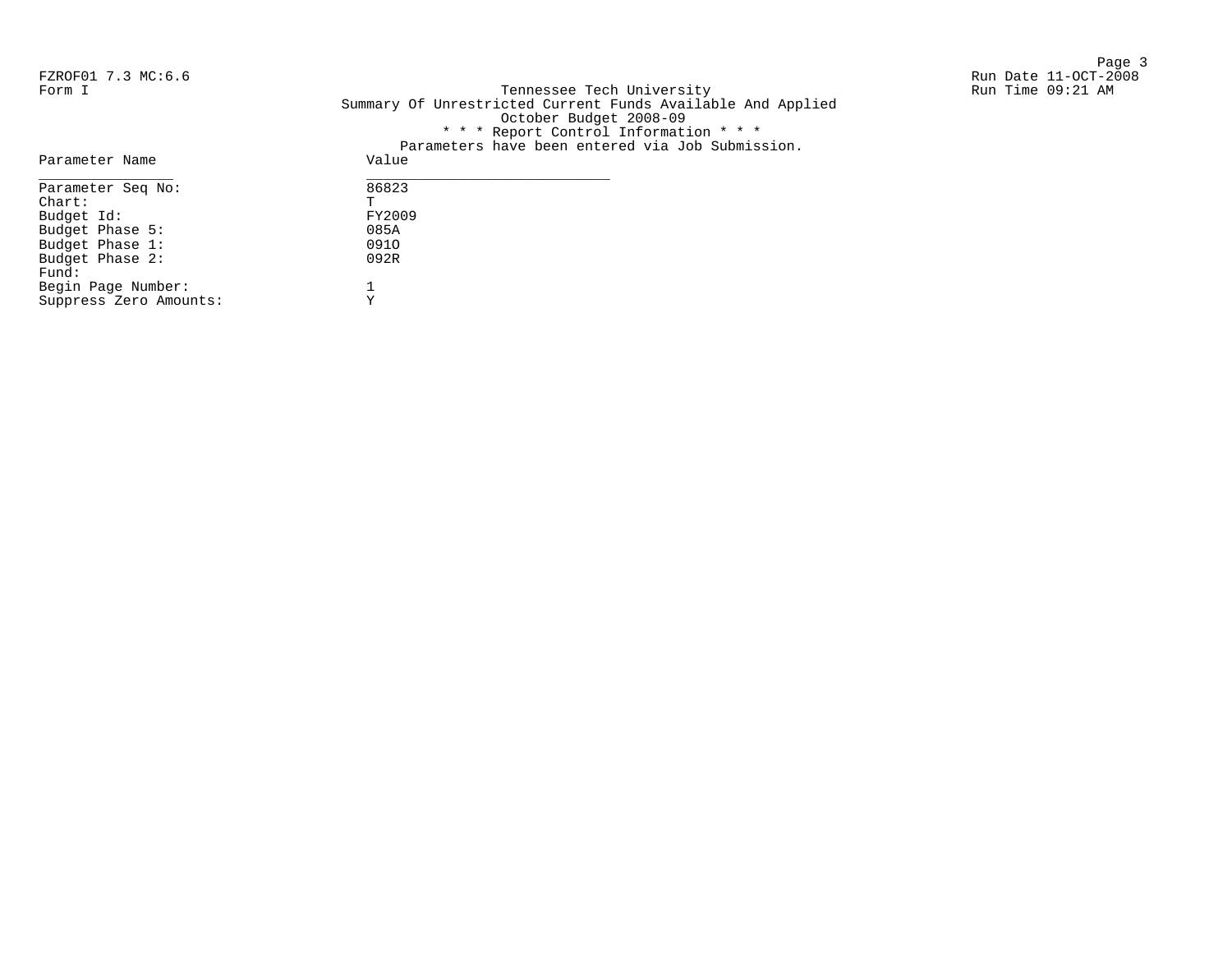# Form II Tennessee Tech University Run Time 09:27 AM Special Allocations October Budget 2008-09

|                                                 | Actual<br>$2007 - 08$ | July<br>Budget<br>$2008 - 09$ | October<br>Budget<br>$2008 - 09$ |
|-------------------------------------------------|-----------------------|-------------------------------|----------------------------------|
| At Beginning of Period                          |                       |                               |                                  |
| 2% to 5% Reserve                                | 1,924,770             | 2,830,400                     | 2,830,340                        |
| Allocation for Compensated Absences             | $-2,768,680$          | $-2,768,680$                  | $-3,061,690$                     |
| Allocation for Student Activity Fees            | 740,070               | 740,070                       | 1,025,340                        |
| Allocation for Technology Access Fees           | 267,340               | 267,340                       | 106,510                          |
| Allocation for Auxiliary Contingency            | 509,290               | 559,430                       | 563,560                          |
| Allocation for Specialized Academic Course Fees | 38,010                | 244,940                       | 216,520                          |
| Allocation for Unexpended Contracts             |                       |                               |                                  |
| Allocation for Conferences and Institutes       |                       |                               |                                  |
| Allocation for Floyd Scholarship                |                       |                               |                                  |
| Allocation for RODP                             |                       |                               |                                  |
| Allocation for TTC Equipment Appropriation      |                       |                               |                                  |
| Allocation for OPEB                             |                       |                               | $-1,495,180$                     |
| Total                                           | 710,800               | 1,873,500                     | 185,400                          |
| At End of Period                                |                       |                               |                                  |
| 2% to 5% Reserve                                | 2,830,340             | 2,629,440                     | 2,858,870                        |
| Allocation for Compensated Absences             | $-3,061,690$          | $-2,768,680$                  | $-3,061,690$                     |
| Allocation for Student Activity Fees            | 1,025,340             | 740,000                       | 1,025,340                        |
| Allocation for Technology Access Fees           | 106,510               | 267,000                       | 106,510                          |
| Allocation for Auxiliary Contingency            | 563,560               | 555,340                       | 586,830                          |
| Allocation for Specialized Academic Course Fees | 216,520               | 244,000                       | 216,520                          |
| Allocation for Unexpended Contracts             |                       |                               |                                  |
| Allocation for Conferences and Institutes       |                       |                               |                                  |
| Allocation for Floyd Scholarship                |                       |                               |                                  |
| Allocation for RODP                             |                       |                               |                                  |
| Allocation for TTC Equipment Appropriation      |                       |                               |                                  |
| Allocation for OPEB                             | $-1.495.180$          |                               | $-1,495,180$                     |
| Total                                           | 185,400               | 1,667,100                     | 237,200                          |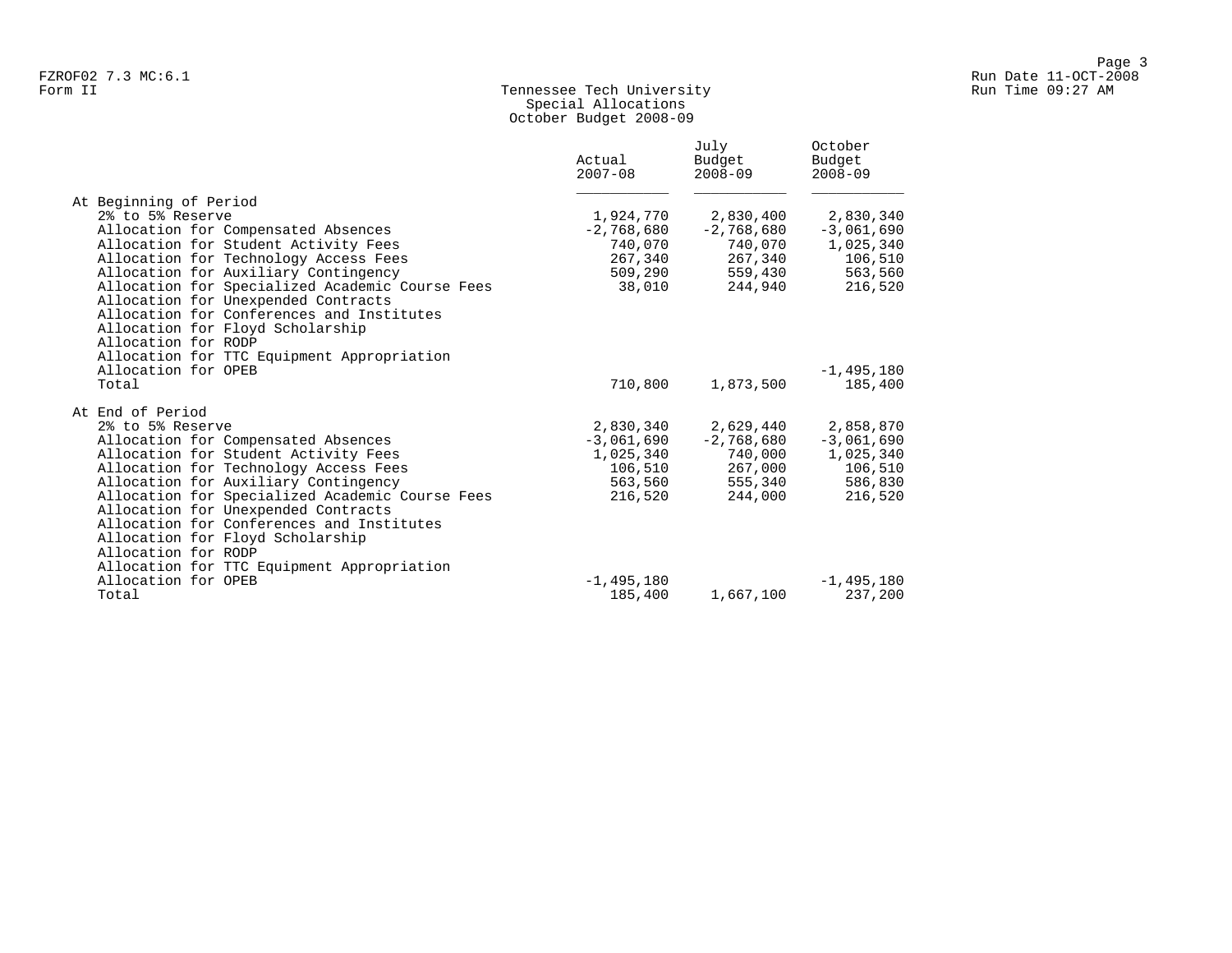Page 4 FZROF02 7.3 MC:6.1 Run Date 11-OCT-2008 Run Time 09:27 AM

| Form II                | Tennessee Tech University                        |
|------------------------|--------------------------------------------------|
|                        | Special Allocations                              |
|                        | October Budget 2008-09                           |
|                        | * * * Report Control Information * * *           |
|                        | Parameters have been entered via Job Submission. |
| Parameter Name         | Value                                            |
| Parameter Seq No:      | 86824                                            |
| $chart$ :              | T                                                |
| Budget Id:             | FY2009                                           |
| Fund:                  |                                                  |
| Begin Page Number:     |                                                  |
| Suppress Zero Amounts: | v                                                |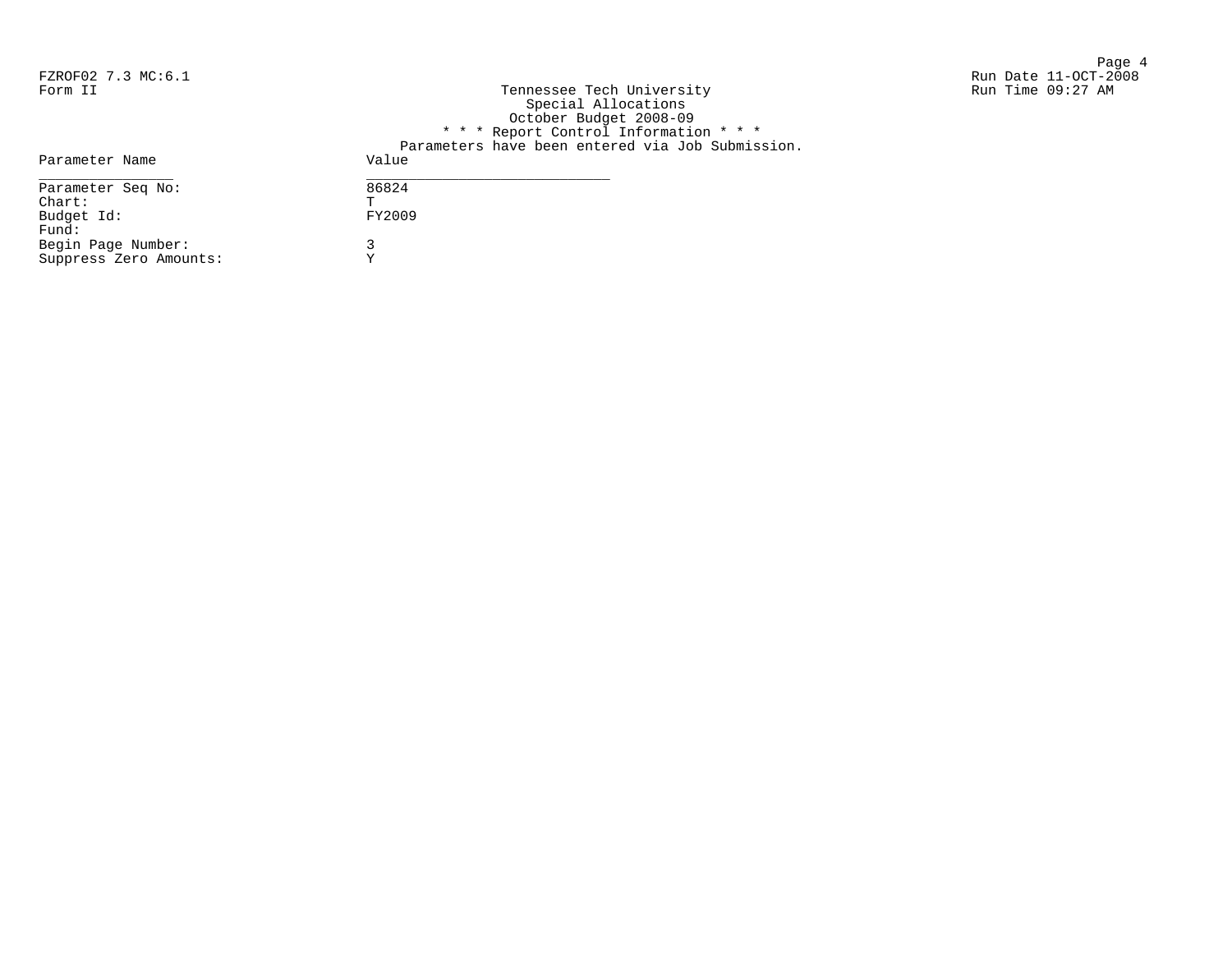FZROF03 7.3 MC:6.7 Run Date 11-OCT-2008<br>Form III Run Date 11-OCT-2008 Tennessee Tech University Run Time 09:33 AM

### Form III Tennessee Tech University Run Time 09:33 AM Unrestricted Educational And General Expenditures By Budget Category Actual 2007-08

| UNRESTRICTED EXPENDITURES     | Professional<br>Salaries | Other<br>Salaries | Employee<br>Benefits | Travel       | Operating<br>Expense | Capital<br>Outlay | Total        | % OF<br>Total<br>E & G |
|-------------------------------|--------------------------|-------------------|----------------------|--------------|----------------------|-------------------|--------------|------------------------|
| EDUCATION AND GENERAL         |                          |                   |                      |              |                      |                   |              |                        |
| Instruction                   | 30,626,210               | 2,344,763         | 10,379,067           | 367,948      | 6,467,993            | 146,134           | 50, 332, 115 | 49.71                  |
| Research                      | 214,346                  | 43,941            | 156,474              | 95,224       | 310,361              | 13,387            | 833,733      | 0.82                   |
| Public Service                | 269,324                  | 218,792           | 155,689              | 28,791       | 838,582              | 0                 | 1,511,178    | 1.49                   |
| Academic Support              | 4,722,629                | 1,409,656         | 2,597,086            | 144,521      | $-1,471,005$         | 970,299           | 8,373,186    | 8.27                   |
| Student Services              | 3,369,146                | 1,586,163         | 2,120,513            | 946,826      | 6,973,761            | 159,510           | 15, 155, 919 | 14.97                  |
| Institutional Support         | 4,076,139                | 1,887,468         | 2,716,311            | 128,433      | 886,244              | $\mathbf 0$       | 9,694,595    | 9.58                   |
| Oper & Maint of Plant         | 741,553                  | 3,013,259         | 2,327,363            | 13,549       | 3,996,596            | 65,285            | 10,157,605   | 10.03                  |
| Scholarships & Fellow         | 0                        | $\mathbf 0$       | 2,957                | $\mathbf{0}$ | 5,187,707            | $\mathbf 0$       | 5,190,664    | 5.13                   |
| Total Educational and General | 44,019,347               | 10,504,042        | 20, 455, 460         | 1,725,292    | 23,190,239           | 1,354,615         | 101,248,995  |                        |
| Auxiliary Enterprises         | 457,260                  | 1,697,690         | 967,577              | 9,424        | 3,332,382            | 0                 | 6,464,333    |                        |
| Total Unrestricted            | 44, 476, 607             | 12,201,732        | 21, 423, 037         | 1,734,716    | 26,522,621           | 1,354,615         | 107,713,328  |                        |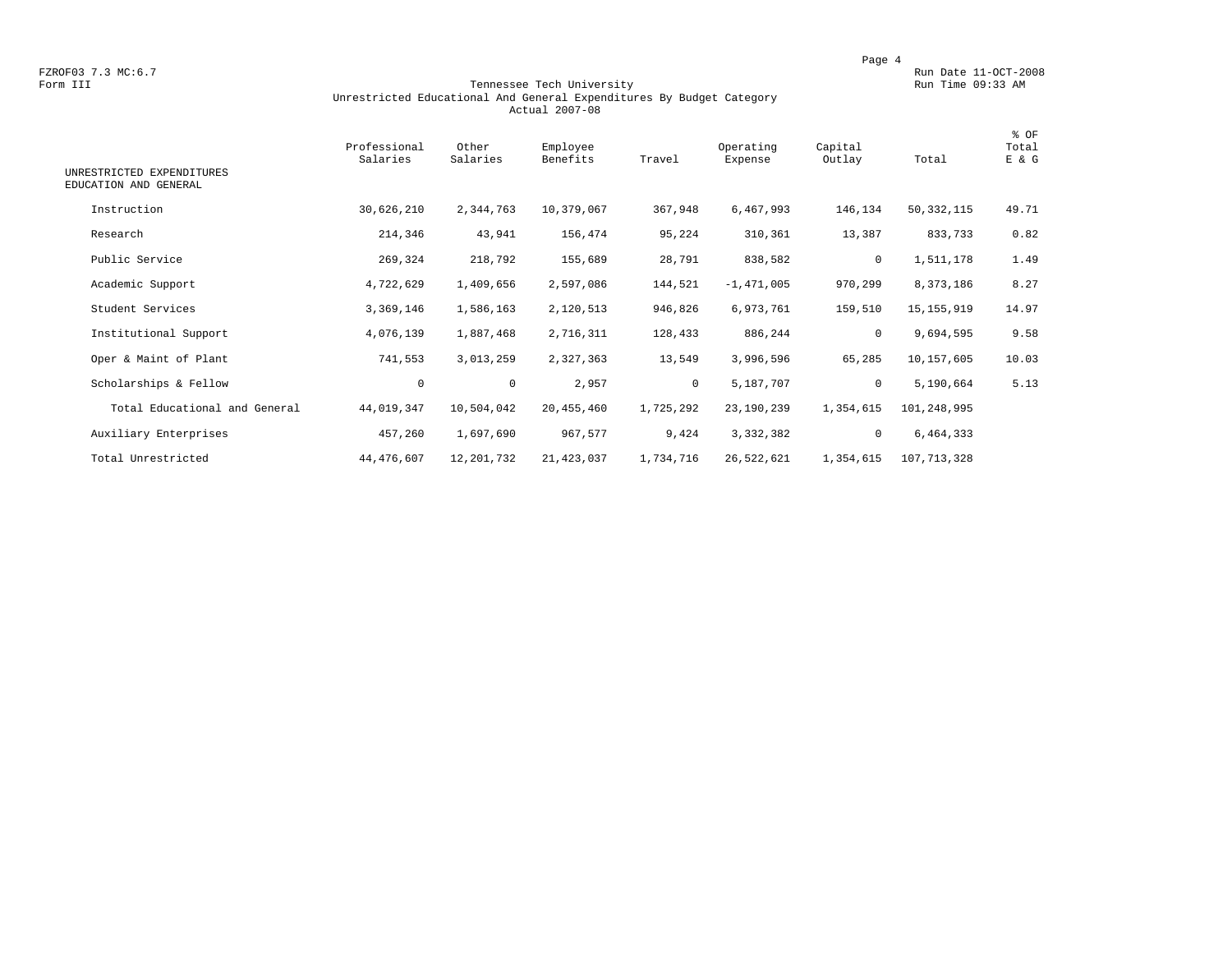FZROF03 7.3 MC:6.7 Run Date 11-OCT-2008<br>Form III Run Date 11-OCT-2008 Run Date 11-OCT-2008 Run Date 11-OCT-2008

### Tennessee Tech University Unrestricted Educational And General Expenditures By Budget Category Original 2008-09

| UNRESTRICTED EXPENDITURES<br>EDUCATION AND GENERAL | Professional<br>Salaries | Other<br>Salaries | Employee<br>Benefits | Travel       | Operating<br>Expense | Capital<br>Outlay | Total       | % OF<br>Total<br>E & G |
|----------------------------------------------------|--------------------------|-------------------|----------------------|--------------|----------------------|-------------------|-------------|------------------------|
| Instruction                                        | 31,258,100               | 2,218,300         | 9,154,600            | 170,100      | 6,571,500            | 155,600           | 49,528,200  | 48.38                  |
| Research                                           | 133,100                  | 29,800            | 99,200               | 900          | 955,900              | 25,000            | 1,243,900   | 1.22                   |
| Public Service                                     | 356,600                  | 217,300           | 189,500              | 15,200       | 409,400              | 2,500             | 1,190,500   | 1.16                   |
| Academic Support                                   | 5,200,500                | 1,369,300         | 2,416,600            | 147,600      | $-973,100$           | 965,800           | 9,126,700   | 8.92                   |
| Student Services                                   | 3,552,200                | 1,429,300         | 2,405,100            | 399,900      | 7,356,500            | 11,100            | 15,154,100  | 14.80                  |
| Institutional Support                              | 4,433,500                | 1,908,900         | 2,639,300            | 108,500      | 973,800              | 8,500             | 10,072,500  | 9.84                   |
| Oper & Maint of Plant                              | 749,400                  | 3,199,000         | 2,257,600            | 2,200        | 4,731,600            | 3,500             | 10,943,300  | 10.69                  |
| Scholarships & Fellow                              | $\mathbf 0$              | $\mathbf 0$       | 1,400                | $\mathbf{0}$ | 5,113,800            | $\mathbf 0$       | 5,115,200   | 5.00                   |
| Total Educational and General                      | 45,683,400               | 10,371,900        | 19,163,300           | 844,400      | 25,139,400           | 1,172,000         | 102,374,400 |                        |
| Auxiliary Enterprises                              | 471,500                  | 1,803,000         | 930,800              | 4,900        | 3,490,600            | 0                 | 6,700,800   |                        |
| Total Unrestricted                                 | 46,154,900               | 12,174,900        | 20,094,100           | 849,300      | 28,630,000           | 1,172,000         | 109,075,200 |                        |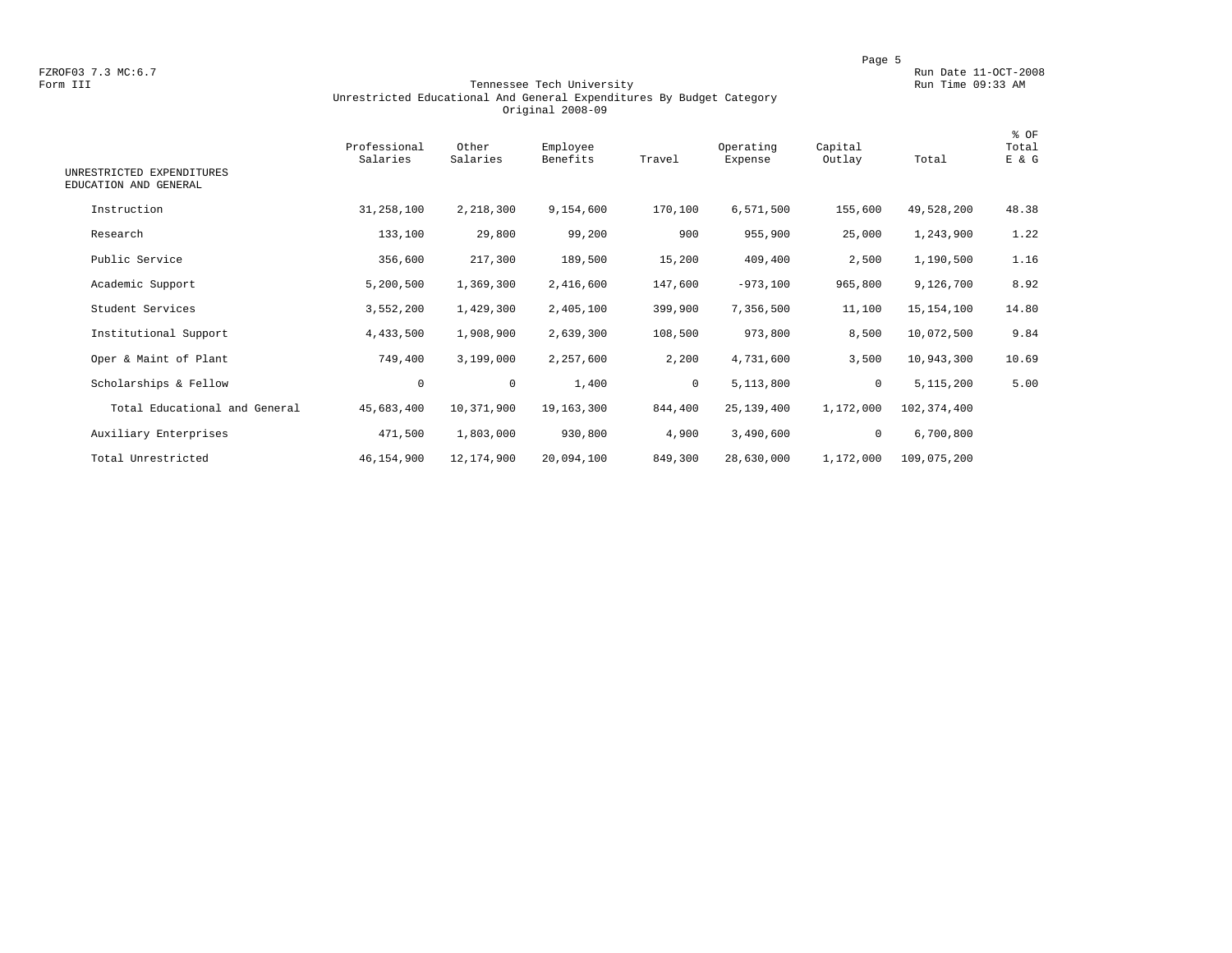FZROF03 7.3 MC:6.7 Run Date 11-OCT-2008<br>Form III Run Date 11-OCT-2008 Tennessee Tech University Run Time 09:33 AM

### Form III Tennessee Tech University Run Time 09:33 AM Unrestricted Educational And General Expenditures By Budget Category Revised 2008-09

| UNRESTRICTED EXPENDITURES<br>EDUCATION AND GENERAL | Professional<br>Salaries | Other<br>Salaries | Employee<br>Benefits | Travel    | Operating<br>Expense | Capital<br>Outlay | Total       | % OF<br>Total<br>E & G |
|----------------------------------------------------|--------------------------|-------------------|----------------------|-----------|----------------------|-------------------|-------------|------------------------|
| Instruction                                        | 31,186,100               | 2,255,000         | 9,937,700            | 307,400   | 7,330,200            | 153,000           | 51,169,400  | 47.48                  |
| Research                                           | 158,900                  | 58,300            | 107,700              | 22,500    | 1,198,800            | 35,000            | 1,581,200   | 1.47                   |
| Public Service                                     | 451,400                  | 232,500           | 164,900              | 6,000     | 469,800              | 2,500             | 1,327,100   | 1.23                   |
| Academic Support                                   | 5,129,100                | 1,389,400         | 2,414,500            | 189,000   | $-748,000$           | 1,092,500         | 9,466,500   | 8.78                   |
| Student Services                                   | 3,696,100                | 1,540,400         | 2,252,200            | 505,300   | 8,378,200            | 11,100            | 16,383,300  | 15.20                  |
| Institutional Support                              | 4,346,600                | 1,994,600         | 2,551,800            | 109,700   | 1,403,800            | 7,000             | 10,413,500  | 9.66                   |
| Oper & Maint of Plant                              | 823,400                  | 3,253,500         | 2,162,000            | 2,200     | 5,679,900            | 37,300            | 11,958,300  | 11.10                  |
| Scholarships & Fellow                              | $\circ$                  | $\mathbf 0$       | 1,400                | $\circ$   | 5,480,200            | 0                 | 5,481,600   | 5.09                   |
| Total Educational and General                      | 45,791,600               | 10,723,700        | 19,592,200           | 1,142,100 | 29,192,900           | 1,338,400         | 107,780,900 |                        |
| Auxiliary Enterprises                              | 494,100                  | 1,820,200         | 933,600              | 4,900     | 3,615,600            | 0                 | 6,868,400   |                        |
| Total Unrestricted                                 | 46,285,700               | 12,543,900        | 20,525,800           | 1,147,000 | 32,808,500           | 1,338,400         | 114,649,300 |                        |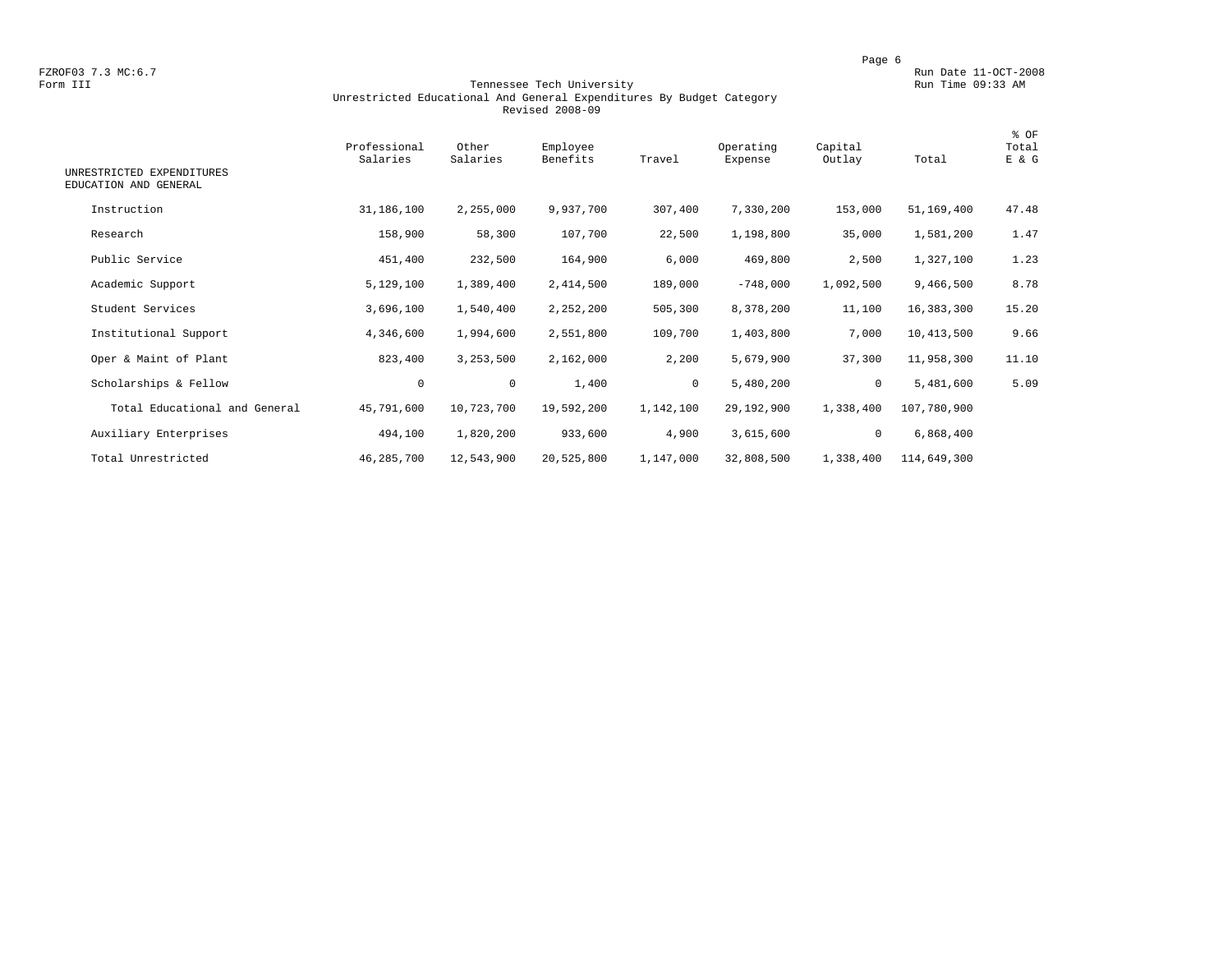Parameter Name

### FZROF03 7.3 MC:6.7 Run Date 11-OCT-2008<br>Form III Run Date 11-OCT-2008 Run Date 11-OCT-2008 Run Date 11-OCT-2008 Tennessee Tech University Unrestricted Educational And General Expenditures By Budget Category Revised 2008-09 \* \* \* Report Control Information \* \* \*

# Parameters have been entered via Job Submission.<br>Value

| Parameter Seq No:      | 86825  |  |
|------------------------|--------|--|
| $Chart$ :              | Τ      |  |
| Budget Id:             | FY2009 |  |
| Budget Phase 5:        | 085A   |  |
| Budget Phase 1:        | 0910   |  |
| Budget Phase 2:        | 092R   |  |
| Fund:                  |        |  |
| Begin Page Number:     | 4      |  |
| Suppress Zero Amounts: | Y      |  |
|                        |        |  |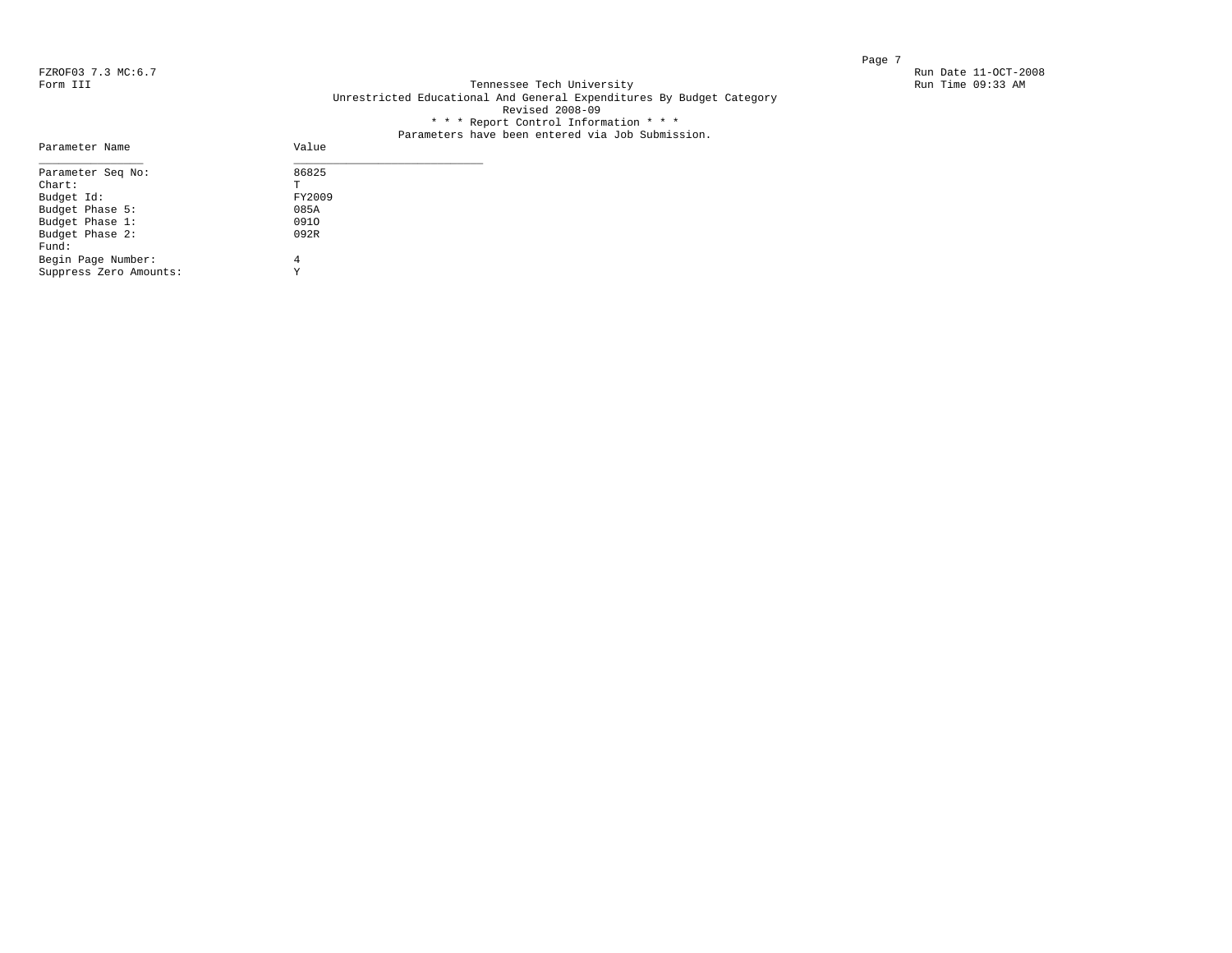### Form IV Tennessee Tech University Run Time 09:38 AM Detail Of Transfers October Budget 2008-09

|                                                              | Actual<br>$2007 - 08$ | July<br>$2008 - 09$ | October<br>$2008 - 09$ |
|--------------------------------------------------------------|-----------------------|---------------------|------------------------|
| Educational And General                                      |                       |                     |                        |
| Mandatory Transfers                                          |                       |                     |                        |
| Retirement of Indebtedness:                                  |                       |                     |                        |
| ROI Fitness Center 1998D 912 Bds                             | 201,561               | 183,150             | 183,150                |
| ROI Energy Performance Contract                              | 660,755               | 509,100             | 509,100                |
| ROI Performance Contr Order 2                                | 7,248                 | $\Omega$            | 0                      |
| Loan Fund Matching-NDSL                                      |                       |                     |                        |
| Renewals and Replacements:                                   |                       |                     |                        |
| Total E&G Mandatory Transfers                                | 869,564               | 692,250             | 692,250                |
| Non-Mandatory Transfers To (From)                            |                       |                     |                        |
| Unexpended Plant Funds:                                      |                       |                     |                        |
| Transf to Un Ex Plant Extra Maint                            | 90,000                | 90,000              | 90,000                 |
| Transf to Un Ex Plant Lighting                               | 500,000               | $\Omega$            | 0                      |
| Transf to Un Ex Plant Parkg Paving                           | $\Omega$              | $\mathbf 0$         | 214,800                |
| Transf to Un Ex Plant UC Elevators                           | 500,000               | $\Omega$            | $\mathbf 0$            |
| Renewals and Replacements:                                   |                       |                     |                        |
| Transfers to RR Computer Ctr                                 | 500,000               | 300,000             | 300,000                |
| Transfers to RR Telecommunications                           | 200,000               | $\Omega$            | 0                      |
| Transfers to RR Computer TAF                                 | 410,640               | 330,450             | 346,200                |
| Transfers to RR Motor Pool                                   | 427,130               | 0                   | 0                      |
| Transfers to RR Ag Pavilion                                  | 1,337                 | $\Omega$            | $\mathbf 0$            |
| Transfers to RR MP Athletics                                 | 23,193                | 0                   | $\mathbf 0$            |
| Transfers to RR MP Ext Educ<br>Transfers to RR MP Arts n Sci | 6,665<br>6,786        | 8,000<br>6,000      | 8,000<br>6,000         |
| Transfers to RR MP Water Ctr                                 | 15,857                | 17,500              | 17,500                 |
| Transfers to RR MP Coll of Bus                               | 385                   | $\Omega$            | $\overline{0}$         |
| Transfers to RR Reserves                                     | 2,129,310             | 1,629,310           | 1,329,310              |
| Transfers to RR Athletic Fund                                | 6,923                 | 587,374             | 274,904                |
| Transfers to RR Craft Ctr E&G                                | 49,924                | $\Omega$            | $\Omega$               |
| Transfers to RR Com Equipment Repl                           | $\Omega$              | $\mathbf 0$         | 100,000                |
| Transfers to RR Eblen Center                                 | 399,953               | $\Omega$            | $\mathbf 0$            |
| Other:                                                       |                       |                     |                        |
| Transfers to ROI Fitness Center                              | 31,030                | 48,620              | 57,540                 |
| Transfers to ROI Univ Center                                 | 89,458                | 89,130              | 92,560                 |
| Transfers to ROI Eblen Center                                | 196,808               | 196,100             | 203,650                |
| Transfers to ROI Engy Perform Contr                          | 700,000               | $\Omega$            | 0                      |
| Total E&G Non-Mandatory Transfers                            | 6,285,399             | 3,302,484           | 3,040,464              |
| Total Educational And General                                | 7,154,963             | 3,994,734           | 3,732,714              |
| Auxiliary Enterprises                                        |                       |                     |                        |
| Mandatory Transfers                                          |                       |                     |                        |
| Retirement of Indebtedness:                                  |                       |                     |                        |
| ROI TV West 1976B 907 Bonds                                  | 0                     | 12,940              | 12,940                 |
| ROI TV West 1998C 907 Bonds                                  | 70,836                | $\Omega$            | 0                      |
| ROI TV West 2005A 907 Bonds                                  | 4,777                 | 43,750              | 43,750                 |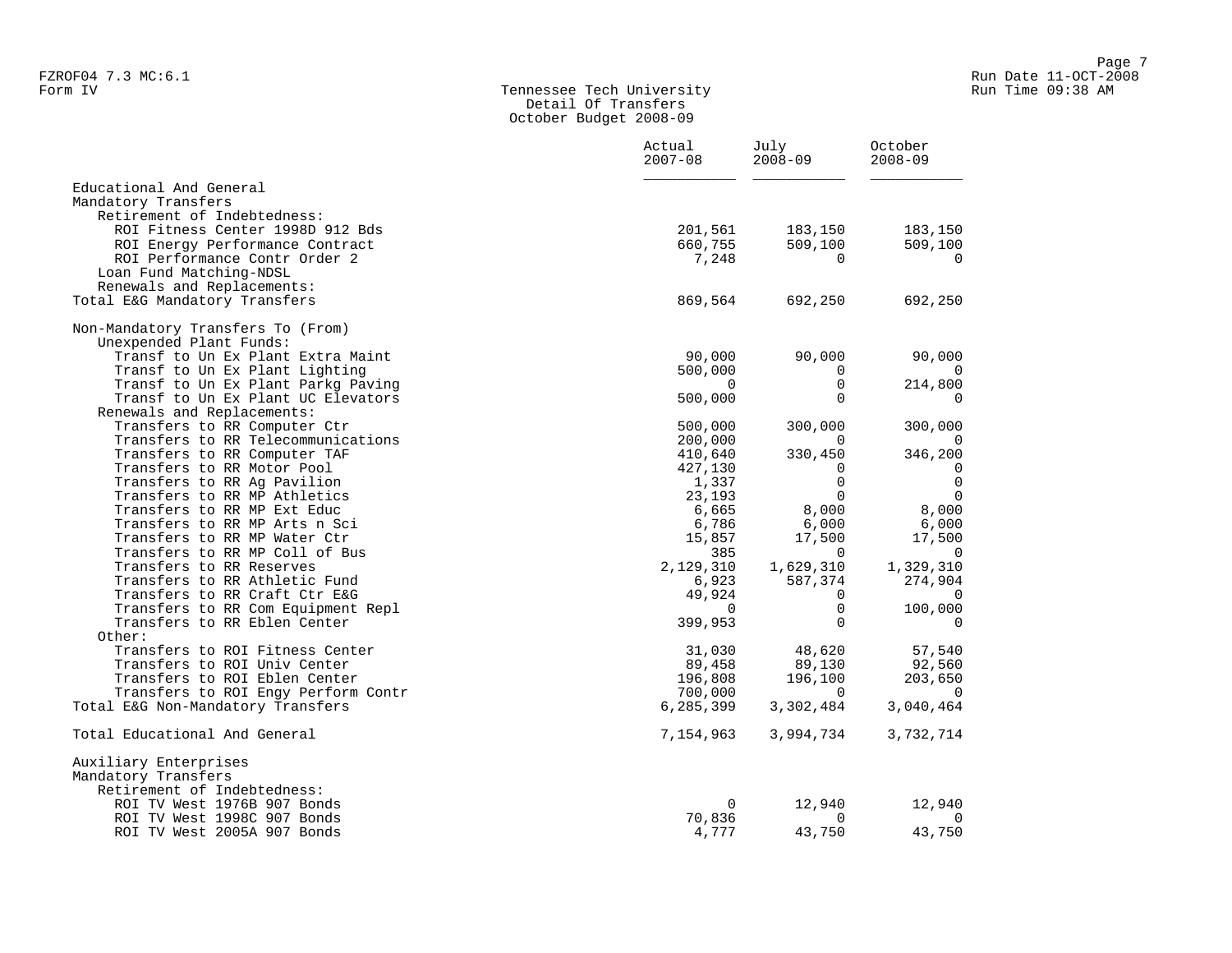# Form IV Tennessee Tech University Run Time 09:38 AM Detail Of Transfers October Budget 2008-09

|                                         | Actual<br>$2007 - 08$ | July<br>$2008 - 09$ | October<br>$2008 - 09$ |
|-----------------------------------------|-----------------------|---------------------|------------------------|
| ROI Dorms 10TH Dixie 2002A 914 Bd       | 125,512               | 131,430             | 131,430                |
| ROI Dorms 10TH Dixie 2004B 914 Bd       | 391,372               | 401,190             | 401,190                |
| ROI Dorms 10TH Dixie 2005A 914 Bd       | 35,523                | 37,200              | 37,200                 |
| ROI R H Rep 2007C 914 Bd                | 186,172               | 193,620             | 193,620                |
| ROI New Dorm Phase 2                    | 4,225                 | $\Omega$            | $\Omega$               |
| Renewals and Replacements:              |                       |                     |                        |
| Total Auxiliary Mandatory Transfers     | 818,417               | 820,130             | 820,130                |
| Non-Mandatory Transfers To (From)       |                       |                     |                        |
| Unexpended Plant Funds:                 |                       |                     |                        |
| Renewals and Replacements:              |                       |                     |                        |
| Transfers to RR Aptments                | 73,570                | 152,960             | 168,935                |
| Transfers to RR Bookstore               | 308,990               | 297,470             | 235,750                |
| Transfers to RR Cafeteria               | 831,438               | 797,890             | 1,149,120              |
| Transfers to RR Vending                 | 119,875               | 128,760             | 113,110                |
| Transfers to RR Post Office             | 13,422                | 14,240              | 11,800                 |
| Transfers to RR Fitness Center          |                       | 36,127 55,354       | 46,394                 |
| Transfers to RR CC Housing              | 45,196                | 37,056              | 39,340                 |
| Transfers to RR CC Gallery              | 499                   | 4,270               | 1,536                  |
| Transfers to RR CC Contr SR             | $\Omega$              | 300                 | 300                    |
| Transfers to RR Housing                 | 2,559,388             | 2,098,301           | 2,281,746              |
| Other:                                  |                       |                     |                        |
| Total Auxiliary Non-Mandatory Transfers | 3,988,505             | 3,586,601           | 4,048,031              |
| Total Auxiliary Enterprises             | 4,806,922             | 4,406,731           | 4,868,161              |
| Total Transfers                         | 11,961,885            | 8,401,465           | 8,600,875              |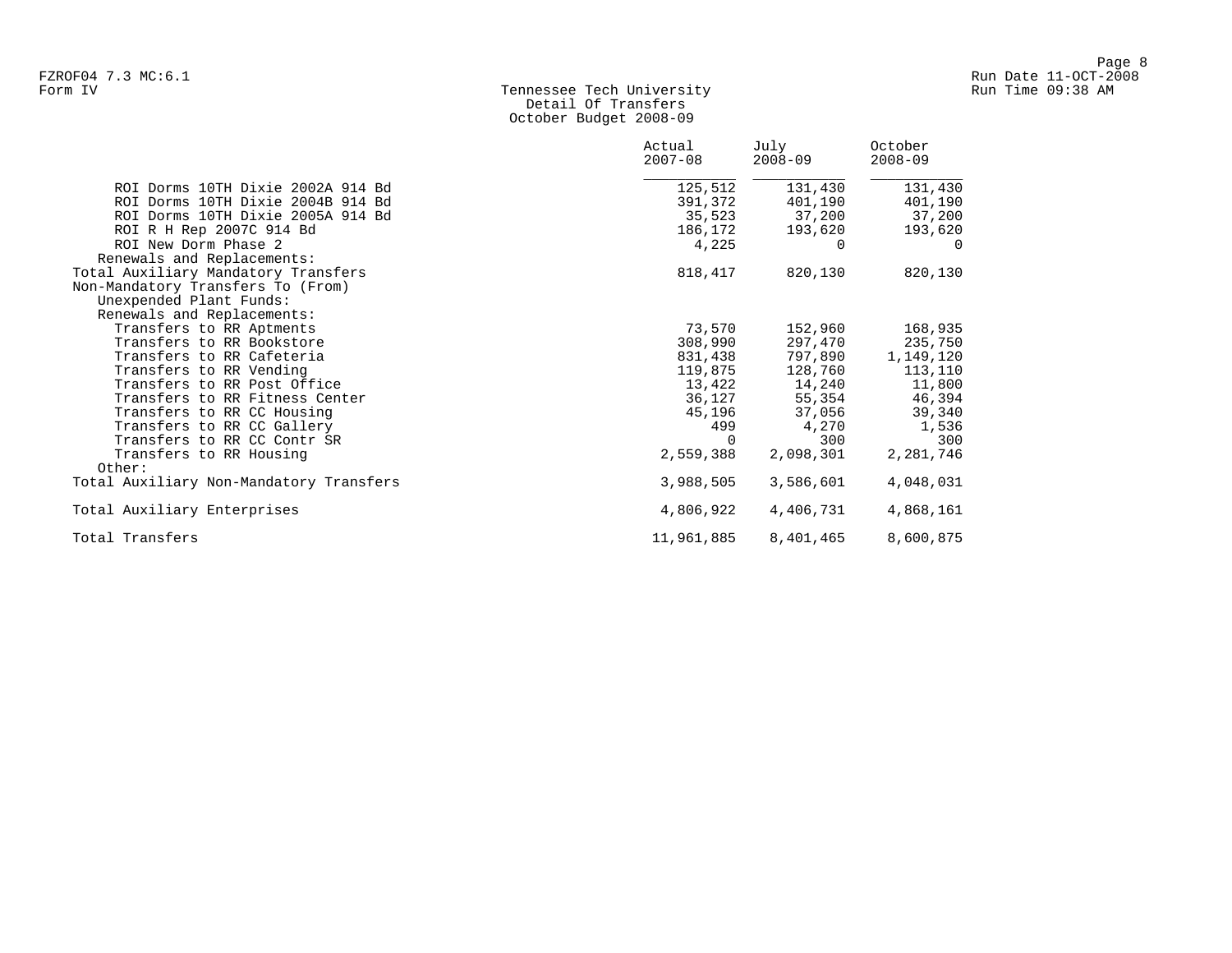Begin Page Number: 7 Suppress Zero Amounts: Y

Fund:

Page 9 and 2012 12:00 the state of the state of the state of the state of the state of the state of the state o

| FZROF04 7.3 MC:6.1 |                                                  | Run Date 11-OCT-2008 |
|--------------------|--------------------------------------------------|----------------------|
| Form IV            | Tennessee Tech University                        | Run Time 09:38 AM    |
|                    | Detail Of Transfers                              |                      |
|                    | October Budget 2008-09                           |                      |
|                    | * * * Report Control Information * * *           |                      |
|                    | Parameters have been entered via Job Submission. |                      |
| Parameter Name     | Value                                            |                      |
| Parameter Seq No:  | 86827                                            |                      |
| Chart:             | m.                                               |                      |
| Budget Id:         | FY2009                                           |                      |
| Budget Phase 5:    | 085A                                             |                      |
| Budget Phase 1:    | 0910                                             |                      |
| Budget Phase 2:    | 092R                                             |                      |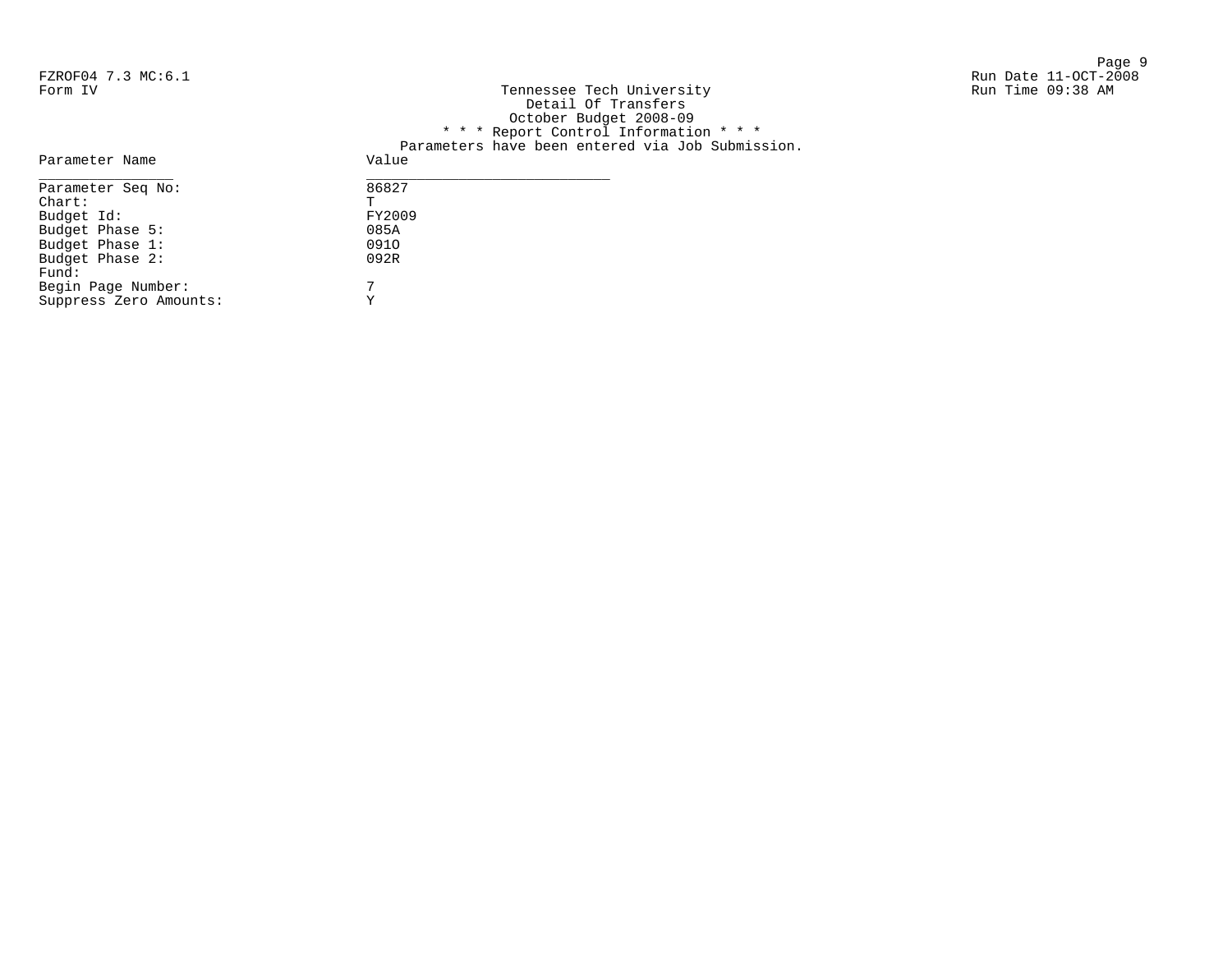Page 9 FZROF05 7.3 MC:6.9 Run Date 11-OCT-2008

### Form V Tennessee Tech University Run Time 09:43 AM Unrestricted Expenditures And Transfers By Major Functional Area And Account For Fiscal Year Actual 2007-08

|                             |              |              | Public      | Academic       | Student        | Inst.       | Operation &    | Scholar/    | Total          |              |               |
|-----------------------------|--------------|--------------|-------------|----------------|----------------|-------------|----------------|-------------|----------------|--------------|---------------|
|                             | Instruction  | Research     | Service     | Support        | Services       | Support     | Maintenance    | Fellowships | $E$ & $G$      | Auxiliary    | Total         |
| Salaries                    |              |              |             |                |                |             |                |             |                |              |               |
| Administrative/Professional | 378,217      | $\mathsf 0$  | 36,111      | 1,450,766      | 509,293        | 1,400,892   | 192,021        | $^{\circ}$  | 3,967,300      | 68,971       | 4,036,271     |
| Academic                    | 29, 136, 524 | 167,489      | 13,479      | 742,326        | $\mathbf 0$    | 2,400       | 1,290          | $\Omega$    | 30,063,508     | $\circ$      | 30,063,508    |
| Supporting                  | 1,949,006    | 31,254       | 162,694     | 1,277,116      | 1,369,796      | 1,832,917   | 2,960,083      | $\Omega$    | 9,582,866      | 1,238,480    | 10,821,346    |
| Students                    | 395,757      | 12,687       | 56,098      | 132,540        | 216,367        | 54,551      | 53,176         | $\Omega$    | 921,176        | 459,210      | 1,380,386     |
| Professional                | 1,111,469    | 46,857       | 219,734     | 2,529,537      | 2,859,853      | 2,672,847   | 548,242        | $\Omega$    | 9,988,539      | 388,289      | 10,376,828    |
| Total Salaries              | 32,970,973   | 258,287      | 488,116     | 6,132,285      | 4,955,309      | 5,963,607   | 3,754,812      | $\Omega$    | 54, 523, 389   | 2,154,950    | 56,678,339    |
| Employee Benefits           |              |              |             |                |                |             |                |             |                |              |               |
| FICA                        | 2,184,102    | 23,399       | 31,320      | 422,422        | 340,442        | 407,826     | 266,339        | $\Omega$    | 3,675,850      | 124,937      | 3,800,787     |
| Retirement                  | 3,302,454    | 34,081       | 47,981      | 703,620        | 517,796        | 700,034     | 486,983        | $\Omega$    | 5,792,949      | 215,694      | 6,008,643     |
| Insurance                   | 3,872,042    | 39,313       | 71.987      | 1,069,759      | 857,841        | 1,129,515   | 1,192,636      | $\Omega$    | 8,233,093      | 464,148      | 8,697,241     |
| Unemployment Compensation   | 15,083       | 2,514        | $\mathbf 0$ | $^{\circ}$     | 187            | 1,918       | 2,618          | $\mathbf 0$ | 22,320         | $^{\circ}$   | 22,320        |
| Other                       | 1,005,386    | 57,167       | 4,401       | 401,285        | 404,247        | 477,018     | 378,787        | 2,957       | 2,731,248      | 162,798      | 2,894,046     |
| Total Benefits              | 10,379,067   | 156,474      | 155,689     | 2,597,086      | 2,120,513      | 2,716,311   | 2,327,363      | 2,957       | 20, 455, 460   | 967,577      | 21, 423, 037  |
| Total Personal Serv.        | 43,350,040   | 414,761      | 643,805     | 8,729,371      | 7,075,822      | 8,679,918   | 6,082,175      | 2,957       | 74,978,849     | 3,122,527    | 78,101,376    |
| Other                       |              |              |             |                |                |             |                |             |                |              |               |
| Travel                      | 367,948      | 95,224       | 28,791      | 144,521        | 946,826        | 128,433     | 13,549         | $\Omega$    | 1,725,292      | 9.424        | 1,734,716     |
| Operating Expense Budget    | 47,502       | 294          | 7,403       | 22,168         | 19,110         | 11,748      | 610            | $\Omega$    | 108,835        | $\mathbf 0$  | 108,835       |
| Printing, Duplicating, Film | 103,609      | 16,891       | 69,281      | 10,850         | 345,035        | $-383, 463$ | 2,146          | $\Omega$    | 164,349        | 6,236        | 170,585       |
| Processing                  |              |              |             |                |                |             |                |             |                |              |               |
| Utilities & Fuel            | $\Omega$     | $\mathbf 0$  | $\Omega$    | 1,619          | $\overline{4}$ | $^{\circ}$  | 4,057,589      | $\Omega$    | 4,059,212      | $\circ$      | 4,059,212     |
| Communications & Shipping   | 141,974      | $-3,371$     | 2,070       | 122,792        | 196,354        | $-450.388$  | $-11,762$      | $\mathbf 0$ | $-2,331$       | 473,754      | 471,423       |
| Cost                        |              |              |             |                |                |             |                |             |                |              |               |
| Maintenance/Repairs         | 23,332       | 6,595        | 19,426      | 23,444         | 105,533        | 37,914      | 599,097        | $\mathbf 0$ | 815, 341       | 87,842       | 903,183       |
| Professional/Admin.         | 1,130,694    | 59,376       | 164,920     | 630,291        | 665,628        | 599,216     | 40,112         | $\mathbf 0$ | 3,290,237      | 119,928      | 3,410,165     |
| Services                    |              |              |             |                |                |             |                |             |                |              |               |
| Supplies                    | 1,528,904    | 68,568       | 168,564     | 745,859        | 1,523,703      | 277,667     | 834,356        | $-3$        | 5,147,618      | 334,689      | 5,482,307     |
| Rental & Insurance          | 328,405      | 19,556       | 12,355      | 111,948        | 330,553        | 61,864      | 166,774        | $\mathbf 0$ | 1,031,455      | 76,453       | 1,107,908     |
| Motor Vehicle Operation     | 1,866        | 475          | $-7,217$    | 22,151         | 40,701         | 22,918      | 64,330         | $\mathbf 0$ | 145,224        | 1,432        | 146,656       |
| Awards & Idemnities         | $\mathbf 0$  | 3,000        | $\Omega$    | $\circ$        | 7,099          | $\Omega$    | $\overline{0}$ | 90,787      | 100,886        | $\mathbf 0$  | 100,886       |
| Grants & Subsidies          | 125          | $\mathbf{0}$ | 1,113       | $\mathbf 0$    | $\mathbf 0$    | $\Omega$    | $\Omega$       | $\Omega$    | 1,238          | $\mathbf 0$  | 1,238         |
| Other Services & Expenses   | 22,303       | $\mathbf 0$  | 38,663      | 3,007          | 123,558        | 613,250     | 7,790          | $\mathbb O$ | 808,571        | $-4, 351$    | 804,220       |
| Stores for Resale           | $\circ$      | $\circ$      | $\Omega$    | $\mathbf 0$    | $\circ$        | $\mathbf 0$ | $\overline{0}$ | $\Omega$    | $\circ$        | 128,517      | 128,517       |
| Equipment                   | 146,134      | 13,387       | $\Omega$    | 1,177          | 159,510        | $\Omega$    | 65,285         | $\Omega$    | 385,493        | $\mathbf 0$  | 385,493       |
| Dept Revenue & Service      | 2,008,348    | 135,970      | 352,899     | $-3, 257, 939$ | 127,580        | 7,968       | $-1,764,446$   | $-348$      | $-2, 389, 968$ | 2,071,032    | $-318,936$    |
| Charges                     |              |              |             |                |                |             |                |             |                |              |               |
| Library Holdings & Bindings | $\mathbf 0$  | $\mathbf 0$  | $^{\circ}$  | 969,122        | $\mathbb O$    | $\mathbf 0$ | $\mathbb O$    | $\Omega$    | 969,122        | $\mathbf 0$  | 969,122       |
| Scholarships                | 1,130,931    | 3,007        | 9,105       | 92,805         | 3,488,903      | 87,550      | $\mathbf 0$    | 5,097,271   | 9,909,572      | 36,850       | 9,946,422     |
| Total Other                 | 6,982,075    | 418,972      | 867,373     | $-356, 185$    | 8,080,097      | 1,014,677   | 4,075,430      | 5,187,707   | 26, 270, 146   | 3, 341, 806  | 29,611,952    |
| Total E & G                 | 50,332,115   | 833,733      | 1,511,178   | 8,373,186      | 15, 155, 919   | 9,694,595   | 10,157,605     | 5,190,664   | 101,248,995    | 6,464,333    | 107, 713, 328 |
| Transfers & Debt Serv.      | $\Omega$     | $\mathbf 0$  | $\Omega$    | $\Omega$       | $^{\circ}$     | $\Omega$    | $^{\circ}$     | $\Omega$    | 7,154,963      | 4,806,922    | 11,961,885    |
| Grand Total                 | 50, 332, 115 | 833.733      | 1,511,178   | 8,373,186      | 15, 155, 919   | 9.694.595   | 10,157,605     | 5,190,664   | 108, 403, 958  | 11, 271, 255 | 119,675,213   |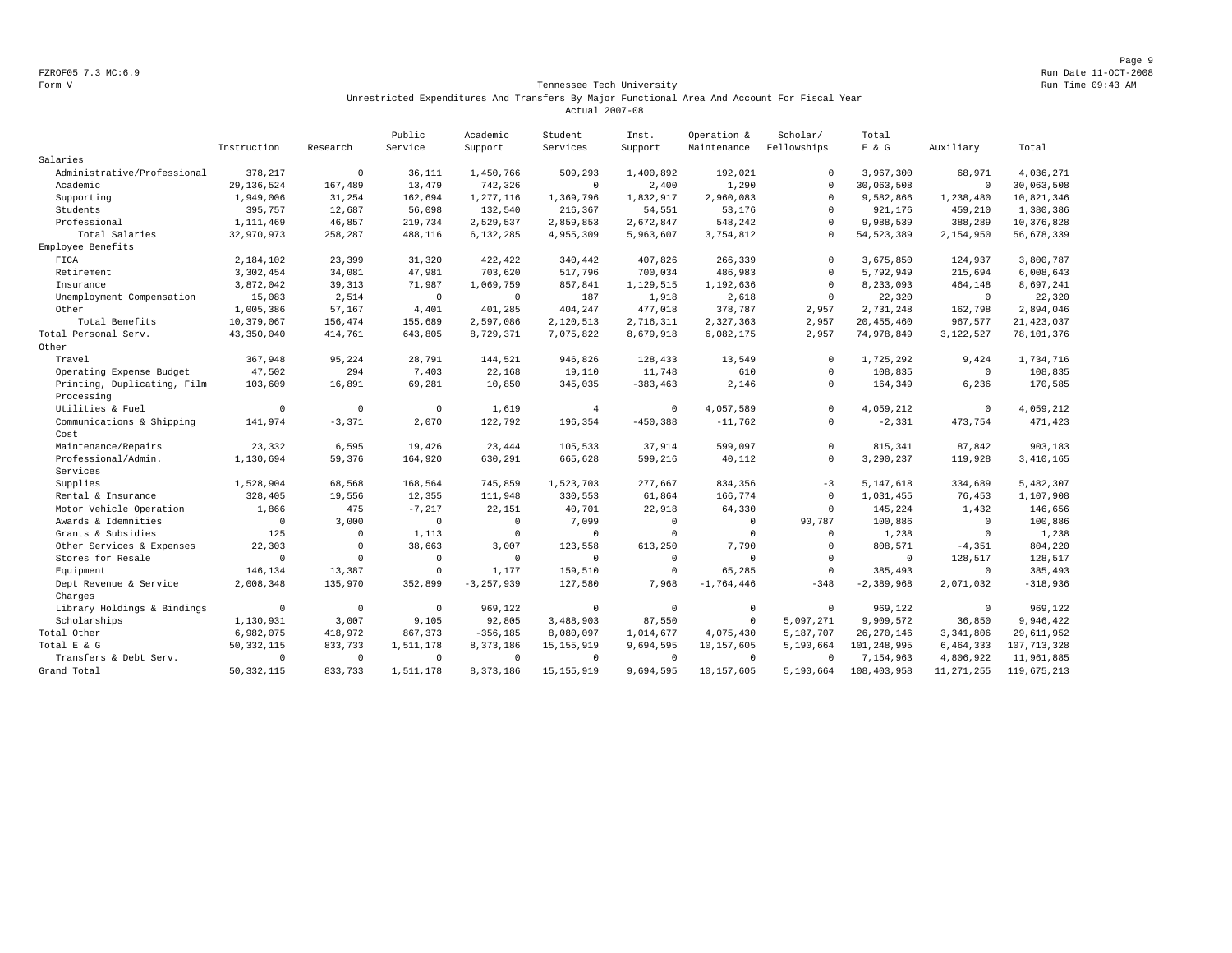Page 10 FZROF05 7.3 MC:6.9 Run Date 11-OCT-2008

### Form V Tennessee Tech University Run Time 09:43 AM Unrestricted Expenditures And Transfers By Major Functional Area And Account For Fiscal Year Original 2008-09

|                             |              |            | Public    | Academic     | Student      | Inst.        | Operation &  | Scholar/    | Total          |             |                |
|-----------------------------|--------------|------------|-----------|--------------|--------------|--------------|--------------|-------------|----------------|-------------|----------------|
|                             | Instruction  | Research   | Service   | Support      | Services     | Support      | Maintenance  | Fellowships | E & G          | Auxiliary   | Total          |
| Salaries                    |              |            |           |              |              |              |              |             |                |             |                |
| Administrative/Professional | 445,980      | $^{\circ}$ | 41,210    | 1,615,930    | 552,298      | 1,487,193    | 194,020      | $\Omega$    | 4,336,631      | 69,270      | 4,405,901      |
| Academic                    | 29,614,860   | 93,680     | 28,920    | 829,050      | $^{\circ}$   | 2,400        | $\Omega$     | $\Omega$    | 30,568,910     | 6,000       | 30,574,910     |
| Supporting                  | 1,918,582    | 29,490     | 166,037   | 1,267,743    | 1,283,938    | 1,857,200    | 3,164,727    | $\cap$      | 9,687,717      | 1,307,450   | 10,995,167     |
| Students                    | 299,740      | 300        | 51,230    | 101,540      | 145,400      | 51,720       | 34,230       |             | 684,160        | 495,560     | 1,179,720      |
| Professional                | 1,197,237    | 39,450     | 286,494   | 2,755,560    | 2,999,923    | 2,943,865    | 555,360      | $\cap$      | 10,777,889     | 396,210     | 11, 174, 099   |
| Total Salaries              | 33, 476, 399 | 162,920    | 573,891   | 6,569,823    | 4,981,559    | 6,342,378    | 3,948,337    |             | 56,055,307     | 2,274,490   | 58, 329, 797   |
| Employee Benefits           |              |            |           |              |              |              |              |             |                |             |                |
| FICA                        | 1,464,734    | 15,870     | 30,315    | 386,659      | 384,816      | 422,280      | 361,218      | 230         | 3,066,122      | 148,920     | 3, 215, 042    |
| Retirement                  | 2,929,469    | 31,741     | 60,630    | 773,318      | 769,632      | 844,560      | 722,435      | 461         | 6,132,246      | 297,840     | 6,430,086      |
| Insurance                   | 4,028,020    | 43,644     | 83,367    | 1,063,313    | 1,058,244    | 1,161,270    | 993,348      | 634         | 8,431,840      | 409,530     | 8,841,370      |
| Unemployment Compensation   | 91,546       | 992        | 1,895     | 24,166       | 24,051       | 26,393       | 22,576       | 14          | 191,633        | 9,308       | 200,941        |
| Other                       | 640,821      | 6,943      | 13,263    | 169,163      | 168,357      | 184,748      | 158,033      | 101         | 1,341,429      | 65,153      | 1,406,582      |
| Total Benefits              | 9,154,590    | 99,190     | 189,470   | 2,416,619    | 2,405,100    | 2,639,251    | 2,257,610    | 1,440       | 19, 163, 270   | 930,751     | 20,094,021     |
| Total Personal Serv.        | 42,630,989   | 262,110    | 763,361   | 8,986,442    | 7,386,659    | 8,981,629    | 6,205,947    | 1,440       | 75, 218, 577   | 3, 205, 241 | 78, 423, 818   |
| Other                       |              |            |           |              |              |              |              |             |                |             |                |
| Travel                      | 170,110      | 940        | 15,200    | 147,550      | 399,890      | 108,470      | 2,230        | $\cap$      | 844,390        | 4,850       | 849,240        |
| Operating Expense Budget    | 3, 341, 035  | 821,520    | 394,162   | 1,780,935    | 2,941,615    | 2,862,895    | 2,702,870    | $\cap$      | 14,845,032     | 1,373,980   | 16, 219, 012   |
| Capital Expenditure Budget  | 155,610      | 25,000     | 2,500     | 965,840      | 11,050       | 8,500        | 3,500        | $\Omega$    | 1,172,000      | $^{\circ}$  | 1,172,000      |
| Utilities & Fuel            | $\Omega$     | $\Omega$   | $\Omega$  | $\Omega$     | $\Omega$     | $\Omega$     | 4,111,470    | $\cap$      | 4, 111, 470    | $^{\circ}$  | 4, 111, 470    |
| Dept Revenue & Service      | 1,987,650    | 134,410    | 15,220    | $-2,767,160$ | 264,550      | $-1,964,190$ | $-2,082,700$ | $\Omega$    | $-4, 412, 220$ | 2,116,580   | $-2, 295, 640$ |
| Charges                     |              |            |           |              |              |              |              |             |                |             |                |
| Scholarships                | 1,242,860    | $^{\circ}$ | $\Omega$  | 13,080       | 4,150,310    | 75,080       | $\mathbf 0$  | 5, 113, 790 | 10,595,120     | $^{\circ}$  | 10,595,120     |
| Total Other                 | 6,897,265    | 981,870    | 427,082   | 140,245      | 7,767,415    | 1,090,755    | 4,737,370    | 5, 113, 790 | 27, 155, 792   | 3,495,410   | 30,651,202     |
| Total E & G                 | 49,528,254   | 1,243,980  | 1,190,443 | 9,126,687    | 15, 154, 074 | 10,072,384   | 10,943,317   | 5, 115, 230 | 102, 374, 369  | 6,700,651   | 109,075,020    |
| Transfers & Debt Serv.      | $^{\circ}$   | $\Omega$   | $\Omega$  | $\Omega$     | $\Omega$     | $\Omega$     | $^{\circ}$   | $\cap$      | 3,994,734      | 4,406,731   | 8,401,465      |
| Grand Total                 | 49,528,254   | 1,243,980  | 1,190,443 | 9,126,687    | 15, 154, 074 | 10,072,384   | 10,943,317   | 5, 115, 230 | 106, 369, 103  | 11,107,382  | 117, 476, 485  |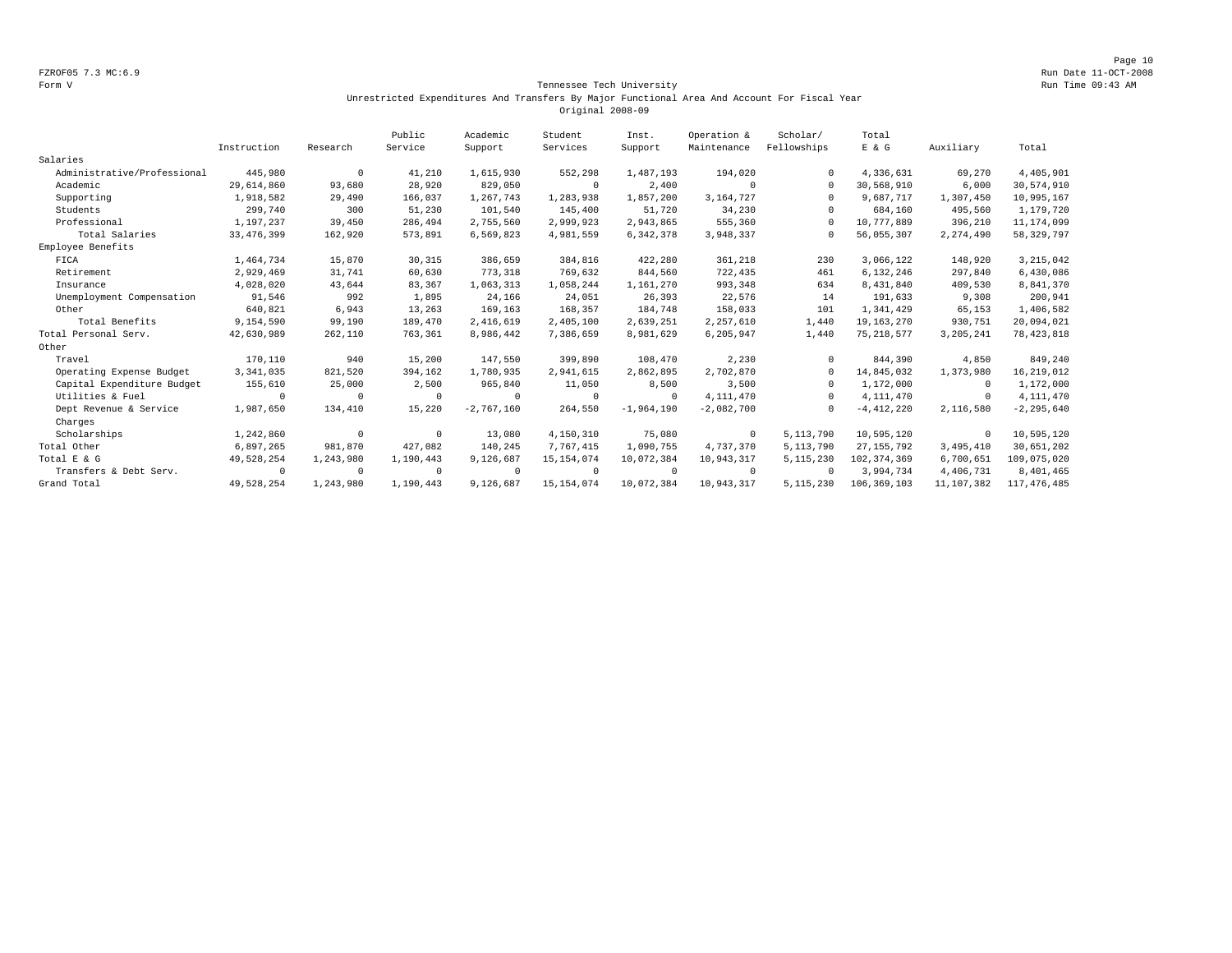Page 11 FZROF05 7.3 MC:6.9 Run Date 11-OCT-2008

### Form V Tennessee Tech University Run Time 09:43 AM Unrestricted Expenditures And Transfers By Major Functional Area And Account For Fiscal Year Revised 2008-09

|                             |              |            | Public    | Academic     | Student      | Inst.        | Operation &  | Scholar/    | Total          |             |                |
|-----------------------------|--------------|------------|-----------|--------------|--------------|--------------|--------------|-------------|----------------|-------------|----------------|
|                             | Instruction  | Research   | Service   | Support      | Services     | Support      | Maintenance  | Fellowships | E & G          | Auxiliary   | Total          |
| Salaries                    |              |            |           |              |              |              |              |             |                |             |                |
| Administrative/Professional | 447,820      | $^{\circ}$ | 41,610    | 1,594,935    | 552,358      | 1,509,403    | 194,820      |             | 4,340,946      | 69,270      | 4,410,216      |
| Academic                    | 29.556.075   | 114,170    | 20,750    | 804,150      | $^{\circ}$   | 2,400        | $\Omega$     | $\Omega$    | 30,497,545     | 6,000       | 30,503,545     |
| Supporting                  | 1,954,112    | 48,020     | 181,307   | 1,294,353    | 1,354,448    | 1,940,850    | 3, 221, 257  | $\Omega$    | 9,994,347      | 1,329,250   | 11, 323, 597   |
| Students                    | 300,880      | 10,290     | 51,230    | 95,020       | 185,980      | 53,710       | 32,230       |             | 729,340        | 490,910     | 1,220,250      |
| Professional                | 1,182,167    | 44,700     | 389,064   | 2,730,060    | 3, 143, 703  | 2,834,755    | 628,560      |             | 10,953,009     | 418,830     | 11,371,839     |
| Total Salaries              | 33, 441, 054 | 217,180    | 683,961   | 6,518,518    | 5,236,489    | 6, 341, 118  | 4,076,867    |             | 56, 515, 187   | 2,314,260   | 58,829,447     |
| Employee Benefits           |              |            |           |              |              |              |              |             |                |             |                |
| FICA                        | 1,590,027    | 17,226     | 26,386    | 386,320      | 360,347      | 408,283      | 345,926      | 230         | 3, 134, 745    | 149,368     | 3, 284, 113    |
| Retirement                  | 3,180,054    | 34,451     | 52,771    | 772.640      | 720,694      | 816,566      | 691,853      | 461         | 6,269,490      | 298,736     | 6,568,226      |
| Insurance                   | 4,372,575    | 47,370     | 72,560    | 1,062,380    | 990,955      | 1,122,779    | 951,298      | 634         | 8,620,551      | 410,762     | 9,031,313      |
| Unemployment Compensation   | 99,377       | 1,077      | 1,649     | 24,145       | 22,522       | 25,518       | 21,620       | 14          | 195,922        | 9,336       | 205,258        |
| Other                       | 695,637      | 7,536      | 11,544    | 169,015      | 157,652      | 178,624      | 151,343      | 101         | 1,371,452      | 65,349      | 1,436,801      |
| Total Benefits              | 9,937,670    | 107,660    | 164,910   | 2,414,500    | 2,252,170    | 2,551,770    | 2,162,040    | 1,440       | 19,592,160     | 933,551     | 20,525,711     |
| Total Personal Serv.        | 43, 378, 724 | 324,840    | 848,871   | 8,933,018    | 7,488,659    | 8,892,888    | 6,238,907    | 1,440       | 76,107,347     | 3, 247, 811 | 79, 355, 158   |
| Other                       |              |            |           |              |              |              |              |             |                |             |                |
| Travel                      | 307,360      | 22,540     | 6,020     | 188,950      | 505,330      | 109,670      | 2,230        | $\Omega$    | 1,142,100      | 4,850       | 1,146,950      |
| Operating Expense Budget    | 4,135,095    | 1,063,900  | 469,732   | 1,873,635    | 3,775,245    | 3, 135, 545  | 3,027,332    | $\Omega$    | 17,480,484     | 1,572,750   | 19,053,234     |
| Capital Expenditure Budget  | 152,950      | 35,000     | 2,500     | 1,092,510    | 11,050       | 6,970        | 37,340       |             | 1,338,320      | $^{\circ}$  | 1,338,320      |
| Utilities & Fuel            | $^{\circ}$   | $\Omega$   | $\Omega$  | $^{\circ}$   | $\mathbf 0$  | $\Omega$     | 4,661,470    | $\Omega$    | 4,661,470      | $\circ$     | 4,661,470      |
| Dept Revenue & Service      | 1,901,210    | 128,550    | 30        | $-2,635,460$ | 252,580      | $-1,817,460$ | $-2,008,920$ |             | $-4, 179, 470$ | 2,042,810   | $-2, 136, 660$ |
| Charges                     |              |            |           |              |              |              |              |             |                |             |                |
| Scholarships                | 1,293,890    | 6,390      | $\Omega$  | 13,780       | 4,350,420    | 85,670       | $^{\circ}$   | 5,480,190   | 11,230,340     | $^{\circ}$  | 11,230,340     |
| Total Other                 | 7,790,505    | 1,256,380  | 478,282   | 533, 415     | 8,894,625    | 1,520,395    | 5,719,452    | 5,480,190   | 31,673,244     | 3,620,410   | 35, 293, 654   |
| Total E & G                 | 51,169,229   | 1,581,220  | 1,327,153 | 9,466,433    | 16, 383, 284 | 10, 413, 283 | 11,958,359   | 5,481,630   | 107,780,591    | 6,868,221   | 114,648,812    |
| Transfers & Debt Serv.      | $^{\circ}$   | $^{\circ}$ | $\Omega$  | $\Omega$     | $^{\circ}$   | $\Omega$     | $\Omega$     | $\Omega$    | 3,732,714      | 4,868,161   | 8,600,875      |
| Grand Total                 | 51, 169, 229 | 1,581,220  | 1,327,153 | 9,466,433    | 16, 383, 284 | 10, 413, 283 | 11,958,359   | 5,481,630   | 111, 513, 305  | 11,736,382  | 123, 249, 687  |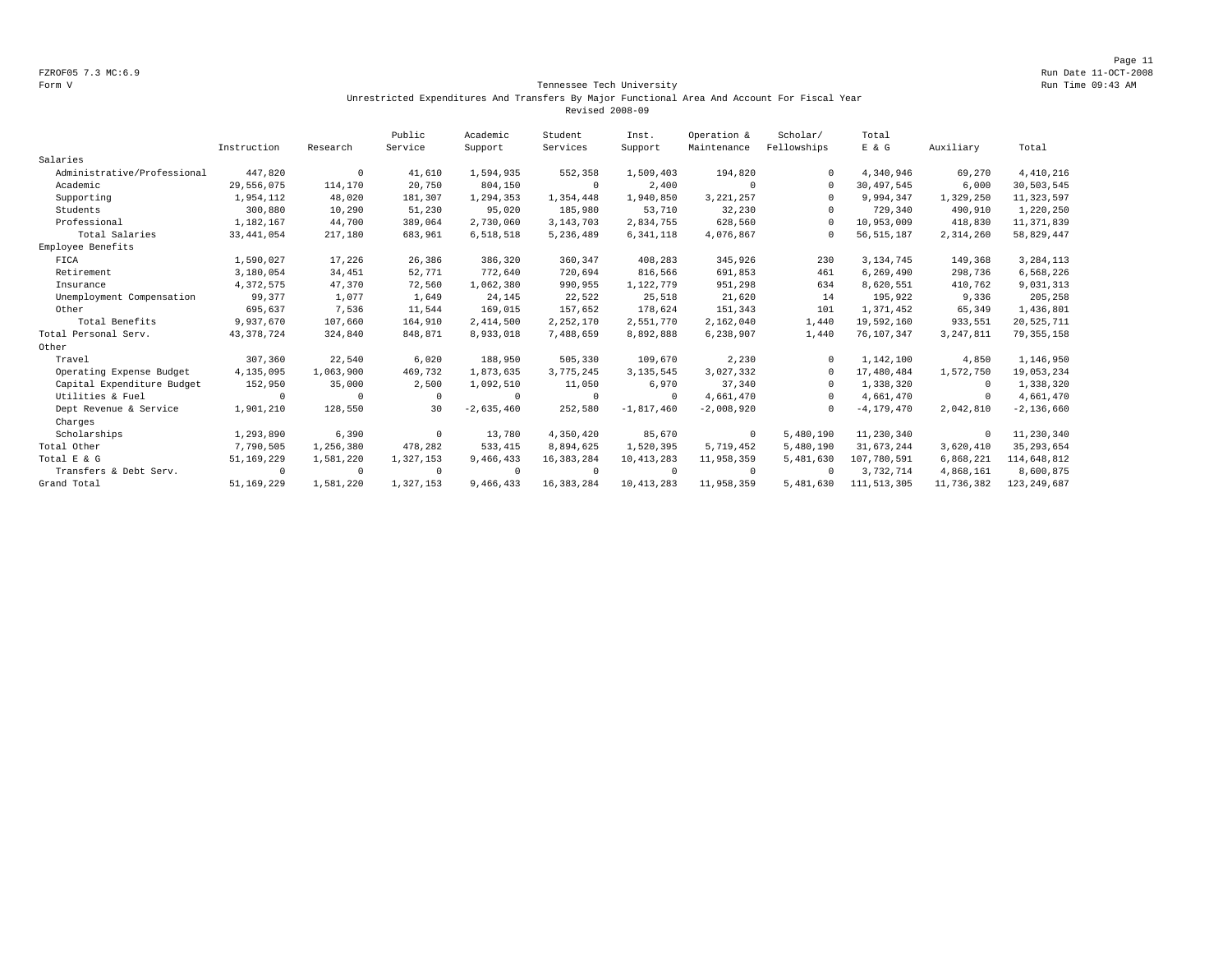Page 12 FZROF05 7.3 MC:6.9 Run Date 11-OCT-2008

# Form V Tennessee Tech University Run Time 09:43 AM Unrestricted Expenditures And Transfers By Major Functional Area And Account For Fiscal Year \* \* \* Report Control Information \* \* \* Parameters have been entered via Job Submission.

| Parameter Name                       | Value        |  |
|--------------------------------------|--------------|--|
| Parameter Seq No:                    | 86829        |  |
| Chart:                               | T.           |  |
| Budget Id:                           | FY2009       |  |
| Institution Type:                    | $\mathbf{1}$ |  |
| Budget Phase 5:                      | 085A         |  |
| Calc Employee Benefits 5:<br>FICA 5: | N            |  |
| Retirement 5:                        |              |  |
| Insurance 5:                         |              |  |
| Unemp Comp 5:                        |              |  |
| Other 5:                             |              |  |
| Budget Phase 1:                      | 0910         |  |
| Calc Employee Benefits 1:            | Y            |  |
| FICA 1:                              | 16           |  |
| Retirement 1:                        | 32           |  |
| Insurance 1:                         | 44           |  |
| Unemp Comp 1:                        | $\mathbf{1}$ |  |
| Other 1:                             | 7            |  |
| Budget Phase 2:                      | 092R         |  |
| Calc Employee Benefits 2:            | Y            |  |
| FTCA 2:                              | 16           |  |
| Retirement 2:                        | 32           |  |
| Insurance 2:                         | 44           |  |
| Unemp Comp 2:                        | $\mathbf{1}$ |  |
| Other 2:                             | 7            |  |
| Fund:                                |              |  |
| Begin Page Number:                   | 9            |  |
| Suppress Zero Amounts:               | Υ            |  |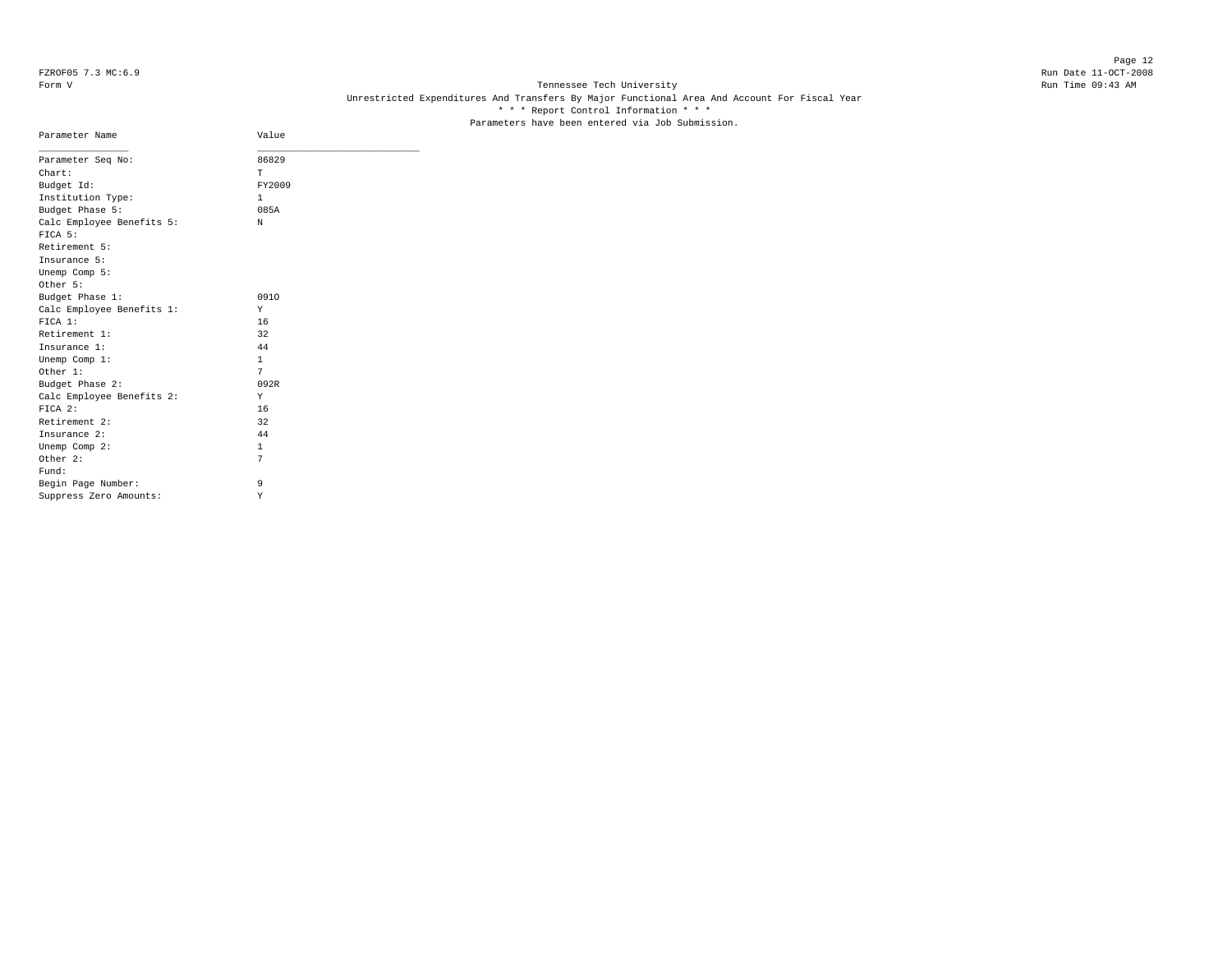| Form VI | Tennessee Tech University |
|---------|---------------------------|
|         | Current Fund Revenues     |
|         | October Budget 2008-09    |

|                                           | ACTUAL<br>$2007 - 08$ | JULY<br>$2008 - 09$ | <b>OCTOBER</b><br>$2008 - 09$ |
|-------------------------------------------|-----------------------|---------------------|-------------------------------|
| Education and General                     |                       |                     |                               |
| Tuition and Fees                          |                       |                     |                               |
| Mandatory Fees                            |                       |                     |                               |
| 5100 Maintenance Fees                     | 39,897,334            | 39,617,580          | 43,724,580                    |
| 5105 Out-Of-State Tuition                 | 3,236,703             | 2,735,420           | 3,666,020                     |
| 5110 Debt Service Fees                    | 518,857               | 517,000             | 536,900                       |
| General Access                            |                       |                     |                               |
| 51152 Gen Access Schedule Change Reg Term | 127,249               | 140,800             | 144,600                       |
| 51153 Gen Access Schedule Change Sum Term | 13,971                | $\Omega$            | 0                             |
| 51154 Gen Access UG Graduation Reg Term   | 67,793                | 75,000              | 75,000                        |
| 51155 Gen Access UG Graduation Sum Term   | 7,446                 | $\Omega$            | $\Omega$                      |
| 5120 Technology Access Fee                | 2,116,709             | 2,109,000           | 2,176,200                     |
| 5125 Student Activity Fee                 | 1,562,180             | 1,560,500           | 1,625,100                     |
| 5132 Sustainable Campus Fee               | 150,478               | 150,000             | 150,000                       |
| 5133 International Fee                    | 257,957               | 257,000             | 270,500                       |
| Total Mandatory Fees                      | 47,956,677            | 47,162,300          | 52,368,900                    |
| Non-Mandatory Fees                        |                       |                     |                               |
| 5160 CEU Student Fees                     | 193,088               | 137,000             | 173,000                       |
| 5170 Application Fees                     | 126,615               | 124,000             | 127,000                       |
| 5175 Late Registration Fees               | 102,100               | 97,000              | 127,000                       |
| 5150 Institution On-Line Course Fee       | 278,466               | 264,000             | 414,000                       |
| 5155 RODP Fee                             | 587,121               | 564,000             | 583,000                       |
| Specialized Academic Course Fee           |                       |                     |                               |
| 51650 Diff Mnt Fees Engineering Regr Term | 433,500               | 449,000             | 428,000                       |
| 51651 Diff Mnt Fees Engineering Summ Term | 15,611                | $\Omega$            | $\Omega$                      |
| 51652 Diff Mnt Fees Business Regr Term    | 495,810               | 536,500             | 491,700                       |
| 51653 Diff Mnt Fees Business Summ Term    | 43,218                | $\Omega$            | $\Omega$                      |
| 51800 Laboratory Materials Fees           | 121,510               | 128,620             | 187,120                       |
| 51801 Music Private Lesson Fees           | 93,600                | 93,120              | 95,920                        |
| 51802 Craft Ctr Studio Fees Regr Term     | 87,463                | 90,910              | 90,910                        |
| 51803 Craft Ctr Studio Fees Summer Term   | 3,625                 | $\Omega$            | $\Omega$                      |
| 51804 Craft Ctr Workshop Fees             | 103,598               | 110,000             | 110,000                       |
| 51805 Graduation Fees Regular Term        | $\Omega$              | $\Omega$            | 2,400                         |
| 51808 Return Check Fines                  | 3,380                 | 3,000               | 4,000                         |
| 51811 Deferred Payment Service Charge     | 59,200                | 75,500              | 75,500                        |
| 51812 Deferred Payment Late Penalty       | 16,075                | $\Omega$            | $\Omega$                      |
| 51813 Examination and Testing Fees        | 18,905                | 8,500               | 8,500                         |
| 51814 Examination and Tesing Nursing      | 22,988                | 19,080              | 19,080                        |
| 51815 Examination and Testing COMPASS     | 4,990                 | 3,000               | 3,000                         |
| 51816 Thesis Binding                      | 5,809                 | 5,100               | 5,100                         |
| 51817 Dissertation Microfilming           | 975                   | 2,300               | 2,300                         |
| 51818 Library Fines                       | 10,876                | 19,000              | 9,000                         |
| 51819 LRC Library Fines                   | 3,556                 | 1,500               | 5,640                         |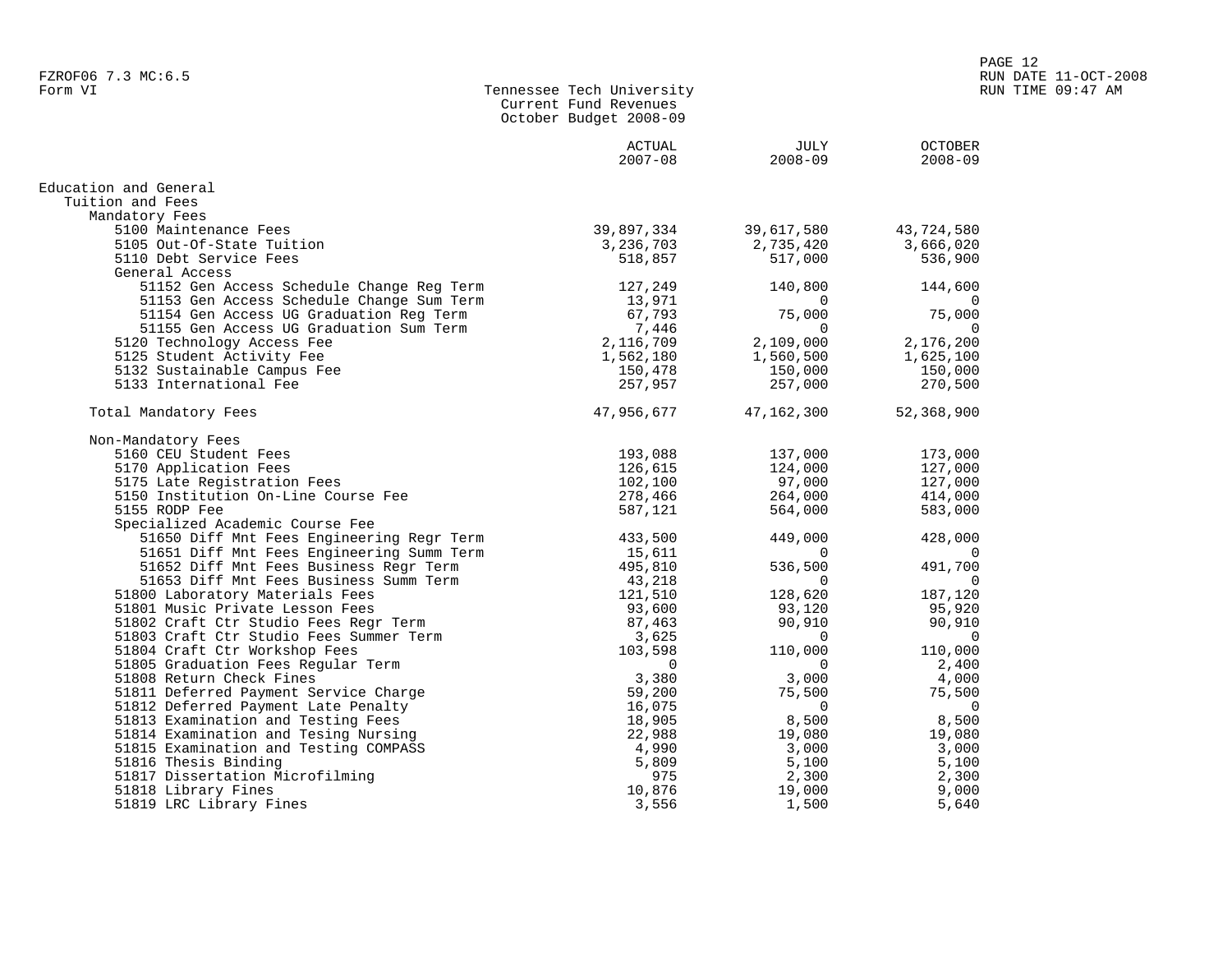| Form VI | Tennessee Tech University |
|---------|---------------------------|
|         | Current Fund Revenues     |
|         | October Budget 2008-09    |

|                                                                | <b>ACTUAL</b><br>$2007 - 08$ | <b>JULY</b><br>$2008 - 09$ | <b>OCTOBER</b><br>$2008 - 09$ |
|----------------------------------------------------------------|------------------------------|----------------------------|-------------------------------|
| 51822 DMBA Module Fee                                          | 76,125                       | 73,750                     | 77,750                        |
| 51823 Eagle Card Replacement Fees                              | 14,875                       | 14,000                     | 14,000                        |
| 51825 Laboratory Materials Fees Summer                         | 5,465                        | $\Omega$                   | $\Omega$                      |
| 51826 Alternative Del Fee Acad Yr Undrgrd                      | 103,755                      | 300,000                    | 368,600                       |
| 51827 Alternative Del Fee Acad Yr Grad                         | 182,965                      | 0                          | 0                             |
| 51828 Alternative Del Fee Sum Undrgrd                          | 4,978                        | $\mathbf 0$                | $\mathbf 0$                   |
| 51829 Alternative Del Fee Sum Grad                             | 63,106                       | $\mathbf 0$                | $\overline{0}$                |
| 51900 Sales Tax Transmitted                                    | $-1,561$                     | $\Omega$                   | $\Omega$                      |
| Total Non-Mandatory Fees                                       | 3,281,787                    | 3,118,880                  | 3,422,520                     |
| Total Tuition & Fees                                           | 51,238,464                   | 50,281,180                 | 55,791,420                    |
| 52000 State Appropriations                                     | 48,811,700                   | 48,773,900                 | 44,996,100                    |
| 5300 Federal Grants and Contracts                              | 968,044                      | 756,370                    | 756,370                       |
| 5400 State Grants & Contracts                                  | 164,038                      | 152,500                    | 152,500                       |
| 5500 Local Grants & Contracts                                  | 21,549                       | 12,000                     | 12,000                        |
| 5600 Private Grants & Contracts                                | 50,639                       | 33,500                     | 33,500                        |
| Sales & Services of Educ. Depts.                               |                              |                            |                               |
| 5800 Athletics                                                 | 3,828,885                    | 3,435,890                  | 3,783,690                     |
| 58360 Cheerleader Clinic                                       | 24,334                       | 210,000                    | 210,000                       |
| 58361 Extramurals                                              | 300                          | 820                        | 820                           |
| 58362 Band Camps                                               | 62,252                       | 46,430                     | 44,270                        |
| 58365 Livestock Dairy Sheep                                    | 1,050                        | $\mathbf 0$<br>$\Omega$    | - 0<br>$\overline{0}$         |
| 58366 Livestock Dairy Hogs<br>58367 Livestock Dairy Milk Sales | 8,238<br>116,357             | 72,000                     | 72,000                        |
| 58368 Career Services                                          | 38,122                       | 12,500                     | 12,500                        |
| 58369 Pharmacy                                                 | 56,197                       | 55,000                     | 55,000                        |
| 58370 Infirmary Lab                                            | 13,663                       | 8,000                      | 8,000                         |
| 58371 Health Services Faculty Staff                            | 1,220                        | $\overline{0}$             | $\bigcirc$                    |
| 58374 Dramatics                                                | 6,683                        | 500                        | 500                           |
| 58375 Student Orientation SOAR Reg Fees                        | 142,330                      | 130,000                    | 130,000                       |
| 58376 Student Orientation SOAR Hous Taxb                       | 16,945                       | 0                          | 0                             |
| 58377 Career College Fair                                      | 3,315                        | 3,400                      | 3,400                         |
| 58379 Sales Svcs Edu Depts Taxable                             | 1,422                        | 0                          | 0                             |
| 58380 Sales Svcs Edu Depts Nontaxable                          | 222,179                      | 0                          | $\mathbf 0$                   |
| 58381 Sales Tax Transmitted                                    | $-3,322$                     | $\mathbf 0$                | $\mathbf 0$                   |
| 58382 Workshop Fees                                            | 2,564                        | $\Omega$                   | $\overline{0}$                |
| 58386 Replacement Diplomas                                     | 570                          | 250                        | 250                           |
| 58364 Livestock Dairy Beef Cattle                              | 83,194                       | 78,000                     | 78,000                        |
| 58388 Showing Fitting Services                                 | 1,352                        | $\mathbf 0$                | $\overline{\phantom{0}}$      |
| 58389 Bull Development Center                                  | 745                          | $\mathbf 0$                | $\overline{0}$                |
| 58391 Business Media Service Center                            | 115,425                      | 248,920                    | 288,920                       |
| 58400 Indirect Cost Recovery Unrestricted                      | 38,475                       | $\Omega$                   | 10,000                        |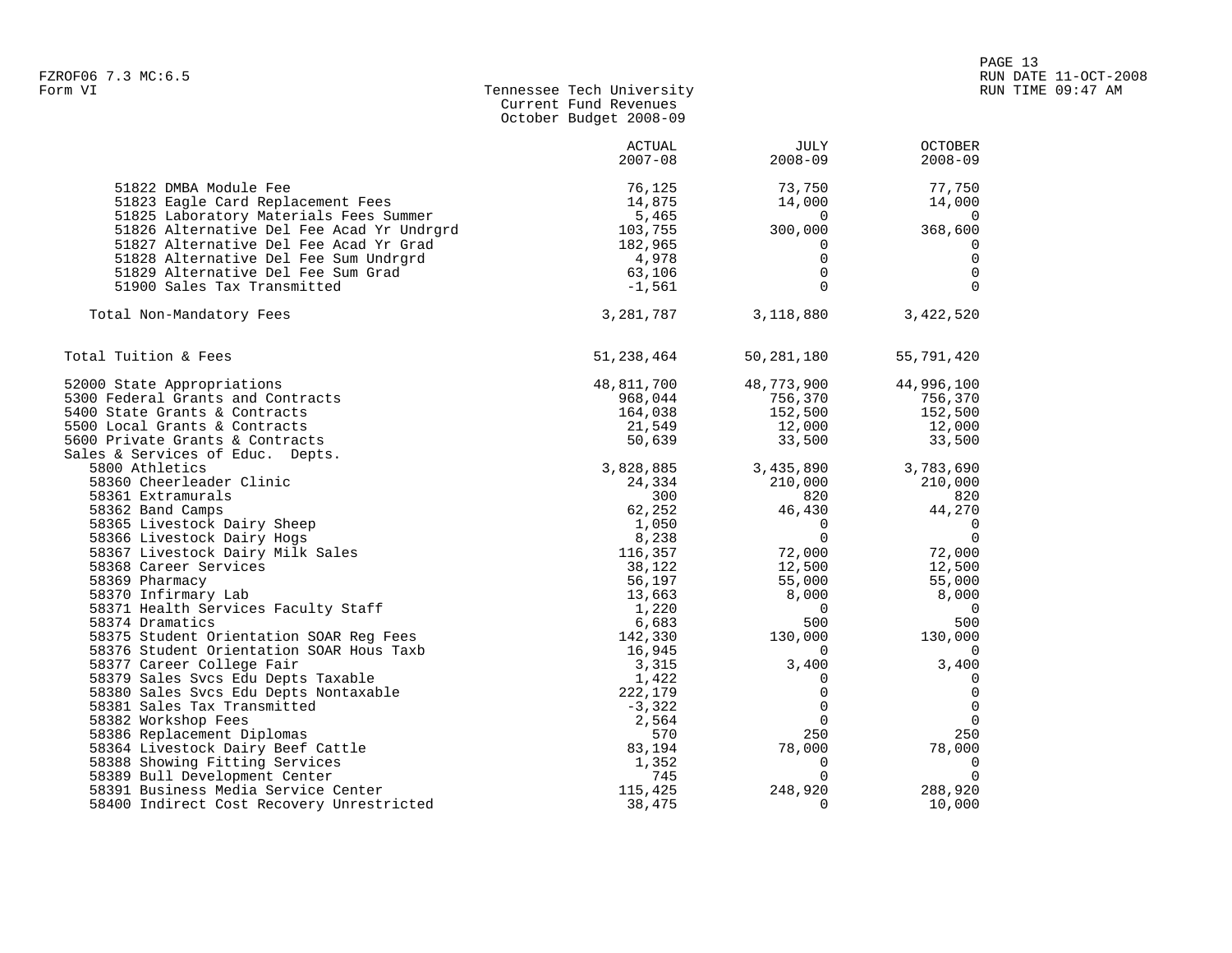| Form VI | Tennessee Tech University |
|---------|---------------------------|
|         | Current Fund Revenues     |
|         | October Budget 2008-09    |

|                                           | ACTUAL<br>$2007 - 08$ | JULY<br>$2008 - 09$ | <b>OCTOBER</b><br>$2008 - 09$ |
|-------------------------------------------|-----------------------|---------------------|-------------------------------|
| Total Sales & Services of Educ. Depts.    | 4,782,495             | 4,301,710           | 4,697,350                     |
| Other Sources                             |                       |                     |                               |
| 58501 Parking Permits Taxable             | 29,059                | 28,000              | 47,800                        |
| 58502 Parking Permits Non Taxable         | 1,817                 | $\Omega$            | $\mathbf 0$                   |
| 58503 Campus Access Regular Term          | 254,591               | 282,000             | 477,000                       |
| 58504 Campus Access Summer Term           | 27,946                | $\overline{0}$      | $\overline{0}$                |
| 58505 Traffic Fines                       | 200,500               | 184,000             | 204,000                       |
| 58506 Advertising Visions                 | 4,200                 | 1,000               | 1,000                         |
| 58507 Facilities Rental                   | 144,734               | 148,450             | 148,450                       |
| 58508 ACT GED Testing                     | 515                   | 70                  | 70                            |
| 58510 Agric Pavilion Concessions Taxable  | 58,730                | $\overline{0}$      | $\overline{0}$                |
| 58511 Agric Pavilion Student Resid Rent   | 4,920                 | $\Omega$            | $\overline{0}$                |
| 58512 Salvage Income                      | 76,020                | 28,230              | 28,230                        |
|                                           |                       |                     |                               |
| 58513 VA Report Fee                       | 1,548                 | 1,300               | 1,300                         |
| 58514 Over and Short General Nontaxable   | $-13$                 | $\mathbf 0$         | $\overline{0}$                |
| 58515 Over and Short General Taxable      | $\overline{1}$        | $\mathbf 0$         | $\mathbf{0}$                  |
| 58518 Miscellaneous Income Taxable        | 20,935                | $\Omega$            | $\overline{0}$                |
| 58519 Miscellaneous Income Nontaxable     | 47,148                | 10,000              | 10,000                        |
| 58520 Royalties Patents Copyrights        | 8,441                 | $\mathbf 0$         | 1,860                         |
| 58521 Other Sources Sales Tax Transmitted | $-5,216$              | $\Omega$            | $\Omega$                      |
| 58522 Commissions on Other Sources        | $-2,188$              | $\Omega$            | $\Omega$                      |
| 58805 Interest Income                     | 1,220,882             | 1,167,590           | 1,167,590                     |
| 58830 Unrealized Gains and Losses         | 109,341               | 1,000               | 1,000                         |
| 58525 OPED Recovery State                 | 100,603               | $\Omega$            | $\Omega$                      |
| Total Other Sources                       | 2,304,514             | 1,851,640           | 2,088,300                     |
| Total Educational & General               | 108,341,443           | 106,162,800         | 108,527,540                   |
| Auxiliary Enterprises Revenues            |                       |                     |                               |
| 310 Book & University Store               | 340,615               | 340,000             | 280,000                       |
| 320 Food Services                         | 1,139,893             | 1,150,000           | 1,491,000                     |
| 330 Housing                               | 8,253,914             | 8,065,500           | 8,413,500                     |
| 370 Post Office                           | 287,004               | 284,680             | 284,680                       |
| 350 Wellness Facility                     | 909,808               | 929,300             | 929,300                       |
| 390 Other Auxiliaries                     | 340,020               | 338,000             | 338,000                       |
| Total Auxiliary Revenues                  | 11,271,254            | 11,107,480          | 11,736,480                    |
| Total Revenues                            | 119,612,697           | 117,270,280         | 120, 264, 020                 |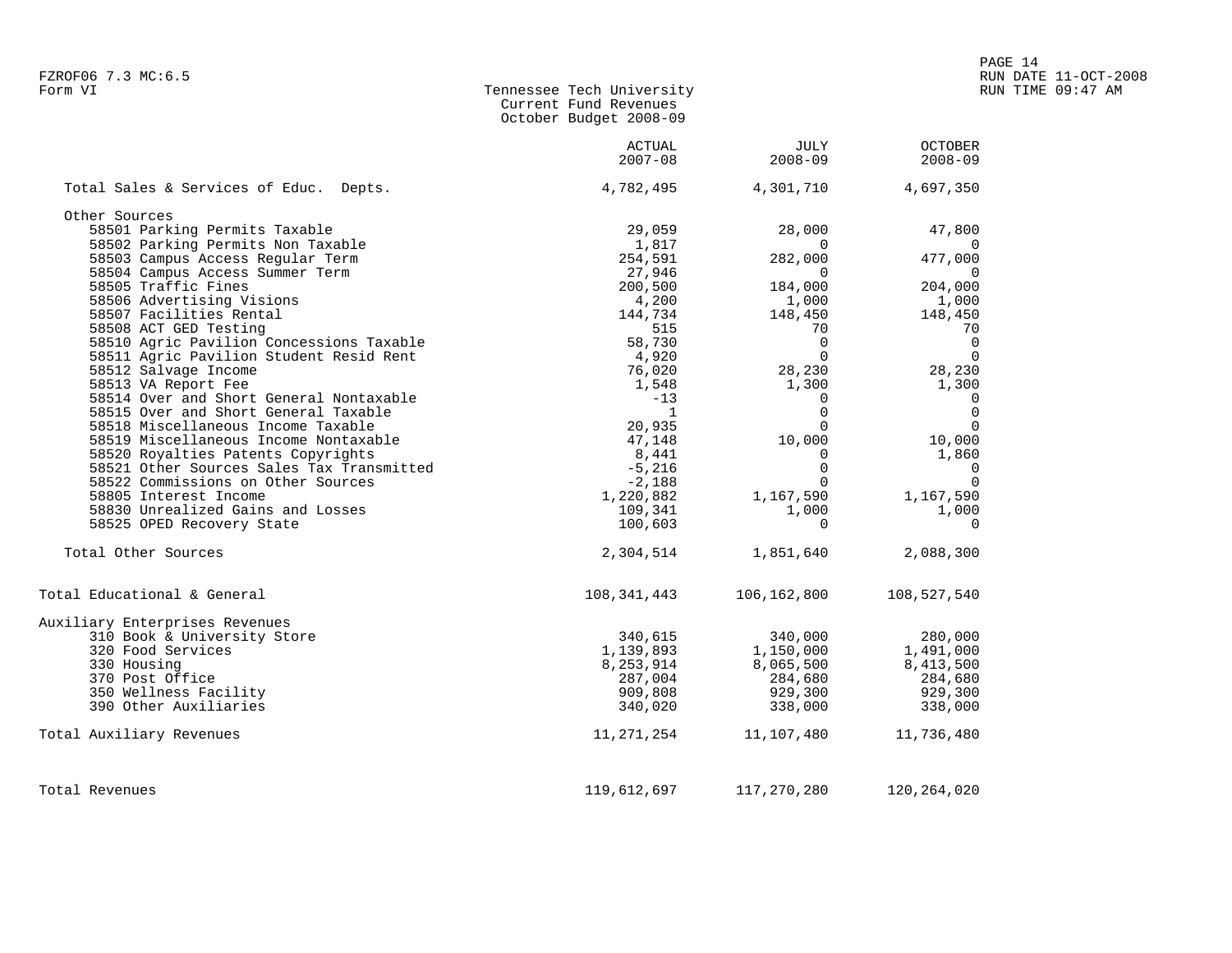|                    |                           | PAGE 15              |
|--------------------|---------------------------|----------------------|
| FZROF06 7.3 MC:6.5 |                           | RUN DATE 11-OCT-2008 |
| Form VI            | Tennessee Tech University | RUN TIME 09:47 AM    |

| FZROFU6 7.3 MC:6.5 |                                                  | RUN DATE II-OCT-2 |
|--------------------|--------------------------------------------------|-------------------|
| Form VI            | Tennessee Tech University                        | RUN TIME 09:47 AM |
|                    | Current Fund Revenues                            |                   |
|                    | October Budget 2008-09                           |                   |
|                    | * * * REPORT CONTROL INFORMATION * * *           |                   |
|                    | Parameters have been entered via Job Submission. |                   |
| Parameter Name     | Value                                            |                   |
| Parameter Seq No:  | 86830                                            |                   |
| Chart:             | T.                                               |                   |
| Budget Id:         | FY2009                                           |                   |
| Budget Phase 5:    | 085A                                             |                   |
| Budget Phase 1:    | 0910                                             |                   |
| Budget Phase 2:    | 092R                                             |                   |
|                    |                                                  |                   |

| Parameter Seg No:      | 86830  |
|------------------------|--------|
| $chart$ :              | Ͳ      |
| Budget Id:             | FY2009 |
| Budget Phase 5:        | 085A   |
| Budget Phase 1:        | 0910   |
| Budget Phase 2:        | 092R   |
| Fund:                  |        |
| Print Account Codes:   | Y      |
| Begin Page Number:     | 12.    |
| Suppress Zero Amounts: | Y      |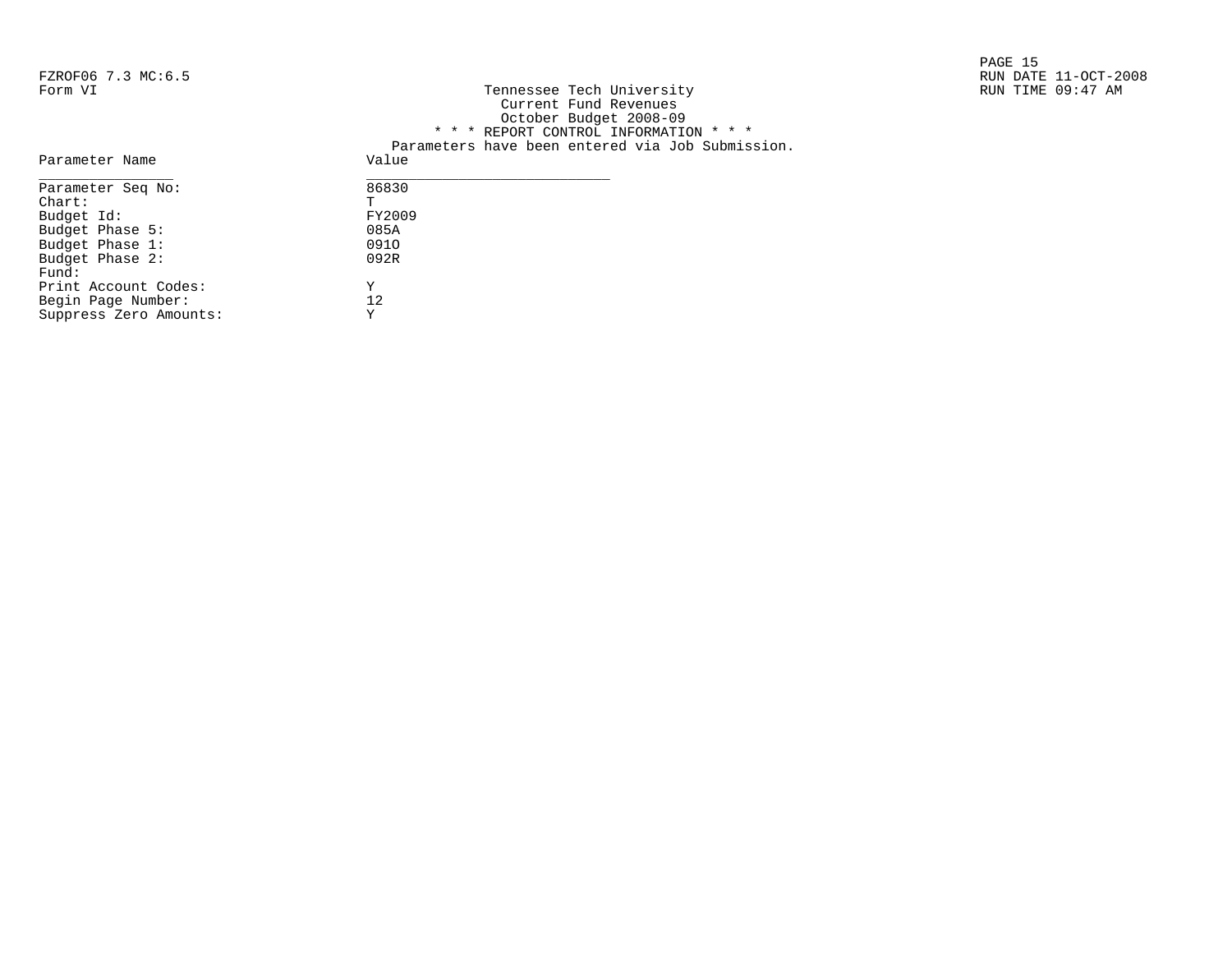en and the set of the set of the set of the set of the set of the set of the set of the set of the set of the set of the set of the set of the set of the set of the set of the set of the set of the set of the set of the se FZROF07 7.3 MC:6.4 RUN DATE 11-OCT-2008

|                                                    | Actual<br>$2007 - 08$ | July<br>$2008 - 09$ | October<br>$2008 - 09$ |
|----------------------------------------------------|-----------------------|---------------------|------------------------|
| Education and General                              |                       |                     |                        |
| Instruction (20)                                   |                       |                     |                        |
| Instruction (200)                                  |                       |                     |                        |
| Presidents Academy (110011)<br>Salaries - Academic |                       |                     | 0                      |
| Salaries - Students                                | 14,510<br>2,655       |                     | $\overline{0}$         |
| Employee Benefits                                  | 2,979                 |                     | 3,000                  |
| Operating Expenses                                 | 20,486                | $\Omega$            | 30,630                 |
| Total - Presidents Academy (110011):               | 40,630                | $\Omega$            | 33,630                 |
| Summer School (120004)                             |                       |                     |                        |
| Salaries - Administrative                          | 24,097                |                     | $\Omega$               |
| Salaries - Academic                                | 1,585,765             | 1,509,620           | 1,509,620              |
| Salaries - Supporting                              | 438                   |                     |                        |
| Salaries - Students                                | 19,717                |                     | $\Omega$               |
| Employee Benefits                                  | 281,258               | 208,720             | 281,720                |
| Total - Summer School (120004):                    | 1,911,275             | 1,718,340           | 1,791,340              |
| Other Faculty (120025)                             |                       |                     |                        |
| Salaries - Academic                                | $\Omega$              | 70,000              | 67,200                 |
| Salaries - Professional                            |                       | 25,000              | $\Omega$               |
| Travel                                             | $\Omega$              | 0                   | 100,000                |
| Operating Expenses                                 | $\Omega$              | $\Omega$            | 273,530                |
| Total - Other Faculty $(120025)$ :                 | 0                     | 95,000              | 440,730                |
|                                                    |                       |                     |                        |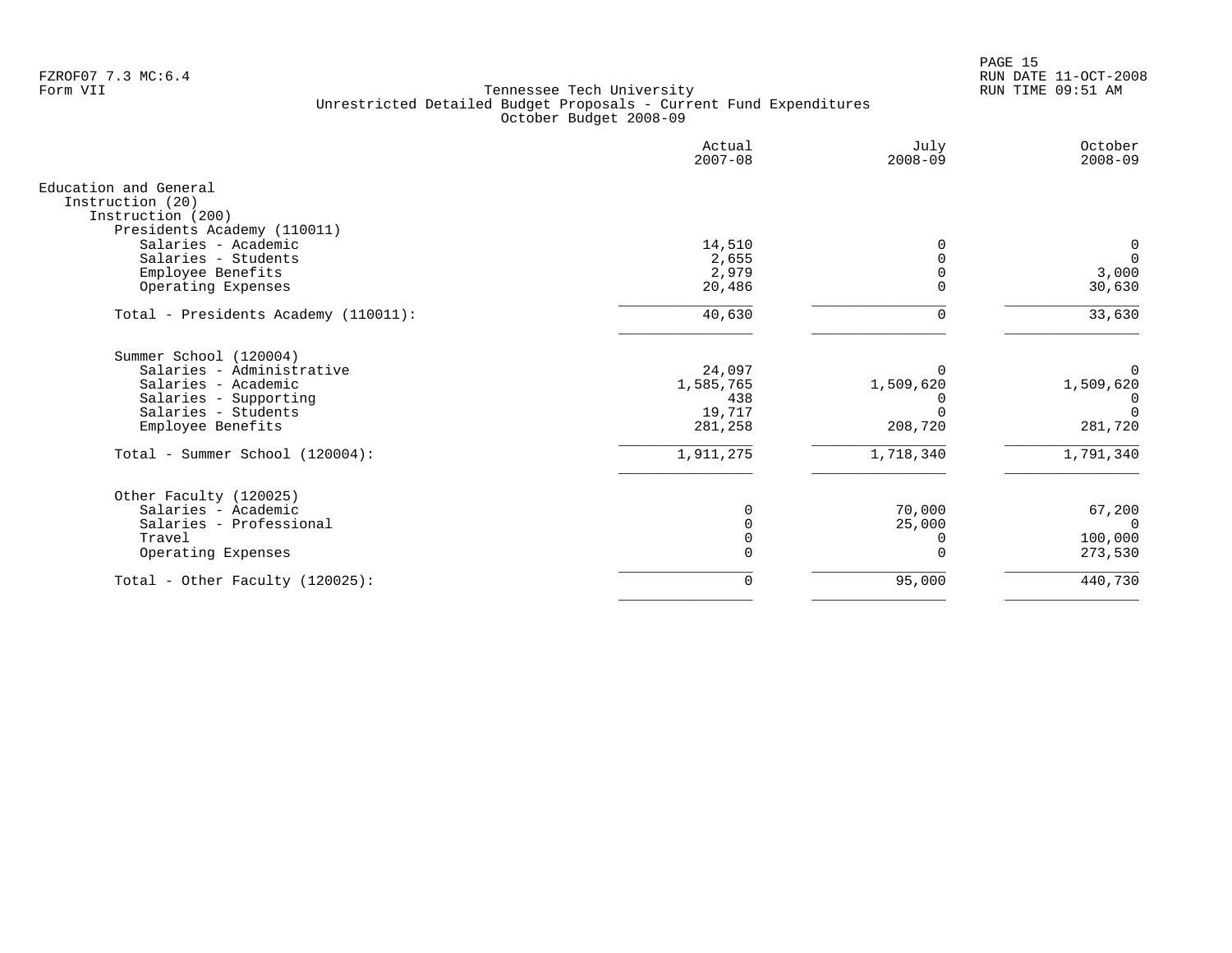|                                           | Actual<br>$2007 - 08$ | July<br>$2008 - 09$ | October<br>$2008 - 09$ |
|-------------------------------------------|-----------------------|---------------------|------------------------|
| SAF Student Success Fee (121000)          |                       |                     |                        |
| Salaries - Administrative                 | 1,775                 | $\Omega$            | $\mathbf 0$            |
| Salaries - Academic                       | 171,920               | 125,970             | 125,970                |
| Salaries - Supporting                     | 22,927                | 37,660              | 37,860                 |
| Salaries - Students                       | 22,731                | 43,500              | 43,500                 |
| Salaries - Professional                   | 8,951                 | 18,820              | 18,820                 |
| Employee Benefits                         | 36,326                | 39,030              | 39,030                 |
| Travel                                    | 18,170                | 5,000               | 5,000                  |
| Operating Expenses                        | 79,320                | 43,020              | 207,190                |
| Total - SAF Student Success Fee (121000): | 362,120               | 313,000             | 477,370                |
| Instr TAF Equipment (121600)              |                       |                     |                        |
| Operating Expenses                        | 268,471               | 233,999             | 228,069                |
| Capital Outlay                            | 33,570                | $\Omega$            | 27,100                 |
|                                           |                       |                     |                        |
| Total - Instr TAF Equipment (121600):     | 302,041               | 233,999             | 255,169                |
| COOP Education (121801)                   |                       |                     |                        |
| Salaries - Professional                   | 50,150                | 51,740              | 52,140                 |
| Employee Benefits                         | 14,048                | 17,800              | 18,030                 |
| Operating Expenses                        | 3,006                 | 3,000               | 1,600                  |
| Total - COOP Education (121801):          | 67,204                | 72,540              | 71,770                 |
| Honors Program (121900)                   |                       |                     |                        |
| Salaries - Academic                       | 48,758                | 71,500              | 71,500                 |
| Salaries - Supporting                     | 25,410                | 24,510              | 24,910                 |
| Salaries - Students                       | 5,653                 | 3,780               | 3,780                  |
| Salaries - Professional                   | 49,280                | 59,180              | 55,110                 |
| Employee Benefits                         | 35,887                | 38,860              | 39,440                 |
| Travel                                    | 3,979                 | 2,340               | 2,340                  |
| Operating Expenses                        | 8,365                 | 2,510               | 2,510                  |
| Total - Honors Program (121900):          | 177,332               | 202,680             | 199,590                |
|                                           |                       |                     |                        |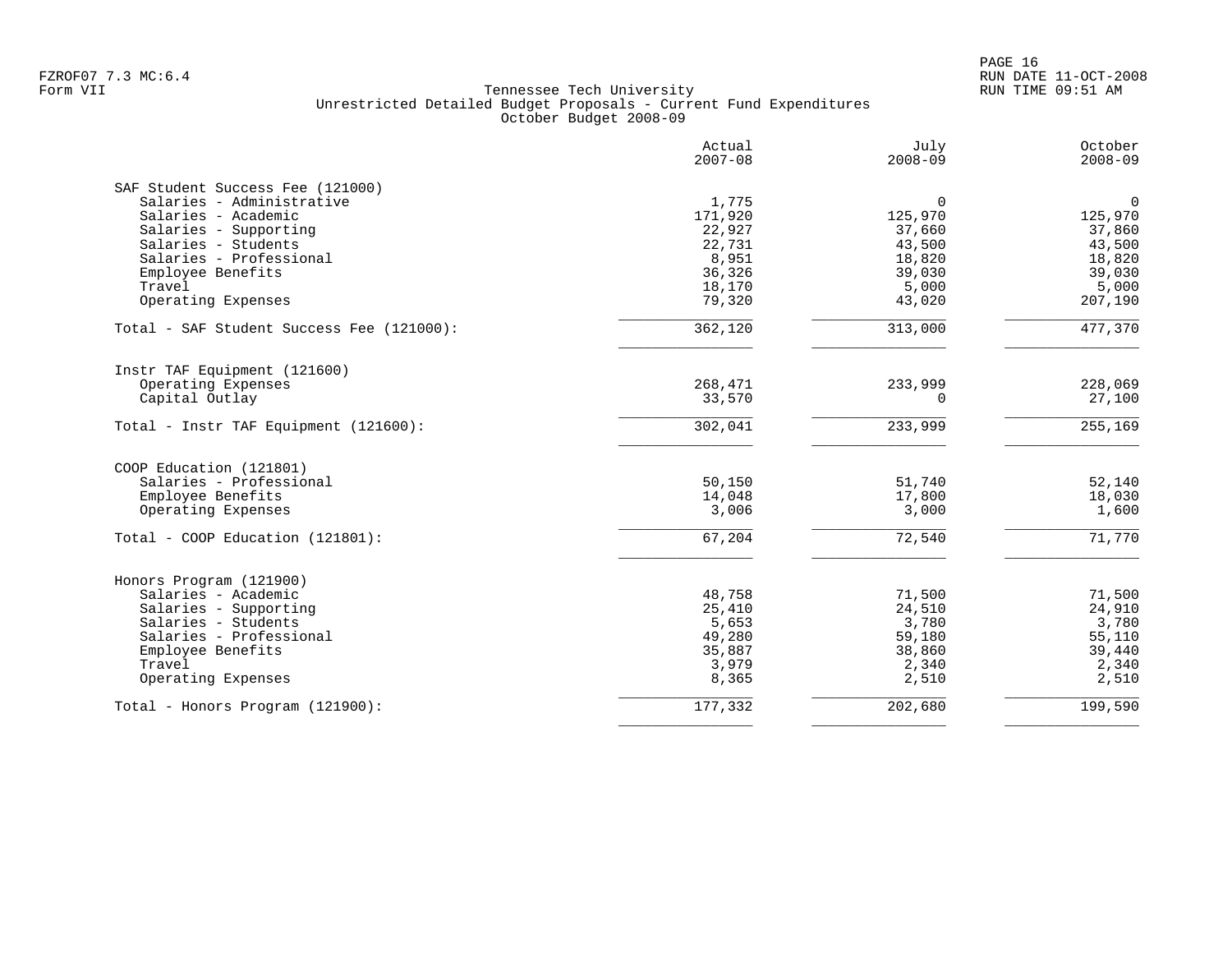|                                                      | Actual<br>$2007 - 08$ | July<br>$2008 - 09$ | October<br>$2008 - 09$ |
|------------------------------------------------------|-----------------------|---------------------|------------------------|
| Federal College Work Study Program (122001)          |                       |                     |                        |
| Salaries - Students                                  | $\Omega$              | 46,370              | 46,370                 |
| Operating Expenses                                   | 47,502                | 0                   | $\Omega$               |
| Total - Federal College Work Study Program (122001): | 47,502                | 46,370              | 46,370                 |
| Military Science (125600)                            |                       |                     |                        |
| Salaries - Supporting                                | 32,670                | 32,670              | 33,070                 |
| Employee Benefits                                    | 19,237                | 19,980              | 20,550                 |
| Travel                                               | 343                   | 640                 | $\Omega$               |
| Operating Expenses                                   | 6,278                 | 5,640               | 5,100                  |
| Department Revenues                                  | $-222$                | $\Omega$            | $\Omega$               |
| Total - Military Science (125600):                   | 58,306                | 58,930              | 58,720                 |
| Arts and Sci Grad Assist (130001)                    |                       |                     |                        |
| Operating Expenses                                   | 241,424               | 291,320             | 294,230                |
| Total - Arts and Sci Grad Assist (130001):           | 241,424               | 291,320             | 294,230                |
| Biology (131000)                                     |                       |                     |                        |
| Salaries - Academic                                  | 1,126,084             | 1,118,040           | 1,123,960              |
| Salaries - Supporting                                | 44,292                | 43,880              | 44,680                 |
| Salaries - Students                                  | 30,160                | 22,000              | 21,500                 |
| Salaries - Professional                              | 70,550                | 68,330              | 68,330                 |
| Employee Benefits                                    | 422,486               | 365,270             | 446,000                |
| Travel                                               | 1,970                 | 3,500               | 3,500                  |
| Operating Expenses                                   | 35,629                | 25,280              | 24,330                 |
| $Total - Biology (131000):$                          | 1,731,171             | 1,646,300           | 1,732,300              |
|                                                      |                       |                     |                        |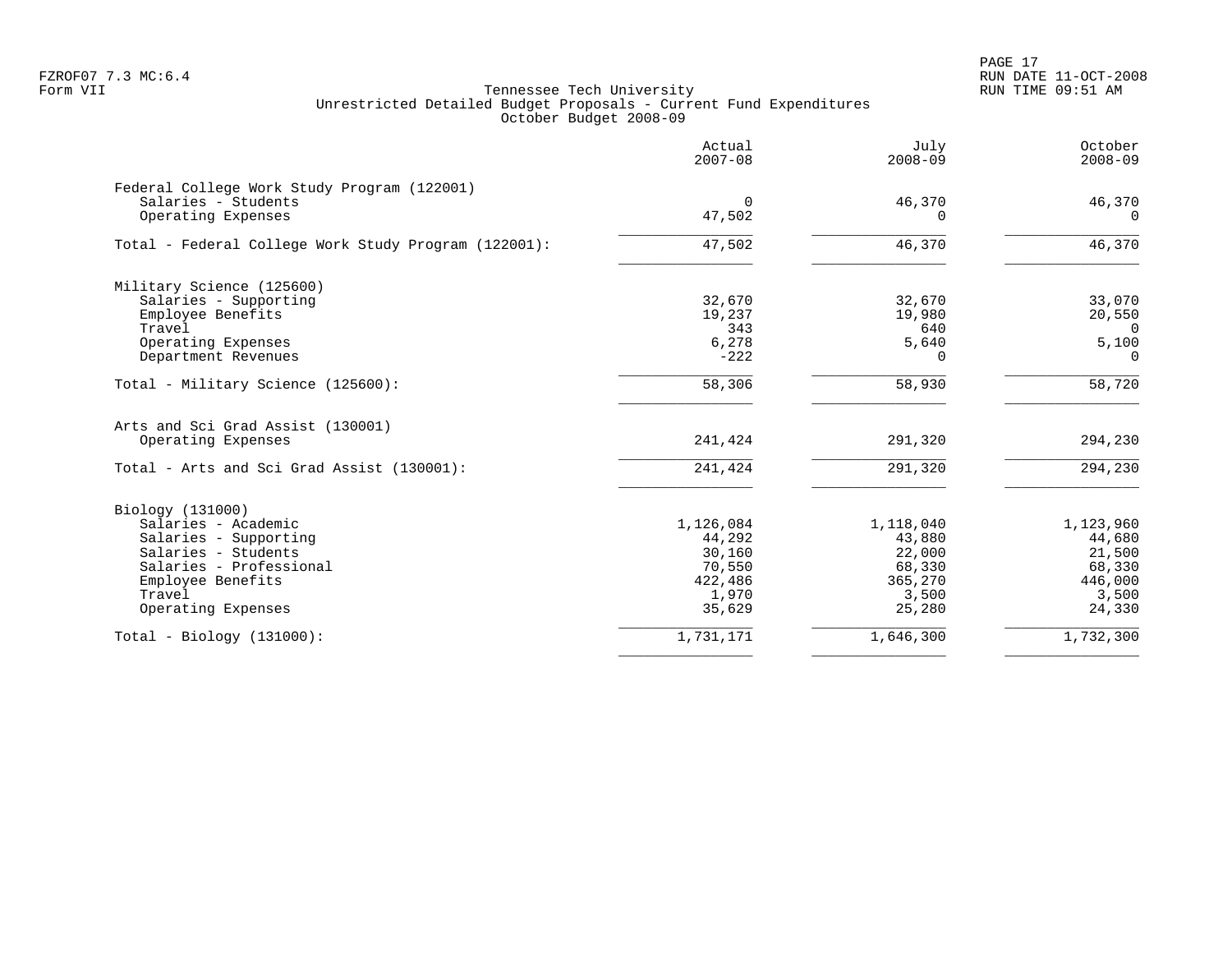PAGE 18 FZROF07 7.3 MC:6.4 RUN DATE 11-OCT-2008

| Actual      | July        | October     |
|-------------|-------------|-------------|
| $2007 - 08$ | $2008 - 09$ | $2008 - 09$ |
| 4,435       | $\Omega$    | 9,000       |
| 28,122      | 34,000      | 45,000      |
| 32,557      | 34,000      | 54,000      |
| 1, 114, 973 | 1,210,550   | 1,199,060   |
| 55,760      | 55,860      | 56,660      |
| 14,878      | 13,300      | 14,550      |
| 34,390      | 34,690      | 35,090      |
| 370,897     | 317,920     | 374,760     |
| 29,908      | 24,320      | 25,700      |
| 3,750       | 0           | 0           |
| $-1,910$    | $\Omega$    | $\Omega$    |
| 1,622,646   | 1,656,640   | 1,705,820   |
| 24,905      | 25,000      | 25,000      |
| 24,905      | 25,000      | 25,000      |
| 24,901      | 25,000      | 41,000      |
| 24,901      | 25,000      | 41,000      |
|             |             |             |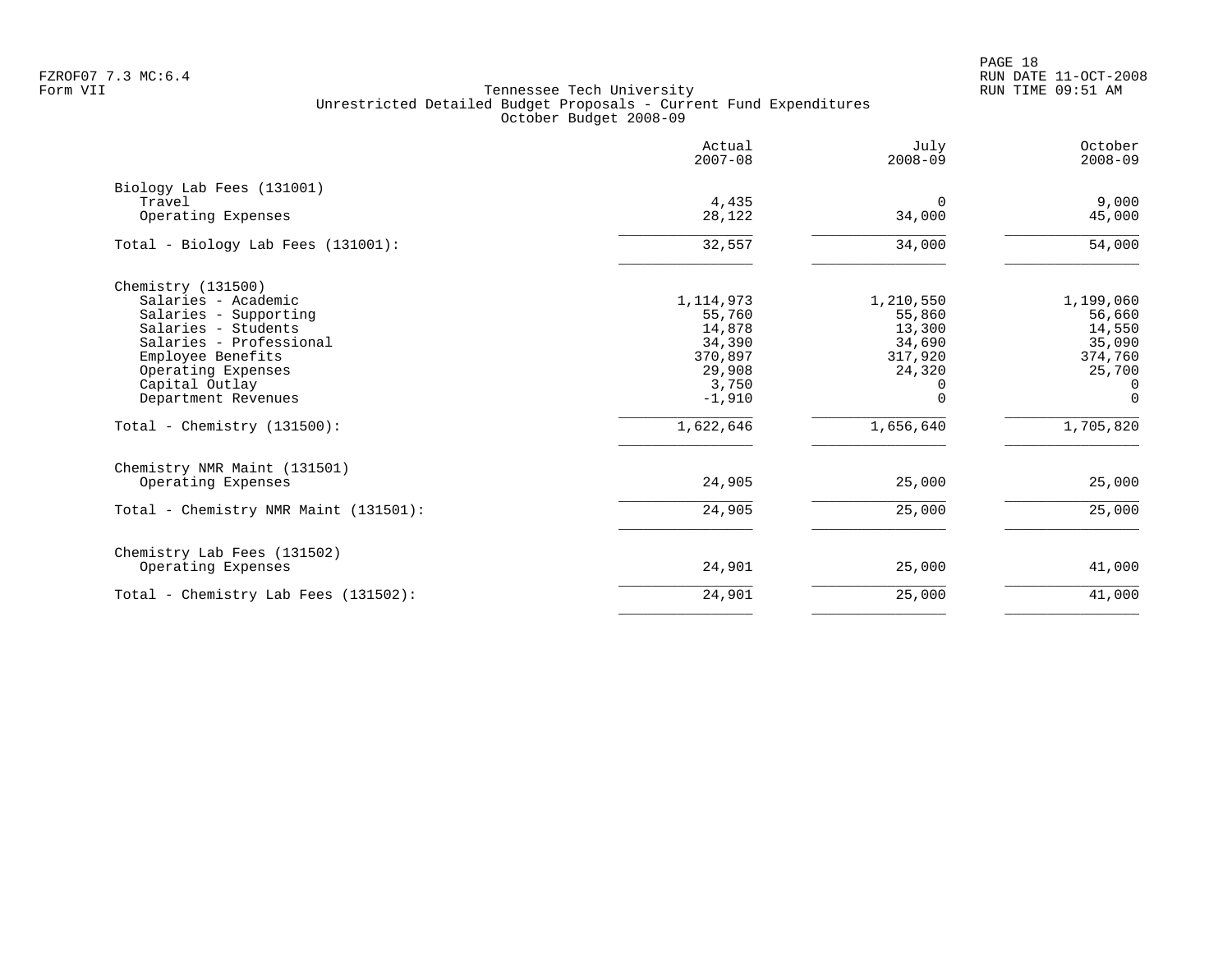|                                           | Actual<br>$2007 - 08$ | July<br>$2008 - 09$ | October<br>$2008 - 09$ |
|-------------------------------------------|-----------------------|---------------------|------------------------|
| Preprof Health Services (131503)          |                       |                     |                        |
| Salaries - Supporting                     | 9,180                 | 9,180               | 9,380                  |
| Employee Benefits                         | 2,461                 | 2,760               | 2,760                  |
| Travel                                    | 98                    | 500                 | 500                    |
| Operating Expenses                        | 1,132                 | 920                 | 820                    |
| Total - Preprof Health Services (131503): | 12,871                | 13,360              | 13,460                 |
| Environmental Science (131504)            |                       |                     |                        |
| Salaries - Professional                   | 44,973                | 92,500              | 92,500                 |
| Travel                                    | 1,741                 | 1,000               | 1,000                  |
| Operating Expenses                        | 10,659                | 6,000               | 9,330                  |
| Capital Outlay                            | 3,000                 | 0                   | $\Omega$               |
| Total - Environmental Science (131504):   | 60,373                | 99,500              | 102,830                |
| Computer Science (132000)                 |                       |                     |                        |
| Salaries - Academic                       | 633,094               | 744,160             | 746,560                |
| Salaries - Supporting                     | 25,039                | 25,140              | 25,540                 |
| Salaries - Students                       | 7,690                 | 6,500               | 7,500                  |
| Salaries - Professional                   | 44,620                | 44,720              | 45,120                 |
| Employee Benefits                         | 204,178               | 154,200             | 208,150                |
| Travel                                    | 2,588                 | $\Omega$            | $\Omega$               |
| Operating Expenses                        | 36,712                | 16,000              | 21,690                 |
| Capital Outlay                            | 11,920                | O                   | $\Omega$               |
| Total - Computer Science (132000):        | 965,841               | 990,720             | 1,054,560              |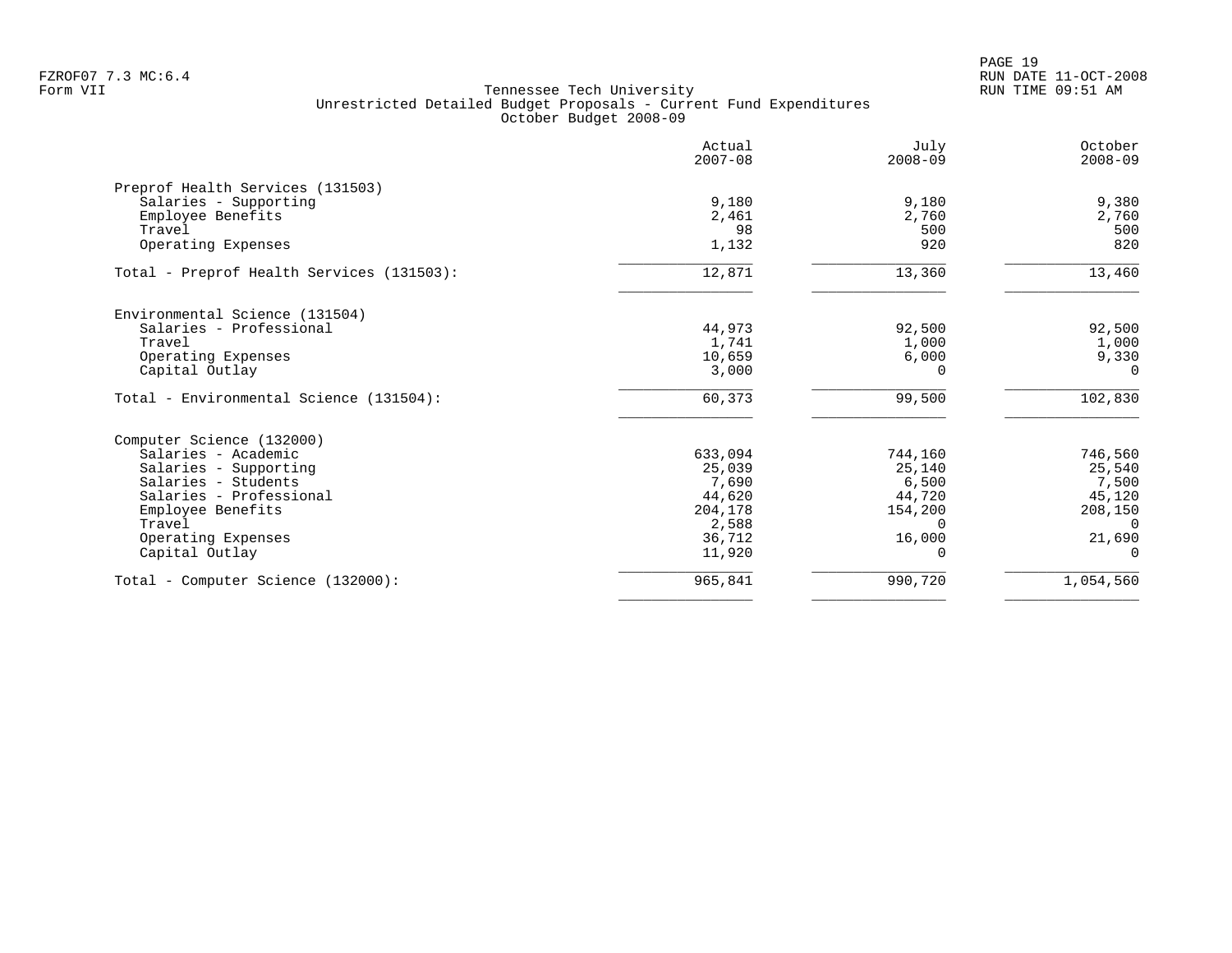PAGE 20 FZROF07 7.3 MC:6.4 RUN DATE 11-OCT-2008

|                                           | Actual<br>$2007 - 08$ | July<br>$2008 - 09$ | October<br>$2008 - 09$ |
|-------------------------------------------|-----------------------|---------------------|------------------------|
| Earth Sciences (132500)                   |                       |                     |                        |
| Salaries - Academic                       | 489,736               | 487,770             | 481,570                |
| Salaries - Supporting                     | 19,203                | 19,180              | 19,180                 |
| Salaries - Students                       | 5,606                 | 5,800               | 5,300                  |
| Employee Benefits                         | 180,529               | 191,230             | 186,440                |
| Travel                                    | 2,823                 | 2,490               | 2,490                  |
| Operating Expenses                        | 13,231                | 14,000              | 13,470                 |
| Total - Earth Sciences (132500):          | 711,128               | 720,470             | 708,450                |
| Earth Sciences Lab Fees (132501)          |                       |                     |                        |
| Salaries - Academic                       | 500                   | O                   | 0                      |
| Employee Benefits                         | 108                   | $\Omega$            | $\mathbf 0$            |
| Travel                                    | 1,993                 | $\Omega$            | $\Omega$               |
| Operating Expenses                        | 3,679                 | 5,000               | 8,000                  |
| Total - Earth Sciences Lab Fees (132501): | 6,280                 | 5,000               | 8,000                  |
| English and Communications (133000)       |                       |                     |                        |
| Salaries - Academic                       | 1,910,763             | 1,963,660           | 1,980,060              |
| Salaries - Supporting                     | 41,520                | 41,620              | 42,020                 |
| Salaries - Students                       | 1,680                 | 2,400               | 1,400                  |
| Salaries - Professional                   | 1,200                 | $\Omega$            | $\Omega$               |
| Employee Benefits                         | 566,929               | 590,740             | 583,900                |
| Travel                                    | 428                   | $\Omega$            | $\Omega$               |
| Operating Expenses                        | 40,277                | 34,000              | 32,720                 |
|                                           |                       |                     | 2,640,100              |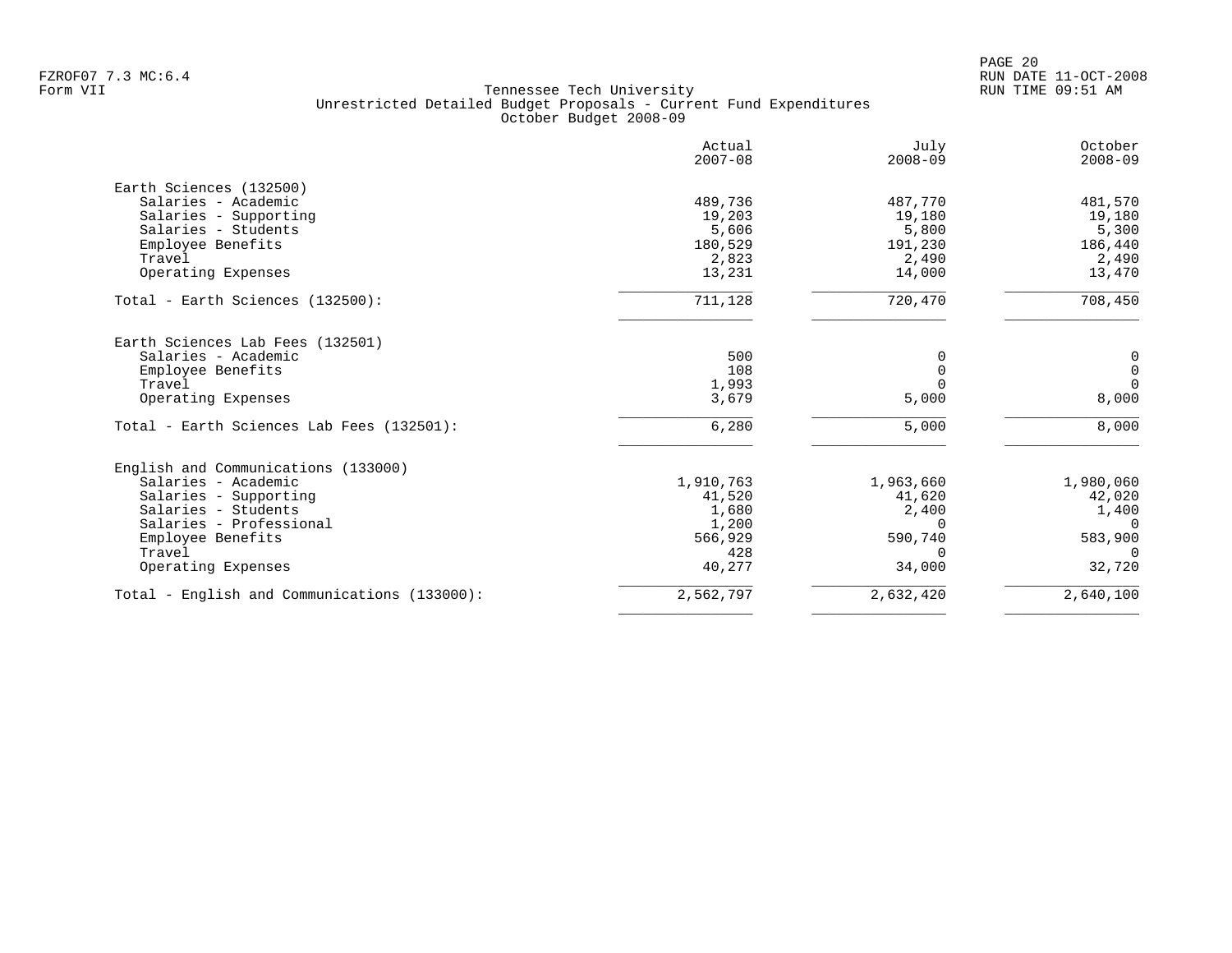|                                                                                                                                              | Actual<br>$2007 - 08$                          | July<br>$2008 - 09$                            | October<br>$2008 - 09$                        |
|----------------------------------------------------------------------------------------------------------------------------------------------|------------------------------------------------|------------------------------------------------|-----------------------------------------------|
| Speech (133001)<br>Travel                                                                                                                    | 13,557                                         | 13,620                                         | 10,000                                        |
| Total - Speech $(133001)$ :                                                                                                                  | 13,557                                         | 13,620                                         | 10,000                                        |
| Debate Scholarship (133002)<br>Operating Expenses                                                                                            | 14,940                                         | 14,410                                         | 11,320                                        |
| Total - Debate Scholarship (133002):                                                                                                         | 14,940                                         | 14,410                                         | 11,320                                        |
| Journalism (133003)<br>Operating Expenses                                                                                                    | 1,125                                          | 1,130                                          | 1,030                                         |
| Total - Journalism (133003):                                                                                                                 | 1,125                                          | 1,130                                          | 1,030                                         |
| Theatre (133004)<br>Employee Benefits<br>Operating Expenses                                                                                  | 0<br>6,685                                     | 20<br>1,000                                    | $\mathbf 0$<br>900                            |
| Total - Theatre $(133004)$ :                                                                                                                 | 6,685                                          | 1,020                                          | 900                                           |
| Foreign Languages (133500)<br>Salaries - Academic<br>Salaries - Supporting<br>Salaries - Students<br>Employee Benefits<br>Operating Expenses | 384,626<br>22,059<br>2,910<br>90,633<br>17,699 | 420,280<br>22,160<br>7,220<br>136,130<br>8,000 | 416,280<br>22,560<br>5,220<br>97,810<br>7,700 |
| Total - Foreign Languages (133500):                                                                                                          | 517,927                                        | 593,790                                        | 549,570                                       |
|                                                                                                                                              |                                                |                                                |                                               |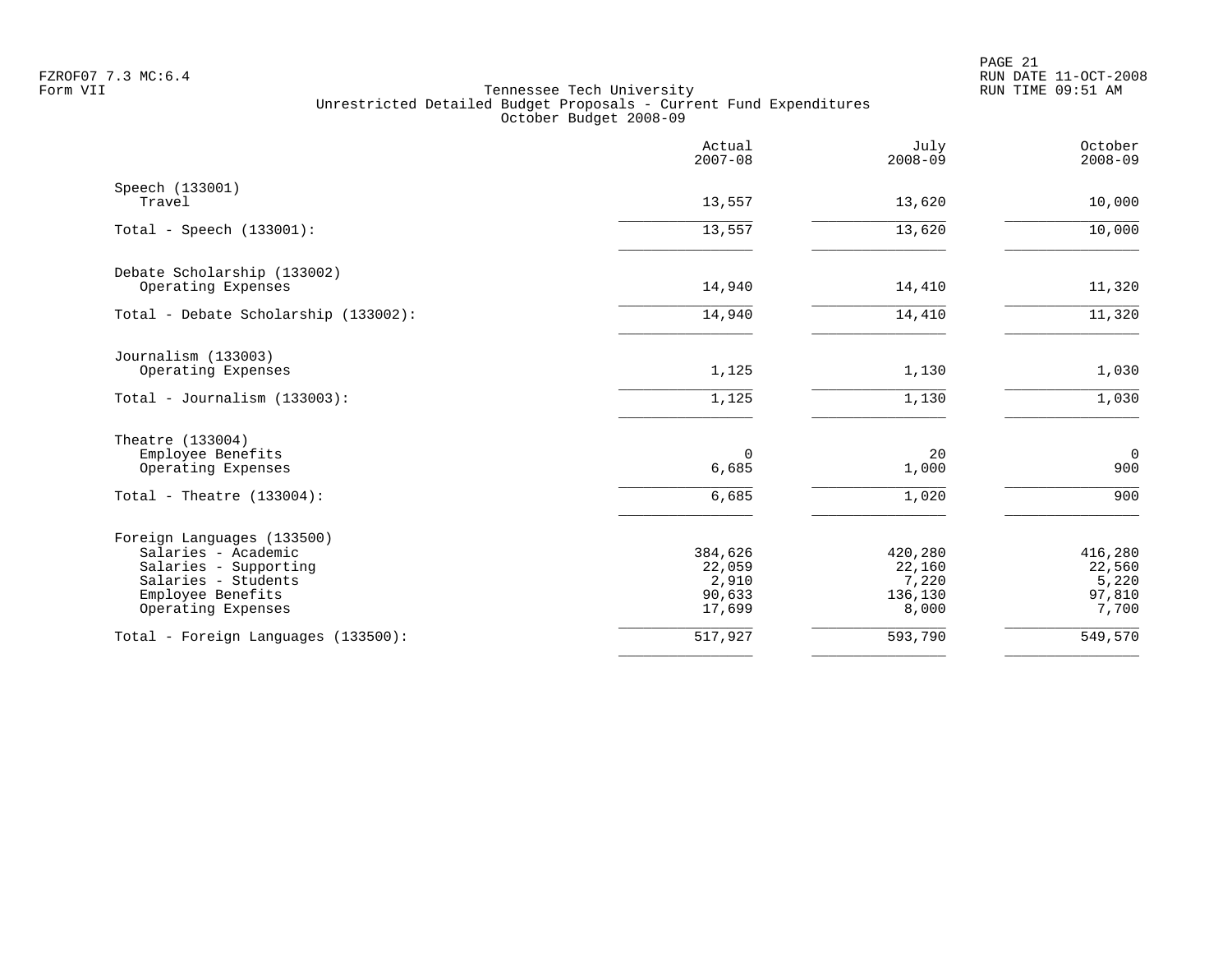PAGE 22 FZROF07 7.3 MC:6.4 RUN DATE 11-OCT-2008

|                               | Actual<br>$2007 - 08$ | July<br>$2008 - 09$ | October<br>$2008 - 09$ |
|-------------------------------|-----------------------|---------------------|------------------------|
| History (134000)              |                       |                     |                        |
| Salaries - Academic           | 697,538               | 693,322             | 673,712                |
| Salaries - Supporting         | 28,592                | 19,980              | 20,380                 |
| Employee Benefits             | 214,785               | 177,280             | 218,570                |
| Travel                        | 7,370                 | $\Omega$            | 5,000                  |
| Operating Expenses            | 16,542                | 10,800              | 10,390                 |
| Total - History $(134000)$ :  | 964,827               | 901,382             | 928,052                |
| Mathematics (134500)          |                       |                     |                        |
| Salaries - Academic           | 1,267,072             | 1,236,880           | 1,232,280              |
| Salaries - Supporting         | 46,461                | 46,660              | 47,460                 |
| Salaries - Students           | 4,865                 | 1,370               | 2,620                  |
| Employee Benefits             | 438,188               | 307,980             | 447,660                |
| Travel                        | 3,979                 | $\Omega$            | 4,000                  |
| Operating Expenses            | 22,670                | 23,000              | 24,810                 |
| Department Revenues           | $-21$                 | <sup>0</sup>        | 0                      |
| Total - Mathematics (134500): | 1,783,214             | 1,615,890           | 1,758,830              |
| Physics (135000)              |                       |                     |                        |
| Salaries - Academic           | 479,103               | 477,150             | 491,480                |
| Salaries - Supporting         | 74,985                | 75,180              | 75,980                 |
| Salaries - Students           | 10,560                | 13,140              | 12,640                 |
| Employee Benefits             | 170,415               | 150,400             | 173,870                |
| Operating Expenses            | 8,399                 | 11,200              | 11,030                 |
| Total - Physics $(135000)$ :  | 743,462               | 727,070             | 765,000                |
|                               |                       |                     |                        |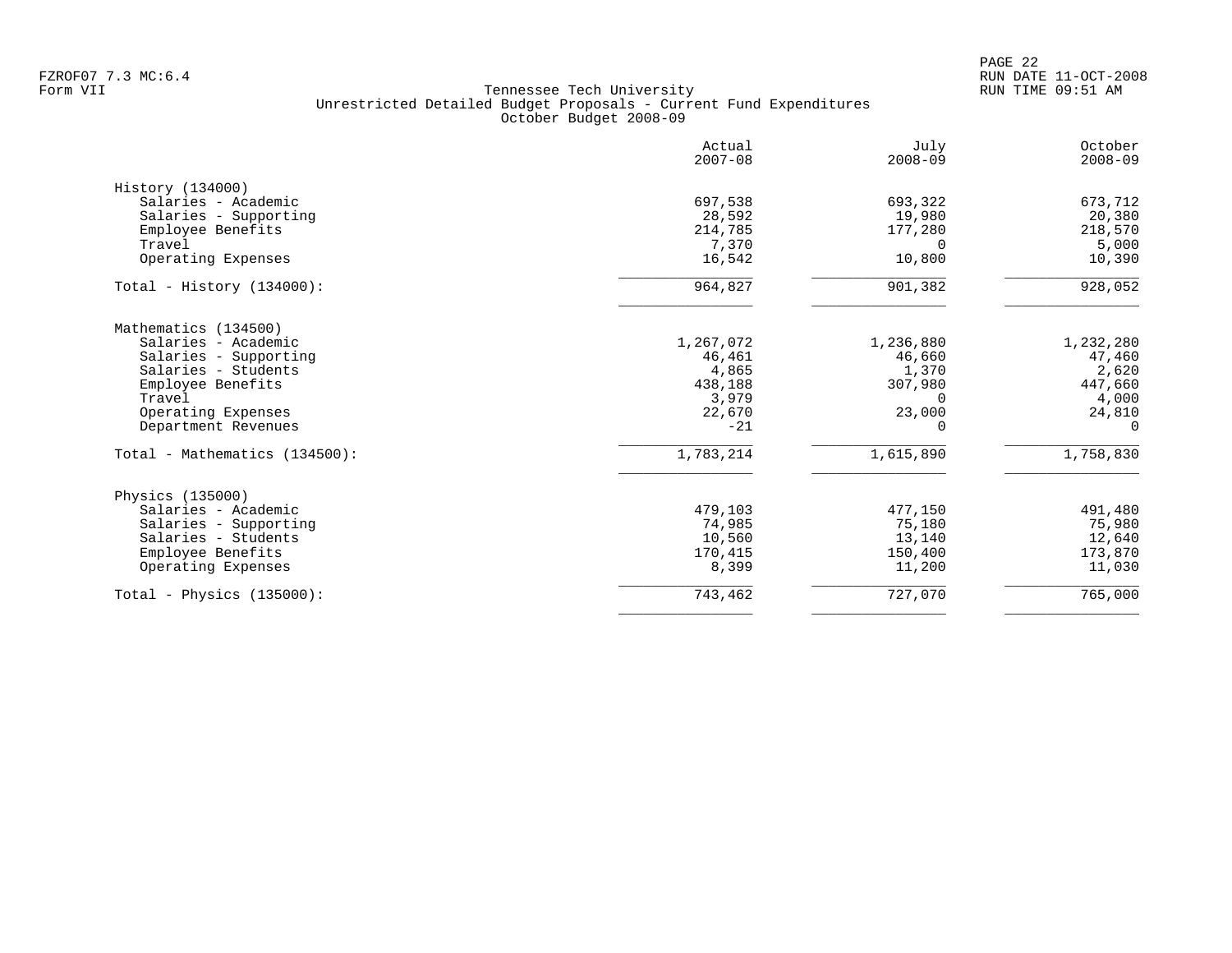|                                                   | Actual<br>$2007 - 08$ | July<br>$2008 - 09$ | October<br>$2008 - 09$ |
|---------------------------------------------------|-----------------------|---------------------|------------------------|
| Physics Lab Fees (135001)                         |                       |                     |                        |
| Operating Expenses                                | 7,737                 | 8,300               | 11,300                 |
| Total - Physics Lab Fees (135001):                | 7,737                 | 8,300               | 11,300                 |
| Sociology and Political Science (135500)          |                       |                     |                        |
| Salaries - Academic                               | 893,967               | 850,390             | 854,790                |
| Salaries - Supporting                             | 32,156                | 30,080              | 30,280                 |
| Employee Benefits                                 | 280,280               | 242,840             | 285,700                |
| Travel                                            | 94                    | $\Omega$            | $\Omega$               |
| Operating Expenses                                | 23,295                | 15,000              | 14,440                 |
| Total - Sociology and Political Science (135500): | 1,229,792             | 1,138,310           | 1,185,210              |
| Gen Curr Student Success (136000)                 |                       |                     |                        |
| Salaries - Supporting                             | 48,242                | 52,250              | 52,650                 |
| Salaries - Students                               | 961                   | 1,800               | 1,800                  |
| Salaries - Professional                           | 66,610                | 64,710              | 65,110                 |
| Employee Benefits                                 | 34,937                | 22,140              | 35,250                 |
| Operating Expenses                                | 4,134                 | 3,030               | 4,120                  |
| Total - Gen Curr Student Success (136000):        | 154,884               | 143,930             | 158,930                |
| Gen Curr Studt Succ Grad Assist (136001)          |                       |                     |                        |
| Operating Expenses                                | 9,035                 | 8,120               | 8,560                  |
| Total - Gen Curr Studt Succ Grad Assist (136001): | 9,035                 | 8,120               | 8,560                  |
|                                                   |                       |                     |                        |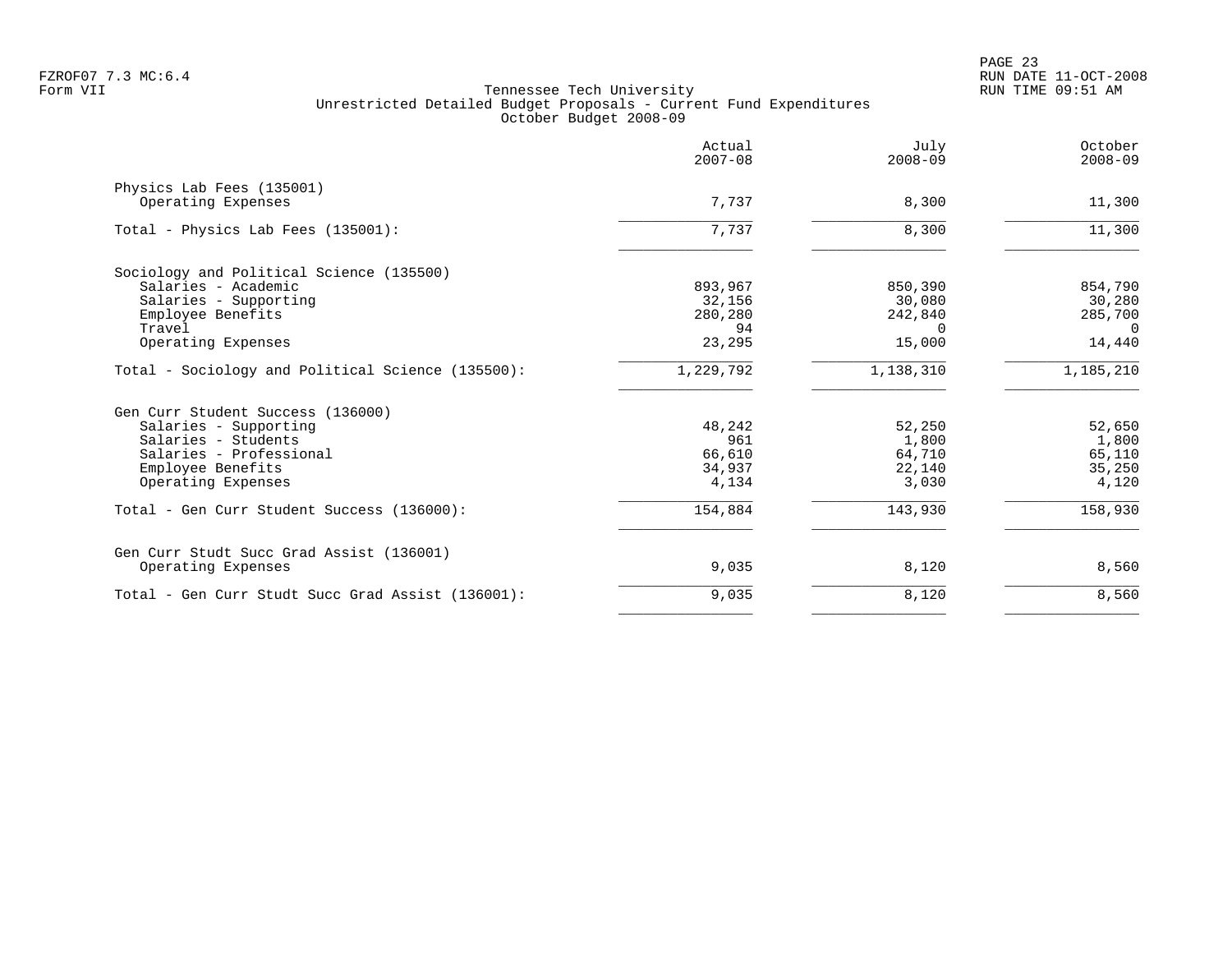|                                           | Actual<br>$2007 - 08$ | July<br>$2008 - 09$ | October<br>$2008 - 09$ |
|-------------------------------------------|-----------------------|---------------------|------------------------|
| Engineering Course Fees (137001)          |                       |                     |                        |
| Salaries - Administrative                 | 3,000                 | $\Omega$            | $\overline{0}$         |
| Salaries - Academic                       | 95,075                | 90,000              | 90,000                 |
| Salaries - Students                       | 79,599                | $\Omega$            | $\Omega$               |
| Salaries - Professional                   | 43,320                | 300                 | 300                    |
| Employee Benefits                         | 47,183                | 23,530              | 23,530                 |
| Travel                                    | 27,536                | $\Omega$            | $\Omega$               |
| Operating Expenses                        | 56,516                | 335,170             | 497,910                |
| Capital Outlay                            | 8,080                 | $\Omega$            | $\Omega$               |
| Total - Engineering Course Fees (137001): | 360,309               | 449,000             | 611,740                |
| Basic Engineering (137200)                |                       |                     |                        |
| Salaries - Academic                       | 345,065               | 353,340             | 355,340                |
| Salaries - Supporting                     | 36,160                | 36,160              | 36,560                 |
| Salaries - Students                       | 1,689                 | $\Omega$            | $\Omega$               |
| Employee Benefits                         | 138,253               | 162,360             | 142,120                |
| Travel                                    | 4,396                 | 560                 | $\Omega$               |
| Operating Expenses                        | 27,643                | 13,600              | 14,430                 |
| Capital Outlay                            | 1,400                 | 3,640               | $\Omega$               |
| Total - Basic Engineering (137200):       | 554,606               | 569,660             | 548,450                |
| Basic Engr Lab Fees (137203)              |                       |                     |                        |
| Operating Expenses                        | 11,143                | 11,830              | 16,830                 |
| Total - Basic Engr Lab Fees (137203):     | 11,143                | 11,830              | 16,830                 |
|                                           |                       |                     |                        |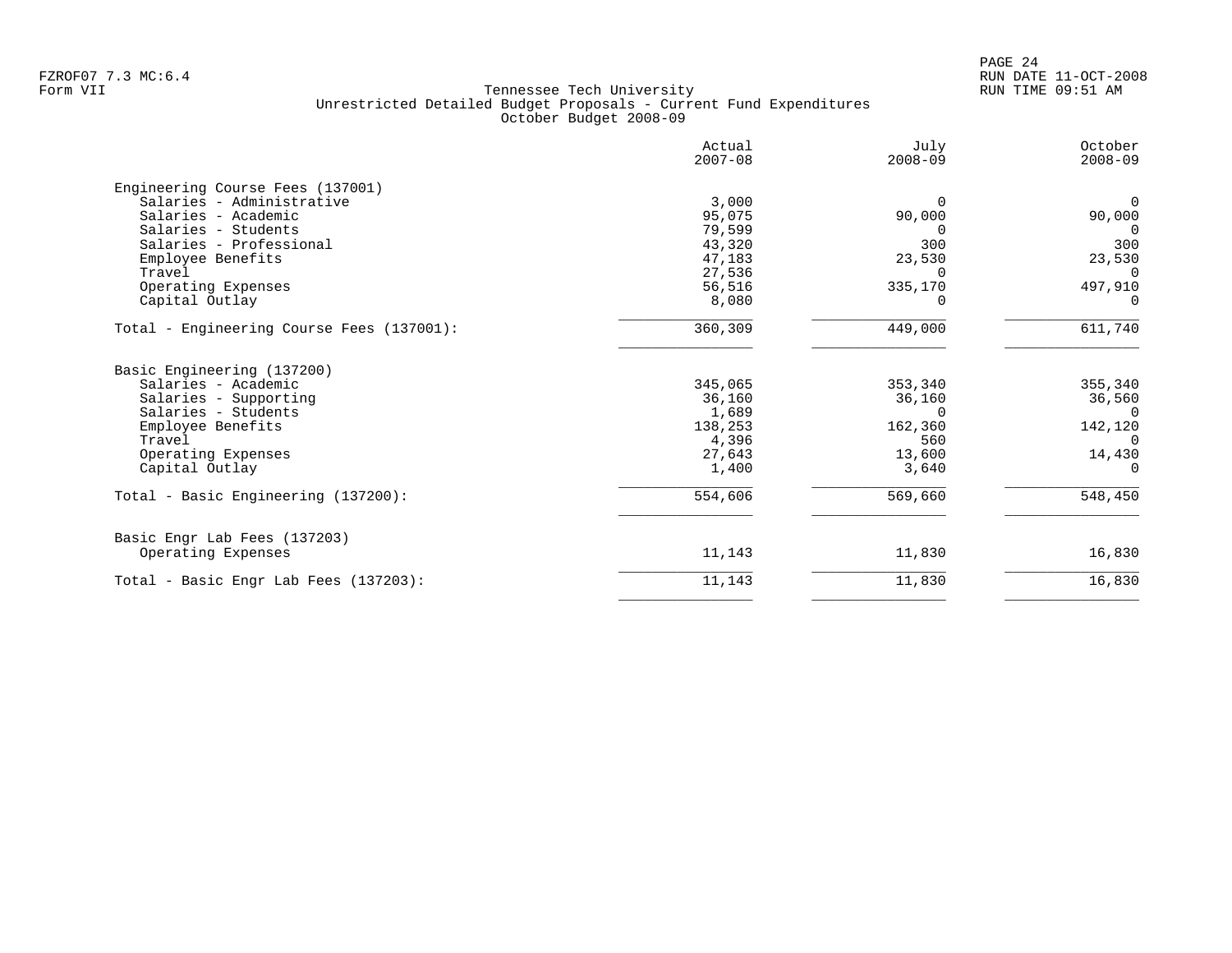|                                                       | Actual<br>$2007 - 08$ | July<br>$2008 - 09$ | October<br>$2008 - 09$ |
|-------------------------------------------------------|-----------------------|---------------------|------------------------|
| Chemical Engineering (137400)                         |                       |                     |                        |
| Salaries - Academic                                   | 481,095               | 485,430             | 495,330                |
| Salaries - Supporting                                 | 66,132                | 61,510              | 61,910                 |
| Salaries - Students                                   | 1,124                 | $\Omega$            | $\Omega$               |
| Employee Benefits                                     | 164,654               | 119,390             | 167,910                |
| Travel                                                | 4,839                 | 650                 | $\Omega$               |
| Operating Expenses                                    | 21,056                | 11,880              | 10,940                 |
| Capital Outlay                                        | $\Omega$              | 4,040               | $\Omega$               |
| Total - Chemical Engineering (137400):                | 738,900               | 682,900             | 736,090                |
| Chemical Engr Grad Assistant (137401)                 |                       |                     |                        |
| Operating Expenses                                    | 12,459                | 14,170              | 14,930                 |
| Total - Chemical Engr Grad Assistant (137401):        | 12,459                | 14,170              | 14,930                 |
| Chemical Engr Lab Fees (137402)                       |                       |                     |                        |
| Operating Expenses                                    | 1,800                 | 1,620               | 2,620                  |
| Total - Chemical Engr Lab Fees (137402):              | 1,800                 | 1,620               | 2,620                  |
| Civil and Environmental Engineering (137600)          |                       |                     |                        |
| Salaries - Academic                                   | 1,006,100             | 1, 113, 240         | 1,031,910              |
| Salaries - Supporting                                 | 92,748                | 90,650              | 92,050                 |
| Salaries - Students                                   | 1,500                 | $\Omega$            | $\Omega$               |
| Employee Benefits                                     | 347,783               | 374,110             | 358,000                |
| Travel                                                | 10,117                | 1,740               | 5,000                  |
| Operating Expenses                                    | 48,259                | 22,290              | 30,060                 |
| Capital Outlay                                        | 21,376                | 6,980               | $\Omega$               |
|                                                       | 1,527,883             | 1,609,010           | 1,517,020              |
| Total - Civil and Environmental Engineering (137600): |                       |                     |                        |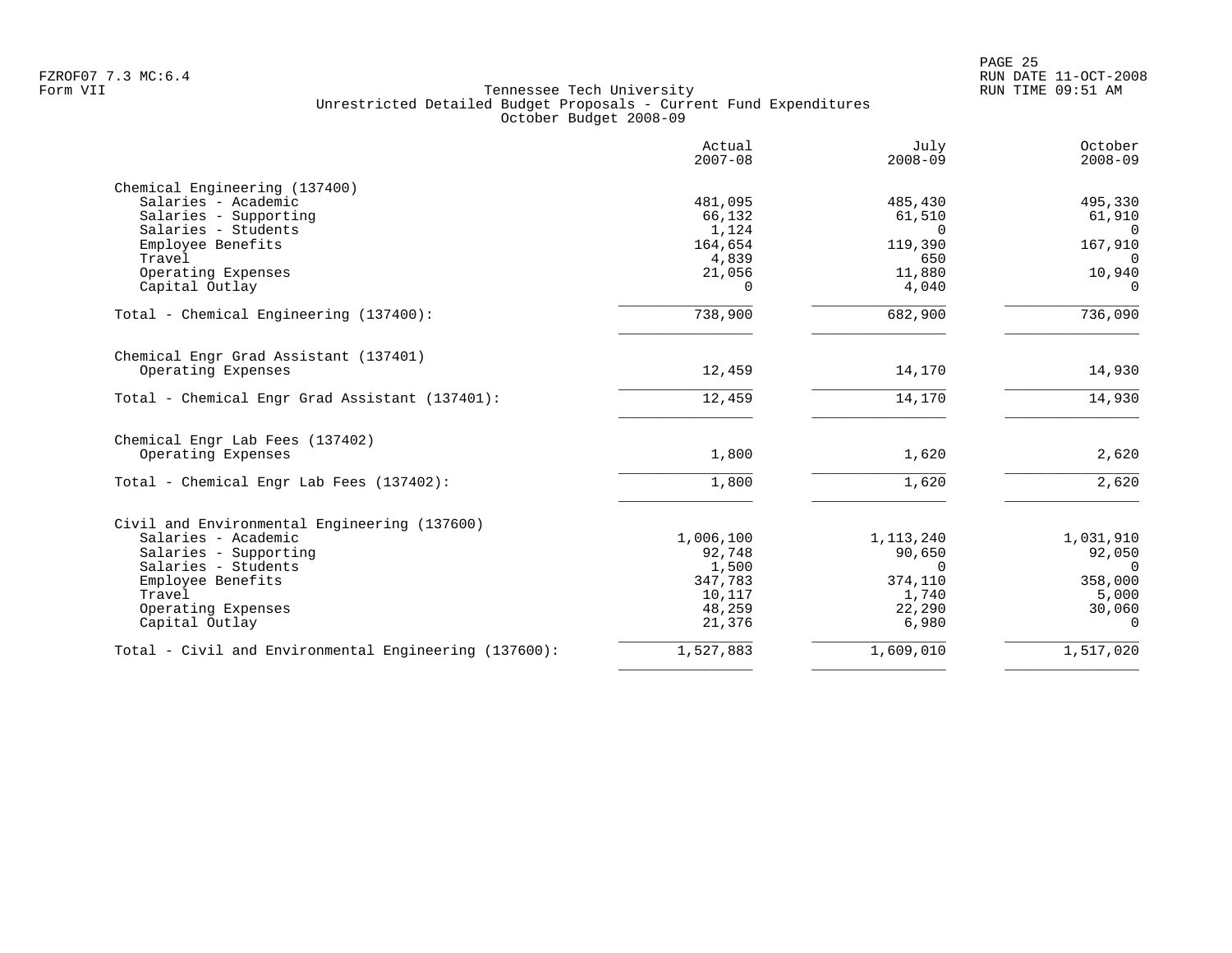PAGE 26 FZROF07 7.3 MC:6.4 RUN DATE 11-OCT-2008

|                                                                                    | $2008 - 09$                                                                       | $2008 - 09$                                                                          |
|------------------------------------------------------------------------------------|-----------------------------------------------------------------------------------|--------------------------------------------------------------------------------------|
| 30,423                                                                             | 31,920                                                                            | 29,430                                                                               |
| 30,423                                                                             | 31,920                                                                            | 29,430                                                                               |
| 3,494                                                                              | 3,470                                                                             | 4,470                                                                                |
| 3,494                                                                              | 3,470                                                                             | 4,470                                                                                |
| 1,396,143<br>99,486<br>49,330<br>480,154<br>3,521<br>65,631<br>17,750<br>2,112,015 | 1,435,570<br>91,540<br>49,430<br>469,790<br>1,730<br>22,880<br>6,980<br>2,077,920 | 1,416,120<br>92,740<br>49,830<br>489,420<br>$-10$<br>20,590<br>$\Omega$<br>2,068,690 |
| 56,007                                                                             | 49,550                                                                            | 52,210                                                                               |
| 56,007                                                                             | 49,550                                                                            | 52,210                                                                               |
|                                                                                    |                                                                                   |                                                                                      |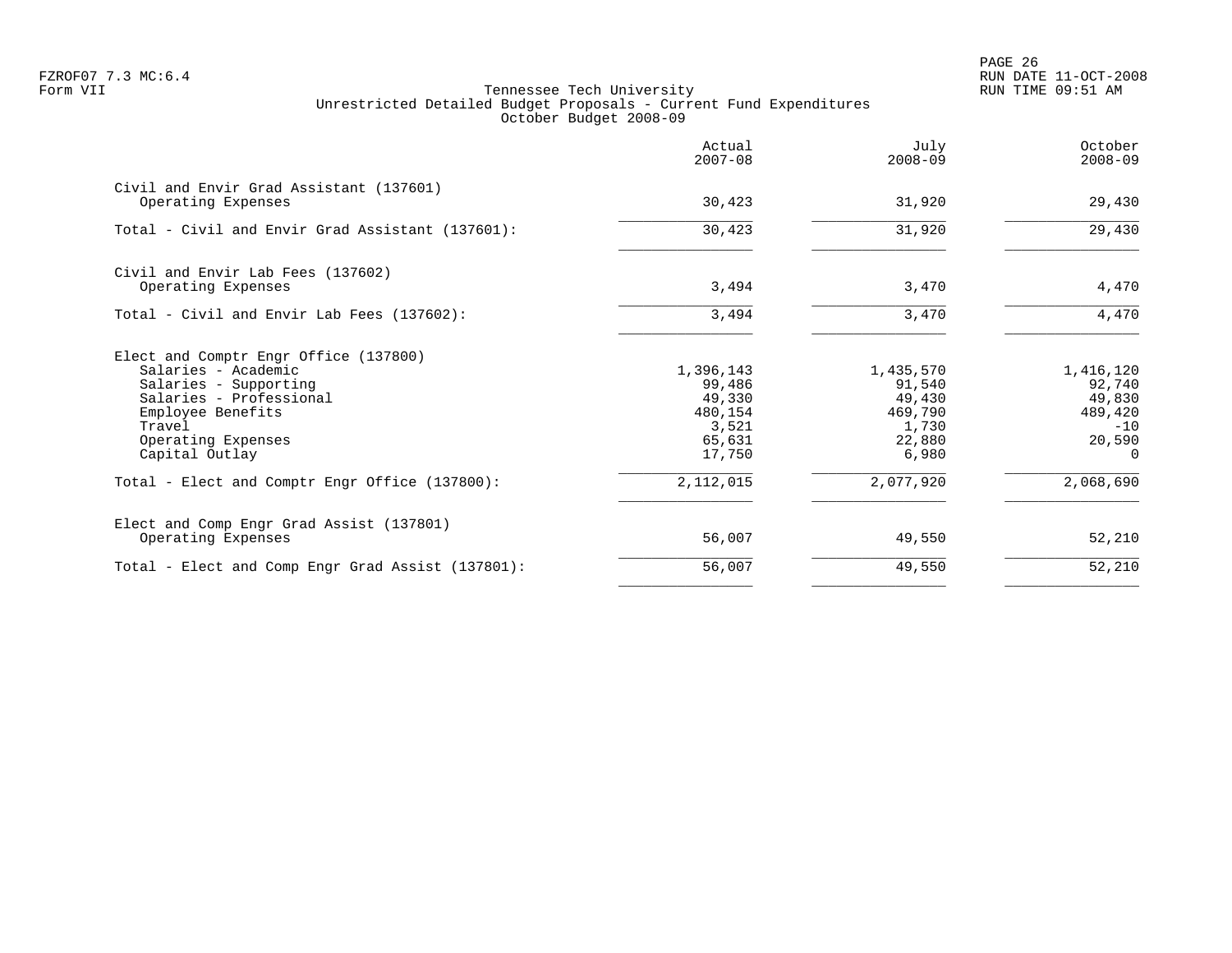|                                                                           | Actual<br>$2007 - 08$ | July<br>$2008 - 09$ | October<br>$2008 - 09$ |
|---------------------------------------------------------------------------|-----------------------|---------------------|------------------------|
| Elect and Comp Lab Fees (137802)                                          |                       |                     |                        |
| Operating Expenses                                                        | 6,006                 | 6,720               | 7,720                  |
| Total - Elect and Comp Lab Fees (137802):                                 | 6,006                 | 6,720               | 7,720                  |
| Industrial and Systems Engineering (138000)                               |                       |                     |                        |
| Salaries - Academic                                                       | 398,150               | 387,550             | 389,150                |
| Salaries - Supporting                                                     | 31,179                | 31,380              | 31,780                 |
| Employee Benefits                                                         | 123,181               | 103,280             | 125,210                |
| Travel                                                                    | $\Omega$              | 570                 | $\Omega$               |
| Operating Expenses                                                        | 19,174                | 10,270              | 9,240                  |
| Capital Outlay                                                            | 0                     | 3,030               | 0                      |
| Total - Industrial and Systems Engineering (138000):                      | 571,684               | 536,080             | 555,380                |
| Indust and Syst Engr Lab Fees (138002)                                    |                       |                     |                        |
| Travel                                                                    | 975                   | $\Omega$            | $\Omega$               |
| Operating Expenses                                                        | 24                    | 1,310               | 1,310                  |
| Total - Indust and Syst Engr Lab Fees (138002):                           | 999                   | 1,310               | 1,310                  |
| Manufacturing and Ind Technology (138200)                                 |                       |                     |                        |
| Salaries - Academic                                                       | 434,770               | 351,640             | 328,740                |
| Salaries - Supporting                                                     | 60,781                | 65,900              | 66,700                 |
| Salaries - Students                                                       | 1,289                 | $\Omega$            | $\Omega$               |
| Employee Benefits                                                         | 133,497               | 122,530             | 136,120                |
| Travel                                                                    | 557                   | 160                 | $\Omega$               |
| Operating Expenses                                                        | 11,062                | 13,250              | 13,860                 |
| Capital Outlay                                                            | 2,467                 | 2,030               | $\Omega$               |
|                                                                           |                       |                     | $\Omega$               |
|                                                                           | 644,328               | 555,510             | 545,420                |
| Department Revenues<br>Total - Manufacturing and Ind Technology (138200): | $-95$                 | $\Omega$            |                        |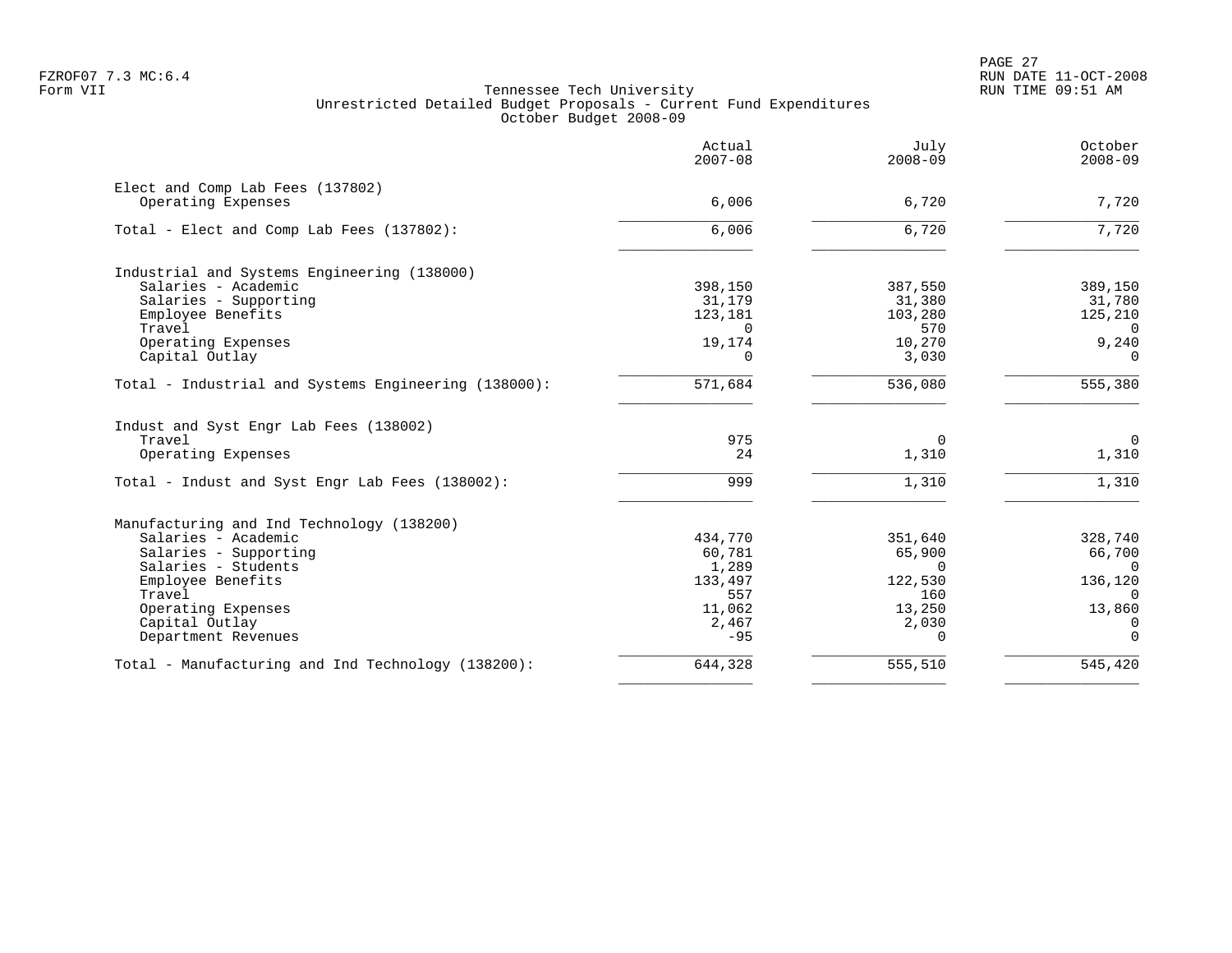PAGE 28 FZROF07 7.3 MC:6.4 RUN DATE 11-OCT-2008

|                                                            | Actual<br>$2007 - 08$ | July<br>$2008 - 09$ | October<br>$2008 - 09$ |
|------------------------------------------------------------|-----------------------|---------------------|------------------------|
| Manuf and Ind Tech Lab Fees (138202)<br>Operating Expenses | 6,305                 | 5,800               | 8,800                  |
| Total - Manuf and Ind Tech Lab Fees (138202):              | 6, 305                | 5,800               | 8,800                  |
| Mechanical Engineering (138400)                            |                       |                     |                        |
| Salaries - Academic                                        | 1,484,583             | 1,526,860           | 1,533,660              |
| Salaries - Supporting                                      | 115,302               | 114,670             | 115,470                |
| Salaries - Students                                        | 9,537                 | $\Omega$            | $\Omega$               |
| Salaries - Professional                                    | 72,330<br>520,806     | 85,610              | 86,410                 |
| Employee Benefits<br>Travel                                | 15,153                | 406,780<br>1,960    | 531,740<br>$\Omega$    |
| Operating Expenses                                         | 76,137                | 29,800              | 26,820                 |
| Capital Outlay                                             | $\Omega$              | 8,910               | 5,850                  |
| Total - Mechanical Engineering (138400):                   | 2,293,848             | 2,174,590           | 2,299,950              |
| Mech Engr Grad Assistant (138401)                          |                       |                     |                        |
| Operating Expenses                                         | 32,606                | 53,450              | 56,320                 |
| Total - Mech Engr Grad Assistant (138401):                 | 32,606                | 53,450              | 56,320                 |
| Mech Engr Lab Fees (138402)                                |                       |                     |                        |
| Operating Expenses                                         | 6,729                 | 6,920               | 7,420                  |
| Total - Mech Engr Lab Fees (138402):                       | 6,729                 | 6,920               | 7,420                  |
|                                                            |                       |                     |                        |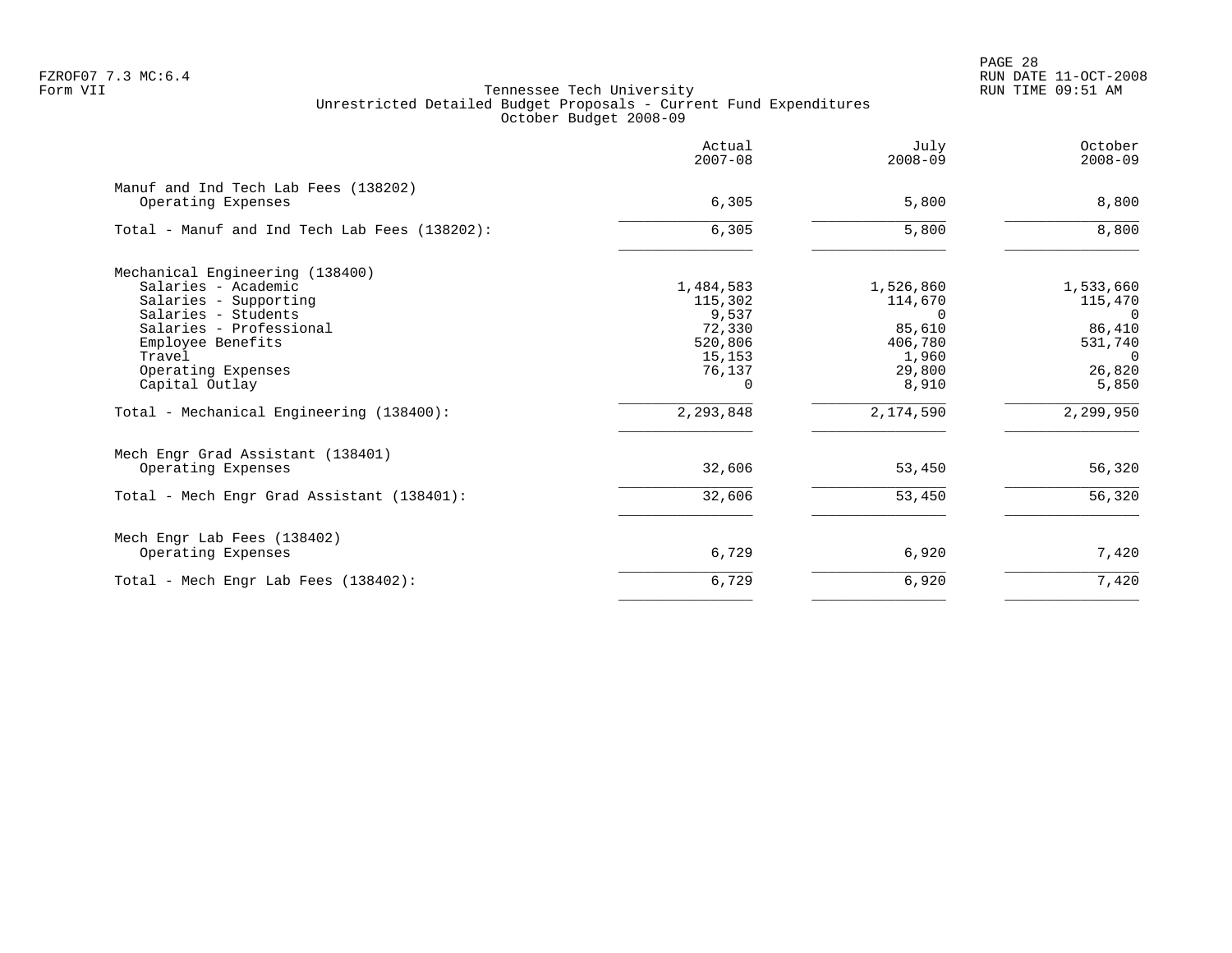|                                              | Actual<br>$2007 - 08$ | July<br>$2008 - 09$ | October<br>$2008 - 09$ |
|----------------------------------------------|-----------------------|---------------------|------------------------|
| DMF Business Spec Acad Fee (140002)          |                       |                     |                        |
| Salaries - Academic                          | 30,330                |                     | 7,500                  |
| Salaries - Supporting                        | 5,574                 |                     | $\Omega$               |
| Salaries - Students                          | 1,988                 |                     | 900                    |
| Salaries - Professional                      | $\Omega$              | 10,820              | $\Omega$               |
| Employee Benefits                            | 6,554                 | 7,190               | 7,190                  |
| Travel                                       | 7,517                 | $\Omega$            | $\Omega$               |
| Operating Expenses                           | 40,600                | 207,451             | 145,601                |
| Total - DMF Business Spec Acad Fee (140002): | 92,563                | 225,461             | 161,191                |
| Accounting and Bus Law (141500)              |                       |                     |                        |
| Salaries - Academic                          | 726,041               | 856,968             | 792,368                |
| Salaries - Supporting                        | 19,760                | 19,180              | 19,180                 |
| Salaries - Students                          | 528                   | 930                 | 930                    |
| Employee Benefits                            | 217,826               | 226,060             | 222,100                |
| Total - Accounting and Bus Law (141500):     | 964,155               | 1,103,138           | 1,034,578              |
| DMF Accounting and Bus Law (141501)          |                       |                     |                        |
| Salaries - Academic                          | 66,162                | 66,162              | 66,162                 |
| Employee Benefits                            | 16,399                | 2,630               | 2,630                  |
| Travel                                       | 11,713                | $\Omega$            | 6,000                  |
| Operating Expenses                           | 9,123                 | 6,430               | 6,430                  |
| Total - DMF Accounting and Bus Law (141501): | 103,397               | 75,222              | 81,222                 |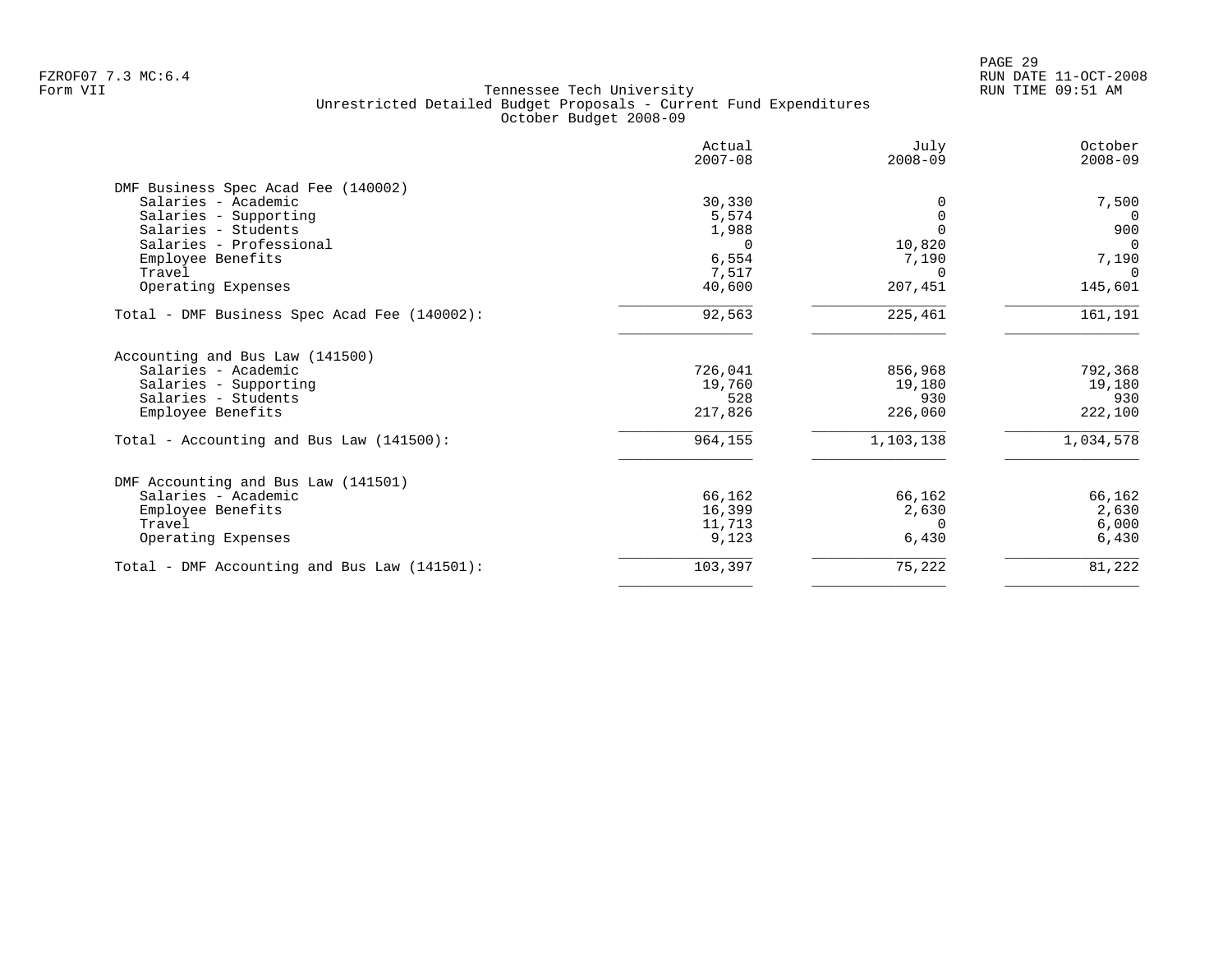|                                                   | Actual<br>$2007 - 08$ | July<br>$2008 - 09$ | October<br>$2008 - 09$ |
|---------------------------------------------------|-----------------------|---------------------|------------------------|
| MBA Studies (142000)                              |                       |                     |                        |
| Salaries - Administrative                         | 5,000                 | 5,160               | 5,000                  |
| Salaries - Supporting                             | 17,555                | 17,655              | 18,055                 |
| Salaries - Students                               | 800                   | $\Omega$            | $\Omega$               |
| Salaries - Professional                           | 49,775                | 52,910              | 52,910                 |
| Employee Benefits                                 | 6,615                 | 13,090              | 7,010                  |
| Total - MBA Studies (142000):                     | 79,745                | 88,815              | 82,975                 |
| DMF MBA Studies (142001)                          |                       |                     |                        |
| Operating Expenses                                | 5,230                 | 5,550               | 5,550                  |
| Total - DMF MBA Studies (142001):                 | 5,230                 | 5,550               | 5,550                  |
| Management Programs (142002)                      |                       |                     |                        |
| Salaries - Supporting                             | 21,644                | 24,745              | 24,745                 |
| Employee Benefits                                 | 7,152                 | 14,660              | 7,570                  |
| Total - Management Programs (142002):             | 28,796                | 39,405              | 32,315                 |
| MBA Bus Grad Assist (142004)                      |                       |                     |                        |
| Operating Expenses                                | 101,109               | 85,000              | 89,560                 |
| Total - MBA Bus Grad Assist (142004):             | 101,109               | 85,000              | 89,560                 |
| Economics Finance and Marketing (142500)          |                       |                     |                        |
| Salaries - Academic                               | 1,060,661             | 1, 115, 139         | 1,043,804              |
| Salaries - Supporting                             | 30,920                | 31,020              | 31,420                 |
| Employee Benefits                                 | 329,580               | 324,350             | 335,040                |
| Total - Economics Finance and Marketing (142500): | 1,421,161             | 1,470,509           | 1,410,264              |
|                                                   |                       |                     |                        |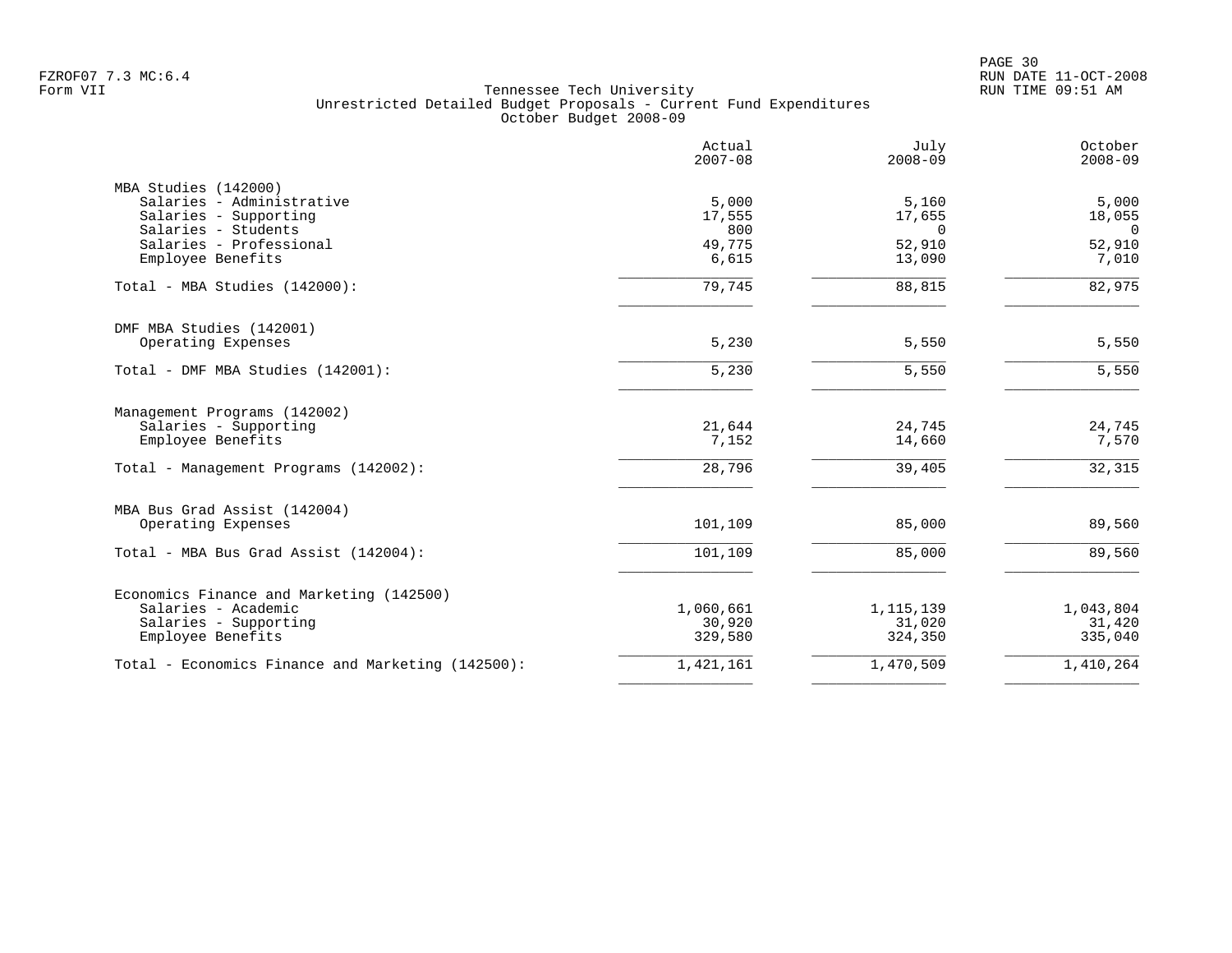PAGE 31 FZROF07 7.3 MC:6.4 RUN DATE 11-OCT-2008

|                                                    | Actual<br>$2007 - 08$ | July<br>$2008 - 09$ | October<br>$2008 - 09$ |
|----------------------------------------------------|-----------------------|---------------------|------------------------|
| DMF Econ Fin and Marketing (142501)                |                       |                     |                        |
| Salaries - Academic                                | 106,300               | 106,694             | 106,694                |
| Employee Benefits                                  | $-1,575$              | 17,300              | 17,300                 |
| Travel                                             | 14,652                | $\Omega$            | 6,000                  |
| Operating Expenses                                 | 11,136                | 6,810               | 6,810                  |
| Total - DMF Econ Fin and Marketing (142501):       | 130,513               | 130,804             | 136,804                |
| Basic Business (143000)                            |                       |                     |                        |
| Salaries - Supporting                              | 90,519                | 96,660              | 98,870                 |
| Salaries - Students                                | 3,918                 | $\Omega$            | $\Omega$               |
| Salaries - Professional                            | 51,961                | 52,060              | 52,460                 |
| Employee Benefits                                  | 50,845                | 64,900              | 52,030                 |
| Total - Basic Business (143000):                   | 197,243               | 213,620             | 203,360                |
| DMF Basic Business (143001)                        |                       |                     |                        |
| Operating Expenses                                 | 4,414                 | 2,970               | 2,970                  |
| Total - DMF Basic Business (143001):               | 4,414                 | 2,970               | 2,970                  |
| Decision Sciences and Management (144000)          |                       |                     |                        |
| Salaries - Academic                                | 1,314,166             | 1,147,503           | 1,242,023              |
| Salaries - Supporting                              | 22,263                | 22,340              | 22,740                 |
| Employee Benefits                                  | 370,327               | 335,340             | 307,830                |
| Operating Expenses                                 | 4,500                 | $\Omega$            | $\Omega$               |
| Total - Decision Sciences and Management (144000): | 1,711,256             | 1,505,183           | 1,572,593              |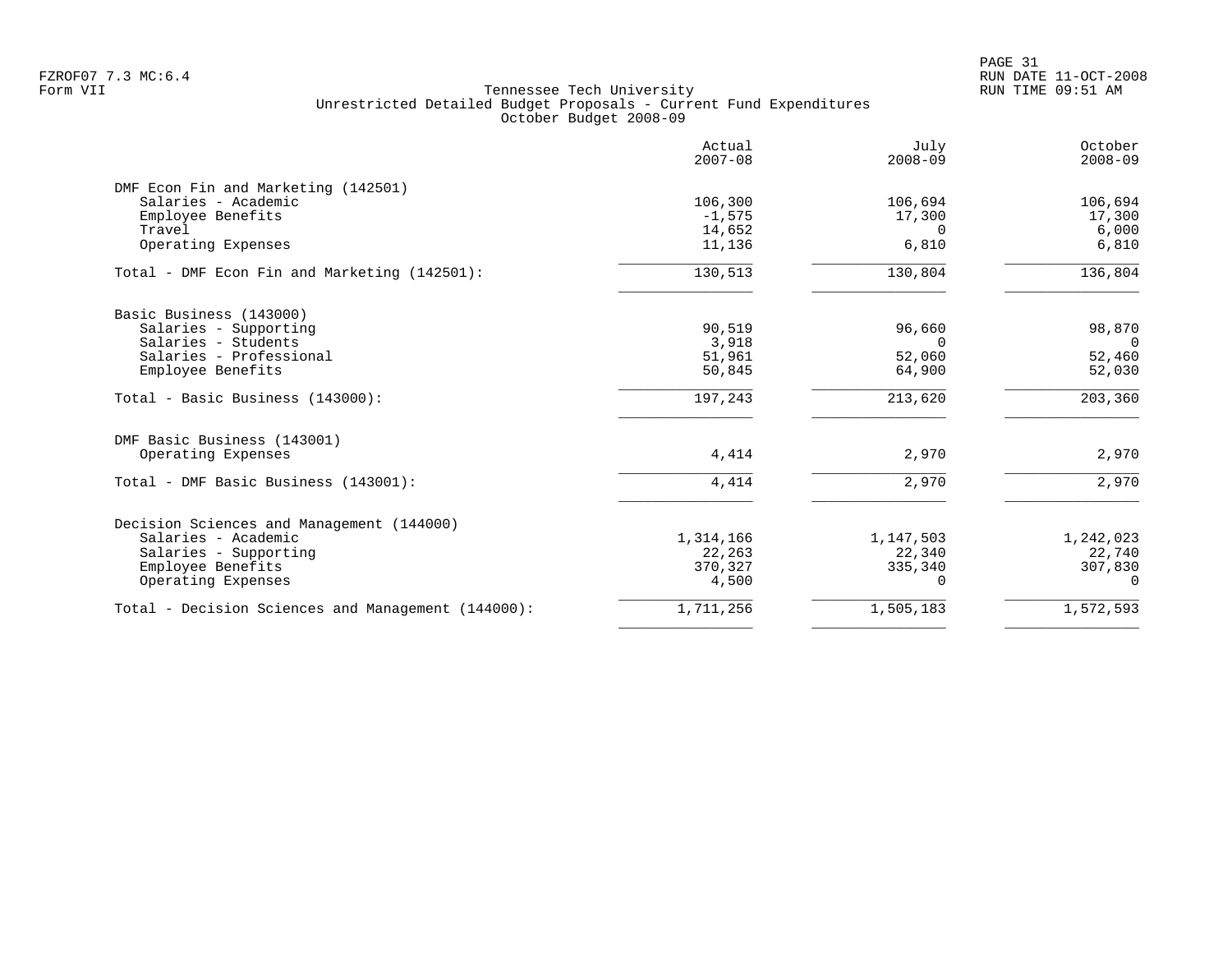PAGE 32 FZROF07 7.3 MC:6.4 RUN DATE 11-OCT-2008

| Actual<br>$2007 - 08$ | July<br>$2008 - 09$             | October<br>$2008 - 09$                                |
|-----------------------|---------------------------------|-------------------------------------------------------|
|                       |                                 |                                                       |
| 46,737                | 46,653                          | 48,123                                                |
| 12,061                | 7,230                           | 7,230                                                 |
| 8,279                 | $\Omega$                        | 6,000                                                 |
| 8,448                 | 7,490                           | 7,490                                                 |
| 75,525                | 61,373                          | 68,843                                                |
|                       |                                 |                                                       |
| 183                   | $\overline{0}$                  | $\mathbf 0$                                           |
| 1,248                 | 950                             | 950                                                   |
| 1,431                 | 950                             | 950                                                   |
|                       |                                 |                                                       |
|                       |                                 | 2,400                                                 |
|                       |                                 | 750                                                   |
| 3,127                 | 3,340                           | 3,340                                                 |
| 5,599                 | 8,290                           | 6,490                                                 |
|                       |                                 |                                                       |
|                       |                                 | 44,500                                                |
|                       |                                 | 8,202                                                 |
| 31,770                | 35,990                          | 32,780                                                |
|                       |                                 | 85,482                                                |
|                       | 1,800<br>672<br>43,907<br>8,202 | 2,400<br>2,550<br>44,100<br>8,202<br>83,879<br>88,292 |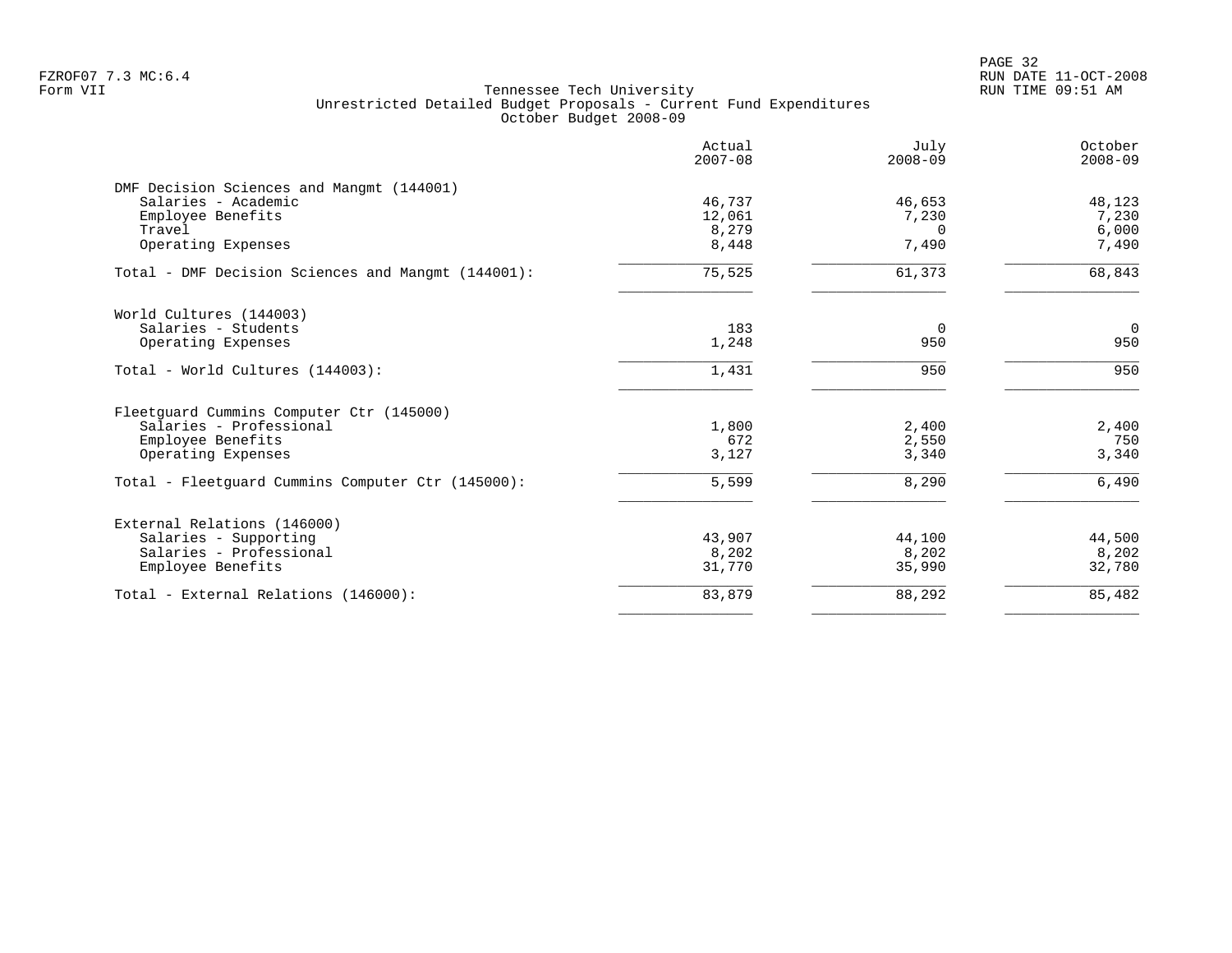PAGE 33 FZROF07 7.3 MC:6.4 RUN DATE 11-OCT-2008

|                                                       | Actual<br>$2007 - 08$ | July<br>$2008 - 09$ | October<br>$2008 - 09$ |
|-------------------------------------------------------|-----------------------|---------------------|------------------------|
| DMF External Relations (146001)<br>Operating Expenses | 5,497                 | 4,720               | 4,720                  |
|                                                       |                       |                     |                        |
| Total - DMF External Relations (146001):              | 5,497                 | 4,720               | 4,720                  |
| Governors Schools (148000)                            |                       |                     |                        |
| Salaries - Academic                                   | 5,717                 | 0                   | 27,250                 |
| Salaries - Supporting                                 | 3,274                 | $\Omega$            | $\Omega$               |
| Salaries - Students                                   | 890                   | $\Omega$            | $\Omega$               |
| Employee Benefits                                     | 1,259                 | $\Omega$            | 6,700                  |
| Operating Expenses                                    | 3,218                 |                     | $\Omega$               |
| Total - Governors Schools (148000):                   | 14,358                | $\Omega$            | 33,950                 |
| Education Grad Assistant (150001)                     |                       |                     |                        |
| Operating Expenses                                    | 187,142               | 208,930             | 220,140                |
| Total - Education Grad Assistant (150001):            | 187,142               | 208,930             | 220,140                |
| Academic Development Program (151000)                 |                       |                     |                        |
| Salaries - Academic                                   | 297,750               | 293,030             | 295,430                |
| Salaries - Supporting                                 | 25,847                | 23,770              | 24,170                 |
| Salaries - Students                                   | 11,020                | 7,820               | 7,820                  |
| Employee Benefits                                     | 119,445               | 163,360             | 123,090                |
| Travel                                                | 1,678                 | 1,420               | 1,420                  |
| Operating Expenses                                    | 10,745                | 11,110              | 11,110                 |
| Total - Academic Development Program (151000):        | 466,485               | 500,510             | 463,040                |
|                                                       |                       |                     |                        |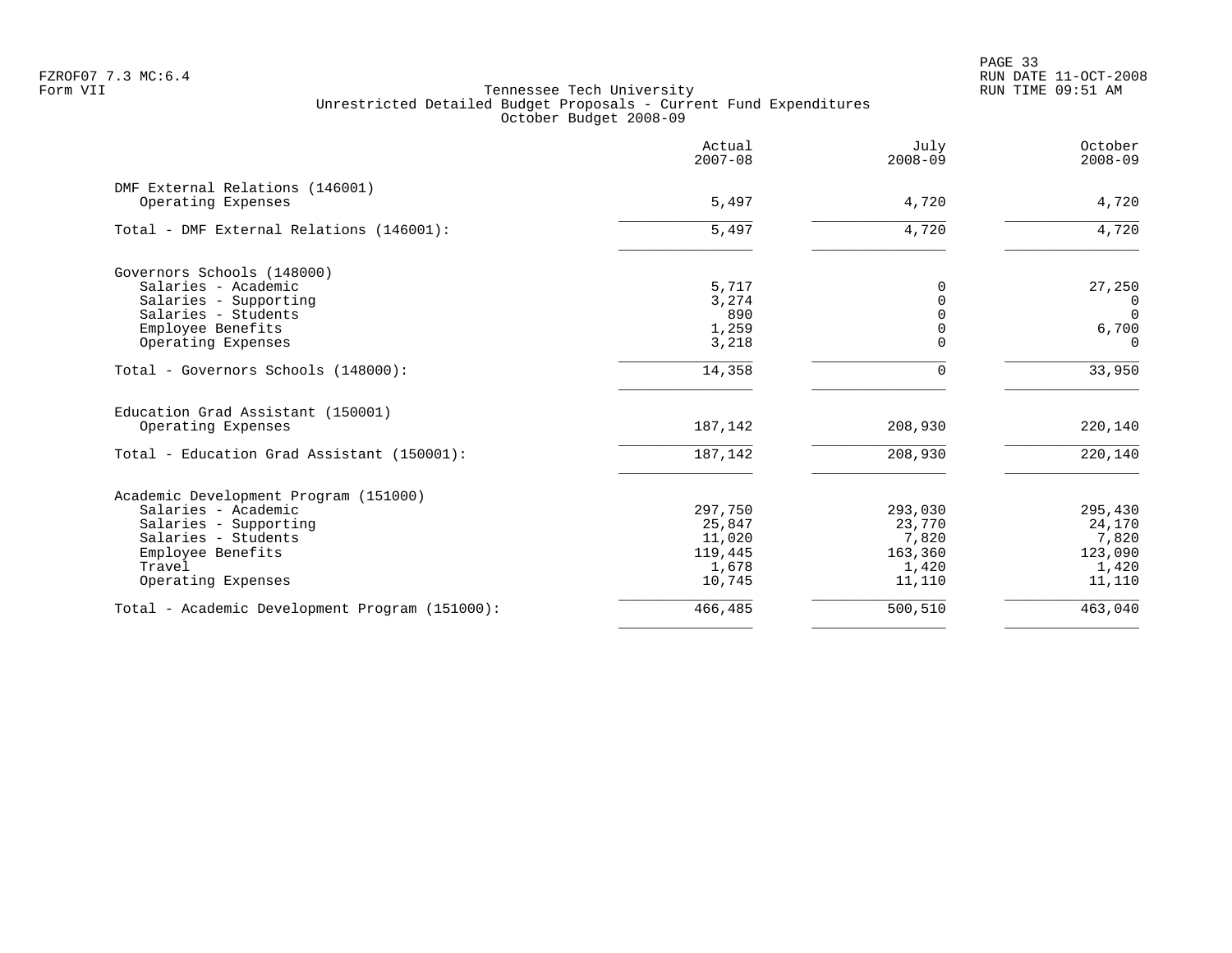PAGE 34 FZROF07 7.3 MC:6.4 RUN DATE 11-OCT-2008

|                                                  | Actual<br>$2007 - 08$ | July<br>$2008 - 09$ | October<br>$2008 - 09$ |
|--------------------------------------------------|-----------------------|---------------------|------------------------|
| Associate Dean Coll of Educ (151500)             |                       |                     |                        |
| Salaries - Administrative                        | 97,080                | 97,180              | 97,580                 |
| Salaries - Academic                              | $\Omega$              | 4,000               | $\overline{0}$         |
| Salaries - Supporting                            | 21,560                | 21,660              | 22,060                 |
| Salaries - Professional                          | 8,000                 | 4,000               | 9,000                  |
| Employee Benefits                                | 44,939                | 43,280              | 44,410                 |
| Operating Expenses                               | 2,158                 | 12,500              | 2,500                  |
| Total - Associate Dean Coll of Educ (151500):    | 173,737               | 182,620             | 175,550                |
| Education PHD (151501)                           |                       |                     |                        |
| Salaries - Academic                              | 16,584                | 15,490              | 15,490                 |
| Salaries - Professional                          | 105,836               | 108,000             | 95,000                 |
| Employee Benefits                                | 4,121                 | 6,300               | 6,300                  |
| Travel                                           | 3,251                 | 5,000               | $\overline{0}$         |
| Operating Expenses                               | 612                   | 4,000               | 4,000                  |
| Total - Education PHD (151501):                  | 130,404               | 138,790             | 120,790                |
| Exceptional Learning Grad Asst (151502)          |                       |                     |                        |
| Operating Expenses                               | 63,085                | 65,820              | 69,350                 |
| Total - Exceptional Learning Grad Asst (151502): | 63,085                | 65,820              | 69,350                 |
| Counseling and Psychology (152000)               |                       |                     |                        |
| Salaries - Academic                              | 783,556               | 797,484             | 765,224                |
| Salaries - Supporting                            | 36,398                | 39,780              | 43,180                 |
| Salaries - Students                              | 1,810                 | 860                 | 860                    |
| Salaries - Professional                          | 6,300                 | $\Omega$            | $\Omega$               |
| Employee Benefits                                | 238,551               | 255,220             | 244,200                |
| Travel                                           | 3,087                 | $\Omega$            | 12,860                 |
| Operating Expenses                               | 22,440                | 8,960               | 18,960                 |
| Total - Counseling and Psychology (152000):      | 1,092,142             | 1,102,304           | 1,085,284              |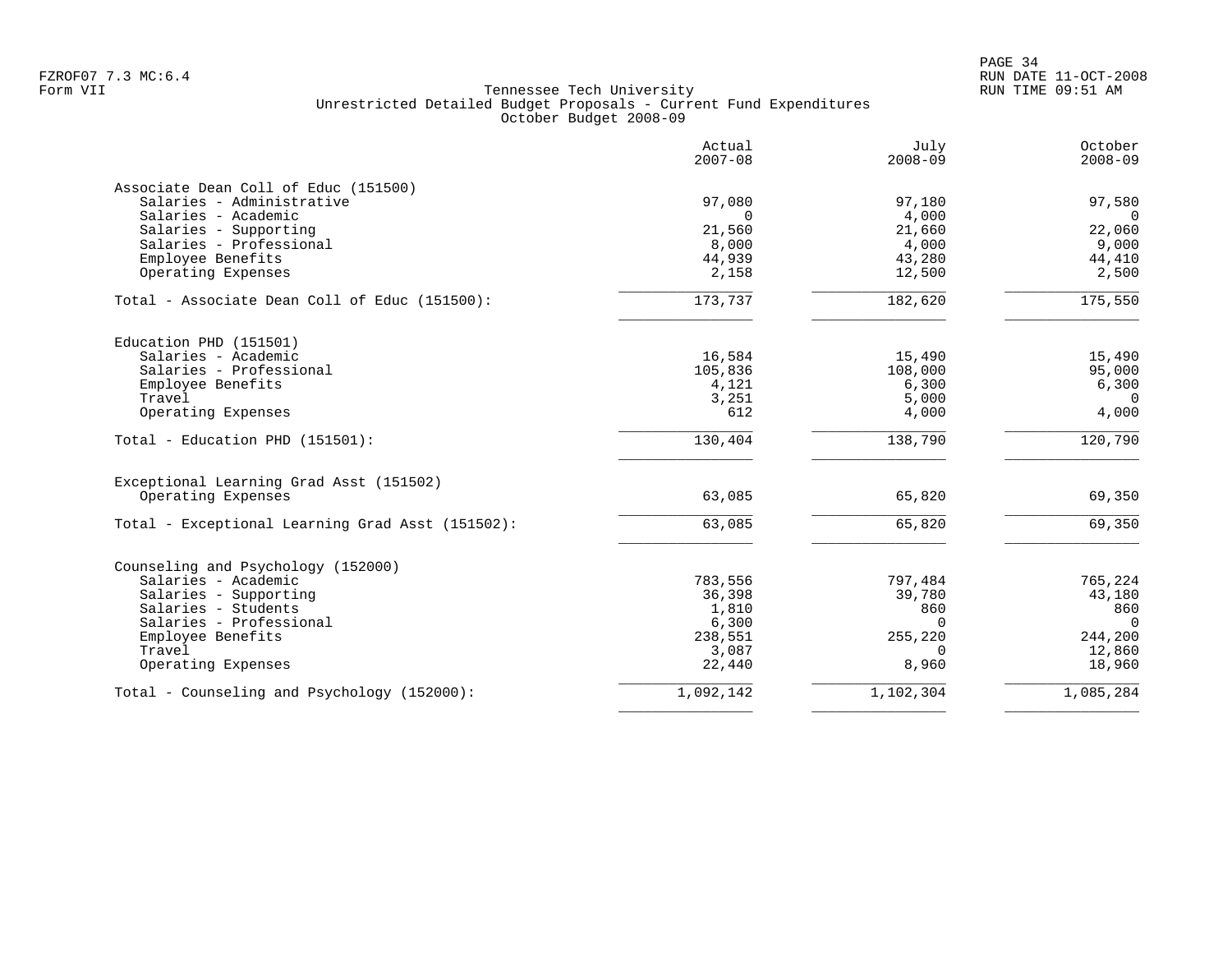| Actual<br>$2007 - 08$ | July<br>$2008 - 09$                                                         | October<br>$2008 - 09$                                  |
|-----------------------|-----------------------------------------------------------------------------|---------------------------------------------------------|
|                       |                                                                             |                                                         |
|                       |                                                                             | 104,580                                                 |
| 62,789                | 62,890                                                                      | 63,690                                                  |
| 900                   | 1,000                                                                       | 1,000                                                   |
| 65,959                | 58,930                                                                      | 67,510                                                  |
| 39,094                | 18,280                                                                      | 18,280                                                  |
| 33,106                | 40,570                                                                      | 48,070                                                  |
| 304,078               | 286,450                                                                     | 303,130                                                 |
|                       |                                                                             |                                                         |
| 2,062,183             | 2,167,110                                                                   | 2,216,280                                               |
|                       |                                                                             | 97,360                                                  |
|                       |                                                                             | $\Omega$                                                |
|                       |                                                                             | $\Omega$                                                |
|                       |                                                                             | 582,900                                                 |
|                       |                                                                             | 6,000                                                   |
|                       |                                                                             | 44,610                                                  |
| 2,787,486             | 2,858,620                                                                   | 2,947,150                                               |
|                       |                                                                             |                                                         |
|                       |                                                                             | 96,280                                                  |
| 41,340                | 35,280                                                                      | 42,420                                                  |
| 132,520               | 131,160                                                                     | 138,700                                                 |
|                       | 102,230<br>86,895<br>4,750<br>5,769<br>572,759<br>5,653<br>49,477<br>91,180 | 104,780<br>96,160<br>544,740<br>490<br>50,120<br>95,880 |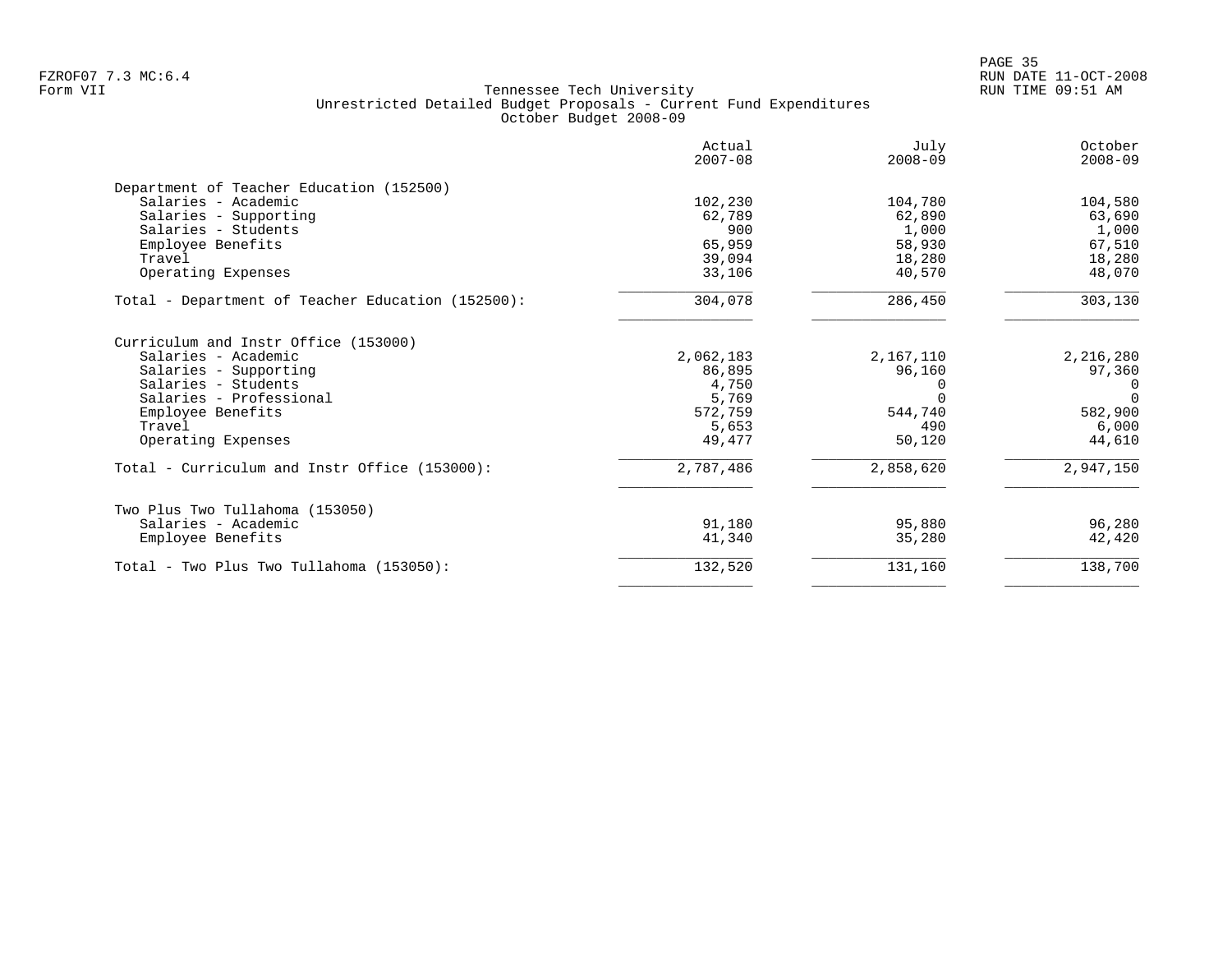|                                             | Actual<br>$2007 - 08$ | July<br>$2008 - 09$ | October<br>$2008 - 09$ |
|---------------------------------------------|-----------------------|---------------------|------------------------|
| Two Plus Two Crossville (153051)            |                       |                     |                        |
| Salaries - Academic                         | 89,340                | 93,840              | 97,240                 |
| Salaries - Supporting                       | 9,170                 | 9,170               | 9,170                  |
| Employee Benefits                           | 42,723                | 42,310              | 43,390                 |
| Total - Two Plus Two Crossville (153051):   | 141,233               | 145,320             | 149,800                |
| Two Plus Two Oak Ridge (153052)             |                       |                     |                        |
| Salaries - Academic                         | 146,610               | 150,030             | 151,230                |
| Salaries - Supporting                       | 9,170                 | 9,170               | 9,170                  |
| Employee Benefits                           | 68,324                | 61,550              | 69,940                 |
| Total - Two Plus Two Oak Ridge $(153052)$ : | 224,104               | 220,750             | 230,340                |
| Two Plus Two Pellissippii (153053)          |                       |                     |                        |
| Salaries - Academic                         | 182,950               | 189,150             | 190,350                |
| Salaries - Supporting                       | 9,170                 | 9,170               | 9,370                  |
| Employee Benefits                           | 60,832                | 100,590             | 61,910                 |
| Total - Two Plus Two Pellissippii (153053): | 252,952               | 298,910             | 261,630                |
| Two Plus Two Chattanooga (153054)           |                       |                     |                        |
| Salaries - Academic                         | 120,050               | 128,750             | 129,150                |
| Salaries - Supporting                       | 9,170                 | 9,170               | 9,370                  |
| Employee Benefits                           | 44,466                | 60,340              | 45,230                 |
| Total - Two Plus Two Chattanooga (153054):  | 173,686               | 198,260             | 183,750                |
|                                             |                       |                     |                        |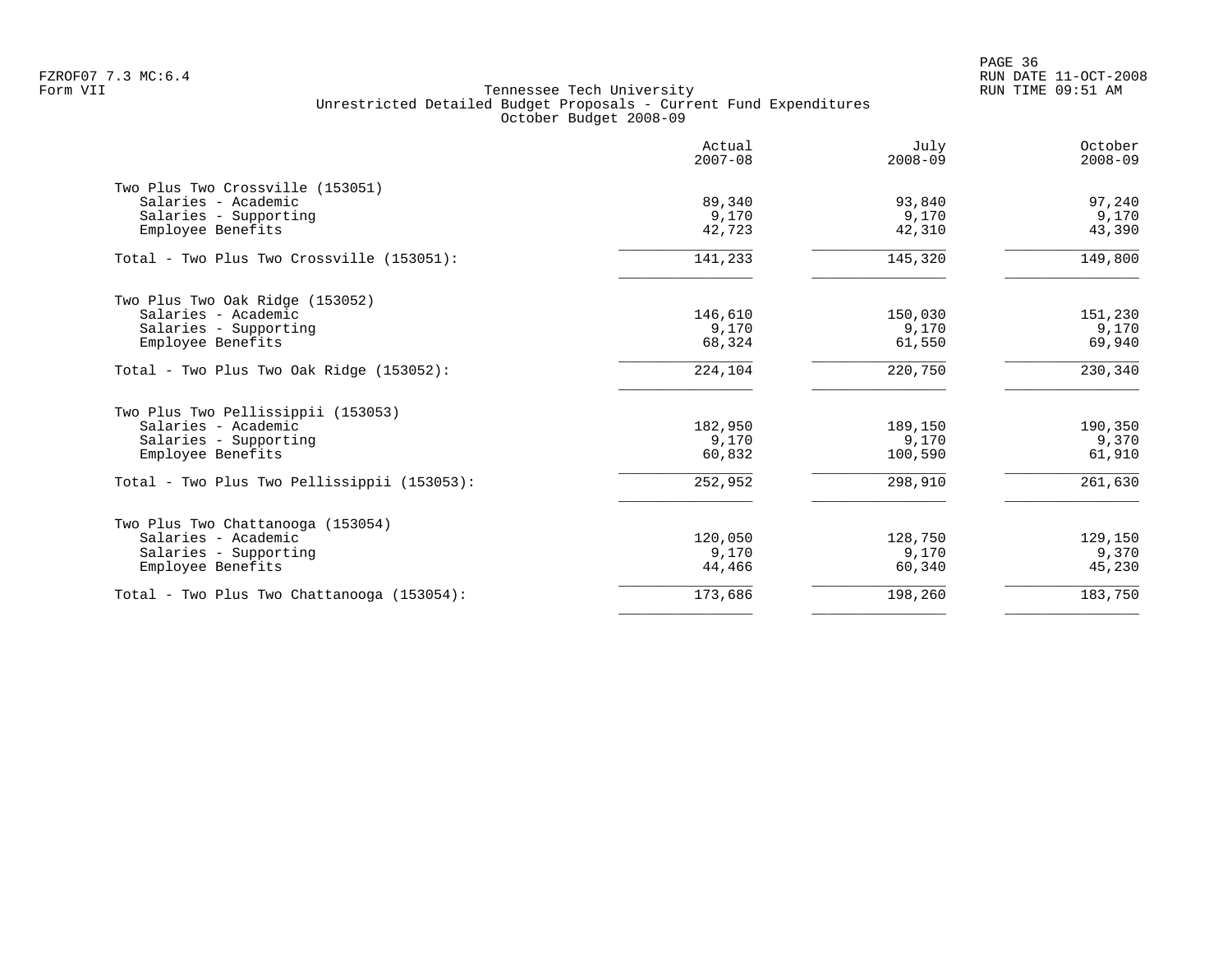|                                                     | Actual<br>$2007 - 08$ | July<br>$2008 - 09$ | October<br>$2008 - 09$ |
|-----------------------------------------------------|-----------------------|---------------------|------------------------|
| Two Plus Two Motlow (153055)                        |                       |                     |                        |
| Salaries - Academic                                 | 98,870                | 99,070              | 99,870                 |
| Salaries - Supporting                               | 9,170                 | 9,170               | 9,370                  |
| Employee Benefits                                   | 47,559                | 60,340              | 48,770                 |
| Travel                                              | 552                   | $\Omega$            | $\Omega$               |
| Total - Two Plus Two Motlow (153055):               | 156,151               | 168,580             | 158,010                |
| Two Plus Two Roane St Harriman (153056)             |                       |                     |                        |
| Salaries - Academic                                 | 42,569                | 92,200              | 92,600                 |
| Employee Benefits                                   | 20,922                | 18,000              | 21,570                 |
| Total - Two Plus Two Roane St Harriman (153056):    | 63,491                | 110,200             | 114,170                |
| Two Plus Two Scott Co (153059)                      |                       |                     |                        |
| Salaries - Academic                                 | 89,300                | 45,000              | 45,000                 |
| Employee Benefits                                   | 30,896                | 27,000              | 31,470                 |
| Total - Two Plus Two Scott Co (153059):             | 120,196               | 72,000              | $\overline{76, 470}$   |
| Exercise Sci Physical Ed Wellness (154000)          |                       |                     |                        |
| Salaries - Academic                                 | 584,989               | 599,243             | 631,093                |
| Salaries - Supporting                               | 38,596                | 47,222              | 47,622                 |
| Salaries - Students                                 | 3,808                 | 100                 | 100                    |
| Salaries - Professional                             | 6,120                 | 5,800               | 5,800                  |
| Employee Benefits                                   | 189,198               | 139,130             | 192,990                |
| Travel                                              | 10                    | $\Omega$            | $\Omega$               |
| Operating Expenses                                  | 16,041                | 25,470              | 25,470                 |
| Total - Exercise Sci Physical Ed Wellness (154000): | 838,762               | 816,965             | 903,075                |
|                                                     |                       |                     |                        |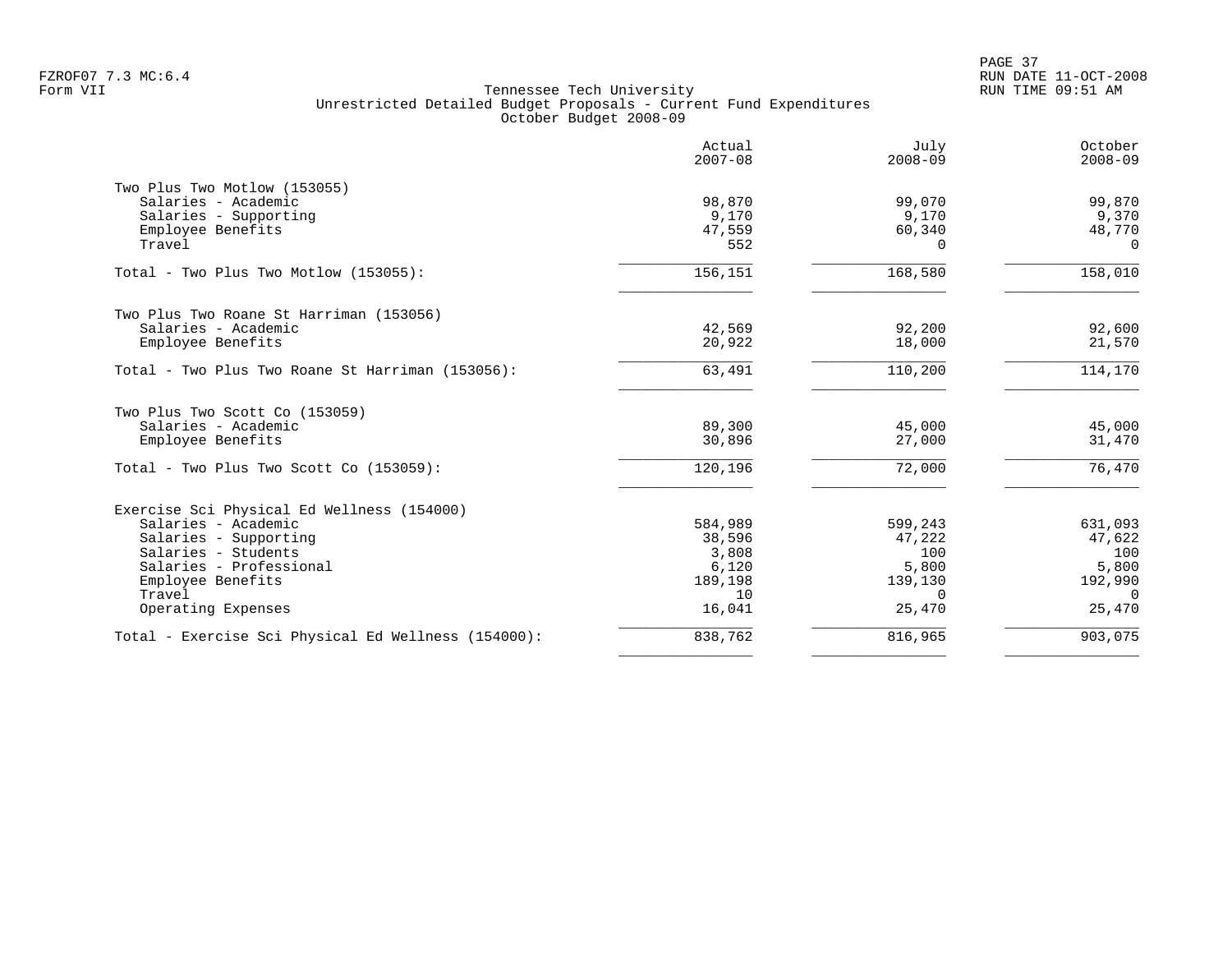|                                                  | Actual<br>$2007 - 08$ | July<br>$2008 - 09$ | October<br>$2008 - 09$ |
|--------------------------------------------------|-----------------------|---------------------|------------------------|
| EXPW Special Courses (154001)                    |                       |                     |                        |
| Salaries - Students                              | 354                   | 0                   | 0                      |
| Employee Benefits                                | 27                    | 30                  | 30                     |
| Operating Expenses                               | 5,635                 | $\Omega$            | $\Omega$               |
| Total - EXPW Special Courses (154001):           | 6,016                 | 30                  | 30                     |
| EXPW Special Courses Transf In (154002)          |                       |                     |                        |
| Department Revenues                              | $-6, 259$             | $\Omega$            | $\Omega$               |
| Total - EXPW Special Courses Transf In (154002): | $-6, 259$             | $\Omega$            | $\Omega$               |
| Music and Art (155000)                           |                       |                     |                        |
| Salaries - Academic                              | 1,577,780             | 1,563,050           | 1,576,910              |
| Salaries - Supporting                            | 77,433                | 77,710              | 87,830                 |
| Salaries - Students                              | 862                   | 1,000               | 1,000                  |
| Employee Benefits                                | 575,276               | 550,630             | 588,000                |
| Travel                                           | 6,211                 | $\Omega$            | $\Omega$               |
| Operating Expenses                               | 62,478                | 76,120              | 54,740                 |
| Capital Outlay                                   | 13,711                |                     | 0                      |
| Department Revenues                              | $-2,766$              | $\Omega$            | $\Omega$               |
| Total - Music and Art $(155000)$ :               | 2,310,985             | 2,268,510           | 2,308,480              |
| Music Scholarships (155005)                      |                       |                     |                        |
| Operating Expenses                               | 279,476               | 292,620             | 308,130                |
| Total - Music Scholarships (155005):             | 279,476               | 292,620             | 308,130                |
|                                                  |                       |                     |                        |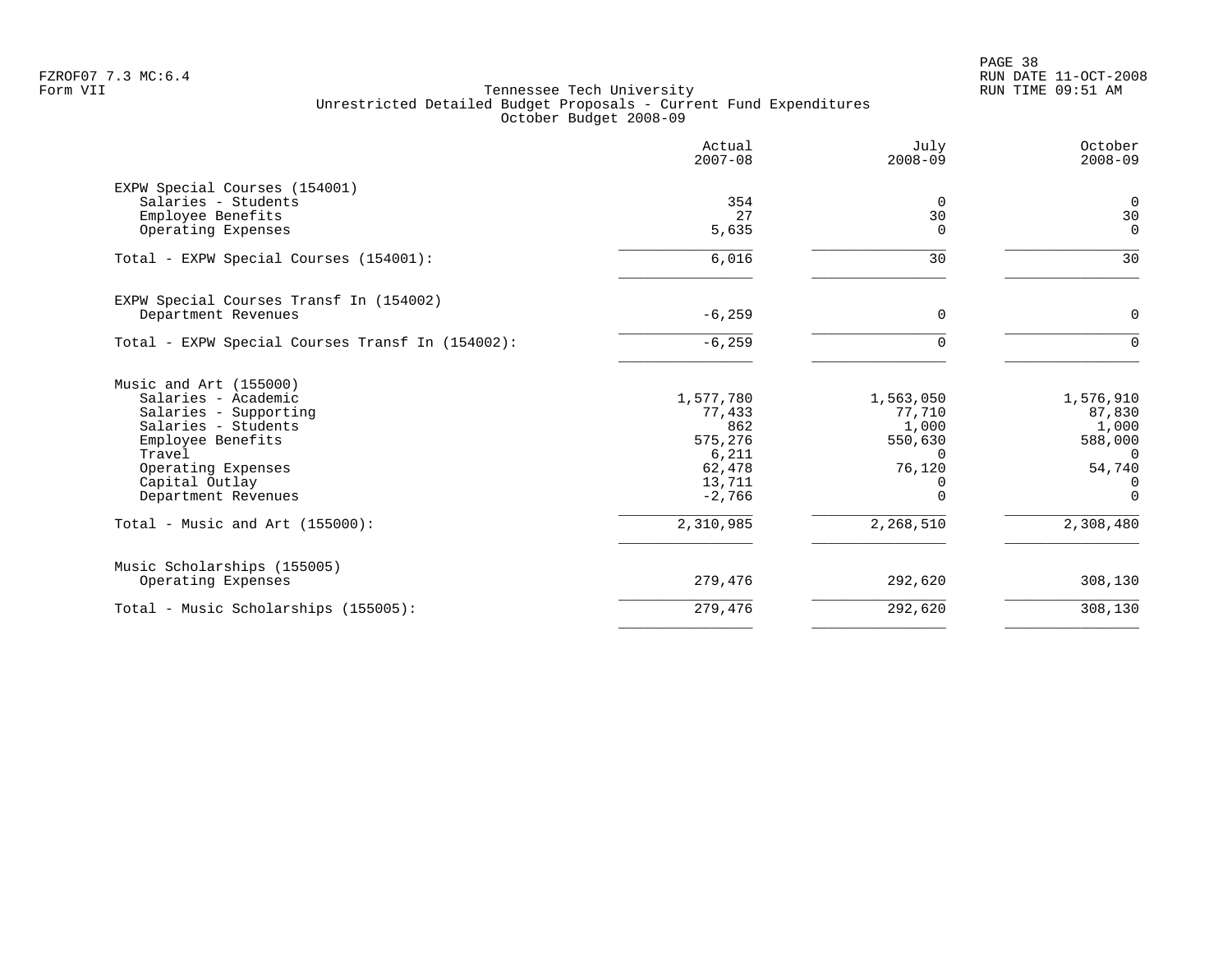PAGE 39 FZROF07 7.3 MC:6.4 RUN DATE 11-OCT-2008

|                                                        | $2008 - 09$                                                        | $2008 - 09$                                                        |
|--------------------------------------------------------|--------------------------------------------------------------------|--------------------------------------------------------------------|
|                                                        |                                                                    |                                                                    |
|                                                        |                                                                    | 76,950                                                             |
|                                                        |                                                                    | 286,460                                                            |
|                                                        |                                                                    | 21,120                                                             |
| 39                                                     | $\Omega$                                                           | $\Omega$                                                           |
|                                                        |                                                                    | 131,890                                                            |
|                                                        |                                                                    | $\Omega$                                                           |
| 76,447                                                 | 76,850                                                             | 63,850                                                             |
| 613,644                                                | 571,860                                                            | 580,270                                                            |
| 91,422<br>540,109<br>22,319<br>306<br>1,000<br>205,530 | 90,690<br>538,272<br>22,410<br>20<br>$\Omega$<br>223,870           | 91,090<br>515,622<br>22,810<br>20<br>$\Omega$<br>209,370<br>2,500  |
|                                                        |                                                                    | 18,480                                                             |
| $-141$                                                 | $\Omega$                                                           | $\Omega$                                                           |
| 886,893                                                | 896,242                                                            | 859,892                                                            |
|                                                        |                                                                    |                                                                    |
| 398                                                    | $\Omega$                                                           | $\Omega$                                                           |
| 5,226                                                  | 6,250                                                              | 7,250                                                              |
| 5,624                                                  | 6,250                                                              | 7,250                                                              |
|                                                        | 76,450<br>296,160<br>32,871<br>130,007<br>1,670<br>2,929<br>23,419 | 76,550<br>284,460<br>21,120<br>109,880<br>3,000<br>2,500<br>18,480 |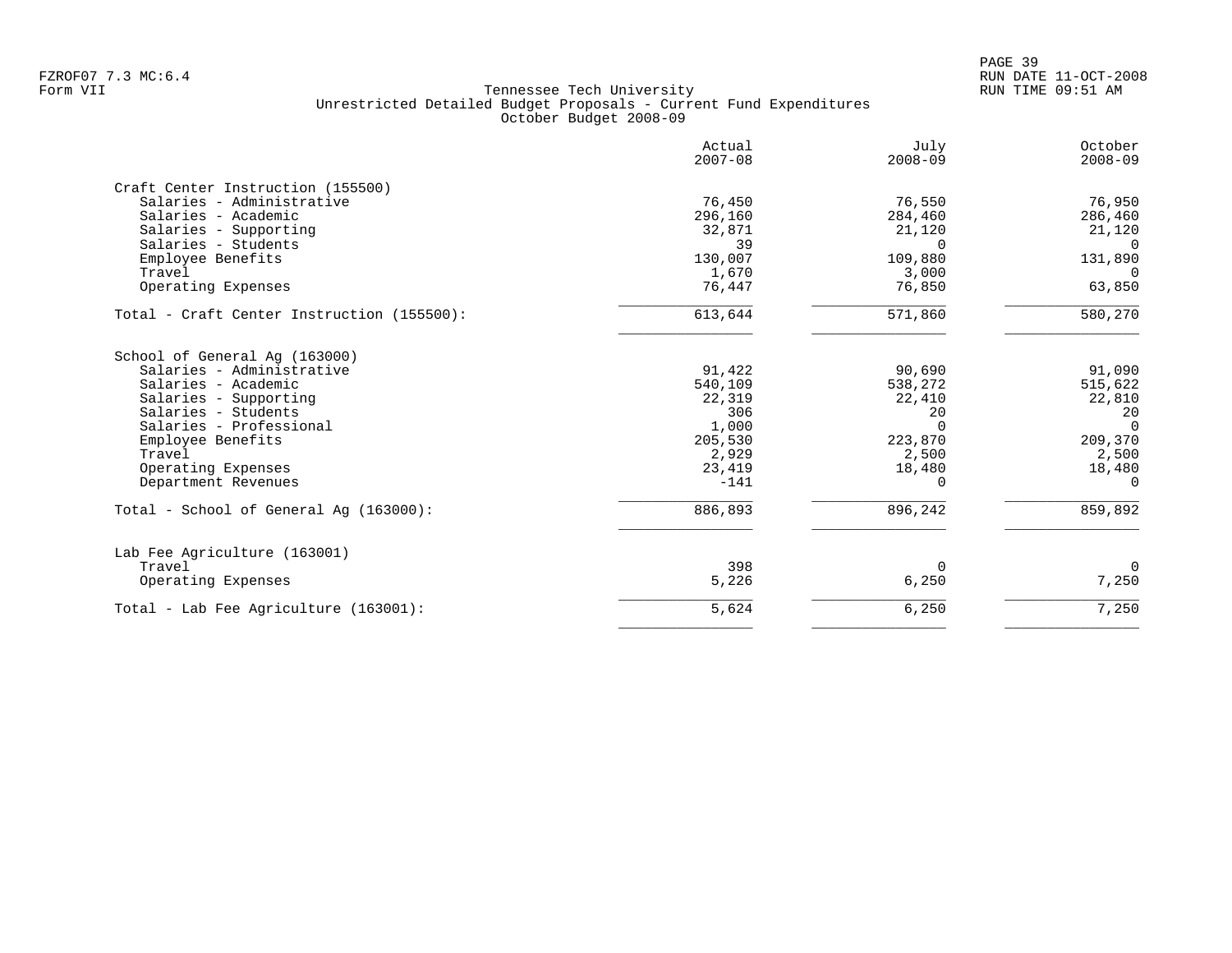|                                           | Actual<br>$2007 - 08$ | July<br>$2008 - 09$ | October<br>$2008 - 09$ |
|-------------------------------------------|-----------------------|---------------------|------------------------|
| School of Human Ecology (165000)          |                       |                     |                        |
| Salaries - Administrative                 | 77,545                | 77,040              | 77,440                 |
| Salaries - Academic                       | 336,008               | 334,430             | 320,490                |
| Salaries - Supporting                     | 31,696                | 20,960              | 21,360                 |
| Employee Benefits<br>Travel               | 164,856<br>2,033      | 166,590<br>100      | 168,660<br>100         |
| Operating Expenses                        | 8,925                 | 6,240               | 6,360                  |
| Department Revenues                       | $-363$                | $\Omega$            | $\Omega$               |
| Total - School of Human Ecology (165000): | 620,700               | 605,360             | 594,410                |
| Lab Fee Human Ecology (165001)            |                       |                     |                        |
| Operating Expenses                        | 2,793                 | 3,400               | 3,400                  |
| Total - Lab Fee Human Ecology (165001):   | 2,793                 | 3,400               | 3,400                  |
| Lab Fee Nursing (166000)                  |                       |                     |                        |
| Operating Expenses                        | 4,426                 | 9,000               | 13,000                 |
| Total - Lab Fee Nursing $(166000)$ :      | 4,426                 | 9,000               | 13,000                 |
| Nursing Instruction (166001)              |                       |                     |                        |
| Salaries - Administrative                 | $\Omega$              | 99,360              | 99,760                 |
| Salaries - Academic                       | 745,416               | 926,590             | 886,390                |
| Salaries - Supporting                     | 20,659                | 38,220              | 38,620                 |
| Salaries - Professional                   | 33,511                | 57,610              | 83,010                 |
| Employee Benefits                         | 247,656               | 194,190             | 253,140                |
| Travel                                    | 10,997                | 6,690               | 6,690                  |
| Operating Expenses                        | 41,419                | 20,920              | 23,500                 |
| Department Revenues                       | $-4,405$              | $\Omega$            | $\Omega$               |
| Total - Nursing Instruction (166001):     | 1,095,253             | 1,343,580           | 1,391,110              |
|                                           |                       |                     |                        |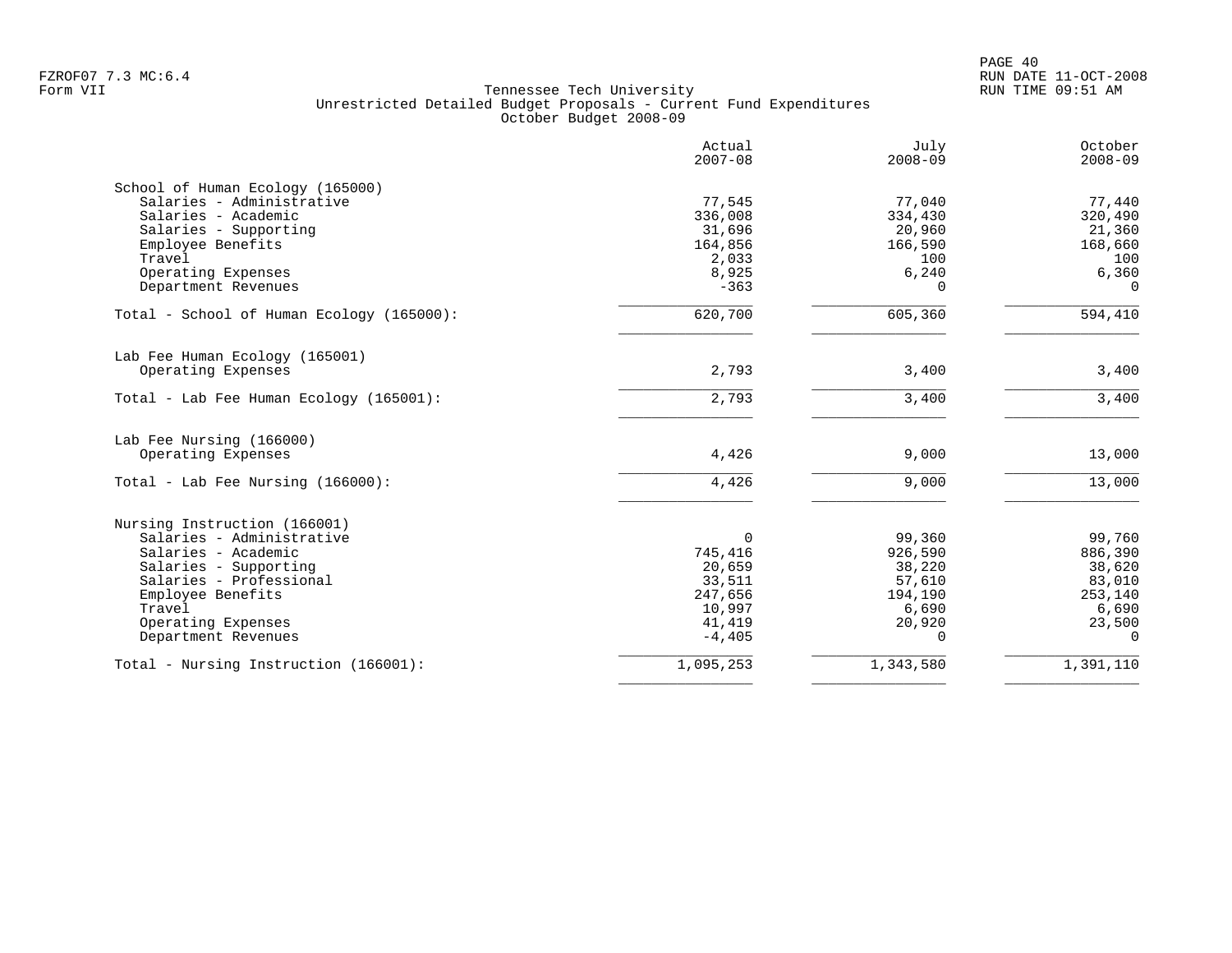PAGE 41 FZROF07 7.3 MC:6.4 RUN DATE 11-OCT-2008

|                                                         | Actual<br>$2007 - 08$ | July<br>$2008 - 09$ | October<br>$2008 - 09$ |
|---------------------------------------------------------|-----------------------|---------------------|------------------------|
| Nursing Exam and Testing (166002)<br>Operating Expenses | 4,953                 | 19,080              | 37,110                 |
|                                                         |                       |                     |                        |
| Total - Nursing Exam and Testing (166002):              | 4,953                 | 19,080              | 37,110                 |
| Minority Graduate Assistant (176004)                    |                       |                     |                        |
| Salaries - Academic                                     | 12,500                | $\Omega$            | $\mathbf 0$            |
| Salaries - Professional                                 | 56,600                | 49,910              | 49,910                 |
| Operating Expenses                                      | 48,628                | 117,550             | 123,860                |
| Total - Minority Graduate Assistant (176004):           | 117,728               | 167,460             | 173,770                |
| Ext Edu Off Campus (180003)                             |                       |                     |                        |
| Salaries - Administrative                               | 1,048                 | $\Omega$            | $\mathbf 0$            |
| Salaries - Academic                                     | 334,880               | 360,000             | 344,250                |
| Salaries - Supporting                                   | 56,640                | $\Omega$            | $\Omega$               |
| Salaries - Students                                     | $\Omega$              | 1,000               | 660                    |
| Salaries - Professional                                 | $\Omega$              | 5,260               | 5,060                  |
| Employee Benefits                                       | 14,997                | 21,110              | 15,110                 |
| Travel<br>Operating Expenses                            | 49,132<br>115,902     | 42,900<br>48,820    | 41,290<br>40,960       |
| Department Revenues                                     | $-463$                | $\Omega$            | $\Omega$               |
| Total - Ext Edu Off Campus (180003):                    | 572,136               | 479,090             | 447,330                |
|                                                         |                       |                     |                        |
| Ext Edu Summer School (180004)                          |                       | $\Omega$            |                        |
| Salaries - Academic<br>Salaries - Supporting            | 27,599<br>1,200       |                     | 0<br>$\Omega$          |
| Employee Benefits                                       | 4,967                 |                     | $\Omega$               |
| Travel                                                  | 7,484                 |                     | 0                      |
| Operating Expenses                                      | 14,668                | $\Omega$            | $\Omega$               |
| Total - Ext Edu Summer School (180004):                 | 55,918                | $\Omega$            | $\Omega$               |
|                                                         |                       |                     |                        |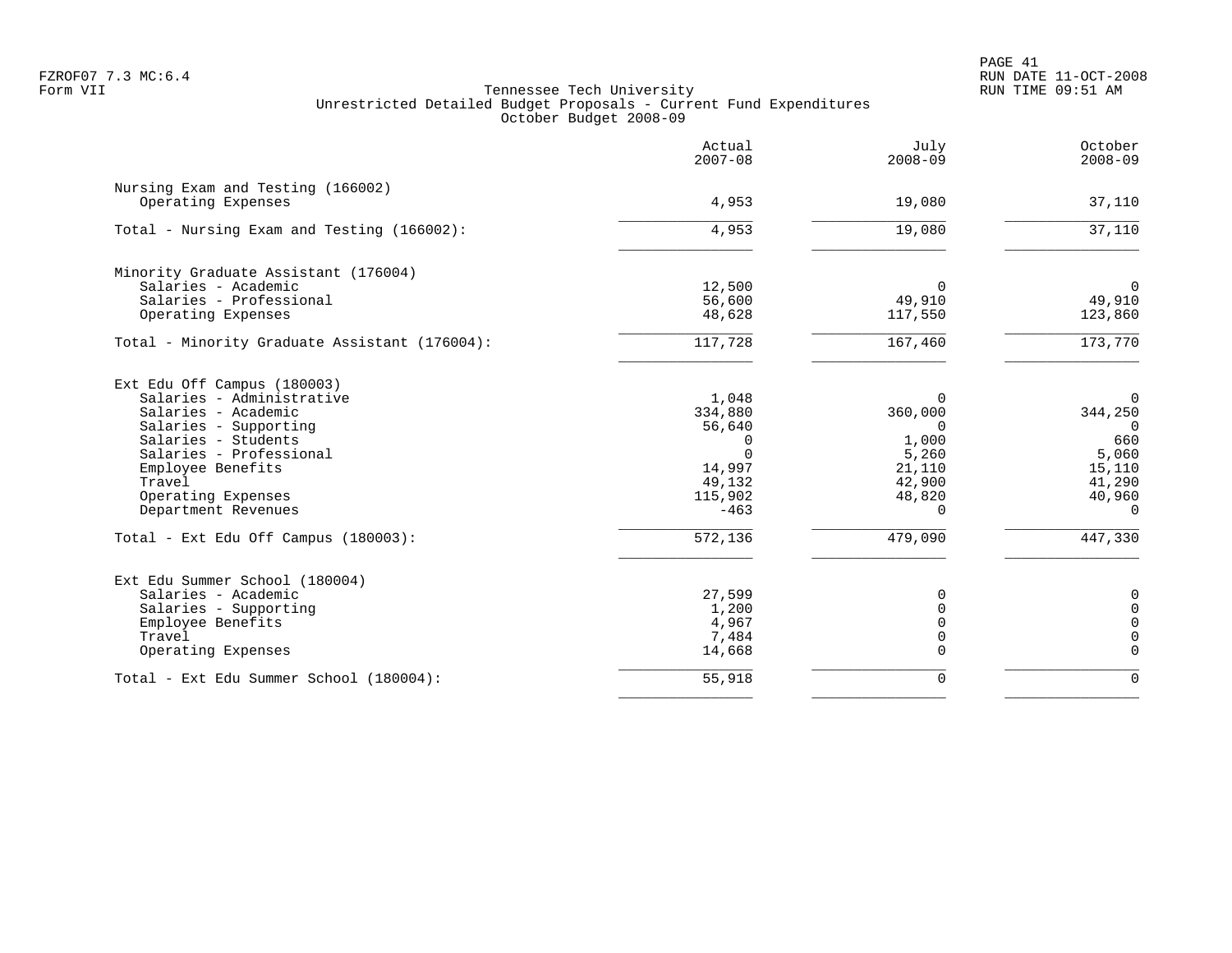PAGE 42 FZROF07 7.3 MC:6.4 RUN DATE 11-OCT-2008

|                                          | Actual<br>$2007 - 08$ | July<br>$2008 - 09$ | October<br>$2008 - 09$ |
|------------------------------------------|-----------------------|---------------------|------------------------|
| Ext Educ Overload (180005)               |                       |                     |                        |
| Salaries - Academic<br>Employee Benefits | 3,750<br>725          | 70,790<br>1,510     | 66,800<br>1,510        |
|                                          |                       |                     |                        |
| Total - Ext Educ Overload (180005):      | 4,475                 | 72,300              | 68,310                 |
| Distance MBA (180500)                    |                       |                     |                        |
| Salaries - Academic                      | 314,500               | 40,500              | 93,500                 |
| Salaries - Supporting                    | 4,052                 | 5,000               | 5,000                  |
| Salaries - Students                      | 10,261                | $\Omega$            | $\Omega$               |
| Salaries - Professional                  | 79,866                | 86,490              | 87,290                 |
| Employee Benefits<br>Travel              | 94,015<br>590         | 50,470<br>$\Omega$  | 95,290<br>$\Omega$     |
| Operating Expenses                       | 67,603                | 211,630             | 308,630                |
| Capital Outlay                           | $\Omega$              | 20,000              | 20,000                 |
| Total - Distance MBA (180500):           | 570,887               | 414,090             | 609,710                |
| Distance MBA Modules (180501)            |                       |                     |                        |
| Salaries - Academic                      | 12,450                | 15,750              | 15,750                 |
| Salaries - Supporting                    | 964                   | $\Omega$            | $\overline{0}$         |
| Salaries - Students                      | 1,058                 |                     | 1,600                  |
| Employee Benefits                        | 2,331                 | 3,030               | 3,030                  |
| Travel                                   | 2,336                 | $\Omega$            | 500                    |
| Operating Expenses                       | 45,732                | 54,970              | 56,870                 |
| Total - Distance MBA Modules (180501):   | 64,871                | 73,750              | 77,750                 |
|                                          |                       |                     |                        |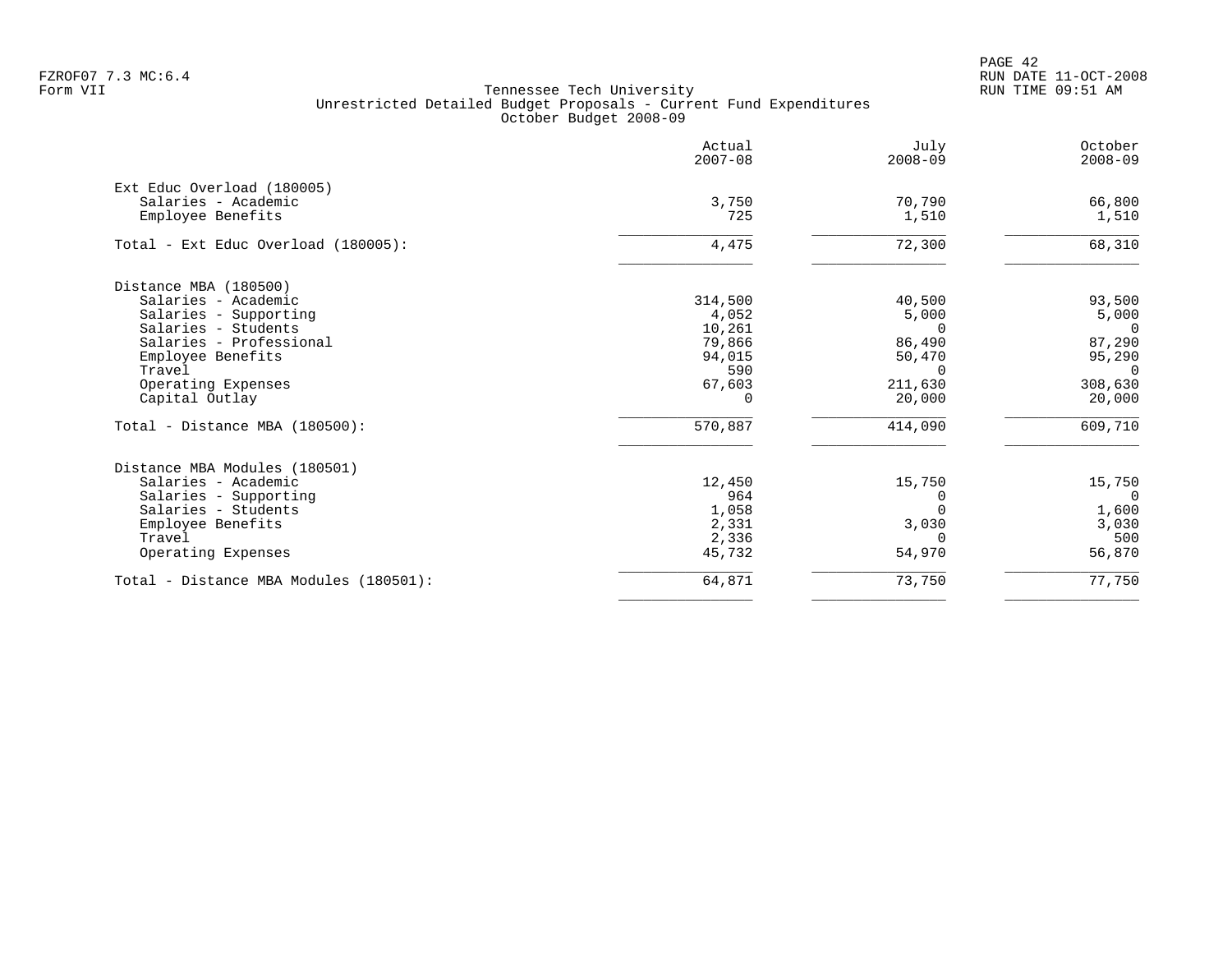PAGE 43 FZROF07 7.3 MC:6.4 RUN DATE 11-OCT-2008

| Actual<br>$2007 - 08$ | July<br>$2008 - 09$                                                                        | October<br>$2008 - 09$                                               |
|-----------------------|--------------------------------------------------------------------------------------------|----------------------------------------------------------------------|
|                       |                                                                                            |                                                                      |
|                       |                                                                                            | 9,110                                                                |
|                       |                                                                                            | 27,800                                                               |
|                       |                                                                                            | 45,670                                                               |
|                       |                                                                                            | 34,760                                                               |
|                       |                                                                                            | 600                                                                  |
| 15,660                | 43,490                                                                                     | 40,490                                                               |
| 159,496               | 160,270                                                                                    | 158,430                                                              |
|                       |                                                                                            |                                                                      |
| 45,016                | 6,000                                                                                      | 5,880                                                                |
| 23,694                | 23,510                                                                                     | 23,910                                                               |
|                       |                                                                                            | 980                                                                  |
|                       |                                                                                            | 27,165                                                               |
|                       | 35,320                                                                                     | 30,610                                                               |
|                       |                                                                                            | 200                                                                  |
|                       | 25,290                                                                                     | 22,820                                                               |
| $-1,830$              | $\Omega$                                                                                   | $\Omega$                                                             |
| 151,757               | 115,785                                                                                    | 111,565                                                              |
|                       |                                                                                            |                                                                      |
| $\Omega$              | 0                                                                                          | 38,820                                                               |
| 103                   |                                                                                            | $\Omega$                                                             |
| 103                   | 0                                                                                          | 38,820                                                               |
|                       | 37,830<br>27,300<br>45,170<br>32,297<br>1,239<br>4,303<br>24,722<br>29,914<br>12<br>25,926 | 9,300<br>27,400<br>45,270<br>33,960<br>850<br>1,000<br>24,345<br>320 |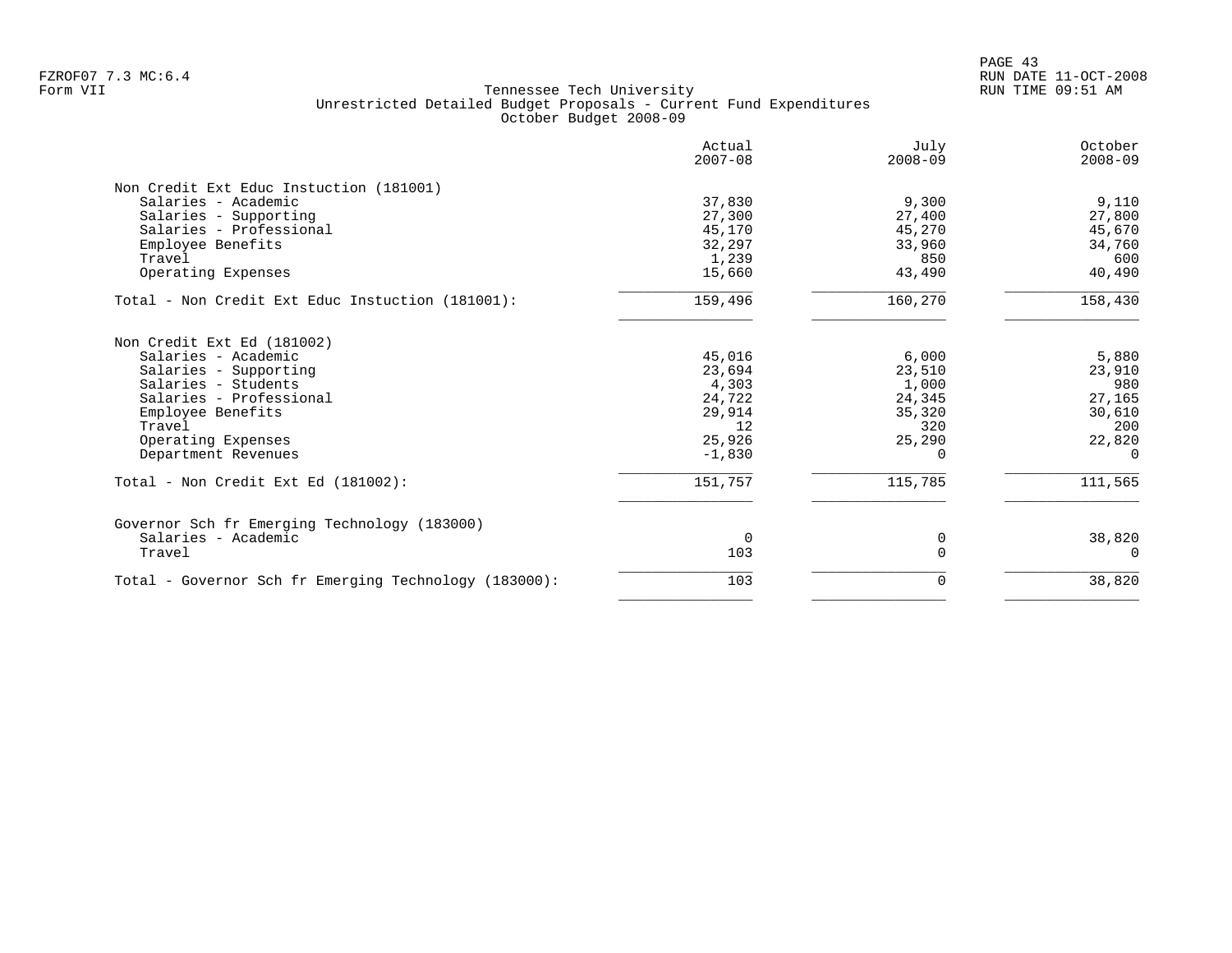PAGE 44 FZROF07 7.3 MC:6.4 RUN DATE 11-OCT-2008

|                                                  | Actual<br>$2007 - 08$ | July<br>$2008 - 09$ | October<br>$2008 - 09$ |
|--------------------------------------------------|-----------------------|---------------------|------------------------|
| Two Plus Two Eled Crossville (184000)            |                       |                     |                        |
| Salaries - Academic                              | 7,600                 | 7,400               | 7,400                  |
| Employee Benefits                                | 208                   | 1,710               | 210                    |
| Travel                                           | 2,377                 | 3,000               | 3,000                  |
| Operating Expenses                               | 6,438                 | 7,700               | 7,700                  |
| Total - Two Plus Two Eled Crossville (184000):   | 16,623                | 19,810              | 18,310                 |
| Two Plus Two Eled Oak Ridge (184001)             |                       |                     |                        |
| Salaries - Academic                              | $\Omega$              | 14,440              | 14,440                 |
| Salaries - Supporting                            | 6,869                 | 7,200               | 7,200                  |
| Employee Benefits                                | 100                   | 2,090               | 190                    |
| Travel                                           | 10,800                | 8,900               | 8,900                  |
| Operating Expenses                               | 15,765                | 13,310              | 13,310                 |
| Total - Two Plus Two Eled Oak Ridge (184001):    | 33,534                | 45,940              | 44,040                 |
| Two Plus Two Eled Pellissippii (184002)          |                       |                     |                        |
| Salaries - Academic                              | 10,800                | 14,400              | 14,400                 |
| Salaries - Supporting                            | 10,215                | 8,300               | 8,300                  |
| Employee Benefits                                | 938                   | 1,020               | 1,020                  |
| Travel                                           | 11,837                | 12,900              | 12,900                 |
| Operating Expenses                               | 32,406                | 21,910              | 21,910                 |
| Total - Two Plus Two Eled Pellissippii (184002): | 66,196                | 58,530              | 58,530                 |
| Two Plus Two Eled Chattanooga (184003)           |                       |                     |                        |
| Salaries - Academic                              | 6,600                 | 3,600               | 3,600                  |
| Employee Benefits                                | 282                   | 350                 | 350                    |
| Travel                                           | 6,539                 | 5,600               | 5,600                  |
| Operating Expenses                               | 19,274                | 17,090              | 17,090                 |
| Total - Two Plus Two Eled Chattanooga (184003):  | 32,695                | 26,640              | 26,640                 |
|                                                  |                       |                     |                        |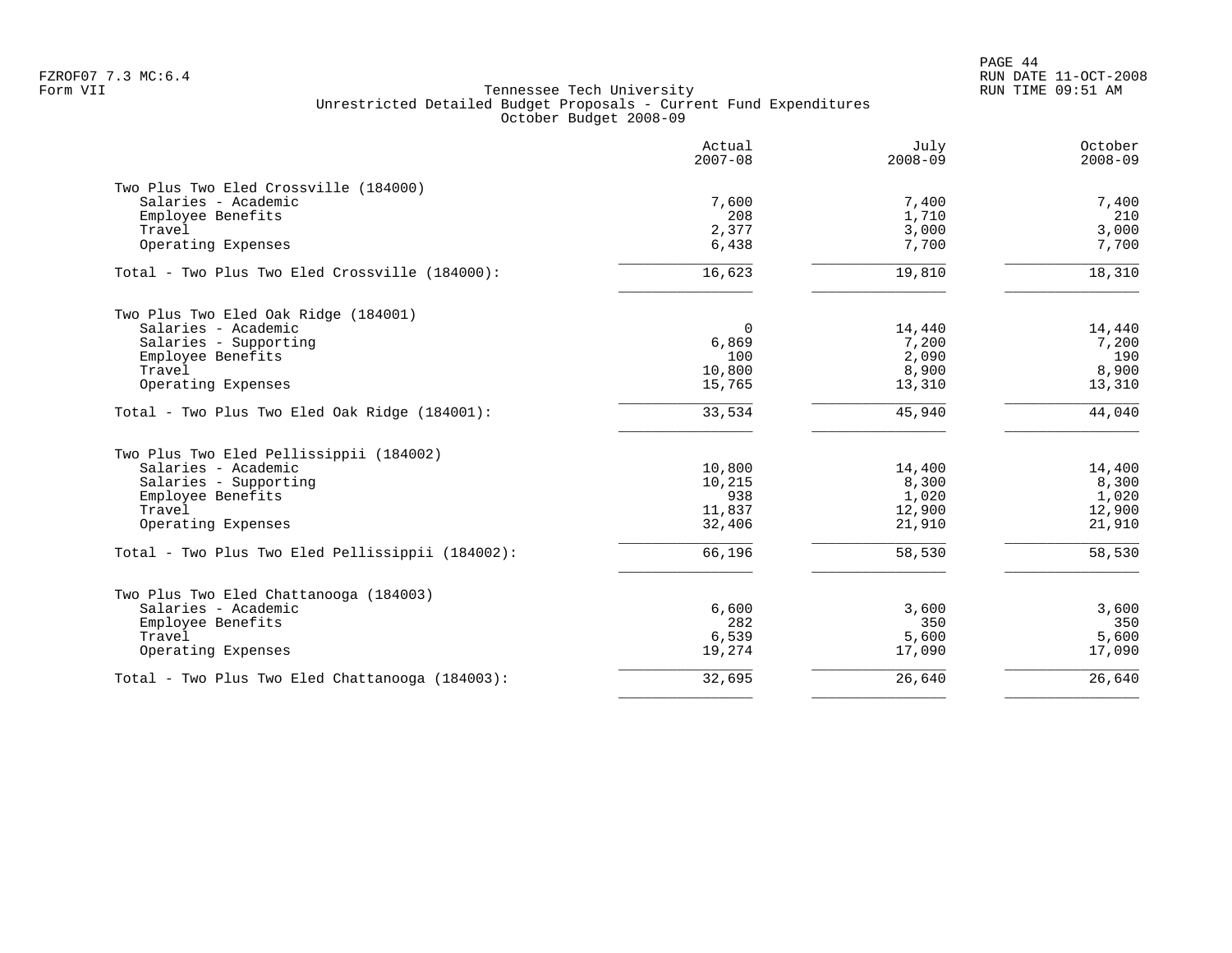|                                                 | Actual<br>$2007 - 08$ | July<br>$2008 - 09$ | October<br>$2008 - 09$ |
|-------------------------------------------------|-----------------------|---------------------|------------------------|
| Two Plus Two Eled Motlow (184004)               |                       |                     |                        |
| Salaries - Academic                             | 3,600                 | 9,600               | 9,600                  |
| Employee Benefits                               | 341                   | 1,040               | 1,040                  |
| Travel                                          | 5,310                 | 6,000               | 6,000                  |
| Operating Expenses                              | 10,879                | 15,470              | 15,470                 |
| Total - Two Plus Two Eled Motlow (184004):      | 20,130                | 32,110              | 32,110                 |
| Two Plus Two Eled Tullahoma (184005)            |                       |                     |                        |
| Salaries - Academic                             | 6,600                 | 3,600               | 3,600                  |
| Employee Benefits                               | 319                   | $\Omega$            | $\Omega$               |
| Travel                                          | 3,788                 | 5,100               | 5,100                  |
| Operating Expenses                              | 24,203                | 10,460              | 10,460                 |
| Total - Two Plus Two Eled Tullahoma (184005):   | 34,910                | 19,160              | 19,160                 |
| Two Plus Two Eled RS Harriman (184006)          |                       |                     |                        |
| Salaries - Academic                             | 3,600                 | 7,200               | 7,200                  |
| Salaries - Supporting                           | 691                   | $\Omega$            | $\mathbf 0$            |
| Employee Benefits                               | 105                   | $\Omega$            | $\Omega$               |
| Travel                                          | 4,583                 | 5,100               | 5,100                  |
| Operating Expenses                              | 9,020                 | 11,060              | 11,060                 |
| Total - Two Plus Two Eled RS Harriman (184006): | 17,999                | 23,360              | 23,360                 |
| Two Plus Two Eled Scott Co (184007)             |                       |                     |                        |
| Salaries - Academic                             | 5,400                 | 7,200               | 7,200                  |
| Salaries - Students                             | 360                   | $\Omega$            | $\Omega$               |
| Employee Benefits                               | 205                   | $\Omega$            | $\mathbf 0$            |
| Travel                                          | 3,812                 | $\Omega$            | 0                      |
| Operating Expenses                              | 5,918                 | $\Omega$            | $\Omega$               |
| Total - Two Plus Two Eled Scott Co (184007):    | 15,695                | 7,200               | 7,200                  |
|                                                 |                       |                     |                        |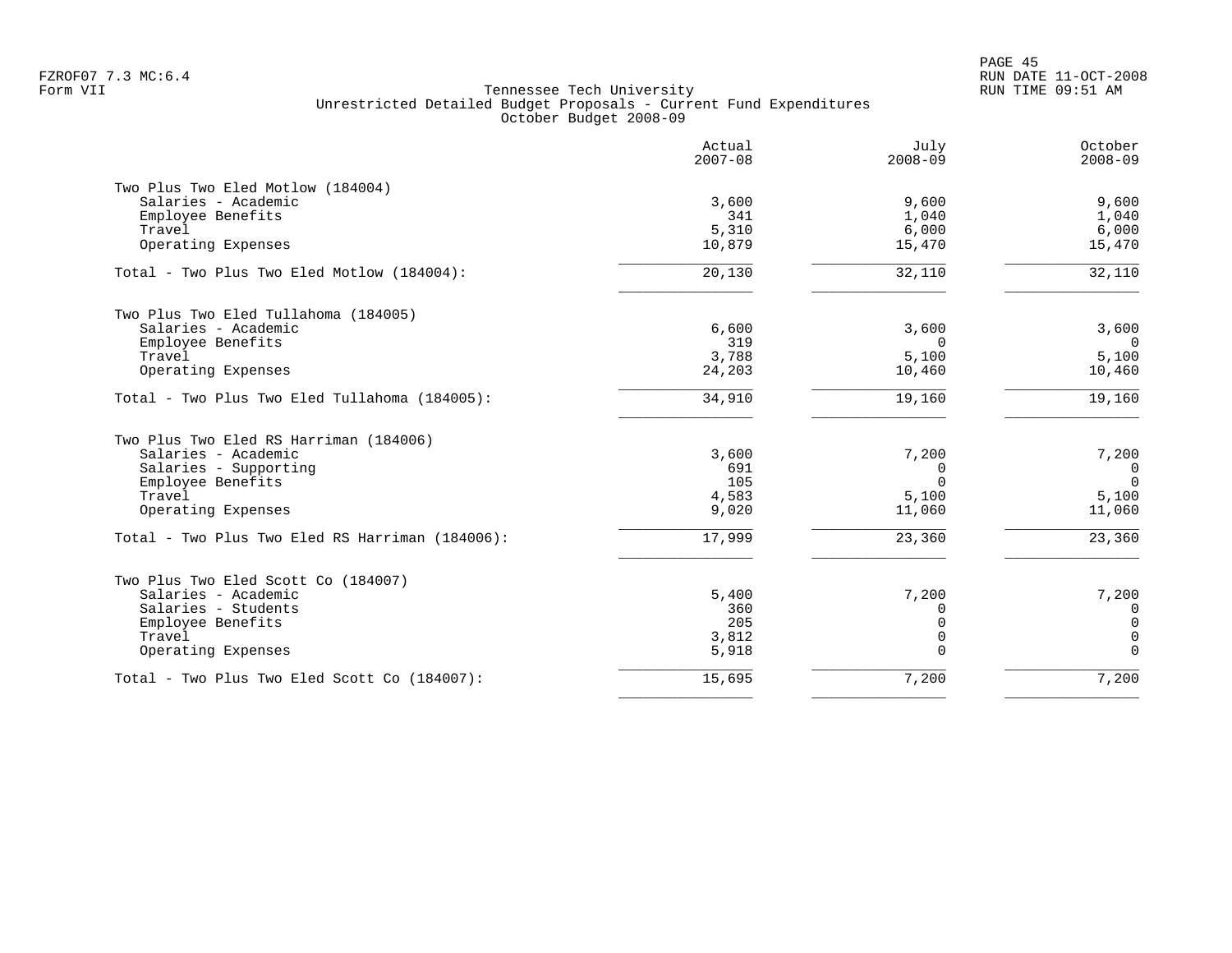PAGE 46 FZROF07 7.3 MC:6.4 RUN DATE 11-OCT-2008

|                                                 | Actual<br>$2007 - 08$ | July<br>$2008 - 09$ | October<br>$2008 - 09$ |
|-------------------------------------------------|-----------------------|---------------------|------------------------|
| RODP Instruction (185002)                       |                       |                     |                        |
| Salaries - Administrative                       | 800                   | $\Omega$            | $\overline{0}$         |
| Salaries - Academic                             | 284,661               | 326,850             | 316,290                |
| Salaries - Supporting                           | 28,330                | 28,430              | 28,830                 |
| Salaries - Professional                         | 63,155                | 55,700              | 56,100                 |
| Employee Benefits                               | 82,910                | 87,260              | 83,830                 |
| Travel                                          | 7,620                 | 5,500               | 4,500                  |
| Operating Expenses                              | 19,267                | 8,625               | 8,345                  |
| Total - RODP Instruction (185002):              | 486,743               | 512,365             | 497,895                |
| Technology Access Fee (190006)                  |                       |                     |                        |
| Salaries - Students                             | 122,815               | 118,830             | 118,830                |
| Salaries - Professional                         | 27,978                | 33,430              | 33,430                 |
| Employee Benefits                               | 14,893                | 2,430               | 15,310                 |
| Operating Expenses                              | 1,182,632             | 1,019,780           | 1,146,960              |
| Capital Outlay                                  | 29,110                | 100,000             | 100,000                |
| Total - Technology Access Fee (190006):         | 1,377,428             | 1,274,470           | 1,414,530              |
| Craft Center Instuct Transfer (200007)          |                       |                     |                        |
| Operating Expenses                              | $-365,620$            | $-359,600$          | $-359,600$             |
| Total - Craft Center Instuct Transfer (200007): | $-365,620$            | $-359,600$          | $-359,600$             |
| TBR Spouse Dependent Discount (700000)          |                       |                     |                        |
| Employee Benefits                               | 130,406               | 149,920             | 149,920                |
| Total - TBR Spouse Dependent Discount (700000): | 130,406               | 149,920             | 149,920                |
|                                                 |                       |                     |                        |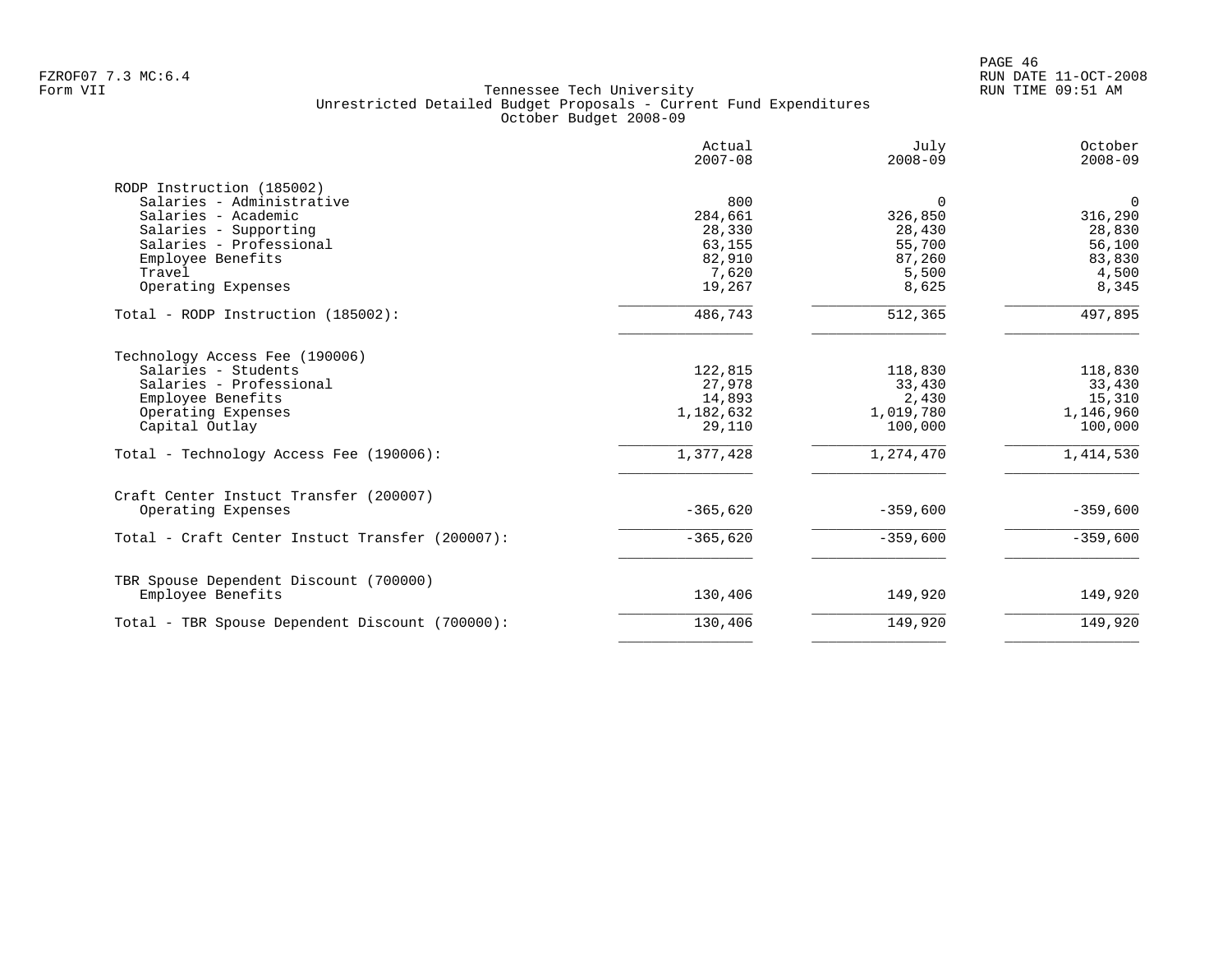PAGE 47 FZROF07 7.3 MC:6.4 RUN DATE 11-OCT-2008

|                                                                                                                       | Actual<br>$2007 - 08$    | July<br>$2008 - 09$                    | October<br>$2008 - 09$                 |
|-----------------------------------------------------------------------------------------------------------------------|--------------------------|----------------------------------------|----------------------------------------|
| TBR Employ Remission PC191 (700001)<br>Employee Benefits                                                              | 47,469                   | 52,110                                 | 52,110                                 |
| Total - TBR Employ Remission PC191 (700001):                                                                          | 47,469                   | 52,110                                 | 52,110                                 |
| E and G Data Processing Allocation (700003)<br>Department Revenues                                                    | 2,004,530                | 1,987,650                              | 1,901,210                              |
| Total - E and G Data Processing Allocation (700003):                                                                  | 2,004,530                | 1,987,650                              | 1,901,210                              |
| E and G Claims Adjustment (700004)<br>Operating Expenses                                                              | 109,773                  | 147,110                                | 147,110                                |
| Total - E and G Claims Adjustment $(700004)$ :                                                                        | 109,773                  | 147,110                                | 147,110                                |
| $E$ and G Support (700005)<br>Salaries - Academic<br>Salaries - Supporting<br>Employee Benefits<br>Operating Expenses | 0<br>634,702<br>$-6,141$ | 18,530<br>1,820<br>33,340<br>$-28,550$ | 18,530<br>1,820<br>33,340<br>$-66,170$ |
| Total - E and G Support $(700005)$ :                                                                                  | 628,561                  | 25,140                                 | $-12,480$                              |
| Pool Reclass (700007)<br>Salaries - Supporting                                                                        | 0                        | 10,000                                 | 10,000                                 |
| Total - Pool Reclass (700007):                                                                                        | $\Omega$                 | 10,000                                 | 10,000                                 |
|                                                                                                                       |                          |                                        |                                        |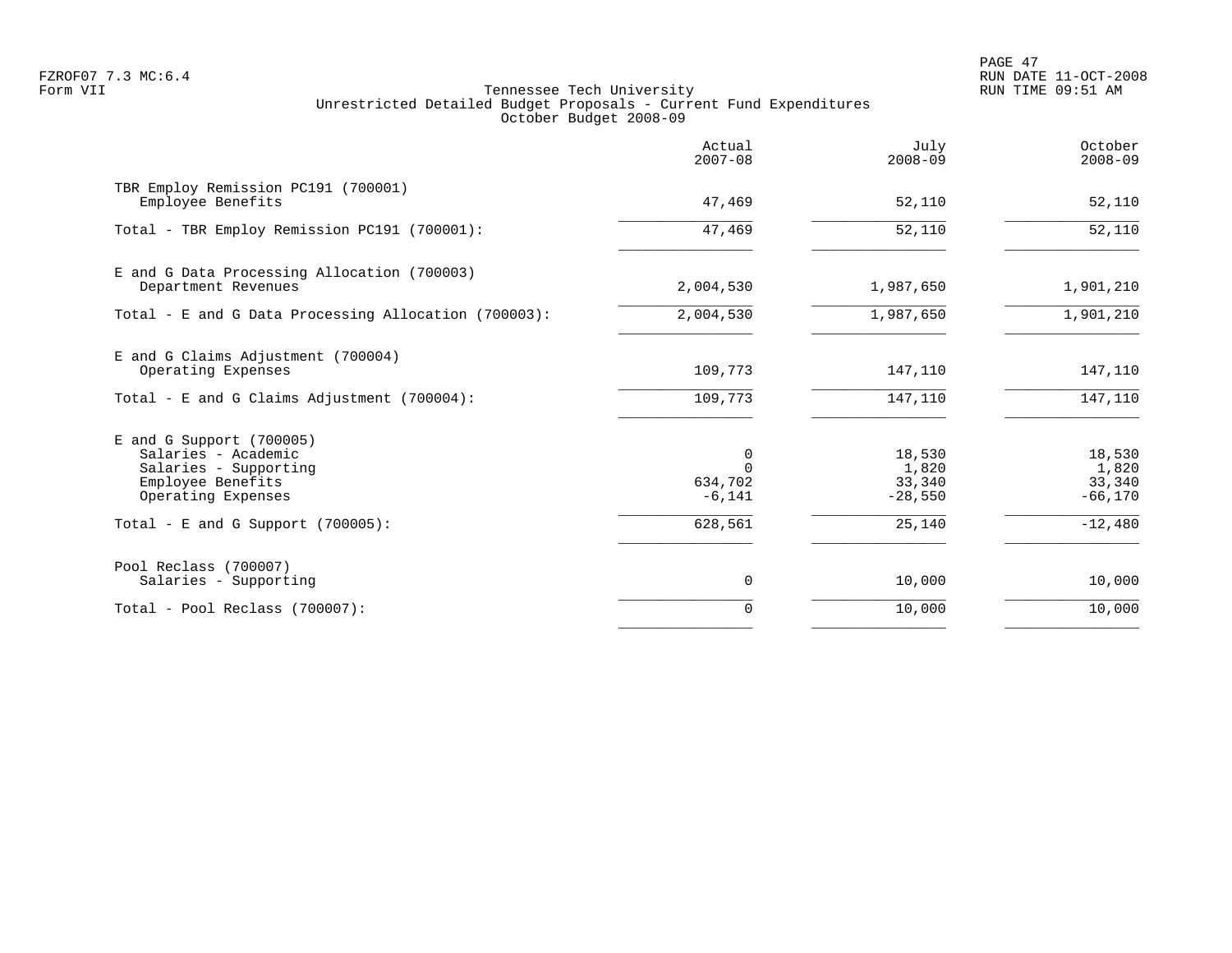PAGE 48 FZROF07 7.3 MC:6.4 RUN DATE 11-OCT-2008

|                                                  | Actual<br>$2007 - 08$   | July<br>$2008 - 09$    | October<br>$2008 - 09$ |
|--------------------------------------------------|-------------------------|------------------------|------------------------|
| Pool Degree Adj (700008)<br>Salaries - Academic  | $\overline{0}$          | 5,000                  | 5,000                  |
|                                                  |                         |                        |                        |
| Total - Pool Degree Adj (700008):                | $\Omega$                | $\overline{5,000}$     | 5,000                  |
| E and G Other Salary Pool (700009)               |                         |                        |                        |
| Salaries - Academic<br>Salaries - Supporting     | 0<br>$\Omega$           | 110,800<br>5,650       | 110,800<br>5,650       |
| Total - E and G Other Salary Pool (700009):      | $\Omega$                | 116,450                | 116,450                |
| TBR Chargeback RODP (700016)                     |                         |                        |                        |
| Operating Expenses                               | 415,317                 | 347,200                | 362,300                |
| Total - TBR Chargeback RODP (700016):            | 415,317                 | 347,200                | 362,300                |
| Post Office Allocation (700045)                  |                         |                        |                        |
| Operating Expenses<br>Department Revenues        | $\Omega$<br>22,293      | 24,530<br>$\Omega$     | 24,530<br>$\Omega$     |
| Total - Post Office Allocation (700045):         | 22,293                  | 24,530                 | 24,530                 |
| Total - Instruction (200):                       |                         |                        |                        |
| Salaries - Administrative<br>Salaries - Academic | 378,217<br>29, 136, 524 | 445,980<br>29,614,860  | 447,820<br>29,556,075  |
| Salaries - Supporting                            | 1,949,006               | 1,918,582              | 1,954,112              |
| Salaries - Students<br>Salaries - Professional   | 395,757                 | 299,740                | 300,880                |
| Employee Benefits                                | 1,111,469<br>10,379,067 | 1,197,237<br>9,154,590 | 1,182,167<br>9,937,670 |
| Travel                                           | 367,948                 | 170,110                | 307,360                |
| Operating Expenses<br>Capital Outlay             | 4,459,645<br>146,134    | 4,583,895<br>155,610   | 5,428,985<br>152,950   |
| Department Revenues                              | 2,008,348               | 1,987,650              | 1,901,210              |
| Total                                            | 50, 332, 115            | 49,528,254             | 51,169,229             |
|                                                  |                         |                        |                        |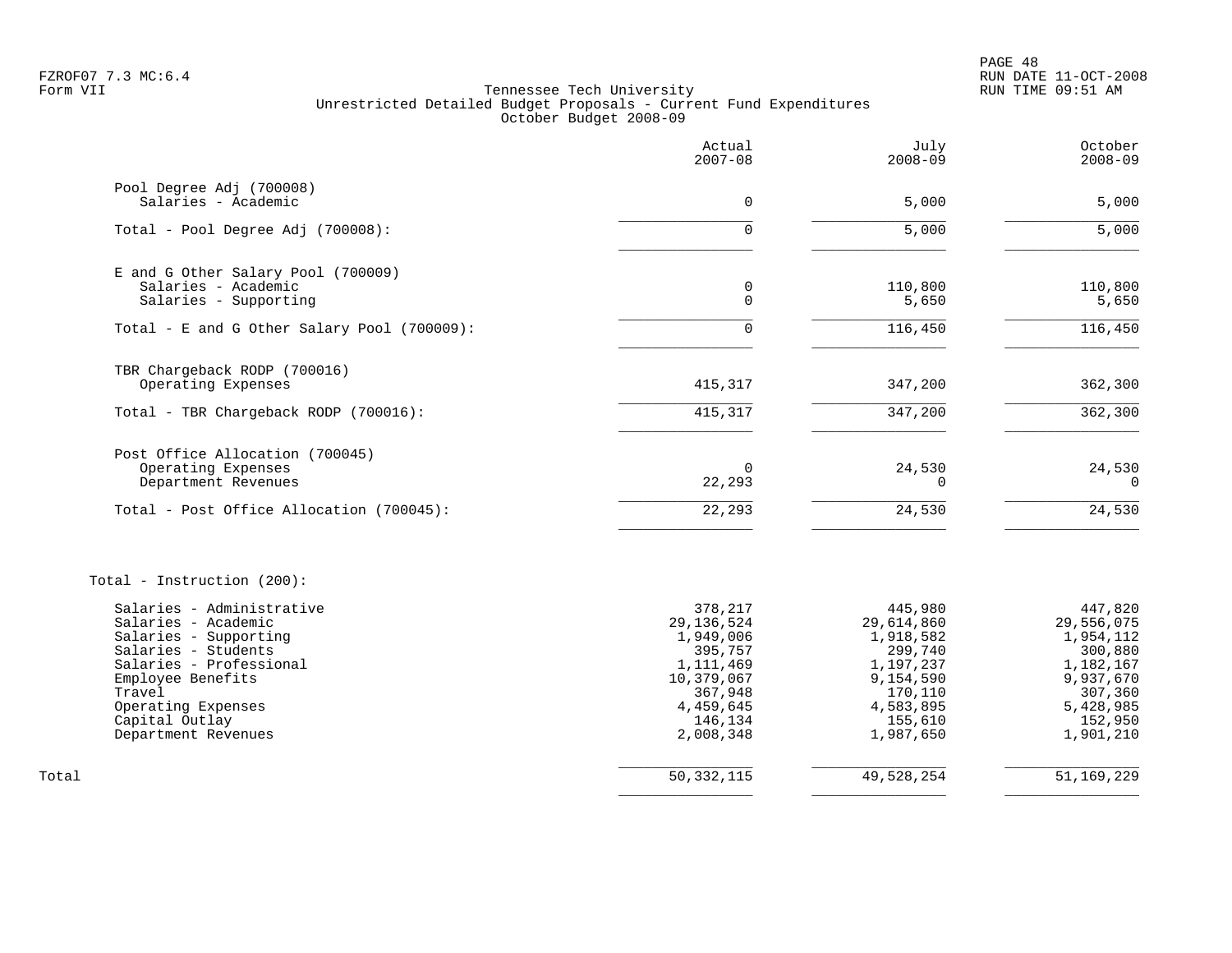PAGE 49 FZROF07 7.3 MC:6.4 RUN DATE 11-OCT-2008

|                                                                                                                                                                                                                          | Actual<br>$2007 - 08$                                                                                                      | July<br>$2008 - 09$                                                                                                     | October<br>$2008 - 09$                                                                                                  |
|--------------------------------------------------------------------------------------------------------------------------------------------------------------------------------------------------------------------------|----------------------------------------------------------------------------------------------------------------------------|-------------------------------------------------------------------------------------------------------------------------|-------------------------------------------------------------------------------------------------------------------------|
| Total - Instruction $(20)$ :                                                                                                                                                                                             |                                                                                                                            |                                                                                                                         |                                                                                                                         |
| Salaries - Administrative<br>Salaries - Academic<br>Salaries - Supporting<br>Salaries - Students<br>Salaries - Professional<br>Employee Benefits<br>Travel<br>Operating Expense<br>Capital Outlay<br>Department Revenues | 378,217<br>29, 136, 524<br>1,949,006<br>395,757<br>1,111,469<br>10,379,067<br>367,948<br>4,459,645<br>146,134<br>2,008,348 | 445,980<br>29,614,860<br>1,918,582<br>299,740<br>1,197,237<br>9,154,590<br>170,110<br>4,583,895<br>155,610<br>1,987,650 | 447,820<br>29,556,075<br>1,954,112<br>300,880<br>1,182,167<br>9,937,670<br>307,360<br>5,428,985<br>152,950<br>1,901,210 |
| Total                                                                                                                                                                                                                    | 50, 332, 115                                                                                                               | 49,528,254                                                                                                              | 51,169,229                                                                                                              |
| Research (25)<br>Research (250)<br>Distinguished Faculty Fellowships (120024)                                                                                                                                            |                                                                                                                            |                                                                                                                         |                                                                                                                         |
| Salaries - Academic                                                                                                                                                                                                      | 30,000                                                                                                                     | 30,000                                                                                                                  | 30,000                                                                                                                  |
| Salaries - Students                                                                                                                                                                                                      | 800                                                                                                                        | $\Omega$                                                                                                                | $\Omega$                                                                                                                |
| Employee Benefits<br>Travel                                                                                                                                                                                              | 5,291<br>155                                                                                                               | 3,800<br>$\Omega$                                                                                                       | 5,300<br>$\Omega$                                                                                                       |
| Operating Expenses                                                                                                                                                                                                       | 13,945                                                                                                                     | 15,000                                                                                                                  | 15,000                                                                                                                  |
| Total - Distinguished Faculty Fellowships (120024):                                                                                                                                                                      | 50,191                                                                                                                     | 48,800                                                                                                                  | 50,300                                                                                                                  |
| QEP Operating (121702)                                                                                                                                                                                                   |                                                                                                                            |                                                                                                                         |                                                                                                                         |
| Salaries - Academic                                                                                                                                                                                                      | 3,797                                                                                                                      | 0                                                                                                                       | 7,800                                                                                                                   |
| Salaries - Students<br>Employee Benefits                                                                                                                                                                                 | 1,548<br>133                                                                                                               | $\mathbf 0$<br>$\Omega$                                                                                                 | $\overline{0}$<br>$\Omega$                                                                                              |
| Travel                                                                                                                                                                                                                   | 1,100                                                                                                                      | 0                                                                                                                       | 500                                                                                                                     |
| Operating Expenses                                                                                                                                                                                                       | 14,431                                                                                                                     | $\Omega$                                                                                                                | 16,700                                                                                                                  |
| Total - OEP Operating (121702):                                                                                                                                                                                          | 21,009                                                                                                                     | $\mathbf 0$                                                                                                             | 25,000                                                                                                                  |
|                                                                                                                                                                                                                          |                                                                                                                            |                                                                                                                         |                                                                                                                         |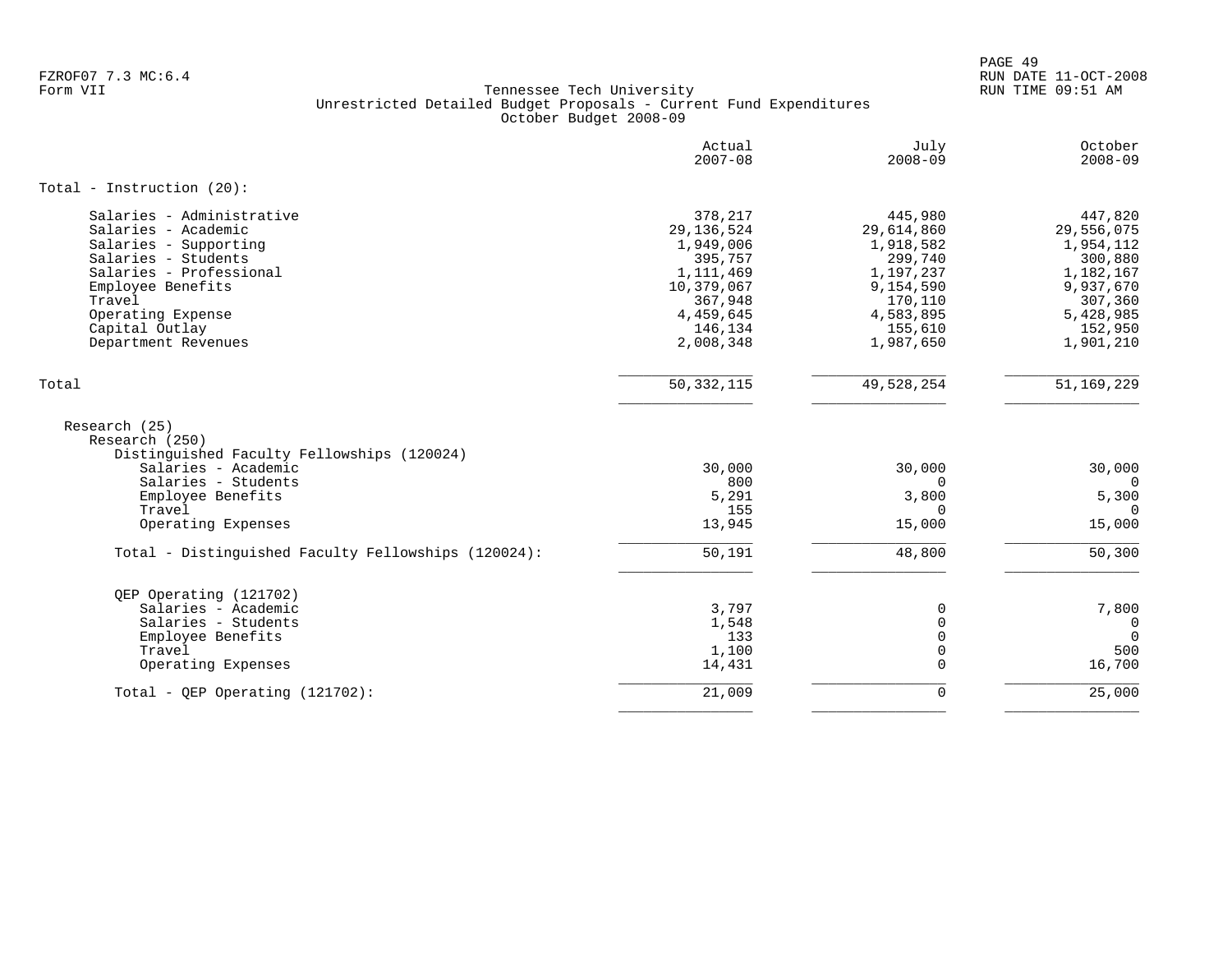PAGE 50 FZROF07 7.3 MC:6.4 RUN DATE 11-OCT-2008

|                                                                                                                                                             | Actual<br>$2007 - 08$             | July<br>$2008 - 09$                           | October<br>$2008 - 09$                               |
|-------------------------------------------------------------------------------------------------------------------------------------------------------------|-----------------------------------|-----------------------------------------------|------------------------------------------------------|
| Federal College Work Study Program (122001)<br>Salaries - Students<br>Operating Expenses                                                                    | $\overline{0}$<br>294             | 300<br>$\Omega$                               | 300<br>$\overline{0}$                                |
| Total - Federal College Work Study Program (122001):                                                                                                        | 294                               | 300                                           | 300                                                  |
| Faculty Research Volpe Library (124014)<br>Travel<br>Operating Expenses                                                                                     | 0<br>$\Omega$                     | 0<br>∩                                        | 750<br>2,500                                         |
| Total - Faculty Research Volpe Library (124014):                                                                                                            | 0                                 |                                               | 3,250                                                |
| Upper Cumberland Hum Sci (130008)<br>Salaries - Academic<br>Employee Benefits<br>Travel<br>Operating Expenses<br>Total - Upper Cumberland Hum Sci (130008): | 790<br>167<br>208<br>475<br>1,640 | $\Omega$<br>$\Omega$<br>470<br>1,030<br>1,500 | $\mathbf 0$<br>$\overline{0}$<br>470<br>930<br>1,400 |
| Upper Cumb Hum Soc Sci Institute (130009)<br>Operating Expenses                                                                                             | 0                                 | $\Omega$                                      | 900                                                  |
| Total - Upper Cumb Hum Soc Sci Institute (130009):                                                                                                          | $\Omega$                          | $\Omega$                                      | 900                                                  |
| Research Arts and Science (130014)<br>Travel                                                                                                                | 2,367                             | $\mathbf 0$                                   | 0                                                    |
| Total - Research Arts and Science (130014):                                                                                                                 | 2,367                             | $\Omega$                                      | $\Omega$                                             |
|                                                                                                                                                             |                                   |                                               |                                                      |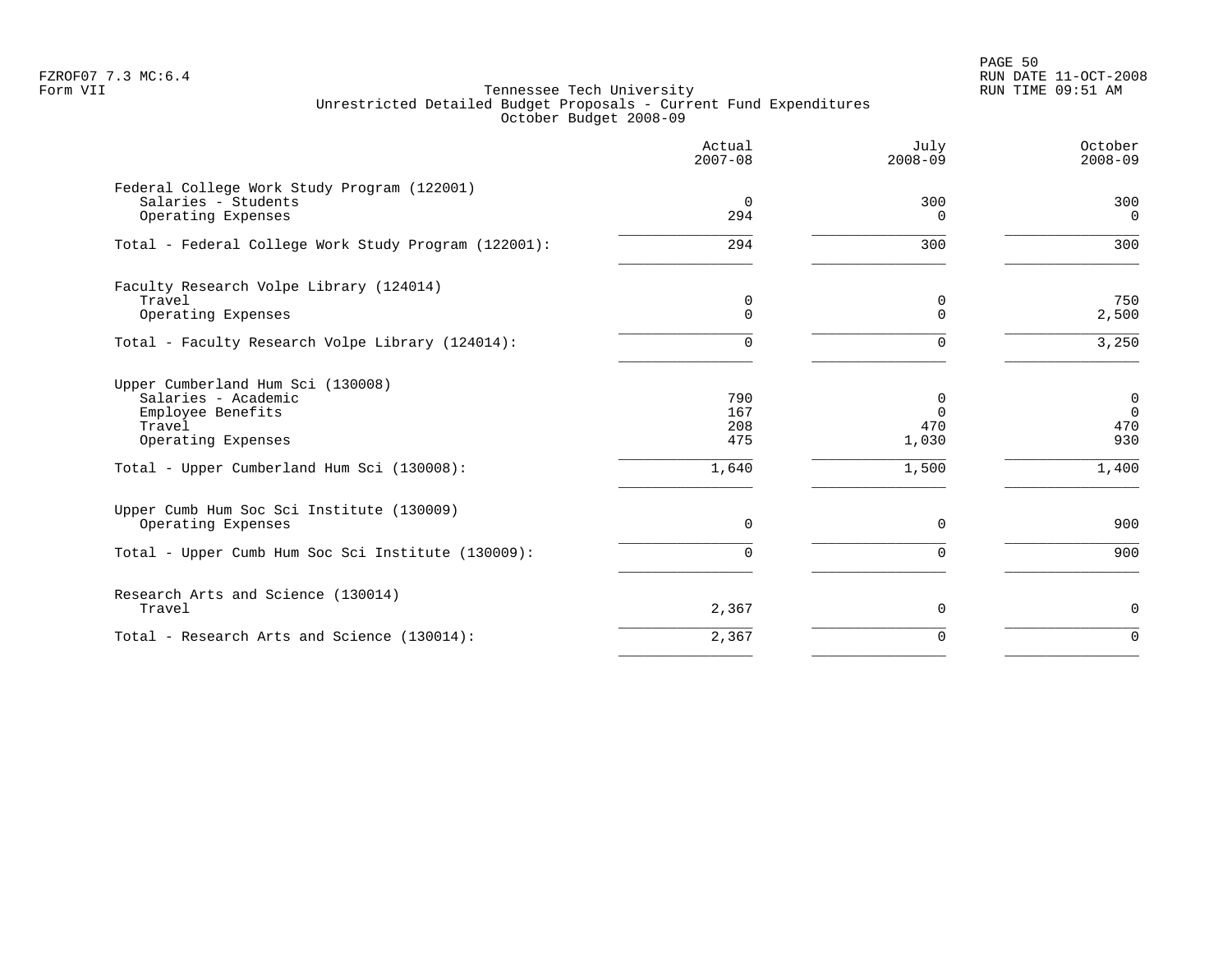PAGE 51 FZROF07 7.3 MC:6.4 RUN DATE 11-OCT-2008

|                                                                         | Actual<br>$2007 - 08$ | July<br>$2008 - 09$ | October<br>$2008 - 09$   |
|-------------------------------------------------------------------------|-----------------------|---------------------|--------------------------|
| IC Faculty Upper Cumb Hum Sci Inst (130021)<br>Operating Expenses       | $\Omega$              | $\Omega$            | 450                      |
| Total - IC Faculty Upper Cumb Hum Sci Inst (130021):                    | 0                     | $\Omega$            | 450                      |
| Indirect Cost Arts and Science (130029)<br>Travel<br>Operating Expenses | 1,000<br>15,400       | 0<br>$\Omega$       | $\overline{0}$<br>24,960 |
| Total - Indirect Cost Arts and Science (130029):                        | 16,400                | $\Omega$            | 24,960                   |
| Match Biology (131005)<br>Employee Benefits                             | 0                     | $\Omega$            | 940                      |
| Total - Match Biology (131005):                                         | O.                    |                     | 940                      |
| IC Faculty Biology (131011)<br>Operating Expenses                       | 0                     | $\mathbf 0$         | 6,020                    |
| Total - IC Faculty Biology (131011):                                    | 0                     | $\Omega$            | 6,020                    |
| Biology Faculty Research (131014)<br>Travel<br>Operating Expenses       | 1,228<br>6,772        | 0<br>$\Omega$       | 1,000<br>2,350           |
| Total - Biology Faculty Research (131014):                              | 8,000                 | 0                   | 3,350                    |
|                                                                         |                       |                     |                          |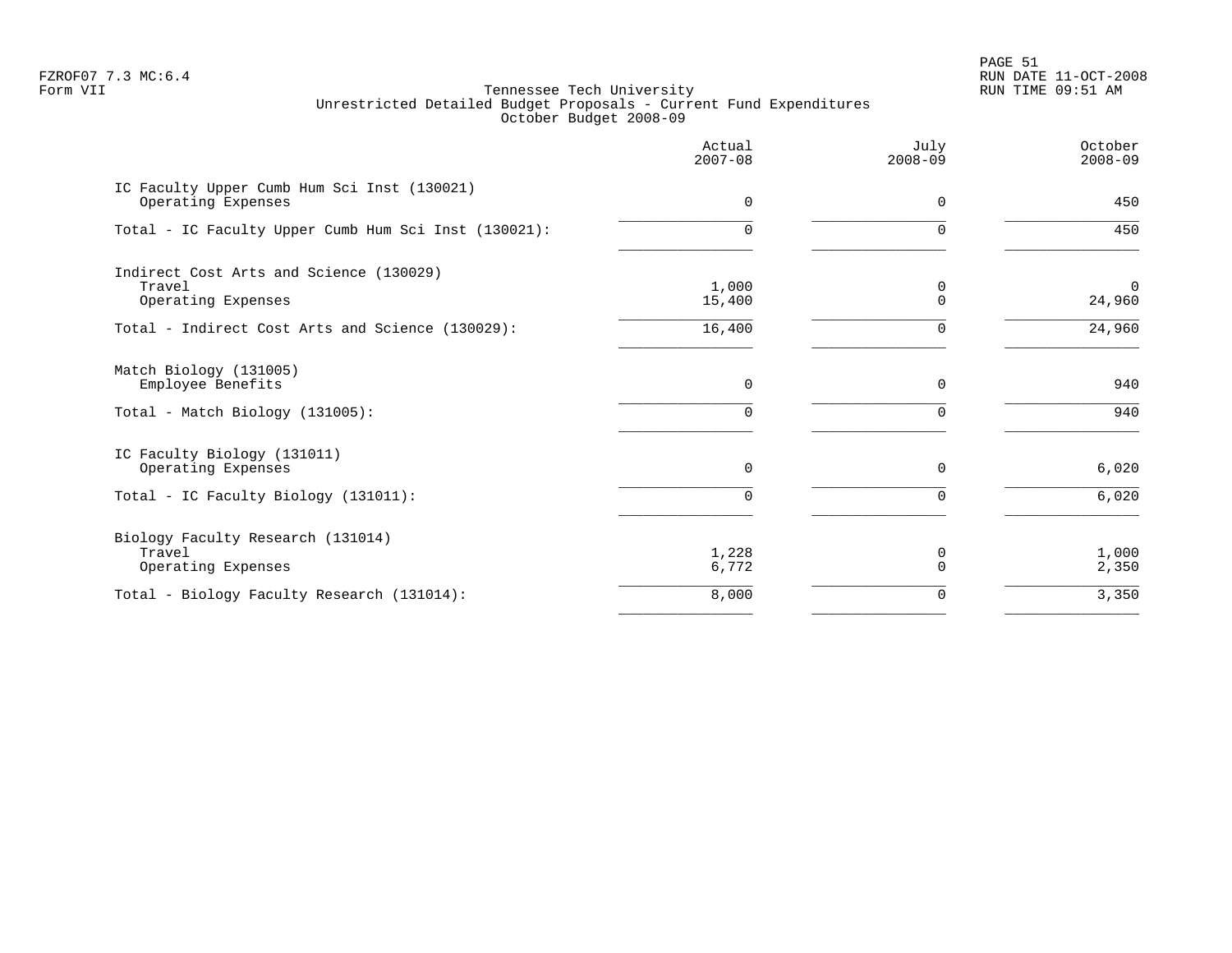PAGE 52 FZROF07 7.3 MC:6.4 RUN DATE 11-OCT-2008

|                                                                                                                 | Actual<br>$2007 - 08$            | July<br>$2008 - 09$      | October<br>$2008 - 09$              |
|-----------------------------------------------------------------------------------------------------------------|----------------------------------|--------------------------|-------------------------------------|
| IC Faculty Fisheries (131021)<br>Operating Expenses                                                             | $\mathbf 0$                      | $\mathbf 0$              | 3,670                               |
| Total - IC Faculty Fisheries (131021):                                                                          | 0                                | $\Omega$                 | 3,670                               |
| Indirect Cost Biology (131029)<br>Travel<br>Operating Expenses                                                  | 300<br>7,621                     | 0<br>$\Omega$            | $\mathbf 0$<br>12,210               |
| Total - Indirect Cost Biology (131029):                                                                         | 7,921                            | $\Omega$                 | 12,210                              |
| Indirect Cost Fisheries (131039)<br>Operating Expenses                                                          | 8,888                            | $\Omega$                 | 7,340                               |
| Total - Indirect Cost Fisheries (131039):                                                                       | 8,888                            | $\Omega$                 | 7,340                               |
| IC Faculty Chemistry (131511)<br>Operating Expenses                                                             | 0                                | $\mathbf 0$              | 280                                 |
| Total - IC Faculty Chemistry (131511):                                                                          | 0                                | $\Omega$                 | 280                                 |
| Faculty Research Chemistry (131514)<br>Salaries - Students<br>Employee Benefits<br>Travel<br>Operating Expenses | 1,500<br>38<br>$\Omega$<br>4,405 | <sup>0</sup><br>$\Omega$ | 7,000<br>$\Omega$<br>1,670<br>9,830 |
| Total - Faculty Research Chemistry (131514):                                                                    | 5,943                            | $\mathbf 0$              | 18,500                              |
|                                                                                                                 |                                  |                          |                                     |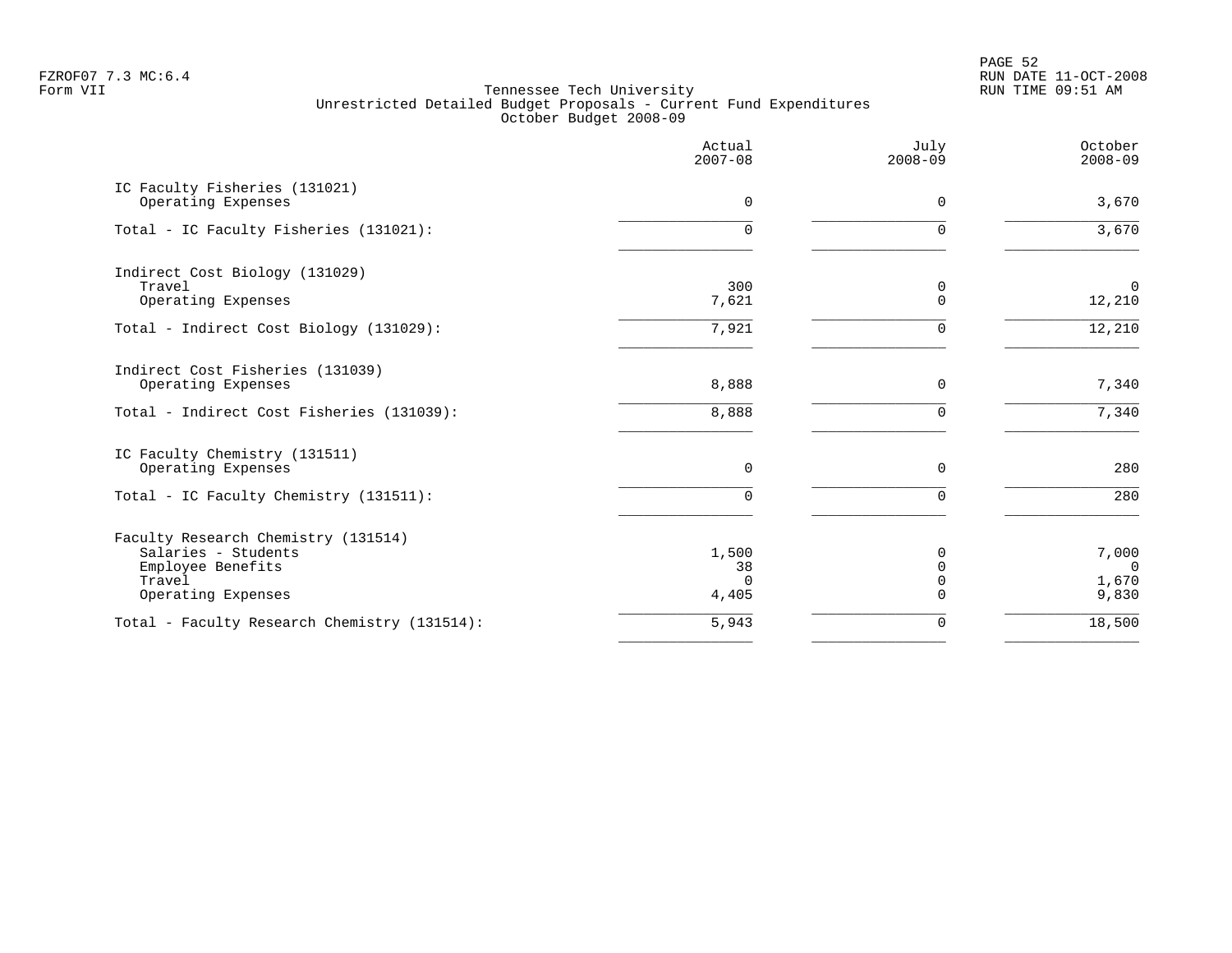PAGE 53 FZROF07 7.3 MC:6.4 RUN DATE 11-OCT-2008

|                                                                                                                                                  | Actual<br>$2007 - 08$                  | July<br>$2008 - 09$                         | October<br>$2008 - 09$              |
|--------------------------------------------------------------------------------------------------------------------------------------------------|----------------------------------------|---------------------------------------------|-------------------------------------|
| Match Chemistry (131515)<br>Salaries - Professional<br>Operating Expenses                                                                        | $\Omega$<br>3,007                      | 0<br>$\Omega$                               | 3,750<br>2,190                      |
| Total - Match Chemistry (131515):                                                                                                                | 3,007                                  | $\mathbf 0$                                 | 5,940                               |
| Indirect Cost Chemistry (131529)<br>Salaries - Students<br>Employee Benefits<br>Operating Expenses                                               | 1,500<br>38<br>460                     | 0<br>$\mathbf 0$<br>$\Omega$                | $\mathbf 0$<br>$\mathbf 0$<br>2,380 |
| Total - Indirect Cost Chemistry (131529):                                                                                                        | 1,998                                  | $\mathbf 0$                                 | 2,380                               |
| Computer Science (132000)<br>Operating Expenses<br>Total - Computer Science (132000):                                                            | 546<br>546                             | $\mathbf 0$<br>$\mathbf 0$                  | $\mathbf 0$<br>$\mathbf 0$          |
| Faculty Research Computer Sci (132004)<br>Salaries - Students<br>Travel<br>Operating Expenses<br>Total - Faculty Research Computer Sci (132004): | $\Omega$<br>1,000<br>$\Omega$<br>1,000 | 0<br>$\mathbf 0$<br>$\Omega$<br>$\mathbf 0$ | 1,440<br>$\Omega$<br>1,450<br>2,890 |
| IC Faculty Computer Sci (132011)<br>Operating Expenses                                                                                           | $\mathbf 0$                            | $\mathbf 0$                                 | 6,510                               |
| Total - IC Faculty Computer Sci (132011):                                                                                                        | $\Omega$                               | $\mathbf 0$                                 | 6,510                               |
|                                                                                                                                                  |                                        |                                             |                                     |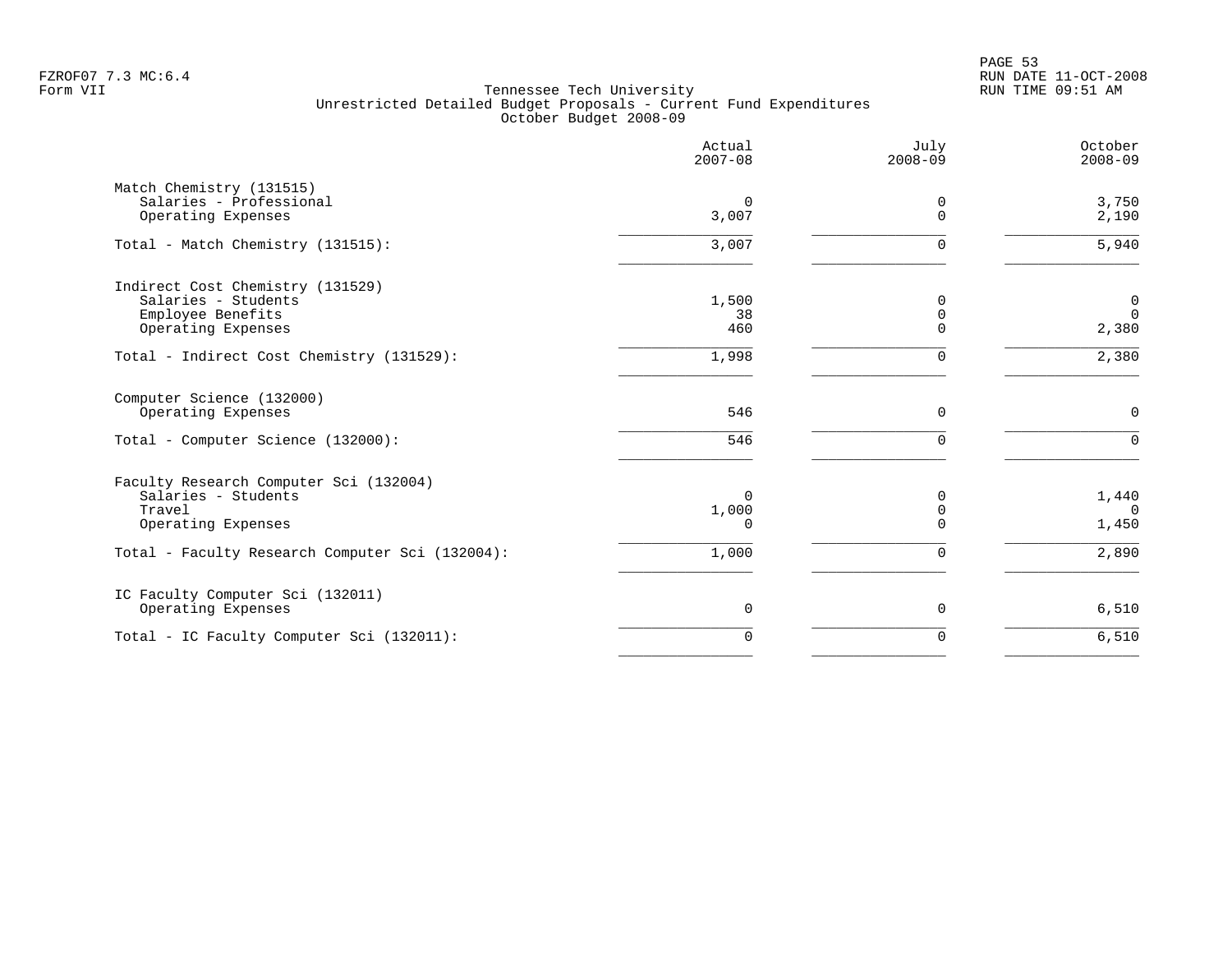PAGE 54 FZROF07 7.3 MC:6.4 RUN DATE 11-OCT-2008

|                                                                                                | Actual<br>$2007 - 08$      | July<br>$2008 - 09$              | October<br>$2008 - 09$  |
|------------------------------------------------------------------------------------------------|----------------------------|----------------------------------|-------------------------|
| Indirect Cost Computer Science (132029)<br>Salaries - Students<br>Travel<br>Operating Expenses | 1,437<br>1,282<br>$\Omega$ | $\Omega$<br>$\Omega$<br>$\Omega$ | 0<br>$\Omega$<br>13,010 |
| Total - Indirect Cost Computer Science (132029):                                               | 2,719                      | $\Omega$                         | 13,010                  |
| Faculty Research Earth Science (132504)<br>Travel<br>Operating Expenses                        | 0<br>0                     | 0<br>$\Omega$                    | 2,500<br>8,930          |
| Total - Faculty Research Earth Science (132504):                                               | 0                          | $\Omega$                         | 11,430                  |
| IC Faculty English and Communicatns (133011)<br>Operating Expenses                             | 0                          | 0                                | 100                     |
| Total - IC Faculty English and Communicatns (133011):                                          | 0                          | $\Omega$                         | 100                     |
| Dept Match English (133015)<br>Operating Expenses                                              | 302                        | $\Omega$                         | $\mathbf 0$             |
| Total - Dept Match English (133015):                                                           | 302                        |                                  | $\Omega$                |
| Indirect Cost English Communicat (133029)<br>Operating Expenses                                | 0                          | $\Omega$                         | 210                     |
| Total - Indirect Cost English Communicat (133029):                                             | $\Omega$                   | $\Omega$                         | 210                     |
|                                                                                                |                            |                                  |                         |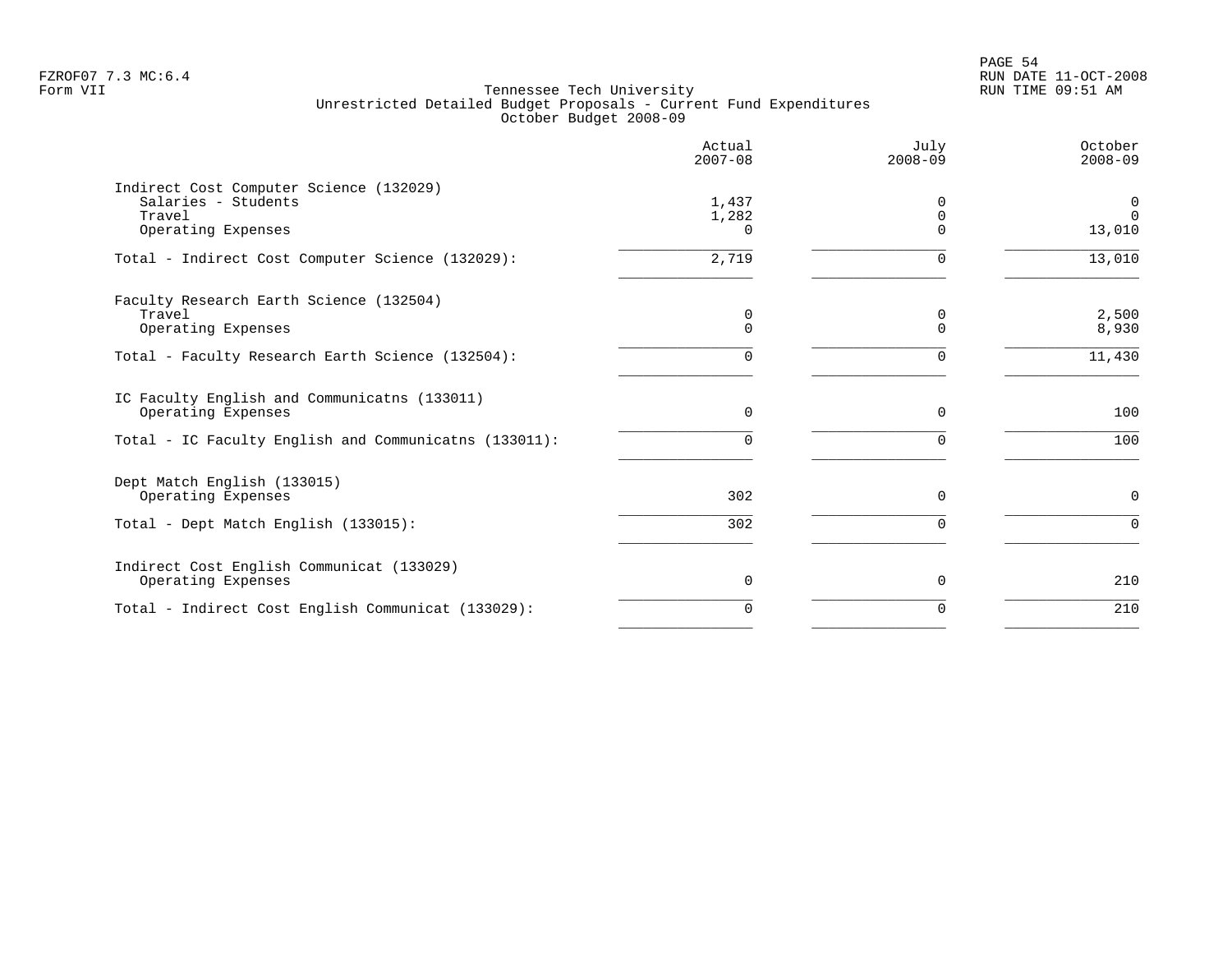en and the state of the state of the state of the state of the state of the state of the state of the state of the state of the state of the state of the state of the state of the state of the state of the state of the sta FZROF07 7.3 MC:6.4 RUN DATE 11-OCT-2008

|                                                          | Actual<br>$2007 - 08$ | July<br>$2008 - 09$ | October<br>$2008 - 09$ |
|----------------------------------------------------------|-----------------------|---------------------|------------------------|
| Faculty Research Foreign Lang (133514)<br>Travel         | 915                   | $\Omega$            | $\mathbf 0$            |
| Total - Faculty Research Foreign Lang (133514):          | 915                   |                     | $\Omega$               |
| Indirect Cost History (134029)<br>Operating Expenses     | 588                   | $\Omega$            | 120                    |
| Total - Indirect Cost History (134029):                  | 588                   |                     | 120                    |
| IC Faculty Mathematics (134511)<br>Operating Expenses    | $\Omega$              | $\Omega$            | 2,450                  |
| Total - IC Faculty Mathematics (134511):                 | $\Omega$              |                     | 2,450                  |
| Faculty Research Mathematics (134514)<br>Travel          | 250                   | $\Omega$            | 2,000                  |
| Total - Faculty Research Mathematics (134514):           | 250                   |                     | 2,000                  |
| Indirect Cost Mathematics (134529)<br>Operating Expenses | $\Omega$              | $\Omega$            | 10,240                 |
| Total - Indirect Cost Mathematics (134529):              | $\Omega$              | O                   | 10,240                 |
|                                                          |                       |                     |                        |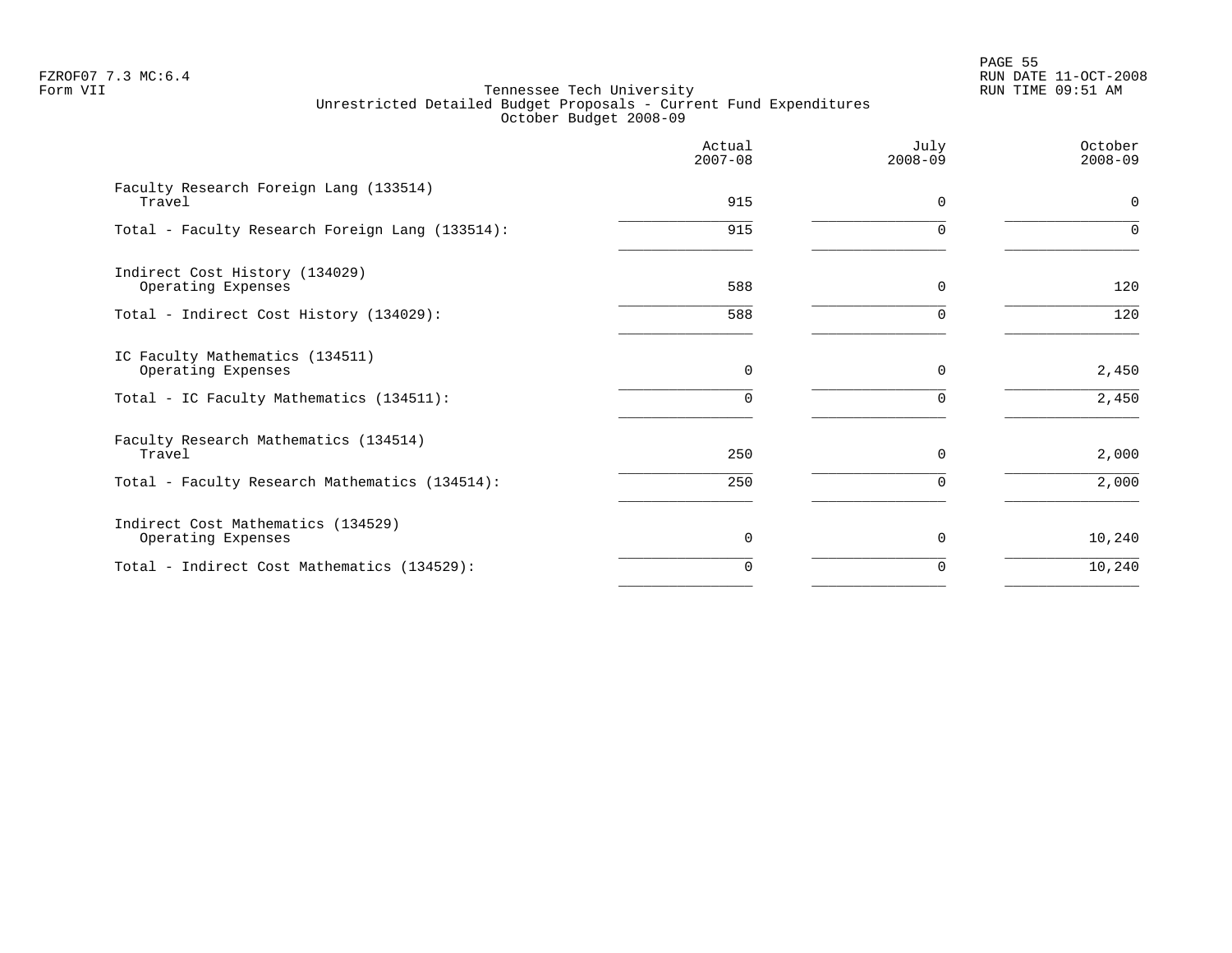PAGE 56 FZROF07 7.3 MC:6.4 RUN DATE 11-OCT-2008

|                                                                 | Actual<br>$2007 - 08$ | July<br>$2008 - 09$ | October<br>$2008 - 09$ |
|-----------------------------------------------------------------|-----------------------|---------------------|------------------------|
| Unisor (135002)<br>Operating Expenses                           | 750                   | 1,000               | $\mathbf 0$            |
| Total - Unisor $(135002)$ :                                     | 750                   | 1,000               | $\Omega$               |
| IC Faculty Physics (135011)<br>Operating Expenses               | 0                     | $\Omega$            | 3,000                  |
| Total - IC Faculty Physics (135011):                            | 0                     | $\Omega$            | 3,000                  |
| Indirect Cost Physics (135029)<br>Travel<br>Operating Expenses  | 2,224<br>3,944        | 0<br>$\mathbf 0$    | $\mathbf 0$<br>7,140   |
| Total - Indirect Cost Physics (135029):                         | 6,168                 | $\Omega$            | 7,140                  |
| IC Faculty Sociology and Pol Sci (135511)<br>Operating Expenses | $\mathbf 0$           | 0                   | 890                    |
| Total - IC Faculty Sociology and Pol Sci (135511):              | $\Omega$              | $\Omega$            | 890                    |
| Indirect Cost Soc and Pol Sci (135529)<br>Operating Expenses    | 1,678                 | 0                   | 1,790                  |
| Total - Indirect Cost Soc and Pol Sci (135529):                 | 1,678                 | 0                   | 1,790                  |
|                                                                 |                       |                     |                        |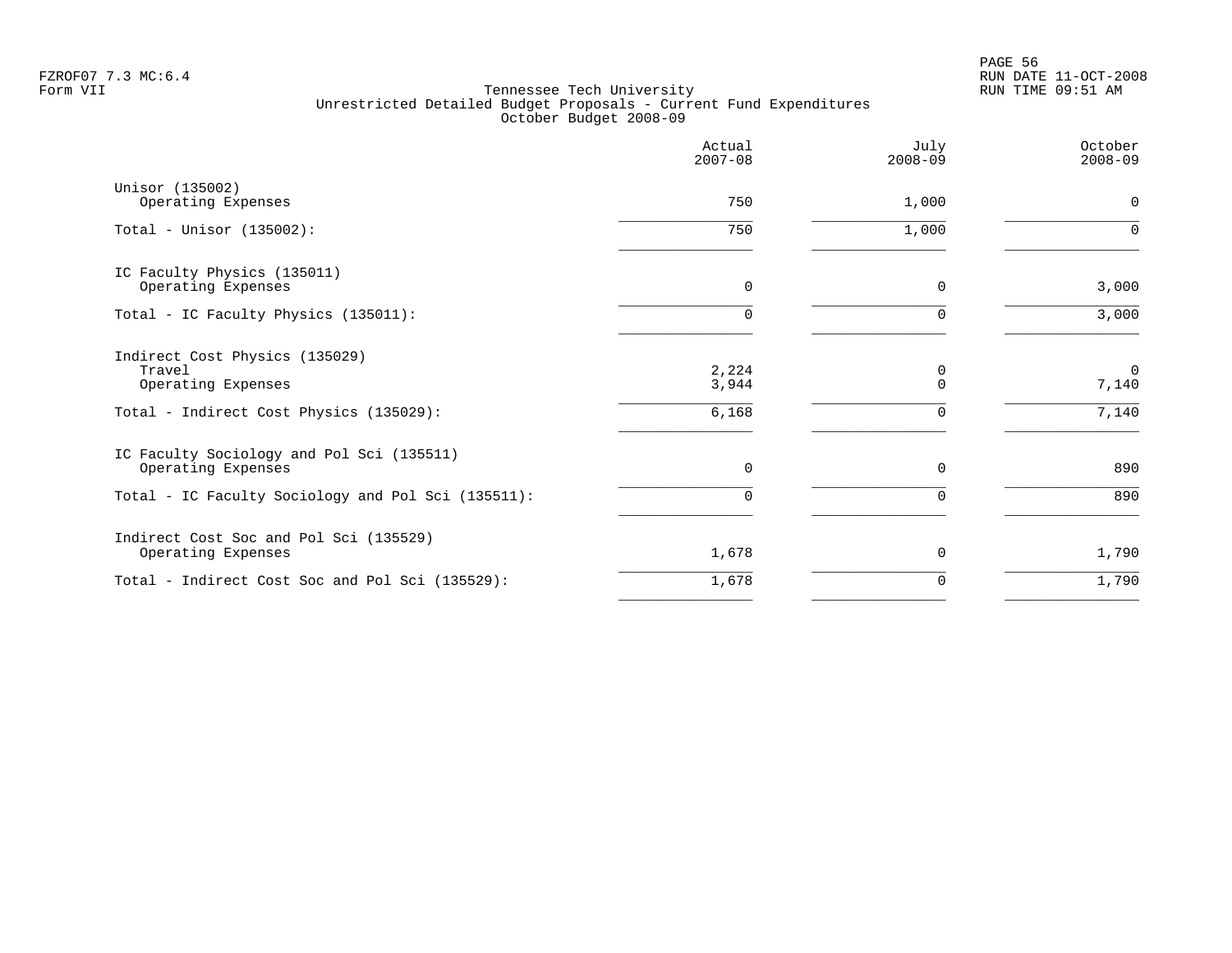# PAGE 57 FZROF07 7.3 MC:6.4 RUN DATE 11-OCT-2008

|                                                                                                                                                          | Actual<br>$2007 - 08$            | July<br>$2008 - 09$                                 | October<br>$2008 - 09$                      |
|----------------------------------------------------------------------------------------------------------------------------------------------------------|----------------------------------|-----------------------------------------------------|---------------------------------------------|
| Research College of Engineering (137004)<br>Travel                                                                                                       | 2,500                            | $\Omega$                                            | 0                                           |
| Total - Research College of Engineering (137004):                                                                                                        | 2,500                            | $\Omega$                                            | $\Omega$                                    |
| Match Dean Engineering (137005)<br>Capital Outlay                                                                                                        | $\Omega$                         | $\Omega$                                            | 5,000                                       |
| Total - Match Dean Engineering (137005):                                                                                                                 | $\Omega$                         | $\Omega$                                            | 5,000                                       |
| Indirect Cost Coll of Engineering (137029)<br>Salaries - Students<br>Travel<br>Operating Expenses<br>Total - Indirect Cost Coll of Engineering (137029): | 355<br>12,285<br>7,593<br>20,233 | <sup>n</sup><br>$\mathbf 0$<br>$\Omega$<br>$\Omega$ | $\mathbf 0$<br>$\Omega$<br>98,910<br>98,910 |
| IC Faculty Basic Engineering (137211)<br>Operating Expenses                                                                                              | $\Omega$                         | $\Omega$                                            | 1,250                                       |
| Total - IC Faculty Basic Engineering (137211):                                                                                                           | $\cap$                           | $\Omega$                                            | 1,250                                       |
| Indirect Cost Basic Engineering (137229)<br>Operating Expenses                                                                                           | $\Omega$                         | $\Omega$                                            | 2,500                                       |
| Total - Indirect Cost Basic Engineering (137229):                                                                                                        | $\Omega$                         | $\Omega$                                            | 2,500                                       |
|                                                                                                                                                          |                                  |                                                     |                                             |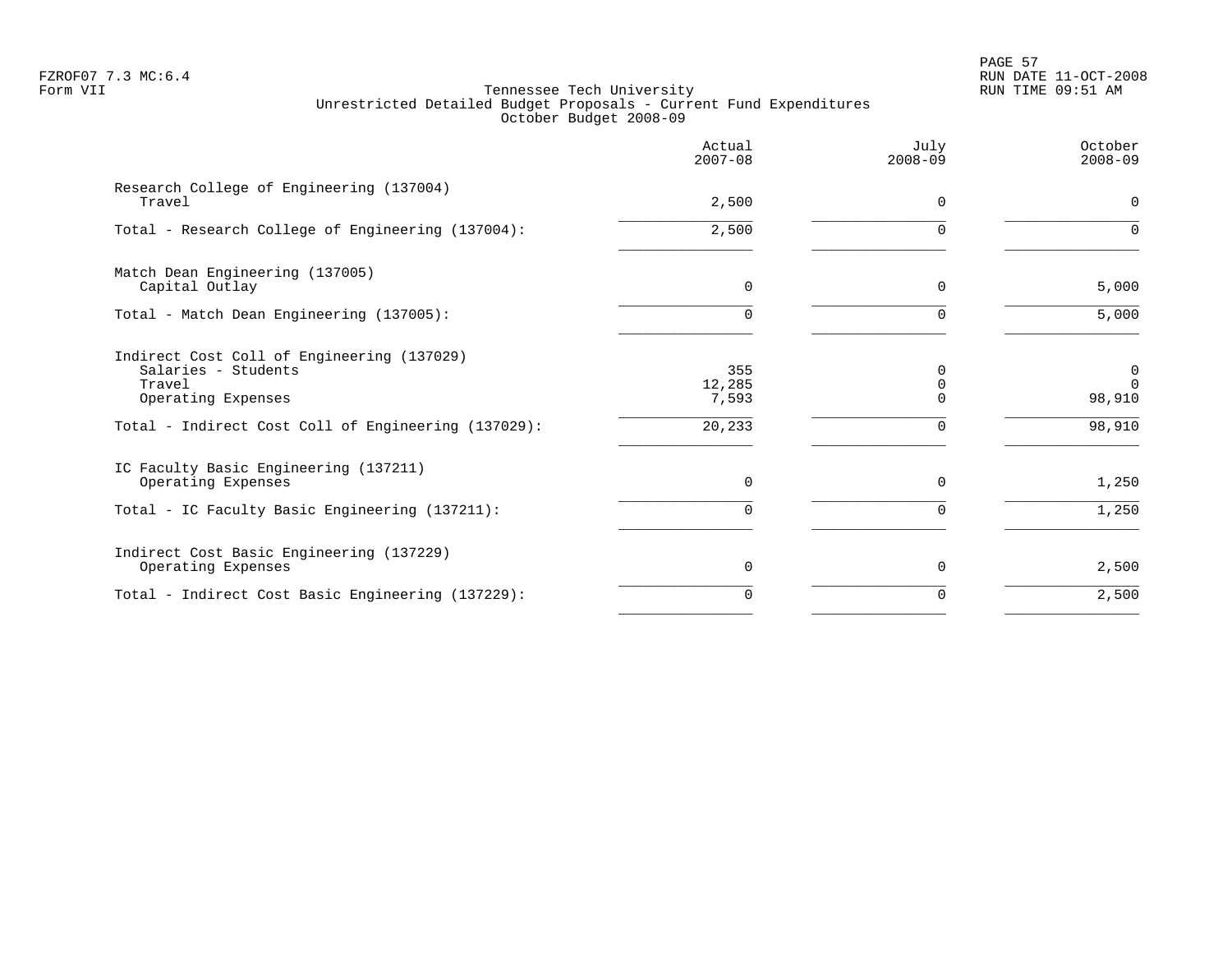PAGE 58 FZROF07 7.3 MC:6.4 RUN DATE 11-OCT-2008

|                                                      | Actual<br>$2007 - 08$ | July<br>$2008 - 09$ | October<br>$2008 - 09$ |
|------------------------------------------------------|-----------------------|---------------------|------------------------|
| Faculty Research Chem Engineering (137404)           |                       |                     |                        |
| Salaries - Students                                  | 1,000                 |                     | 1,000                  |
| Travel                                               | 474                   | $\Omega$            | 1,000                  |
| Operating Expenses                                   | 1,385                 |                     | 2,000                  |
| Total - Faculty Research Chem Engineering (137404):  | 2,859                 | 0                   | 4,000                  |
| IC Faculty Chemical Engineering (137411)             |                       |                     |                        |
| Operating Expenses                                   | $\Omega$              | $\Omega$            | 6,420                  |
| Total - IC Faculty Chemical Engineering (137411):    | 0                     |                     | 6,420                  |
| Indirect Cost Chemical Engineering (137429)          |                       |                     |                        |
| Salaries - Academic                                  | 3,125                 |                     | 0                      |
| Employee Benefits                                    | 239                   |                     | 0                      |
| Travel                                               | 6,715                 |                     | $\Omega$               |
| Operating Expenses                                   | 3,005                 |                     | 13,580                 |
| Total - Indirect Cost Chemical Engineering (137429): | 13,084                | 0                   | 13,580                 |
| Match Civil and Envir Engrg (137605)                 |                       |                     |                        |
| Salaries - Academic                                  | 0                     | $\Omega$            | 10,920                 |
| Employee Benefits                                    | 0                     |                     | 1,340                  |
| Operating Expenses                                   | 0                     |                     | 4,200                  |
| Total - Match Civil and Envir Engrg (137605):        | 0                     | 0                   | 16,460                 |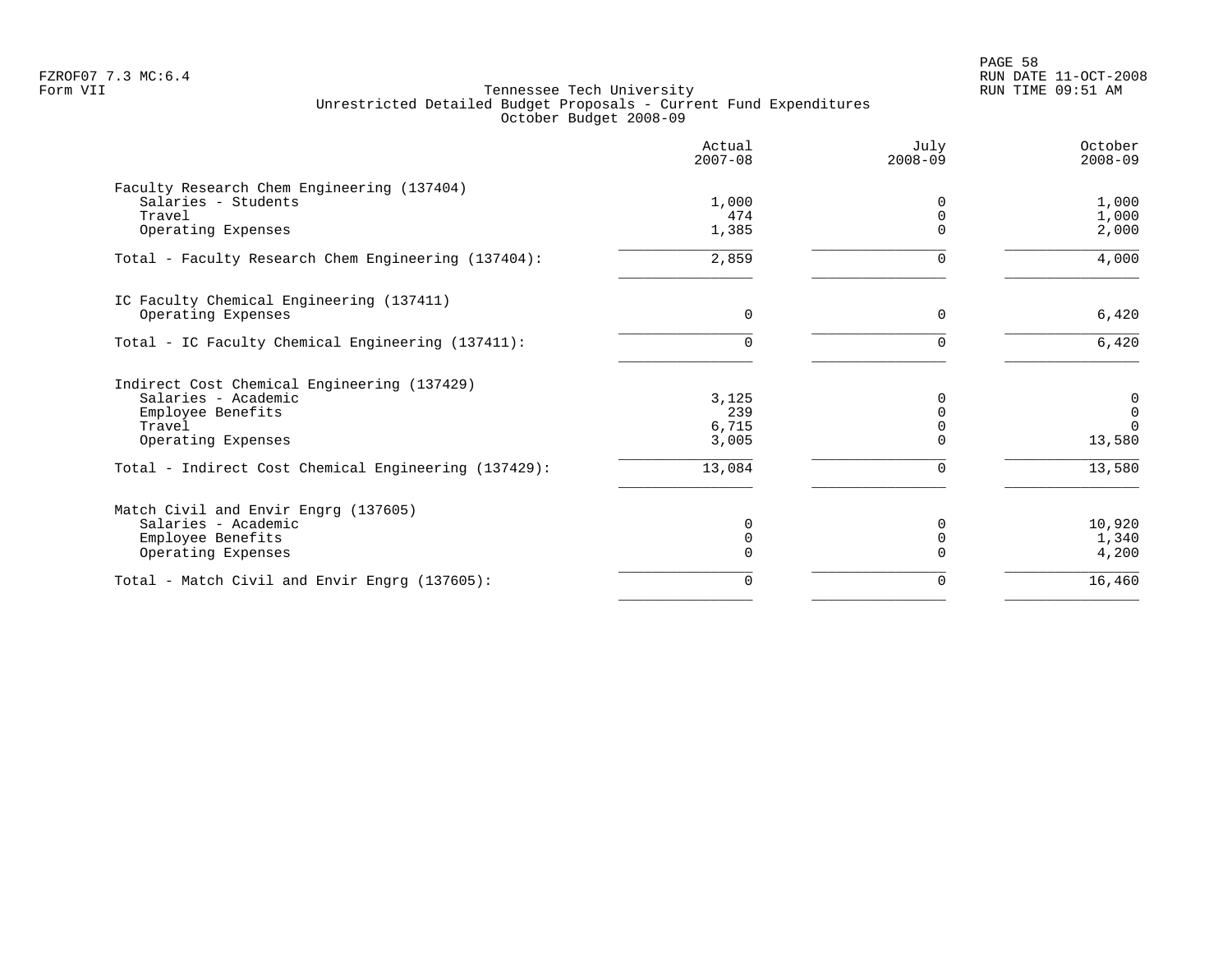PAGE 59 FZROF07 7.3 MC:6.4 RUN DATE 11-OCT-2008

|                                                                                                                             | Actual<br>$2007 - 08$ | July<br>$2008 - 09$ | October<br>$2008 - 09$           |
|-----------------------------------------------------------------------------------------------------------------------------|-----------------------|---------------------|----------------------------------|
| IC Faculty Civil and Envir Engr (137611)<br>Operating Expenses                                                              | 0                     | $\Omega$            | 5,600                            |
| Total - IC Faculty Civil and Envir Engr (137611):                                                                           | $\Omega$              | O                   | 5,600                            |
| Faculty Research Civil Envir Engr (137614)<br>Travel<br>Operating Expenses                                                  | 1,707<br>3,322        | 0<br>$\Omega$       | 1,000<br>$\Omega$                |
| Total - Faculty Research Civil Envir Engr (137614):                                                                         | 5,029                 | $\Omega$            | 1,000                            |
| Indirect Cost Civil Envir Engr (137629)<br>Travel<br>Operating Expenses<br>Total - Indirect Cost Civil Envir Engr (137629): | 886<br>8,734<br>9,620 | 0<br>$\Omega$<br>U  | $\overline{0}$<br>9,100<br>9,100 |
| Faculty Research Elect Comp Engr (137804)<br>Salaries - Students<br>Travel<br>Operating Expenses                            | 4,000<br>732<br>750   | $\Omega$            | $\Omega$<br>1,000<br>1,500       |
| Total - Faculty Research Elect Comp Engr (137804):                                                                          | 5,482                 | O                   | 2,500                            |
| IC Faculty Elect and Comp Engr (137811)<br>Operating Expenses                                                               | 0                     | $\Omega$            | 23,570                           |
| Total - IC Faculty Elect and Comp Engr (137811):                                                                            | $\Omega$              | $\Omega$            | 23,570                           |
|                                                                                                                             |                       |                     |                                  |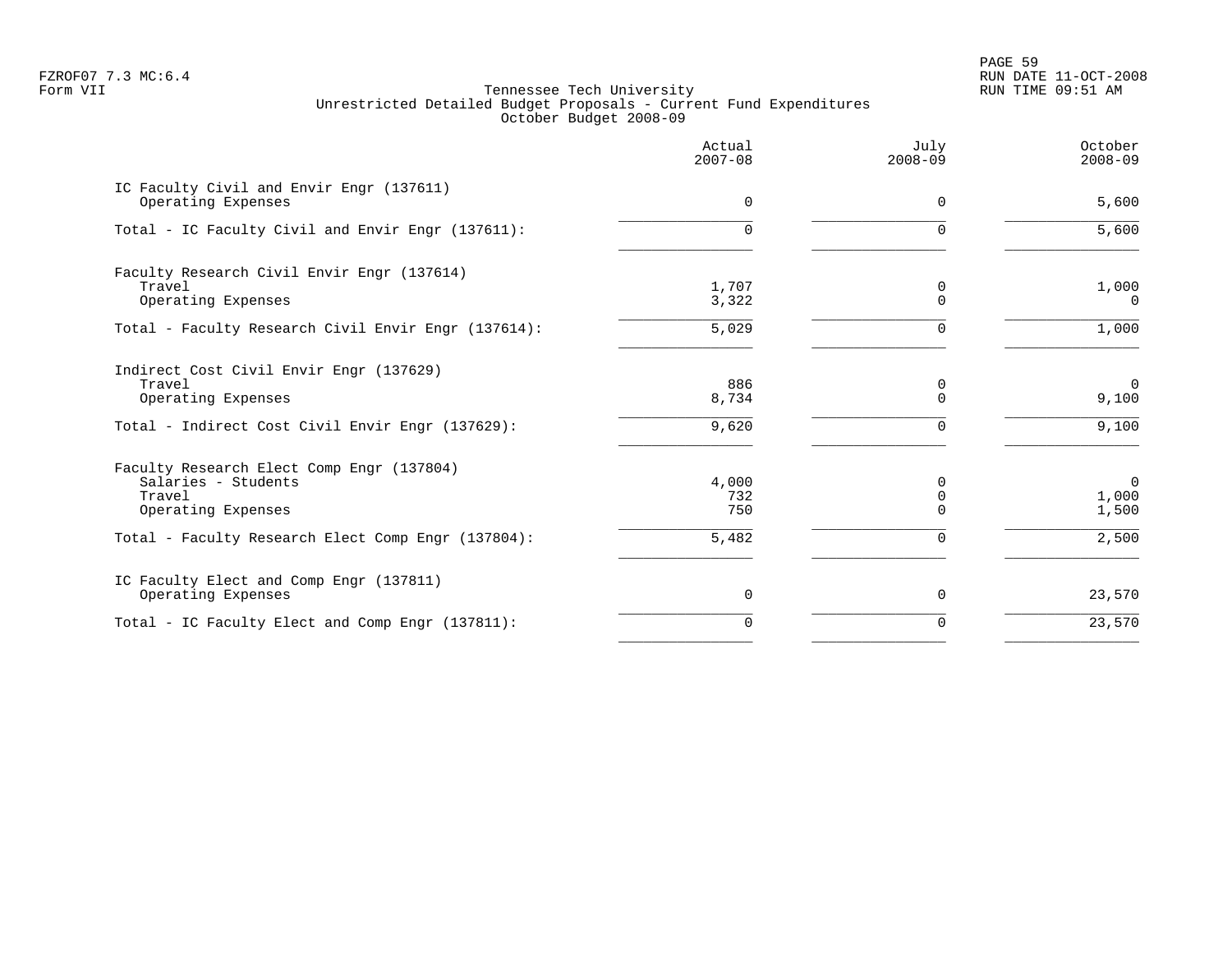PAGE 60 FZROF07 7.3 MC:6.4 RUN DATE 11-OCT-2008

|                                                                                                             | Actual<br>$2007 - 08$ | July<br>$2008 - 09$           | October<br>$2008 - 09$ |
|-------------------------------------------------------------------------------------------------------------|-----------------------|-------------------------------|------------------------|
| Match Electrical Computer Engineerg (137815)<br>Salaries - Academic<br>Operating Expenses<br>Capital Outlay | 0<br>0<br>$\Omega$    | <sup>0</sup><br>0<br>$\Omega$ | 650<br>5,000<br>5,000  |
| Total - Match Electrical Computer Engineerg (137815):                                                       | 0                     | $\Omega$                      | 10,650                 |
| Indirect Cost Elect Comp Engr (137829)<br>Travel<br>Operating Expenses                                      | 13,402<br>9,146       | 0<br>$\Omega$                 | $\Omega$<br>58,570     |
| Total - Indirect Cost Elect Comp Engr (137829):                                                             | 22,548                | $\Omega$                      | 58,570                 |
| Indirect Cost Indust Syst Engr (138029)<br>Operating Expenses                                               | 18                    | $\mathbf 0$                   | 130                    |
| Total - Indirect Cost Indust Syst Engr (138029):                                                            | 18                    | $\Omega$                      | 130                    |
| Faculty Research Manuf Ind Tech (138204)<br>Travel<br>Operating Expenses                                    | 1,000<br>1,962        | 0<br>$\Omega$                 | $\Omega$<br>3,040      |
| Total - Faculty Research Manuf Ind Tech (138204):                                                           | 2,962                 | $\Omega$                      | 3,040                  |
| IC Faculty Manuf and Ind Tech (138211)<br>Operating Expenses                                                | 0                     | 0                             | 1,020                  |
| Total - IC Faculty Manuf and Ind Tech (138211):                                                             | $\Omega$              | $\Omega$                      | 1,020                  |
|                                                                                                             |                       |                               |                        |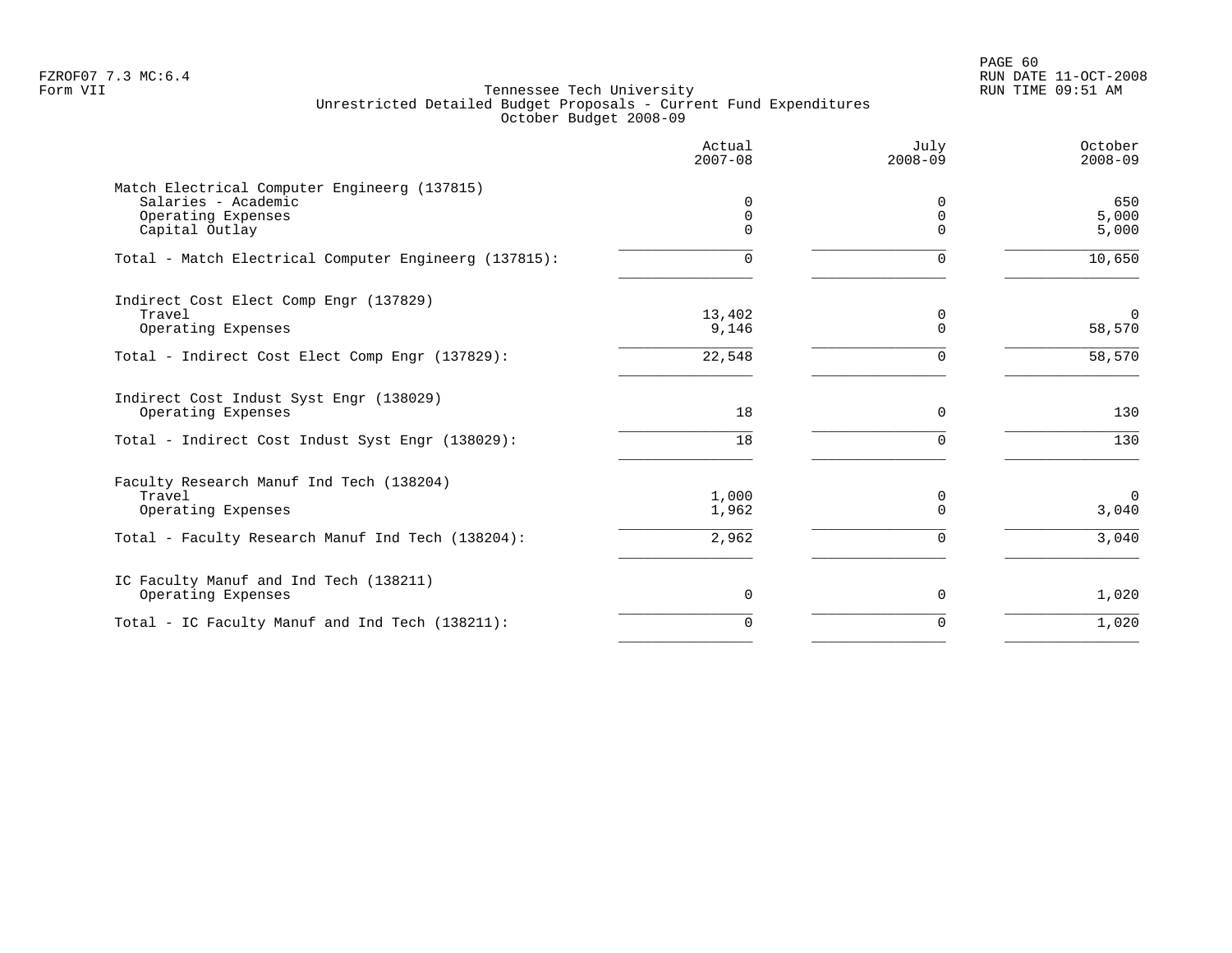PAGE 61 FZROF07 7.3 MC:6.4 RUN DATE 11-OCT-2008

|                                                                                                                                 | Actual<br>$2007 - 08$            | July<br>$2008 - 09$  | October<br>$2008 - 09$                   |
|---------------------------------------------------------------------------------------------------------------------------------|----------------------------------|----------------------|------------------------------------------|
| Indirect Cost Manuf Indust Tech (138229)<br>Operating Expenses                                                                  | $\Omega$                         | $\Omega$             | 6,240                                    |
| Total - Indirect Cost Manuf Indust Tech (138229):                                                                               | $\Omega$                         | $\Omega$             | 6,240                                    |
| IC Faculty Mechanical Engineering (138411)<br>Operating Expenses                                                                | 0                                | $\Omega$             | 14,970                                   |
| Total - IC Faculty Mechanical Engineering (138411):                                                                             | $\Omega$                         | $\Omega$             | 14,970                                   |
| Indirect Cost Mech Engr (138429)<br>Travel<br>Operating Expenses<br>Capital Outlay<br>Total - Indirect Cost Mech Engr (138429): | 837<br>13,643<br>8,000<br>22,480 |                      | $\Omega$<br>55,720<br>$\Omega$<br>55,720 |
| Manufacturing Center (139000)<br>Employee Benefits<br>Total - Manufacturing Center (139000):                                    | 6,509<br>6,509                   | $\Omega$<br>$\Omega$ | $\Omega$<br>$\Omega$                     |
| IC Faculty Manufacturing Center (139011)<br>Operating Expenses                                                                  | 0                                | $\Omega$             | 9,290                                    |
| Total - IC Faculty Manufacturing Center (139011):                                                                               | $\Omega$                         | O                    | 9,290                                    |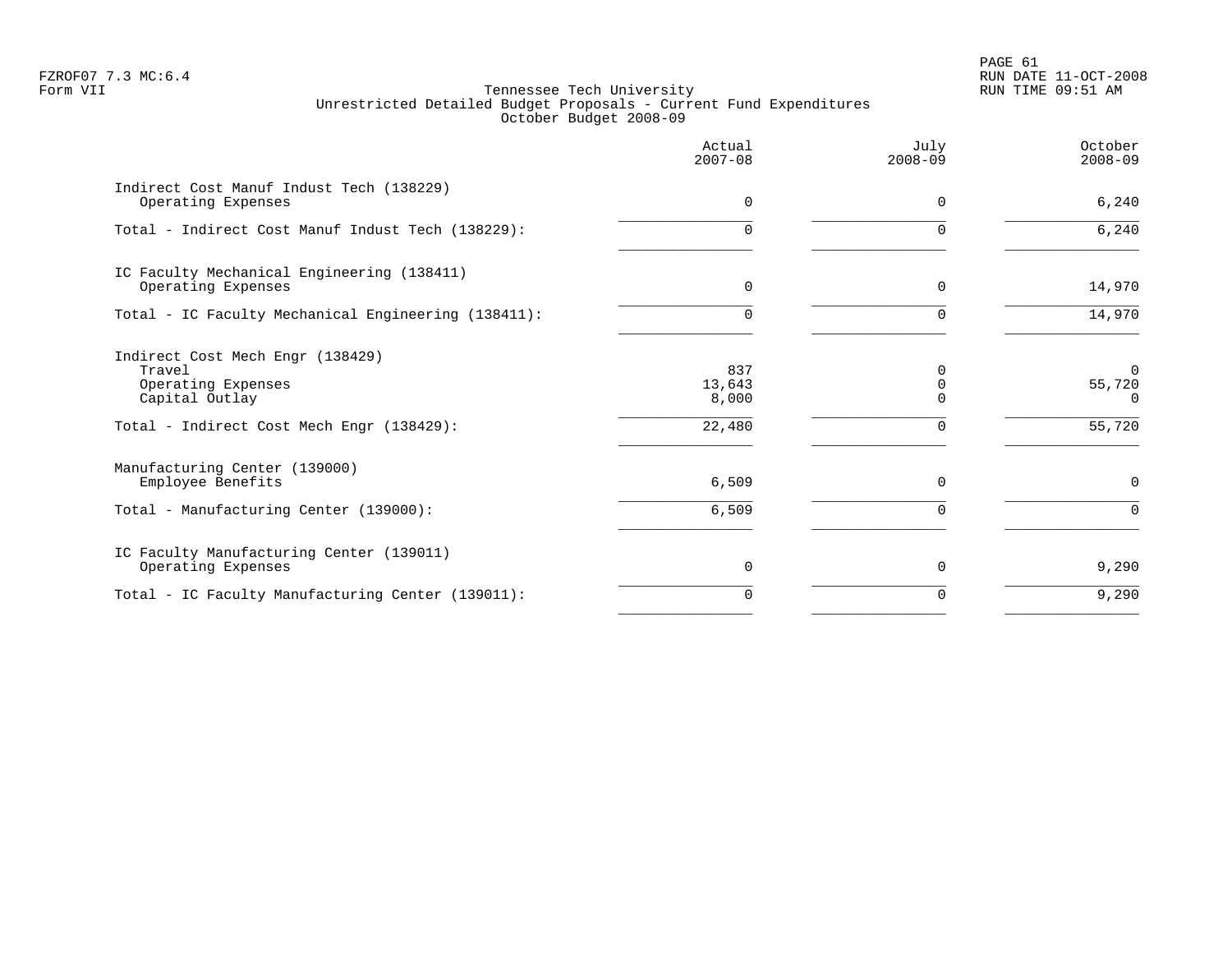PAGE 62 FZROF07 7.3 MC:6.4 RUN DATE 11-OCT-2008

|                                                                                    | Actual<br>$2007 - 08$ | July<br>$2008 - 09$ | October<br>$2008 - 09$ |
|------------------------------------------------------------------------------------|-----------------------|---------------------|------------------------|
| Indirect Cost Manuf Res Center (139029)<br>Operating Expenses                      | 17,909                | 20,990              | 40,700                 |
| Total - Indirect Cost Manuf Res Center (139029):                                   | 17,909                | 20,990              | 40,700                 |
| Power Center (139200)<br>Employee Benefits                                         | 5,747                 | 0                   | 0                      |
| Total - Power Center (139200):                                                     | 5,747                 | $\Omega$            | $\Omega$               |
| Match Power Center (139205)<br>Operating Expenses                                  | 600                   | 0                   | 0                      |
| Total - Match Power Center (139205):                                               | 600                   | $\Omega$            | $\Omega$               |
| IC Faculty Energy Sys Research Ctr (139211)<br>Operating Expenses                  | $\Omega$              | $\Omega$            | 2,130                  |
| Total - IC Faculty Energy Sys Research Ctr (139211):                               | $\Omega$              | 0                   | 2,130                  |
| Indirect Cost Energy Syst Res Ctr (139229)<br>Operating Expenses<br>Capital Outlay | 103<br>5,387          | 38,470<br>O         | 43,000<br>$\Omega$     |
| Total - Indirect Cost Energy Syst Res Ctr (139229):                                | 5,490                 | 38,470              | 43,000                 |
|                                                                                    |                       |                     |                        |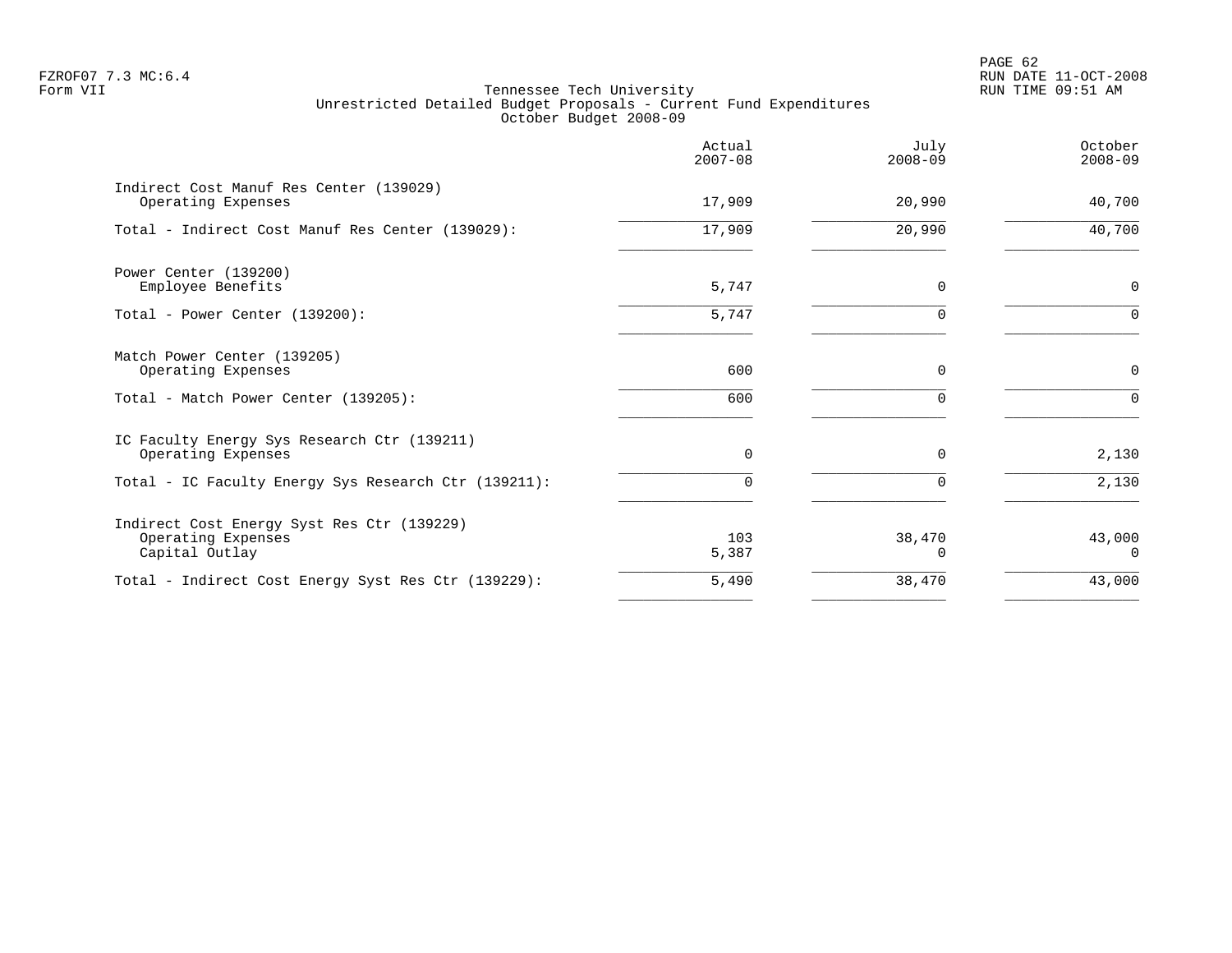PAGE 63 FZROF07 7.3 MC:6.4 RUN DATE 11-OCT-2008

|                                                                                                                                                                         | Actual<br>$2007 - 08$                | July<br>$2008 - 09$             | October<br>$2008 - 09$                                        |
|-------------------------------------------------------------------------------------------------------------------------------------------------------------------------|--------------------------------------|---------------------------------|---------------------------------------------------------------|
| Water Center (139400)<br>Employee Benefits                                                                                                                              | 8,935                                | $\Omega$                        | $\mathbf 0$                                                   |
| Total - Water Center (139400):                                                                                                                                          | 8,935                                | $\Omega$                        | $\Omega$                                                      |
| IC Faculty Water Center (139411)<br>Operating Expenses                                                                                                                  | $\mathbf 0$                          | 0                               | 3,900                                                         |
| Total - IC Faculty Water Center (139411):                                                                                                                               | $\cap$                               |                                 | 3,900                                                         |
| Indirect Cost Water Res Center (139429)<br>Salaries - Academic<br>Employee Benefits<br>Travel<br>Operating Expenses<br>Total - Indirect Cost Water Res Center (139429): | 3,163<br>613<br>15<br>2,938<br>6,729 | N<br>$\Omega$<br>8,340<br>8,340 | $\overline{0}$<br>$\mathbf 0$<br>$\Omega$<br>16,150<br>16,150 |
| Research Business (140024)                                                                                                                                              |                                      |                                 |                                                               |
| Travel<br>Total - Research Business (140024):                                                                                                                           | 2,300<br>2,300                       | $\Omega$<br>$\Omega$            | $\mathbf 0$<br>$\Omega$                                       |
| Indirect Cost Dean Coll of Bus (140029)<br>Operating Expenses                                                                                                           | 0                                    | 0                               | 470                                                           |
| Total - Indirect Cost Dean Coll of Bus (140029):                                                                                                                        | $\Omega$                             | $\Omega$                        | 470                                                           |
|                                                                                                                                                                         |                                      |                                 |                                                               |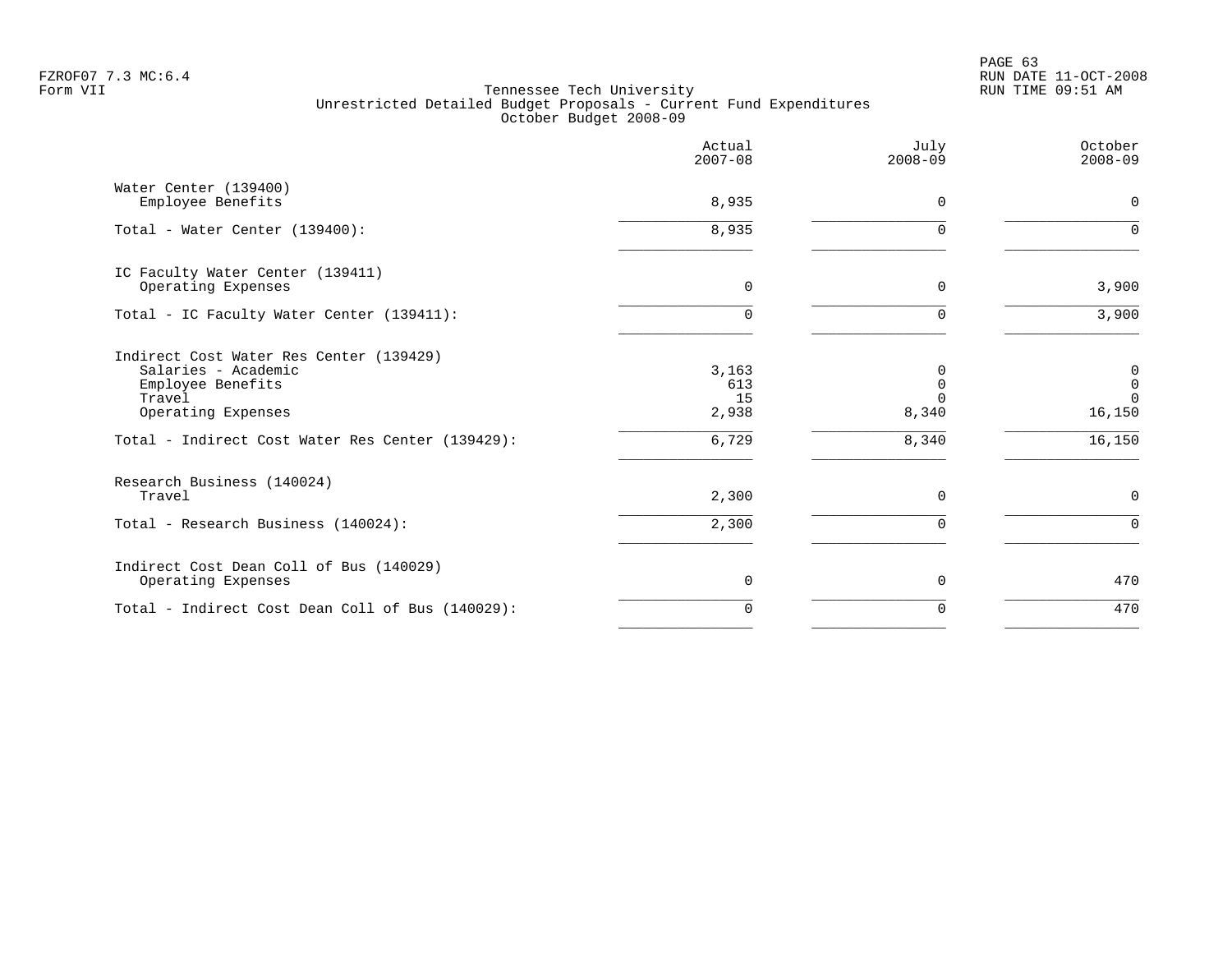PAGE 64 FZROF07 7.3 MC:6.4 RUN DATE 11-OCT-2008

|                                                                                                                    | Actual<br>$2007 - 08$         | July<br>$2008 - 09$                          | October<br>$2008 - 09$       |
|--------------------------------------------------------------------------------------------------------------------|-------------------------------|----------------------------------------------|------------------------------|
| IC Faculty Econ Finance Marketing (142511)<br>Operating Expenses                                                   | $\Omega$                      | $\Omega$                                     | 450                          |
| Total - IC Faculty Econ Finance Marketing (142511):                                                                | 0                             | $\Omega$                                     | 450                          |
| Faculty Research Econ Fin Marketing (142524)<br>Travel<br>Operating Expenses                                       | 1,768<br>0                    | 0<br>$\Omega$                                | 120<br>110                   |
| Total - Faculty Research Econ Fin Marketing (142524):                                                              | 1,768                         | $\Omega$                                     | 230                          |
| Indirect Cost Econ and Finance (142529)<br>Operating Expenses                                                      | 0                             | $\mathbf 0$                                  | 960                          |
| Total - Indirect Cost Econ and Finance (142529):                                                                   | 0                             | $\Omega$                                     | 960                          |
| Faculty Research Dec Sci and Manag (144014)<br>Travel<br>Operating Expenses                                        | 794<br>$\Omega$               | 0<br>$\Omega$                                | $\mathbf 0$<br>210           |
| Total - Faculty Research Dec Sci and Manag (144014):                                                               | 794                           | 0                                            | 210                          |
| SBDC Match (147005)<br>Salaries - Supporting<br>Salaries - Professional<br>Employee Benefits<br>Operating Expenses | 1,586<br>7,508<br>2,863<br>23 | $\Omega$<br>$\Omega$<br>$\Omega$<br>$\Omega$ | 0<br>0<br>$\Omega$<br>18,700 |
| Total - SBDC Match $(147005)$ :                                                                                    | 11,980                        | 0                                            | 18,700                       |
|                                                                                                                    |                               |                                              |                              |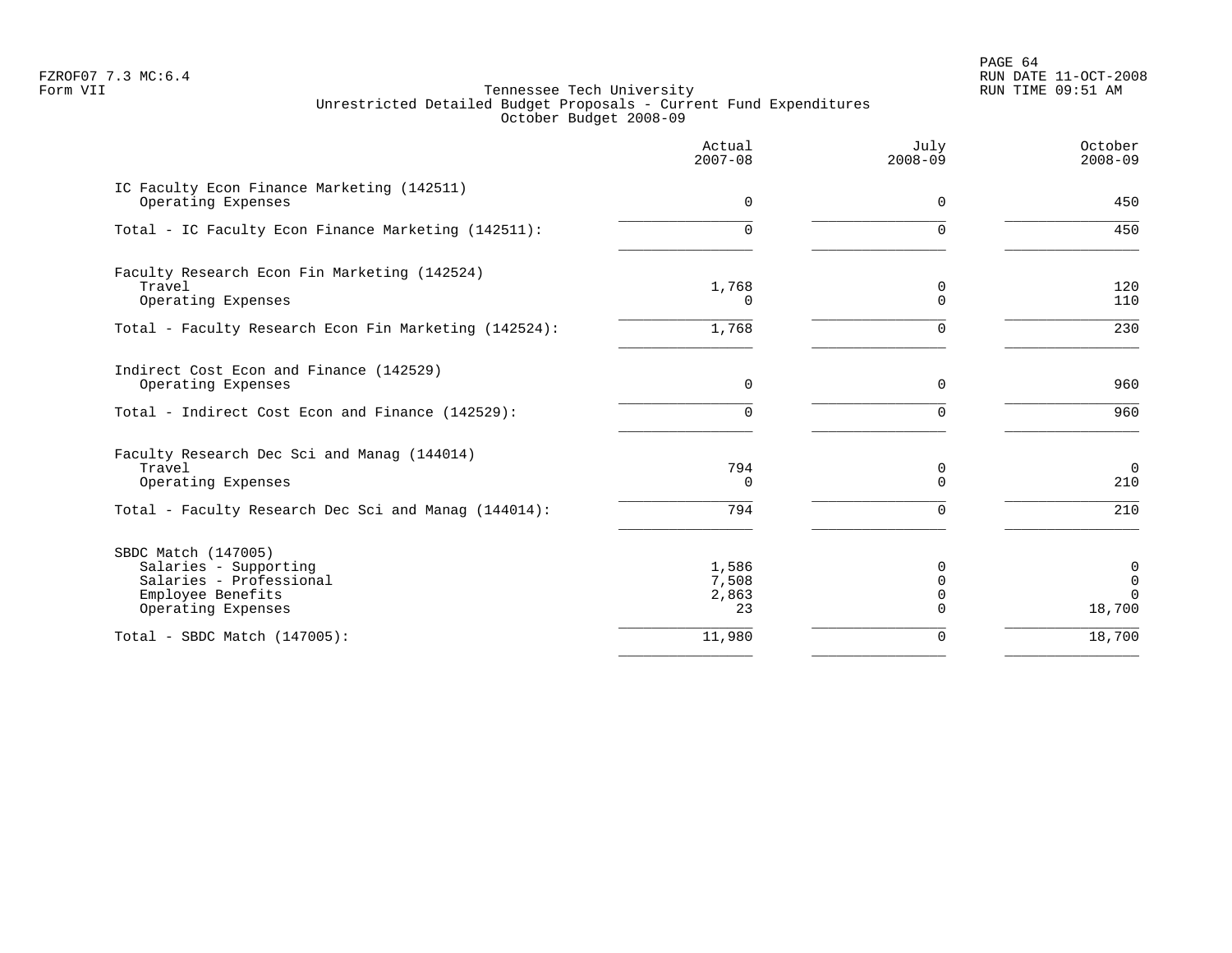|                                                                                | Actual<br>$2007 - 08$ | July<br>$2008 - 09$ | October<br>$2008 - 09$  |
|--------------------------------------------------------------------------------|-----------------------|---------------------|-------------------------|
| Indirect Cost College of Educ (150029)<br>Travel<br>Operating Expenses         | 2,358<br>12,040       | $\Omega$            | 3,980<br>15,690         |
| Total - Indirect Cost College of Educ (150029):                                | 14,398                |                     | 19,670                  |
| Research Education (151504)<br>Travel                                          | 824                   | $\Omega$            | $\mathbf 0$             |
| Total - Research Education (151504):                                           | 824                   |                     | $\Omega$                |
| IC Faculty Assoc Dean Education (151511)<br>Operating Expenses                 | 0                     | $\mathbf 0$         | 900                     |
| Total - IC Faculty Assoc Dean Education (151511):                              | $\Omega$              | $\Omega$            | 900                     |
| Indirect Cost Assoc Dean Educ (151529)<br>Travel<br>Operating Expenses         | 220<br>1,678          | 0<br>$\Omega$       | $\overline{0}$<br>1,810 |
| Total - Indirect Cost Assoc Dean Educ (151529):                                | 1,898                 |                     | 1,810                   |
| Counseling and Psychology (152000)<br>Salaries - Academic<br>Employee Benefits | 1,000<br>183          | $\Omega$<br>200     | $\mathbf 0$<br>200      |
| Total - Counseling and Psychology (152000):                                    | 1,183                 | 200                 | 200                     |
|                                                                                |                       |                     |                         |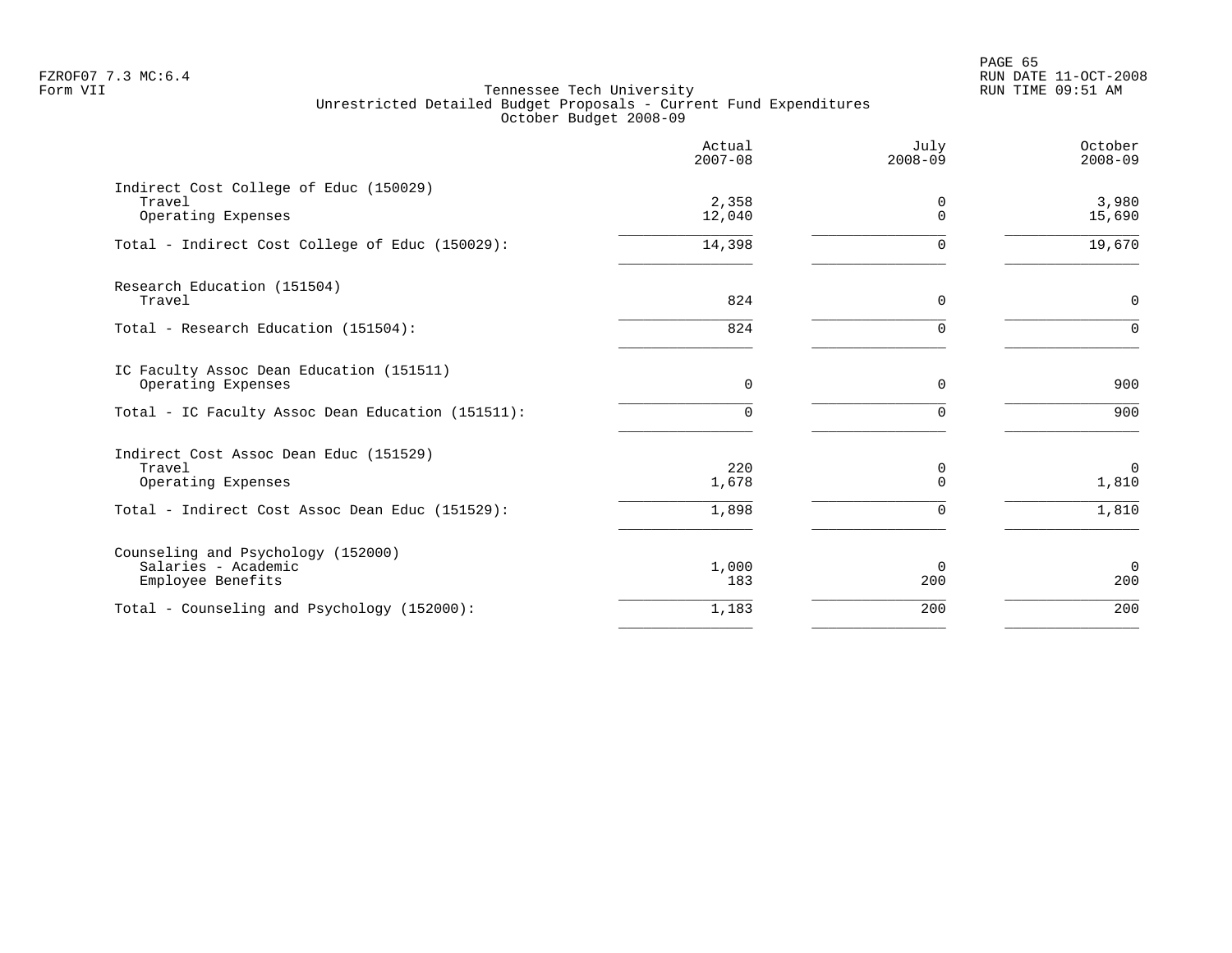PAGE 66 FZROF07 7.3 MC:6.4 RUN DATE 11-OCT-2008

|                                                                                                | Actual<br>$2007 - 08$  | July<br>$2008 - 09$  | October<br>$2008 - 09$ |
|------------------------------------------------------------------------------------------------|------------------------|----------------------|------------------------|
| Match Counseling Psychology (152005)<br>Salaries - Academic<br>Employee Benefits               | 3,000<br>798           | 0<br>$\Omega$        | 0<br>$\mathbf 0$       |
| Total - Match Counseling Psychology (152005):                                                  | 3,798                  | $\Omega$             | $\Omega$               |
| IC Faculty Counseling and Psych (152011)<br>Operating Expenses                                 | $\Omega$               | $\Omega$             | 890                    |
| Total - IC Faculty Counseling and Psych (152011):                                              | 0                      | <sup>n</sup>         | 890                    |
| Faculty Research Counsel and Psych (152014)<br>Operating Expenses                              | 488                    | $\mathbf 0$          | $\mathbf 0$            |
| Total - Faculty Research Counsel and Psych (152014):                                           | 488                    | $\Omega$             | $\Omega$               |
| Indirect Cost Counsel and Psychol (152029)<br>Operating Expenses                               | 1,680                  | $\Omega$             | 1,790                  |
| Total - Indirect Cost Counsel and Psychol (152029):                                            | 1,680                  | $\Omega$             | 1,790                  |
| Faculty Research Curr Instruct (153004)<br>Salaries - Students<br>Travel<br>Operating Expenses | 0<br>$\mathbf 0$<br>66 | $\Omega$<br>$\Omega$ | 350<br>2,000<br>1,080  |
| Total - Faculty Research Curr Instruct (153004):                                               | 66                     | $\Omega$             | 3,430                  |
|                                                                                                |                        |                      |                        |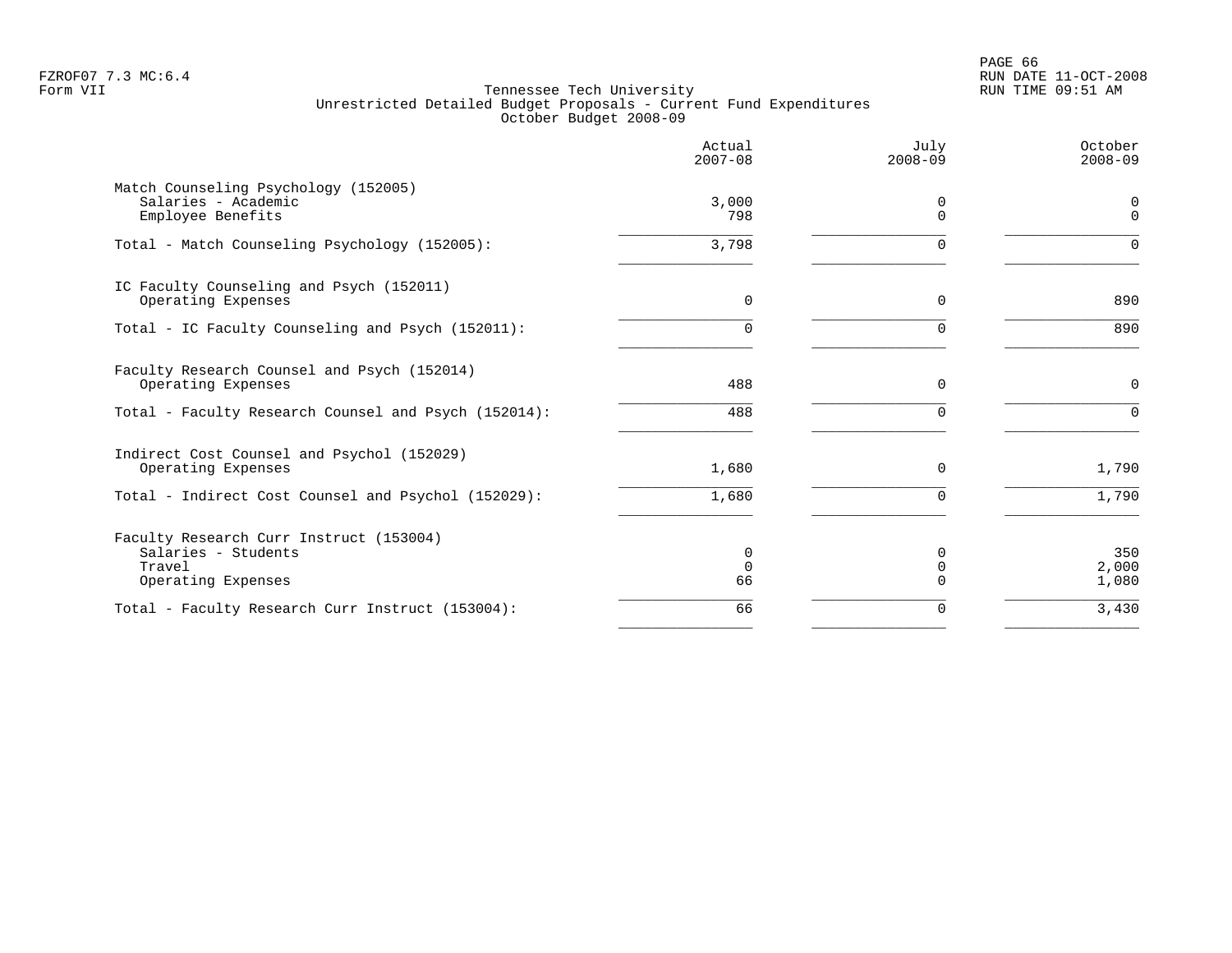PAGE 67 FZROF07 7.3 MC:6.4 RUN DATE 11-OCT-2008

|                                                                                                                                                                             | Actual<br>$2007 - 08$                | July<br>$2008 - 09$ | October<br>$2008 - 09$                                        |
|-----------------------------------------------------------------------------------------------------------------------------------------------------------------------------|--------------------------------------|---------------------|---------------------------------------------------------------|
| Matching Curriculum Instruction (153005)<br>Salaries - Academic<br>Travel                                                                                                   | $\Omega$<br>5,446                    | 0<br>$\Omega$       | 460<br>$\Omega$                                               |
| Total - Matching Curriculum Instruction (153005):                                                                                                                           | 5,446                                | O                   | 460                                                           |
| IC Faculty Curr and Instruction (153011)<br>Operating Expenses                                                                                                              | $\Omega$                             | $\Omega$            | 12,810                                                        |
| Total - IC Faculty Curr and Instruction (153011):                                                                                                                           | $\cap$                               | $\Omega$            | 12,810                                                        |
| Indirect Cost Curr and Instruct (153029)<br>Salaries - Supporting<br>Employee Benefits<br>Travel<br>Operating Expenses<br>Total - Indirect Cost Curr and Instruct (153029): | 78<br>16<br>8,130<br>6,193<br>14,417 | U                   | $\overline{0}$<br>$\mathbf 0$<br>$\Omega$<br>43,830<br>43,830 |
| IC Faculty Child Dev Lab (153411)<br>Operating Expenses                                                                                                                     | $\Omega$                             | $\Omega$            | 370                                                           |
| Total - IC Faculty Child Dev Lab (153411):                                                                                                                                  | $\Omega$                             | U                   | 370                                                           |
| Child Dev Lab Indirect Costs (153429)<br>Operating Expenses                                                                                                                 | $\Omega$                             | $\Omega$            | 750                                                           |
| Total - Child Dev Lab Indirect Costs (153429):                                                                                                                              | $\Omega$                             | $\Omega$            | 750                                                           |
|                                                                                                                                                                             |                                      |                     |                                                               |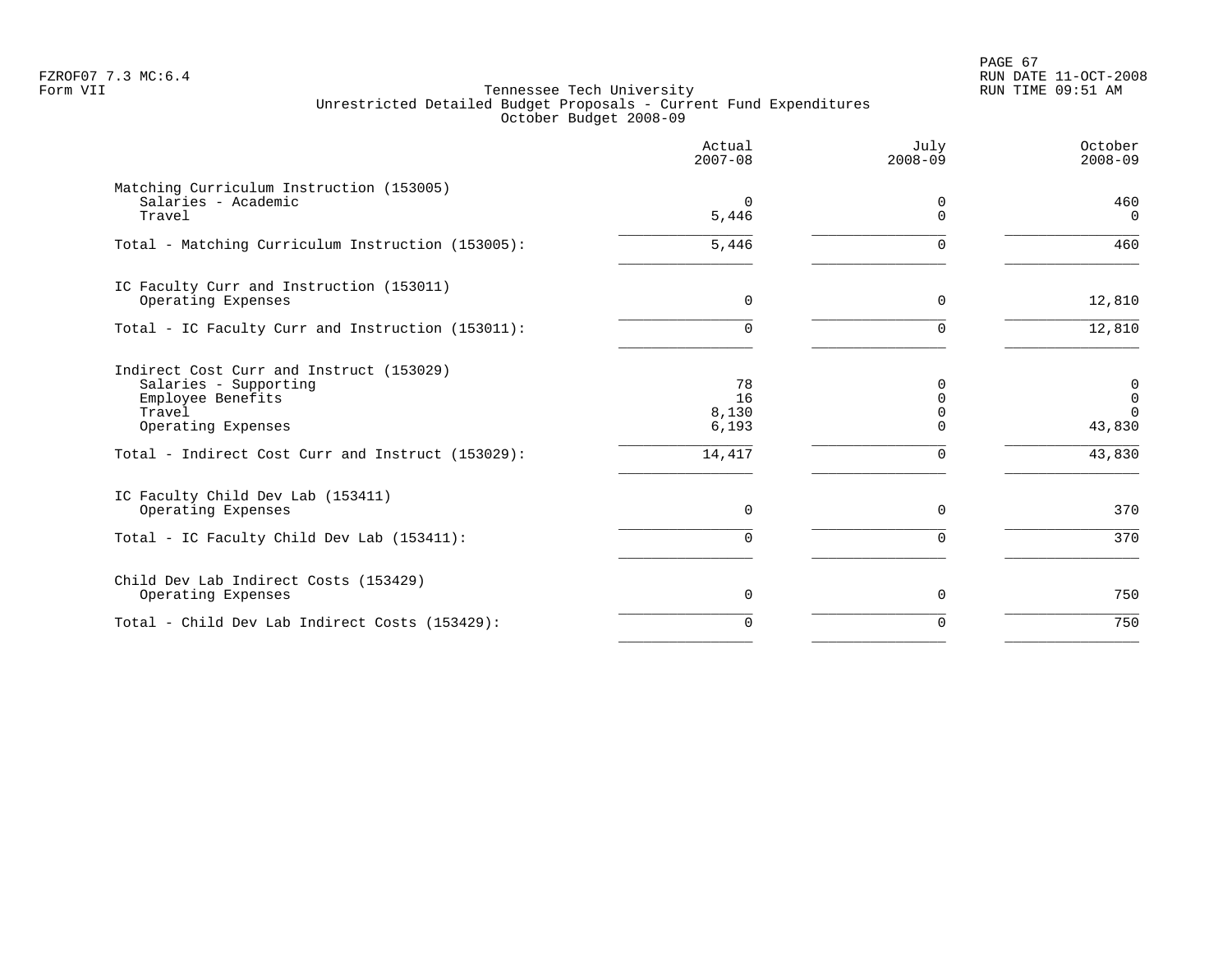PAGE 68 FZROF07 7.3 MC:6.4 RUN DATE 11-OCT-2008

|                                                                                                       | Actual<br>$2007 - 08$  | July<br>$2008 - 09$                  | October<br>$2008 - 09$            |
|-------------------------------------------------------------------------------------------------------|------------------------|--------------------------------------|-----------------------------------|
| Indirect Cost Exer Sci Phy Ed Well (154029)<br>Operating Expenses                                     | 0                      | $\mathbf 0$                          | 780                               |
| Total - Indirect Cost Exer Sci Phy Ed Well (154029):                                                  | 0                      | $\Omega$                             | 780                               |
| Faculty Research Music Art (155014)<br>Salaries - Students<br>Travel<br>Operating Expenses            | 0<br>$\Omega$<br>6,895 | <sup>0</sup><br>$\Omega$<br>$\Omega$ | 200<br>1,000<br>6,800             |
| Total - Faculty Research Music Art (155014):                                                          | 6,895                  | $\Omega$                             | 8,000                             |
| Match STEM (156005)<br>Salaries - Professional<br>Total - Match STEM (156005):                        | $\mathbf 0$<br>0       | $\mathbf 0$                          | 1,100<br>1,100                    |
| Indirect Costs STEM Center (156009)<br>Salaries - Academic<br>Employee Benefits<br>Operating Expenses | 637<br>112<br>770      | $\Omega$<br>$\mathbf 0$<br>$\Omega$  | $\mathbf 0$<br>$\mathbf 0$<br>730 |
| Total - Indirect Costs STEM Center (156009):                                                          | 1,519                  | $\Omega$                             | 730                               |
| IC Faculty STEM (156021)<br>Operating Expenses                                                        | 0                      | 0                                    | 240                               |
| Total - IC Faculty STEM (156021):                                                                     | $\Omega$               | $\Omega$                             | 240                               |
|                                                                                                       |                        |                                      |                                   |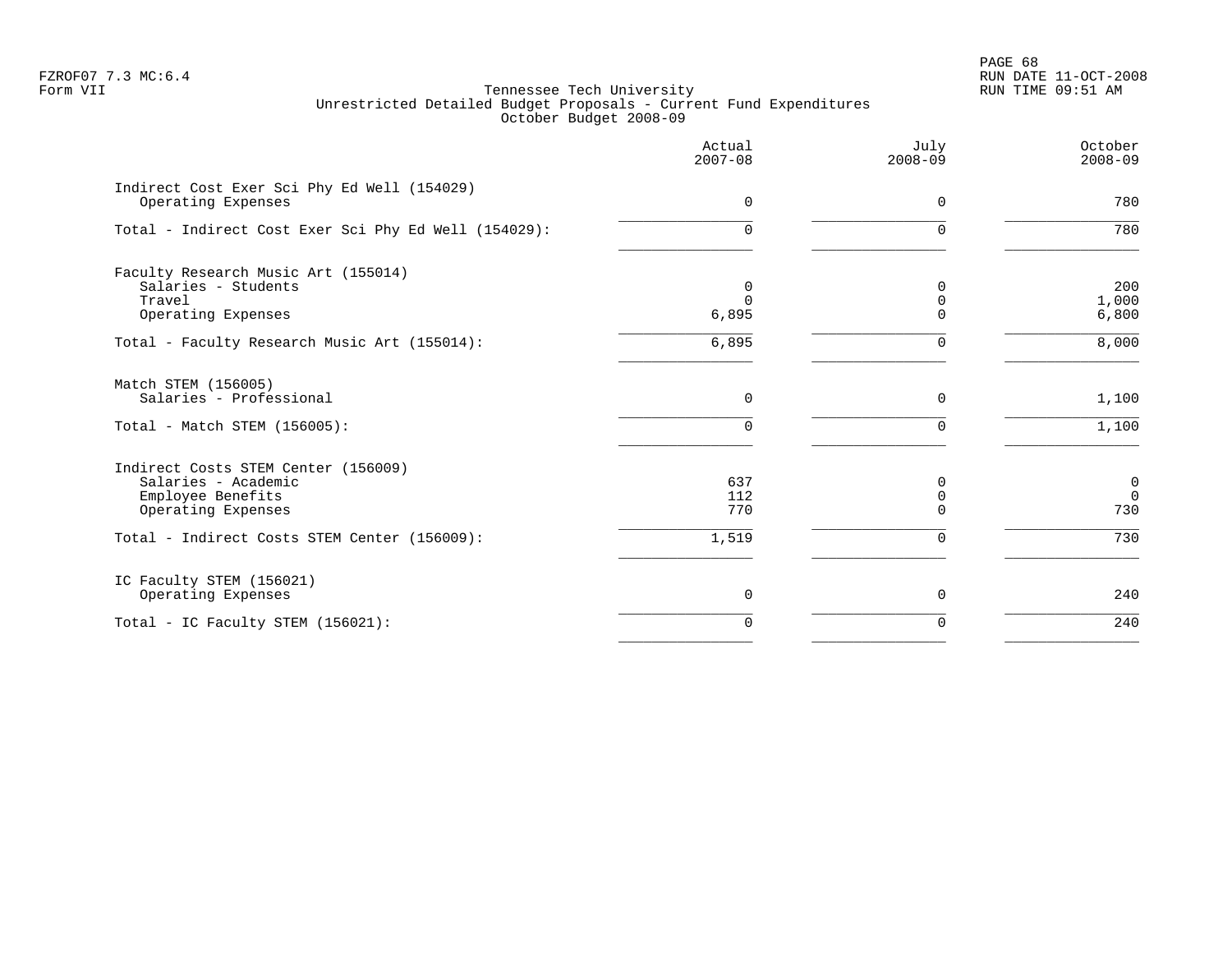PAGE 69 FZROF07 7.3 MC:6.4 RUN DATE 11-OCT-2008

|                                                                                                                                                                 | Actual<br>$2007 - 08$                                | July<br>$2008 - 09$                                  | October<br>$2008 - 09$                               |
|-----------------------------------------------------------------------------------------------------------------------------------------------------------------|------------------------------------------------------|------------------------------------------------------|------------------------------------------------------|
| Indirect Cost Rural Educ (156029)<br>Operating Expenses                                                                                                         | 20                                                   | $\Omega$                                             | 10                                                   |
| Total - Indirect Cost Rural Educ (156029):                                                                                                                      | 20                                                   | $\Omega$                                             | 10                                                   |
| Horticulure Rest Staff (160001)<br>Salaries - Academic<br>Salaries - Supporting<br>Salaries - Professional<br>Employee Benefits<br>Travel<br>Operating Expenses | 61,780<br>29,391<br>39,349<br>49,072<br>338<br>7,030 | 61,880<br>29,490<br>39,450<br>44,760<br>470<br>6,900 | 62,280<br>29,890<br>39,850<br>49,060<br>470<br>6,900 |
| Total - Horticulure Rest Staff (160001):                                                                                                                        | 186,960                                              | 182,950                                              | 188,450                                              |
| Indirect Cost Coll of Ag Hum Sci (160029)<br>Travel<br>Operating Expenses                                                                                       | 1,500<br>1,535                                       | 0                                                    | $\Omega$<br>9,010                                    |
| Total - Indirect Cost Coll of Ag Hum Sci (160029):                                                                                                              | 3,035                                                | 0                                                    | 9,010                                                |
| IC Faculty School of Gen Ag (163011)<br>Operating Expenses                                                                                                      | 0                                                    | $\Omega$                                             | 1,720                                                |
| Total - IC Faculty School of Gen Ag (163011):                                                                                                                   | $\Omega$                                             | 0                                                    | 1,720                                                |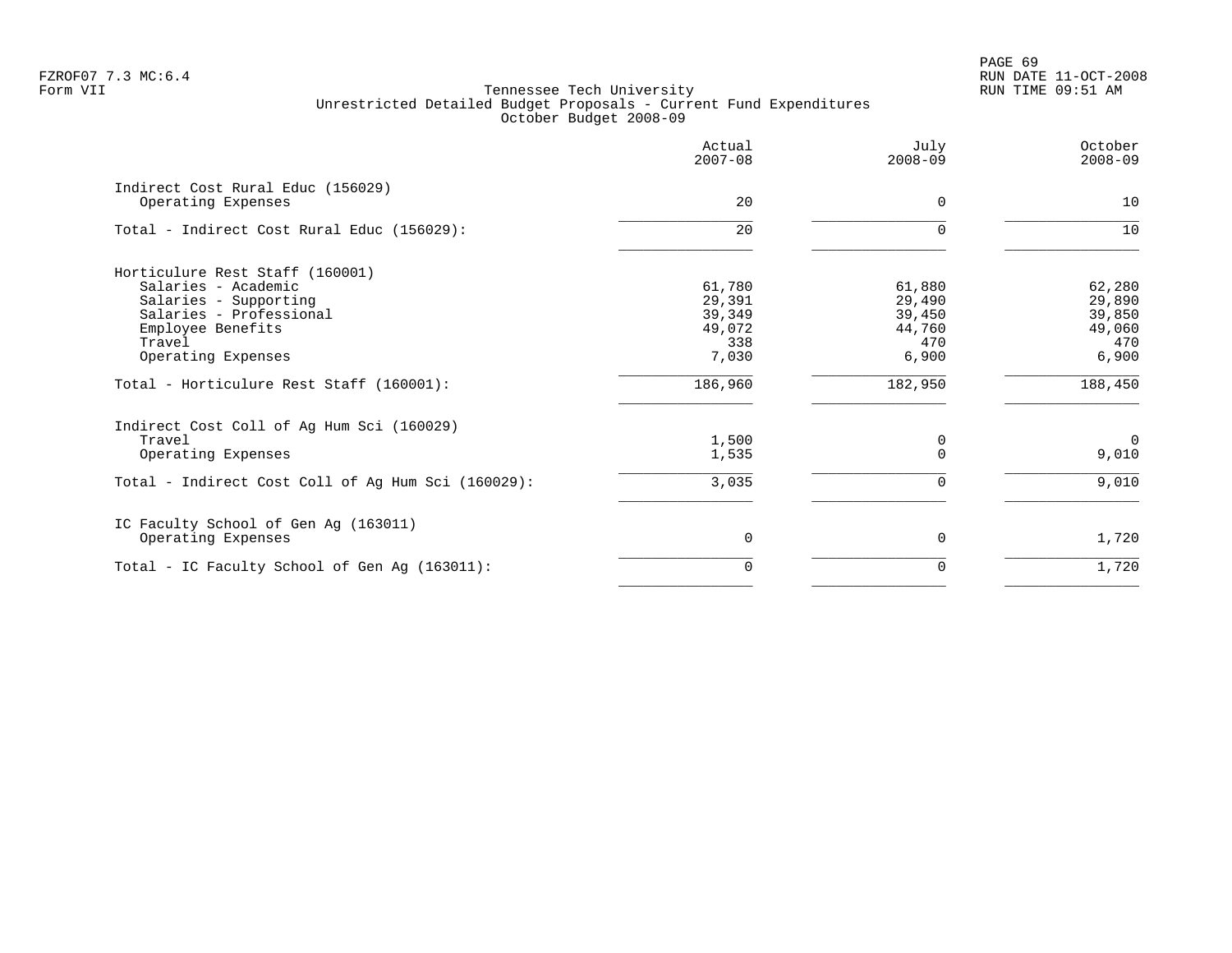PAGE 70 FZROF07 7.3 MC:6.4 RUN DATE 11-OCT-2008

|                                                  | Actual<br>$2007 - 08$ | July<br>$2008 - 09$ | October<br>$2008 - 09$ |
|--------------------------------------------------|-----------------------|---------------------|------------------------|
| Faculty Research Agriculture (163014)            |                       |                     |                        |
| Salaries - Students                              | 547                   |                     |                        |
| Employee Benefits                                | 13                    | $\Omega$            | $\Omega$               |
| Travel                                           | 102                   | $\Omega$            | $\Omega$               |
| Operating Expenses                               | 8,630                 |                     | $\Omega$               |
| Total - Faculty Research Agriculture (163014):   | 9,292                 | $\Omega$            | ∩                      |
| Indirect Cost Gen Ag (163029)                    |                       |                     |                        |
| Salaries - Supporting                            | 199                   |                     | 0                      |
| Employee Benefits                                | 42                    | $\Omega$            | $\mathbf 0$            |
| Travel                                           | 29                    |                     | $\Omega$               |
| Operating Expenses                               | 284                   | $\Omega$            | 3,440                  |
| Total - Indirect Cost Gen Ag (163029):           | 554                   | $\Omega$            | 3,440                  |
| Faculty Research Human Ecology (165004)          |                       |                     |                        |
| Travel                                           | 0                     | 0                   | 3,080                  |
| Operating Expenses                               | 0                     | $\Omega$            | 380                    |
| Total - Faculty Research Human Ecology (165004): | 0                     | 0                   | 3,460                  |
| IC Faculty Human Ecology (165011)                |                       |                     |                        |
| Operating Expenses                               | $\Omega$              | $\Omega$            | 5,600                  |
| Total - IC Faculty Human Ecology (165011):       | 0                     | $\Omega$            | 5,600                  |
|                                                  |                       |                     |                        |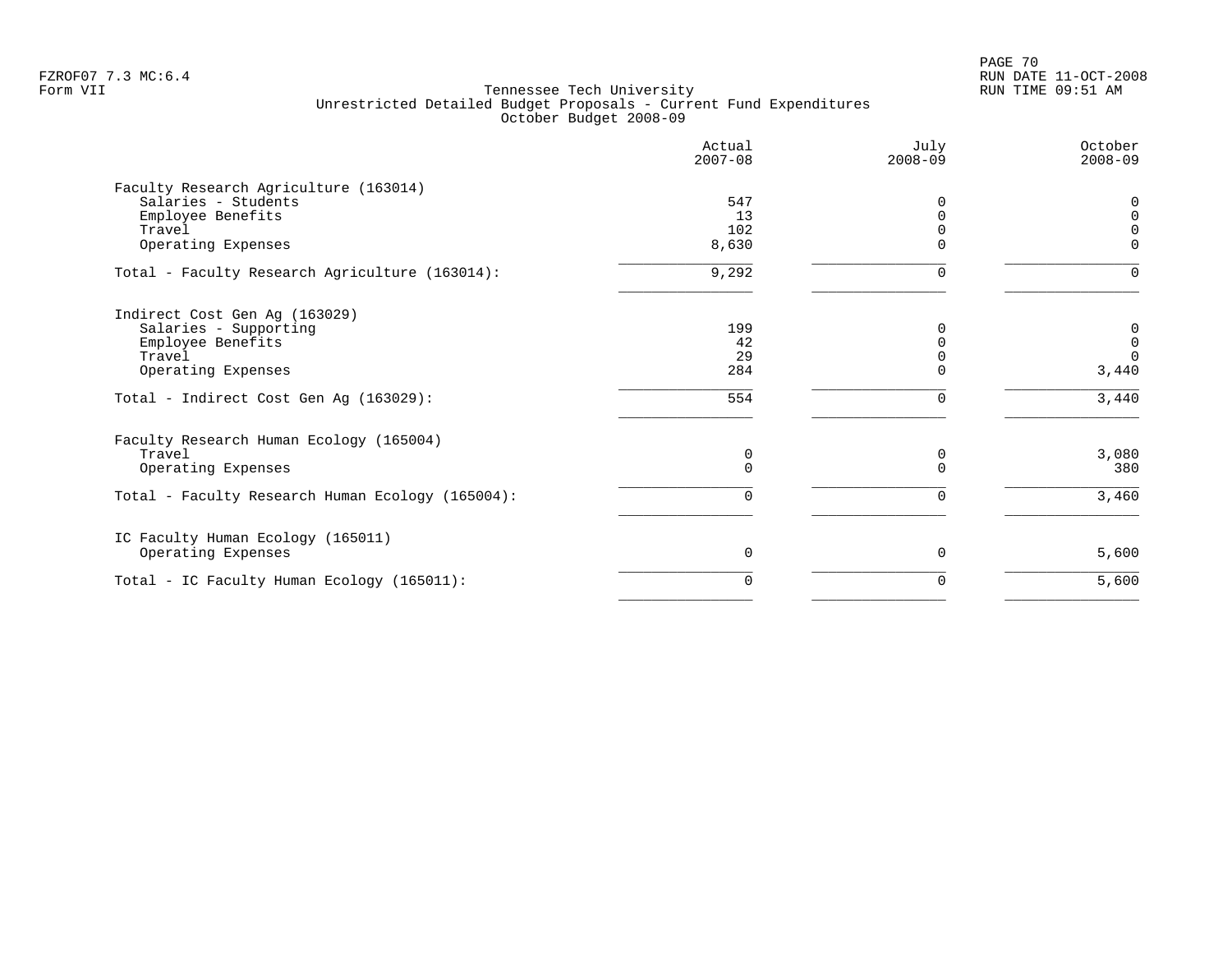# PAGE 71 FZROF07 7.3 MC:6.4 RUN DATE 11-OCT-2008

|                                                                      | Actual<br>$2007 - 08$ | July<br>$2008 - 09$ | October<br>$2008 - 09$   |
|----------------------------------------------------------------------|-----------------------|---------------------|--------------------------|
| Indirect Cost Human Ecology (165029)<br>Travel<br>Operating Expenses | 5,394<br>$-28$        | 0<br>$\Omega$       | $\Omega$<br>13,610       |
| Total - Indirect Cost Human Ecology (165029):                        | 5,366                 | 0                   | 13,610                   |
| Research Admin (170001)                                              |                       |                     |                          |
| Salaries - Academic<br>Employee Benefits                             | 100<br>17             |                     | $\pmb{0}$<br>$\mathbf 0$ |
| Travel<br>Operating Expenses                                         | 13,439<br>18,645      | U                   | $\mathbf 0$<br>$\Omega$  |
| Total - Research Admin (170001):                                     | 32,201                | O                   | $\Omega$                 |
| Research Leave (170002)                                              |                       |                     |                          |
| Employee Benefits                                                    | 2,514                 | 15,010              | 15,010                   |
| Total - Research Leave (170002):                                     | 2,514                 | 15,010              | 15,010                   |
| Royalties Patents Copyrights (170005)                                |                       |                     |                          |
| Salaries - Academic                                                  | 3,800<br>730          |                     | 260                      |
| Employee Benefits<br>Operating Expenses                              | 25                    |                     | 50<br>$\overline{0}$     |
| Total - Royalties Patents Copyrights (170005):                       | 4,555                 | 0                   | 310                      |
|                                                                      |                       |                     |                          |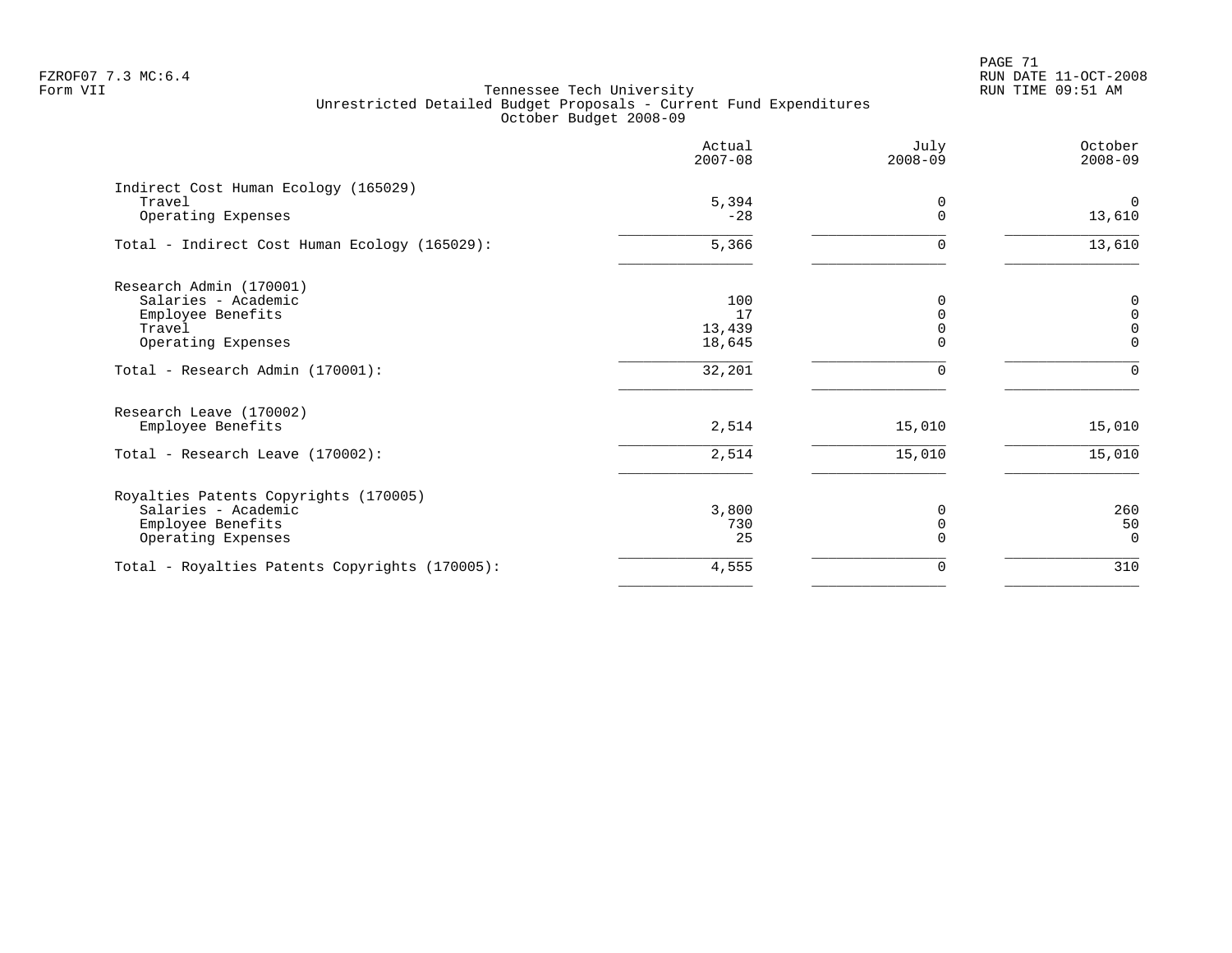PAGE 72 FZROF07 7.3 MC:6.4 RUN DATE 11-OCT-2008

|                                                                                | Actual<br>$2007 - 08$ | July<br>$2008 - 09$ | October<br>$2008 - 09$ |
|--------------------------------------------------------------------------------|-----------------------|---------------------|------------------------|
| IC Faculty Office of Research (170011)<br>Operating Expenses                   | $\Omega$              | $\Omega$            | 240                    |
| Total - IC Faculty Office of Research (170011):                                | U                     |                     | 240                    |
| Indirect Cost Office of Research (170029)<br>Operating Expenses                | $\Omega$              | $\Omega$            | 730                    |
| Total - Indirect Cost Office of Research (170029):                             | 0                     | $\Omega$            | 730                    |
| TTU Matching (171000)<br>Operating Expenses                                    | 0                     | 30,850              | 260                    |
| Total - TTU Matching (171000):                                                 | $\Omega$              | 30,850              | 260                    |
| Indirect Cost Pool 20 Percent (172000)<br>Operating Expenses<br>Capital Outlay | $\Omega$<br>0         | 374,230<br>25,000   | $-119,990$<br>25,000   |
| Total - Indirect Cost Pool 20 Percent (172000):                                | $\Omega$              | 399,230             | $-94,990$              |
| Indirect Cost Pool Faculty 10 Per (172005)<br>Operating Expenses               | $\Omega$              | $\Omega$            | 120,210                |
| Total - Indirect Cost Pool Faculty 10 Per (172005):                            | 0                     | $\Omega$            | 120,210                |
|                                                                                |                       |                     |                        |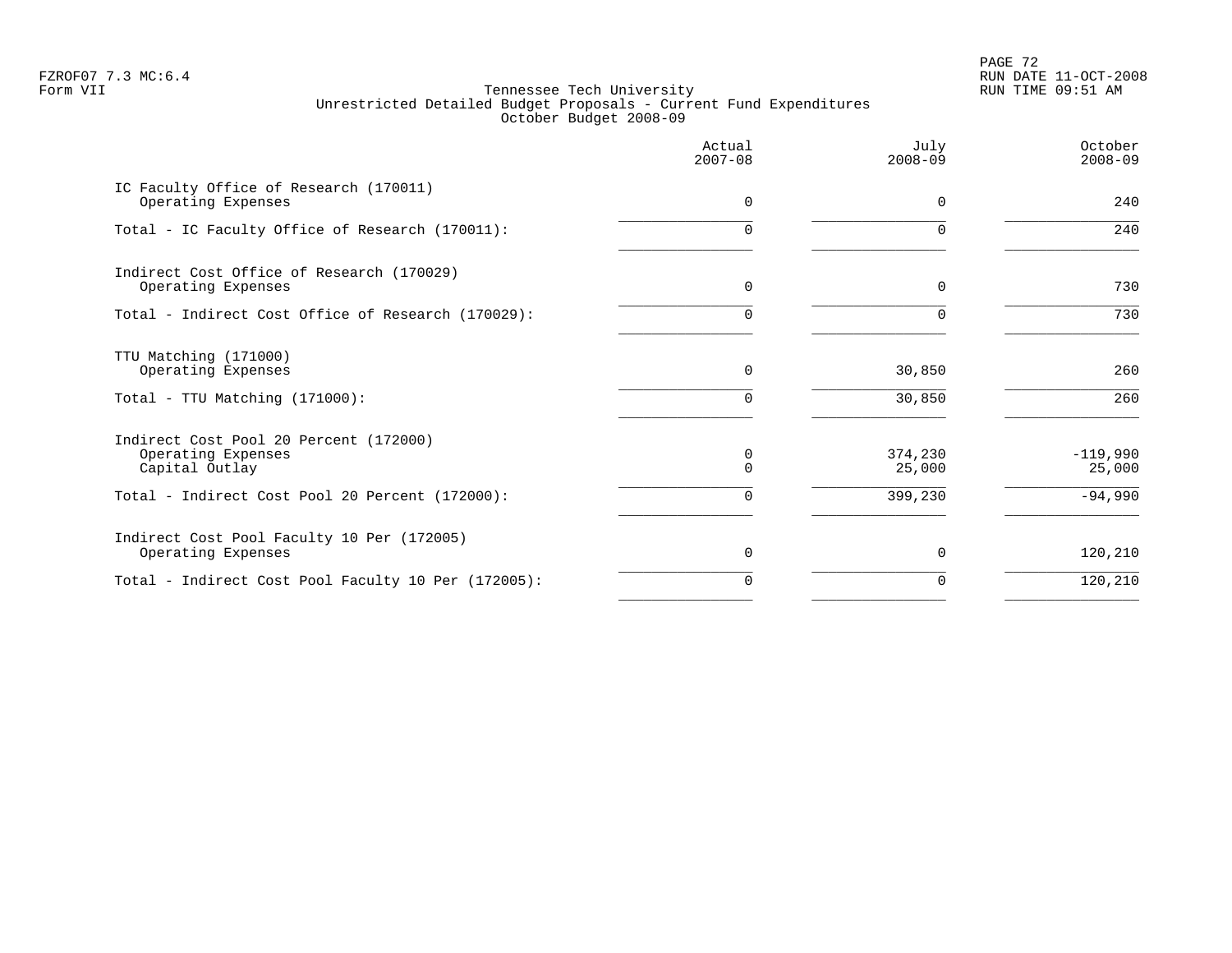|                                                                                     | Actual<br>$2007 - 08$ | July<br>$2008 - 09$ | October<br>$2008 - 09$ |
|-------------------------------------------------------------------------------------|-----------------------|---------------------|------------------------|
| Faculty Research 30 Percent (174000)<br>Salaries - Supporting<br>Operating Expenses | $\Omega$<br>28,133    | $\Omega$<br>323,550 | 18,130<br>329,430      |
| Total - Faculty Research 30 Percent (174000):                                       | 28,133                | 323,550             | 347,560                |
| Fac Research Combined (174001)<br>Salaries - Academic<br>Employee Benefits          | 46,999<br>15,710      | 0<br>$\Omega$       | $\overline{0}$<br>340  |
| Total - Fac Research Combined (174001):                                             | 62,709                | 0                   | 340                    |
| Dept Match Extended Ed Req Dev (180016)<br>Salaries - Academic<br>Employee Benefits | 9,298<br>2,021        | 0<br>$\Omega$       | 0<br>$\Omega$          |
| Total - Dept Match Extended Ed Reg Dev (180016):                                    | 11,319                | $\Omega$            | $\Omega$               |
| IC Faculty Ext Prog Regl Dev (180021)<br>Operating Expenses                         | 0                     | $\Omega$            | 440                    |
| Total - IC Faculty Ext Prog Regl Dev (180021):                                      | 0                     |                     | 440                    |
| Indirect Costs Extended Programs (180029)<br>Operating Expenses                     | 0                     | 0                   | 1,330                  |
| Total - Indirect Costs Extended Programs (180029):                                  | $\Omega$              | $\Omega$            | 1,330                  |
|                                                                                     |                       |                     |                        |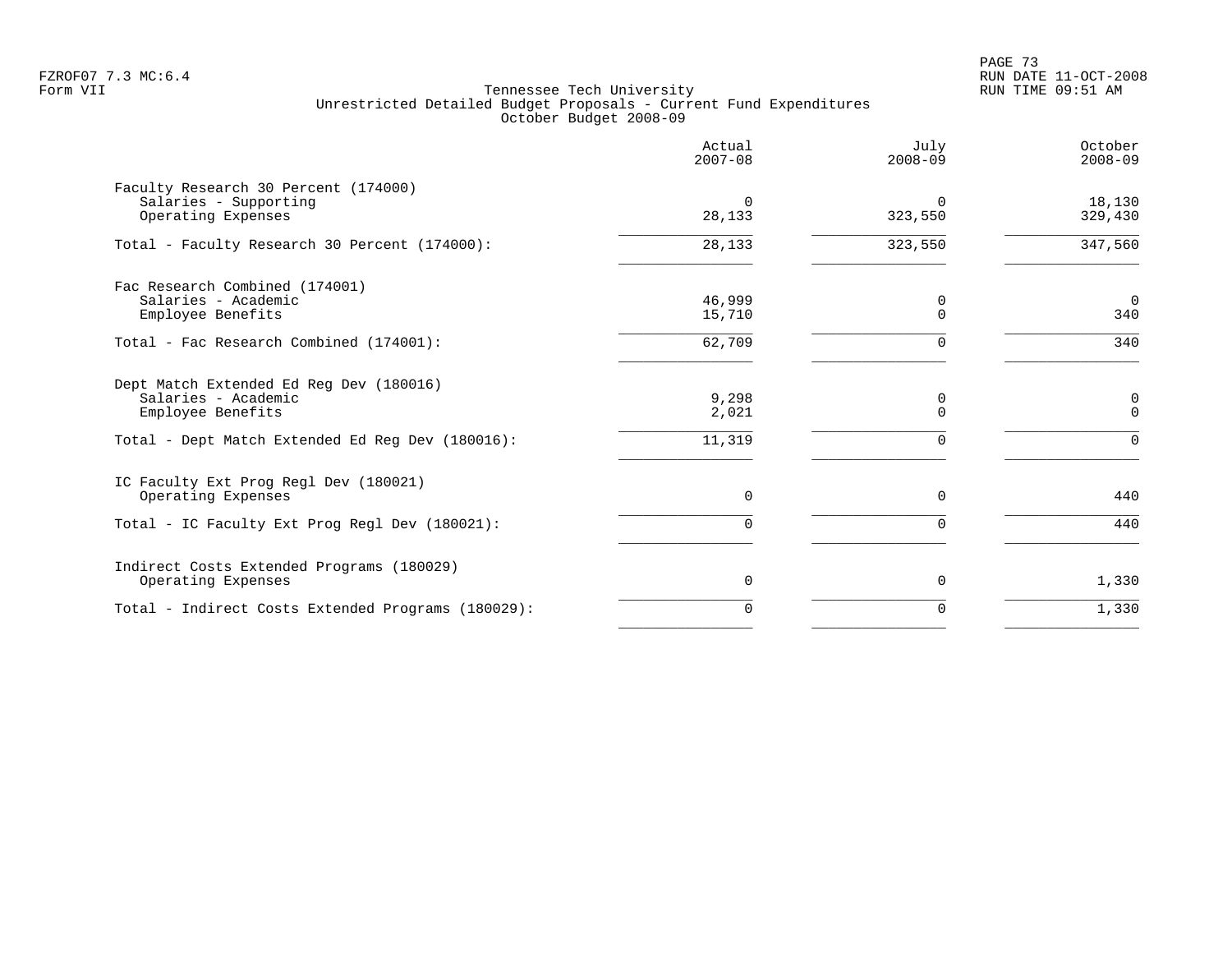PAGE 74 FZROF07 7.3 MC:6.4 RUN DATE 11-OCT-2008

|                                                                       | Actual<br>$2007 - 08$ | July<br>$2008 - 09$ | October<br>$2008 - 09$ |
|-----------------------------------------------------------------------|-----------------------|---------------------|------------------------|
| TBR Spouse Dependent Discount (700000)<br>Employee Benefits           | 29,433                | 29,290              | 29,290                 |
| Total - TBR Spouse Dependent Discount (700000):                       | 29,433                | 29,290              | 29,290                 |
| TBR Employ Remission PC191 (700001)<br>Employee Benefits              | 12,974                | 2,410               | 2,410                  |
| Total - TBR Employ Remission PC191 (700001):                          | 12,974                | 2,410               | 2,410                  |
| E and G Data Processing Allocation (700003)<br>Department Revenues    | 135,970               | 134,410             | 128,550                |
| Total - E and G Data Processing Allocation (700003):                  | 135,970               | 134,410             | 128,550                |
| E and G Claims Adjustment (700004)<br>Operating Expenses              | 16,248                | 20,520              | 20,520                 |
| Total - E and G Claims Adjustment (700004):                           | 16,248                | 20,520              | 20,520                 |
| $E$ and G Support (700005)<br>Employee Benefits<br>Operating Expenses | 12,266<br>1,722       | 3,720<br>72,940     | 3,720<br>67,340        |
| Total - E and G Support $(700005)$ :                                  | 13,988                | 76,660              | 71,060                 |
|                                                                       |                       |                     |                        |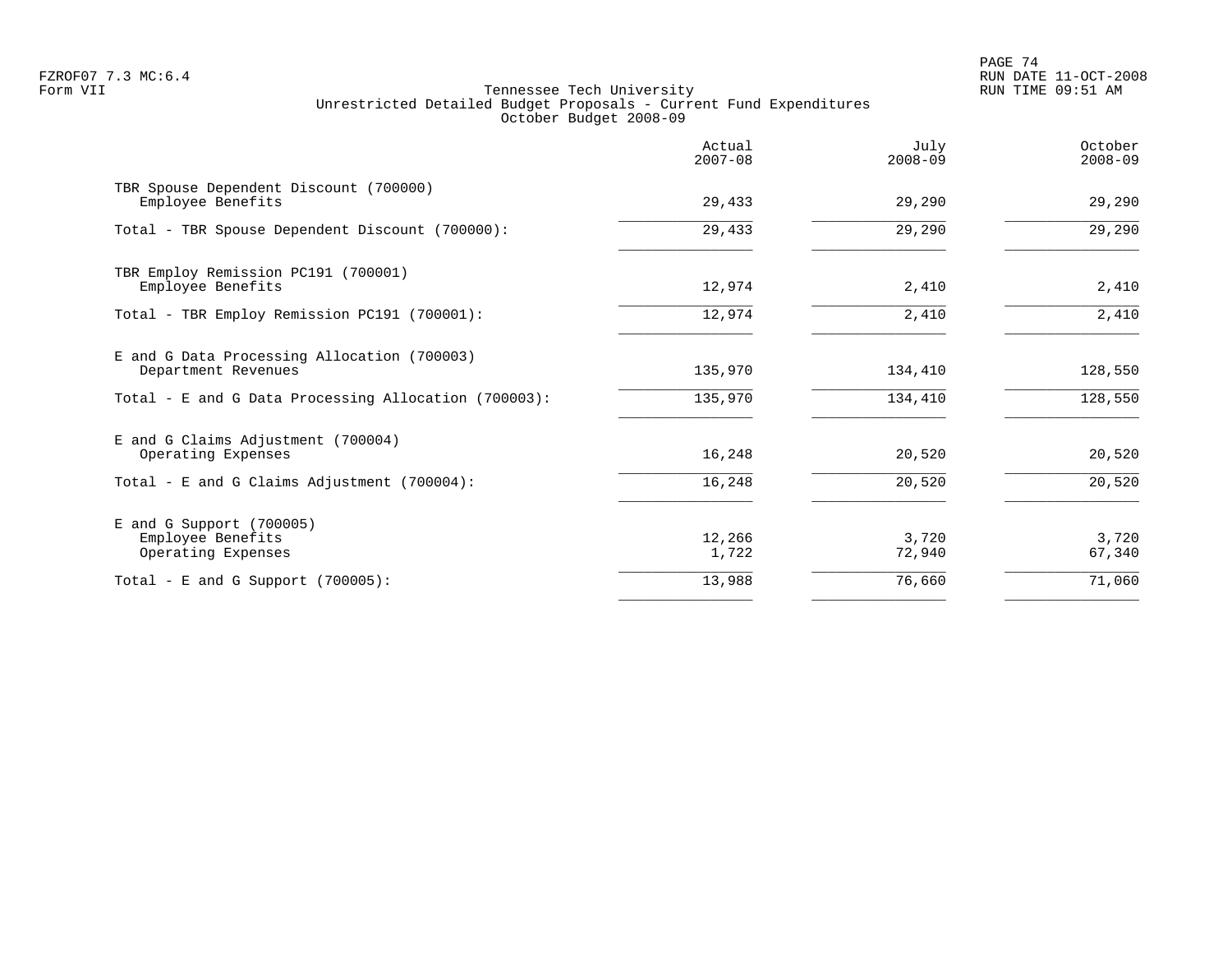en and the set of the set of the set of the set of the set of the set of the set of the set of the set of the set of the set of the set of the set of the set of the set of the set of the set of the set of the set of the se FZROF07 7.3 MC:6.4 RUN DATE 11-OCT-2008

|                                                              | Actual<br>$2007 - 08$ | July<br>$2008 - 09$ | October<br>$2008 - 09$ |
|--------------------------------------------------------------|-----------------------|---------------------|------------------------|
| E and G Salary Increase Pool (700010)<br>Salaries - Academic | $\mathbf 0$           | 1,800               | 1,800                  |
| Total - E and G Salary Increase Pool (700010):               | $\Omega$              | 1,800               | 1,800                  |
| Horticulure Rest Staff Alloc (700050)<br>Operating Expenses  | $-92,300$             | $-92,300$           | $-92,300$              |
| Total - Horticulure Rest Staff Alloc (700050):               | $-92,300$             | $-92,300$           | $-92,300$              |
| Total - Research $(250)$ :                                   |                       |                     |                        |
| Salaries - Academic                                          | 167,489               | 93,680              | 114,170                |
| Salaries - Supporting                                        | 31,254                | 29,490              | 48,020                 |
| Salaries - Students                                          | 12,687                | 300                 | 10,290                 |
| Salaries - Professional                                      | 46,857                | 39,450              | 44,700                 |
| Employee Benefits                                            | 156,474               | 99,190              | 107,660                |
| Travel                                                       | 95,224                | 940                 | 22,540                 |
| Operating Expenses                                           | 174,391               | 821,520             | 1,070,290              |
| Capital Outlay                                               | 13,387                | 25,000              | 35,000                 |
| Department Revenues                                          | 135,970               | 134,410             | 128,550                |
| Total                                                        | 833,733               | 1,243,980           | 1,581,220              |
|                                                              |                       |                     |                        |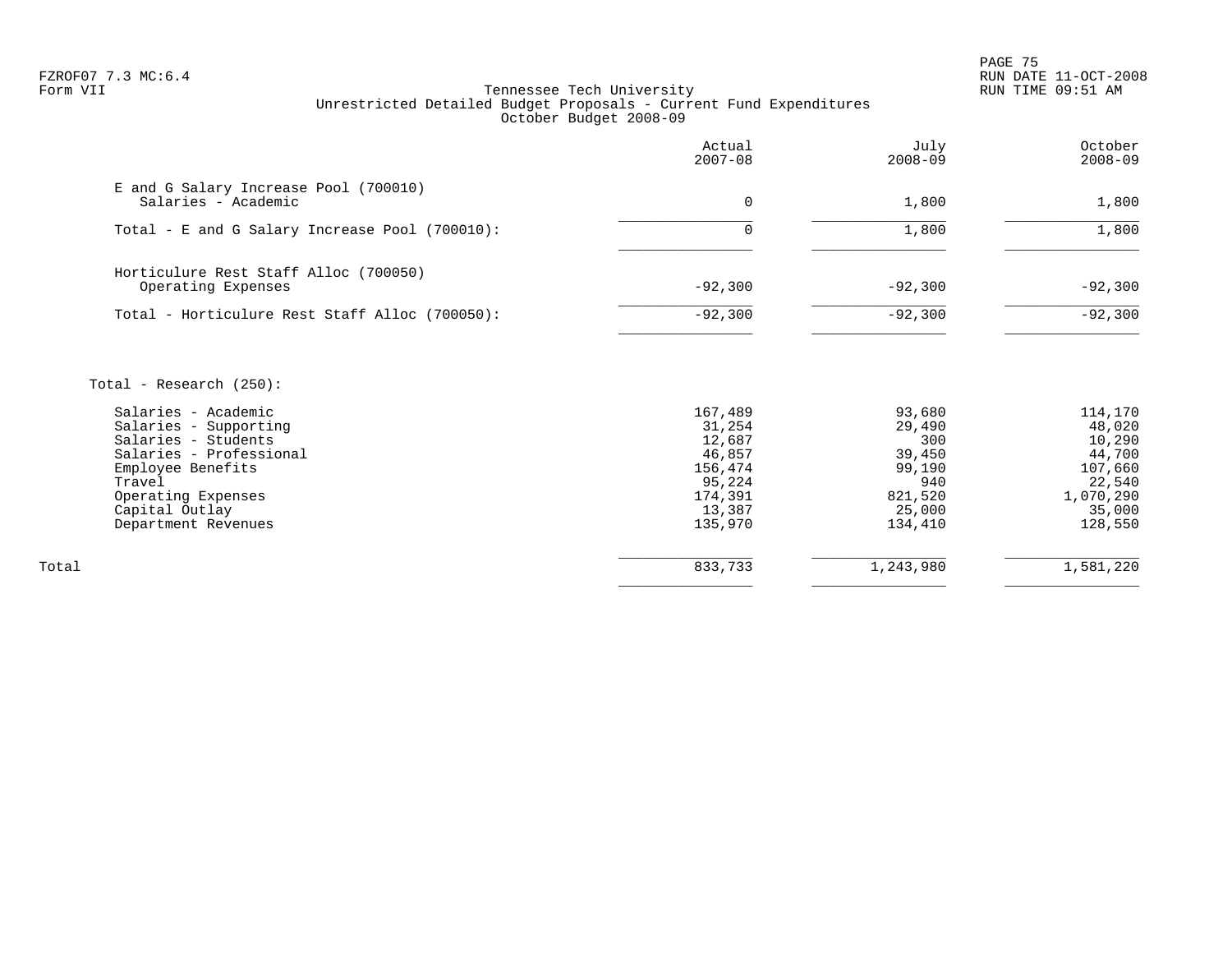en and the set of the set of the set of the set of the set of the set of the set of the set of the set of the set of the set of the set of the set of the set of the set of the set of the set of the set of the set of the se FZROF07 7.3 MC:6.4 RUN DATE 11-OCT-2008

|                                                                                                                                                                                                                                                                    | Actual<br>$2007 - 08$                                                                      | July<br>$2008 - 09$                                                                | October<br>$2008 - 09$                                                                       |
|--------------------------------------------------------------------------------------------------------------------------------------------------------------------------------------------------------------------------------------------------------------------|--------------------------------------------------------------------------------------------|------------------------------------------------------------------------------------|----------------------------------------------------------------------------------------------|
| Total - Research $(25)$ :                                                                                                                                                                                                                                          |                                                                                            |                                                                                    |                                                                                              |
| Salaries - Academic<br>Salaries - Supporting<br>Salaries - Students<br>Salaries - Professional<br>Employee Benefits<br>Travel<br>Operating Expense<br>Capital Outlay<br>Department Revenues                                                                        | 167,489<br>31,254<br>12,687<br>46,857<br>156,474<br>95,224<br>174,391<br>13,387<br>135,970 | 93,680<br>29,490<br>300<br>39,450<br>99,190<br>940<br>821,520<br>25,000<br>134,410 | 114,170<br>48,020<br>10,290<br>44,700<br>107,660<br>22,540<br>1,070,290<br>35,000<br>128,550 |
| Total                                                                                                                                                                                                                                                              | 833,733                                                                                    | 1,243,980                                                                          | 1,581,220                                                                                    |
| Public Service (30)<br>Public Service (300)<br>Craft Center Workshops (121762)<br>Salaries - Administrative<br>Salaries - Academic<br>Salaries - Supporting<br>Salaries - Students<br>Salaries - Professional<br>Employee Benefits<br>Travel<br>Operating Expenses | 350<br>0<br>4,990<br>3,001<br>35,020<br>12,108<br>670<br>58,830                            | 0<br>750<br>8,250<br>4,000<br>35,120<br>16,300<br>600<br>47,240                    | 0<br>750<br>8,250<br>4,000<br>35,920<br>13,530<br>600<br>45,240                              |
| Total - Craft Center Workshops (121762):                                                                                                                                                                                                                           | 114,969                                                                                    | 112,260                                                                            | 108,290                                                                                      |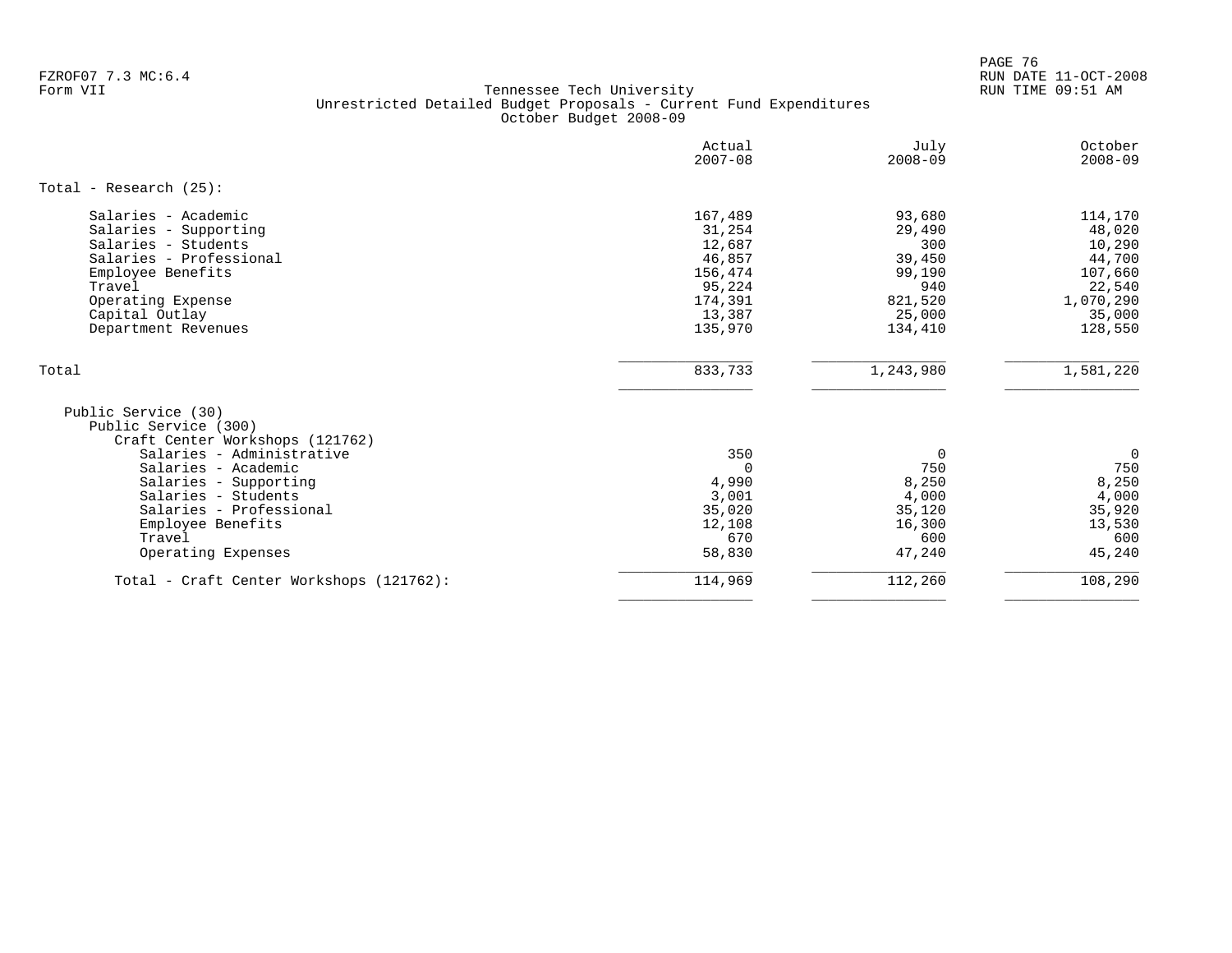PAGE 77 FZROF07 7.3 MC:6.4 RUN DATE 11-OCT-2008

|                                                      | Actual<br>$2007 - 08$ | July<br>$2008 - 09$ | October<br>$2008 - 09$ |
|------------------------------------------------------|-----------------------|---------------------|------------------------|
| Craft Center Workshops Transf In (121763)            | $-79,000$             | $-79,000$           | $-79,000$              |
| Operating Expenses                                   |                       |                     |                        |
| Total - Craft Center Workshops Transf In (121763):   | $-79,000$             | $-79,000$           | $-79,000$              |
| Craft Center Exhibitions (121769)                    |                       |                     |                        |
| Salaries - Supporting                                | 1,738                 | 1,000               | 1,000                  |
| Salaries - Students                                  | 504                   | $\Omega$            | $\Omega$               |
| Employee Benefits                                    | 370                   | 760                 | 760                    |
| Travel                                               | 19                    | 100                 | 100                    |
| Operating Expenses                                   | 2,938                 | 4,180               | 3,180                  |
| Total - Craft Center Exhibitions (121769):           | 5,569                 | 6,040               | 5,040                  |
| Federal College Work Study Program (122001)          |                       |                     |                        |
| Salaries - Students                                  | $\Omega$              | 1,900               | 1,900                  |
| Operating Expenses                                   | 7,403                 | $\Omega$            | $\Omega$               |
| Total - Federal College Work Study Program (122001): | 7,403                 | 1,900               | 1,900                  |
| WTTU Tech Radio (127904)                             |                       |                     |                        |
| Salaries - Supporting                                | 7,313                 | 7,313               | 7,313                  |
| Salaries - Students                                  | 11,041                | 11,280              | 11,280                 |
| Salaries - Professional                              | $\Omega$              | 1,800               | 1,800                  |
| Employee Benefits                                    | 5,421                 | 4,950               | 5,130                  |
| Operating Expenses                                   | 9,413                 | 9,680               | 9,680                  |
| Total - WTTU Tech Radio (127904):                    | 33,188                | 35,023              | 35,203                 |
|                                                      |                       |                     |                        |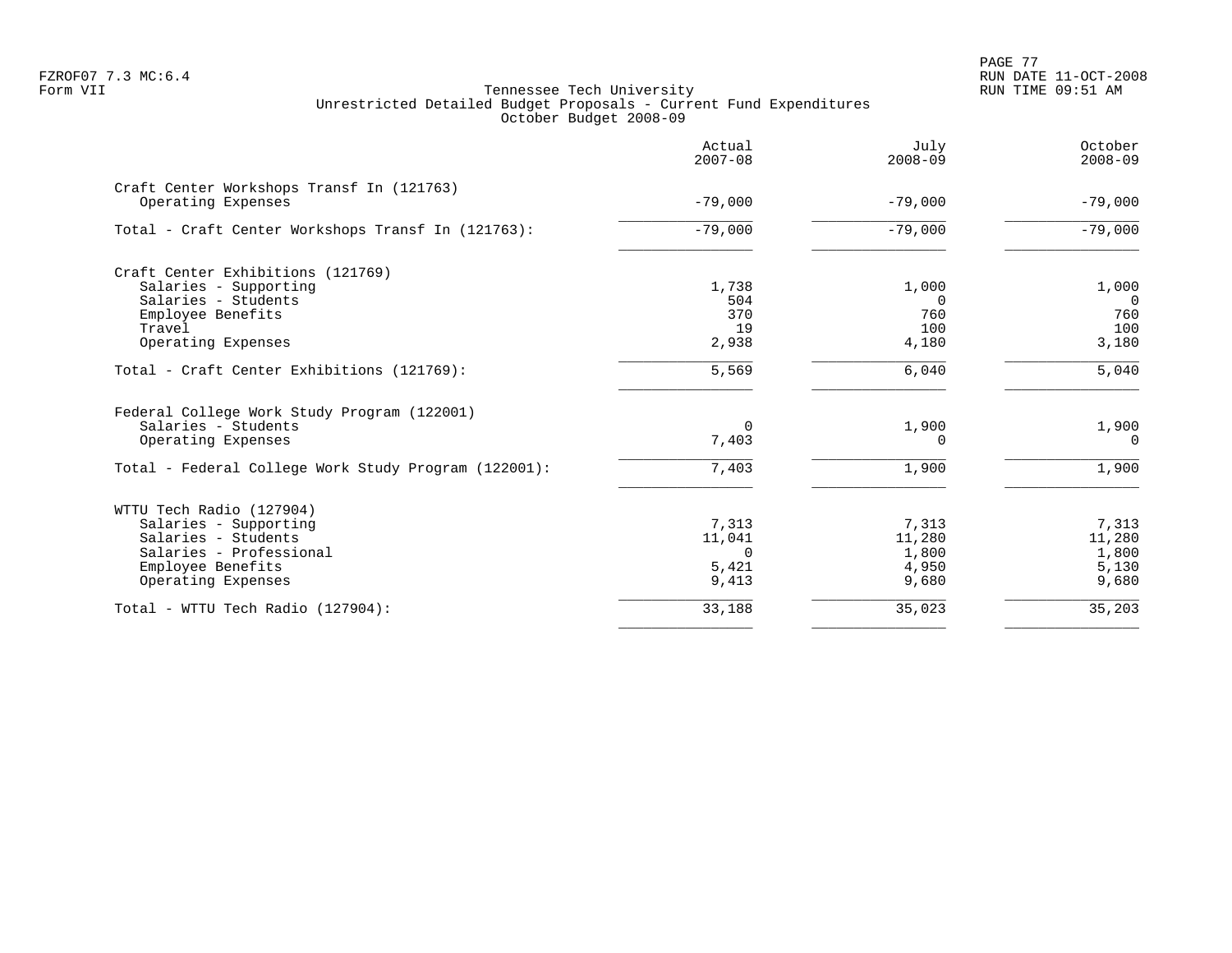|                                       | Actual<br>$2007 - 08$ | July<br>$2008 - 09$ | October<br>$2008 - 09$ |
|---------------------------------------|-----------------------|---------------------|------------------------|
| Cheerleader Clinic (129006)           |                       |                     |                        |
| Salaries - Supporting                 | 33,973                | 35,244              | 35,244                 |
| Salaries - Students                   | 18,857                | 28,650              | 28,650                 |
| Salaries - Professional               | 8,952                 | 11,634              | 11,634                 |
| Employee Benefits                     | 21,773                | 22,610              | 23,220                 |
| Travel                                | 828                   | 2,000               | 2,000                  |
| Operating Expenses                    | 114,732               | 107,362             | 153,392                |
| Capital Outlay                        | $\Omega$              | 2,500               | 2,500                  |
| Total - Cheerleader Clinic (129006):  | 199,115               | 210,000             | 256,640                |
| Science Fair (130005)                 |                       |                     |                        |
| Salaries - Supporting                 | 619                   | 600                 | $\mathsf{O}$           |
| Employee Benefits                     | 141                   | 110                 | $\mathsf{O}\xspace$    |
| Travel                                | 7,268                 | 7,500               | $\mathsf{O}\xspace$    |
| Operating Expenses                    | 3,669                 | 3,900               | $\mathbf 0$            |
|                                       |                       |                     |                        |
| Total - Science Fair $(130005)$ :     | 11,697                | 12,110              | $\Omega$               |
| Science Bowl (130006)                 |                       |                     |                        |
| Salaries - Supporting                 | 616                   | 600                 | $\mathbf 0$            |
| Employee Benefits                     | 142                   | 130                 | $\mathsf 0$            |
| Operating Expenses                    | 723                   | 760                 | $\Omega$               |
| $Total - Science Bowl (130006):$      | 1,481                 | 1,490               | $\Omega$               |
| COOP Fisheries Unit (131002)          |                       |                     |                        |
| Salaries - Supporting                 | 30,720                | 30,820              | 31,220                 |
| Employee Benefits                     | 18,222                | 18,080              | 18,650                 |
| Total - COOP Fisheries Unit (131002): | 48,942                | 48,900              | 49,870                 |
|                                       |                       |                     |                        |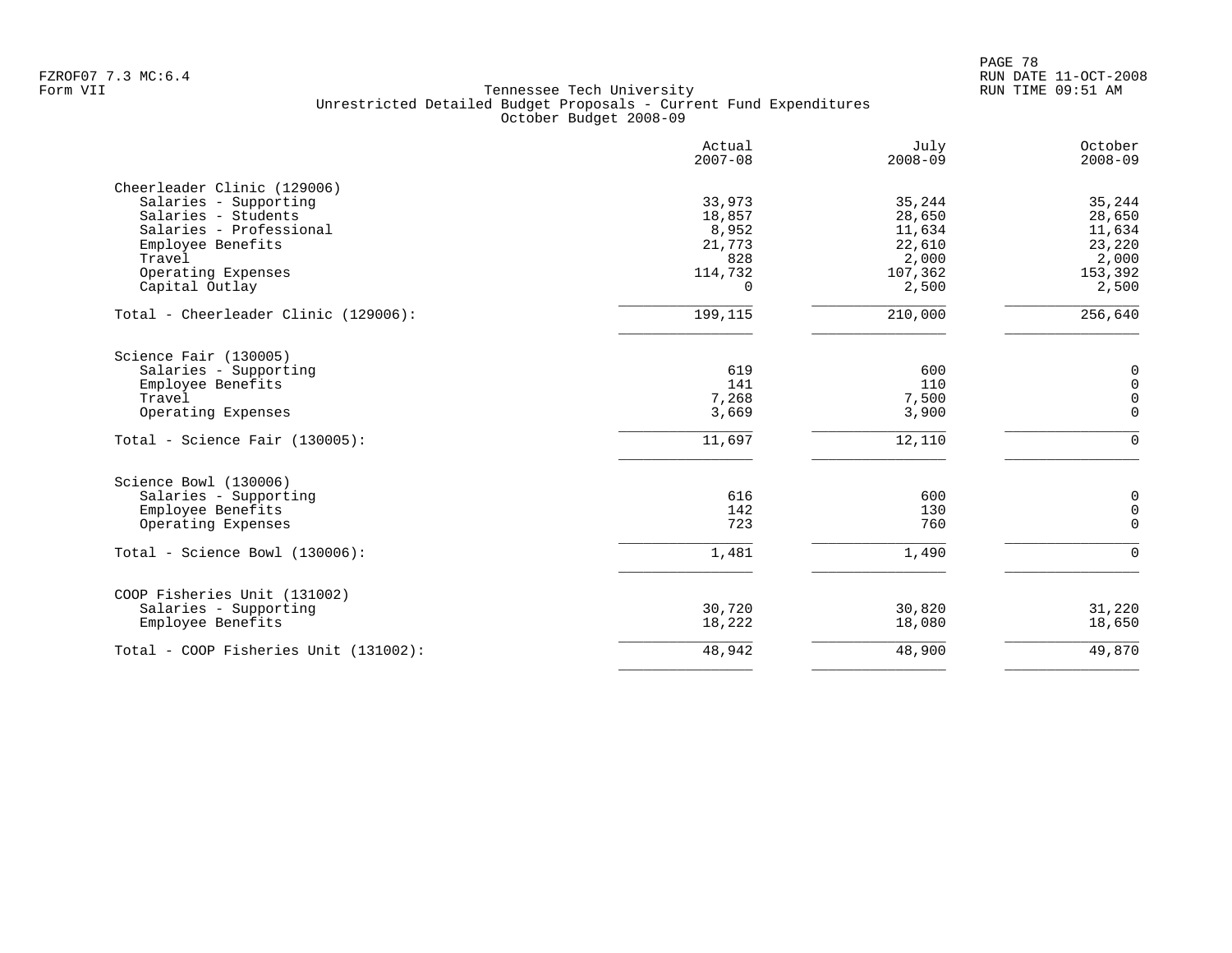| Actual<br>$2007 - 08$ | July<br>$2008 - 09$                                                                         | October<br>$2008 - 09$                                                                    |
|-----------------------|---------------------------------------------------------------------------------------------|-------------------------------------------------------------------------------------------|
|                       |                                                                                             |                                                                                           |
|                       | $\Omega$                                                                                    | $\overline{0}$                                                                            |
|                       |                                                                                             | 20,000                                                                                    |
|                       |                                                                                             | $\overline{0}$                                                                            |
|                       |                                                                                             | 145,390                                                                                   |
|                       |                                                                                             | 16,000                                                                                    |
|                       |                                                                                             | $\Omega$                                                                                  |
|                       |                                                                                             | 135,000                                                                                   |
| 323,228               | 248,920                                                                                     | 316,390                                                                                   |
|                       |                                                                                             |                                                                                           |
| 19,621                | 23,000                                                                                      | 23,000                                                                                    |
| 5,478                 | 850                                                                                         | 850                                                                                       |
| 25,099                | 23,850                                                                                      | 23,850                                                                                    |
|                       |                                                                                             |                                                                                           |
| 0                     | $\mathbf 0$                                                                                 | 6,270                                                                                     |
| 0                     | $\Omega$                                                                                    | 6,270                                                                                     |
|                       |                                                                                             |                                                                                           |
|                       |                                                                                             | $\overline{0}$                                                                            |
|                       |                                                                                             | 110                                                                                       |
|                       |                                                                                             | $\Omega$                                                                                  |
| 51,093                | 38,160                                                                                      | 44,160                                                                                    |
| 52,936                | 46,440                                                                                      | 44,270                                                                                    |
|                       | 6,900<br>4,000<br>8,793<br>103,120<br>27,980<br>13,581<br>158,854<br>0<br>$\Omega$<br>1,843 | 20,000<br>$\Omega$<br>117,920<br>16,000<br>$\Omega$<br>95,000<br>8,170<br>110<br>$\Omega$ |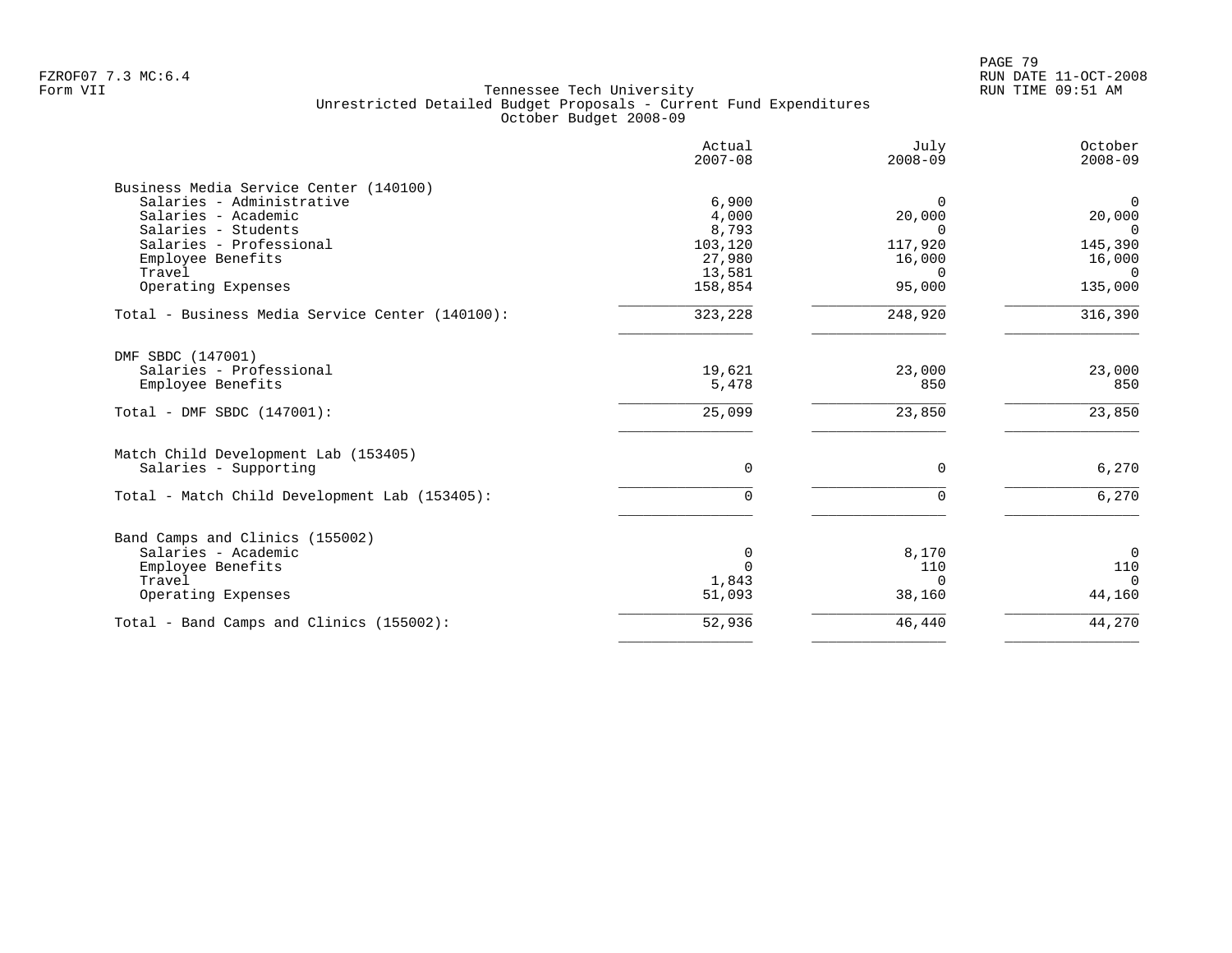|                                           | Actual<br>$2007 - 08$ | July<br>$2008 - 09$ | October<br>$2008 - 09$ |
|-------------------------------------------|-----------------------|---------------------|------------------------|
| Southeast Chamber Music (155007)          |                       |                     |                        |
| Salaries - Academic                       | 8,898                 | 0                   | $\Omega$               |
| Salaries - Supporting                     | 448                   | $\Omega$            | $\Omega$               |
| Employee Benefits                         | 1,727                 |                     | $\Omega$               |
| Operating Expenses                        | 1,429                 | $\Omega$            | $\mathbf 0$            |
| Total - Southeast Chamber Music (155007): | 12,502                | $\Omega$            | $\Omega$               |
| Rural Education Program (156000)          |                       |                     |                        |
| Salaries - Administrative                 | 28,861                | 41,210              | 41,610                 |
| Salaries - Academic                       | 581                   | $\Omega$            | $\Omega$               |
| Salaries - Supporting                     | 30,737                | 30,690              | 31,090                 |
| Employee Benefits                         | 24,996                | 26,400              | 26,890                 |
| Travel                                    | 381                   | $\Omega$            | $\Omega$               |
| Operating Expenses                        | 10,802                | 5,560               | 1,670                  |
| Total - Rural Education Program (156000): | 96,358                | 103,860             | 101,260                |
| STEM Operating (156002)                   |                       |                     |                        |
| Salaries - Supporting                     | 19,237                | 20,160              | 29,160                 |
| Salaries - Students                       | 254                   | 400                 | 400                    |
| Salaries - Professional                   | 6,500                 | 12,000              | 85,900                 |
| Employee Benefits                         | 4,639                 | 800                 | 4,600                  |
| Travel                                    | 4,201                 | 5,000               | 3,320                  |
| Operating Expenses                        | 7,336                 | 6,540               | 6,520                  |
| Total - STEM Operating (156002):          | 42,167                | 44,900              | 129,900                |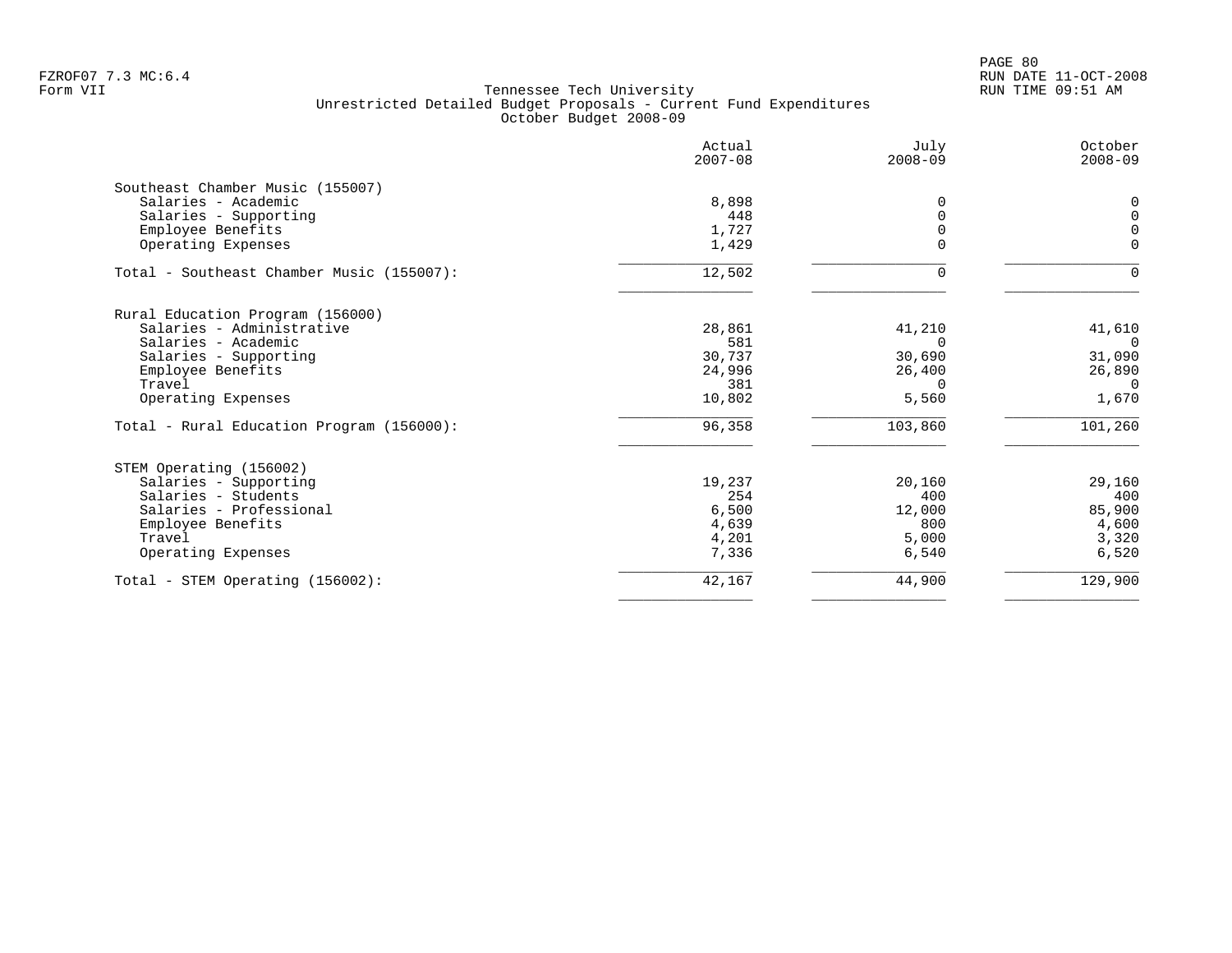PAGE 81 FZROF07 7.3 MC:6.4 RUN DATE 11-OCT-2008

|                                                                                                                                                                             | Actual<br>$2007 - 08$                                   | July<br>$2008 - 09$                                       | October<br>$2008 - 09$                                    |
|-----------------------------------------------------------------------------------------------------------------------------------------------------------------------------|---------------------------------------------------------|-----------------------------------------------------------|-----------------------------------------------------------|
| STEM Graduate Assistant (156003)<br>Operating Expenses                                                                                                                      | 9,105                                                   | 9,800                                                     | 9,430                                                     |
| Total - STEM Graduate Assistant (156003):                                                                                                                                   | 9,105                                                   | 9,800                                                     | 9,430                                                     |
| STEM Workshops (156004)<br>Operating Expenses                                                                                                                               | 906                                                     | $\Omega$                                                  | 1,670                                                     |
| Total - STEM Workshops (156004):                                                                                                                                            | 906                                                     | 0                                                         | 1,670                                                     |
| Ag Pavilion Operating (161000)<br>Salaries - Supporting<br>Salaries - Students<br>Salaries - Professional<br>Employee Benefits<br>Operating Expenses<br>Department Revenues | 32,303<br>13,648<br>46,521<br>32,584<br>85,759<br>$-27$ | 31,360<br>5,000<br>46,620<br>60,860<br>69,350<br>$\Omega$ | 31,760<br>5,000<br>47,020<br>33,660<br>70,500<br>$\Omega$ |
| Total - Ag Pavilion Operating (161000):                                                                                                                                     | 210,788                                                 | 213,190                                                   | 187,940                                                   |
| Extended Education (180001)<br>Employee Benefits<br>Operating Expenses                                                                                                      | $-91$<br>$-98$                                          | 0<br>$\Omega$                                             | 0<br>$\Omega$                                             |
| Total - Extended Education (180001):                                                                                                                                        | $-189$                                                  | 0                                                         | $\Omega$                                                  |
|                                                                                                                                                                             |                                                         |                                                           |                                                           |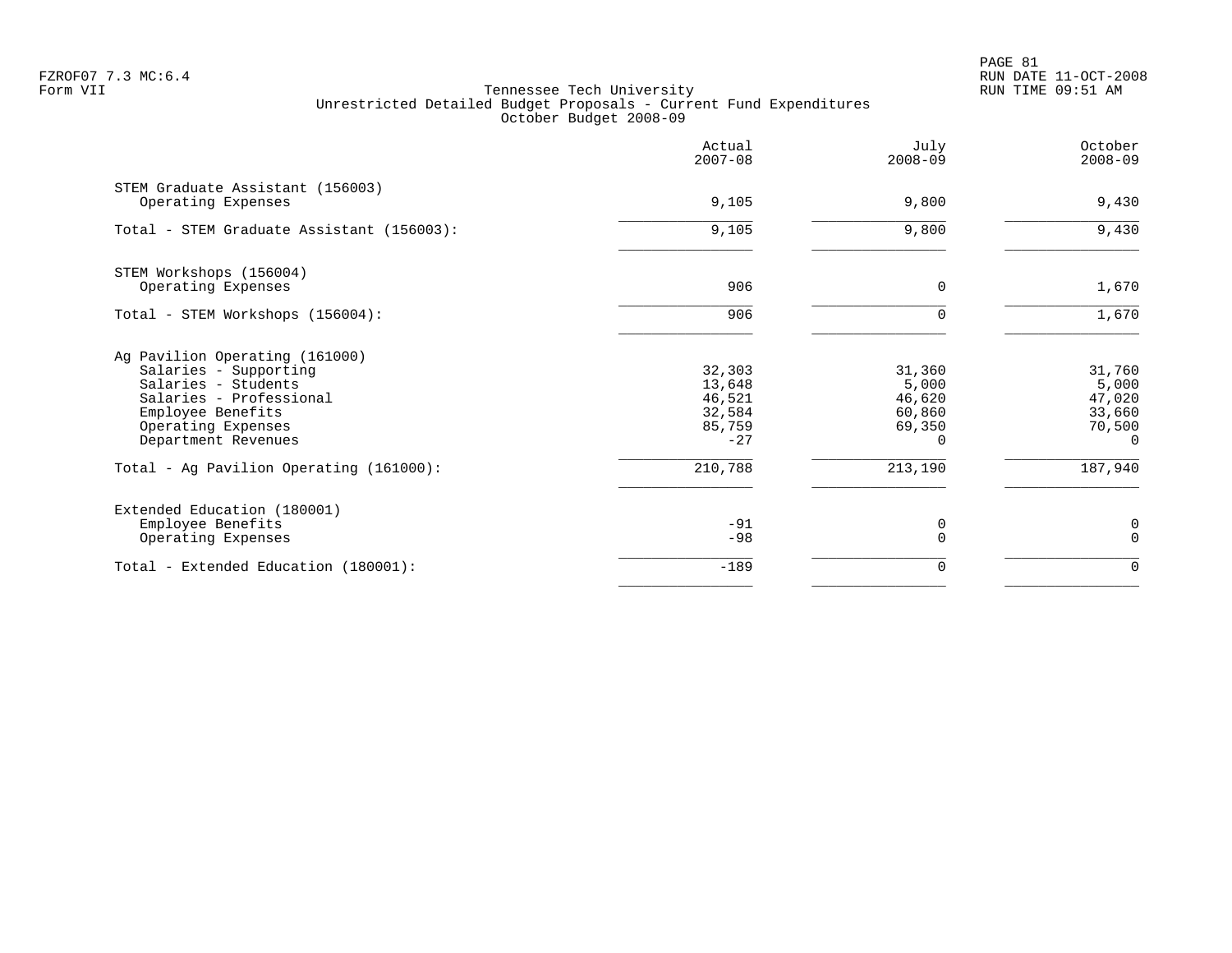PAGE 82 FZROF07 7.3 MC:6.4 RUN DATE 11-OCT-2008

| Actual<br>$2007 - 08$ | July<br>$2008 - 09$ | October<br>$2008 - 09$ |
|-----------------------|---------------------|------------------------|
| 4,388                 | 4,000               | 4,000                  |
| 4,388                 | 4,000               | 4,000                  |
| $-12,316$             | $-12,000$           | $-12,000$              |
| $-12,316$             | $-12,000$           | $-12,000$              |
| 31                    | $\Omega$            | $\mathbf 0$            |
| 31                    |                     | $\Omega$               |
| 11,852                | 9,640               | 9,640                  |
| 11,852                | 9,640               | 9,640                  |
| 8,108                 | 11,840              | 11,840                 |
| 8,108                 | 11,840              | 11,840                 |
|                       |                     |                        |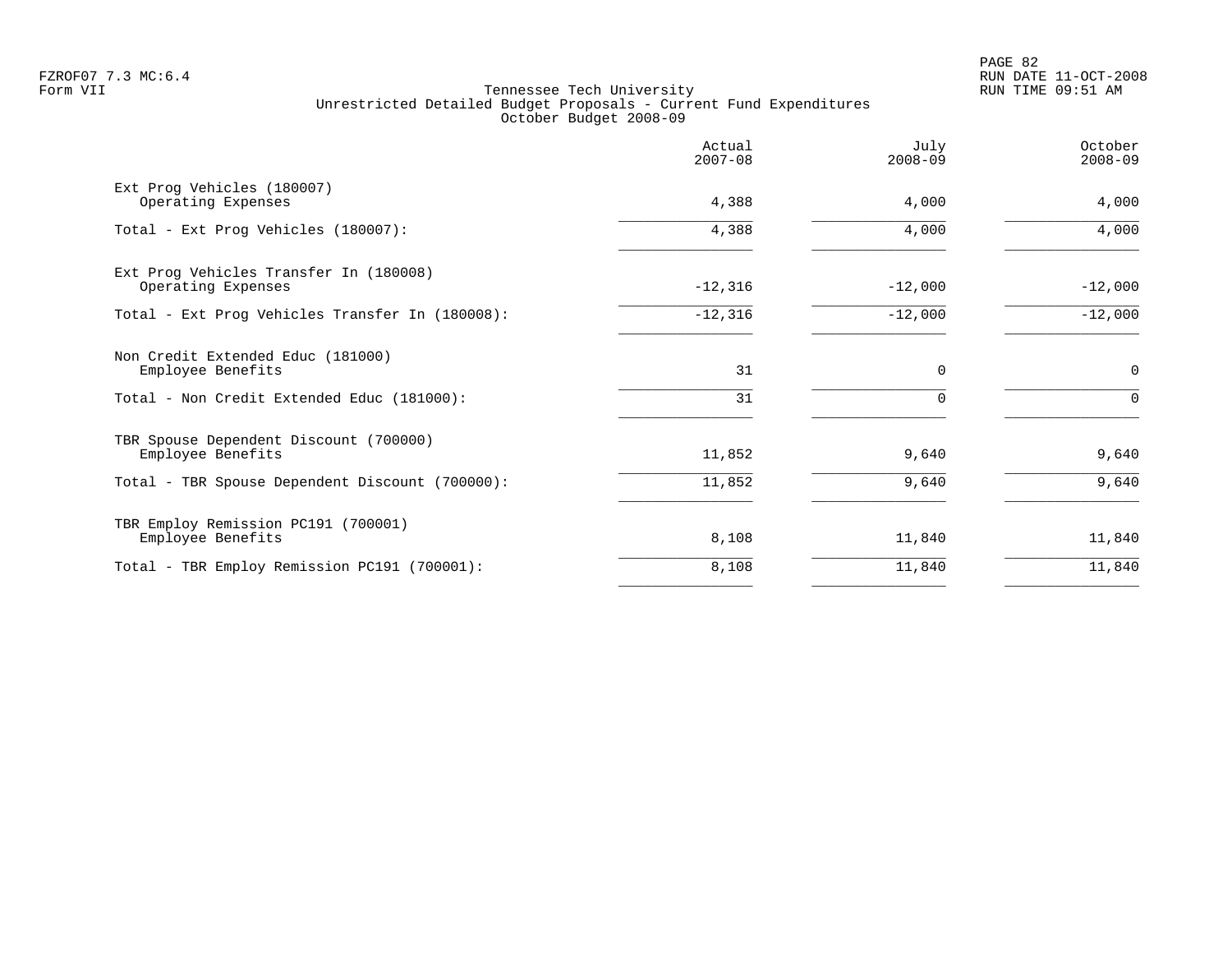PAGE 83 FZROF07 7.3 MC:6.4 RUN DATE 11-OCT-2008

|                                                                                                               | Actual<br>$2007 - 08$         | July<br>$2008 - 09$    | October<br>$2008 - 09$ |
|---------------------------------------------------------------------------------------------------------------|-------------------------------|------------------------|------------------------|
| E and G Data Processing Allocation (700003)<br>Department Revenues                                            | 352,350                       | 15,220                 | 30                     |
| Total - E and G Data Processing Allocation (700003):                                                          | 352, 350                      | 15,220                 | 30                     |
| E and G Claims Adjustment (700004)<br>Operating Expenses                                                      | 7,694                         | 10,110                 | 10,110                 |
| Total - E and G Claims Adjustment (700004):                                                                   | 7,694                         | 10,110                 | 10,110                 |
| $E$ and G Support (700005)<br>Employee Benefits<br>Operating Expenses<br>Total - E and G Support $(700005)$ : | $-19,792$<br>42,023<br>22,231 | 30<br>72,760<br>72,790 | 30<br>65,420<br>65,450 |
| E and G Salary Increase Pool (700010)<br>Salaries - Professional                                              | $\mathbf 0$                   | 38,400                 | 38,400                 |
| Total - E and G Salary Increase Pool (700010):                                                                | 0                             | 38,400                 | 38,400                 |
| Post Office Allocation (700045)<br>Operating Expenses<br>Department Revenues                                  | $\Omega$<br>576               | 760<br>0               | 760<br>$\overline{0}$  |
| Total - Post Office Allocation (700045):                                                                      | 576                           | 760                    | 760                    |
|                                                                                                               |                               |                        |                        |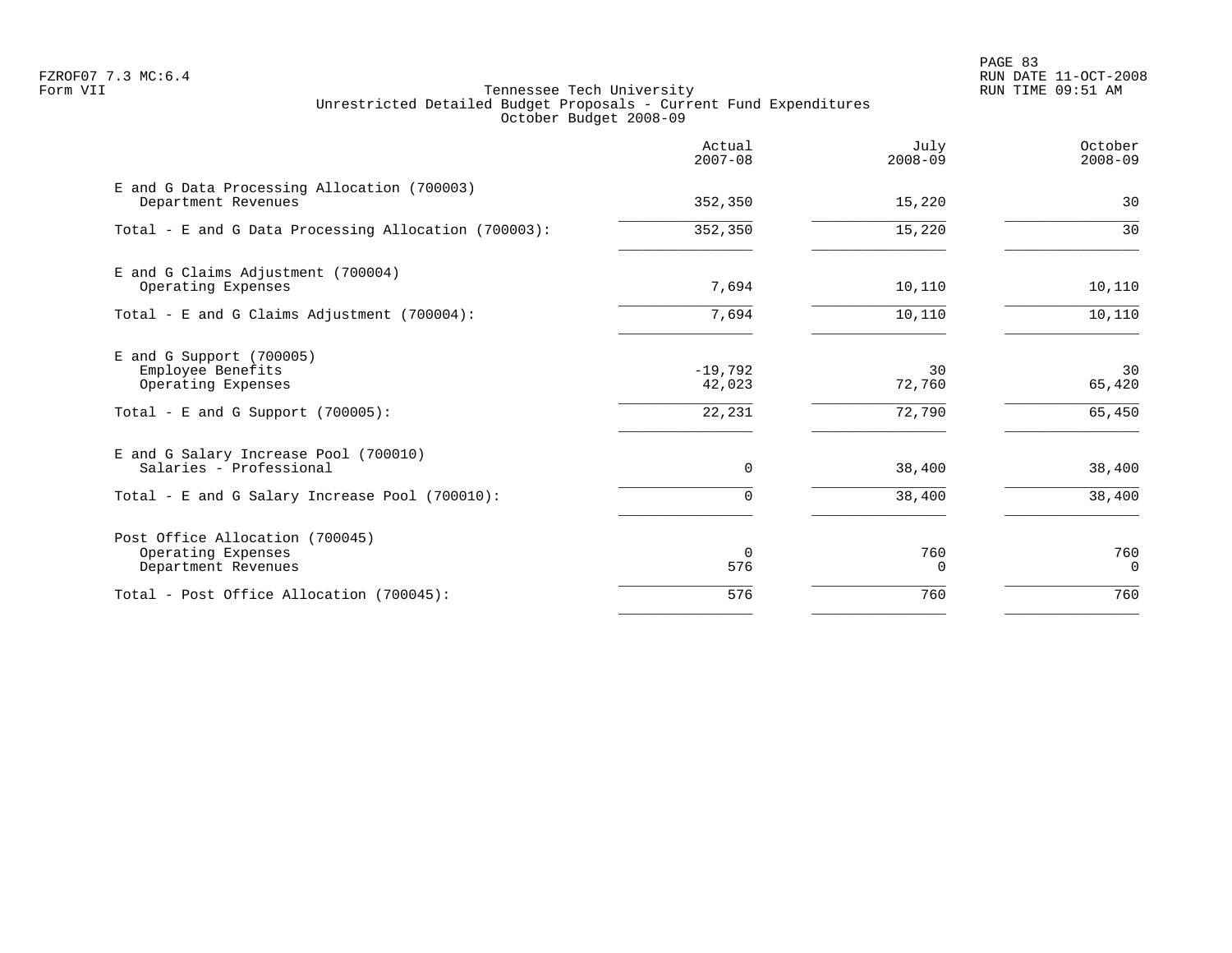PAGE 84

# FZROF07 7.3 MC:6.4 RUN DATE 11-OCT-2008<br>Form VII RUN TIME 09:51 AM Tennessee Tech University Unrestricted Detailed Budget Proposals - Current Fund Expenditures October Budget 2008-09

|                               | Actual<br>$2007 - 08$ | July<br>$2008 - 09$ | October<br>$2008 - 09$ |
|-------------------------------|-----------------------|---------------------|------------------------|
| Total - Public Service (300): |                       |                     |                        |
| Salaries - Administrative     | 36,111                | 41,210              | 41,610                 |
| Salaries - Academic           | 13,479                | 28,920              | 20,750                 |
| Salaries - Supporting         | 162,694               | 166,037             | 181,307                |
| Salaries - Students           | 56,098                | 51,230              | 51,230                 |
| Salaries - Professional       | 219,734               | 286,494             | 389,064                |
| Employee Benefits             | 155,689               | 189,470             | 164,910                |
| Travel                        | 28,791                | 15,200              | 6,020                  |
| Operating Expenses            | 485,683               | 394,162             | 469,732                |
| Capital Outlay                | $\Omega$              | 2,500               | 2,500                  |
| Department Revenues           | 352,899               | 15,220              | 30                     |
| Total                         | 1,511,178             | 1,190,443           | 1,327,153              |
| Total - Public Service (30):  |                       |                     |                        |
| Salaries - Administrative     | 36,111                | 41,210              | 41,610                 |
| Salaries - Academic           | 13,479                | 28,920              | 20,750                 |
| Salaries - Supporting         | 162,694               | 166,037             | 181,307                |
| Salaries - Students           | 56,098                | 51,230              | 51,230                 |
| Salaries - Professional       | 219,734               | 286,494             | 389,064                |
| Employee Benefits             | 155,689               | 189,470             | 164,910                |
| Travel                        | 28,791                | 15,200              | 6,020                  |
| Operating Expense             | 485,683               | 394,162             | 469,732                |
| Capital Outlay                | $\Omega$              | 2,500               | 2,500                  |
| Department Revenues           | 352,899               | 15,220              | 30                     |
|                               |                       |                     |                        |

 Academic Support (35) Academic Support (350)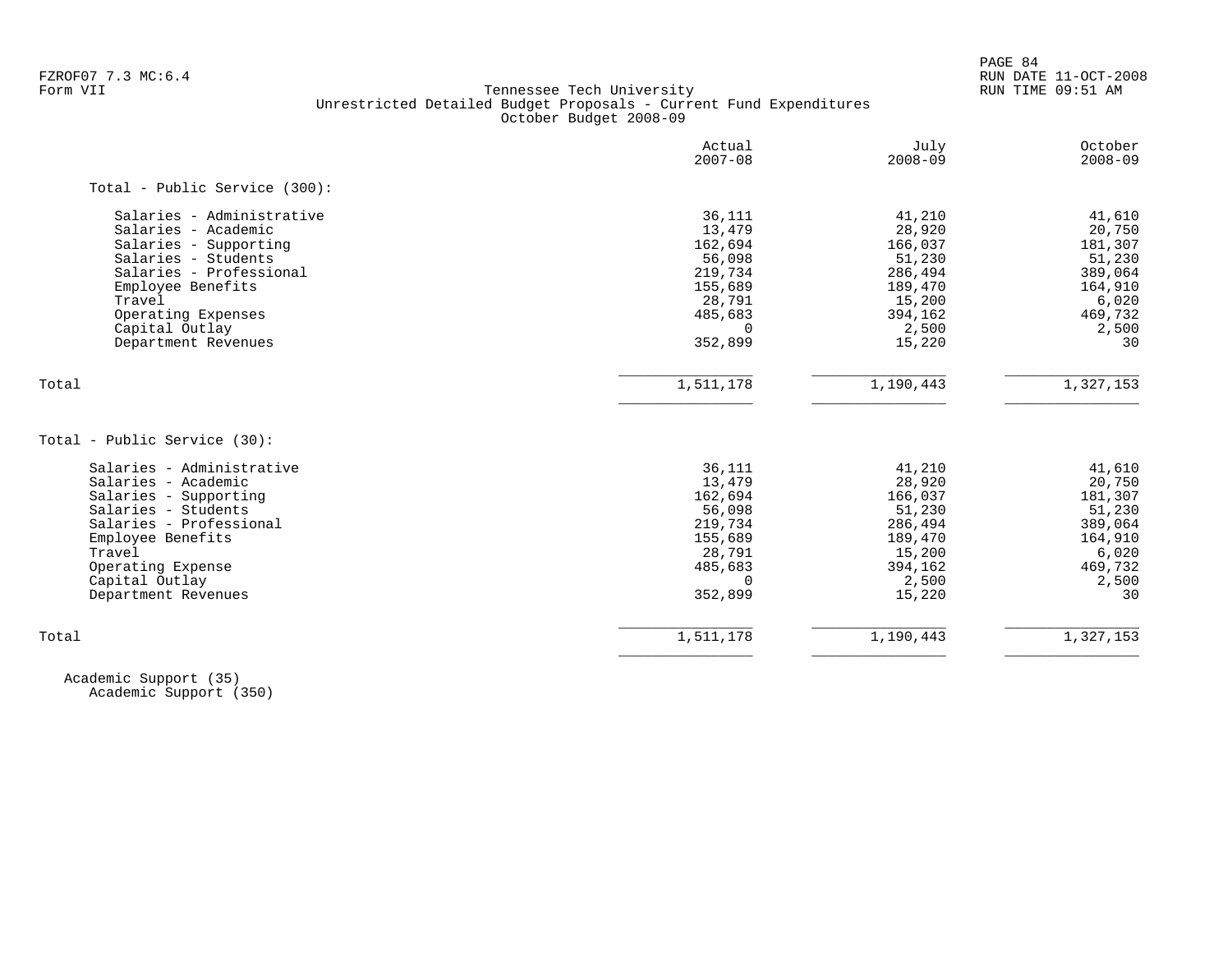|                                         | Actual<br>$2007 - 08$ | July<br>$2008 - 09$ | October<br>$2008 - 09$ |
|-----------------------------------------|-----------------------|---------------------|------------------------|
| Testing and Surveys (120006)            |                       |                     |                        |
| Salaries - Academic                     | 0                     | 3,000               | 0                      |
| Salaries - Professional                 | 2,089                 | $\Omega$            | $\mathbf 0$            |
| Employee Benefits                       | 160                   | 200                 | $\Omega$               |
| Operating Expenses                      | 20,917                | 36,400              | 32,400                 |
| Total - Testing and Surveys (120006):   | 23,166                | 39,600              | 32,400                 |
| Self Study Accred Fee (120007)          |                       |                     |                        |
| Salaries - Academic                     | 8,667                 | 4,000               | 4,000                  |
| Employee Benefits                       | 1,903                 | 3,400               | 3,400                  |
| Travel                                  | 847                   | 1,150               | 1,100                  |
| Operating Expenses                      | 39,453                | 60,000              | 45,000                 |
| Total - Self Study Accred Fee (120007): | 50,870                | 68,550              | 53,500                 |
| Faculty Recruitment (120008)            |                       |                     |                        |
| Travel                                  | 19,360                | 13,670              | 12,620                 |
| Operating Expenses                      | 3,866                 | 19,323              | 19,323                 |
| Total - Faculty Recruitment (120008):   | 23,226                | 32,993              | 31,943                 |
| Faculty Moving (120009)                 |                       |                     |                        |
| Travel                                  | 19,301                | 5,000               | 26,950                 |
| Total - Faculty Moving (120009):        | 19,301                | 5,000               | 26,950                 |
|                                         |                       |                     |                        |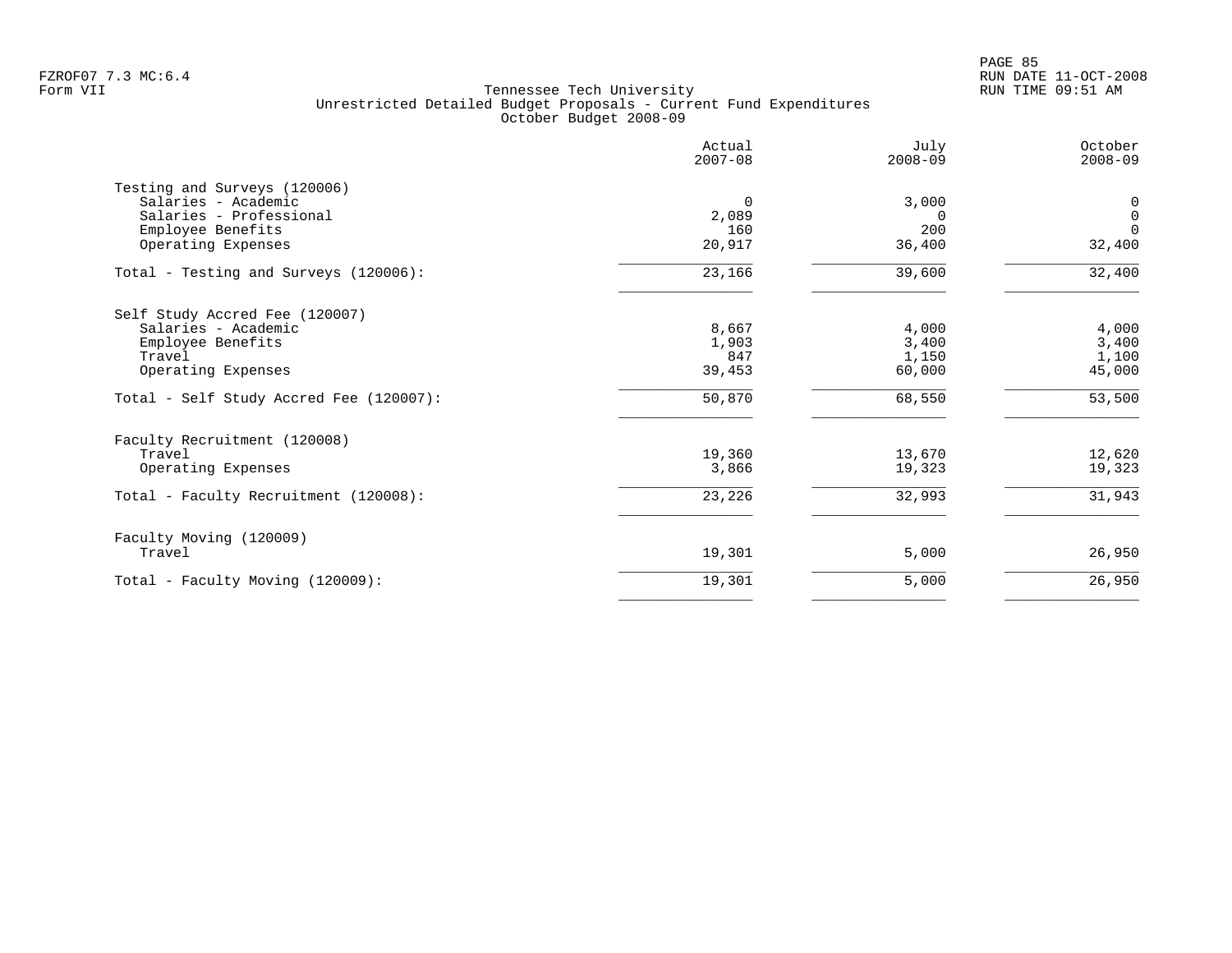PAGE 86 FZROF07 7.3 MC:6.4 RUN DATE 11-OCT-2008

|                                                | Actual<br>$2007 - 08$ | July<br>$2008 - 09$ | October<br>$2008 - 09$ |
|------------------------------------------------|-----------------------|---------------------|------------------------|
| Academic Affairs Discretion (120010)           |                       |                     |                        |
| Salaries - Supporting                          | 67                    | 0                   | 0                      |
| Employee Benefits                              | 14                    | $\Omega$            | $\mathbf 0$            |
| Travel                                         | 3,602                 | $\Omega$            | $\Omega$               |
| Operating Expenses                             | 33,050                | 3,120               | 40,380                 |
| Total - Academic Affairs Discretion (120010):  | 36,733                | 3,120               | 40,380                 |
| Faculty Development (120011)                   |                       |                     |                        |
| Salaries - Professional                        | 7,500                 | 7,500               | 7,500                  |
| Employee Benefits                              | 985                   | 1,000               | 1,000                  |
| Travel                                         | 31,323                | 1,980               | 38,440                 |
| Operating Expenses                             | 29,456                | 0                   | $\Omega$               |
| Total - Faculty Development (120011):          | 69,264                | 10,480              | 46,940                 |
| Non Instr Faculty Assignment (120012)          |                       |                     |                        |
| Salaries - Academic                            | 44,000                | 44,000              | $\Omega$               |
| Employee Benefits                              | 12,555                | 0                   | 12,750                 |
| Total - Non Instr Faculty Assignment (120012): | 56,555                | 44,000              | 12,750                 |
| Faculty Grant In Aid (120013)                  |                       |                     |                        |
| Salaries - Academic                            | 0                     | 14,000              | 0                      |
| Total - Faculty Grant In Aid (120013):         | 0                     | 14,000              | $\mathbf 0$            |
|                                                |                       |                     |                        |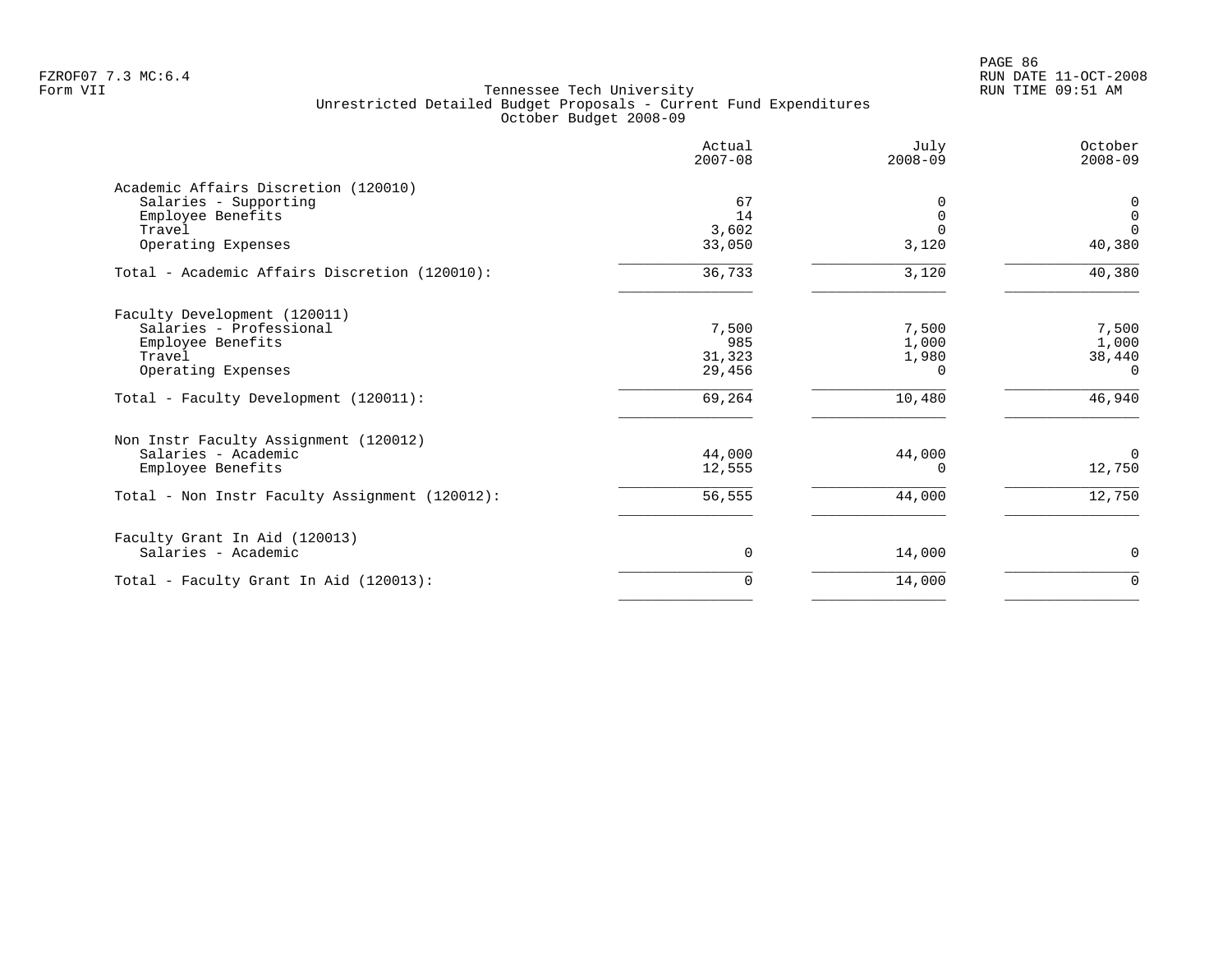PAGE 87 FZROF07 7.3 MC:6.4 RUN DATE 11-OCT-2008

|                                                   | Actual<br>$2007 - 08$ | July<br>$2008 - 09$ | October<br>$2008 - 09$ |
|---------------------------------------------------|-----------------------|---------------------|------------------------|
| Inst Tech Fac Dev (120014)<br>Operating Expenses  | $\Omega$              | 2,530               | 2,000                  |
|                                                   |                       |                     |                        |
| Total - Inst Tech Fac Dev (120014):               | $\mathbf 0$           | 2,530               | 2,000                  |
| Fac Web Course Dev (120015)                       |                       |                     |                        |
| Salaries - Academic                               | 2,001                 | 10,000              | 6,000                  |
| Employee Benefits<br>Operating Expenses           | 437<br>$\Omega$       | 450<br>$\Omega$     | 450<br>1,430           |
|                                                   |                       |                     |                        |
| Total - Fac Web Course Dev (120015):              | 2,438                 | 10,450              | 7,880                  |
| Faculty Award (120016)                            |                       |                     |                        |
| Operating Expenses                                | 8,535                 | 7,740               | 7,740                  |
| Total - Faculty Award (120016):                   | 8,535                 | 7,740               | 7,740                  |
| Faculty Evaluations (120017)                      |                       |                     |                        |
| Salaries - Supporting                             | 4,707                 | 4,000               | 4,000                  |
| Employee Benefits                                 | 2,074                 | 1,750               | 1,750                  |
| Operating Expenses                                | 20,481                | 15,180              | 15,180                 |
| Total - Faculty Evaluations (120017):             | 27,262                | 20,930              | 20,930                 |
| Office of Assoc VP Acad Affairs (121700)          |                       |                     |                        |
| Salaries - Administrative                         | 120,080               | 120,050             | 120,450                |
| Salaries - Supporting                             | 36,809                | 40,550              | 40,950                 |
| Salaries - Professional                           | 12,058                | 9,319               | 9,319                  |
| Employee Benefits<br>Travel                       | 56,035<br>144         | 78,770              | 70,010                 |
| Operating Expenses                                | 7,652                 | 2,000<br>3,960      | 1,920<br>3,810         |
| Department Revenues                               | $-1$                  | $\Omega$            | $\Omega$               |
| Total - Office of Assoc VP Acad Affairs (121700): | 232,777               | 254,649             | 246,459                |
|                                                   |                       |                     |                        |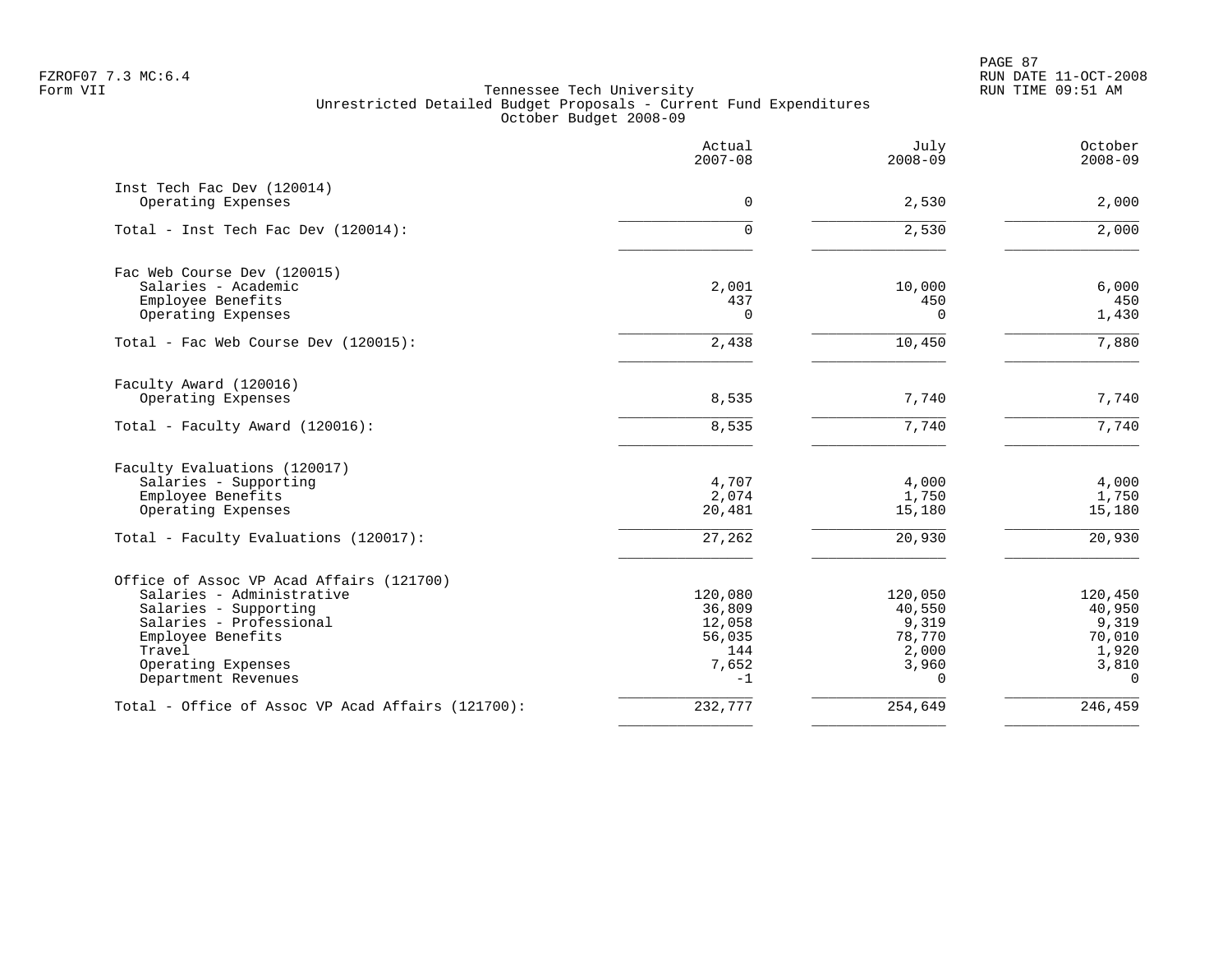PAGE 88 FZROF07 7.3 MC:6.4 RUN DATE 11-OCT-2008

|                                                      | Actual<br>$2007 - 08$ | July<br>$2008 - 09$ | October<br>$2008 - 09$ |
|------------------------------------------------------|-----------------------|---------------------|------------------------|
| Planning (121701)                                    |                       |                     |                        |
| Salaries - Students                                  | 875                   | <sup>0</sup>        | 0                      |
| Employee Benefits                                    | 57                    |                     | $\overline{0}$         |
| Travel                                               | 613                   |                     | 10,000                 |
| Operating Expenses                                   | 1,927                 | $\Omega$            | $\Omega$               |
| Total - Planning $(121701)$ :                        | 3,472                 | $\Omega$            | 10,000                 |
| Craft Center Admin (121760)                          |                       |                     |                        |
| Salaries - Supporting                                | 24,780                | 24,880              | 25,280                 |
| Salaries - Students                                  | 15,981                | 13,500              | 11,500                 |
| Salaries - Professional                              | 75,127                | 75,286              | 75,686                 |
| Employee Benefits                                    | 44,851                | 47,310              | 48,490                 |
| Travel                                               | 6,387                 | 6,500               | 4,500                  |
| Operating Expenses                                   | 31,597                | 37,600              | 36,600                 |
| Total - Craft Center Admin (121760):                 | 198,723               | 205,076             | 202,056                |
| Federal College Work Study Program (122001)          |                       |                     |                        |
| Salaries - Students                                  | $\Omega$              | 29,700              | 29,700                 |
| Operating Expenses                                   | 22,168                | $\Omega$            | $\Omega$               |
| Total - Federal College Work Study Program (122001): | 22,168                | 29,700              | 29,700                 |
| Academic Work Study Program (122002)                 |                       |                     |                        |
| Operating Expenses                                   | 5,000                 | 0                   | 0                      |
| Total - Academic Work Study Program (122002):        | 5,000                 | $\Omega$            | $\Omega$               |
|                                                      |                       |                     |                        |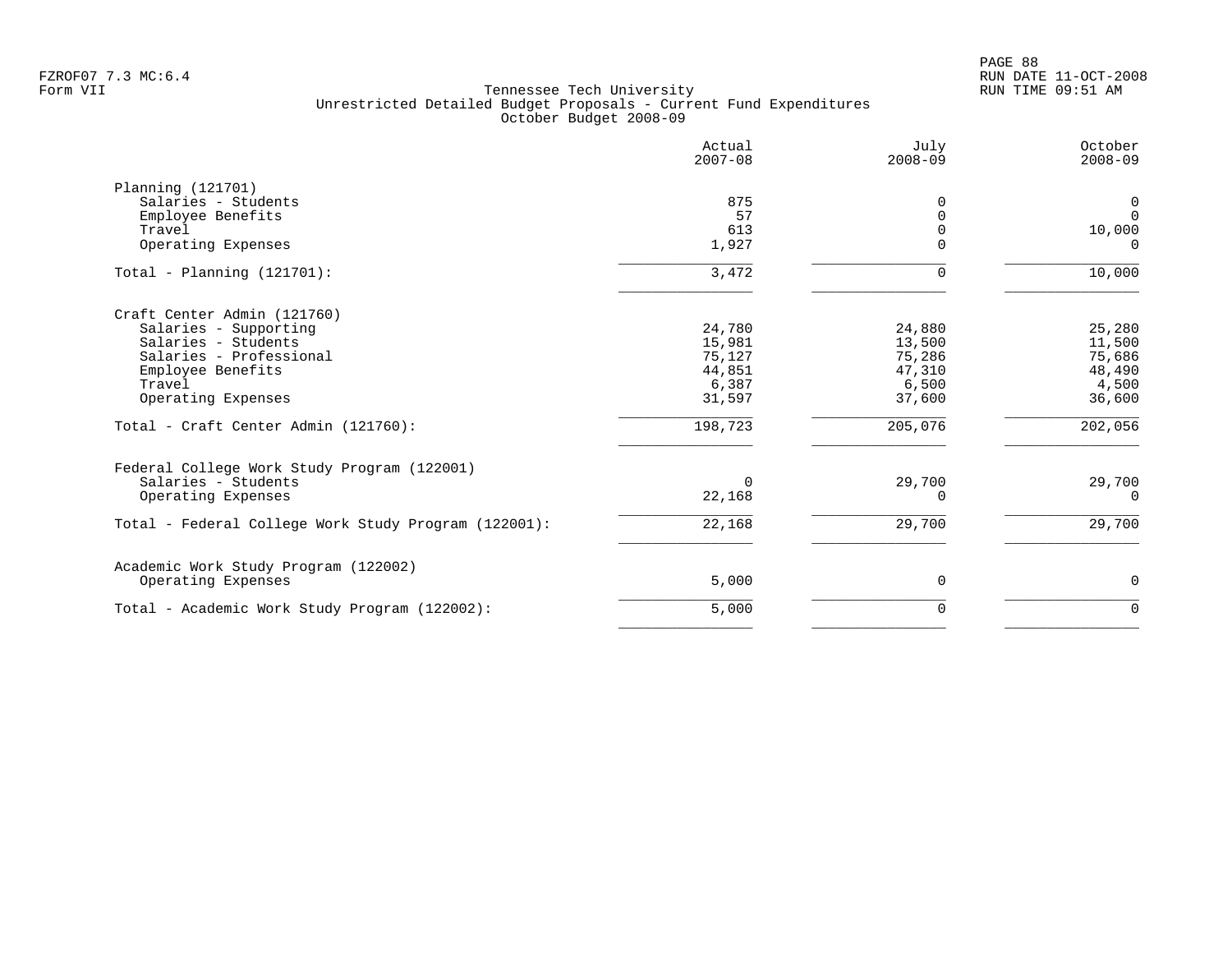|                                              | Actual<br>$2007 - 08$ | July<br>$2008 - 09$ | October<br>$2008 - 09$     |
|----------------------------------------------|-----------------------|---------------------|----------------------------|
| Student Exchance Program (123703)            |                       |                     |                            |
| Operating Expenses<br>Department Revenues    | 68,276<br>$-60,663$   | 0<br>$\Omega$       | $\mathbf 0$<br>$\mathbf 0$ |
|                                              |                       |                     |                            |
| Total - Student Exchance Program (123703):   | 7,613                 | $\Omega$            | $\Omega$                   |
| Exchange BA ENG Course Fee (123704)          |                       |                     |                            |
| Operating Expenses                           | 4,381                 | 2,500               | 2,500                      |
| Total - Exchange BA ENG Course Fee (123704): | 4,381                 | 2,500               | 2,500                      |
| Library Administration (124000)              |                       |                     |                            |
| Salaries - Administrative                    | 99,339                | 99,440              | 99,840                     |
| Salaries - Supporting                        | 32,259                | 32,360              | 32,760                     |
| Employee Benefits<br>Travel                  | 48,969<br>384         | 65,950<br>1,660     | 50,580<br>1,660            |
|                                              |                       |                     |                            |
| Total - Library Administration (124000):     | 180,951               | 199,410             | 184,840                    |
| Library Operating (124001)                   |                       |                     |                            |
| Salaries - Academic                          | 684,864               | 716,550             | 747,250                    |
| Salaries - Supporting                        | 372,437               | 379,133             | 385,133                    |
| Salaries - Students                          | 34,213                | 35,000              | 35,000                     |
| Salaries - Professional                      | 37,898                | 76,630              | 76,630                     |
| Employee Benefits<br>Travel                  | 469,138               | 460,490             | 480,540                    |
| Operating Expenses                           | 5,255<br>142,071      | 4,850<br>86,230     | 4,850<br>92,820            |
| Department Revenues                          | $-56, 504$            | $\Omega$            | $\Omega$                   |
| Total - Library Operating (124001):          | 1,689,372             | 1,758,883           | 1,822,223                  |
|                                              |                       |                     |                            |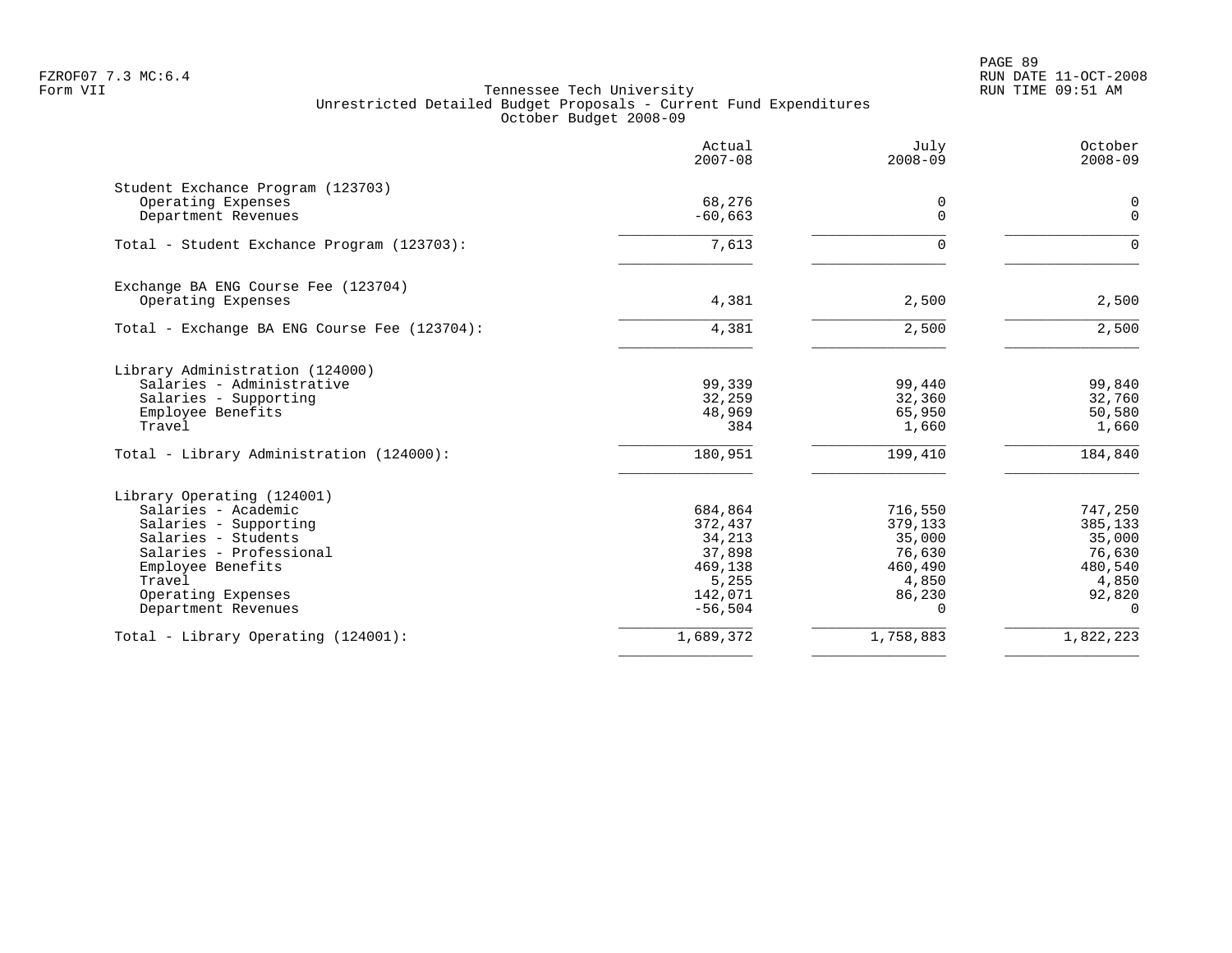PAGE 90 FZROF07 7.3 MC:6.4 RUN DATE 11-OCT-2008

|                                                                             | Actual<br>$2007 - 08$ | July<br>$2008 - 09$  | October<br>$2008 - 09$ |
|-----------------------------------------------------------------------------|-----------------------|----------------------|------------------------|
| Library Binding (124002)<br>Capital Outlay                                  | 17,644                | 30,000               | 30,000                 |
| Total - Library Binding (124002):                                           | 17,644                | 30,000               | 30,000                 |
| Library Microfilms (124003)<br>Capital Outlay                               | 33,593                | 15,000               | 15,000                 |
| Total - Library Microfilms (124003):                                        | 33,593                | 15,000               | 15,000                 |
| Library Copying (124004)<br>Operating Expenses                              | 11,579                | 20,000               | 20,000                 |
| Total - Library Copying (124004):                                           | 11,579                | 20,000               | 20,000                 |
| Library Copy Trans In (124005)<br>Operating Expenses<br>Department Revenues | $-483$<br>0           | $\Omega$<br>$-1,400$ | $\Omega$<br>$-1,400$   |
| Total - Library Copy Trans In (124005):                                     | $-483$                | $-1,400$             | $-1,400$               |
| Library Copy Trans In Rev (124006)<br>Department Revenues                   | $-12,378$             | $-22,000$            | $-22,000$              |
| Total - Library Copy Trans In Rev (124006):                                 | $-12,378$             | $-22,000$            | $-22,000$              |
|                                                                             |                       |                      |                        |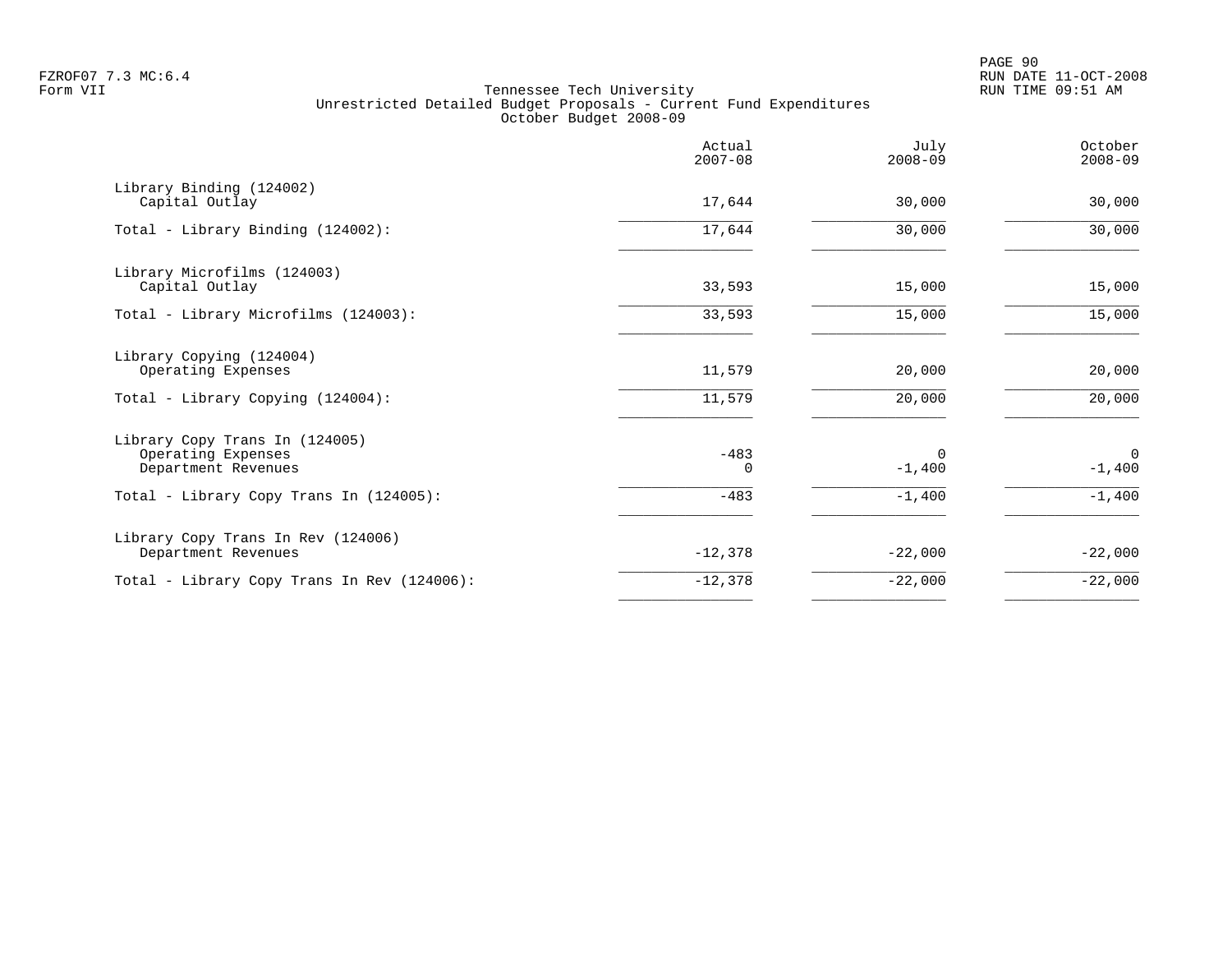PAGE 91 FZROF07 7.3 MC:6.4 RUN DATE 11-OCT-2008

|                                                          | Actual<br>$2007 - 08$ | July<br>$2008 - 09$ | October<br>$2008 - 09$ |
|----------------------------------------------------------|-----------------------|---------------------|------------------------|
| Library Books and Periodicals (124008)<br>Capital Outlay | 916,645               | 905,840             | 1,034,090              |
| Total - Library Books and Periodicals (124008):          | 916,645               | 905,840             | 1,034,090              |
| Dean of Arts and Science Office (130000)                 |                       |                     |                        |
| Salaries - Administrative                                | 198,129               | 222,630             | 198,130                |
| Salaries - Academic                                      | 1,793                 | 4,800               | 4,800                  |
| Salaries - Supporting                                    | 62,545                | 62,740              | 63,540                 |
| Salaries - Professional                                  | 3,007                 | $\Omega$            | $\Omega$               |
| Employee Benefits                                        | 89,817                | 110,900             | 125,760                |
| Travel                                                   | 18,168                | 18,270              | 8,270                  |
| Operating Expenses                                       | 33,207                | 10,645              | 10,405                 |
| Capital Outlay                                           | 1,240                 | $\Omega$            | $\Omega$               |
| Total - Dean of Arts and Science Office (130000):        | 407,906               | 429,985             | 410,905                |
| Arts and Sci Vehicles (131003)                           |                       |                     |                        |
| Travel                                                   | 119                   | $\Omega$            | $\overline{0}$         |
| Operating Expenses                                       | 9,029                 | 3,860               | 3,860                  |
| Total - Arts and Sci Vehicles (131003):                  | 9,148                 | 3,860               | 3,860                  |
| Arts and Sci Vehicles Revenue (131004)                   |                       |                     |                        |
| Travel                                                   | $-15,935$             | $\Omega$            | $\Omega$               |
| Department Revenues                                      | 0                     | $-9,860$            | $-9,860$               |
| Total - Arts and Sci Vehicles Revenue (131004):          | $-15,935$             | $-9,860$            | $-9,860$               |
|                                                          |                       |                     |                        |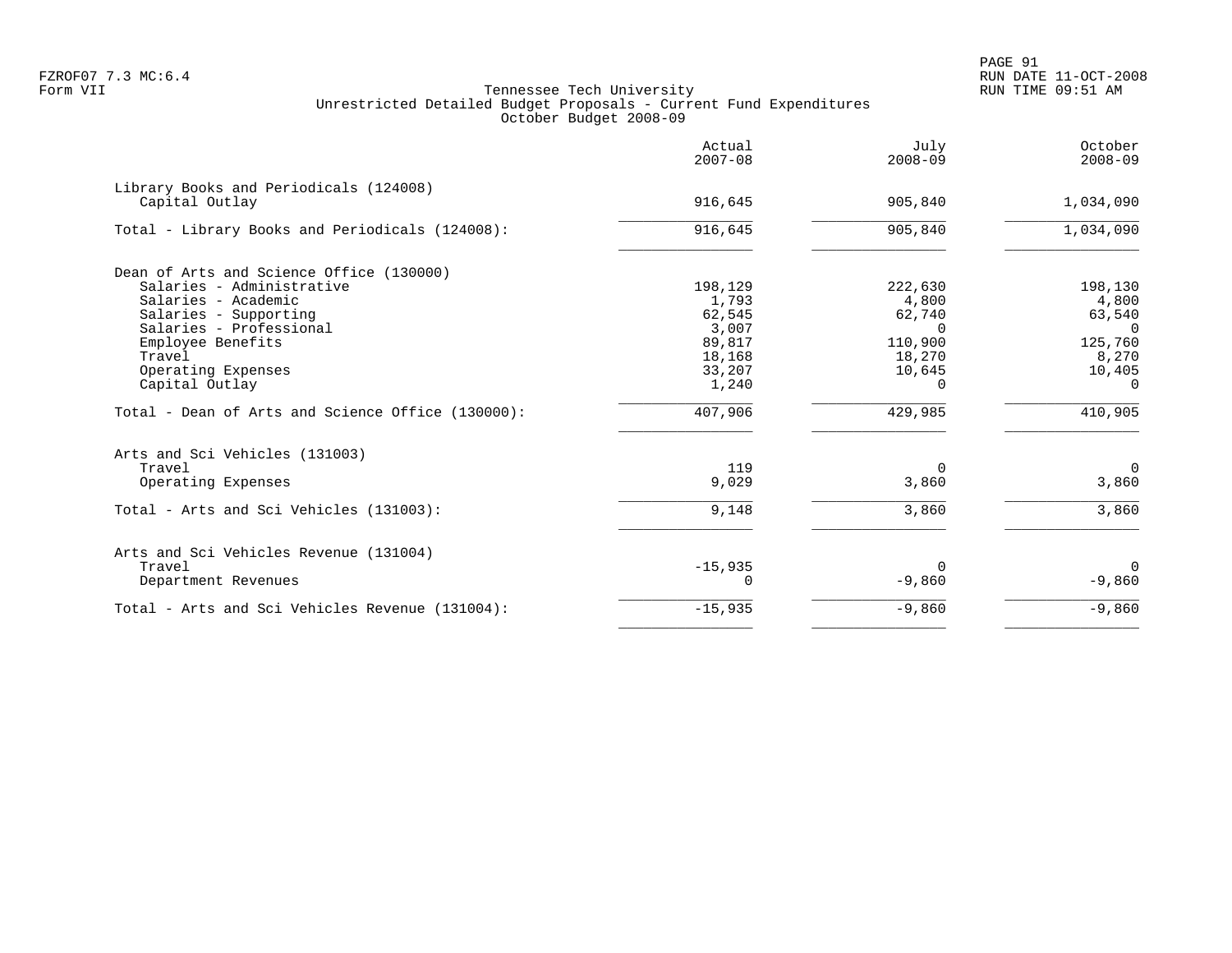PAGE 92 FZROF07 7.3 MC:6.4 RUN DATE 11-OCT-2008

|                                                    | Actual<br>$2007 - 08$ | July<br>$2008 - 09$ | October<br>$2008 - 09$ |
|----------------------------------------------------|-----------------------|---------------------|------------------------|
| Dean of Engineering Admin Office (137000)          |                       |                     |                        |
| Salaries - Administrative                          | 412,721               | 402,370             | 403,570                |
| Salaries - Supporting                              | 70,059                | 70,260              | 71,060                 |
| Salaries - Professional                            | 137,679               | 180,200             | 172,720                |
| Employee Benefits                                  | 191,495               | 166,930             | 194,920                |
| Travel                                             | 3,428                 | 2,110               | $\overline{0}$         |
| Operating Expenses                                 | 13,747                | 15,065              | 15,385                 |
| Total - Dean of Engineering Admin Office (137000): | 829,129               | 836,935             | 857,655                |
| Water Ctr Vehicle (139401)                         |                       |                     |                        |
| Salaries - Students                                | 194                   | 0                   | $\mathbf 0$            |
| Employee Benefits                                  | 6                     | $\Omega$            | $\mathsf{O}$           |
| Travel                                             | 17                    | $\Omega$            | $\mathbf 0$            |
| Operating Expenses                                 | 11,527                | 7,410               | 7,410                  |
| Total - Water Ctr Vehicle (139401):                | 11,744                | 7,410               | 7,410                  |
| Water Ctr Vehicle Transfer In (139402)             |                       |                     |                        |
| Travel                                             | $-27,536$             | $\mathbf 0$         | $\Omega$               |
| Operating Expenses                                 | $\Omega$              | $-25,000$           | $-25,000$              |
| Total - Water Ctr Vehicle Transfer In (139402):    | $-27,536$             | $-25,000$           | $-25,000$              |
| Dean College Of Business (140000)                  |                       |                     |                        |
| Salaries - Administrative                          | 28,445                | 159,755             | 159,660                |
| Salaries - Academic                                | 500                   | 4,650               | 4,650                  |
| Salaries - Supporting                              | 61,248                | 61,450              | 62,250                 |
| Salaries - Professional                            | 74,289                | 125,390             | 85,610                 |
| Employee Benefits                                  | 56,761                | 79,780              | 61,960                 |
| Travel                                             | 3,601                 | $\Omega$            | $\overline{0}$         |
| Operating Expenses                                 | 10,828                | 3,390               | 28,390                 |
| Total - Dean College Of Business (140000):         | 235,672               | 434,415             | 402,520                |
|                                                    |                       |                     |                        |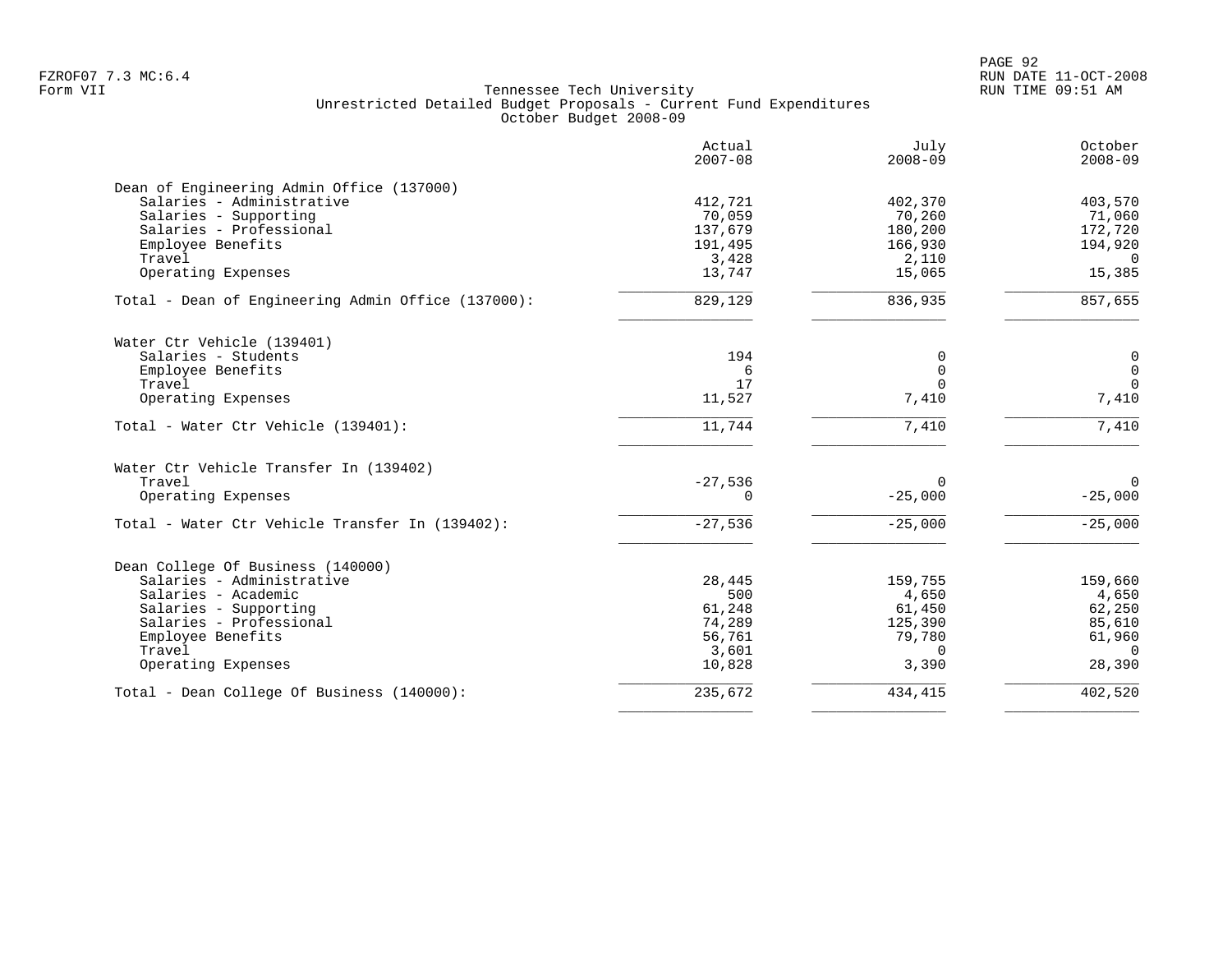PAGE 93 FZROF07 7.3 MC:6.4 RUN DATE 11-OCT-2008

|                                                                                                              | Actual<br>$2007 - 08$ | July<br>$2008 - 09$      | October<br>$2008 - 09$          |
|--------------------------------------------------------------------------------------------------------------|-----------------------|--------------------------|---------------------------------|
| DMF Business Administration (140001)<br>Salaries - Administrative<br>Employee Benefits<br>Operating Expenses | 1,123<br>233<br>5,713 | $\Omega$<br>540<br>6,010 | $\overline{0}$<br>540<br>38,800 |
| Total - DMF Business Administration (140001):                                                                | 7,069                 | 6,550                    | 39,340                          |
| Business Admin Vehicles (140004)<br>Operating Expenses                                                       | 585                   | 0                        | $\mathsf 0$                     |
| Total - Business Admin Vehicles (140004):                                                                    | 585                   | $\Omega$                 | $\Omega$                        |
| Business Admin Vehicle Revenue (140005)<br>Travel                                                            | $-697$                | $\Omega$                 | $\Omega$                        |
| Total - Business Admin Vehicle Revenue (140005):                                                             | $-697$                | $\Omega$                 | $\Omega$                        |
| Business Copying (140006)<br>Operating Expenses                                                              | 6,077                 | 16,220                   | 16,220                          |
| Total - Business Copying (140006):                                                                           | 6,077                 | 16,220                   | 16,220                          |
| Bus Copying Transfer In (140007)<br>Operating Expenses<br>Department Revenues                                | $-5,125$              | 0<br>$-6,220$            | $\Omega$<br>$-6,220$            |
| Total - Bus Copying Transfer In (140007):                                                                    | $-5,125$              | $-6,220$                 | $-6,220$                        |
|                                                                                                              |                       |                          |                                 |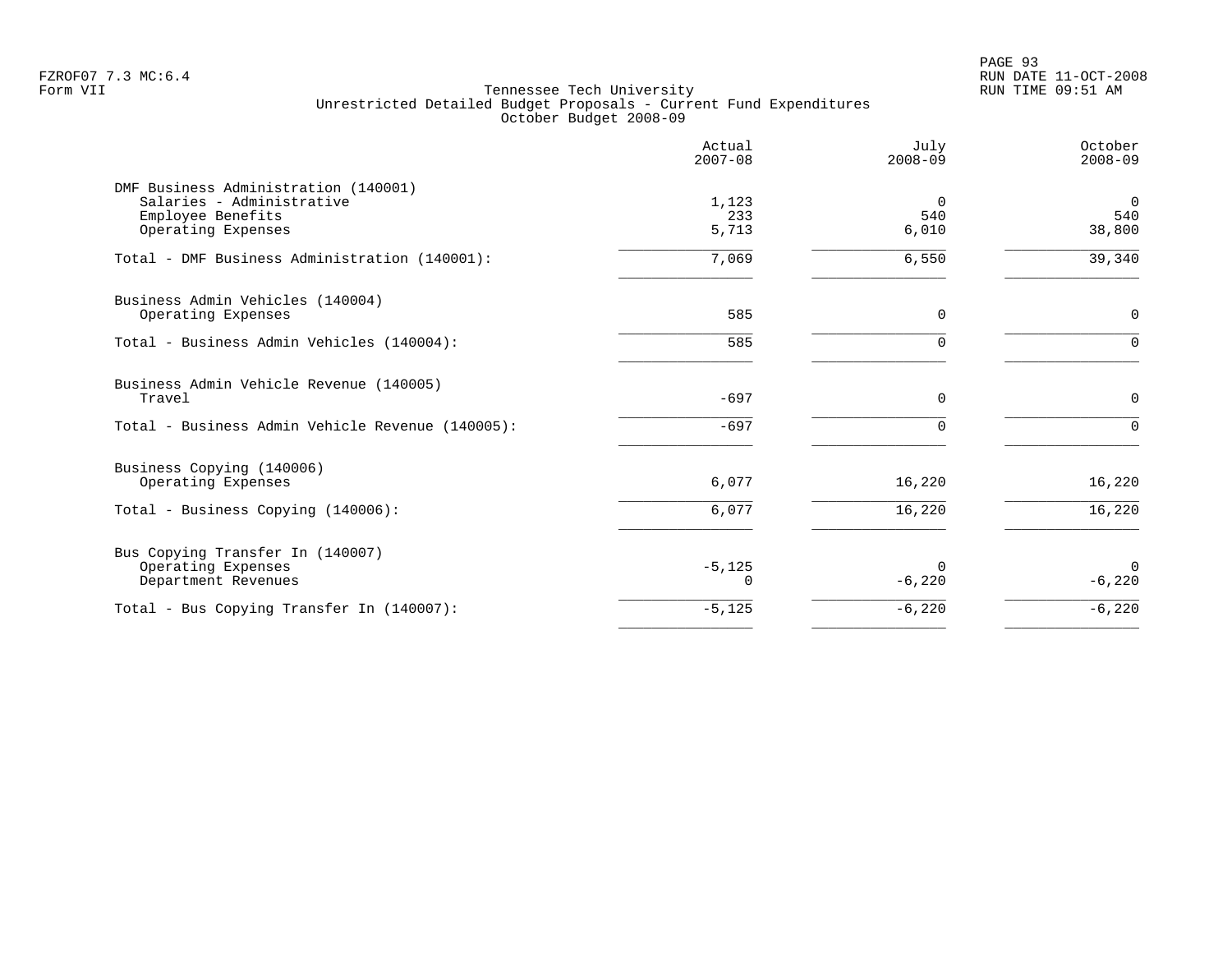|                                                                          | Actual<br>$2007 - 08$ | July<br>$2008 - 09$  | October<br>$2008 - 09$ |
|--------------------------------------------------------------------------|-----------------------|----------------------|------------------------|
| Bus Copying Revenue (140008)<br>Department Revenues                      | $-1,410$              | $-10,000$            | $-10,000$              |
| Total - Bus Copying Revenue (140008):                                    | $-1,410$              | $-10,000$            | $-10,000$              |
| Bus Technology Support (140009)<br>Salaries - Students                   | 435                   | $\mathbf 0$          | $\mathbf 0$            |
| Total - Bus Technology Support (140009):                                 | 435                   | 0                    | $\mathbf 0$            |
| Bus Tech Support Transfer In (140010)<br>Department Revenues             | $-260$                | $\Omega$             | 0                      |
| Total - Bus Tech Support Transfer In (140010):                           | $-260$                | $\Omega$             | $\Omega$               |
| Business Typing (140011)<br>Salaries - Students<br>Operating Expenses    | 784<br>105            | $\Omega$<br>2,000    | $\mathbf 0$<br>2,000   |
| Total - Business Typing (140011):                                        | 889                   | 2,000                | 2,000                  |
| Bus Typing Revenue (140013)<br>Operating Expenses<br>Department Revenues | $-829$<br>$-428$      | $\Omega$<br>$-2,000$ | $\Omega$<br>$-2,000$   |
| Total - Bus Typing Revenue (140013):                                     | $-1,257$              | $-2,000$             | $-2,000$               |
|                                                                          |                       |                      |                        |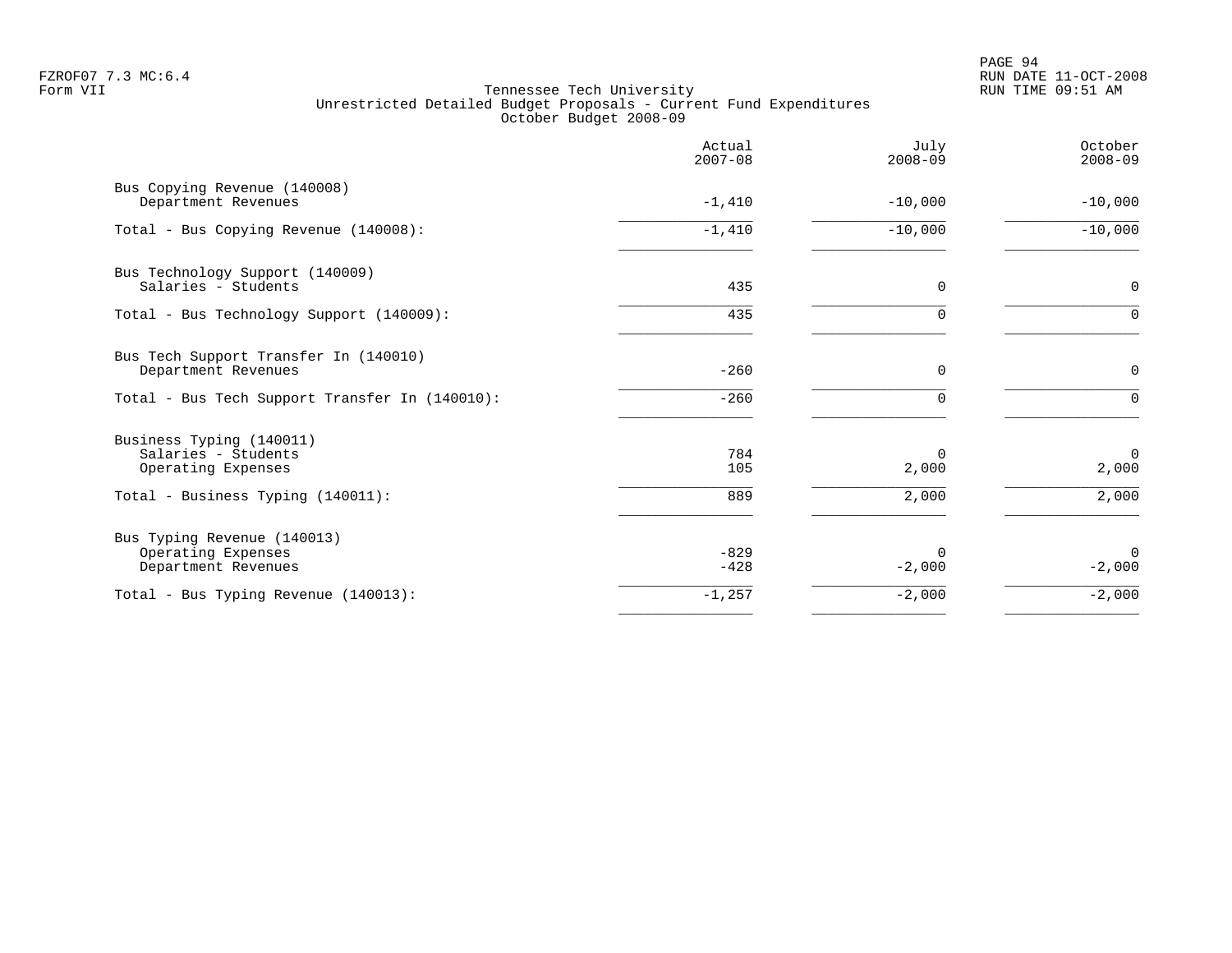| Actual<br>$2007 - 08$ | July<br>$2008 - 09$       | October<br>$2008 - 09$    |
|-----------------------|---------------------------|---------------------------|
|                       |                           |                           |
| 190,134               | 189,960                   | 190,760                   |
| 501                   | $\Omega$                  | 16,000                    |
| 54,171                | 54,480                    | 56,070                    |
| 821                   | 780                       | 780                       |
| 31,125                | 37,930                    | 42,430                    |
| 90,595                | 120,720                   | 92,430                    |
|                       | 11,590                    | 9,090                     |
| 38,898                | 33,750                    | 125,460                   |
| 411,555               | 449,210                   | 533,020                   |
|                       |                           |                           |
| 41,776                | 42,960                    | 43,360                    |
| 1,000                 | $\Omega$                  | 1,000                     |
|                       |                           | 67,170                    |
|                       |                           | 42,370                    |
| $\Omega$              | 580                       | $\Omega$                  |
| 5,114                 |                           | 4,000                     |
| $-10$                 | $\Omega$                  | $\Omega$                  |
| 151,157               | 156,780                   | 157,900                   |
|                       |                           |                           |
| 80,425                | 84,230                    | 98,450                    |
| 52,262                | 6,000                     | 6,000                     |
| 139,324               | 145,090                   | 126,200                   |
| 117,583               | 95,080                    | 98,540                    |
| $\Omega$              | 760                       | 760                       |
| 26,501                | 8,000                     | 8,000                     |
| $-214,710$            | $-154,010$                | $-154,010$                |
| 201,385               | 185,150                   | 183,940                   |
|                       | 5,310<br>61,865<br>41,412 | 66,770<br>41,350<br>5,120 |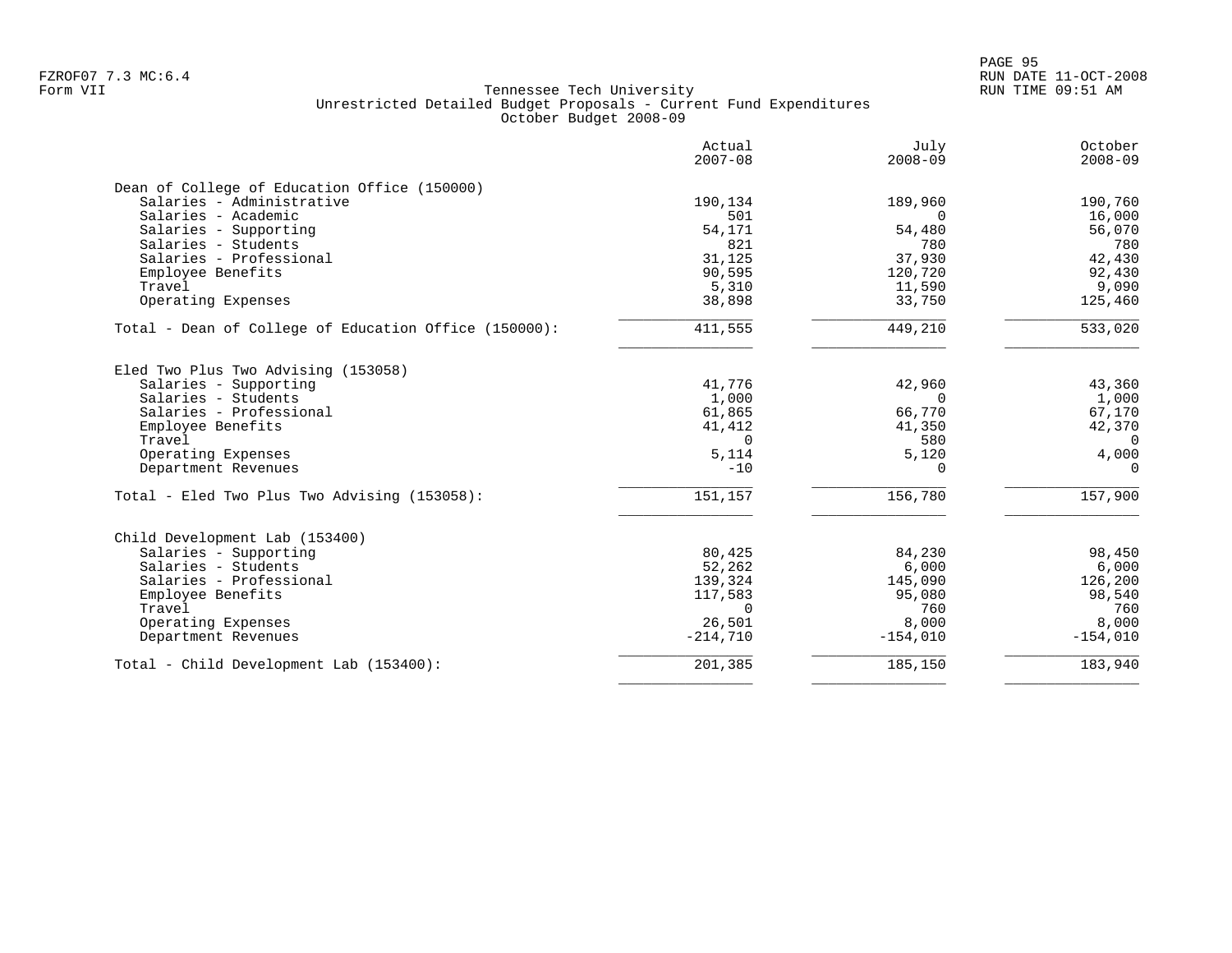PAGE 96 FZROF07 7.3 MC:6.4 RUN DATE 11-OCT-2008

|                                                  | Actual<br>$2007 - 08$ | July<br>$2008 - 09$     | October<br>$2008 - 09$  |
|--------------------------------------------------|-----------------------|-------------------------|-------------------------|
| UC Joan Derryberry Art Gallery (155003)          |                       |                         |                         |
| Salaries - Students<br>Operating Expenses        | 101<br>1,748          | $\overline{0}$<br>2,210 | $\overline{0}$<br>1,770 |
| Total - UC Joan Derryberry Art Gallery (155003): | 1,849                 | 2,210                   | 1,770                   |
| Learning Resource Center (157000)                |                       |                         |                         |
| Salaries - Academic                              | 0                     | 12,600                  | 6,000                   |
| Salaries - Supporting                            | 23,956                | 20,380                  | 20,780                  |
| Salaries - Students                              | 320                   | $\Omega$                | $\overline{0}$          |
| Salaries - Professional                          | 58,310                | 49,740                  | 49,740                  |
| Employee Benefits                                | 39,422                | 38,270                  | 39,400                  |
| Travel                                           | 166                   | 190                     | $\Omega$                |
| Operating Expenses                               | 18,898                | 17,890                  | 16,800                  |
| Department Revenues                              | $-951$                | 0                       | $\Omega$                |
| Total - Learning Resource Center (157000):       | 140,121               | 139,070                 | 132,720                 |
| Education Media Grad Assist (157001)             |                       |                         |                         |
| Operating Expenses                               | 12,148                | 13,080                  | 13,780                  |
| Total - Education Media Grad Assist (157001):    | 12,148                | 13,080                  | 13,780                  |
| Ag and Human Sciences Admin (160000)             |                       |                         |                         |
| Salaries - Administrative                        | 105,417               | 115,000                 | 115,000                 |
| Salaries - Supporting                            | 57,253                | 35,970                  | 36,370                  |
| Salaries - Students                              | 112                   | $\Omega$                | $\Omega$                |
| Employee Benefits                                | 56,712                | 59,110                  | 58,110                  |
| Travel                                           | 3,703                 | 800                     | 800                     |
| Operating Expenses                               | 12,061                | 3,525                   | 5,975                   |
| Total - Ag and Human Sciences Admin (160000):    | 235,258               | 214,405                 | 216,255                 |
|                                                  |                       |                         |                         |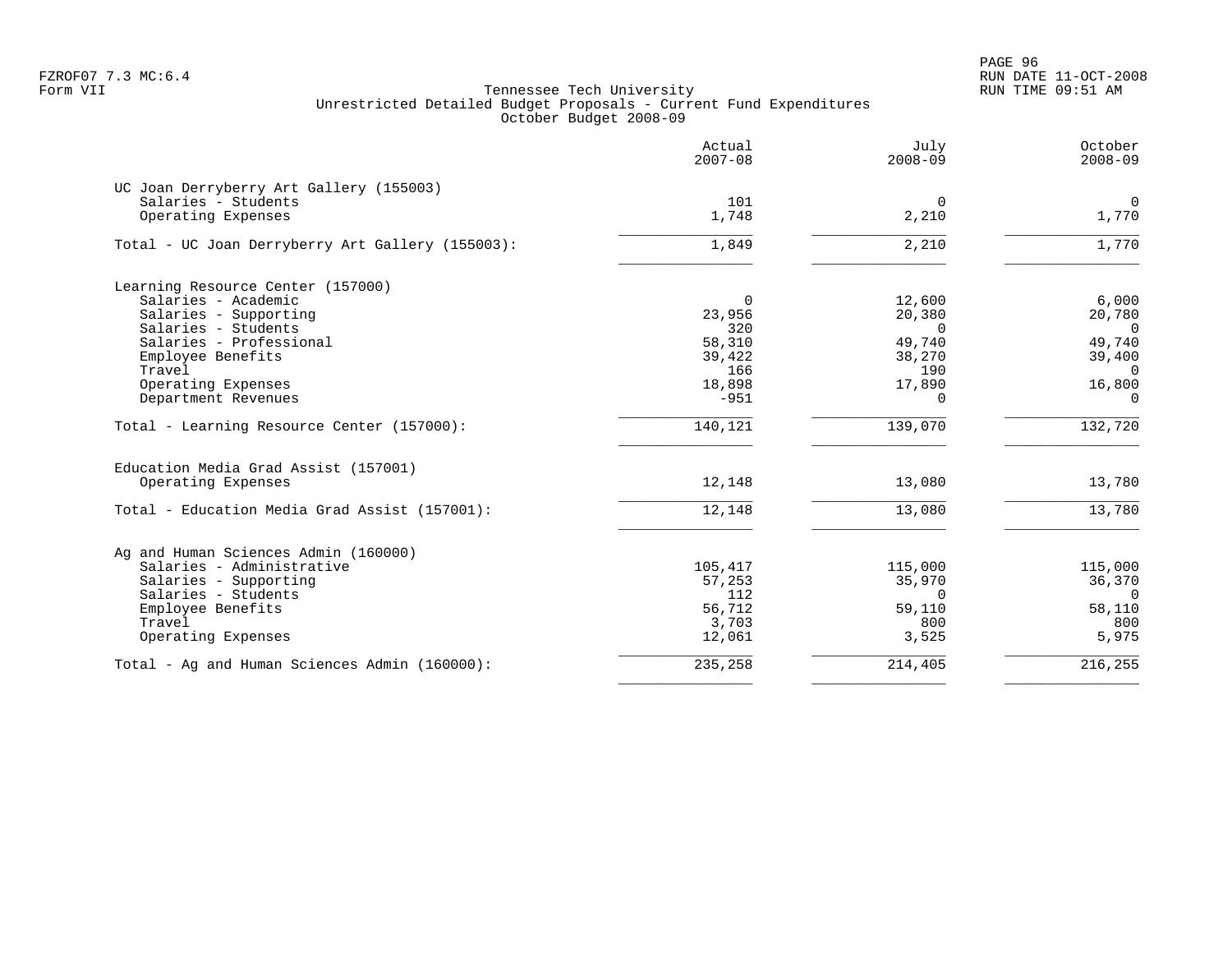PAGE 97 FZROF07 7.3 MC:6.4 RUN DATE 11-OCT-2008

|                                          | Actual<br>$2007 - 08$ | July<br>$2008 - 09$ | October<br>$2008 - 09$ |
|------------------------------------------|-----------------------|---------------------|------------------------|
| Farm Administration (162000)             |                       |                     |                        |
| Salaries - Professional                  | 146,909               | 147,310             | 148,110                |
| Employee Benefits                        | 59,152                | 29,490              | 60,650                 |
| Travel                                   | 140                   | 140                 | 140                    |
| Total - Farm Administration (162000):    | 206,201               | 176,940             | 208,900                |
| Livestock and Dairy (162001)             |                       |                     |                        |
| Salaries - Supporting                    | 0                     | 4,000               | $\mathbf 0$            |
| Salaries - Students                      | 14,789                | 3,090               | 7,570                  |
| Employee Benefits                        | 238                   | 15,200              | 300                    |
| Travel                                   | 1,000                 | $\Omega$            | $\overline{0}$         |
| Operating Expenses                       | 177,861               | 125,640             | 125,640                |
| Department Revenues                      | $-14$                 | $\Omega$            | $\Omega$               |
| Total - Livestock and Dairy (162001):    | 193,874               | 147,930             | 133,510                |
| Office of Research (170000)              |                       |                     |                        |
| Salaries - Administrative                | 132,753               | 144,200             | 144,600                |
| Salaries - Professional                  | 167,400               | 166,910             | 167,710                |
| Employee Benefits                        | 106,262               | 103,380             | 105,780                |
| Travel                                   | 3,820                 | 3,480               | 3,480                  |
| Operating Expenses                       | 8,488                 | 8,630               | 8,630                  |
| Total - Office of Research (170000):     | 418,723               | 426,600             | 430,200                |
| Graduate Studies Admin (176000)          |                       |                     |                        |
| Salaries - Supporting                    | 108,342               | 104,370             | 105,970                |
| Salaries - Professional                  | 42,149                | 41,250              | 42,650                 |
| Employee Benefits                        | 73,025                | 67,800              | 74,730                 |
| Travel                                   | 4,884                 | 2,350               | 2,350                  |
| Operating Expenses                       | 25,602                | 22,520              | 22,520                 |
| Total - Graduate Studies Admin (176000): | 254,002               | 238,290             | 248,220                |
|                                          |                       |                     |                        |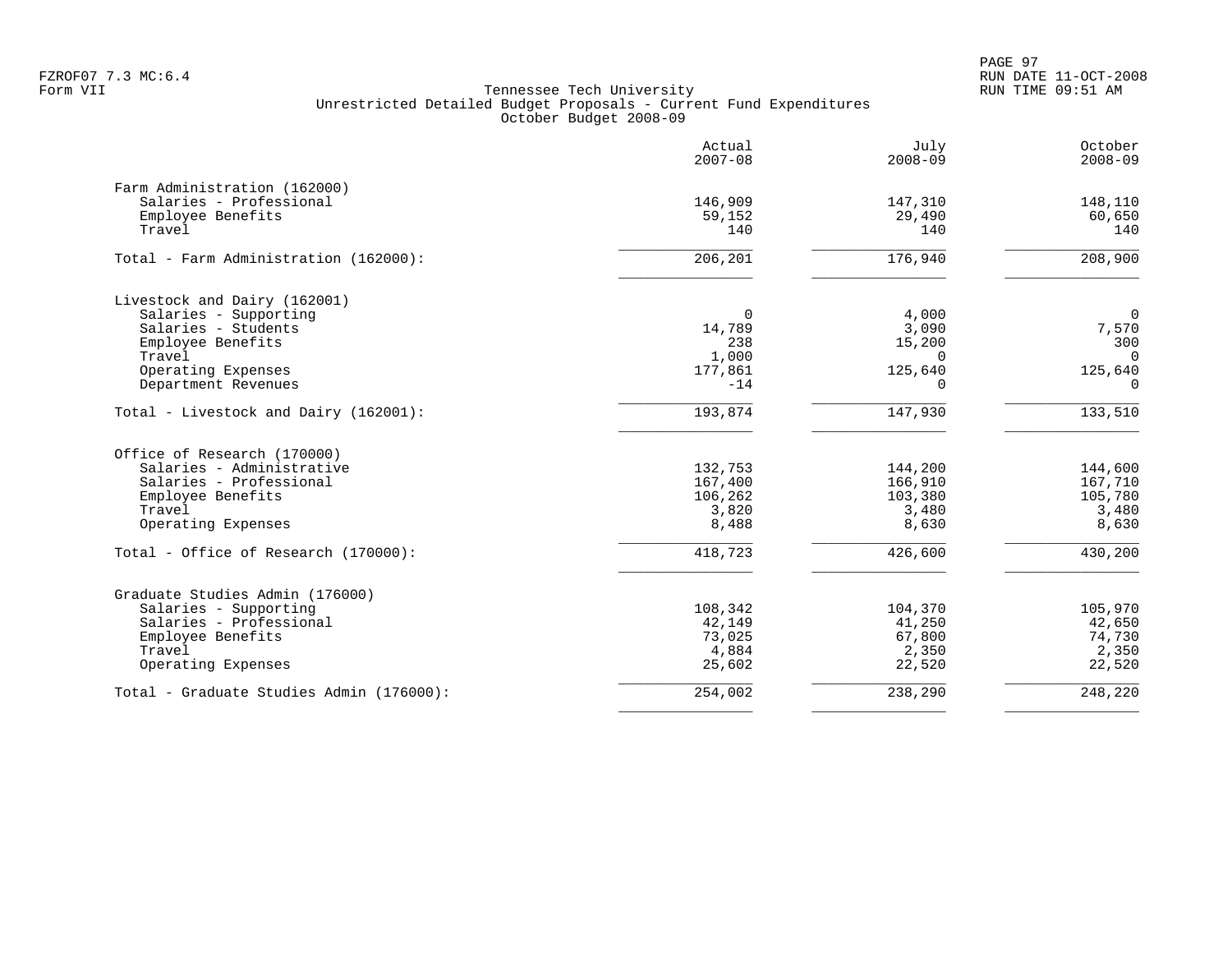PAGE 98 FZROF07 7.3 MC:6.4 RUN DATE 11-OCT-2008

|                                                   | Actual<br>$2007 - 08$ | July<br>$2008 - 09$ | October<br>$2008 - 09$  |
|---------------------------------------------------|-----------------------|---------------------|-------------------------|
| Dissertation Micro (176002)<br>Operating Expenses | 1,815                 | 2,300               | 2,300                   |
| Total - Dissertation Micro (176002):              | 1,815                 | 2,300               | 2,300                   |
|                                                   |                       |                     |                         |
| Thesis Binding (176005)<br>Operating Expenses     | 4,660                 | 5,100               |                         |
|                                                   |                       |                     | 5,100                   |
| Total - Thesis Binding (176005):                  | 4,660                 | 5,100               | 5,100                   |
| Visions 5000 (180006)                             |                       |                     |                         |
| Salaries - Students                               | 1,119                 | $\Omega$            | $\overline{0}$          |
| Employee Benefits<br>Operating Expenses           | 28<br>916             | 140<br>4,560        | $\overline{0}$<br>4,380 |
| Total - Visions 5000 (180006):                    | 2,063                 | 4,700               | 4,380                   |
| Extended Education (180012)                       |                       |                     |                         |
| Salaries - Administrative                         | 54,075                | 54,075              | 54,075                  |
| Salaries - Supporting                             | 65,269                | 50,000              | 50,400                  |
| Salaries - Students<br>Salaries - Professional    | 8,557<br>243,658      | $\Omega$<br>226,905 | $\Omega$<br>243,905     |
| Employee Benefits                                 | 122,048               | 128,970             | 124,860                 |
| Travel                                            | 8,860                 | 1,800               | 1,500                   |
| Operating Expenses                                | 22,709                | 100,650             | 84,400                  |
| Department Revenues                               | $-2$                  | 0                   | $\Omega$                |
| Total - Extended Education (180012):              | 525,174               | 562,400             | 559,140                 |
|                                                   |                       |                     |                         |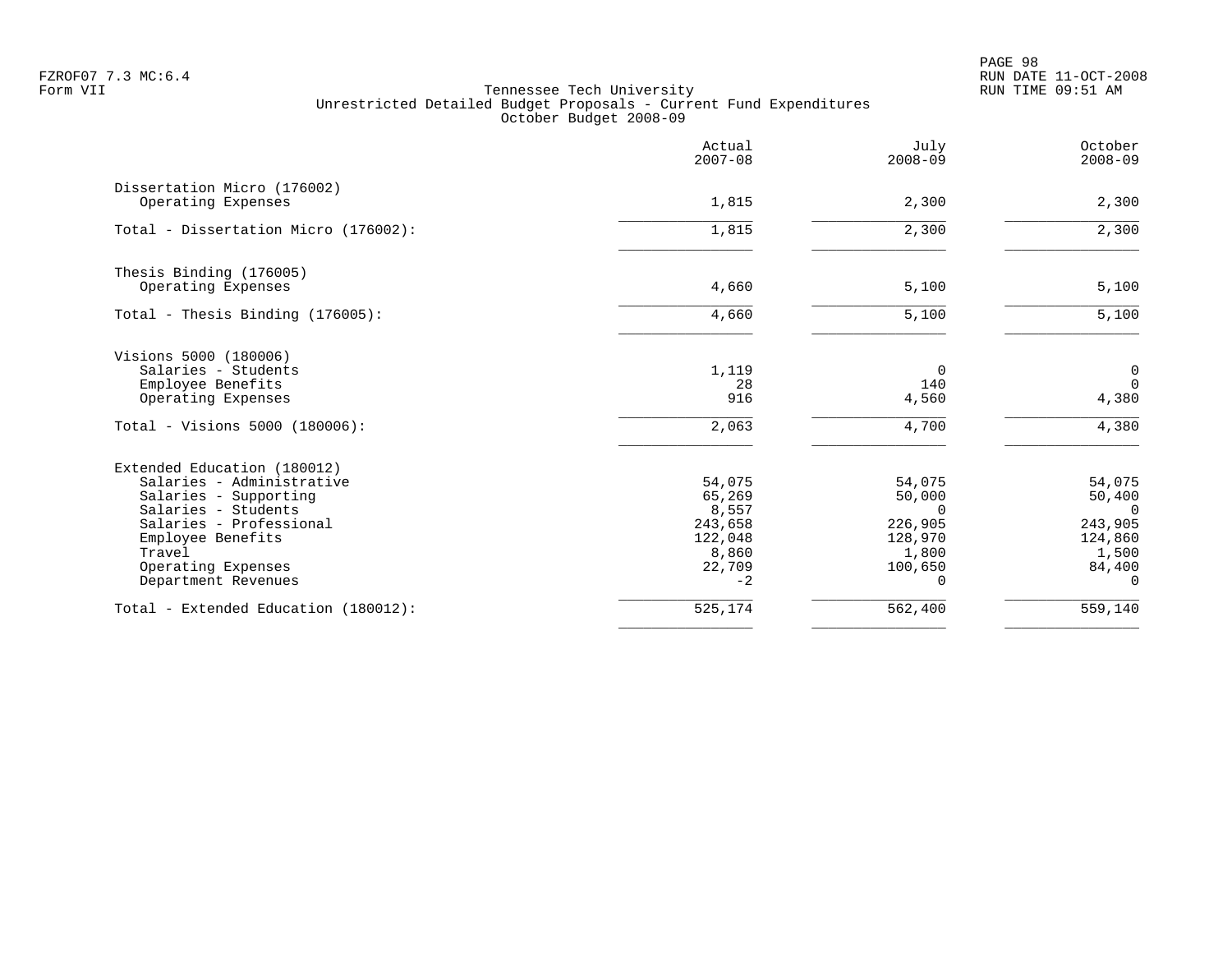|                                                | Actual<br>$2007 - 08$ | July<br>$2008 - 09$ | October<br>$2008 - 09$ |
|------------------------------------------------|-----------------------|---------------------|------------------------|
| Information Technology Admin (190000)          |                       |                     |                        |
| Salaries - Administrative                      | 108,550               | 108,450             | 108,850                |
| Salaries - Supporting                          | 181,013               | 152,590             | 154,590                |
| Salaries - Students                            | 873                   | 12,290              | 2,290                  |
| Salaries - Professional                        | 1,158,780             | 1,230,430           | 1,244,480              |
| Employee Benefits                              | 517,498               | 579,410             | 535,490                |
| Travel                                         | 31,511                | 13,150              | 5,000                  |
| Operating Expenses                             | 884,789               | 773,330             | 727,060                |
| Department Revenues                            | 148,058               | 180,000             | 180,000                |
| Total - Information Technology Admin (190000): | 3,031,072             | 3,049,650           | 2,957,760              |
| PC Maintenance (190004)                        |                       |                     |                        |
| Operating Expenses                             | 48,183                | 40,470              | 38,950                 |
| Department Revenues                            | $-10,005$             | U                   | $\Omega$               |
| Total - PC Maintenance (190004):               | 38,178                | 40,470              | 38,950                 |
| Technology Institute (190005)                  |                       |                     |                        |
| Salaries - Supporting                          | $\Omega$              | 19,180              | 19,180                 |
| Salaries - Students                            | 104                   | 1,180               | 1,180                  |
| Salaries - Professional                        | 42,760                | 69,710              | 69,710                 |
| Employee Benefits                              | 12,932                | $\Omega$            | 13,230                 |
| Travel                                         | 2,649                 | 5,000               | 5,000                  |
| Operating Expenses                             | 22,342                | 24,600              | 25,070                 |
| Capital Outlay                                 | 1,177                 | 15,000              | 13,420                 |
| Total - Technology Institute (190005):         | 81,964                | 134,670             | 146,790                |
|                                                |                       |                     |                        |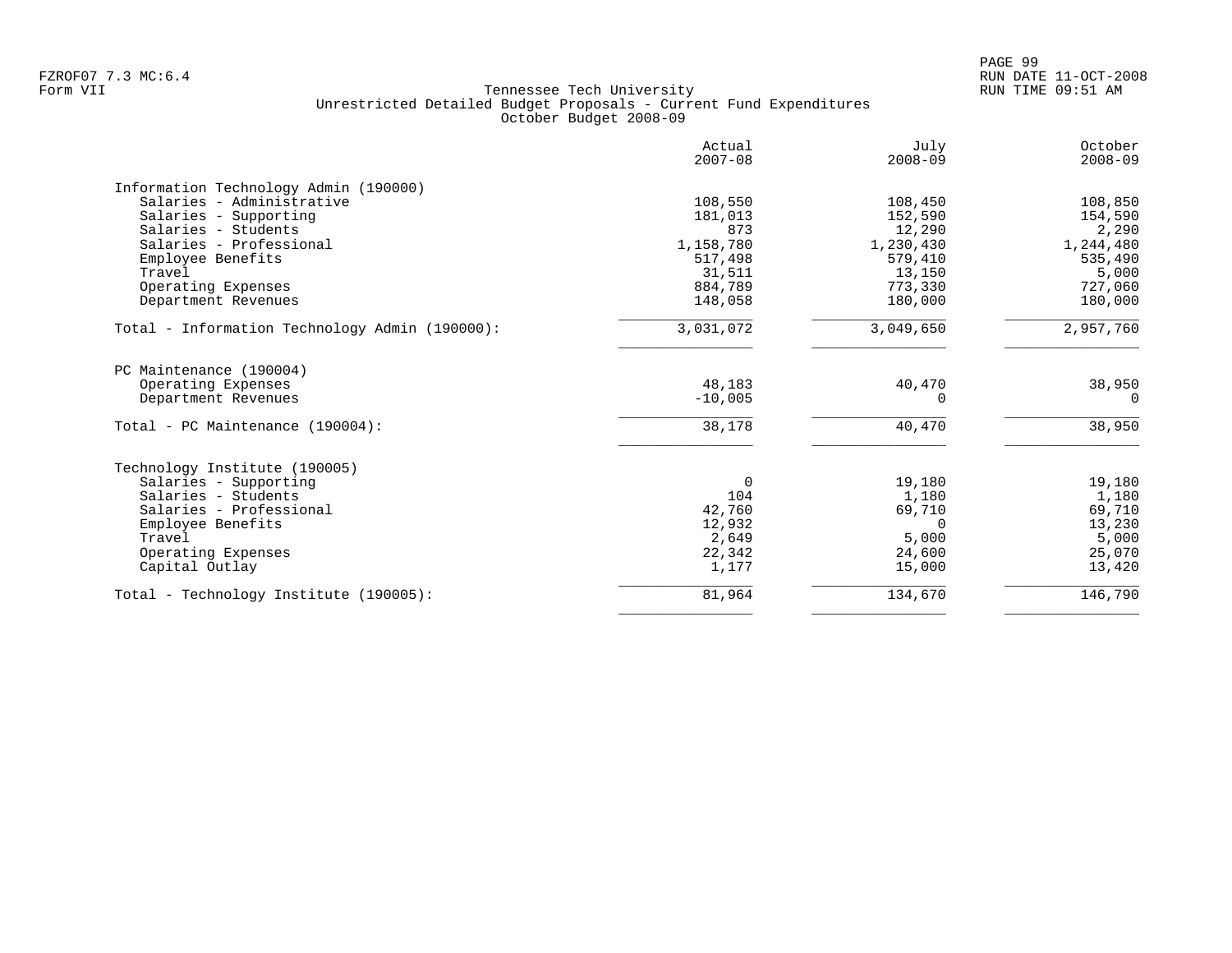PAGE 100 FZROF07 7.3 MC:6.4 RUN DATE 11-OCT-2008

|                                                                                           | Actual<br>$2007 - 08$ | July<br>$2008 - 09$ | October<br>$2008 - 09$ |
|-------------------------------------------------------------------------------------------|-----------------------|---------------------|------------------------|
| Academic Support Tech Access Fee (190007)<br>Salaries - Professional<br>Employee Benefits | 87,610<br>40,023      | 86,810<br>44,970    | 88,110<br>41,200       |
| Total - Academic Support Tech Access Fee (190007):                                        | 127,633               | 131,780             | 129,310                |
| TBR Spouse Dependent Discount (700000)<br>Employee Benefits                               | 48,369                | 50,910              | 50,910                 |
| Total - TBR Spouse Dependent Discount (700000):                                           | 48,369                | 50,910              | 50,910                 |
| TBR Employ Remission PC191 (700001)<br>Employee Benefits                                  | 17,170                | 22,580              | 22,580                 |
| Total - TBR Employ Remission PC191 (700001):                                              | 17,170                | 22,580              | 22,580                 |
| E and G Data Processing Allocation (700003)<br>Department Revenues                        | 15,350                | 348,450             | 347,790                |
| Total - E and G Data Processing Allocation (700003):                                      | 15,350                | 348,450             | 347,790                |
| E and G Claims Adjustment (700004)<br>Operating Expenses                                  | 20,568                | 29,690              | 29,690                 |
| Total - E and G Claims Adjustment $(700004)$ :                                            | 20,568                | 29,690              | 29,690                 |
|                                                                                           |                       |                     |                        |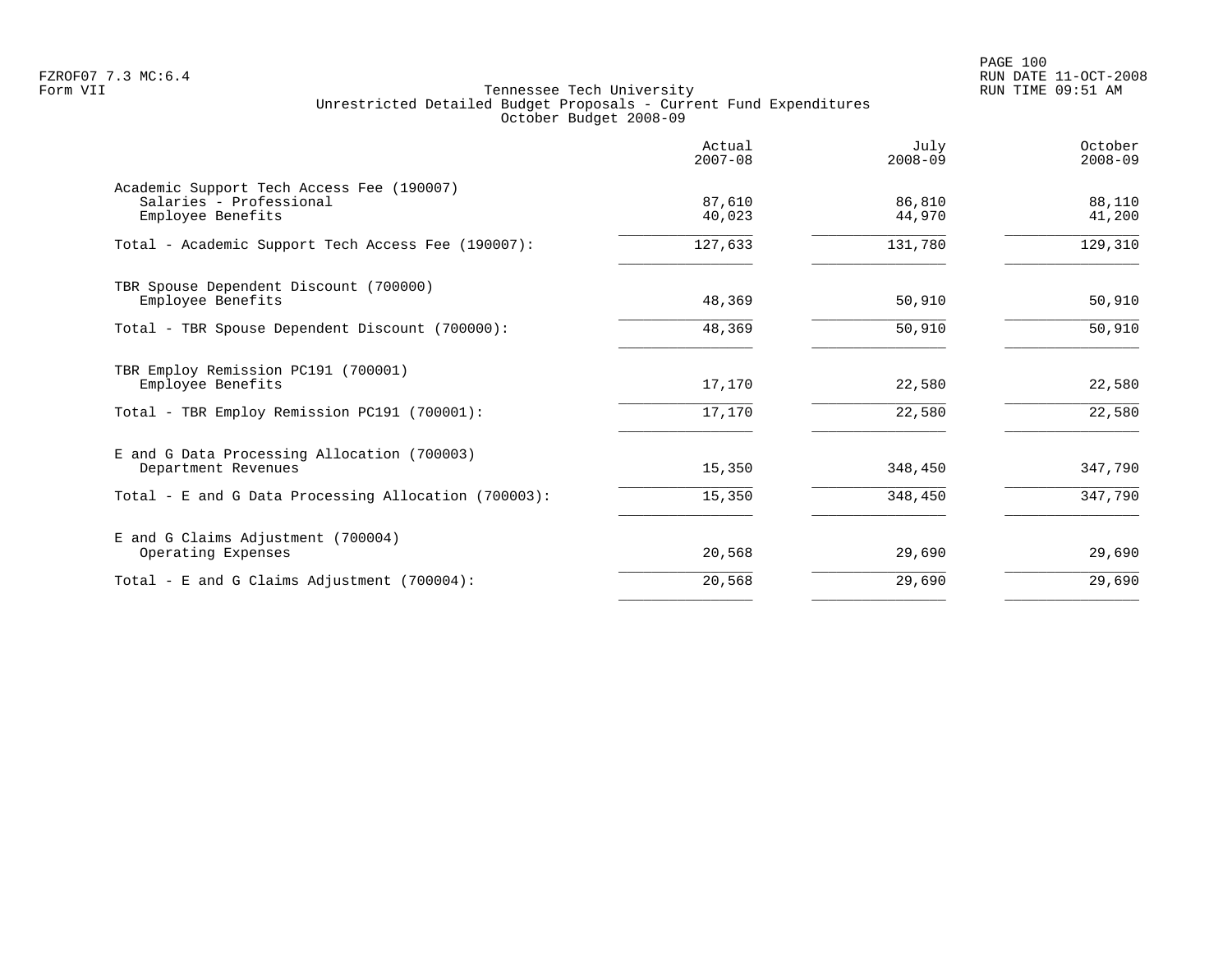PAGE 101 FZROF07 7.3 MC:6.4 RUN DATE 11-OCT-2008

|                                                                                                                       | Actual<br>$2007 - 08$                 | July<br>$2008 - 09$                 | October<br>$2008 - 09$              |
|-----------------------------------------------------------------------------------------------------------------------|---------------------------------------|-------------------------------------|-------------------------------------|
| $E$ and G Support (700005)<br>Salaries - Academic<br>Salaries - Supporting<br>Employee Benefits<br>Operating Expenses | 0<br>$\Omega$<br>279,127<br>$-12,798$ | 15,450<br>3,540<br>1,770<br>316,537 | 15,450<br>3,540<br>1,770<br>299,007 |
| Total - E and G Support $(700005)$ :                                                                                  | 266,329                               | 337,297                             | 319,767                             |
| E and G Other Salary Pool (700009)<br>Salaries - Supporting<br>Salaries - Professional                                | 0<br>0                                | 20,670<br>12,380                    | 20,670<br>12,380                    |
| Total - E and G Other Salary Pool (700009):                                                                           | 0                                     | 33,050                              | 33,050                              |
| C C Admin Trans (700014)<br>Operating Expenses                                                                        | $-100,000$                            | $-100.000$                          | $-100,000$                          |
| Total - C C Admin Trans $(700014)$ :                                                                                  | $-100,000$                            | $-100,000$                          | $-100,000$                          |
| TAF Academic Banner Support (700018)<br>Travel<br>Operating Expenses                                                  | 14,097<br>31,641                      | 50,520<br>18,500                    | 50,520<br>18,500                    |
| Total - TAF Academic Banner Support (700018):                                                                         | 45,738                                | 69,020                              | 69,020                              |
| Post Office Allocation (700045)<br>Operating Expenses<br>Department Revenues                                          | 0<br>5,238                            | 3,730<br>$\Omega$                   | 3,730<br>$\Omega$                   |
| Total - Post Office Allocation (700045):                                                                              | 5,238                                 | 3,730                               | 3,730                               |
|                                                                                                                       |                                       |                                     |                                     |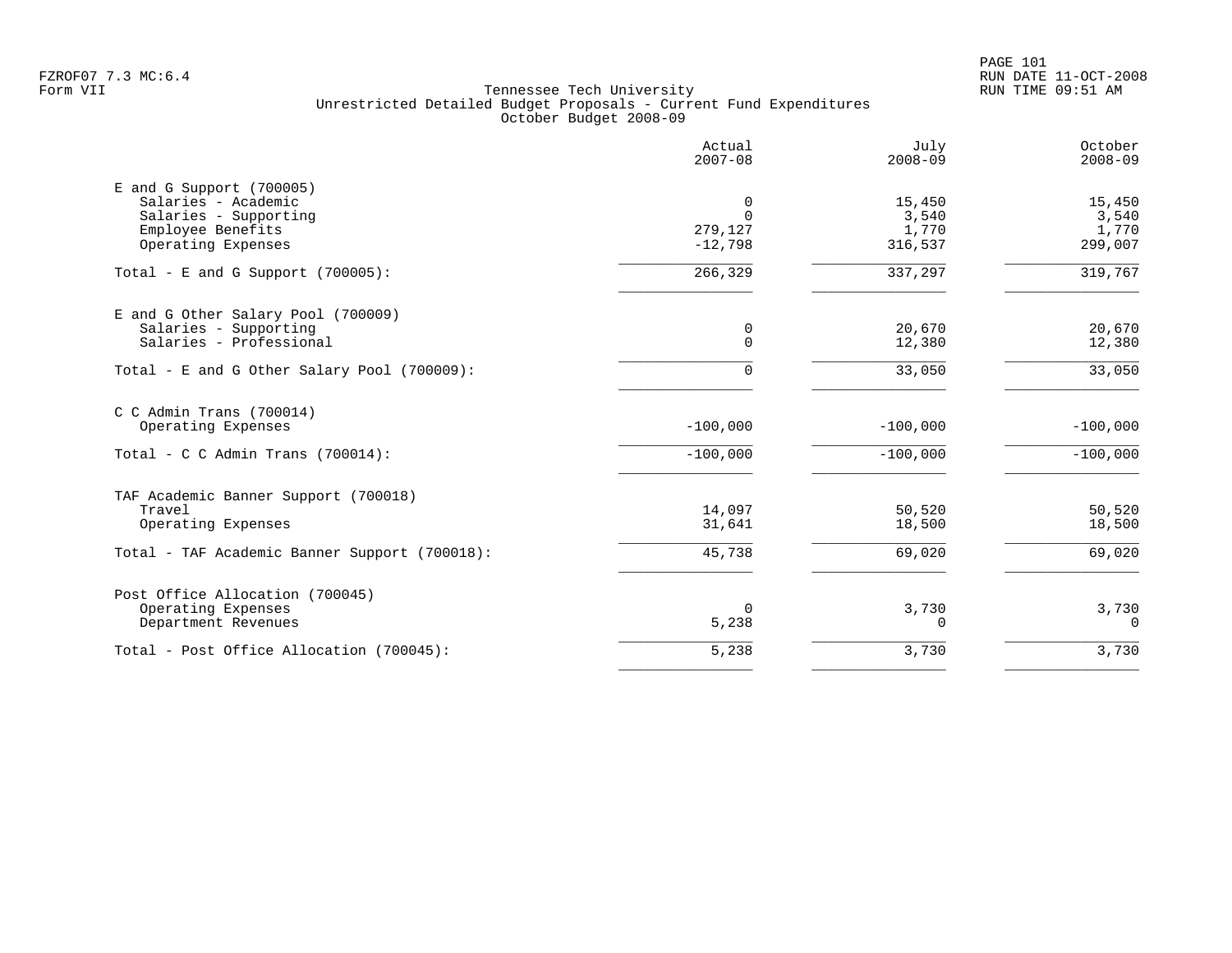| FZROF07 7.3 MC:6.4<br>Form VII                                                                                                                                                                                                     | Tennessee Tech University<br>Unrestricted Detailed Budget Proposals - Current Fund Expenditures<br>October Budget 2008-09                |                                                                                                                                        | PAGE 102<br>RUN DATE 11-OCT-2008<br>RUN TIME 09:51 AM                                                                                   |
|------------------------------------------------------------------------------------------------------------------------------------------------------------------------------------------------------------------------------------|------------------------------------------------------------------------------------------------------------------------------------------|----------------------------------------------------------------------------------------------------------------------------------------|-----------------------------------------------------------------------------------------------------------------------------------------|
|                                                                                                                                                                                                                                    | Actual<br>$2007 - 08$                                                                                                                    | July<br>$2008 - 09$                                                                                                                    | October<br>$2008 - 09$                                                                                                                  |
| Computing Alloc to Other Function (700051)<br>Department Revenues                                                                                                                                                                  | $-3,069,249$                                                                                                                             | $-3,090,120$                                                                                                                           | $-2,957,760$                                                                                                                            |
| Total - Computing Alloc to Other Function (700051):                                                                                                                                                                                | $-3,069,249$                                                                                                                             | $-3,090,120$                                                                                                                           | $-2,957,760$                                                                                                                            |
| Total - Academic Support (350):                                                                                                                                                                                                    |                                                                                                                                          |                                                                                                                                        |                                                                                                                                         |
| Salaries - Administrative<br>Salaries - Academic<br>Salaries - Supporting<br>Salaries - Students<br>Salaries - Professional<br>Employee Benefits<br>Travel<br>Operating Expenses<br>Capital Outlay<br>Department Revenues<br>Total | 1,450,766<br>742,326<br>1,277,116<br>132,540<br>2,529,537<br>2,597,086<br>144,521<br>1,786,934<br>970,299<br>$-3, 257, 939$<br>8,373,186 | 1,615,930<br>829,050<br>1,267,743<br>101,540<br>2,755,560<br>2,416,620<br>147,550<br>1,794,015<br>965,840<br>$-2,767,160$<br>9,126,688 | 1,594,935<br>804,150<br>1,294,353<br>95,020<br>2,730,060<br>2,414,500<br>188,950<br>1,887,415<br>1,092,510<br>$-2,635,460$<br>9,466,433 |
| Total - Academic Support (35):                                                                                                                                                                                                     |                                                                                                                                          |                                                                                                                                        |                                                                                                                                         |
| Salaries - Administrative<br>Salaries - Academic<br>Salaries - Supporting<br>Salaries - Students<br>Salaries - Professional<br>Employee Benefits<br>Travel<br>Operating Expense<br>Capital Outlay<br>Department Revenues           | 1,450,766<br>742,326<br>1,277,116<br>132,540<br>2,529,537<br>2,597,086<br>144,521<br>1,786,934<br>970,299<br>$-3, 257, 939$              | 1,615,930<br>829,050<br>1,267,743<br>101,540<br>2,755,560<br>2,416,620<br>147,550<br>1,794,015<br>965,840<br>$-2,767,160$              | 1,594,935<br>804,150<br>1,294,353<br>95,020<br>2,730,060<br>2,414,500<br>188,950<br>1,887,415<br>1,092,510<br>$-2,635,460$              |
| Total                                                                                                                                                                                                                              | 8,373,186                                                                                                                                | 9,126,688                                                                                                                              | 9,466,433                                                                                                                               |
|                                                                                                                                                                                                                                    |                                                                                                                                          |                                                                                                                                        |                                                                                                                                         |

 Student Services (40) Student Services (400)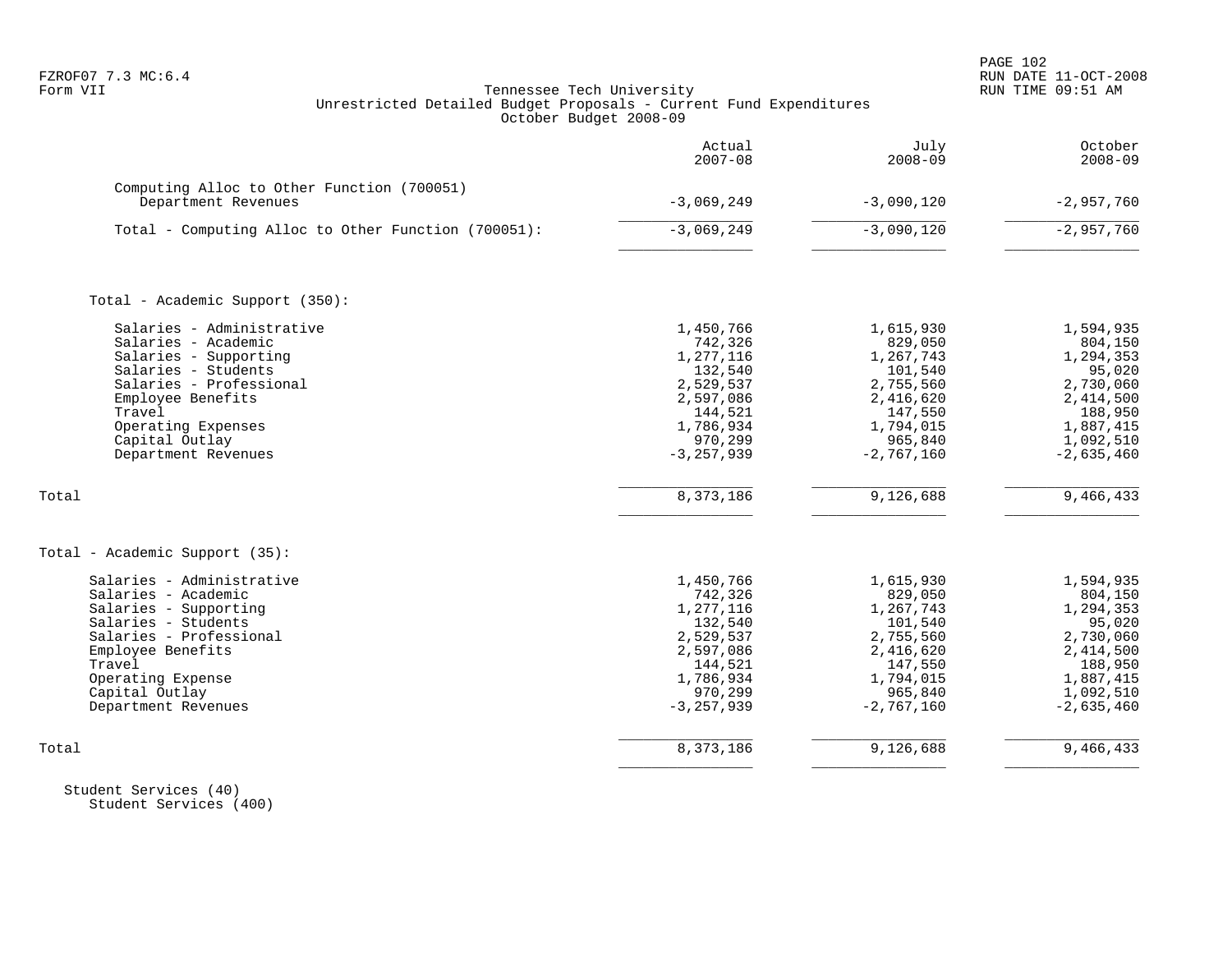|                                                     | Actual<br>$2007 - 08$ | July<br>$2008 - 09$ | October<br>$2008 - 09$ |
|-----------------------------------------------------|-----------------------|---------------------|------------------------|
| Seminars and Forums (110013)                        |                       |                     |                        |
| Operating Expenses                                  | 26,734                | 34,480              | 64,480                 |
| Total - Seminars and Forums (110013):               | 26,734                | 34,480              | 64,480                 |
| NCAA Certification and Compliance (110015)          |                       |                     |                        |
| Salaries - Professional                             | 92,828                | 93,028              | 93,828                 |
| Employee Benefits                                   | 27,218                | 31,410              | 31,820                 |
| Travel                                              | 3,579                 | 3,500               | 3,500                  |
| Operating Expenses                                  | 1,240                 | 1,240               | 1,240                  |
| Total - NCAA Certification and Compliance (110015): | 124,865               | 129,178             | 130,388                |
| Scholarship Manager (120003)                        |                       |                     |                        |
| Salaries - Supporting                               | 6,830                 | 19,180              | 19,180                 |
| Salaries - Students                                 | $\Omega$              | 800                 | 800                    |
| Salaries - Professional                             | 39,539                | 39,640              | 39,640                 |
| Employee Benefits                                   | 10,077                | 26,260              | 11,260                 |
| Travel                                              | 199                   | 800                 | 800                    |
| Operating Expenses                                  | 2,573                 | 1,200               | 1,200                  |
| Total - Scholarship Manager (120003):               | 59,218                | 87,880              | 72,880                 |
| Womens Center (121500)                              |                       |                     |                        |
| Salaries - Supporting                               | 16,899                | 17,460              | 17,460                 |
| Salaries - Professional                             | 10,800                | 10,800              | 10,800                 |
| Employee Benefits                                   | 9,826                 | 50,000              | 9,220                  |
| Travel                                              | 210                   | $\Omega$            | $\Omega$               |
| Operating Expenses                                  | 2,785                 | 3,010               | 1,520                  |
| Total - Womens Center (121500):                     | 40,520                | 81,270              | 39,000                 |
|                                                     |                       |                     |                        |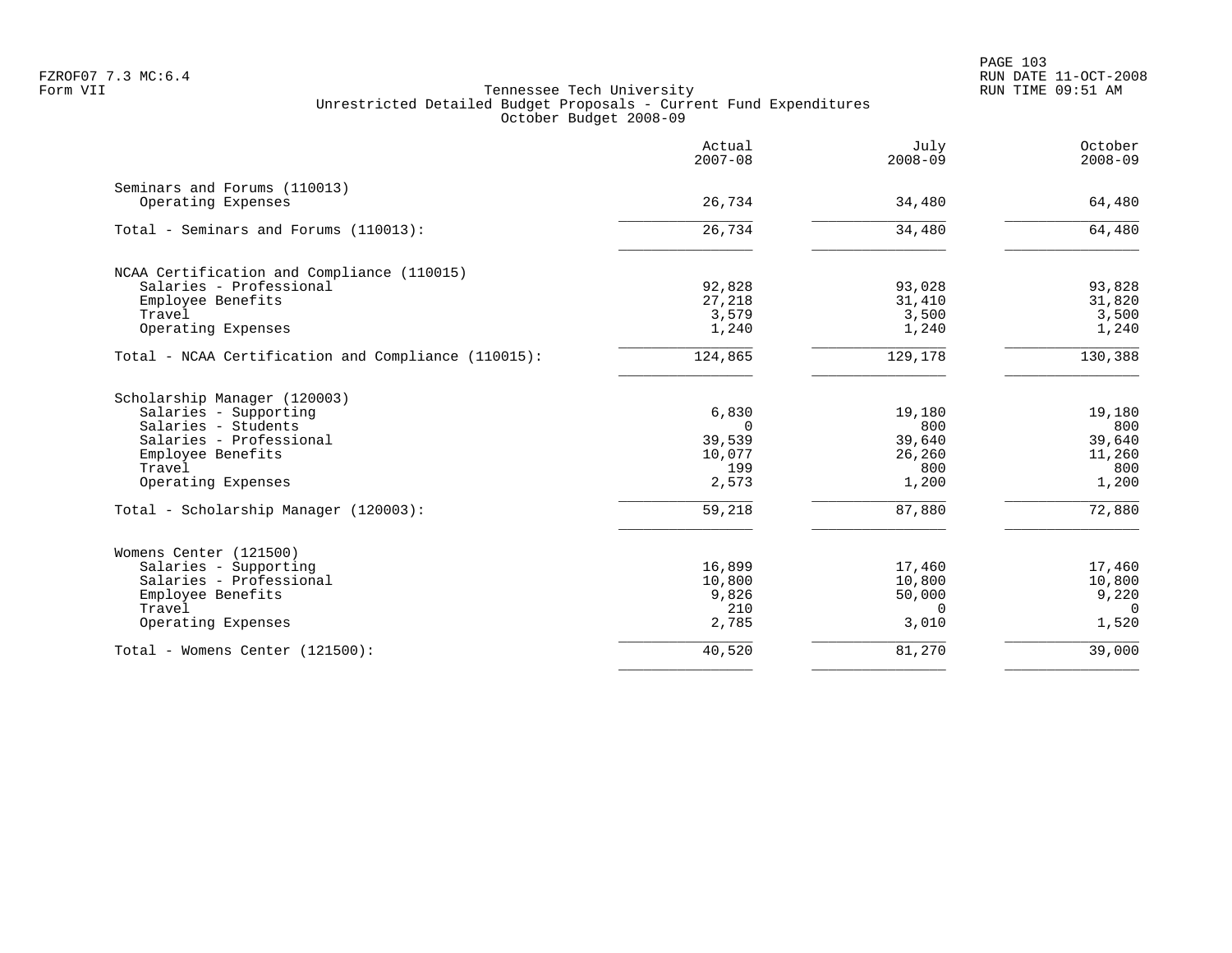|                                              | Actual<br>$2007 - 08$ | July<br>$2008 - 09$ | October<br>$2008 - 09$ |
|----------------------------------------------|-----------------------|---------------------|------------------------|
| Internaltional Educ Fee (121704)             |                       |                     |                        |
| Salaries - Professional                      | 10,138                | 31,540              | 31,940                 |
| Employee Benefits                            | 4,774                 | 18,310              | 18,310                 |
| Travel                                       | 172,848               |                     | 131,150                |
| Operating Expenses                           | 13,293                | 132,150             | 146,000                |
| Total - Internaltional Educ Fee (121704):    | 201,053               | 182,000             | 327,400                |
| Craft Center Promo and Dev (121761)          |                       |                     |                        |
| Salaries - Professional                      | 39,671                | 39,770              | 39,770                 |
| Employee Benefits                            | 11,988                | 14,120              | 14,350                 |
| Travel                                       | 688                   | 500                 | 500                    |
| Operating Expenses                           | 36,271                | 34,780              | 32,780                 |
| Total - Craft Center Promo and Dev (121761): | 88,618                | 89,170              | 87,400                 |
| Career Services (121800)                     |                       |                     |                        |
| Salaries - Administrative                    | 65,560                | 66,560              | 66,960                 |
| Salaries - Supporting                        | 26,139                | 26,410              | 26,810                 |
| Salaries - Students                          | 708                   | 500                 | $\Omega$               |
| Salaries - Professional                      | 44,949                | 44,150              | 44,550                 |
| Employee Benefits                            | 47,935                | 49,210              | 49,230                 |
| Travel                                       | 3,491                 | 1,150               | 1,000                  |
| Operating Expenses                           | 35,113                | 12,350              | 5,500                  |
| Total - Career Services (121800):            | 223,895               | 200,330             | 194,050                |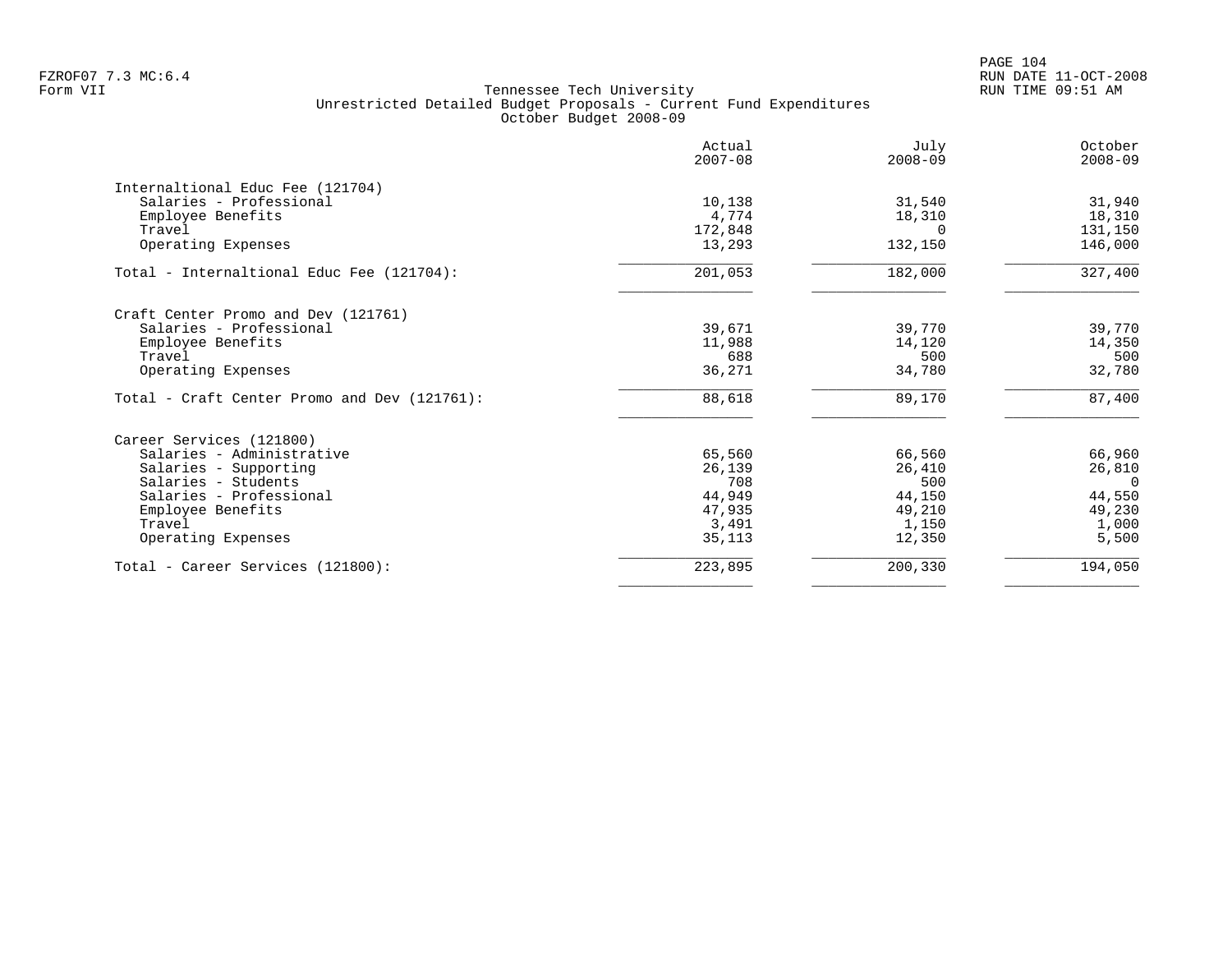|                                                      | Actual<br>$2007 - 08$ | July<br>$2008 - 09$ | October<br>$2008 - 09$ |
|------------------------------------------------------|-----------------------|---------------------|------------------------|
| Student Financial Aid Office (122000)                |                       |                     |                        |
| Salaries - Administrative                            | 73,151                | 72,450              | 73,600                 |
| Salaries - Supporting                                | 157,813               | 161,380             | 199,220                |
| Salaries - Students                                  | 3,589                 | $\Omega$            | $\Omega$               |
| Salaries - Professional                              | 120,539               | 119,980             | 132,030                |
| Employee Benefits                                    | 144,670               | 154,510             | 147,950                |
| Travel                                               | 2,879                 | 4,190               | 4,190                  |
| Operating Expenses                                   | 29,839                | 41,760              | 35,140                 |
| Total - Student Financial Aid Office (122000):       | 532,480               | 554,270             | 592,130                |
| Federal College Work Study Program (122001)          |                       |                     |                        |
| Salaries - Students                                  | 0                     | 22,880              | 22,880                 |
| Operating Expenses                                   | 19,110                | $\Omega$            | $\Omega$               |
| Total - Federal College Work Study Program (122001): | 19,110                | 22,880              | 22,880                 |
| Student Fin Aid Grad Asst (122017)                   |                       |                     |                        |
| Operating Expenses                                   | $\Omega$              | $\Omega$            | 6,650                  |
| Total - Student Fin Aid Grad Asst (122017):          | $\Omega$              | $\Omega$            | 6,650                  |
| Admissions Office (123000)                           |                       |                     |                        |
| Salaries - Supporting                                | 174,965               | 184,400             | 185,020                |
| Salaries - Students                                  | $\Omega$              | 4,020               | 4,020                  |
| Salaries - Professional                              | 460,534               | 509,528             | 512,728                |
| Employee Benefits                                    | 257,544               | 397,150             | 294,450                |
| Travel                                               | 31,089                | 23,400              | 23,400                 |
| Operating Expenses                                   | 22,583                | 30,940              | 20,940                 |
| Total - Admissions Office (123000):                  | 946,715               | 1,149,438           | 1,040,558              |
|                                                      |                       |                     |                        |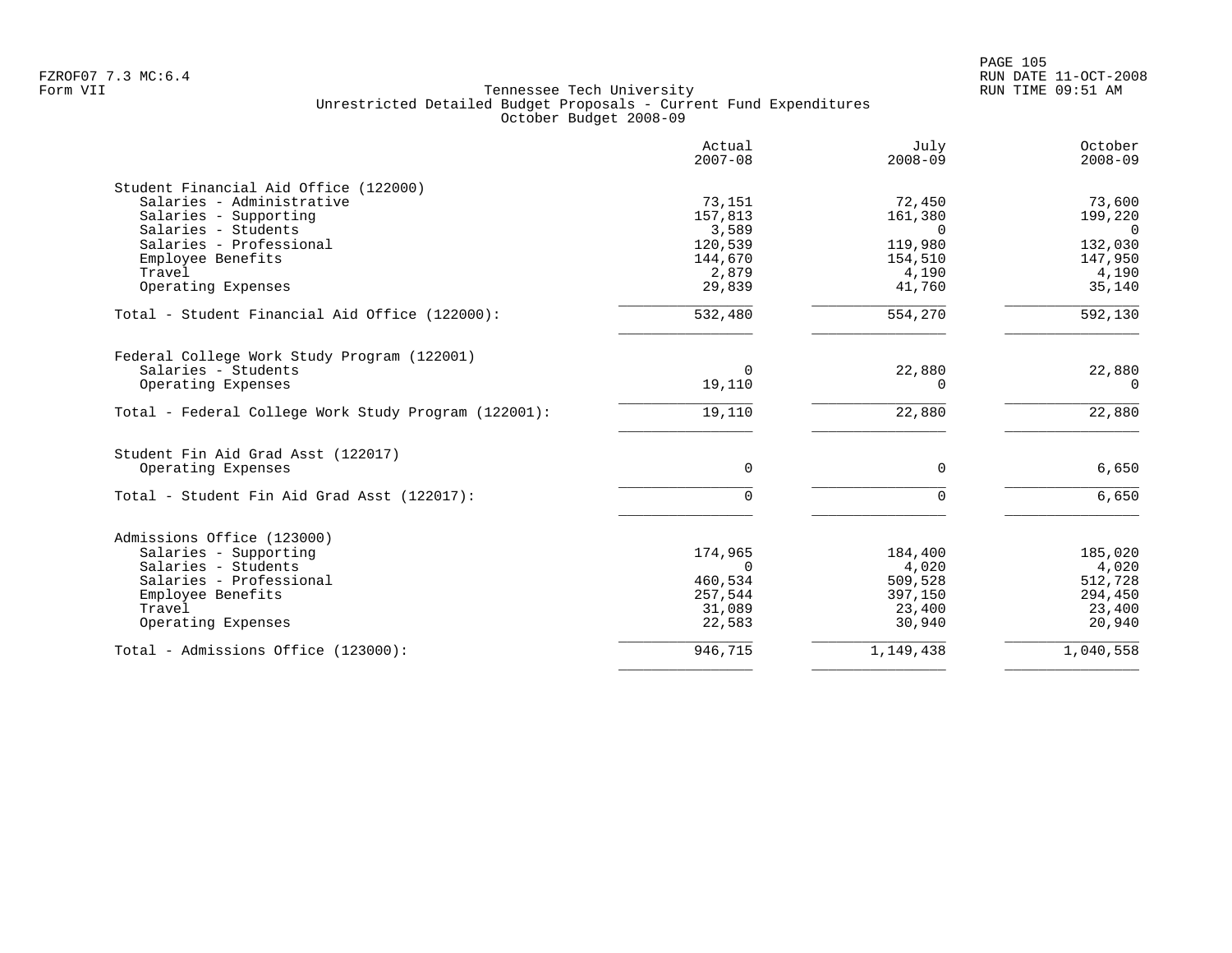PAGE 106 FZROF07 7.3 MC:6.4 RUN DATE 11-OCT-2008

|                                                              | Actual<br>$2007 - 08$ | July<br>$2008 - 09$ | October<br>$2008 - 09$ |
|--------------------------------------------------------------|-----------------------|---------------------|------------------------|
| Admiss Counsel Athlet Tickets (123001)<br>Operating Expenses | 9,070                 | 10,440              | 10,440                 |
| Total - Admiss Counsel Athlet Tickets (123001):              | 9,070                 | 10,440              | 10,440                 |
| Enrollment Management Comm (123002)                          |                       |                     |                        |
| Salaries - Administrative                                    | 76,681                | 76,780              | 77,180                 |
| Salaries - Supporting                                        | 11,989                | $\Omega$            | $\overline{0}$         |
| Salaries - Students                                          | 53                    | 2,200               | 2,200                  |
| Salaries - Professional<br>Employee Benefits                 |                       | 45,890<br>12,880    | 45,890                 |
| Travel                                                       | 19,480<br>3,589       | 2,700               | 19,810<br>2,700        |
| Operating Expenses                                           | 2,278                 | 30,830              | 30,830                 |
| Capital Outlay                                               | 19,700                | 0                   | $\Omega$               |
| Total - Enrollment Management Comm (123002):                 | 133,770               | 171,280             | 178,610                |
| Admissions Publicatins (123004)                              |                       |                     |                        |
| Operating Expenses                                           | 48,057                | 43,250              | 33,250                 |
| Total - Admissions Publicatins (123004):                     | 48,057                | 43,250              | 33,250                 |
| Admiss Rec Grad Assist (123005)                              |                       |                     |                        |
| Operating Expenses                                           | 11,698                | 21,460              | 17,340                 |
| Total - Admiss Rec Grad Assist (123005):                     | 11,698                | 21,460              | 17,340                 |
|                                                              |                       |                     |                        |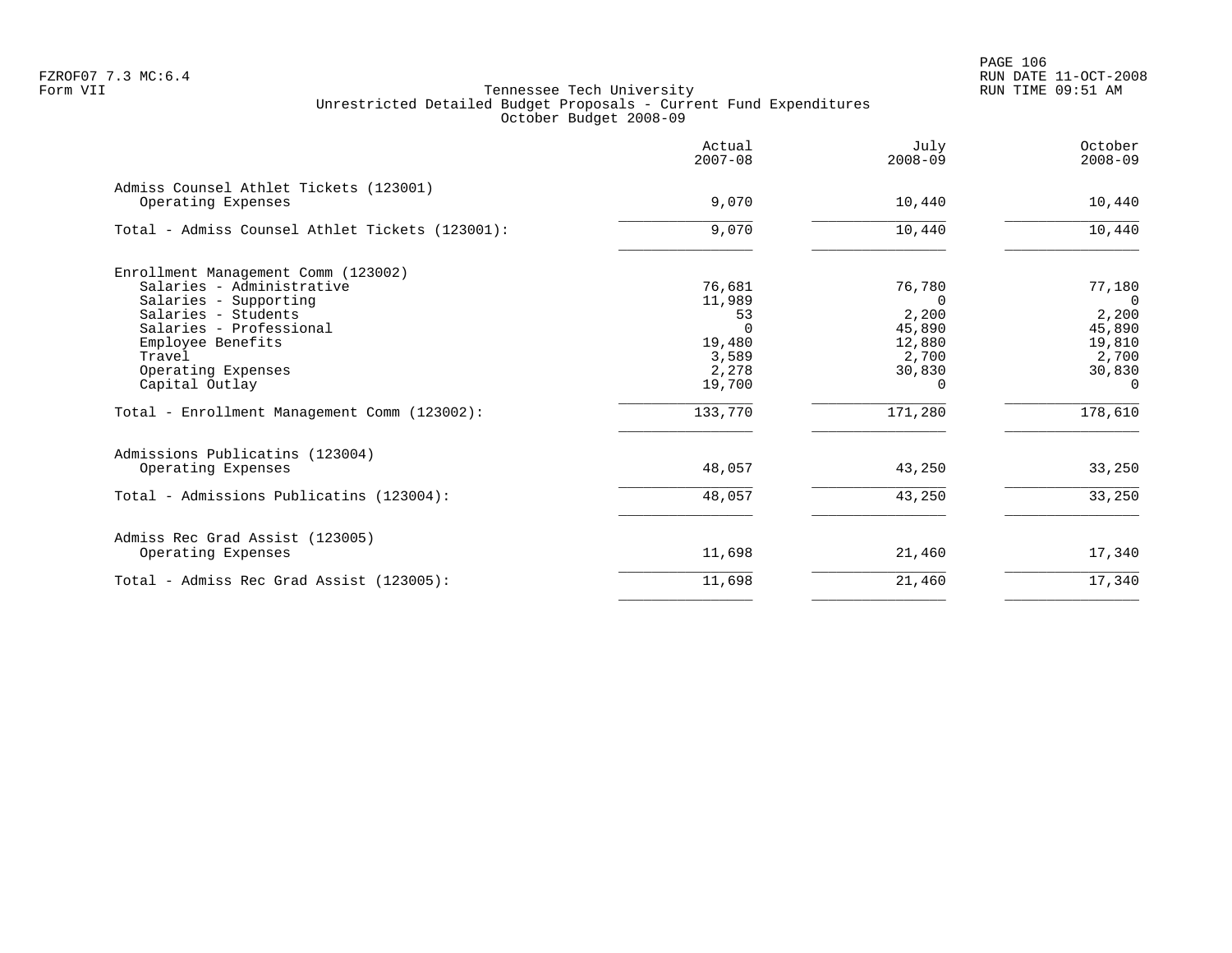PAGE 107 FZROF07 7.3 MC:6.4 RUN DATE 11-OCT-2008

|                                           | Actual<br>$2007 - 08$ | July<br>$2008 - 09$ | October<br>$2008 - 09$ |
|-------------------------------------------|-----------------------|---------------------|------------------------|
| Career Day (123006)<br>Operating Expenses | $\mathbf 0$           | 1,630               | $\mathbf 0$            |
|                                           |                       |                     |                        |
| Total - Career Day $(123006)$ :           | $\Omega$              | 1,630               | $\Omega$               |
| Career College Fair (123007)              |                       |                     |                        |
| Operating Expenses                        | 2,569                 | 3,400               | 400                    |
| Total - Career College Fair (123007):     | 2,569                 | 3,400               | 400                    |
| Campus Visitation (123008)                |                       |                     |                        |
| Operating Expenses                        | 3,860                 | 10,000              | 10,000                 |
| Total - Campus Visitation (123008):       | 3,860                 | 10,000              | 10,000                 |
| Undergrad Recruitment (123009)            |                       |                     |                        |
| Salaries - Students                       | 35,230                | 40,400              | 40,400                 |
| Employee Benefits                         | 1,015                 | 29,230              | 17,230                 |
| Travel                                    | 1,940                 | $\Omega$            | $\Omega$               |
| Operating Expenses                        | 99,249                | 131,725             | 88,625                 |
| Total - Undergrad Recruitment (123009):   | 137,434               | 201,355             | 146, 255               |
| Record Office (123500)                    |                       |                     |                        |
| Salaries - Supporting                     | 406,196               | 332,520             | 340,280                |
| Salaries - Students                       | 2,429                 | 2,470               | 570                    |
| Salaries - Professional                   | 91,089                | 90,290              | 91,440                 |
| Employee Benefits<br>Travel               | 198,726<br>1,908      | 205,450<br>1,170    | 203,250<br>1,170       |
| Operating Expenses                        | 34,904                | 30,620              | 28,628                 |
| Department Revenues                       | $-16$                 | $\Omega$            | $\Omega$               |
| Total - Record Office (123500):           | 735,236               | 662,520             | 665,338                |
|                                           |                       |                     |                        |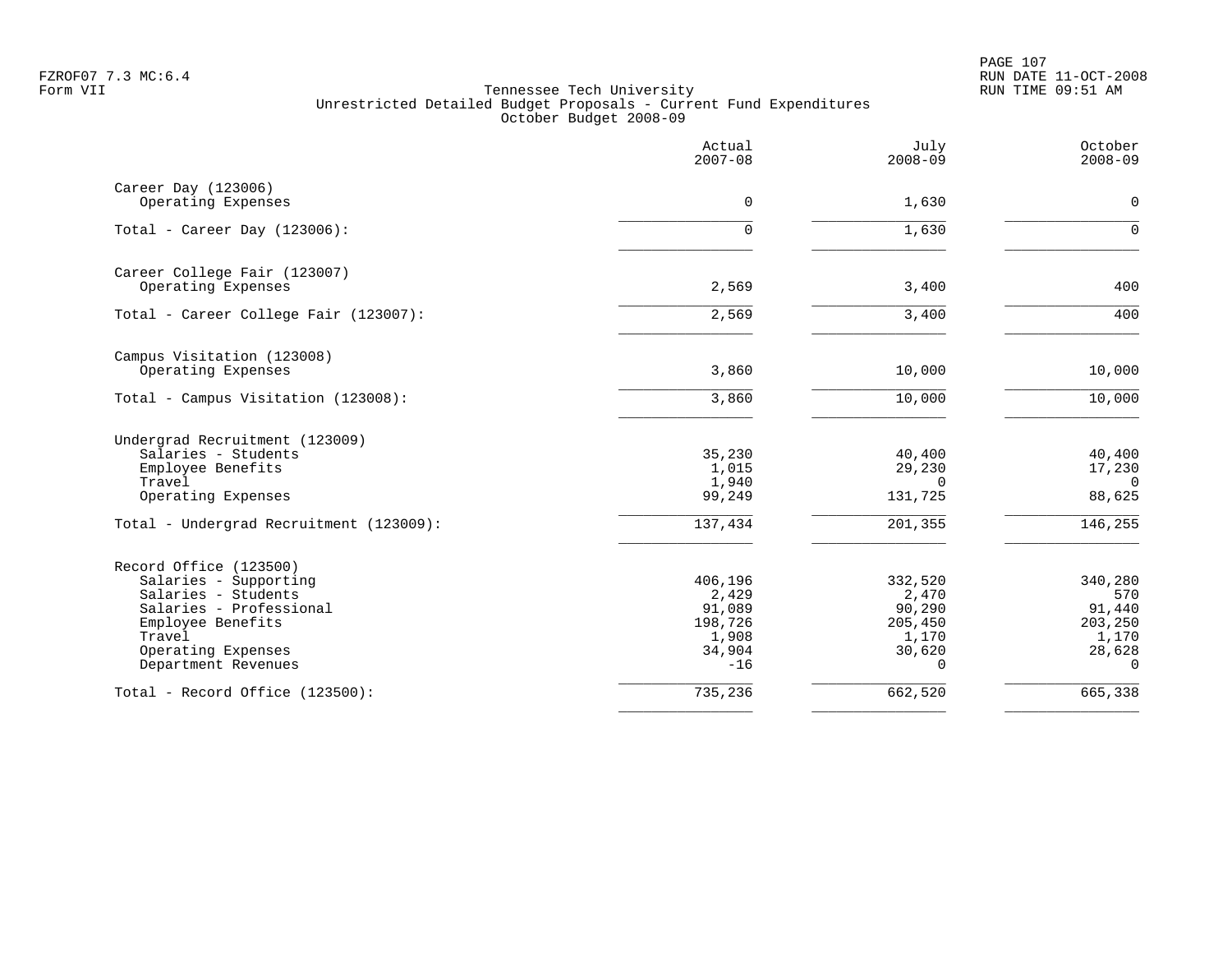PAGE 108 FZROF07 7.3 MC:6.4 RUN DATE 11-OCT-2008

|                                                    | Actual<br>$2007 - 08$ | July<br>$2008 - 09$ | October<br>$2008 - 09$ |
|----------------------------------------------------|-----------------------|---------------------|------------------------|
| Microfilm Center (123501)                          |                       |                     |                        |
| Salaries - Students                                | 646                   | 1,000               | 500                    |
| Employee Benefits<br>Operating Expenses            | 49<br>1,568           | $\Omega$<br>4,860   | $\Omega$<br>2,392      |
|                                                    |                       |                     |                        |
| Total - Microfilm Center (123501):                 | 2,263                 | 5,860               | 2,892                  |
| Records Publication (123502)                       |                       |                     |                        |
| Operating Expenses                                 | 0                     | 8,700               | 700                    |
| Total - Records Publication (123502):              | $\Omega$              | 8,700               | 700                    |
| Intern Student Affairs Admin (123700)              |                       |                     |                        |
| Salaries - Administrative                          | 46,971                | 46,320              | 47,220                 |
| Salaries - Supporting                              | 41,390                | 30,840              | 26,480                 |
| Salaries - Students                                | 1,857                 | $\Omega$            | $\Omega$               |
| Employee Benefits<br>Travel                        | 32,151<br>703         | 36,560<br>1,700     | 33,050<br>1,700        |
| Operating Expenses                                 | 11,637                | 11,000              | 11,000                 |
| Total - Intern Student Affairs Admin (123700):     | 134,709               | 126,420             | 119,450                |
| Intern Student Registration Fees (123702)          |                       |                     |                        |
| Operating Expenses                                 | 6,489                 | 0                   | $\mathbf 0$            |
| Department Revenues                                | $-6,496$              | $\Omega$            | $\Omega$               |
| Total - Intern Student Registration Fees (123702): | $-7$                  | 0                   | $\mathbf 0$            |
|                                                    |                       |                     |                        |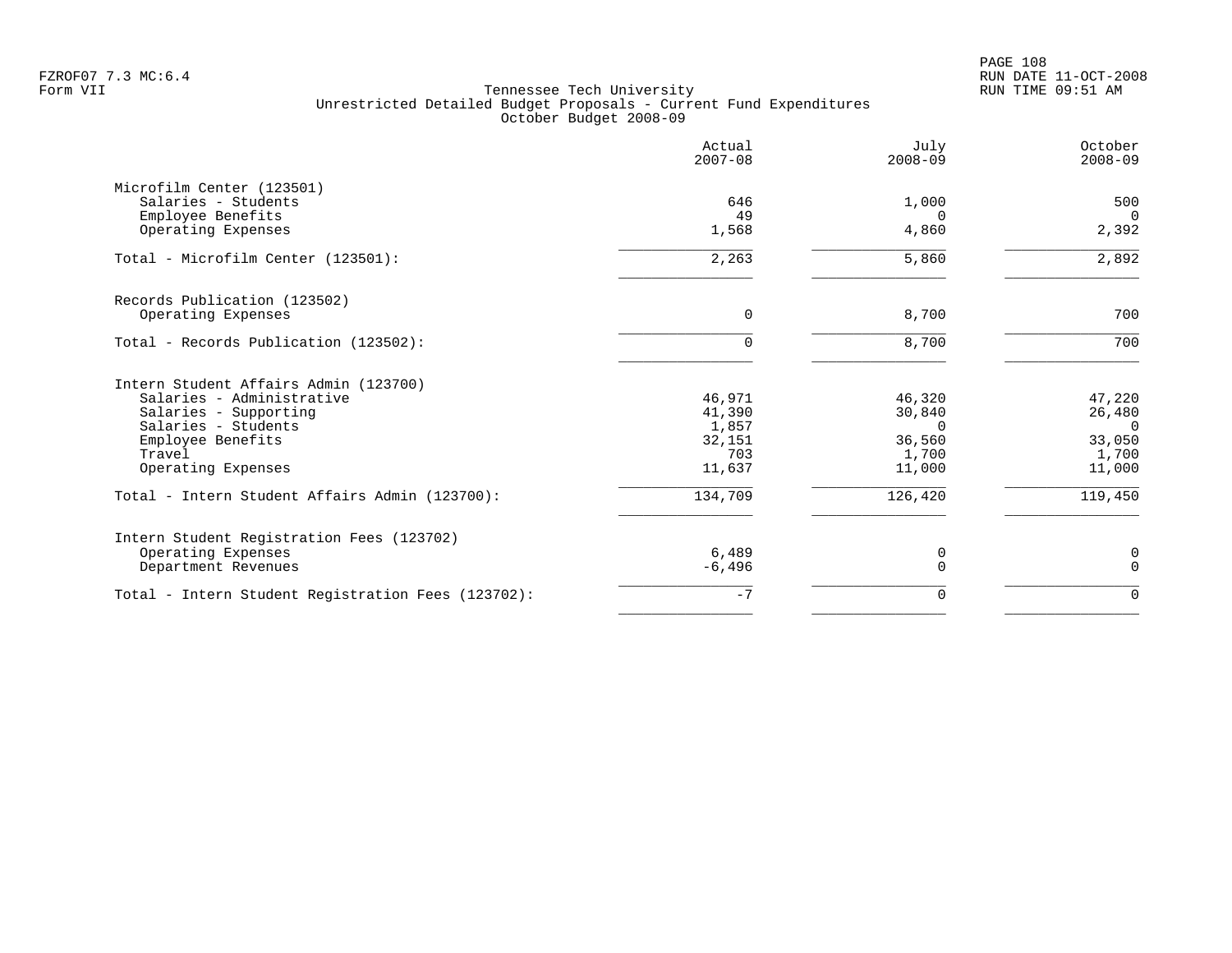PAGE 109 FZROF07 7.3 MC:6.4 RUN DATE 11-OCT-2008

|                                                  | Actual<br>$2007 - 08$ | July<br>$2008 - 09$ | October<br>$2008 - 09$ |
|--------------------------------------------------|-----------------------|---------------------|------------------------|
| Airport Transportation Fee (123706)<br>Travel    | 3,802                 | 0                   | 0                      |
| Department Revenues                              | $-4,200$              |                     | $\Omega$               |
| Total - Airport Transportation Fee (123706):     | $-398$                | $\Omega$            | $\Omega$               |
| Student Svc Publications (127003)                |                       |                     |                        |
| Operating Expenses                               | 15,367                | 7,500               | 7,500                  |
| Capital Outlay                                   | 8,094<br>$-15,000$    |                     | 0<br>$\Omega$          |
| Department Revenues                              |                       |                     |                        |
| Total - Student Svc Publications (127003):       | 8,461                 | 7,500               | 7,500                  |
| Student Government Association (127005)          |                       |                     |                        |
| Salaries - Students                              | 4,500                 | 3,520               | 3,520                  |
| Travel                                           | 74                    | 140                 | 140                    |
| Operating Expenses                               | 1,657                 | 3,350               | 3,350                  |
| Total - Student Government Association (127005): | 6,231                 | 7,010               | 7,010                  |
| Student Gov Assoc CDS (127006)                   |                       |                     |                        |
| Travel                                           | 2,058                 | 0                   | $\Omega$               |
| Operating Expenses                               | 2,977                 | 10,000              | 10,000                 |
| Total - Student Gov Assoc CDS (127006):          | 5,035                 | 10,000              | 10,000                 |
|                                                  |                       |                     |                        |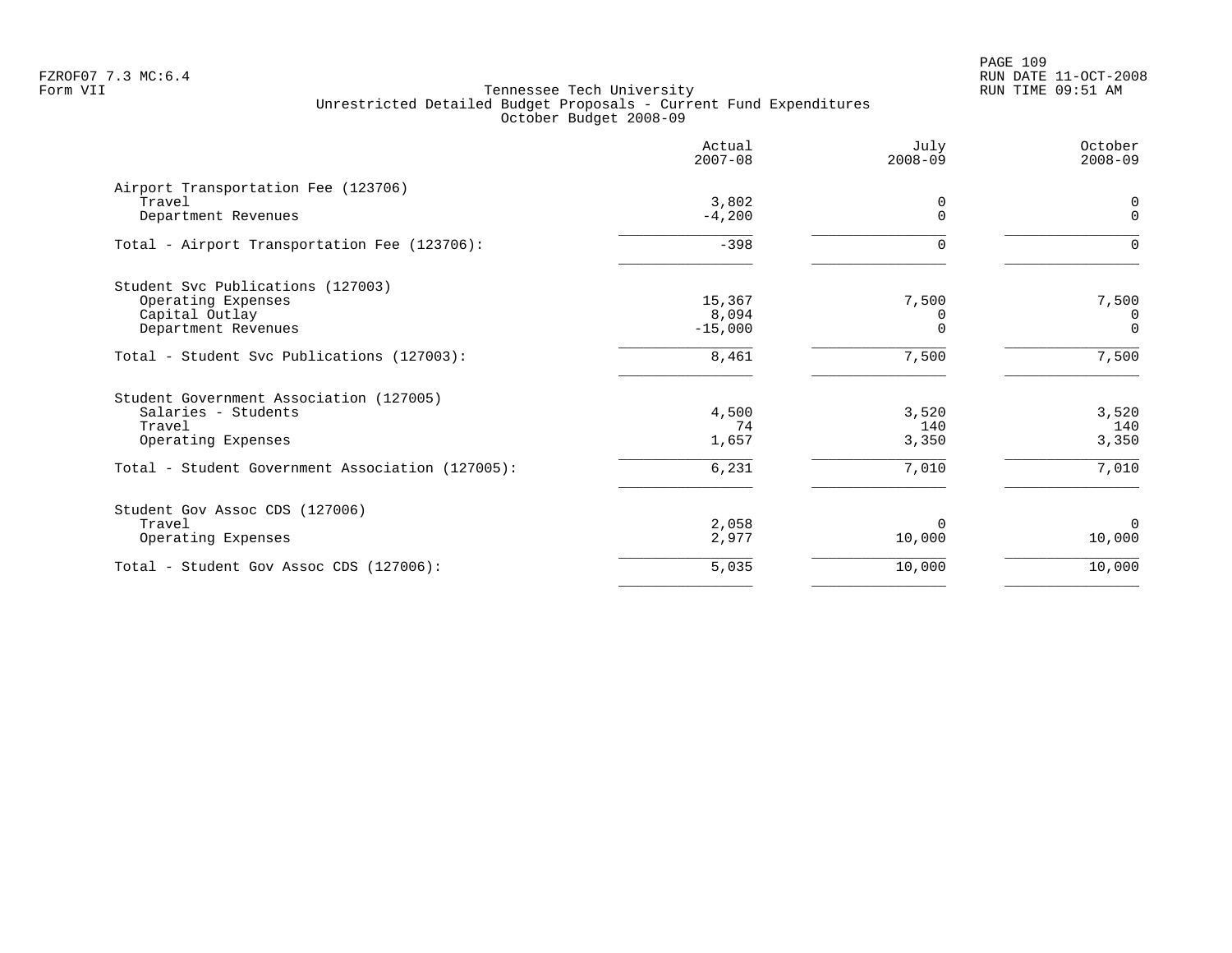PAGE 110 FZROF07 7.3 MC:6.4 RUN DATE 11-OCT-2008

|                                                    | Actual<br>$2007 - 08$ | July<br>$2008 - 09$ | October<br>$2008 - 09$ |
|----------------------------------------------------|-----------------------|---------------------|------------------------|
| SAF General Educ Student Affairs (127007)          |                       |                     |                        |
| Salaries - Supporting                              | 16,487                | 17,460              | 17,460                 |
| Salaries - Professional                            | 3,600                 | $\Omega$            | $\Omega$               |
| Employee Benefits<br>Operating Expenses            | 13,649<br>23,164      | 12,740<br>7,300     | 12,740<br>18,500       |
|                                                    |                       |                     |                        |
| Total - SAF General Educ Student Affairs (127007): | 56,900                | 37,500              | 48,700                 |
| SAF University Programming (127008)                |                       |                     |                        |
| Salaries - Supporting                              | 532                   | 0                   | $\mathbf 0$            |
| Salaries - Students                                | 1,543                 | $\Omega$            | $\mathbf 0$            |
| Salaries - Professional                            | 8,000                 | $\Omega$            | $\overline{0}$         |
| Employee Benefits                                  | 222                   | 120                 | 120                    |
| Travel                                             | 1,247                 | $\mathbf 0$         | $\Omega$               |
| Operating Expenses                                 | 105,539               | 93,880              | 157,330                |
| Total - SAF University Programming (127008):       | 117,083               | 94,000              | 157,450                |
| University Prog Grad Assist (127009)               |                       |                     |                        |
| Operating Expenses                                 | 0                     | 480                 | 510                    |
| Total - University Prog Grad Assist (127009):      | 0                     | 480                 | 510                    |
| Counseling Center (127200)                         |                       |                     |                        |
| Salaries - Administrative                          | 37,443                | 54,640              | 50,650                 |
| Salaries - Supporting                              | 24,840                | 24,940              | 25,340                 |
| Salaries - Professional                            | 100,321               | 99,790              | 196,590                |
| Employee Benefits                                  | 61,830                | 81,080              | 82,560                 |
| Travel                                             | 1,774                 | $\Omega$            | $\Omega$               |
| Operating Expenses                                 | 26,945                | 13,920              | 13,920                 |
| Total - Counseling Center (127200):                | 253,153               | 274,370             | 369,060                |
|                                                    |                       |                     |                        |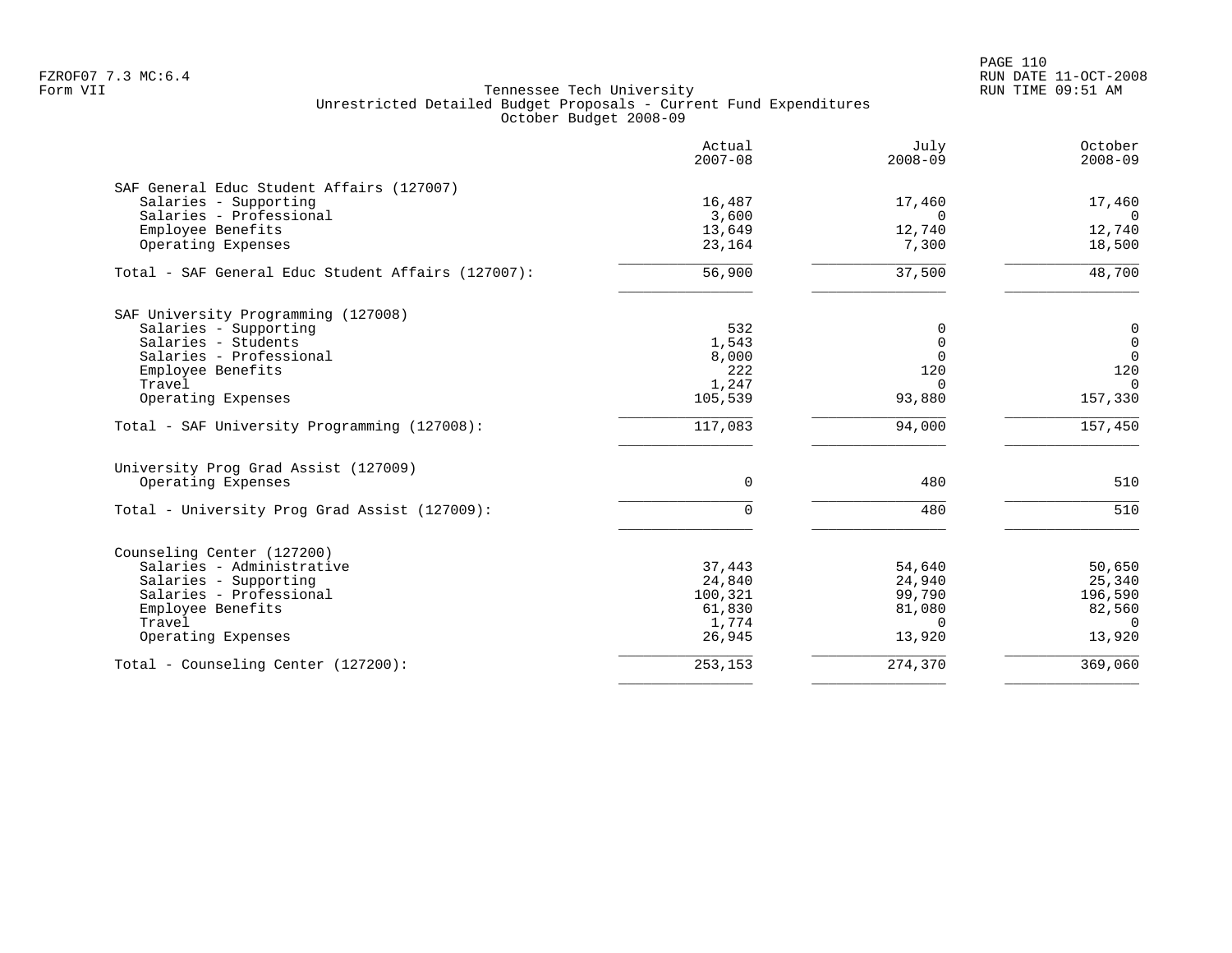|                                                                  | Actual<br>$2007 - 08$ | July<br>$2008 - 09$ | October<br>$2008 - 09$    |
|------------------------------------------------------------------|-----------------------|---------------------|---------------------------|
| Dean of Students (127300)<br>Salaries - Administrative           | 85,020<br>29,970      | 85,020<br>30,070    | 85,420                    |
| Salaries - Supporting<br>Employee Benefits<br>Operating Expenses | 42,508<br>2,402       | 49,940<br>2,520     | 16,430<br>50,760<br>2,520 |
| Total - Dean of Students (127300):                               | 159,900               | 167,550             | 155,130                   |
| Student Development (127301)<br>Operating Expenses               | 3,913                 | 3,990               | 3,990                     |
| Total - Student Development (127301):                            | 3,913                 | 3,990               | 3,990                     |
| Student Affairs Orient CDS (127302)<br>Operating Expenses        | 7,881                 | 15,000              | 15,000                    |
| Total - Student Affairs Orient CDS (127302):                     | 7,881                 | 15,000              | 15,000                    |
| SAF Student Orientation (127303)                                 |                       |                     |                           |
| Salaries - Supporting                                            | 2,179                 | 0                   | 15,640                    |
| Salaries - Students<br>Salaries - Professional                   | 51,072<br>48,611      | $\Omega$<br>40,510  | 40,000<br>55,390          |
| Employee Benefits                                                | 14,854                | 11,320              | 11,320                    |
| Travel                                                           | 1,757                 | $\Omega$            | $\Omega$                  |
| Operating Expenses                                               | 138,225               | 136,170             | 116,590                   |
| Total - SAF Student Orientation (127303):                        | 256,698               | 188,000             | 238,940                   |
|                                                                  |                       |                     |                           |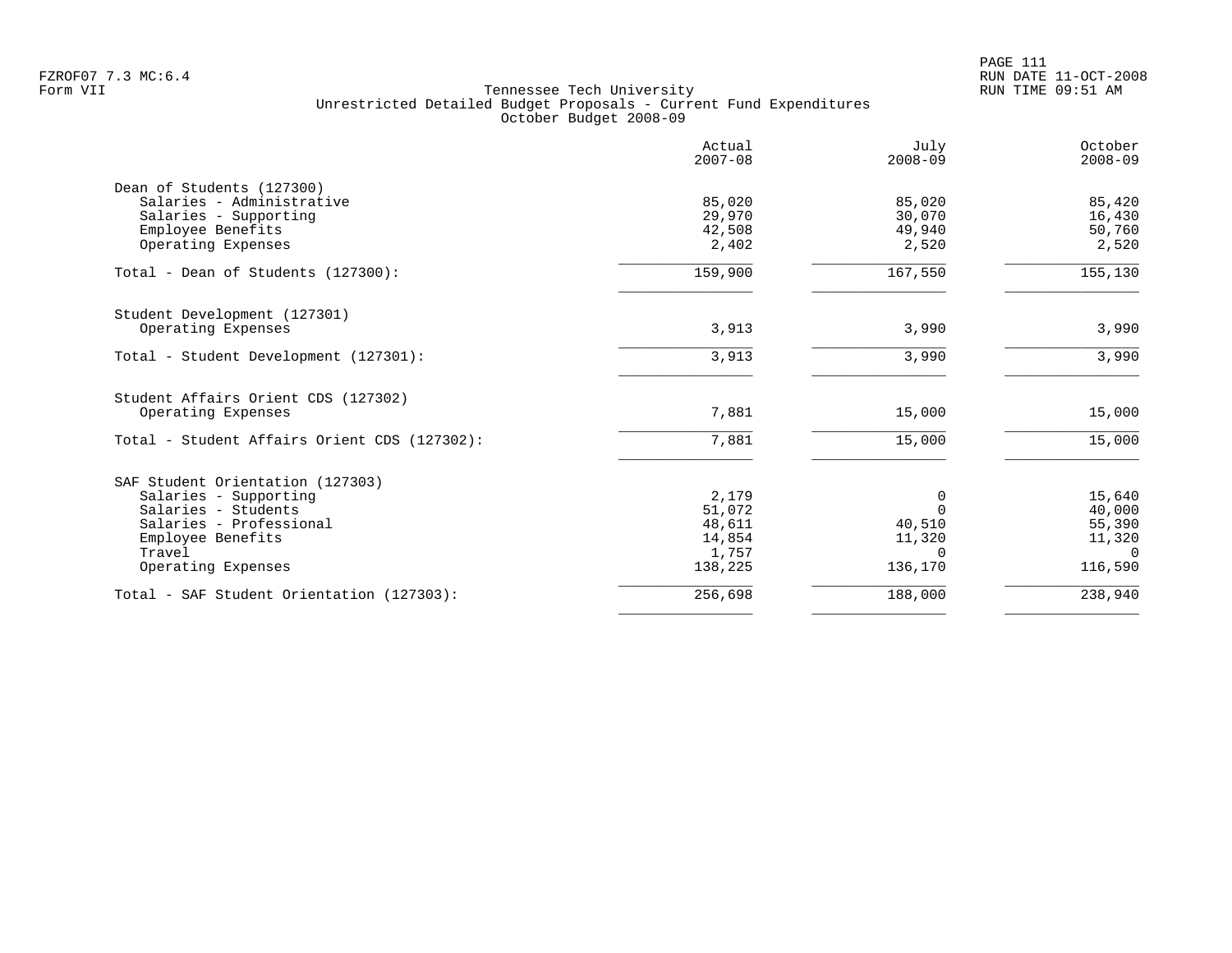PAGE 112 FZROF07 7.3 MC:6.4 RUN DATE 11-OCT-2008

|                                                                  | Actual<br>$2007 - 08$ | July<br>$2008 - 09$ | October<br>$2008 - 09$ |
|------------------------------------------------------------------|-----------------------|---------------------|------------------------|
| Student Orient Advis Registration (127304)<br>Operating Expenses | 204,295               | 130,000             | 130,000                |
| Total - Student Orient Advis Registration (127304):              | 204,295               | 130,000             | 130,000                |
| Disability Services (127400)                                     |                       |                     |                        |
| Salaries - Supporting                                            | 47,164                | 47,400              | 63,200                 |
| Salaries - Professional                                          | 68,429                | 84,340              | 84,740                 |
| Employee Benefits                                                | 51,415                | 103,640             | 104,890                |
| Travel                                                           | 694                   | $\Omega$            | $\Omega$               |
| Operating Expenses                                               | 16,230                | 16,720              | 16,720                 |
| Department Revenues                                              | $-3$                  | $\Omega$            | $\Omega$               |
| Total - Disability Services (127400):                            | 183,929               | 252,100             | 269,550                |
| ADA Student Affairs (127401)                                     |                       |                     |                        |
| Salaries - Students                                              | 2,726                 | $\Omega$            | $\mathbf 0$            |
| Salaries - Professional                                          | $\Omega$              | 4,500               | 4,500                  |
| Total - ADA Student Affairs (127401):                            | 2,726                 | 4,500               | 4,500                  |
| Health Services (127500)                                         |                       |                     |                        |
| Salaries - Supporting                                            | 67,019                | 69,500              | 73,900                 |
| Salaries - Professional                                          | 136,091               | 140,264             | 85,774                 |
| Employee Benefits                                                | 116,128               | 165,330             | 168,680                |
| Operating Expenses                                               | 43,036                | 46,340              | 43,140                 |
| Capital Outlay                                                   | $\Omega$              | 1,050               | 1,050                  |
| Total - Health Services (127500):                                | 362,274               | 422,484             | 372,544                |
|                                                                  |                       |                     |                        |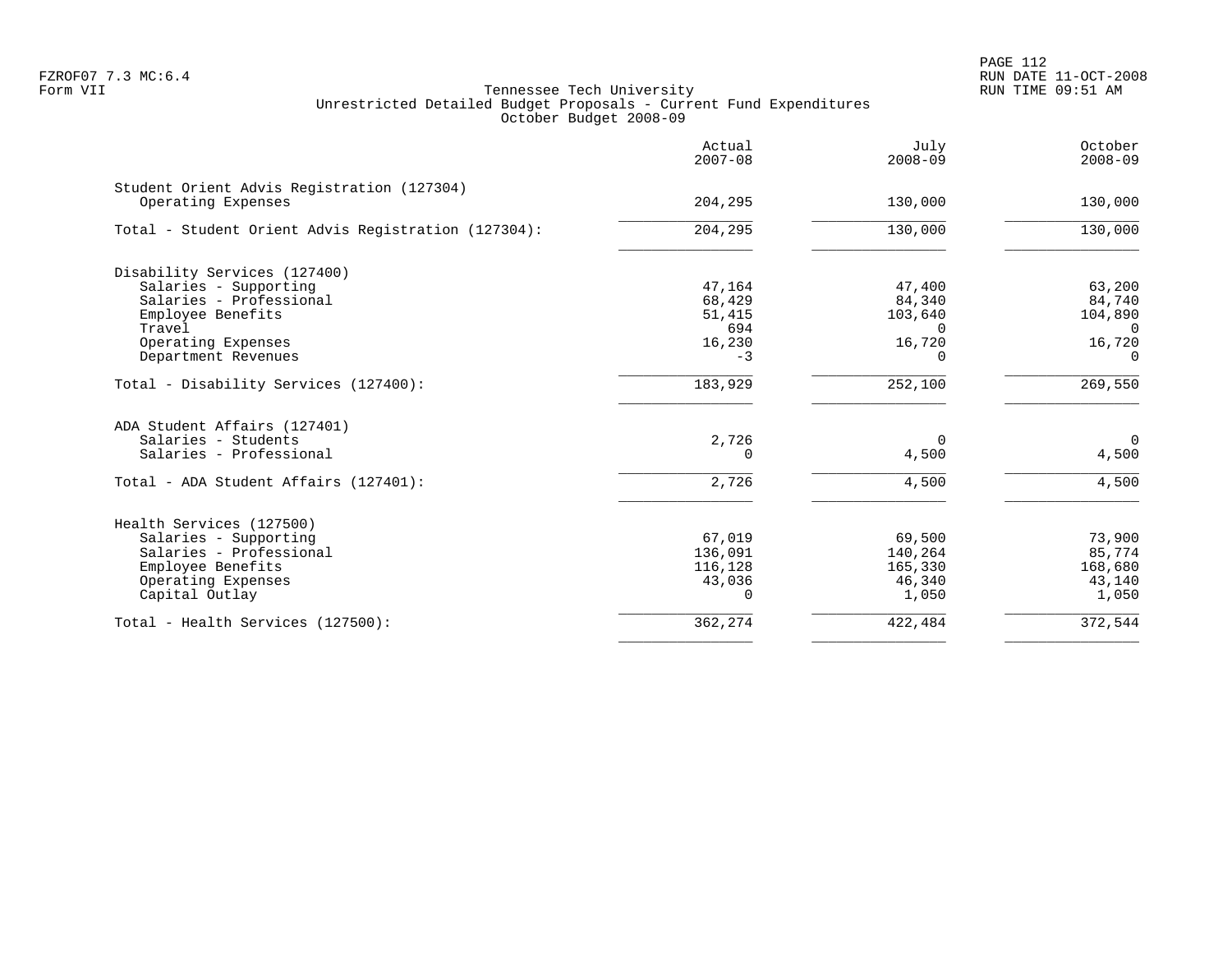|                                              | Actual<br>$2007 - 08$ | July<br>$2008 - 09$ | October<br>$2008 - 09$ |
|----------------------------------------------|-----------------------|---------------------|------------------------|
| Pharmacy (127501)                            |                       |                     |                        |
| Salaries - Supporting                        | 16,151                | 15,180              | 15,380                 |
| Employee Benefits                            | 2,086                 | 1,800               | 1,800                  |
| Operating Expenses                           | 47,440                | 45,440              | 45,440                 |
| Total - Pharmacy $(127501)$ :                | 65,677                | 62,420              | 62,620                 |
| Health Services Laboratory (127502)          |                       |                     |                        |
| Operating Expenses                           | 7,549                 | 6,600               | 6,600                  |
| Total - Health Services Laboratory (127502): | 7,549                 | 6,600               | 6,600                  |
| SAF Health Services (127504)                 |                       |                     |                        |
| Salaries - Administrative                    | $\Omega$              | 26,860              | 26,860                 |
| Salaries - Supporting                        | 3,424                 | $\Omega$            | $\Omega$               |
| Salaries - Professional                      | 9,150                 | 26,280              | 81,170<br>28,070       |
| Employee Benefits<br>Operating Expenses      | 233<br>33,434         | 17,210<br>110,650   | 206,360                |
| Capital Outlay                               | $\Omega$              | 10,000              | 10,000                 |
| Total - SAF Health Services (127504):        | 46,241                | 191,000             | 352,460                |
| Student Activities Admin (127600)            |                       |                     |                        |
| Salaries - Administrative                    | 55,929                | 56,030              | 56,430                 |
| Salaries - Supporting                        | 29,755                | 29,820              | 30,220                 |
| Salaries - Students                          | 2,645                 | $\Omega$            | $\Omega$               |
| Salaries - Professional                      | 33,470                | 33,870              | 34,270                 |
| Employee Benefits                            | 54,544                | 53,470              | 55,940                 |
| Operating Expenses                           | 6,490                 | 4,620               | 4,620                  |
| Total - Student Activities Admin (127600):   | 182,833               | 177,810             | 181,480                |
|                                              |                       |                     |                        |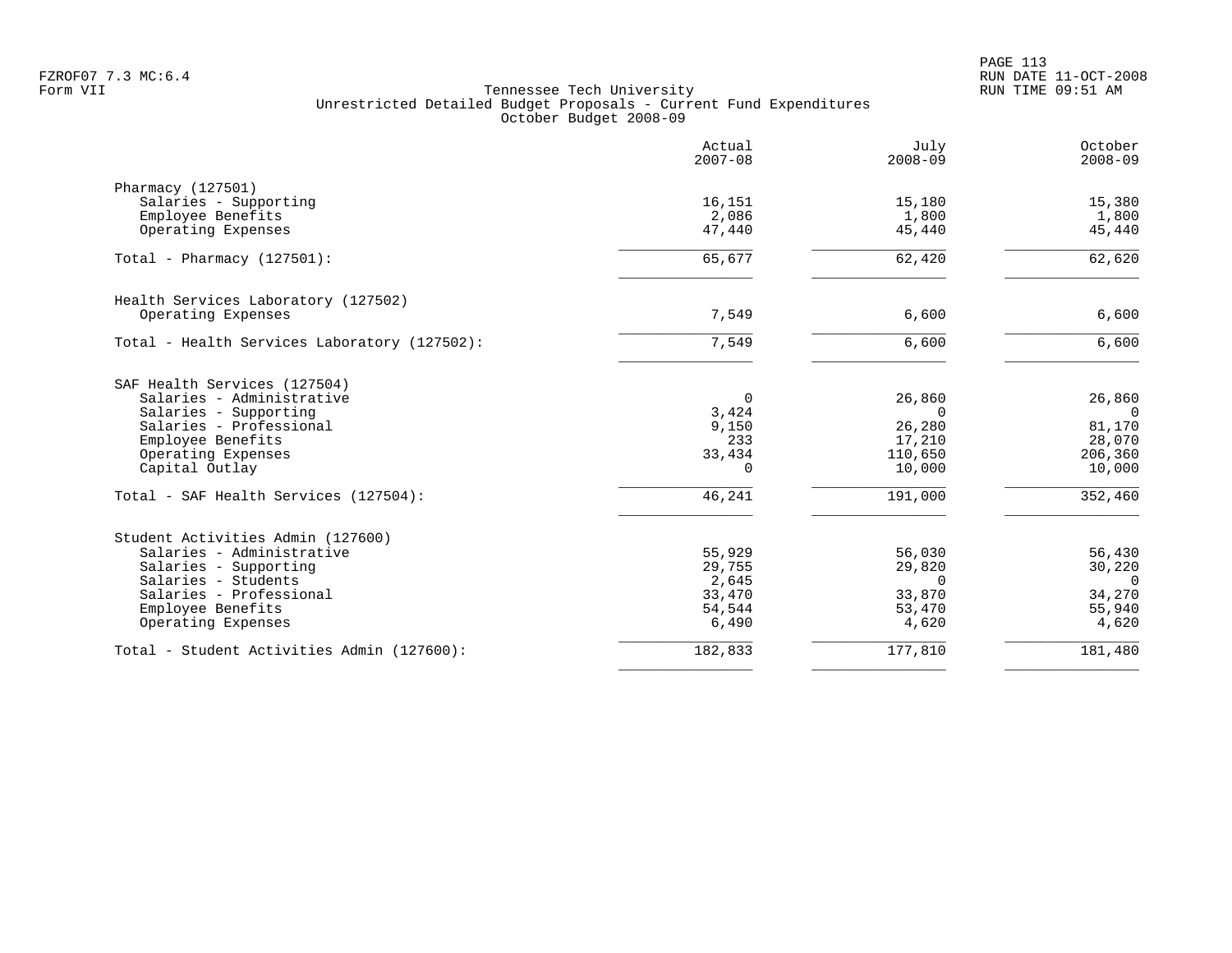|                                            | Actual<br>$2007 - 08$ | July<br>$2008 - 09$ | October<br>$2008 - 09$ |
|--------------------------------------------|-----------------------|---------------------|------------------------|
| Social Development UPC (127602)            |                       |                     |                        |
| Salaries - Students                        | 351                   | $\Omega$            | $\mathbf 0$            |
| Salaries - Professional                    | 0                     | 4,000               | 4,000                  |
| Employee Benefits                          | $\Omega$              | 310                 | 310                    |
| Operating Expenses                         | 5,848                 | 6,270               | 6,270                  |
| Total - Social Development UPC (127602):   | 6,199                 | 10,580              | 10,580                 |
| Student Act Grad Assist (127603)           |                       |                     |                        |
| Operating Expenses                         | $\Omega$              | 6,550               | 350                    |
| Total - Student Act Grad Assist (127603):  | 0                     | 6,550               | 350                    |
| Minority Student Affairs (127700)          |                       |                     |                        |
| Salaries - Students                        | 927                   | $\Omega$            | $\overline{0}$         |
| Salaries - Professional                    | 88,188                | 88,600              | 89,000                 |
| Employee Benefits                          | 35,183                | 23,800              | 36,000                 |
| Travel                                     | 2,135                 | $\Omega$            | 1,500                  |
| Operating Expenses                         | 5,622                 | 5,060               | 5,060                  |
| Total - Minority Student Affairs (127700): | 132,055               | 117,460             | 131,560                |
| Eagle Card Office (127800)                 |                       |                     |                        |
| Salaries - Supporting                      | 17,925                | 27,100              | 27,500                 |
| Salaries - Students                        | 6,192                 | $\Omega$            | 3,480                  |
| Salaries - Professional                    | 53,428                | 35,625              | 35,625                 |
| Employee Benefits                          | 26,275                | 32,860              | 31,500                 |
| Operating Expenses                         | 35,651                | 39,500              | 36,020                 |
| Capital Outlay                             | 8,094                 | $\Omega$            | 0                      |
| Department Revenues                        | $-8,130$              | $\Omega$            | $\Omega$               |
| Total - Eagle Card Office (127800):        | 139,435               | 135,085             | 134,125                |
|                                            |                       |                     |                        |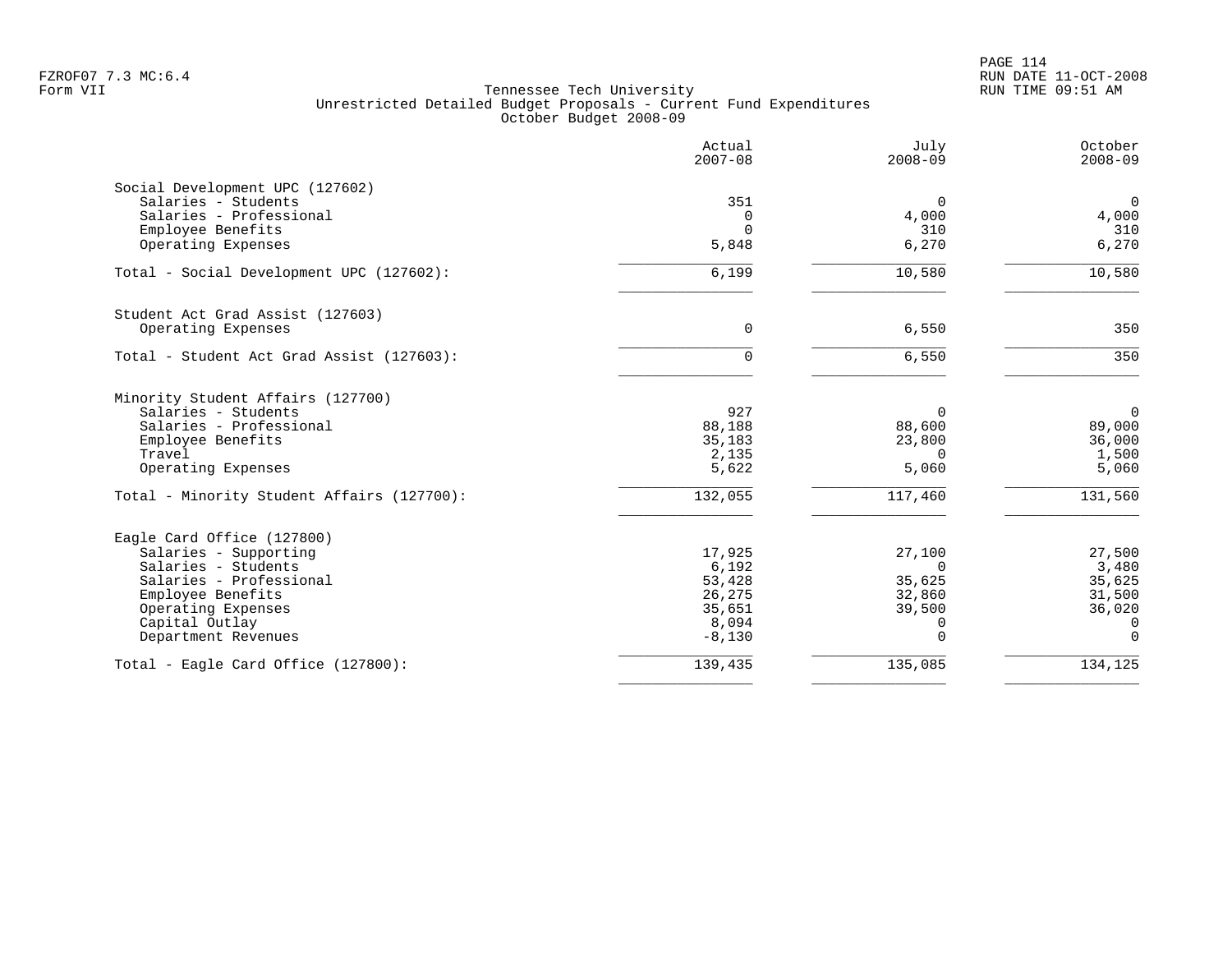PAGE 115 FZROF07 7.3 MC:6.4 RUN DATE 11-OCT-2008

|                                    | Actual<br>$2007 - 08$ | July<br>$2008 - 09$ | October<br>$2008 - 09$ |
|------------------------------------|-----------------------|---------------------|------------------------|
| The Eagle WTTU (127900)            |                       |                     |                        |
| Salaries - Supporting              | 7,313                 | 7,313               | 7,313                  |
| Salaries - Students                | 8,325                 | 7,720               | 7,720                  |
| Employee Benefits                  | 5,264                 | 4,190               | 5,370                  |
| Travel                             | $\Omega$              | 400                 | 400                    |
| Operating Expenses                 | 6,274                 | 7,290               | 7,290                  |
| Total - The Eagle WTTU (127900):   | 27,176                | 26,913              | 28,093                 |
| Tenn Tech Oracle (127902)          |                       |                     |                        |
| Salaries - Supporting              | 8,335                 | 8,434               | 8,834                  |
| Salaries - Students                | 8,745                 | 11,990              | 11,990                 |
| Employee Benefits                  | 5,873                 | 6,100               | 6,300                  |
| Operating Expenses                 | 21,562                | 9,510               | 9,510                  |
| Total - Tenn Tech Oracle (127902): | 44,515                | 36,034              | 36,634                 |
| Oracle Revenue (127903)            |                       |                     |                        |
| Department Revenues                | $-19,522$             | $-10,000$           | $-10,000$              |
| Total - Oracle Revenue (127903):   | $-19,522$             | $-10,000$           | $-10,000$              |
| Intramurals (129000)               |                       |                     |                        |
| Operating Expenses                 | 8,159                 | 12,600              | $\mathbf 0$            |
| Total - Intramurals (129000):      | 8,159                 | 12,600              | $\mathbf 0$            |
|                                    |                       |                     |                        |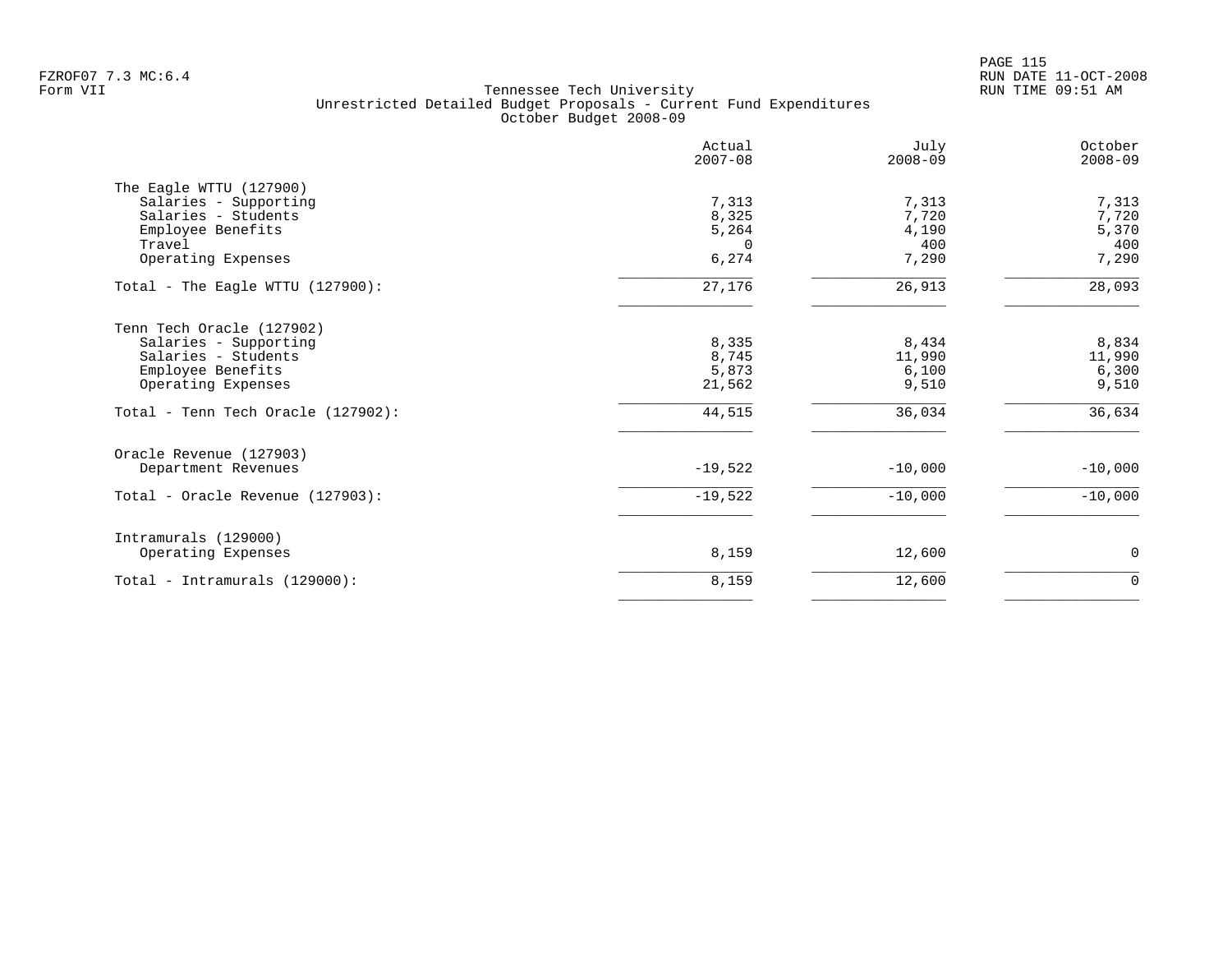| Actual<br>$2007 - 08$ | July<br>$2008 - 09$                                             | October<br>$2008 - 09$                                          |
|-----------------------|-----------------------------------------------------------------|-----------------------------------------------------------------|
|                       |                                                                 |                                                                 |
| 17,095                | 19,180                                                          | 19,180                                                          |
|                       |                                                                 | 45,520                                                          |
|                       |                                                                 | 38,360                                                          |
|                       |                                                                 | 12,630                                                          |
|                       |                                                                 | 3,000                                                           |
|                       |                                                                 | 206,850                                                         |
| 173,571               | 188,000                                                         | 325,540                                                         |
|                       |                                                                 |                                                                 |
| 0                     | 820                                                             | 820                                                             |
| $\Omega$              | 820                                                             | 820                                                             |
|                       |                                                                 |                                                                 |
|                       |                                                                 | 6,116                                                           |
| 4,370                 | 4,030                                                           | 4,170                                                           |
|                       |                                                                 | 1,000                                                           |
| 1,868                 | 2,310                                                           | 2,310                                                           |
| 13,385                | 13,456                                                          | 13,596                                                          |
|                       |                                                                 |                                                                 |
| 19,105                | 19,510                                                          | 20,790                                                          |
| 19,105                | 19,510                                                          | 20,790                                                          |
|                       | 48,376<br>30,517<br>15,854<br>2,213<br>59,516<br>6,117<br>1,030 | 45,520<br>38,360<br>12,630<br>3,000<br>69,310<br>6,116<br>1,000 |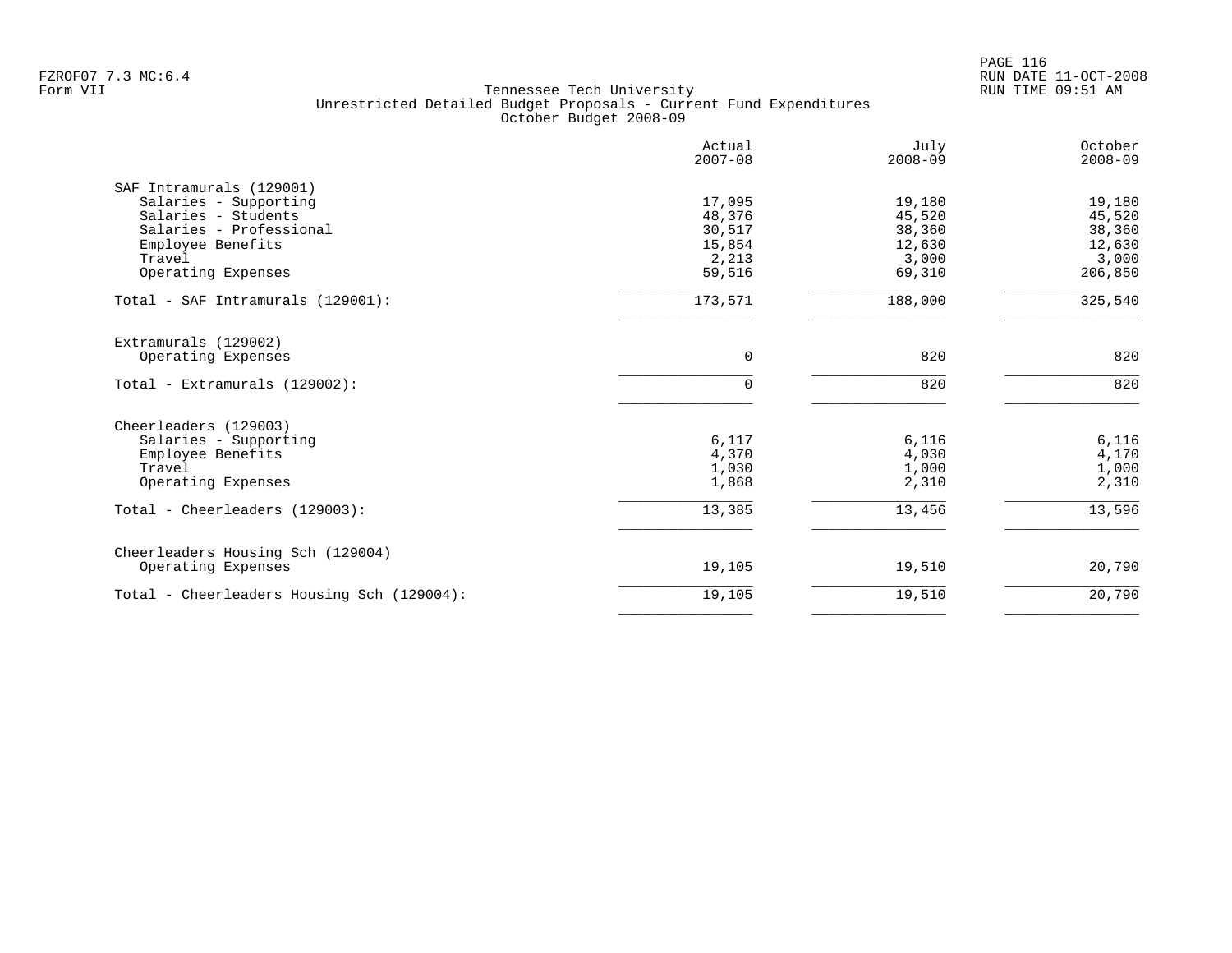PAGE 117 FZROF07 7.3 MC:6.4 RUN DATE 11-OCT-2008

|                                                    | Actual<br>$2007 - 08$ | July<br>$2008 - 09$ | October<br>$2008 - 09$  |
|----------------------------------------------------|-----------------------|---------------------|-------------------------|
| Dance Team (129007)                                |                       |                     |                         |
| Travel<br>Operating Expenses                       | 3,334<br>1,968        | $\Omega$<br>6,000   | $\overline{0}$<br>6,000 |
| Total - Dance Team $(129007)$ :                    | 5,302                 | 6,000               | 6,000                   |
| SAF General Education Acad Affrs (130002)          |                       |                     |                         |
| Salaries - Supporting                              | 31,476                | 17,890              | 18,090                  |
| Salaries - Students                                | 1,214                 | $\Omega$            | $\Omega$                |
| Salaries - Professional                            | 31,389                | 31,490              | 31,890                  |
| Employee Benefits                                  | 24,277                | 34,410              | 34,410                  |
| Travel<br>Operating Expenses                       | 313<br>134,803        | $\Omega$<br>286,210 | $\Omega$<br>501,840     |
| Total - SAF General Education Acad Affrs (130002): | 223, 472              | 370,000             | 586,230                 |
| Band (155004)                                      |                       |                     |                         |
| Employee Benefits                                  | 0                     | 400                 | 400                     |
| Travel                                             | 1,229                 | $\Omega$            | $\Omega$                |
| Operating Expenses                                 | 11,384                | 12,000              | 8,250                   |
| Department Revenues                                | $-165$                | ∩                   | $\Omega$                |
| Total - Band $(155004)$ :                          | 12,448                | 12,400              | 8,650                   |
| Pep Band Scholarships (155006)                     |                       |                     |                         |
| Operating Expenses                                 | 104,089               | 113,790             | 121,230                 |
| Total - Pep Band Scholarships (155006):            | 104,089               | 113,790             | 121,230                 |
|                                                    |                       |                     |                         |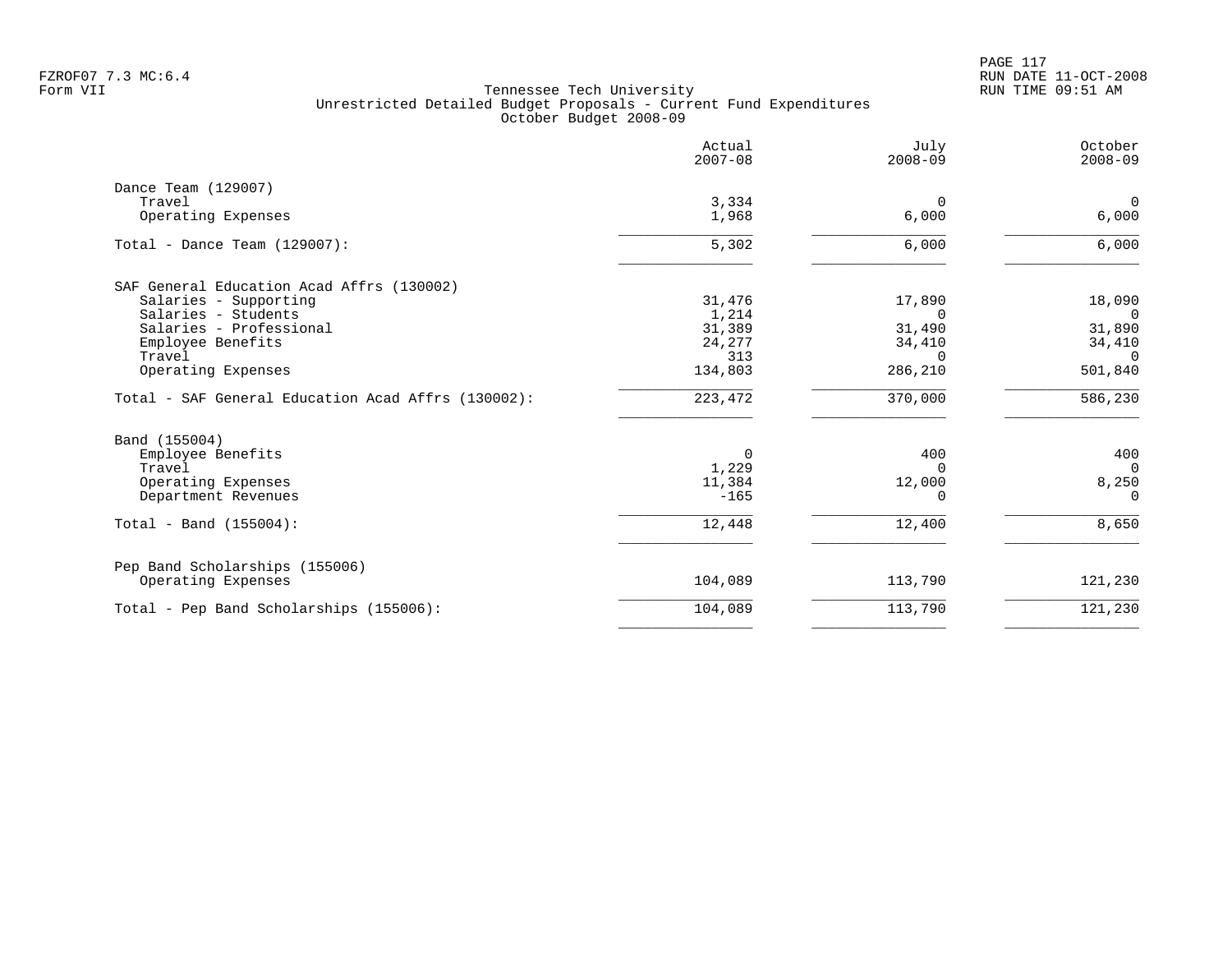# PAGE 118 FZROF07 7.3 MC:6.4 RUN DATE 11-OCT-2008

|                                            | Actual<br>$2007 - 08$ | July<br>$2008 - 09$ | October<br>$2008 - 09$ |
|--------------------------------------------|-----------------------|---------------------|------------------------|
| Marketing and Promotions (305000)          |                       |                     |                        |
| Salaries - Supporting                      | 554                   | $\Omega$            | $\overline{0}$         |
| Salaries - Professional                    | $\Omega$              | 100                 | 100                    |
| Employee Benefits                          | 113                   | 23,720              | 720                    |
| Travel                                     | 4,194                 | $\Omega$            | 4,000                  |
| Operating Expenses                         | 225,329               | 228,930             | 277,930                |
| Total - Marketing and Promotions (305000): | 230,190               | 252,750             | 282,750                |
| Athletic Director (600050)                 |                       |                     |                        |
| Salaries - Administrative                  | 68,538                | 67,638              | 68,038                 |
| Salaries - Supporting                      | 94,589                | 93,776              | 95,376                 |
| Salaries - Students                        | 4,292                 |                     | $\cap$                 |
| Salaries - Professional                    | 197,538               | 177,065             | 183,565                |
| Employee Benefits                          | 128,243               | 123,880             | 123,880                |
| Travel                                     | 26,545                | 3,040               | 2,580                  |
| Operating Expenses                         | 273,495               | 162,690             | 387,210                |
| Capital Outlay                             | 76,948                |                     | $\Omega$               |
| Department Revenues                        | $-104$                |                     | $\Omega$               |
| Total - Athletic Director (600050):        | 870,084               | 628,089             | 860,649                |
| Athletic Grad Assistant (600051)           |                       |                     |                        |
| Operating Expenses                         | 12,583                | 12,790              | 12,400                 |
| Total - Athletic Grad Assistant (600051):  | 12,583                | 12,790              | 12,400                 |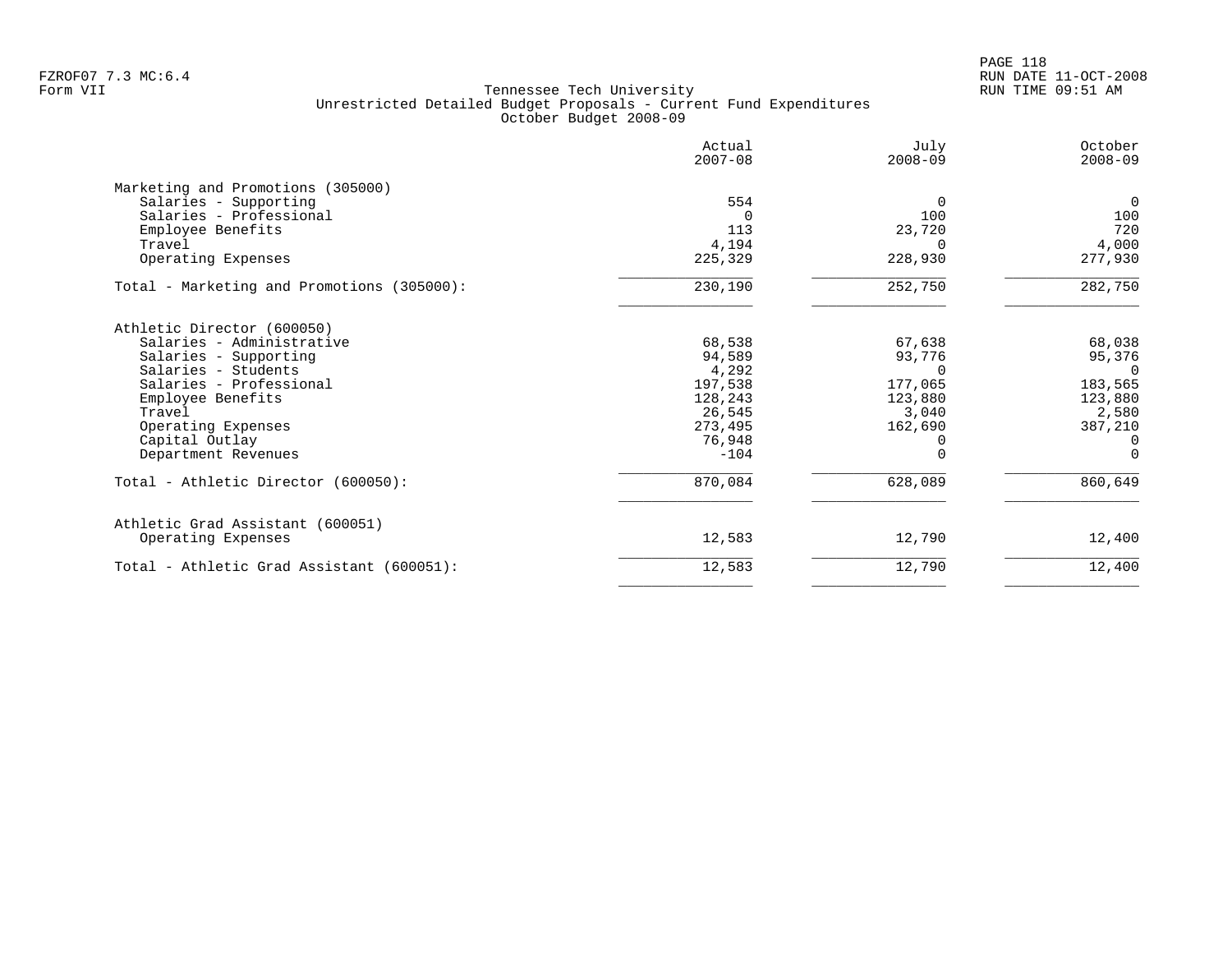PAGE 119 FZROF07 7.3 MC:6.4 RUN DATE 11-OCT-2008

|                                                                                                                            | Actual<br>$2007 - 08$       | July<br>$2008 - 09$              | October<br>$2008 - 09$                           |
|----------------------------------------------------------------------------------------------------------------------------|-----------------------------|----------------------------------|--------------------------------------------------|
| Marketing and Promotion Management (600052)<br>Salaries - Supporting<br>Salaries - Students<br>Employee Benefits<br>Travel | 8,965<br>3,176<br>642<br>92 | 0<br>$\Omega$<br>440<br>$\Omega$ | $\mathbf 0$<br>$\overline{0}$<br>440<br>$\Omega$ |
| Operating Expenses<br>Total - Marketing and Promotion Management (600052):                                                 | 123,419<br>136,294          | 38,040<br>38,480                 | 34,240<br>34,680                                 |
| Athletic Concessions CDS (600053)<br>Operating Expenses<br>Total - Athletic Concessions CDS (600053):                      | 228<br>228                  | 32,000<br>32,000                 | 32,000<br>32,000                                 |
| Athletic Medical and Insurance (600054)<br>Operating Expenses                                                              | 190,900                     | 208,500                          | 187,650                                          |
| Total - Athletic Medical and Insurance (600054):                                                                           | 190,900                     | 208,500                          | 187,650                                          |
| Athletic Awards (600055)<br>Operating Expenses                                                                             | 12,020                      | 0                                | $\mathbf 0$                                      |
| Total - Athletic Awards (600055):                                                                                          | 12,020                      | $\Omega$                         | $\mathbf 0$                                      |
| Athletic Comp Tickets (600056)<br>Operating Expenses                                                                       | 57,045                      | 16,890                           | 16,890                                           |
| Total - Athletic Comp Tickets (600056):                                                                                    | 57,045                      | 16,890                           | 16,890                                           |
|                                                                                                                            |                             |                                  |                                                  |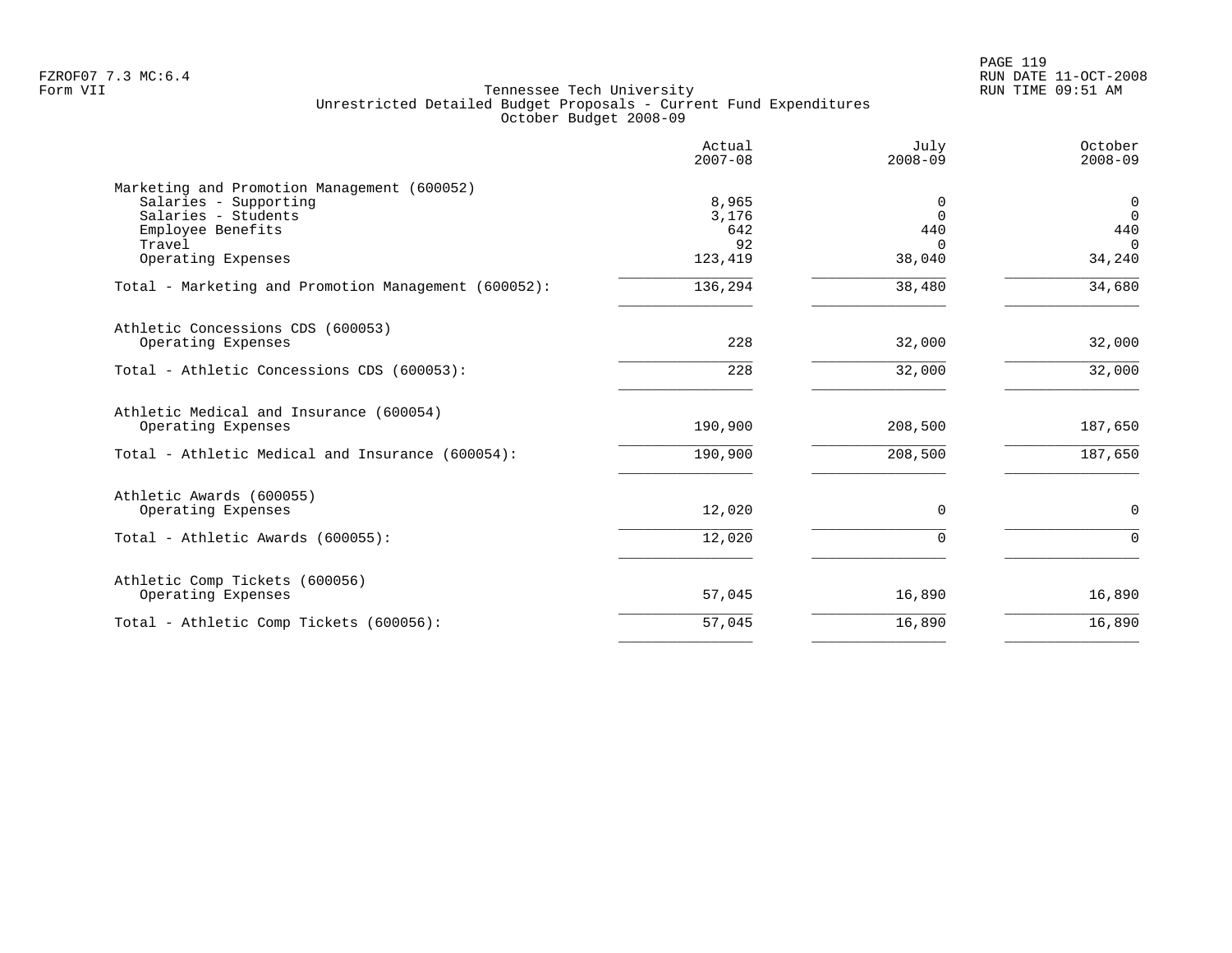|                                                                                                                                                                                    | Actual<br>$2007 - 08$                                | July<br>$2008 - 09$                                      | October<br>$2008 - 09$                                         |
|------------------------------------------------------------------------------------------------------------------------------------------------------------------------------------|------------------------------------------------------|----------------------------------------------------------|----------------------------------------------------------------|
| Athletic Book Account (600057)<br>Operating Expenses                                                                                                                               | 123,746                                              | 45,000                                                   | 45,000                                                         |
| Total - Athletic Book Account (600057):                                                                                                                                            | 123,746                                              | 45,000                                                   | 45,000                                                         |
| Athletic Book Trans Out (600058)<br>Operating Expenses                                                                                                                             | $-123,746$                                           | $-45,000$                                                | $-45,000$                                                      |
| Total - Athletic Book Trans Out (600058):                                                                                                                                          | $-123,746$                                           | $-45,000$                                                | $-45,000$                                                      |
| Sports Information (600059)<br>Salaries - Supporting<br>Salaries - Students<br>Salaries - Professional<br>Employee Benefits<br>Travel<br>Operating Expenses                        | 24,869<br>400<br>52,461<br>28,159<br>7,824<br>56,561 | 4,594<br>$\Omega$<br>52,660<br>32,860<br>2,130<br>29,240 | 4,594<br>$\overline{0}$<br>53,060<br>32,860<br>1,920<br>26,320 |
| Total - Sports Information (600059):                                                                                                                                               | 170,274                                              | 121,484                                                  | 118,754                                                        |
| Athletic Academic Counseling (600060)<br>Salaries - Supporting<br>Salaries - Students<br>Salaries - Professional<br>Employee Benefits<br>Operating Expenses<br>Department Revenues | 6,785<br>927<br>30,204<br>18,518<br>8,429<br>$-14$   | 6,767<br>$\Omega$<br>30,153<br>31,760<br>15,670<br>0     | 6,767<br>$\Omega$<br>30,553<br>31,760<br>14,100<br>$\Omega$    |
| Total - Athletic Academic Counseling (600060):                                                                                                                                     | 64,849                                               | 84,350                                                   | 83,180                                                         |
|                                                                                                                                                                                    |                                                      |                                                          |                                                                |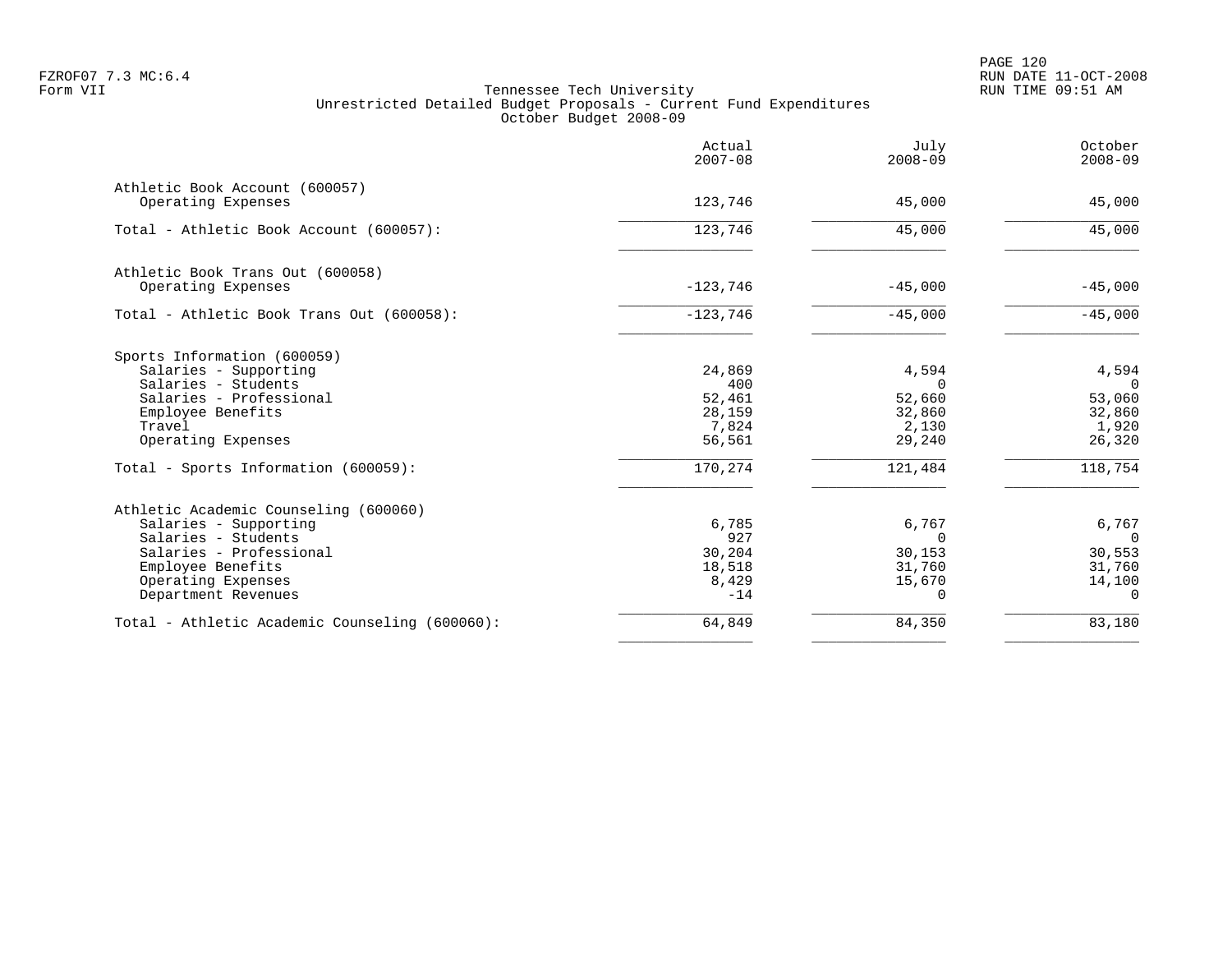PAGE 121 FZROF07 7.3 MC:6.4 RUN DATE 11-OCT-2008

|                                                                                                                                                                                           | Actual<br>$2007 - 08$                                            | July<br>$2008 - 09$                                        | October<br>$2008 - 09$                                                   |
|-------------------------------------------------------------------------------------------------------------------------------------------------------------------------------------------|------------------------------------------------------------------|------------------------------------------------------------|--------------------------------------------------------------------------|
| Athletic Academic Tutoring (600061)<br>Salaries - Students<br>Salaries - Professional<br>Employee Benefits<br>Operating Expenses                                                          | 11,754<br>$\Omega$<br>386<br>$\Omega$                            | 800<br>300<br>$\Omega$<br>9,250                            | 800<br>300<br>$\overline{0}$<br>8,320                                    |
| Total - Athletic Academic Tutoring (600061):                                                                                                                                              | 12,140                                                           | 10,350                                                     | 9,420                                                                    |
| Athletic Student Theraphy Center (600062)<br>Salaries - Students<br>Salaries - Professional<br>Employee Benefits<br>Travel<br>Operating Expenses<br>Capital Outlay<br>Department Revenues | 5,503<br>122,556<br>39,686<br>5,164<br>48,224<br>6,800<br>$-106$ | $\Omega$<br>154,951<br>73,200<br>4,460<br>43,450<br>0<br>U | $\Omega$<br>155,751<br>73,200<br>4,010<br>45,700<br>$\Omega$<br>$\Omega$ |
| Total - Athletic Student Theraphy Center (600062):                                                                                                                                        | 227,827                                                          | 276,061                                                    | 278,661                                                                  |
| Athletic Training Graduate Teaching (600064)<br>Operating Expenses                                                                                                                        | 24,534                                                           | 19,660                                                     | 19,060                                                                   |
| Total - Athletic Training Graduate Teaching (600064):                                                                                                                                     | 24,534                                                           | 19,660                                                     | 19,060                                                                   |
| Graduation Incentive (600065)<br>Operating Expenses                                                                                                                                       | 136,731                                                          | 186,530                                                    | 186,530                                                                  |
| Total - Graduation Incentive (600065):                                                                                                                                                    | 136,731                                                          | 186,530                                                    | 186,530                                                                  |
|                                                                                                                                                                                           |                                                                  |                                                            |                                                                          |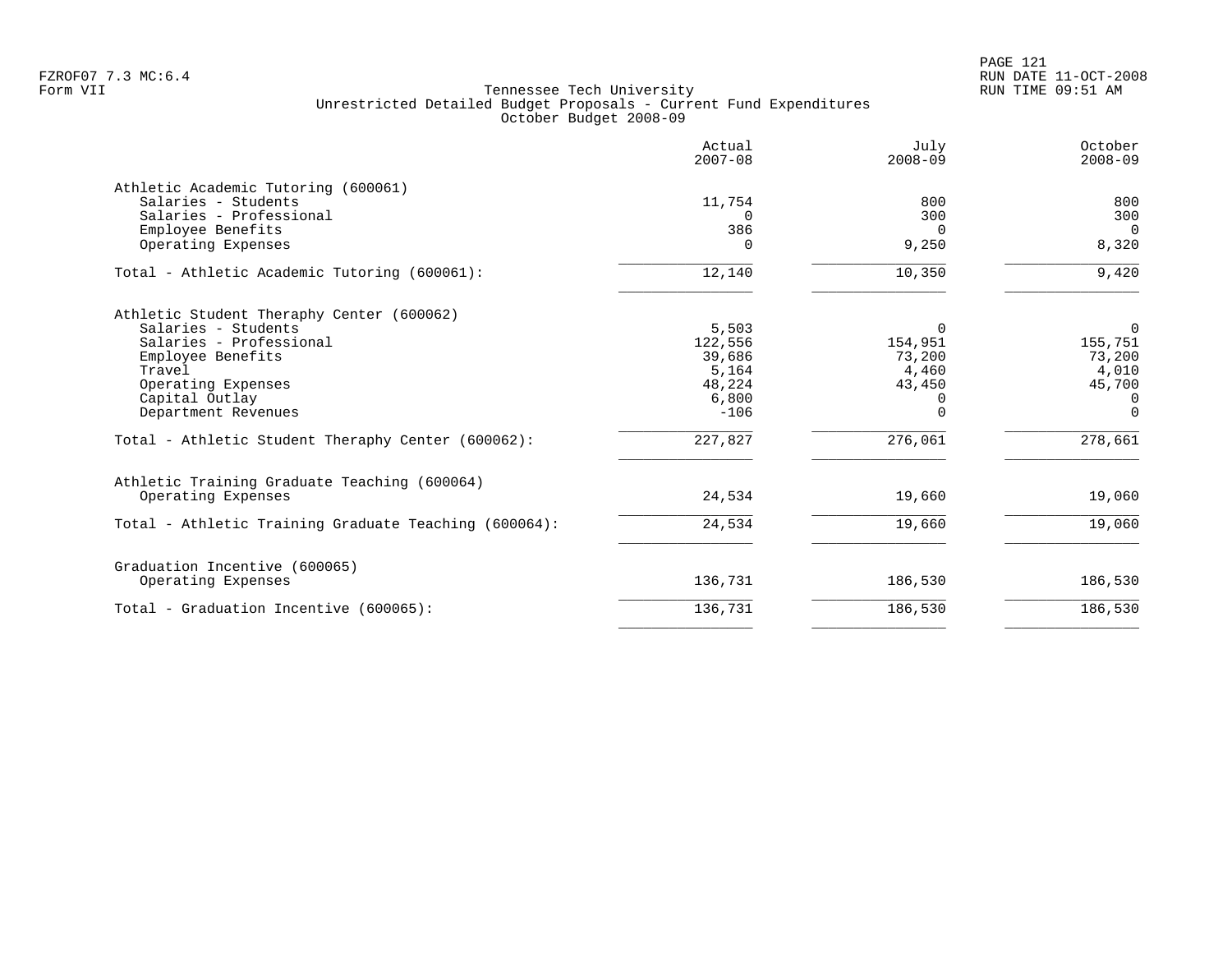PAGE 122 FZROF07 7.3 MC:6.4 RUN DATE 11-OCT-2008

|                                             | Actual<br>$2007 - 08$ | July<br>$2008 - 09$ | October<br>$2008 - 09$ |
|---------------------------------------------|-----------------------|---------------------|------------------------|
| Strength and Conditioning (600066)          |                       |                     |                        |
| Salaries - Professional                     | $\Omega$              | 39,140              | 39,140                 |
| Employee Benefits                           |                       |                     | 12,500                 |
| Travel                                      | $\Omega$              |                     | 1,500                  |
| Operating Expenses                          | $\Omega$              | ∩                   | 10,000                 |
| Total - Strength and Conditioning (600066): | $\Omega$              | 39,140              | 63,140                 |
| Football (601000)                           |                       |                     |                        |
| Salaries - Supporting                       | 26,109                | 26,208              | 26,608                 |
| Salaries - Students                         |                       | 50                  | 50                     |
| Salaries - Professional                     | 275,763               | 250,090             | 251,290                |
| Employee Benefits                           | 94,964                | 144,890             | 144,890                |
| Travel                                      | 143,689               | 100,400             | 92,370                 |
| Operating Expenses                          | 322,916               | 116,470             | 268,150                |
| Capital Outlay                              | 31,660                | 0                   | $\Omega$               |
| $Total - Football (601000):$                | 895,101               | 638,108             | 783,358                |
| Mens Basketball (601001)                    |                       |                     |                        |
| Salaries - Supporting                       | 20,211                | 20,310              | 20,710                 |
| Salaries - Students                         | 901                   | 100                 | 100                    |
| Salaries - Professional                     | 181,014               | 176,272             | 177,072                |
| Employee Benefits                           | 76,729                | 79,230              | 79,230                 |
| Travel                                      | 177,132               | 69,770              | 64,190                 |
| Operating Expenses                          | 115,463               | 64,230              | 59,090                 |
| Department Revenues                         | $-36$                 | 0                   | $\Omega$               |
| Total - Mens Basketball (601001):           | 571,414               | 409,912             | 400,392                |
|                                             |                       |                     |                        |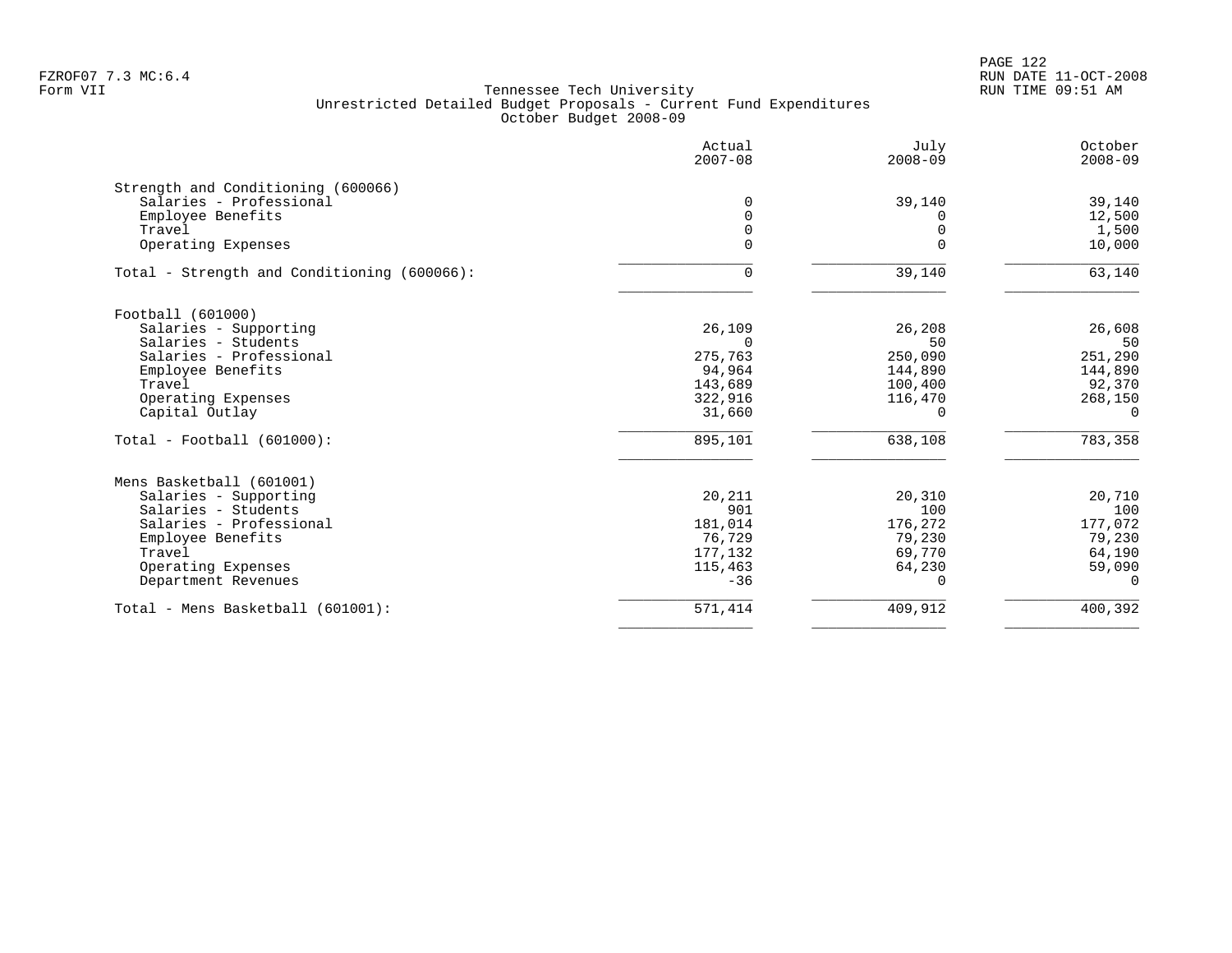PAGE 123 FZROF07 7.3 MC:6.4 RUN DATE 11-OCT-2008

|                                      | Actual<br>$2007 - 08$ | July<br>$2008 - 09$ | October<br>$2008 - 09$ |
|--------------------------------------|-----------------------|---------------------|------------------------|
| Baseball (601003)                    |                       |                     |                        |
| Salaries - Students                  | $\mathbf 0$           | 280                 | 280                    |
| Salaries - Professional              | 58,515                | 40,987              | 41,387                 |
| Employee Benefits                    | 16,405                | 21,050              | 21,050                 |
| Travel                               | 38,232                | 16,580              | 15,250                 |
| Operating Expenses                   | 49,563                | 10,240              | 9,420                  |
| $Total - Baseball (601003):$         | 162,715               | 89,137              | 87,387                 |
| Mens Cross Country (601005)          |                       |                     |                        |
| Salaries - Professional              | 7,600                 | 1,050               | 1,050                  |
| Employee Benefits                    | 428                   | 90                  | 90                     |
| Travel                               | 3,172                 | 3,400               | 3,130                  |
| Operating Expenses                   | 4,754                 | 2,560               | 2,360                  |
| Total - Mens Cross Country (601005): | 15,954                | 7,100               | 6,630                  |
| Mens Golf (601006)                   |                       |                     |                        |
| Salaries - Supporting                | 499                   | 0                   | $\mathbf 0$            |
| Salaries - Professional              | 6,110                 | 4,380               | 4,380                  |
| Employee Benefits                    | 506                   | 360                 | 360                    |
| Travel                               | 18,736                | 10,200              | 9,380                  |
| Operating Expenses                   | 7,862                 | 2,560               | 4,235                  |
| Total - Mens Golf $(601006)$ :       | 33,713                | 17,500              | 18,355                 |
| Mens Tennis (601007)                 |                       |                     |                        |
| Salaries - Professional              | 26,472                | 13,472              | 13,472                 |
| Employee Benefits                    | 5,475                 | 7,730               | 7,730                  |
| Travel                               | 21,829                | 9,770               | 8,990                  |
| Operating Expenses                   | 14,480                | 5,110               | 4,700                  |
| Total - Mens Tennis (601007):        | 68,256                | 36,082              | 34,892                 |
|                                      |                       |                     |                        |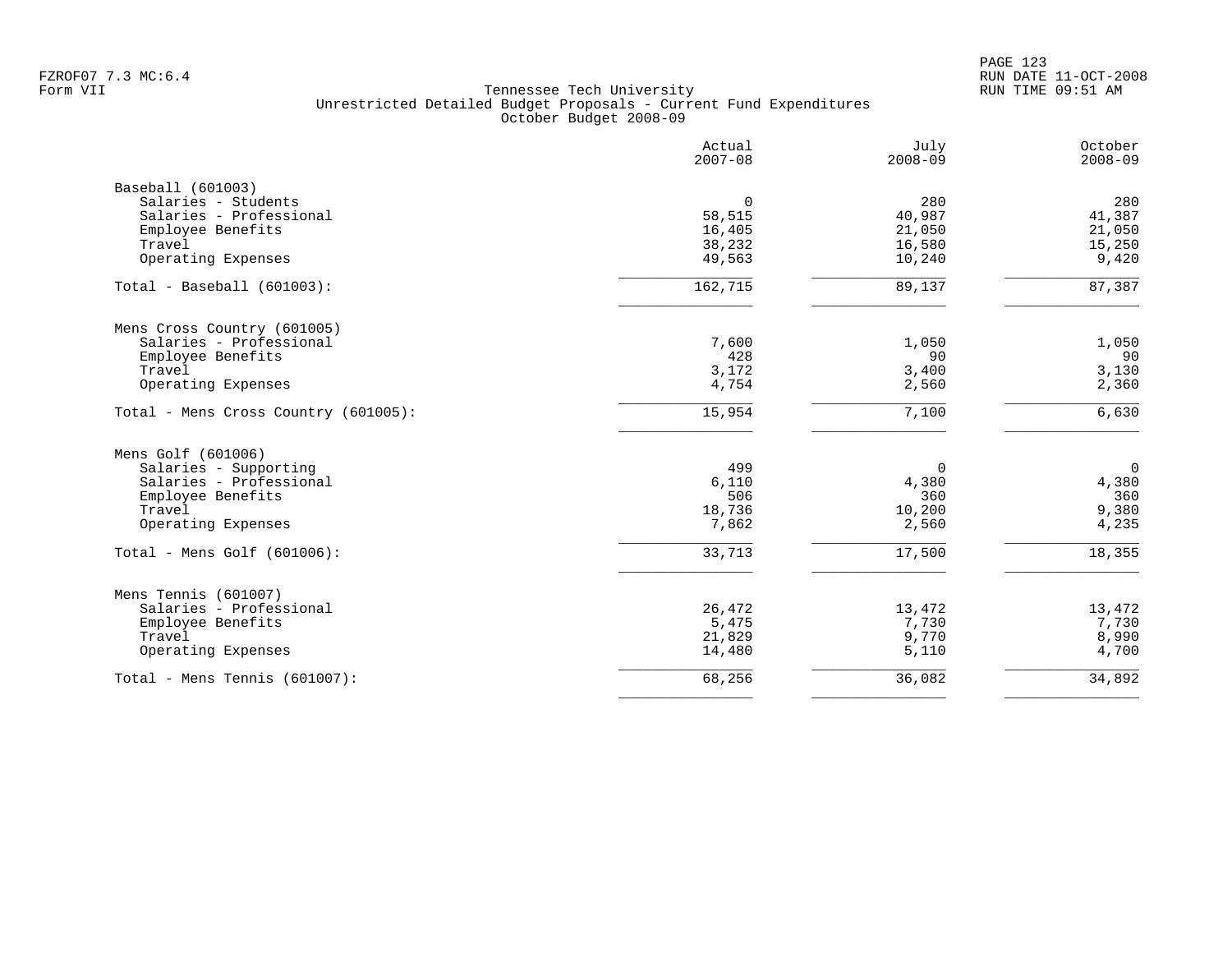# PAGE 124 FZROF07 7.3 MC:6.4 RUN DATE 11-OCT-2008

|                                                                                                           | Actual<br>$2007 - 08$          | July<br>$2008 - 09$            | October<br>$2008 - 09$          |
|-----------------------------------------------------------------------------------------------------------|--------------------------------|--------------------------------|---------------------------------|
| Mens Tennis Tournaments (601008)<br>Travel                                                                | 1,633                          | 0                              | $\mathsf{O}$                    |
| Total - Mens Tennis Tournaments (601008):                                                                 | 1,633                          | 0                              | $\Omega$                        |
| Mens Rifle Range (601009)<br>Salaries - Professional<br>Employee Benefits<br>Travel<br>Operating Expenses | 3,500<br>275<br>5,395<br>6,157 | 2,100<br>300<br>3,820<br>3,830 | 2,100<br>300<br>3,520<br>65,070 |
| Total - Mens Rifle Range (601009):                                                                        | 15,327                         | 10,050                         | 70,990                          |
| Mens Rifle Tournaments (601010)<br>Travel<br>Total - Mens Rifle Tournaments (601010):                     | 2,001<br>$\overline{2,001}$    | 0<br>$\Omega$                  | $\mathbf 0$<br>$\Omega$         |
| Mens OVC Tournaments (601011)<br>Travel<br>Total - Mens OVC Tournaments (601011):                         | 2,666<br>2,666                 | 5,640<br>5,640                 | $\mathbf 0$<br>$\Omega$         |
| Mens OVC Golf (601012)<br>Travel<br>Operating Expenses                                                    | 3,698<br>12,938                | 0<br>0                         | 0<br>$\mathbf 0$                |
| Total - Mens OVC Golf (601012):                                                                           | 16,636                         | $\mathbf 0$                    | $\Omega$                        |
|                                                                                                           |                                |                                |                                 |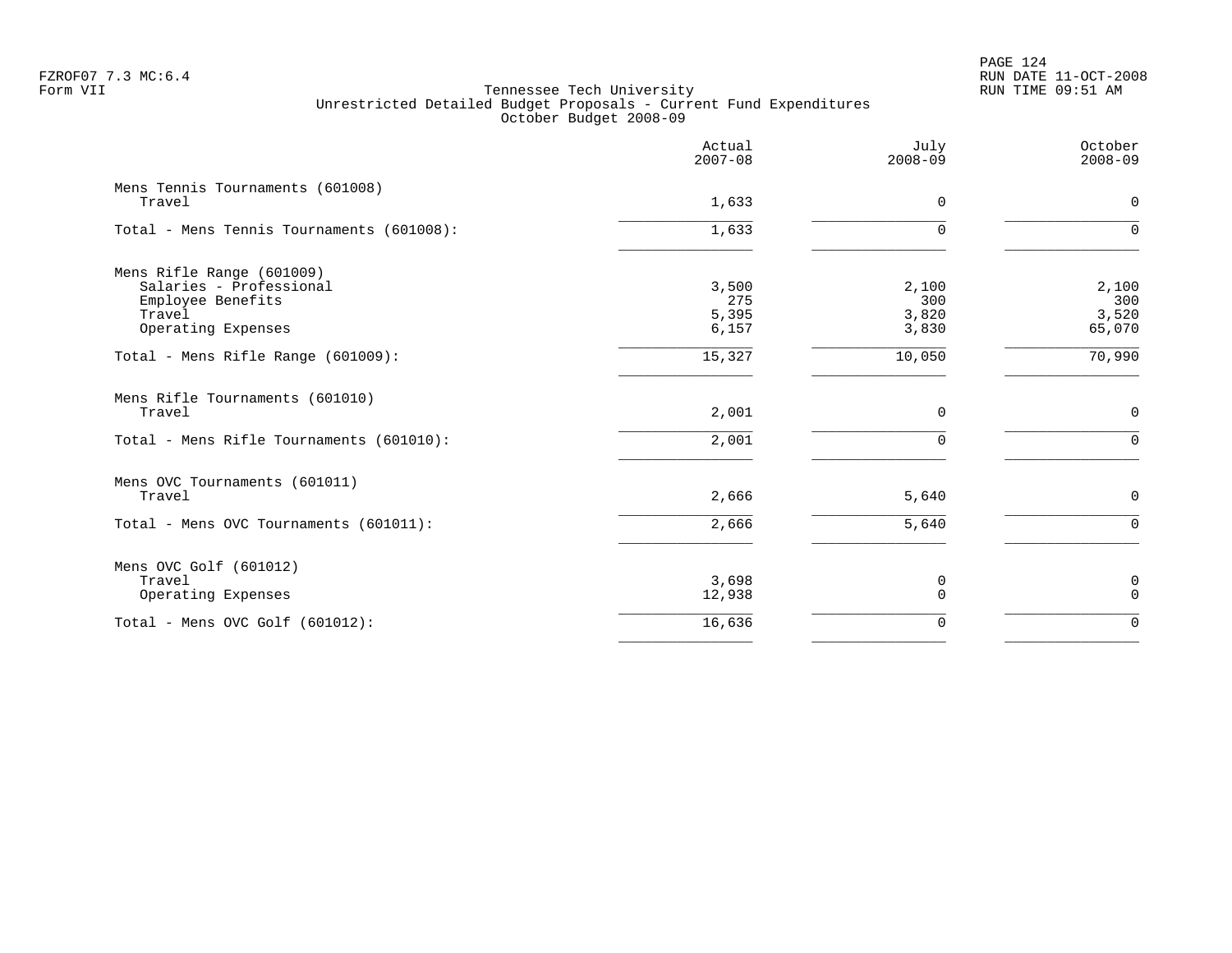PAGE 125 FZROF07 7.3 MC:6.4 RUN DATE 11-OCT-2008

|                                                                    | Actual<br>$2007 - 08$ | July<br>$2008 - 09$ | October<br>$2008 - 09$  |
|--------------------------------------------------------------------|-----------------------|---------------------|-------------------------|
| Mens OVC Baseball Tourney (601014)<br>Travel<br>Operating Expenses | 13,680<br>109         | 0<br>$\Omega$       | $\mathbf 0$<br>$\Omega$ |
| Total - Mens OVC Baseball Tourney (601014):                        | 13,789                | $\Omega$            | $\Omega$                |
| Mens Tennis NCAA (601015)<br>Travel                                | 1,248                 | $\Omega$            | 0                       |
| Total - Mens Tennis NCAA (601015):                                 | 1,248                 | $\Omega$            | $\Omega$                |
| Football Scholarships (601060)<br>Operating Expenses               | 1,015,503             | 1,151,090           | 1,211,280               |
| Total - Football Scholarships (601060):                            | 1,015,503             | 1,151,090           | 1,211,280               |
| Mens Basketball Scholarships (601061)<br>Operating Expenses        | 320,113               | 300,330             | 316,370                 |
| Total - Mens Basketball Scholarships (601061):                     | 320,113               | 300,330             | 316,370                 |
| Baseball Scholarships (601062)<br>Operating Expenses               | 213,386               | 231,830             | 244,090                 |
| Total - Baseball Scholarships (601062):                            | 213,386               | 231,830             | 244,090                 |
|                                                                    |                       |                     |                         |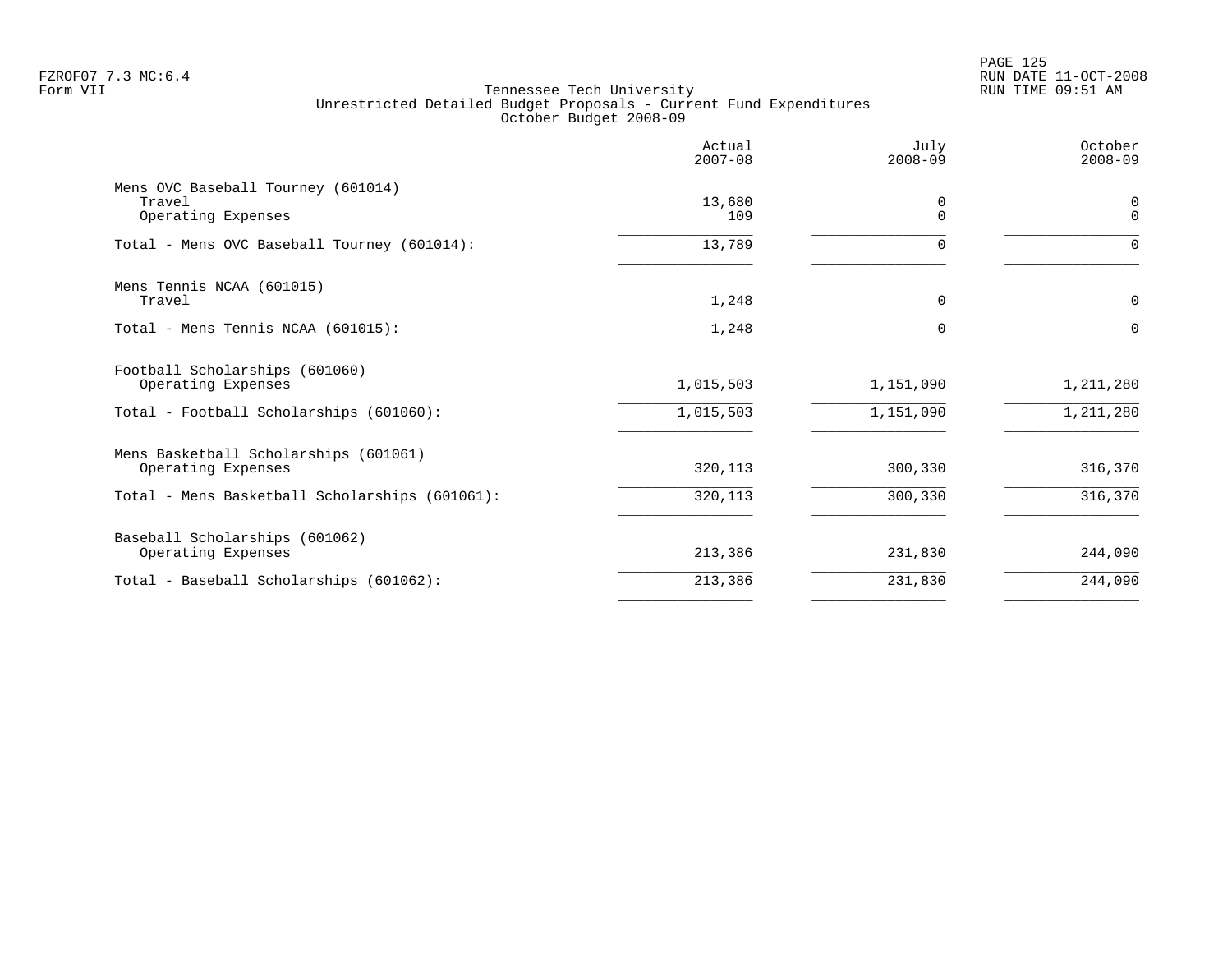PAGE 126 FZROF07 7.3 MC:6.4 RUN DATE 11-OCT-2008

|                                                              | Actual<br>$2007 - 08$ | July<br>$2008 - 09$ | October<br>$2008 - 09$ |
|--------------------------------------------------------------|-----------------------|---------------------|------------------------|
| Mens Rifle Range Scholarships (601063)<br>Operating Expenses | 78,720                | 79,870              | 84,150                 |
| Total - Mens Rifle Range Scholarships (601063):              | 78,720                | 79,870              | 84,150                 |
| Mens Tennis Scholarships (601064)                            |                       |                     |                        |
| Operating Expenses                                           | 91,059                | 99,840              | 105,190                |
| Total - Mens Tennis Scholarships (601064):                   | 91,059                | 99,840              | 105, 190               |
| Mens Golf Scholarships (601065)                              |                       |                     |                        |
| Operating Expenses                                           | 48,374                | 63,870              | 67,070                 |
| Total - Mens Golf Scholarships (601065):                     | 48,374                | 63,870              | 67,070                 |
| Mens Cross Country Scholarships (601066)                     |                       |                     |                        |
| Operating Expenses                                           | 55,500                | 69,830              | 73,320                 |
| Total - Mens Cross Country Scholarships (601066):            | 55,500                | 69,830              | 73,320                 |
| Womens Basketball (602000)                                   |                       |                     |                        |
| Salaries - Supporting                                        | 18,340<br>$\Omega$    | 18,340              | 19,990                 |
| Salaries - Students<br>Salaries - Professional               | 147,214               | 100<br>156,791      | 100<br>157,591         |
| Employee Benefits                                            | 60,474                | 55,170              | 55,170                 |
| Travel                                                       | 78,717                | 36,080              | 33,190                 |
| Operating Expenses                                           | 63,846                | 18,160              | 16,710                 |
| Department Revenues                                          | $-112$                | $\Omega$            | $\Omega$               |
| Total - Womens Basketball (602000):                          | 368,479               | 284,641             | $\frac{282}{751}$      |
|                                                              |                       |                     |                        |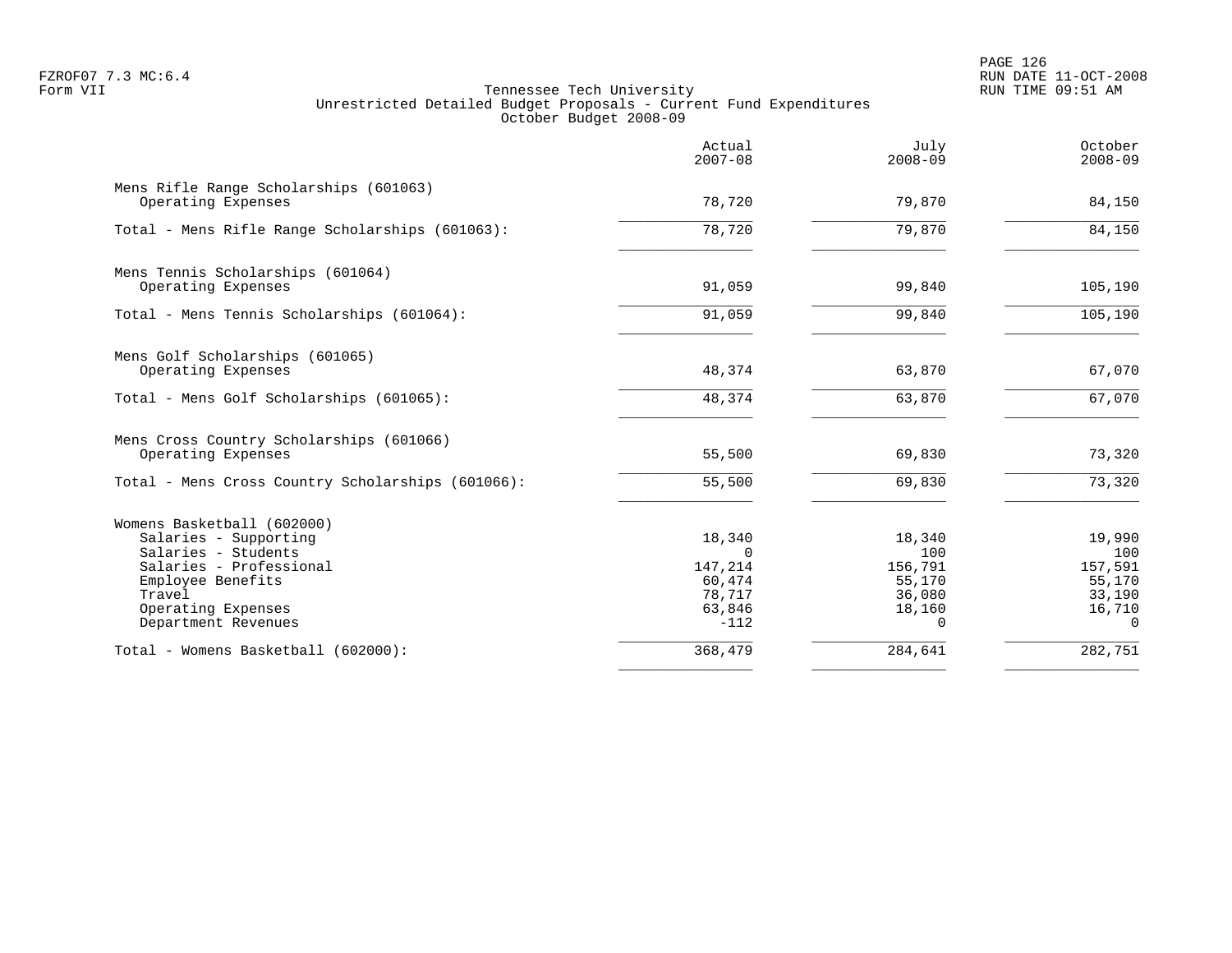|                                                  | Actual<br>$2007 - 08$ | July<br>$2008 - 09$ | October<br>$2008 - 09$ |
|--------------------------------------------------|-----------------------|---------------------|------------------------|
| Womens Bball NCAA Tournaments (602002)<br>Travel | 3,750                 | $\Omega$            | 0                      |
|                                                  |                       |                     |                        |
| Total - Womens Bball NCAA Tournaments (602002):  | 3,750                 | $\Omega$            | $\Omega$               |
| Womens Volleyball (602004)                       |                       |                     |                        |
| Salaries - Students                              | 981                   | 550                 | 550                    |
| Salaries - Professional                          | 35,708                | 54,545              | 54,945                 |
| Employee Benefits                                | 11,116                | 29,090              | 29,090                 |
| Travel                                           | 27,685                | 17,430              | 16,040                 |
| Operating Expenses                               | 20,278                | 10,010              | 9,210                  |
| Total - Womens Volleyball (602004):              | 95,768                | 111,625             | 109,835                |
| Womens Volleyball Tournaments (602005)           |                       |                     |                        |
| Travel                                           | 6,192                 | $\Omega$            | $\mathbf 0$            |
| Total - Womens Volleyball Tournaments (602005):  | 6,192                 | $\mathbf 0$         | $\Omega$               |
| Womens Tennis (602006)                           |                       |                     |                        |
| Salaries - Professional                          | 23,372                | 18,071              | 18,071                 |
| Employee Benefits                                | 5,078                 | 7,400               | 7,400                  |
| Travel                                           | 23,955                | 10,200              | 9,380                  |
| Operating Expenses                               | 11,986                | 3,220               | 2,960                  |
| Department Revenues                              | $-351$                | $\Omega$            | $\Omega$               |
| Total - Womens Tennis (602006):                  | 64,040                | 38,891              | 37,811                 |
|                                                  |                       |                     |                        |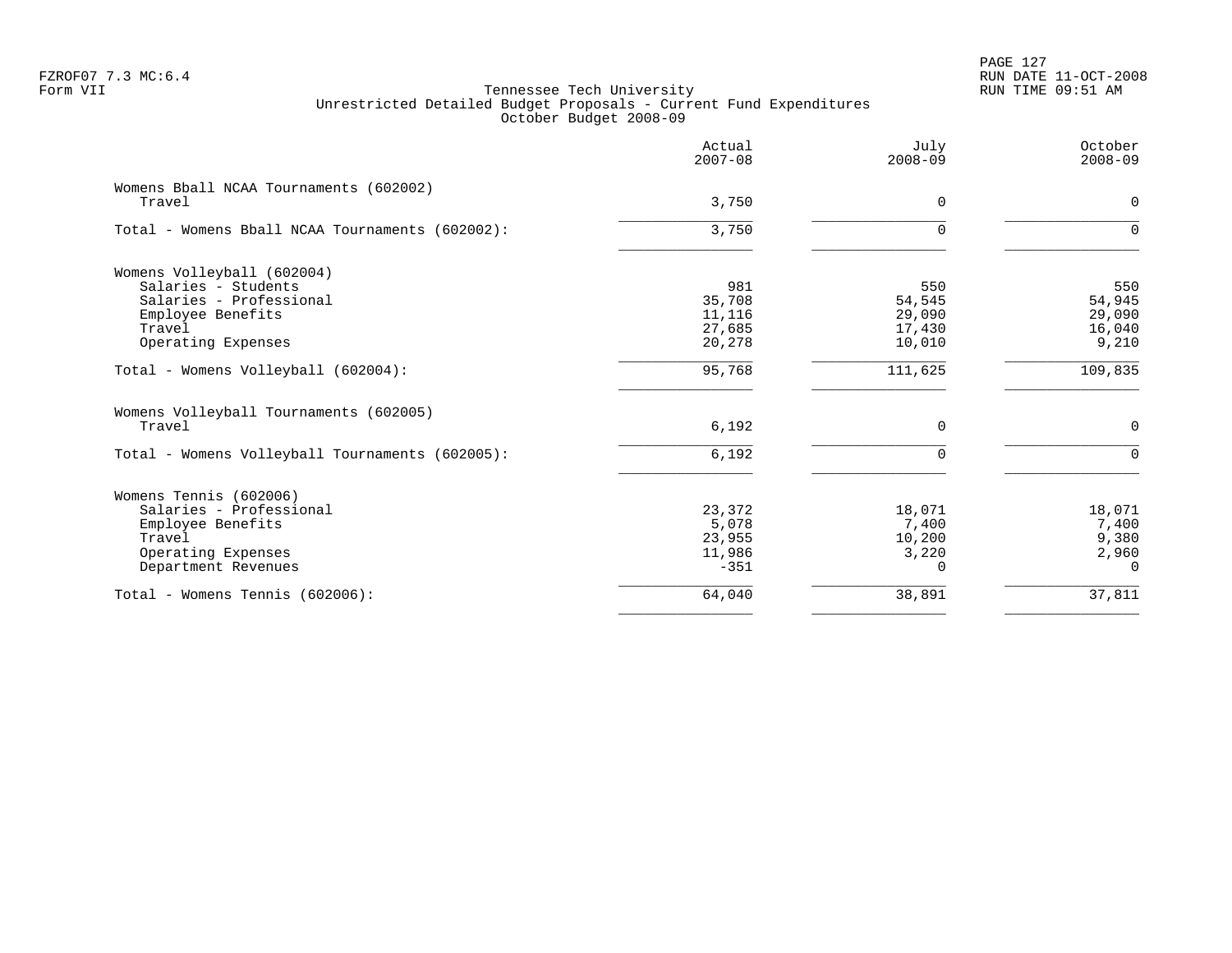# PAGE 128 FZROF07 7.3 MC:6.4 RUN DATE 11-OCT-2008

|                                              | Actual<br>$2007 - 08$ | July<br>$2008 - 09$ | October<br>$2008 - 09$ |
|----------------------------------------------|-----------------------|---------------------|------------------------|
| Womens Tennis Tournaments (602007)<br>Travel | 1,926                 | $\Omega$            | 0                      |
| Total - Womens Tennis Tournaments (602007):  | 1,926                 |                     | $\Omega$               |
| Womens Golf (602008)                         |                       |                     |                        |
| Salaries - Supporting                        | 246                   | $\Omega$            | $\mathbf 0$            |
| Salaries - Professional                      | 7,730                 | 6,130               | 6,130                  |
| Employee Benefits                            | 618                   | 510                 | 510                    |
| Travel                                       | 20,122                | 10,200              | 9,380                  |
| Operating Expenses                           | 7,749                 | 1,700               | 3,435                  |
| Total - Womens Golf (602008):                | 36,465                | 18,540              | 19,455                 |
| Womens Cross Country Track (602009)          |                       |                     |                        |
| Salaries - Professional                      | 10,400                | 8,400               | 8,400                  |
| Employee Benefits                            | 643                   | 1,130               | 1,130                  |
| Travel                                       | 18,580                | 8,500               | 7,820                  |
| Operating Expenses                           | 13,307                | 3,730               | 3,430                  |
| Total - Womens Cross Country Track (602009): | 42,930                | 21,760              | 20,780                 |
| Womens Track Tournaments (602010)            |                       |                     |                        |
| Travel                                       | 7,513                 | $\Omega$            | 0                      |
| Total - Womens Track Tournaments (602010):   | 7,513                 | $\Omega$            | $\Omega$               |
|                                              |                       |                     |                        |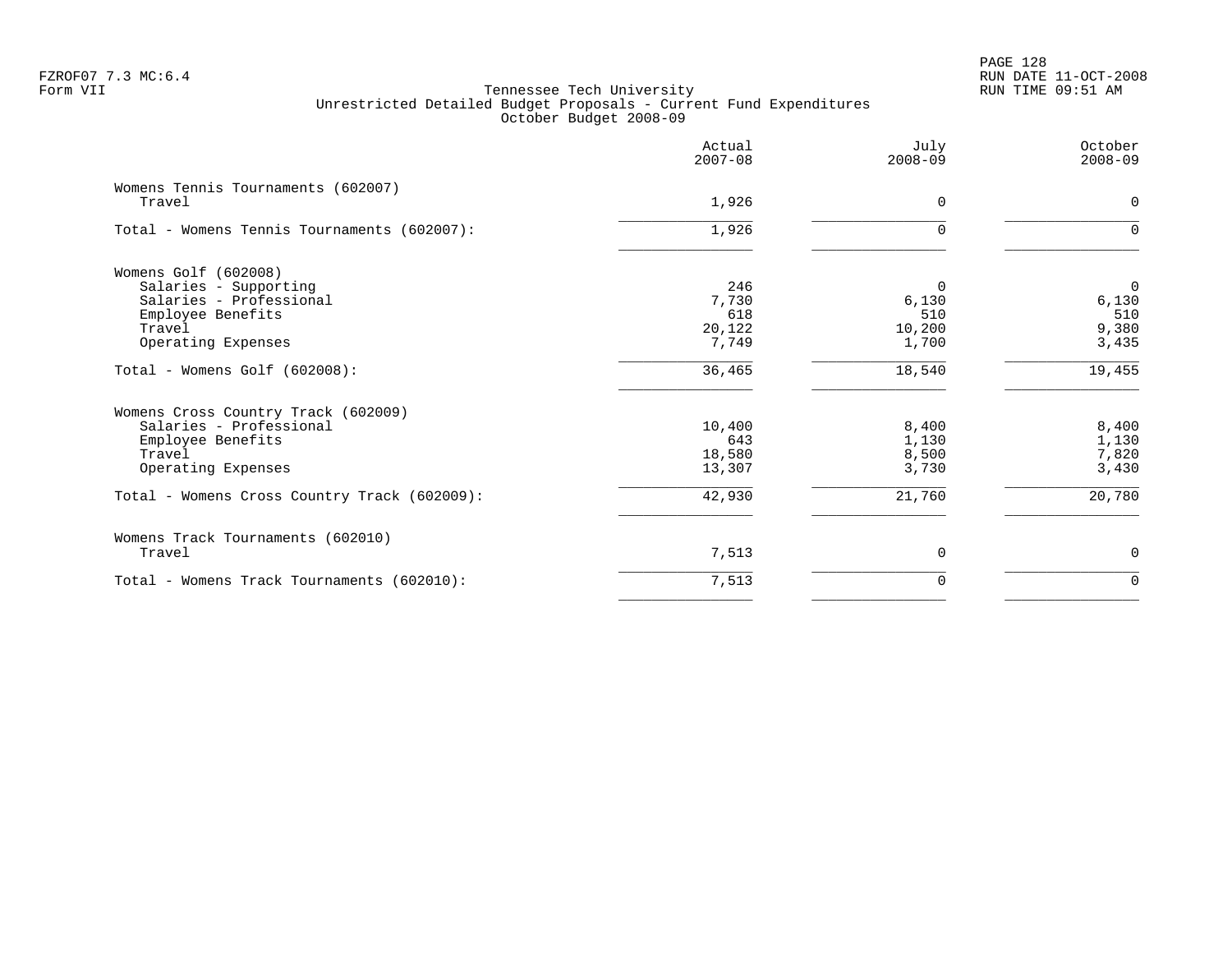|                                                                                                                                                   | Actual<br>$2007 - 08$                                  | July<br>$2008 - 09$                                          | October<br>$2008 - 09$                                   |
|---------------------------------------------------------------------------------------------------------------------------------------------------|--------------------------------------------------------|--------------------------------------------------------------|----------------------------------------------------------|
| Womens Softball (602011)<br>Salaries - Professional<br>Employee Benefits<br>Travel<br>Operating Expenses<br>Capital Outlay<br>Department Revenues | 63,506<br>17,728<br>42,205<br>45,106<br>3,949<br>$-24$ | 55,616<br>17,330<br>17,640<br>11,480<br>$\Omega$<br>$\Omega$ | 56,016<br>17,330<br>16,230<br>10,560<br>0<br>$\mathbf 0$ |
| Total - Womens Softball (602011):                                                                                                                 | 172,470                                                | 102,066                                                      | 100,136                                                  |
| Womens Soccer (602012)<br>Salaries - Students<br>Salaries - Professional<br>Employee Benefits<br>Travel<br>Operating Expenses<br>Capital Outlay   | 4,999<br>50,204<br>11,316<br>41,405<br>55,507<br>4,265 | 500<br>38,950<br>10,860<br>8,500<br>11,910<br>$\Omega$       | 500<br>38,950<br>10,860<br>7,820<br>10,960<br>$\Omega$   |
| Total - Womens Soccer (602012):                                                                                                                   | 167,696                                                | 70,720                                                       | 69,090                                                   |
| Womens OVC Softball Tournaments (602013)<br>Travel                                                                                                | 5,142                                                  | $\Omega$                                                     | $\mathbf 0$                                              |
| Total - Womens OVC Softball Tournaments (602013):                                                                                                 | 5,142                                                  | $\Omega$                                                     | $\Omega$                                                 |
| Womens OVC Golf (602014)<br>Travel                                                                                                                | 3,001                                                  | $\mathbf 0$                                                  | $\mathbf 0$                                              |
| Total - Womens OVC Golf (602014):                                                                                                                 | 3,001                                                  | $\mathbf 0$                                                  | $\mathbf 0$                                              |
|                                                                                                                                                   |                                                        |                                                              |                                                          |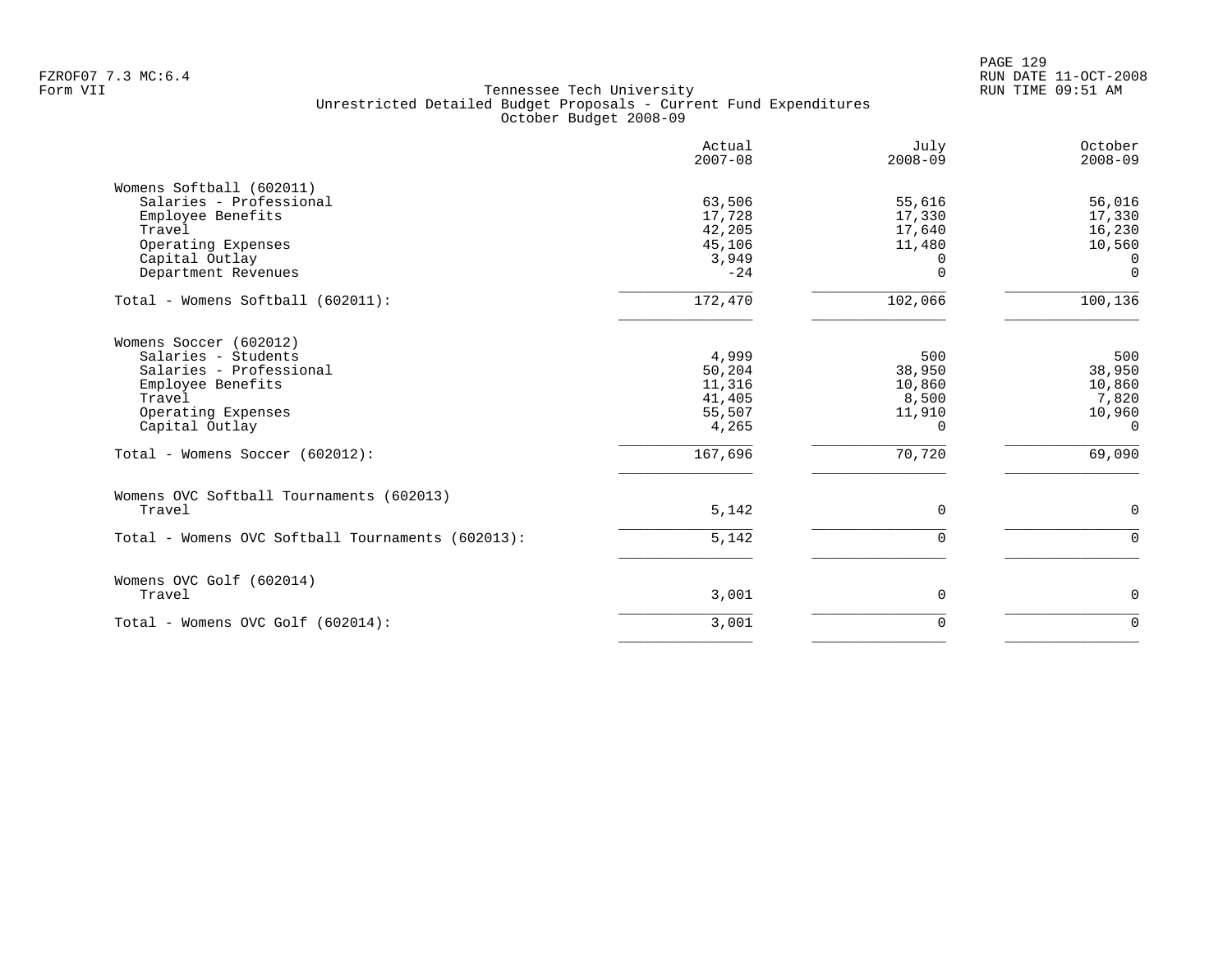PAGE 130 FZROF07 7.3 MC:6.4 RUN DATE 11-OCT-2008

|                                                               | Actual<br>$2007 - 08$ | July<br>$2008 - 09$ | October<br>$2008 - 09$ |
|---------------------------------------------------------------|-----------------------|---------------------|------------------------|
| Womens Basketball Scholarships (602060)<br>Operating Expenses | 230,332               | 332,790             | 350,640                |
| Total - Womens Basketball Scholarships (602060):              | 230,332               | 332,790             | 350,640                |
| Womens Volleyball Scholarships (602061)<br>Operating Expenses | 246,814               | 271,590             | 286,130                |
| Total - Womens Volleyball Scholarships (602061):              | 246,814               | 271,590             | 286,130                |
| Womens Tennis Scholarships (602062)<br>Operating Expenses     | 114,485               | 177,490             | 187,010                |
| Total - Womens Tennis Scholarships (602062):                  | 114,485               | 177,490             | 187,010                |
| Womens Golf Scholarships (602063)<br>Operating Expenses       | 62,524                | 133,120             | 140,260                |
| Total - Womens Golf Scholarships (602063):                    | 62,524                | 133,120             | 140,260                |
| Womens Softball Scholarships (602064)<br>Operating Expenses   | 243,201               | 266,230             | 280,510                |
| Total - Womens Softball Scholarships (602064):                | 243,201               | 266,230             | 280,510                |
|                                                               |                       |                     |                        |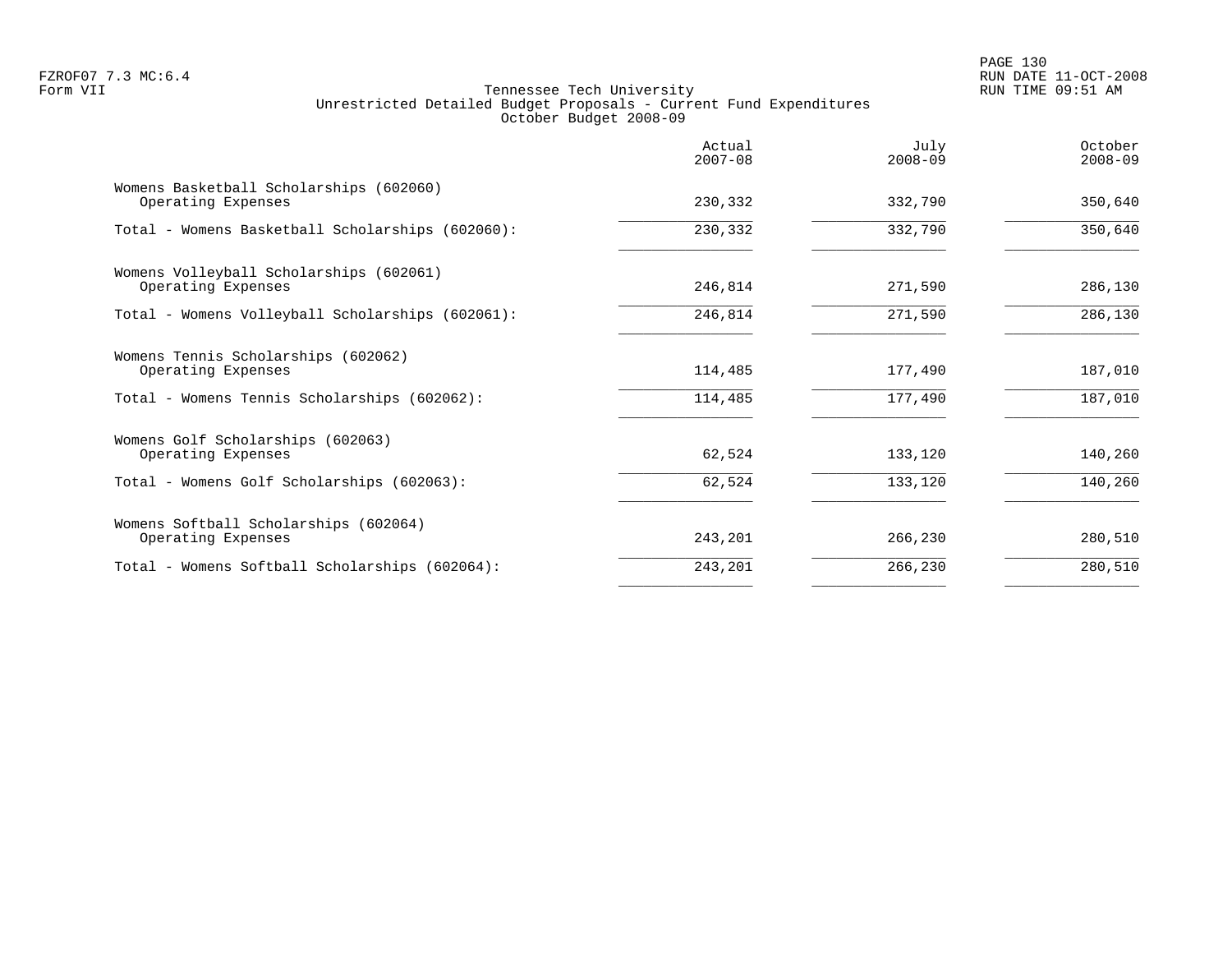PAGE 131 FZROF07 7.3 MC:6.4 RUN DATE 11-OCT-2008

|                                                                  | Actual<br>$2007 - 08$ | July<br>$2008 - 09$ | October<br>$2008 - 09$ |
|------------------------------------------------------------------|-----------------------|---------------------|------------------------|
| Womens Cross Country Scholarships (602065)<br>Operating Expenses | 198,885               | 276,040             | 290,060                |
|                                                                  |                       |                     |                        |
| Total - Womens Cross Country Scholarships (602065):              | 198,885               | 276,040             | 290,060                |
| Womens Soccer Scholarships (602066)                              |                       |                     |                        |
| Operating Expenses                                               | 205,287               | 310,600             | 327,260                |
| Total - Womens Soccer Scholarships (602066):                     | 205,287               | 310,600             | 327,260                |
| Athletic Motor Pool (650000)                                     |                       |                     |                        |
| Salaries - Supporting                                            | 104                   | 0                   | 0                      |
| Salaries - Students                                              | 1,341                 | $\Omega$            | $\Omega$               |
| Salaries - Professional                                          | $\Omega$              | 4,000               | 4,000                  |
| Employee Benefits                                                | 105                   |                     | 0                      |
| Travel                                                           | 467                   |                     | $\Omega$               |
| Operating Expenses                                               | 41,019                | $\Omega$            | $\Omega$               |
| Total - Athletic Motor Pool (650000):                            | 43,036                | 4,000               | 4,000                  |
| Athletic Motor Pool Revenue (650001)                             |                       |                     |                        |
| Travel                                                           | $-61,977$             | ∩                   | $\Omega$               |
| Operating Expenses                                               | $-4,122$              | $-4,000$            | $-4,000$               |
| Department Revenues                                              | $-68$                 |                     | $\Omega$               |
| Total - Athletic Motor Pool Revenue (650001):                    | $-66, 167$            | $-4,000$            | $-4,000$               |
|                                                                  |                       |                     |                        |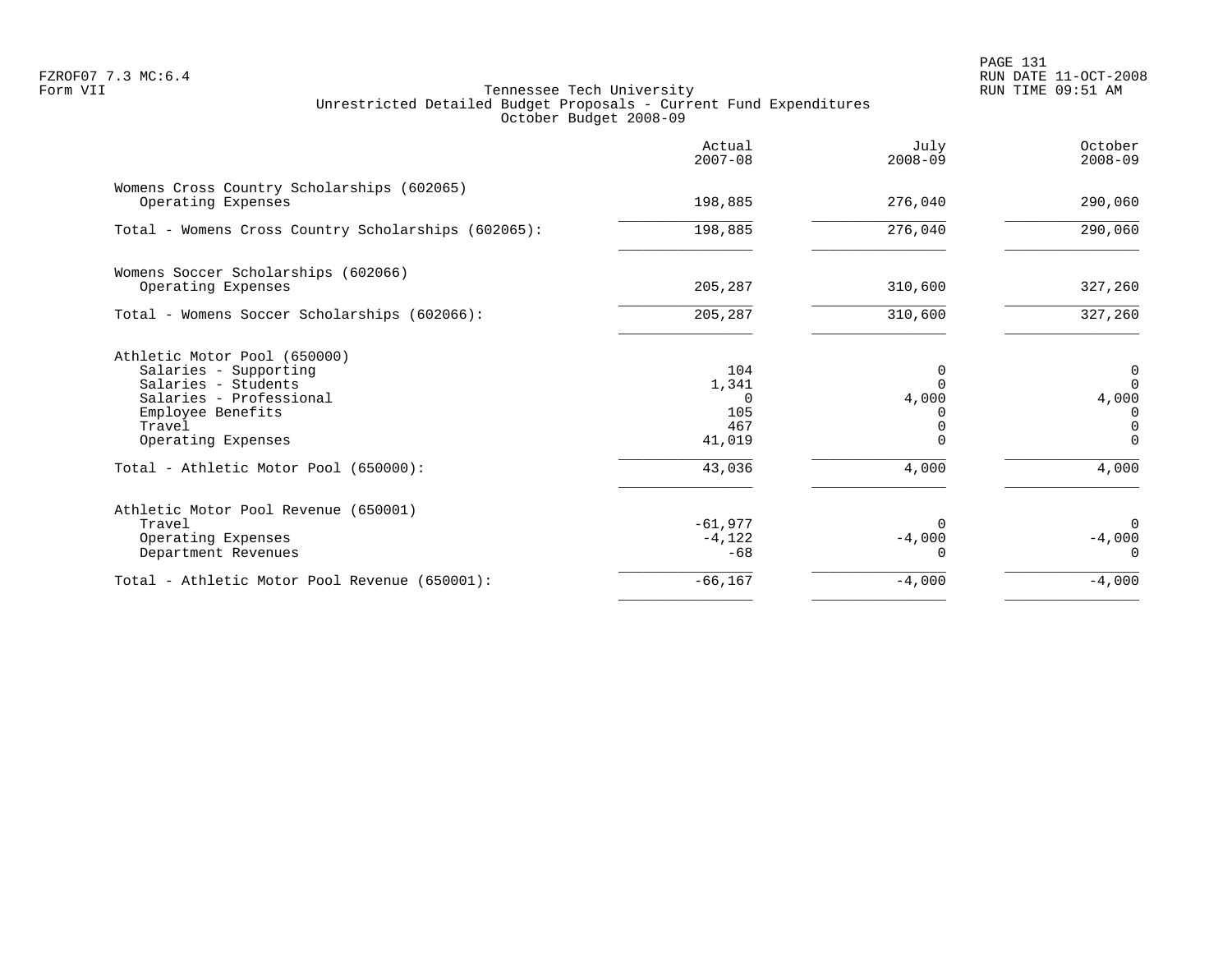|                                                                                                                                                                           | Actual<br>$2007 - 08$                           | July<br>$2008 - 09$                                            | October<br>$2008 - 09$                                  |
|---------------------------------------------------------------------------------------------------------------------------------------------------------------------------|-------------------------------------------------|----------------------------------------------------------------|---------------------------------------------------------|
| Student Sports Comp (650002)<br>Salaries - Supporting<br>Salaries - Students<br>Salaries - Professional<br>Employee Benefits<br>Operating Expenses<br>Department Revenues | 522<br>965<br>27,470<br>7,221<br>19,473<br>$-6$ | $\Omega$<br>$\Omega$<br>29,700<br>15,820<br>19,060<br>$\Omega$ | 0<br>$\Omega$<br>29,700<br>15,960<br>18,870<br>$\Omega$ |
| Total - Student Sports Comp (650002):                                                                                                                                     | 55,645                                          | 64,580                                                         | 64,530                                                  |
| Student Sports Comp Grad Assist (650003)<br>Operating Expenses<br>Total - Student Sports Comp Grad Assist (650003):                                                       | 5,352<br>5,352                                  | 5,020<br>5,020                                                 | 2,220<br>2,220                                          |
| Tennis Center (650004)<br>Salaries - Professional<br>Employee Benefits<br>Total - Tennis Center $(650004)$ :                                                              | 11,235<br>3,590<br>14,825                       | 11,235<br>11,040<br>22,275                                     | 11,235<br>11,040<br>22,275                              |
| TBR Spouse Dependent Discount (700000)<br>Employee Benefits                                                                                                               | 64,669                                          | 58,700                                                         | 58,700                                                  |
| Total - TBR Spouse Dependent Discount (700000):                                                                                                                           | 64,669                                          | 58,700                                                         | 58,700                                                  |
|                                                                                                                                                                           |                                                 |                                                                |                                                         |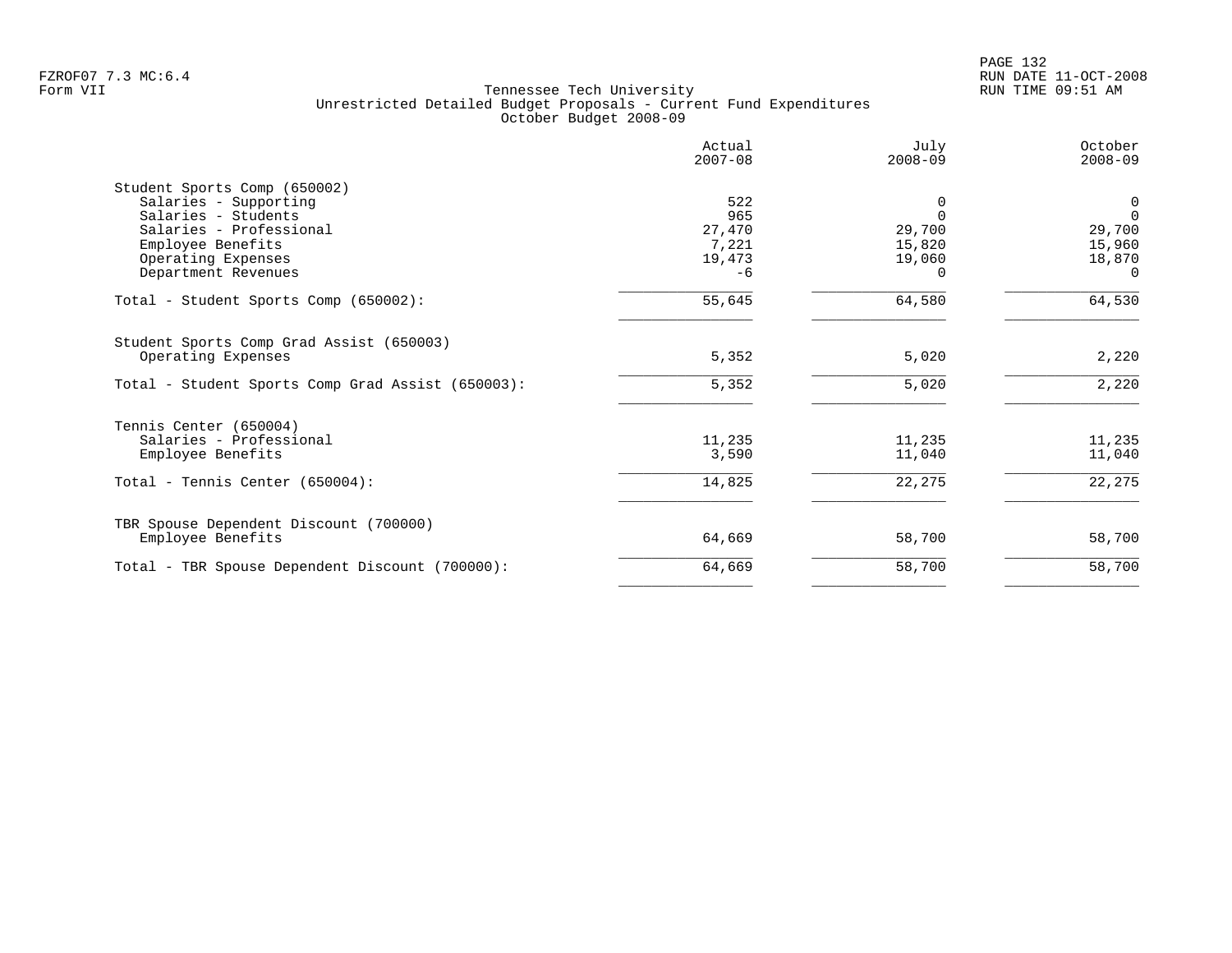PAGE 133 FZROF07 7.3 MC:6.4 RUN DATE 11-OCT-2008

|                                                                                         | Actual<br>$2007 - 08$ | July<br>$2008 - 09$ | October<br>$2008 - 09$    |
|-----------------------------------------------------------------------------------------|-----------------------|---------------------|---------------------------|
| TBR Employ Remission PC191 (700001)<br>Employee Benefits                                | 21,552                | 17,620              | 17,620                    |
| Total - TBR Employ Remission PC191 (700001):                                            | 21,552                | 17,620              | 17,620                    |
| E and G Data Processing Allocation (700003)<br>Employee Benefits<br>Department Revenues | 1,324<br>277,460      | $\Omega$<br>274,550 | $\overline{0}$<br>262,580 |
| Total - E and G Data Processing Allocation (700003):                                    | 278,784               | 274,550             | 262,580                   |
| E and G Claims Adjustment (700004)<br>Operating Expenses                                | 17,011                | 25,570              | 25,570                    |
| Total - E and G Claims Adjustment $(700004)$ :                                          | 17,011                | 25,570              | 25,570                    |
| $E$ and G Support (700005)<br>Employee Benefits<br>Operating Expenses                   | 264,532<br>96,025     | 450<br>155,790      | 450<br>101,210            |
| Total - E and G Support $(700005)$ :                                                    | 360,557               | 156,240             | 101,660                   |
| E and G Other Salary Pool (700009)<br>Salaries - Supporting<br>Salaries - Professional  | 0<br>$\Omega$         | 21,350<br>21,520    | 21,350<br>21,520          |
| Total - E and G Other Salary Pool (700009):                                             | $\mathbf 0$           | 42,870              | 42,870                    |
|                                                                                         |                       |                     |                           |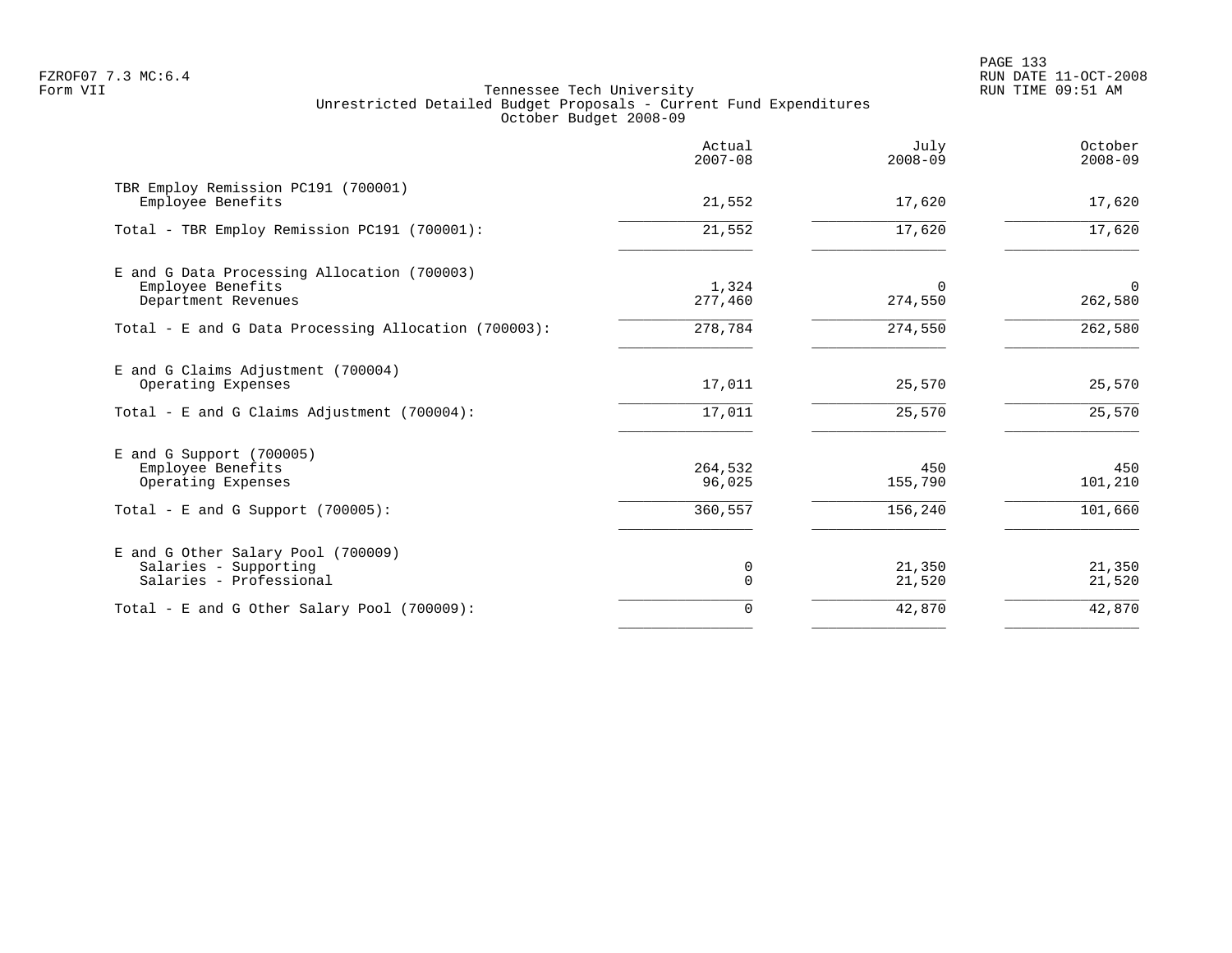| TAF Student Banner Support (700019)<br>6,430<br>Travel<br>18,480<br>6,430<br>18,480<br>Total - TAF Student Banner Support (700019):<br>Post Office Allocation (700045)<br>6,080<br>Operating Expenses<br>$\Omega$<br>6,881<br>Department Revenues<br>$\Omega$<br>6,881<br>6,080<br>Total - Post Office Allocation (700045):<br>Total - Student Services (400):<br>Salaries - Administrative<br>509,293<br>552,298<br>1,369,796<br>Salaries - Supporting<br>1,283,938<br>Salaries - Students<br>216,367<br>145,400<br>Salaries - Professional<br>2,859,853<br>2,999,923<br>2,120,513<br>2,405,100<br>Employee Benefits<br>946,826<br>399,890<br>Travel<br>6,846,181<br>7,091,925<br>Operating Expenses<br>Capital Outlay<br>159,510<br>11,050<br>Department Revenues<br>127,580<br>264,550 | Actual<br>$2007 - 08$ | July<br>$2008 - 09$ | October<br>$2008 - 09$                                                                                   |
|-------------------------------------------------------------------------------------------------------------------------------------------------------------------------------------------------------------------------------------------------------------------------------------------------------------------------------------------------------------------------------------------------------------------------------------------------------------------------------------------------------------------------------------------------------------------------------------------------------------------------------------------------------------------------------------------------------------------------------------------------------------------------------------------|-----------------------|---------------------|----------------------------------------------------------------------------------------------------------|
|                                                                                                                                                                                                                                                                                                                                                                                                                                                                                                                                                                                                                                                                                                                                                                                           |                       |                     | 18,480                                                                                                   |
|                                                                                                                                                                                                                                                                                                                                                                                                                                                                                                                                                                                                                                                                                                                                                                                           |                       |                     | 18,480                                                                                                   |
|                                                                                                                                                                                                                                                                                                                                                                                                                                                                                                                                                                                                                                                                                                                                                                                           |                       |                     |                                                                                                          |
|                                                                                                                                                                                                                                                                                                                                                                                                                                                                                                                                                                                                                                                                                                                                                                                           |                       |                     | 6,080<br>$\Omega$                                                                                        |
|                                                                                                                                                                                                                                                                                                                                                                                                                                                                                                                                                                                                                                                                                                                                                                                           |                       |                     | 6,080                                                                                                    |
|                                                                                                                                                                                                                                                                                                                                                                                                                                                                                                                                                                                                                                                                                                                                                                                           |                       |                     | 552,358<br>1,354,448<br>185,980<br>3, 143, 703<br>2,252,170<br>505,330<br>8,125,665<br>11,050<br>252,580 |
| 15, 154, 074<br>15, 155, 919<br>Total                                                                                                                                                                                                                                                                                                                                                                                                                                                                                                                                                                                                                                                                                                                                                     |                       |                     | 16, 383, 284                                                                                             |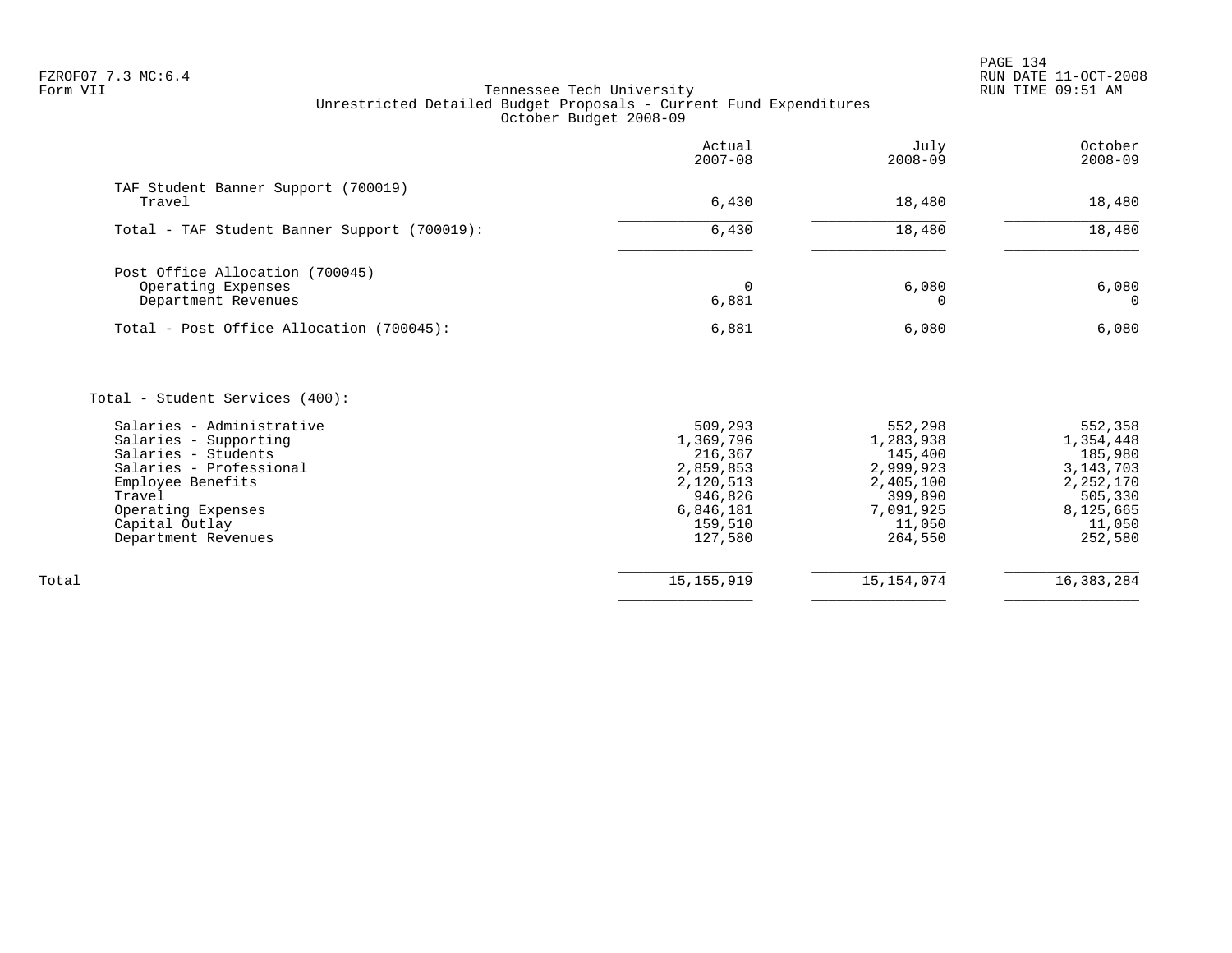PAGE 135 FZROF07 7.3 MC:6.4 RUN DATE 11-OCT-2008

|                                                                                                                                                                                                   | Actual<br>$2007 - 08$                                                                                   | July<br>$2008 - 09$                                                                                    | October<br>$2008 - 09$                                                                                   |
|---------------------------------------------------------------------------------------------------------------------------------------------------------------------------------------------------|---------------------------------------------------------------------------------------------------------|--------------------------------------------------------------------------------------------------------|----------------------------------------------------------------------------------------------------------|
| Total - Student Services (40):                                                                                                                                                                    |                                                                                                         |                                                                                                        |                                                                                                          |
| Salaries - Administrative<br>Salaries - Supporting<br>Salaries - Students<br>Salaries - Professional<br>Employee Benefits<br>Travel<br>Operating Expense<br>Capital Outlay<br>Department Revenues | 509,293<br>1,369,796<br>216,367<br>2,859,853<br>2,120,513<br>946,826<br>6,846,181<br>159,510<br>127,580 | 552,298<br>1,283,938<br>145,400<br>2,999,923<br>2,405,100<br>399,890<br>7,091,925<br>11,050<br>264,550 | 552,358<br>1,354,448<br>185,980<br>3, 143, 703<br>2,252,170<br>505,330<br>8,125,665<br>11,050<br>252,580 |
| Total                                                                                                                                                                                             | 15, 155, 919                                                                                            | 15, 154, 074                                                                                           | 16, 383, 284                                                                                             |
| Institutional Support (45)<br>Institutional Support (450)<br>Presidents Office (110000)                                                                                                           |                                                                                                         |                                                                                                        |                                                                                                          |
| Salaries - Administrative<br>Salaries - Supporting<br>Salaries - Students<br>Salaries - Professional<br>Employee Benefits<br>Travel<br>Operating Expenses<br>Department Revenues                  | 242,700<br>25,347<br>5,615<br>192,382<br>131,841<br>13,531<br>22,740<br>$-178$                          | 242,700<br>28,180<br>3,190<br>199,030<br>108,360<br>4,000<br>15,580                                    | 243,100<br>28,580<br>3,190<br>200,630<br>134,120<br>4,000<br>15,580<br>$\Omega$                          |
| Total - Presidents Office (110000):                                                                                                                                                               | 633,978                                                                                                 | 601,040                                                                                                | 629,200                                                                                                  |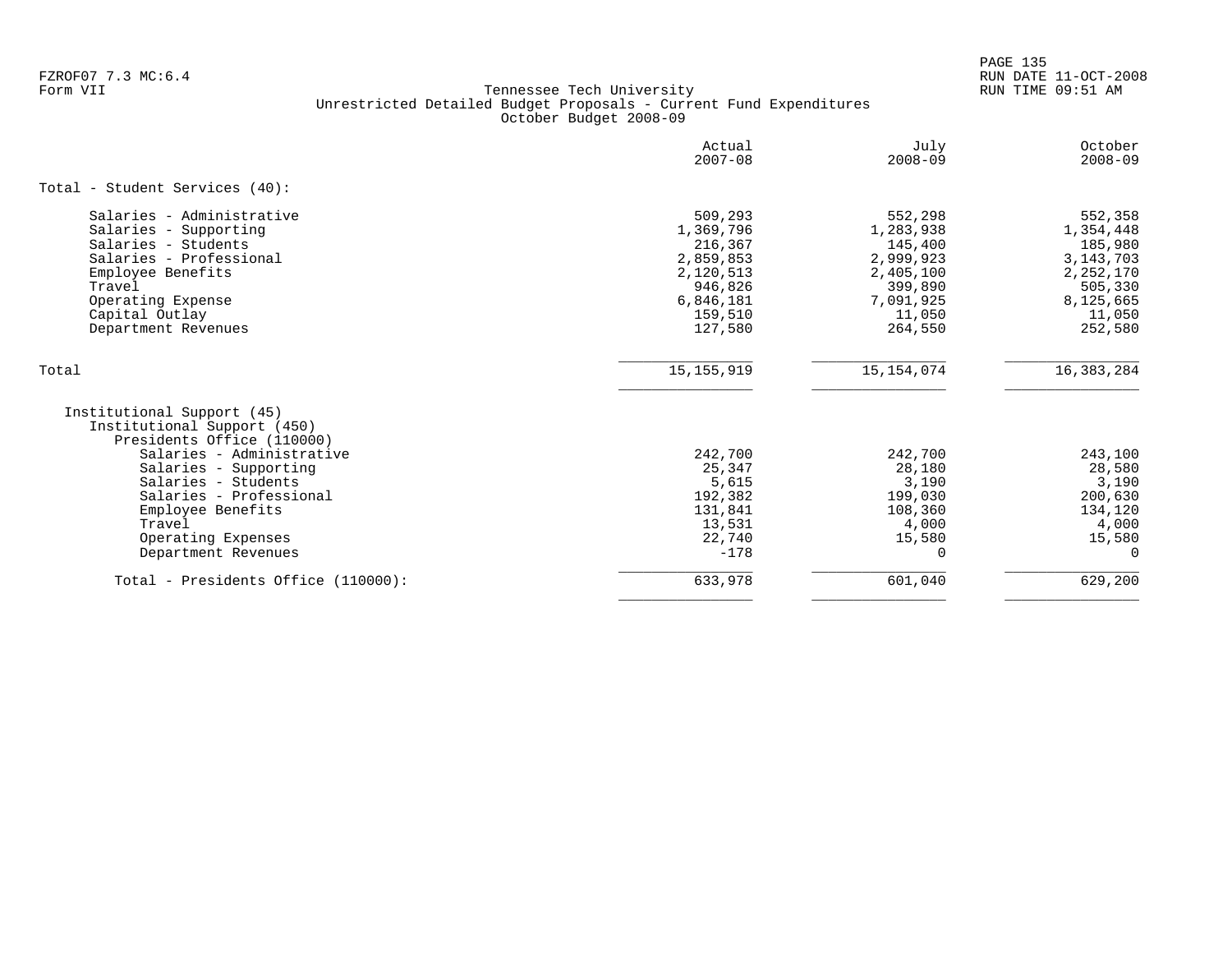|                                                   | Actual<br>$2007 - 08$ | July<br>$2008 - 09$ | October<br>$2008 - 09$ |
|---------------------------------------------------|-----------------------|---------------------|------------------------|
| University Support (110001)<br>Operating Expenses | $\Omega$              | 110,930             | 111,340                |
| Total - University Support (110001):              | $\Omega$              | 110,930             | 111,340                |
| Allow for Retired Personnel (110002)              |                       |                     |                        |
| Salaries - Professional                           | 28,540                | 28,540              | 28,540                 |
| Employee Benefits                                 | 414                   | 470                 | 470                    |
| Travel<br>Operating Expenses                      | 1,510<br>210          | 1,000<br>1,000      | 1,000<br>1,000         |
| Total - Allow for Retired Personnel (110002):     | 30,674                | 31,010              | 31,010                 |
| Faculty Senate (110003)                           |                       |                     |                        |
| Salaries - Academic                               | 2,400                 | 2,400               | 2,400                  |
| Employee Benefits                                 | 476                   | 500                 | 500                    |
| Travel                                            | 287                   | 400                 | 400                    |
| Operating Expenses                                | 319                   | 550                 | 550                    |
| Total - Faculty Senate (110003):                  | 3,482                 | 3,850               | 3,850                  |
| Staff Advancement Committee (110004)              |                       |                     |                        |
| Operating Expenses                                | $\mathbf 0$           | 400                 | 400                    |
| Total - Staff Advancement Committee (110004):     | $\Omega$              | 400                 | 400                    |
|                                                   |                       |                     |                        |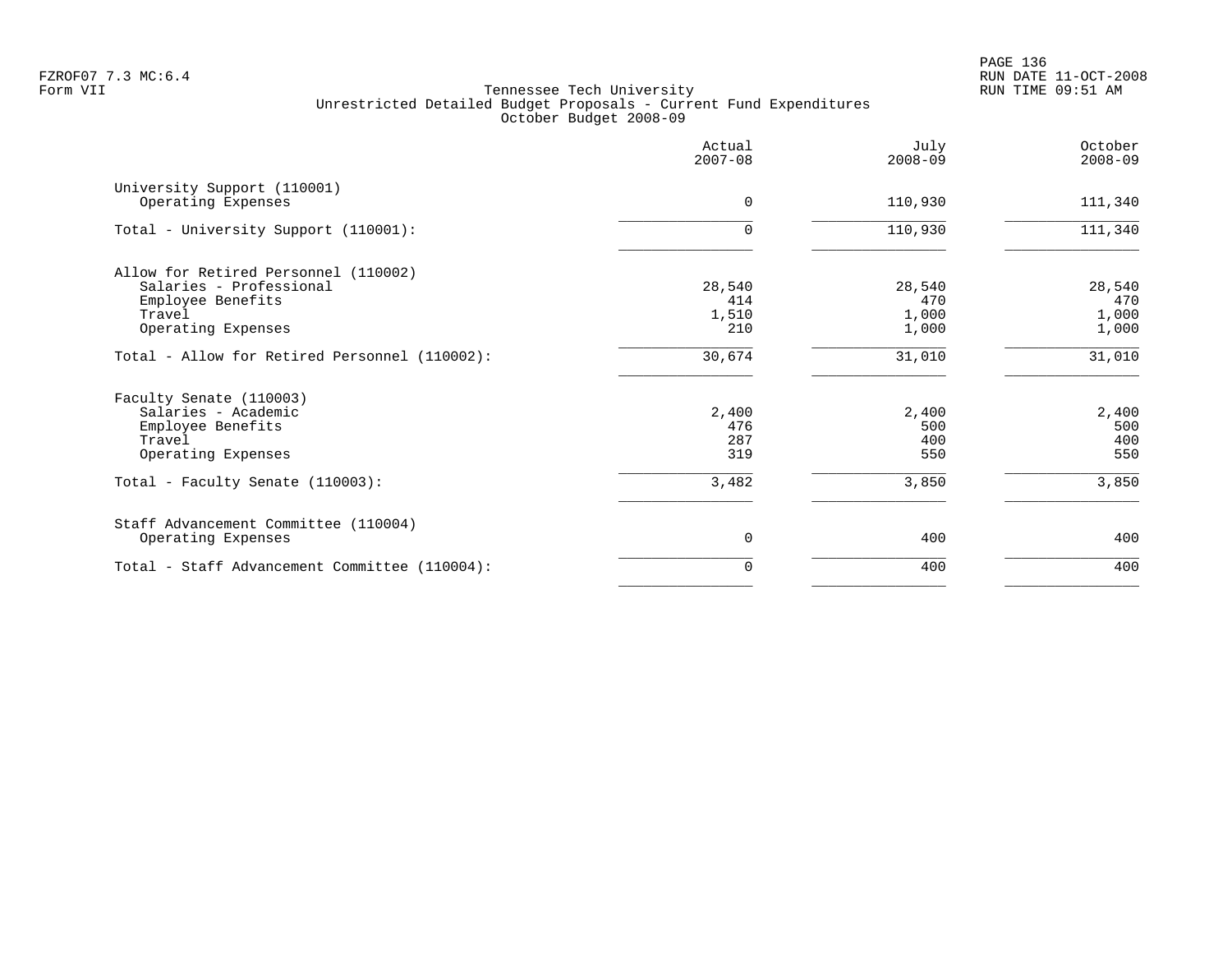|                                                                                           | Actual<br>$2007 - 08$ | July<br>$2008 - 09$   | October<br>$2008 - 09$ |
|-------------------------------------------------------------------------------------------|-----------------------|-----------------------|------------------------|
| Staff Development (110005)<br>Operating Expenses                                          | 1,498                 | 1,500                 | 1,500                  |
| Total - Staff Development (110005):                                                       | 1,498                 | 1,500                 | 1,500                  |
| President Grad Assistant (110006)<br>Operating Expenses                                   | 20,566                | 12,430                | 13,100                 |
| Total - President Grad Assistant (110006):                                                | 20,566                | 12,430                | 13,100                 |
| Staff Moving (110007)<br>Travel<br>Operating Expenses<br>Total - Staff Moving (110007):   | 0<br>$\mathbf 0$<br>0 | 1,400<br>520<br>1,920 | 1,400<br>520<br>1,920  |
| Staff Awards (110008)<br>Salaries - Supporting<br>Employee Benefits<br>Operating Expenses | 1,000<br>298<br>200   | 2,000<br>300<br>200   | 2,000<br>300<br>200    |
| Total - Staff Awards (110008):                                                            | 1,498                 | 2,500                 | 2,500                  |
| Professional Awards (110009)<br>Salaries - Professional<br>Operating Expenses             | 1,000<br>47           | 1,000<br>50           | 1,000<br>50            |
| Total - Professional Awards (110009):                                                     | 1,047                 | 1,050                 | 1,050                  |
|                                                                                           |                       |                       |                        |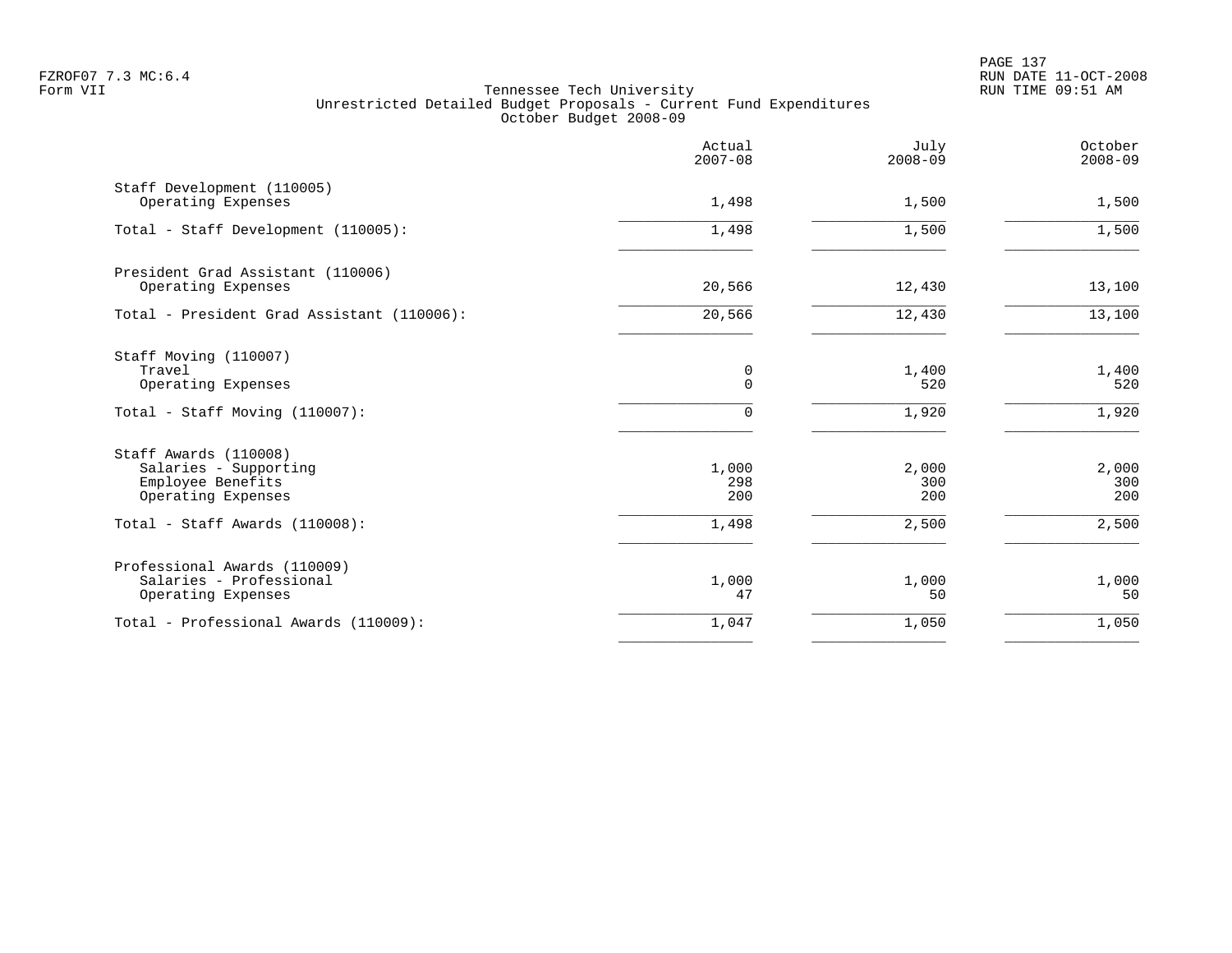|                                                                                           | Actual<br>$2007 - 08$    | July<br>$2008 - 09$      | October<br>$2008 - 09$   |
|-------------------------------------------------------------------------------------------|--------------------------|--------------------------|--------------------------|
| Performance Awards (110010)<br>Operating Expenses                                         | $\Omega$                 | 12,000                   | $\Omega$                 |
| Total - Performance Awards (110010):                                                      | $\Omega$                 | 12,000                   | $\Omega$                 |
| Graduation Experience (110012)<br>Salaries - Students<br>Employee Benefits                | 1,700<br>36              | 0<br>$\Omega$            | 2,000<br>$\cap$          |
| Operating Expenses                                                                        | 41,882                   | 60,110                   | 60,110                   |
| Total - Graduation Experience (110012):                                                   | 43,618                   | 60,110                   | 62,110                   |
| Exec Mgt Strategic Initiatives (110016)<br>Operating Expenses                             | $\mathbf 0$              | $\mathbf 0$              | 300,000                  |
| Total - Exec Mgt Strategic Initiatives (110016):                                          | $\Omega$                 | $\Omega$                 | 300,000                  |
| Office of Internal Audit (111000)<br>Salaries - Administrative<br>Salaries - Professional | 73,450<br>55,406         | 73,550<br>60,710         | 73,950<br>61,110         |
| Employee Benefits<br>Travel<br>Operating Expenses                                         | 42,330<br>1,887<br>3,232 | 41,610<br>1,700<br>2,930 | 43,220<br>1,700<br>3,460 |
| Total - Office of Internal Audit (111000):                                                | 176,305                  | 180,500                  | 183,440                  |
|                                                                                           |                          |                          |                          |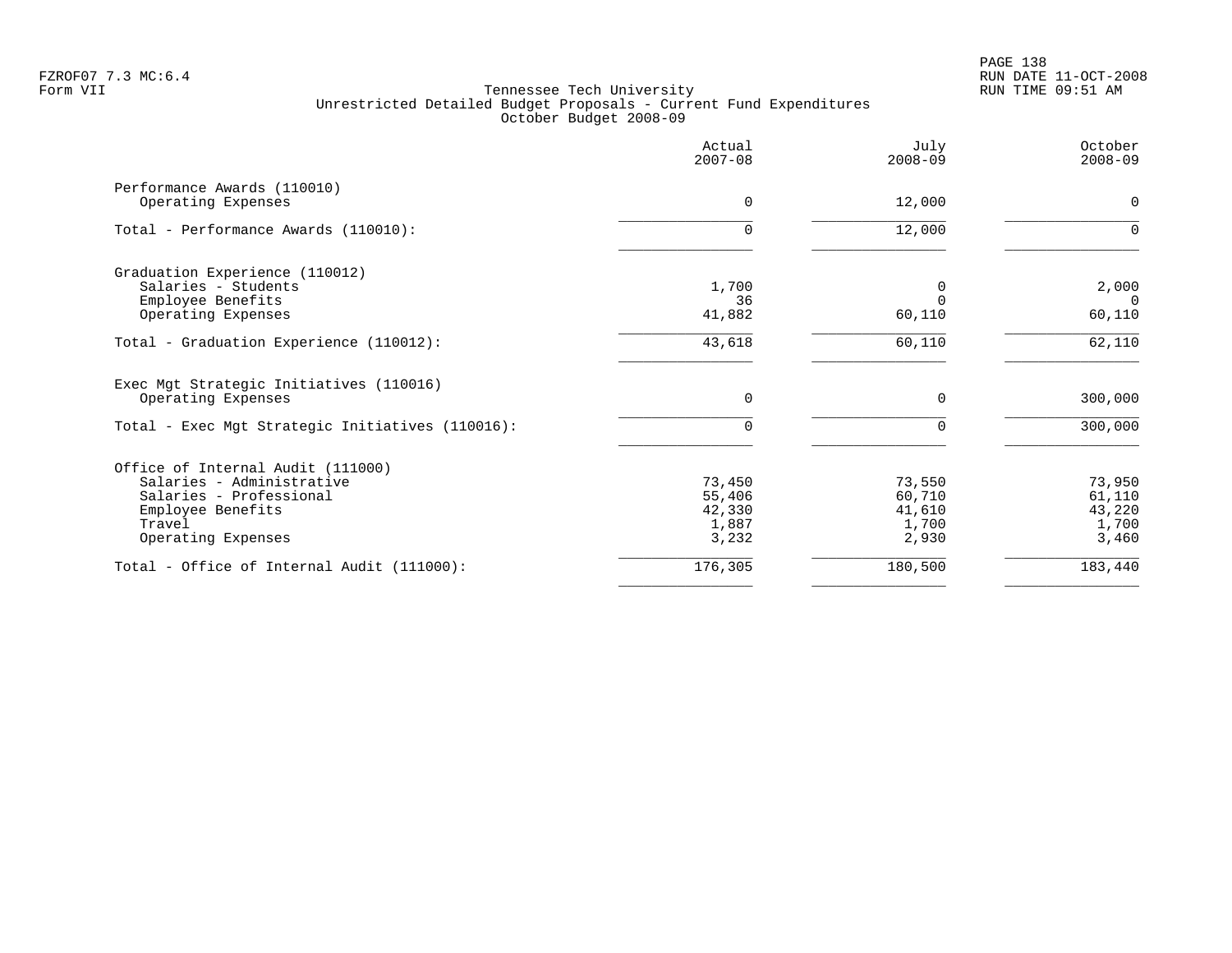|                                                  | Actual<br>$2007 - 08$ | July<br>$2008 - 09$ | October<br>$2008 - 09$ |
|--------------------------------------------------|-----------------------|---------------------|------------------------|
| Office of Affirmative Action (112000)<br>Travel  | 194                   | 1,000               | 1,000                  |
| Operating Expenses                               | 10,811                | 3,500               | 6,400                  |
| Total - Office of Affirmative Action (112000):   | 11,005                | 4,500               | 7,400                  |
| Commission on Status of Women (112001)           |                       |                     |                        |
| Operating Expenses                               | 1,995                 | 2,000               | 2,000                  |
| Total - Commission on Status of Women (112001):  | 1,995                 | 2,000               | 2,000                  |
| Vice President of Acad Affairs (120000)          |                       |                     |                        |
| Salaries - Administrative                        | 159,490               | 182,900             | 183,300                |
| Salaries - Supporting<br>Salaries - Students     | 45,639<br>420         | 46,560<br>$\Omega$  | 46,960<br>$\Omega$     |
| Salaries - Professional                          | 49,238                | 46,610              | 47,010                 |
| Employee Benefits                                | 88,083                | 136,340             | 111,050                |
| Travel                                           | 4,012                 | 2,000               | 1,920                  |
| Operating Expenses                               | 5,007                 | 5,610               | 25,140                 |
| Department Revenues                              | $-14$                 | $\Omega$            | $\Omega$               |
| Total - Vice President of Acad Affairs (120000): | 351,875               | 420,020             | 415,380                |
| Self Study (120001)                              |                       |                     |                        |
| Travel                                           | 3,896                 | 8,000               | 4,000                  |
| Operating Expenses                               | 0                     | 1,000               | 960                    |
| Total - Self Study $(120001)$ :                  | 3,896                 | 9,000               | 4,960                  |
|                                                  |                       |                     |                        |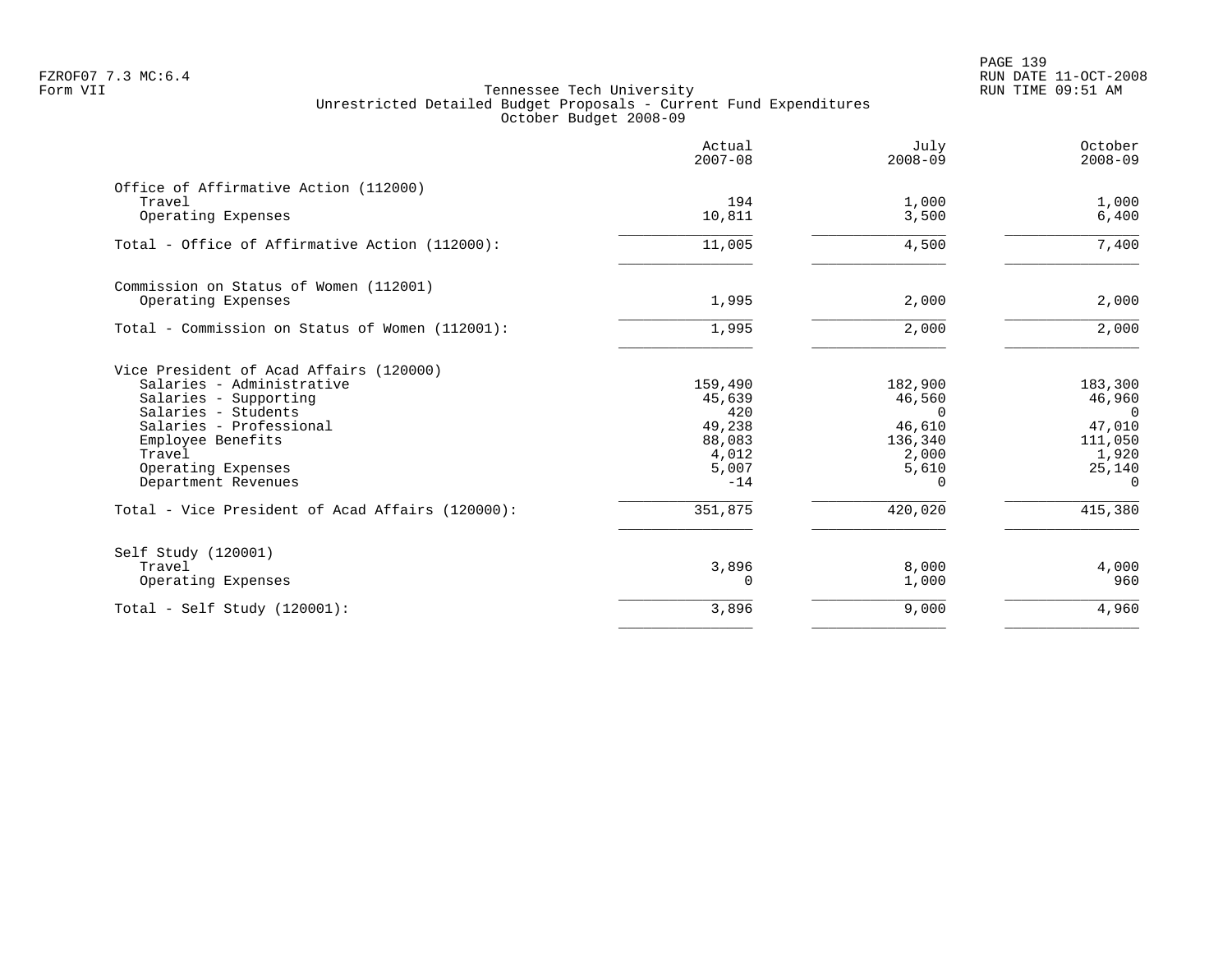PAGE 140 FZROF07 7.3 MC:6.4 RUN DATE 11-OCT-2008

|                                                      | Actual<br>$2007 - 08$ | July<br>$2008 - 09$ | October<br>$2008 - 09$ |
|------------------------------------------------------|-----------------------|---------------------|------------------------|
| Staff Recruitment (120018)<br>Travel                 | $\mathbf 0$           | 2,000               | $\mathbf 0$            |
|                                                      |                       |                     |                        |
| Total - Staff Recruitment (120018):                  | $\Omega$              | 2,000               | $\Omega$               |
| Craft Center Security (121771)                       |                       |                     |                        |
| Salaries - Supporting                                | 41,425                | 38,180              | 38,580                 |
| Salaries - Students                                  | 8,171                 | 7,000               | 7,000                  |
| Employee Benefits                                    | 17,417                | 21,080              | 18,460                 |
| Operating Expenses                                   | $-2,122$              | 100                 | 100                    |
| Total - Craft Center Security (121771):              | 64,891                | 66,360              | 64,140                 |
| Federal College Work Study Program (122001)          |                       |                     |                        |
| Salaries - Students                                  | $\Omega$              | 16,390              | 16,390                 |
| Employee Benefits                                    | 378                   | 0                   | 0                      |
| Operating Expenses                                   | 11,748                | $\Omega$            | $\mathbf 0$            |
| Total - Federal College Work Study Program (122001): | 12,126                | 16,390              | 16,390                 |
| Graduation Diplomas (123503)                         |                       |                     |                        |
| Operating Expenses                                   | 11,473                | 9,310               | 9,310                  |
| Total - Graduation Diplomas (123503):                | 11,473                | 9,310               | 9,310                  |
| Institutional Research Office (125000)               |                       |                     |                        |
| Salaries - Administrative                            | 79,281                | 76,380              | 76,780                 |
| Salaries - Professional                              | 117,150               | 156,882             | 159,790                |
| Employee Benefits                                    | 63,337                | 63,760              | 65,130                 |
| Travel                                               | 5,395                 | 2,300               | 4,800                  |
| Operating Expenses                                   | 15,810                | 12,040              | 9,540                  |
| Total - Institutional Research Office (125000):      | 280,973               | 311,362             | 316,040                |
|                                                      |                       |                     |                        |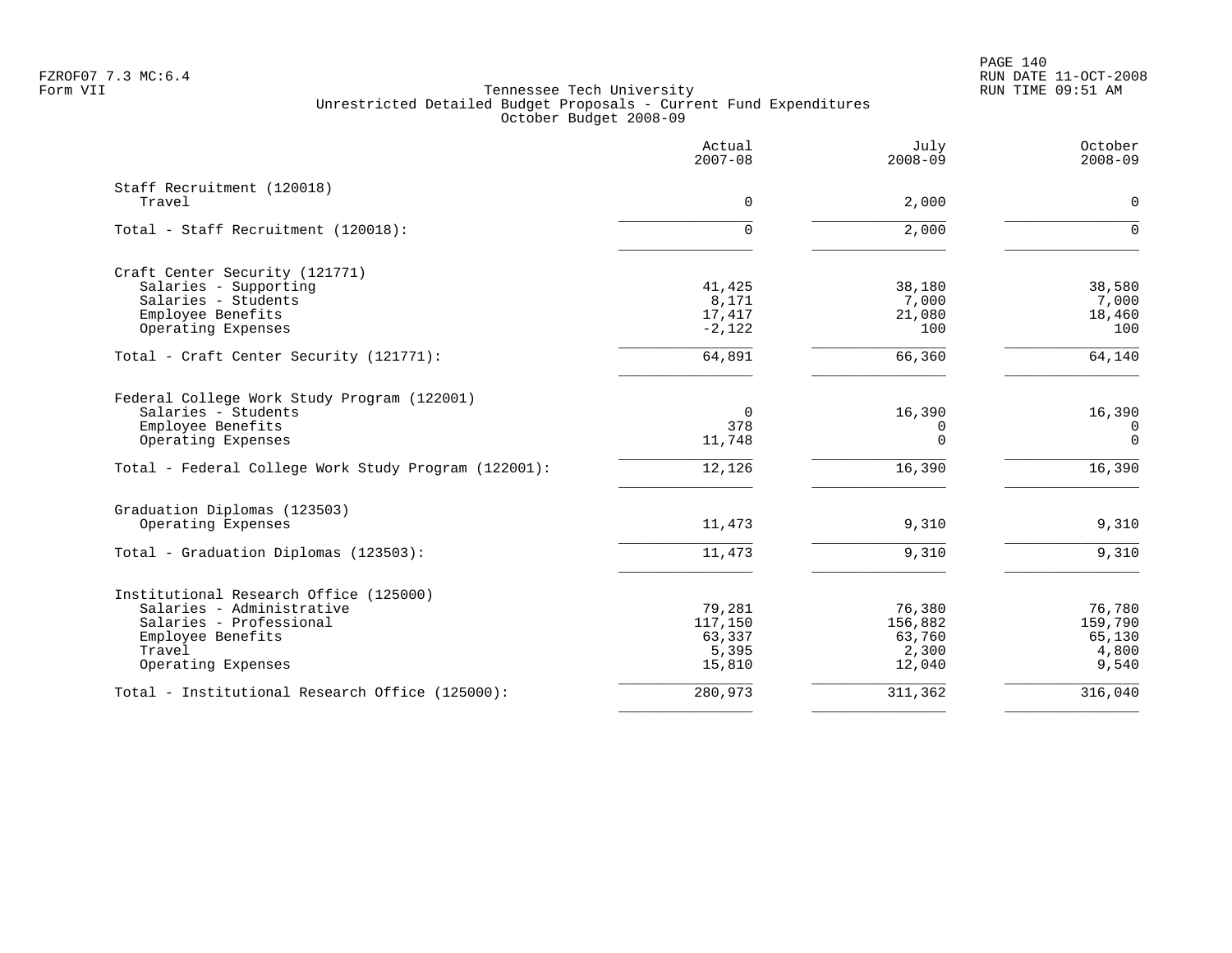|                                                     | Actual<br>$2007 - 08$ | July<br>$2008 - 09$ | October<br>$2008 - 09$ |
|-----------------------------------------------------|-----------------------|---------------------|------------------------|
| Institutional Res Graduate Assist (125001)          |                       |                     |                        |
| Operating Expenses                                  | 16,623                | 18,790              | 19,800                 |
| Total - Institutional Res Graduate Assist (125001): | 16,623                | 18,790              | 19,800                 |
| Institutional Planning (125100)                     |                       |                     |                        |
| Salaries - Administrative                           | 31,486                | 29,896              | 29,896                 |
| Salaries - Professional                             | 5,361                 | 40,770              | 40,080                 |
| Employee Benefits                                   | 8,888                 | 7,830               | 8,950                  |
| Travel                                              | $\Omega$              | 200                 | $\Omega$               |
| Operating Expenses                                  | 20                    | 800                 | $\Omega$               |
| Total - Institutional Planning (125100):            | 45,755                | 79,496              | 78,926                 |
| Student Affairs Administration (127000)             |                       |                     |                        |
| Salaries - Administrative                           | 108,980               | 108,080             | 108,480                |
| Salaries - Supporting                               | 24,221                | 26,320              | 26,720                 |
| Salaries - Students                                 | 2,446                 | 1,200               | 1,200                  |
| Salaries - Professional                             | 19,221                | 32,625              | 33,025                 |
| Employee Benefits                                   | 49,978                | 53,190              | 54,270                 |
| Travel                                              | 1,692                 | 480                 | 480                    |
| Operating Expenses                                  | 16,242                | 7,320               | 7,320                  |
| Total - Student Affairs Administration (127000):    | 222,780               | 229,215             | 231,495                |
| Student Affairs Grad Assist (127001)                |                       |                     |                        |
| Operating Expenses                                  | 25,878                | 24,560              | 32,430                 |
| Total - Student Affairs Grad Assist (127001):       | 25,878                | 24,560              | 32,430                 |
|                                                     |                       |                     |                        |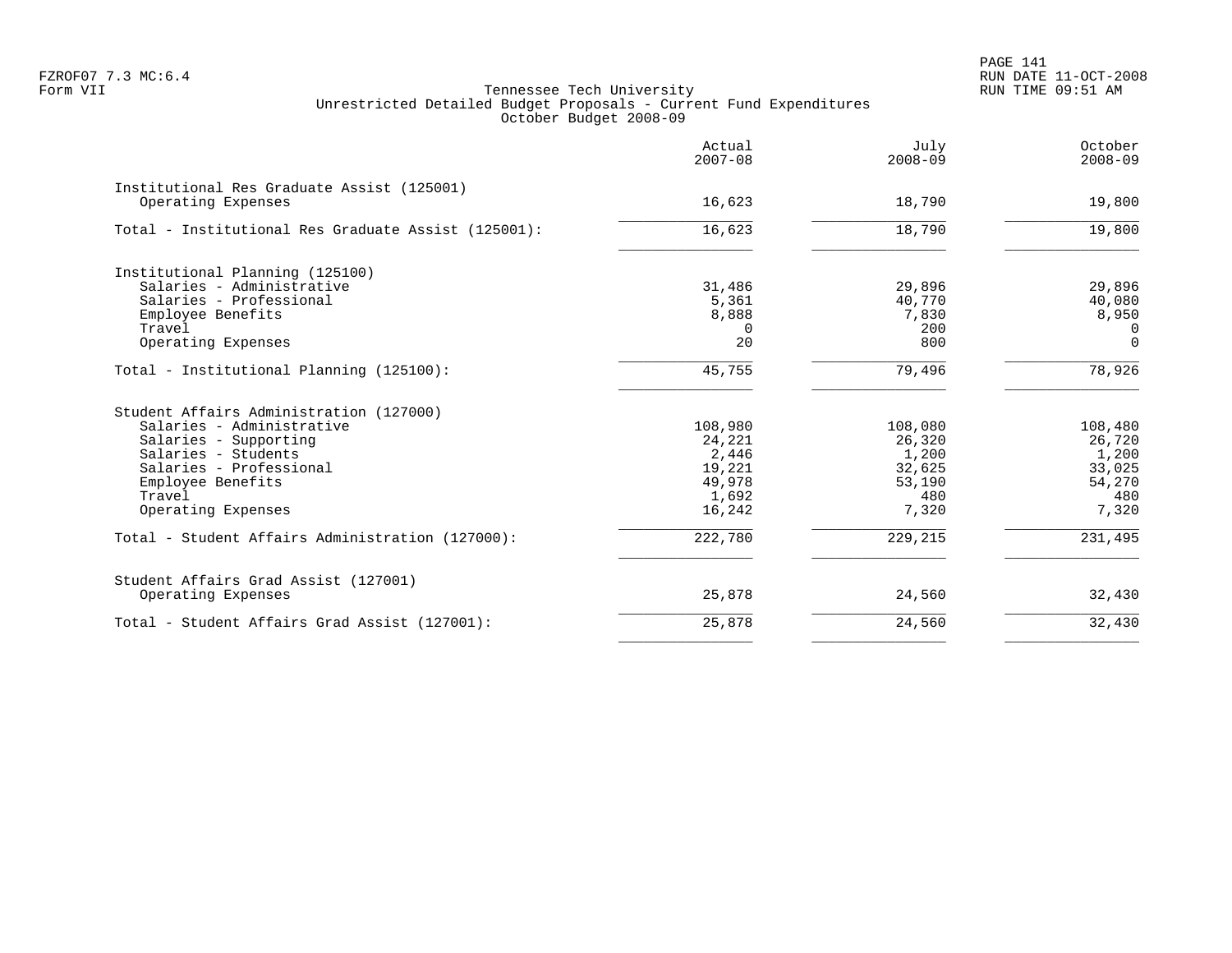PAGE 142 FZROF07 7.3 MC:6.4 RUN DATE 11-OCT-2008

|                                                       | Actual<br>$2007 - 08$ | July<br>$2008 - 09$ | October<br>$2008 - 09$ |
|-------------------------------------------------------|-----------------------|---------------------|------------------------|
| Commission on Status of Blacks (127002)               |                       |                     |                        |
| Operating Expenses                                    | 1,838                 | 2,010               | 2,010                  |
| Total - Commission on Status of Blacks (127002):      | 1,838                 | 2,010               | 2,010                  |
| Legislative Intern (130003)                           |                       |                     |                        |
| Travel                                                | $\Omega$              | 700                 | 0                      |
| Operating Expenses                                    | 16,989                | 18,300              | $\mathbf 0$            |
| Total - Legislative Intern (130003):                  | 16,989                | 19,000              | $\Omega$               |
| VP Ext Programs Regional Developmnt (180000)          |                       |                     |                        |
| Salaries - Administrative                             | 35,045                | 34,145              | 34,545                 |
| Employee Benefits                                     | 7,424                 | 4,060               | 7,360                  |
| Total - VP Ext Programs Regional Developmnt (180000): | 42,469                | 38,205              | 41,905                 |
| Office of Vice President (200000)                     |                       |                     |                        |
| Salaries - Administrative                             | 129,750               | 130,350             | 130,750                |
| Salaries - Supporting                                 | 22,689                | 23,390              | 23,790                 |
| Salaries - Professional                               | 49,026                | 46,630              | 47,030                 |
| Employee Benefits                                     | 52,469                | 78,050              | 53,740                 |
| Travel                                                | 5,417                 | 750                 | 750                    |
| Operating Expenses                                    | 2,429                 | 3,820               | 3,820                  |
| Total - Office of Vice President (200000):            | 261,780               | 282,990             | 259,880                |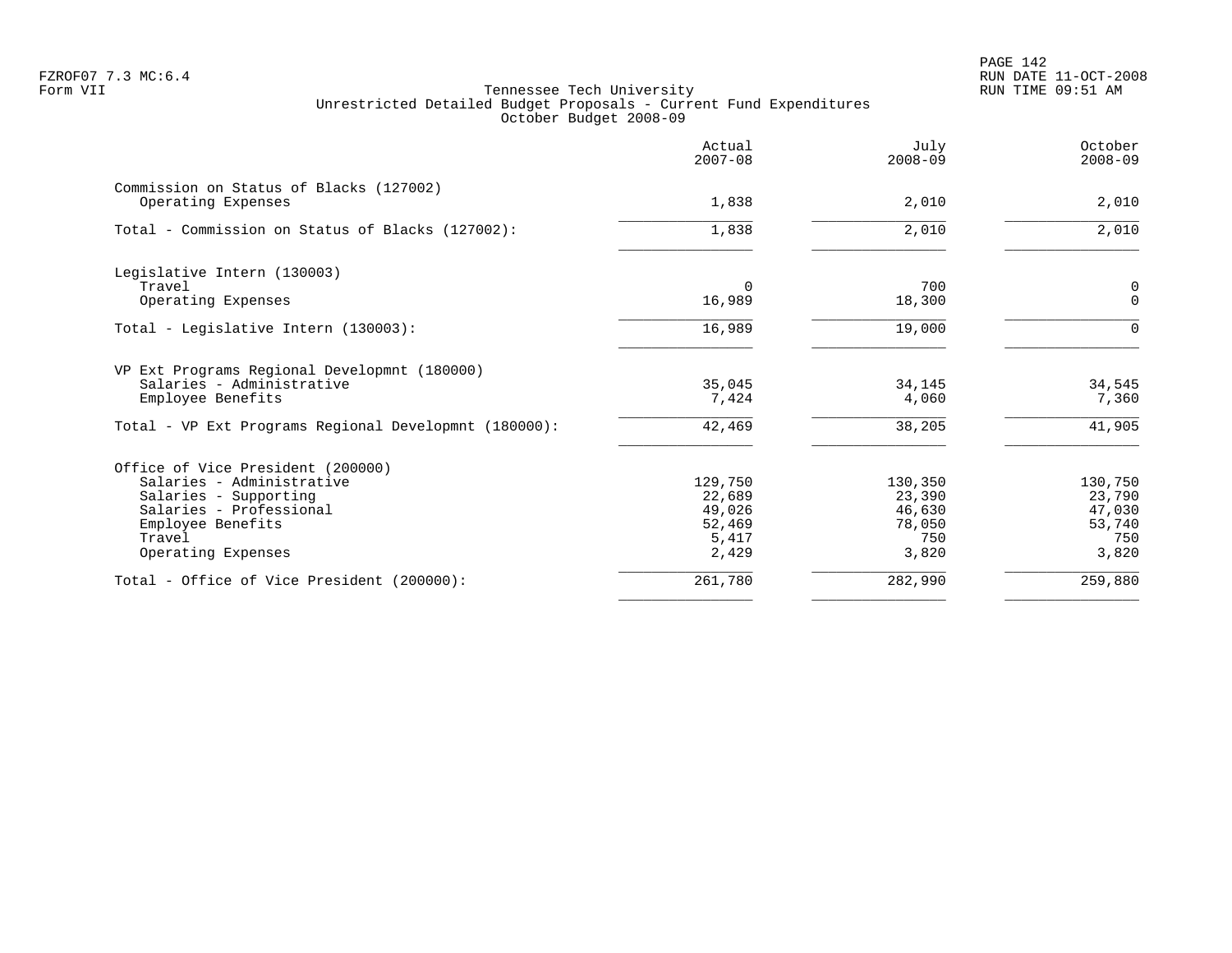|                                    | Actual<br>$2007 - 08$ | July<br>$2008 - 09$ | October<br>$2008 - 09$ |
|------------------------------------|-----------------------|---------------------|------------------------|
| Business Office (200001)           |                       |                     |                        |
| Salaries - Administrative          | 108,920               | 107,920             | 108,320                |
| Salaries - Supporting              | 395,088               | 398,300             | 409,370                |
| Salaries - Students                | 5                     | $\Omega$            | $\overline{0}$         |
| Salaries - Professional            | 546,675               | 626,518             | 588,750                |
| Employee Benefits                  | 442,067               | 459,090             | 453,550                |
| Travel                             | 16,589                | 5,670               | 5,670                  |
| Operating Expenses                 | 53,701                | 63,870              | 84,870                 |
| Department Revenues                | $-222$                | <sup>n</sup>        | $\Omega$               |
| Total - Business Office (200001):  | 1,562,823             | 1,661,368           | 1,650,530              |
| Personnel Office (200002)          |                       |                     |                        |
| Salaries - Administrative          | 3,750                 | 36,095              | 45,400                 |
| Salaries - Supporting              | 62,909                | 62,255              | 73,955                 |
| Salaries - Professional            | 165,328               | 158,210             | 165,010                |
| Employee Benefits                  | 82,979                | 120,570             | 87,170                 |
| Travel                             | 3,212                 | 630                 | 10,630                 |
| Operating Expenses                 | 12,670                | 7,640               | 13,390                 |
| Department Revenues                | $-10$                 | $\Omega$            | $\Omega$               |
| Total - Personnel Office (200002): | 330,838               | 385,400             | 395,555                |
| Payroll Office (200003)            |                       |                     |                        |
| Salaries - Administrative          | 3,750                 | 36,095              | 45,000                 |
| Salaries - Supporting              | 78,544                | 70,555              | 90,535                 |
| Salaries - Professional            | 128,045               | 125,750             | 63,930                 |
| Employee Benefits                  | 101,861               | 78,170              | 104,620                |
| Travel                             | $\mathbf 0$           | 150                 | 150                    |
| Operating Expenses                 | 2,233                 | 5,000               | 10,560                 |
| Total - Payroll Office (200003):   | 314,433               | 315,720             | 314,795                |
|                                    |                       |                     |                        |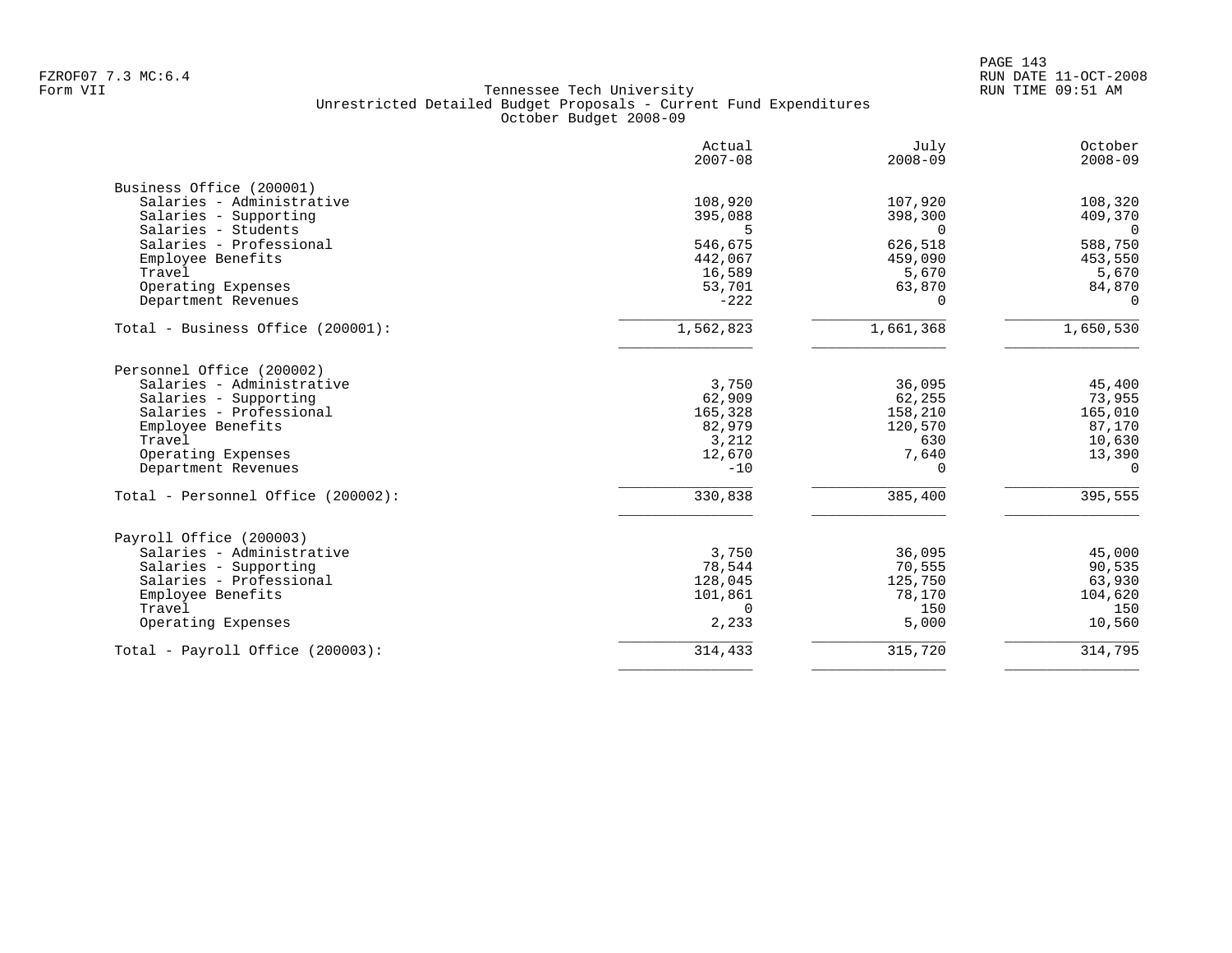|                                                                                       | Actual<br>$2007 - 08$  | July<br>$2008 - 09$    | October<br>$2008 - 09$ |
|---------------------------------------------------------------------------------------|------------------------|------------------------|------------------------|
| University Police (200004)                                                            |                        |                        |                        |
| Salaries - Supporting                                                                 | 567,360                | 581,140                | 610,640                |
| Salaries - Professional                                                               | 61,280                 | 68,480                 | 68,880                 |
| Employee Benefits                                                                     | 305,957                | 346,180                | 315,200                |
| Travel                                                                                | 2,972                  | 710                    | 710                    |
| Operating Expenses                                                                    | 64,130                 | 53,870                 | 57,170                 |
| Department Revenues                                                                   | $-82$                  | $\Omega$               | $\Omega$               |
| Total - University Police (200004):                                                   | 1,001,617              | 1,050,380              | 1,052,600              |
| Postage and Mailing (203007)                                                          |                        |                        |                        |
| Operating Expenses                                                                    | 217,063                | 250,000                | 240,620                |
| Total - Postage and Mailing (203007):                                                 | 217,063                | 250,000                | 240,620                |
| Postage and Mailing Transfer In (203008)<br>Operating Expenses<br>Department Revenues | $-215,788$<br>$-1,064$ | $\Omega$<br>$-250,000$ | $\Omega$<br>$-240,620$ |
| Total - Postage and Mailing Transfer In (203008):                                     | $-216,852$             | $-250,000$             | $-240,620$             |
| Printing Services (203009)                                                            |                        |                        |                        |
| Salaries - Supporting                                                                 | 99,150                 | 102,160                | 103,760                |
| Salaries - Students                                                                   | 90                     | 2,580                  | 2,120                  |
| Salaries - Professional                                                               | 28,850                 | 28,950                 | 29,350                 |
| Employee Benefits                                                                     | 71,477                 | 104,400                | 74,440                 |
| Travel                                                                                | $\Omega$               | 170                    | 140                    |
| Operating Expenses                                                                    | 85,187                 | 84,000                 | 68,320                 |
| Department Revenues                                                                   | 15,999                 | 16,000                 | 16,000                 |
| Total - Printing Services (203009):                                                   | 300,753                | 338,260                | 294,130                |
|                                                                                       |                        |                        |                        |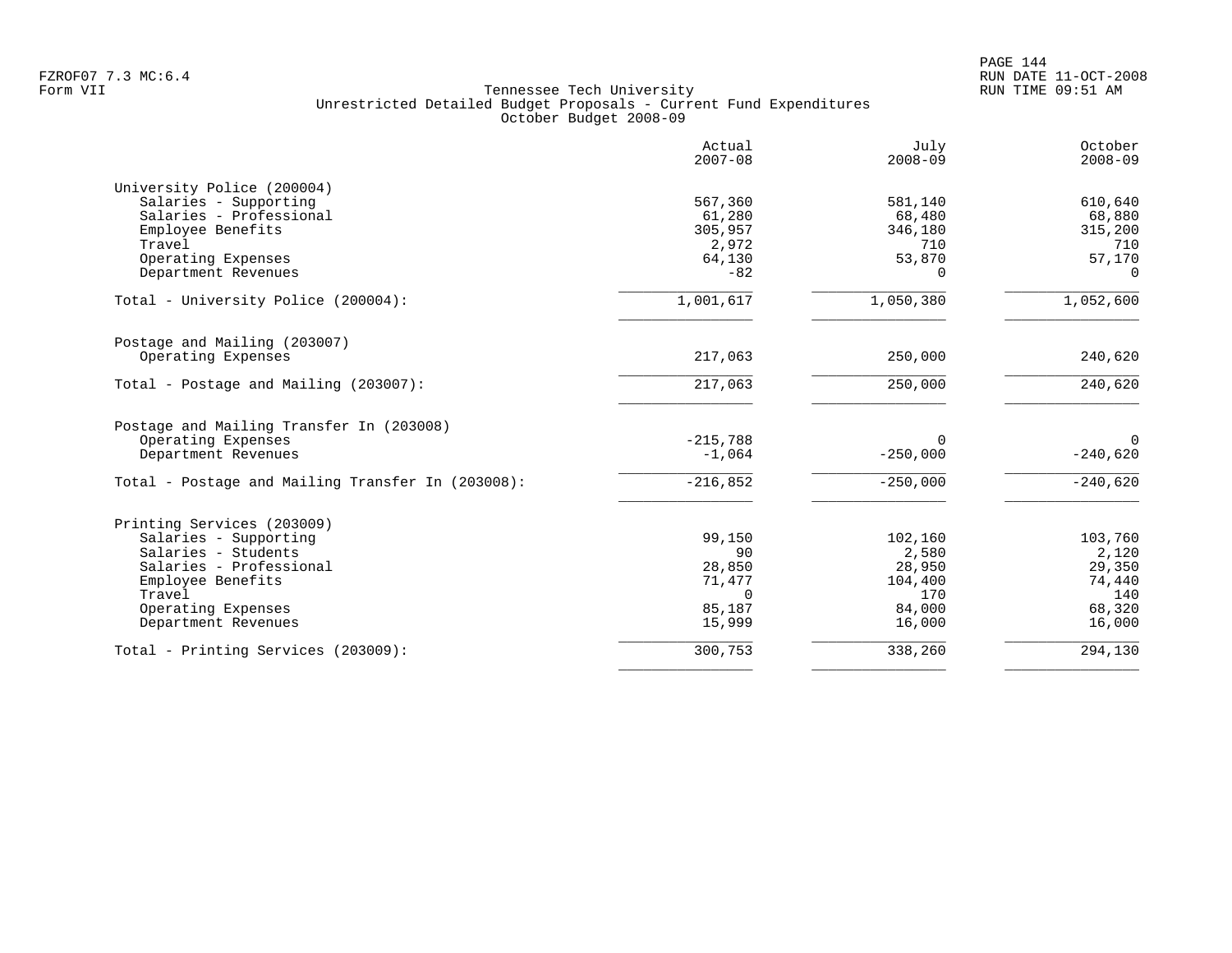PAGE 145 FZROF07 7.3 MC:6.4 RUN DATE 11-OCT-2008

|                                                                                                                                                                                                                | Actual<br>$2007 - 08$                                                    | July<br>$2008 - 09$                                                       | October<br>$2008 - 09$                                                   |
|----------------------------------------------------------------------------------------------------------------------------------------------------------------------------------------------------------------|--------------------------------------------------------------------------|---------------------------------------------------------------------------|--------------------------------------------------------------------------|
| Printing Serv Transf In (203010)<br>Operating Expenses<br>Department Revenues                                                                                                                                  | $-283, 237$<br>0                                                         | $\Omega$<br>$-296, 230$                                                   | $\mathbf 0$<br>$-296, 230$                                               |
| Total - Printing Serv Transf In (203010):                                                                                                                                                                      | $-283, 237$                                                              | $-296, 230$                                                               | $-296, 230$                                                              |
| Printing Serv Transf Revenue (203011)<br>Operating Expenses<br>Department Revenues                                                                                                                             | $-165$<br>$-17,350$                                                      | $\Omega$<br>$-42,030$                                                     | $\overline{0}$<br>2,100                                                  |
| Total - Printing Serv Transf Revenue (203011):                                                                                                                                                                 | $-17,515$                                                                | $-42,030$                                                                 | 2,100                                                                    |
| Purchasing Office (221001)<br>Salaries - Administrative<br>Salaries - Supporting<br>Salaries - Students<br>Salaries - Professional<br>Employee Benefits<br>Travel<br>Operating Expenses<br>Department Revenues | 64,000<br>71,472<br>2,511<br>44,154<br>88,583<br>501<br>10,802<br>$-740$ | 65,600<br>70,830<br>410<br>46,560<br>111,480<br>200<br>13,550<br>$\Omega$ | 66,000<br>70,560<br>410<br>47,960<br>93,950<br>200<br>13,190<br>$\Omega$ |
| Total - Purchasing Office (221001):                                                                                                                                                                            | 281,283                                                                  | 308,630                                                                   | 292,270                                                                  |
| Purchasing Fax Service (221002)<br>Operating Expenses<br>Department Revenues                                                                                                                                   | 661<br>$-3$                                                              | 1,200<br>0                                                                | 1,200<br>$\Omega$                                                        |
| Total - Purchasing Fax Service (221002):                                                                                                                                                                       | 658                                                                      | 1,200                                                                     | 1,200                                                                    |
|                                                                                                                                                                                                                |                                                                          |                                                                           |                                                                          |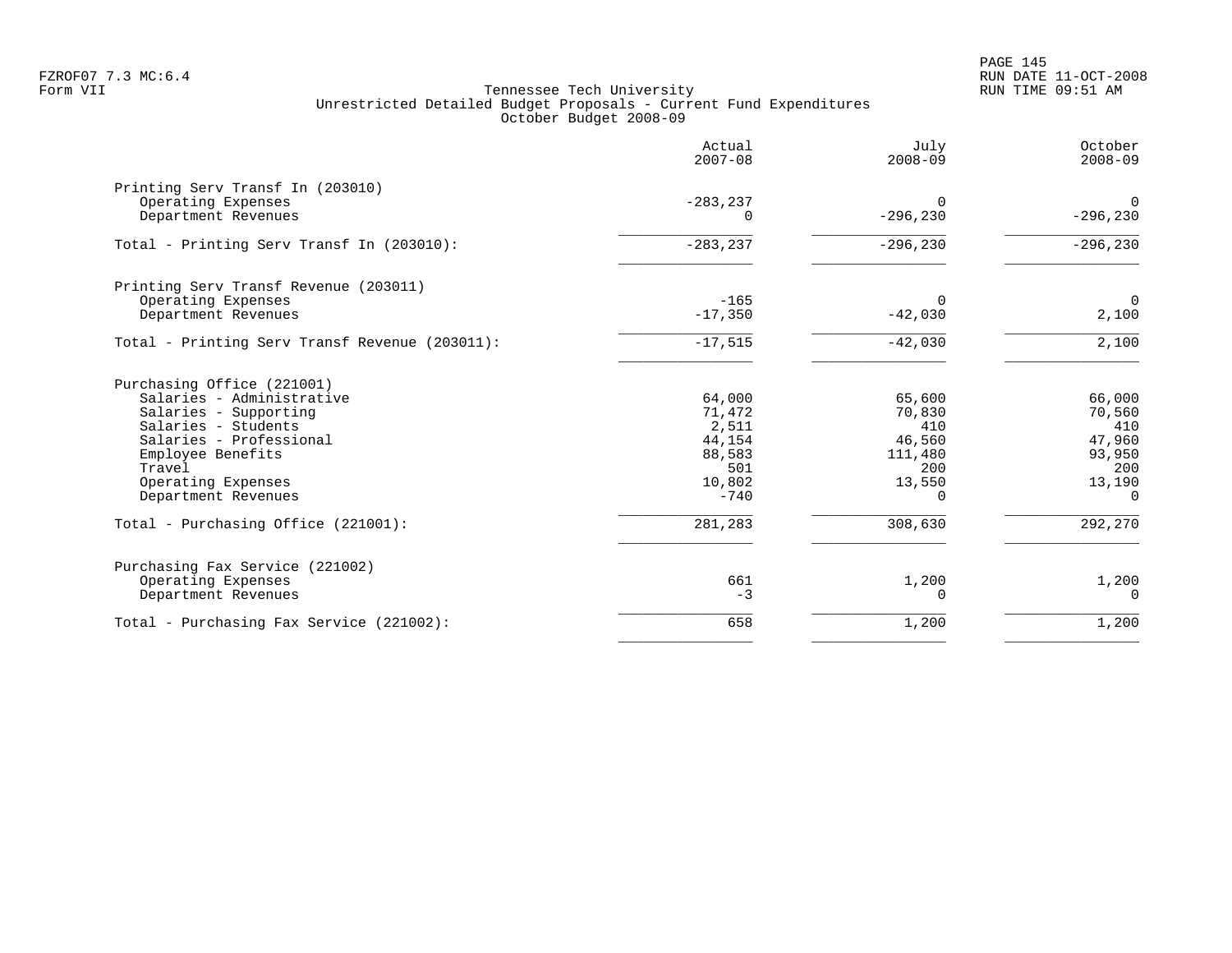PAGE 146 FZROF07 7.3 MC:6.4 RUN DATE 11-OCT-2008

|                                                 | Actual<br>$2007 - 08$ | July<br>$2008 - 09$   | October<br>$2008 - 09$ |
|-------------------------------------------------|-----------------------|-----------------------|------------------------|
| Central Receiving (221005)<br>Employee Benefits | 0                     | 340                   | 340                    |
| Operating Expenses                              | 5                     | $\Omega$              | $\mathbf 0$            |
| Total - Central Receiving (221005):             | 5                     | 340                   | 340                    |
| Motor Pool Fuel (221006)                        |                       |                       |                        |
| Operating Expenses                              | 119,786               | 90,000                | 90,000                 |
| Total - Motor Pool Fuel (221006):               | 119,786               | 90,000                | 90,000                 |
| Motor Pool Fuel Transfer In (221007)            |                       |                       |                        |
| Operating Expenses<br>Department Revenues       | $-119,588$<br>$-198$  | $-90,000$<br>$\Omega$ | $-90,000$<br>$\Omega$  |
| Total - Motor Pool Fuel Transfer In (221007):   | $-119,786$            | $-90,000$             | $-90,000$              |
| Telephone Services (231000)                     |                       |                       |                        |
| Salaries - Supporting                           | 100,782               | 89,540                | 90,740                 |
| Salaries - Students                             | 2,296                 | 1,140                 | 5,140                  |
| Salaries - Professional                         | 181,232               | 181,530               | 151,990                |
| Employee Benefits<br>Travel                     | 102,784<br>2,729      | 130,760<br>1,000      | 105,790<br>1,000       |
| Operating Expenses                              | 234,190               | 563,040               | 534,040                |
| Department Revenues                             | 107,000               | 107,000               | 107,000                |
| Total - Telephone Services (231000):            | 731,013               | 1,074,010             | 995,700                |
|                                                 |                       |                       |                        |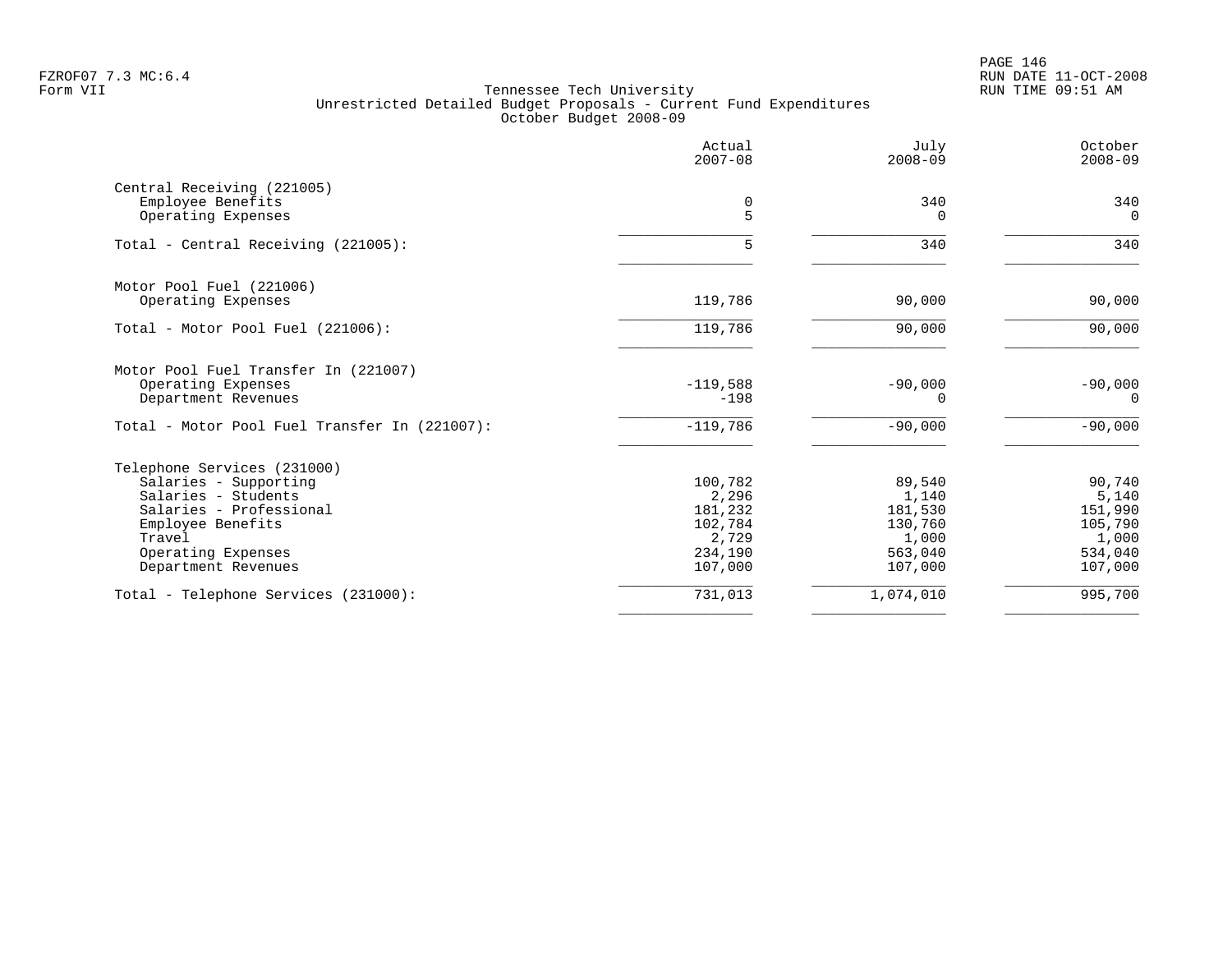PAGE 147 FZROF07 7.3 MC:6.4 RUN DATE 11-OCT-2008

| Actual<br>$2007 - 08$ | July<br>$2008 - 09$                                                                       | October<br>$2008 - 09$                                                  |
|-----------------------|-------------------------------------------------------------------------------------------|-------------------------------------------------------------------------|
|                       |                                                                                           |                                                                         |
| $-32, 464$            | $-1,074,010$                                                                              | $\Omega$<br>$-995,700$                                                  |
| $-731,011$            | $-1,074,010$                                                                              | $-995,700$                                                              |
|                       |                                                                                           |                                                                         |
| 93,251                | 85,700                                                                                    | 85,700                                                                  |
| 93,251                | 85,700                                                                                    | 85,700                                                                  |
|                       |                                                                                           |                                                                         |
| $-99$                 | $\Omega$<br>$-85,700$                                                                     | $\mathbf 0$<br>$-85,700$                                                |
| $-146, 349$           | $-85,700$                                                                                 | $-85,700$                                                               |
|                       |                                                                                           |                                                                         |
| 283,759               | 286,852                                                                                   | 286,852                                                                 |
|                       |                                                                                           | 183,040                                                                 |
|                       |                                                                                           | 9,850                                                                   |
|                       |                                                                                           | 792,710                                                                 |
|                       |                                                                                           | 433,950<br>12,310                                                       |
|                       |                                                                                           | 38,950                                                                  |
| 0                     | 8,500                                                                                     | 6,970                                                                   |
| 1,754,612             | 1,788,732                                                                                 | 1,764,632                                                               |
|                       | $-698,547$<br>$-146, 250$<br>170,716<br>15,401<br>712,097<br>424,021<br>19,034<br>129,584 | $\Omega$<br>178,070<br>12,000<br>788,310<br>403,460<br>15,000<br>96,540 |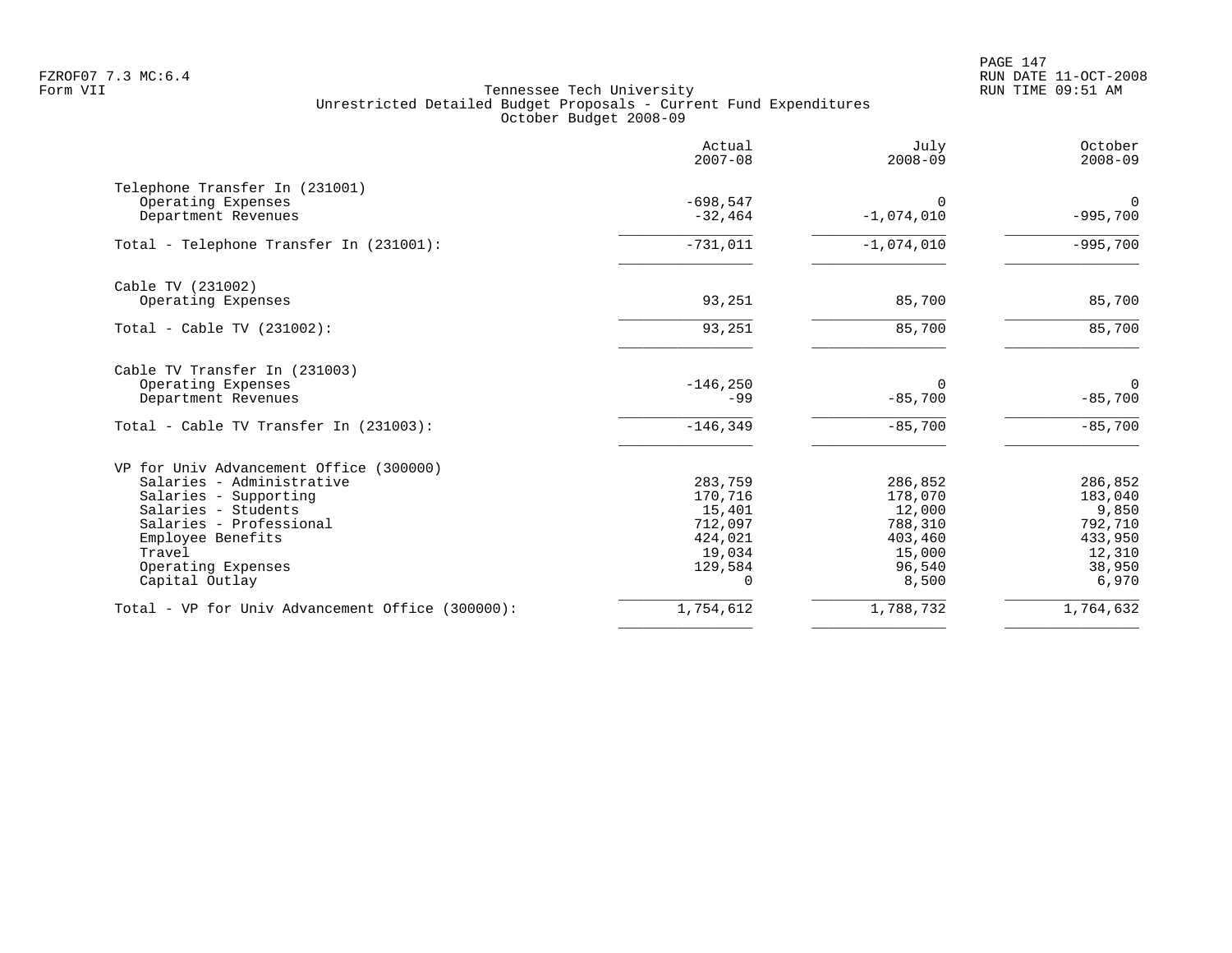PAGE 148 FZROF07 7.3 MC:6.4 RUN DATE 11-OCT-2008

|                                                                                                                                                                        | Actual<br>$2007 - 08$                              | July<br>$2008 - 09$                         | October<br>$2008 - 09$                             |
|------------------------------------------------------------------------------------------------------------------------------------------------------------------------|----------------------------------------------------|---------------------------------------------|----------------------------------------------------|
| Univ Advancement Advertising (301000)<br>Operating Expenses                                                                                                            | $\Omega$                                           | 4,260                                       | 3,490                                              |
| Total - Univ Advancement Advertising (301000):                                                                                                                         | $\Omega$                                           | 4,260                                       | 3,490                                              |
| Univ Advancement Athletic Tickets (301001)<br>Operating Expenses                                                                                                       | 115,934                                            | 114,560                                     | 106,210                                            |
| Total - Univ Advancement Athletic Tickets (301001):                                                                                                                    | 115,934                                            | 114,560                                     | 106,210                                            |
| Univ Adv Graduate Assistant (301003)<br>Operating Expenses                                                                                                             | 24,483                                             | 19,300                                      | 20,340                                             |
| Total - Univ Adv Graduate Assistant (301003):                                                                                                                          | 24,483                                             | 19,300                                      | 20,340                                             |
| Univ Develop and Alumni Relations (302000)<br>Salaries - Supporting<br>Salaries - Students<br>Employee Benefits<br>Travel<br>Operating Expenses<br>Department Revenues | 6,882<br>8,177<br>706<br>33,060<br>45,816<br>$-74$ | 500<br>4,100<br>110<br>7,500<br>28,850<br>0 | 500<br>3,360<br>110<br>6,170<br>23,930<br>$\Omega$ |
| Total - Univ Develop and Alumni Relations (302000):                                                                                                                    | 94,567                                             | 41,060                                      | 34,070                                             |
| Alumni Catering CDS (302001)<br>Operating Expenses                                                                                                                     | 15,905                                             | 15,000                                      | 12,300                                             |
| Total - Alumni Catering CDS (302001):                                                                                                                                  | 15,905                                             | 15,000                                      | 12,300                                             |
|                                                                                                                                                                        |                                                    |                                             |                                                    |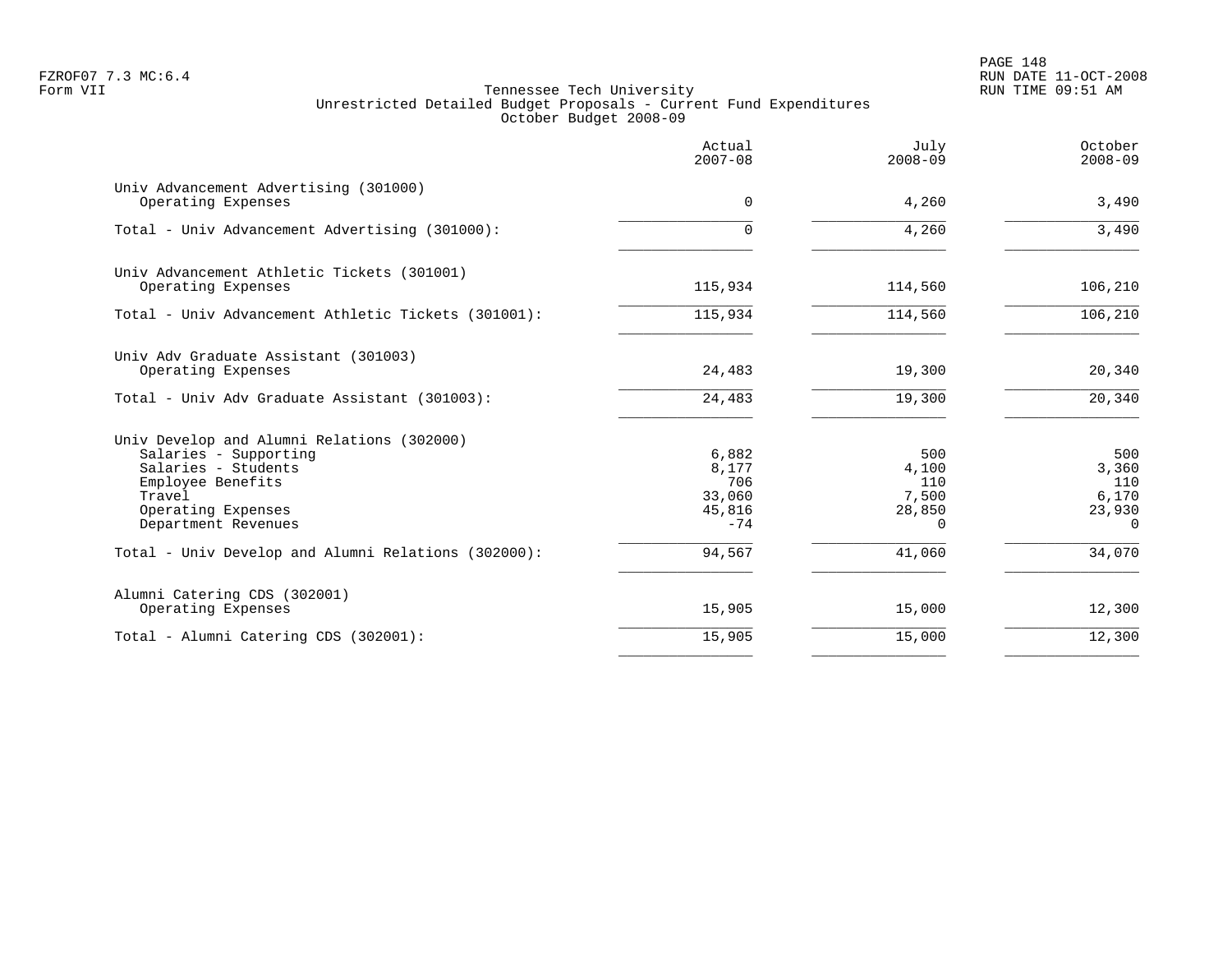|                                               | Actual<br>$2007 - 08$ | July<br>$2008 - 09$ | October<br>$2008 - 09$ |
|-----------------------------------------------|-----------------------|---------------------|------------------------|
| Public Affairs Office (303000)                |                       |                     |                        |
| Salaries - Administrative                     | 76,531                | 76,630              | 77,030                 |
| Salaries - Supporting                         | 42,418                | 42,520              | 42,920                 |
| Salaries - Students                           | 800                   | 800                 | 660                    |
| Salaries - Professional                       | 235,552               | 251,130             | 251,930                |
| Employee Benefits                             | 142,528               | 109,340             | 146,070                |
| Travel                                        | 2,333                 | 1,000               | 820                    |
| Operating Expenses                            | 49,492                | 29,890              | 23,800                 |
| Department Revenues                           | $-102$                | $\Omega$            | $\Omega$               |
| Total - Public Affairs Office (303000):       | 549,552               | 511,310             | 543,230                |
| Public Affairs Transfer In (303001)           |                       |                     |                        |
| Operating Expenses                            | $-7,671$              | $\Omega$            | $\overline{0}$         |
| Department Revenues                           | $-55$                 | $-3,120$            | $-3,120$               |
| Total - Public Affairs Transfer In (303001):  | $-7,726$              | $-3,120$            | $-3,120$               |
| UC Eblen Center Fax Service (303002)          |                       |                     |                        |
| Operating Expenses                            | 179                   | 2,200               | 1,770                  |
| Total - UC Eblen Center Fax Service (303002): | 179                   | 2,200               | 1,770                  |
| Photo Services Office (304000)                |                       |                     |                        |
| Salaries - Supporting                         | 77,275                | 78,510              | 80,010                 |
| Salaries - Students                           | 6,919                 | 2,910               | 2,390                  |
| Salaries - Professional                       | 52,310                | 52,410              | 52,810                 |
| Employee Benefits                             | 74,360                | 97,570              | 76,780                 |
| Travel                                        | 2,555                 | 510                 | 420                    |
| Operating Expenses                            | 55,080                | 51,630              | 41,680                 |
| Department Revenues                           | 1,500                 | 1,500               | 1,500                  |
| Total - Photo Services Office (304000):       | 269,999               | 285,040             | 255,590                |
|                                               |                       |                     |                        |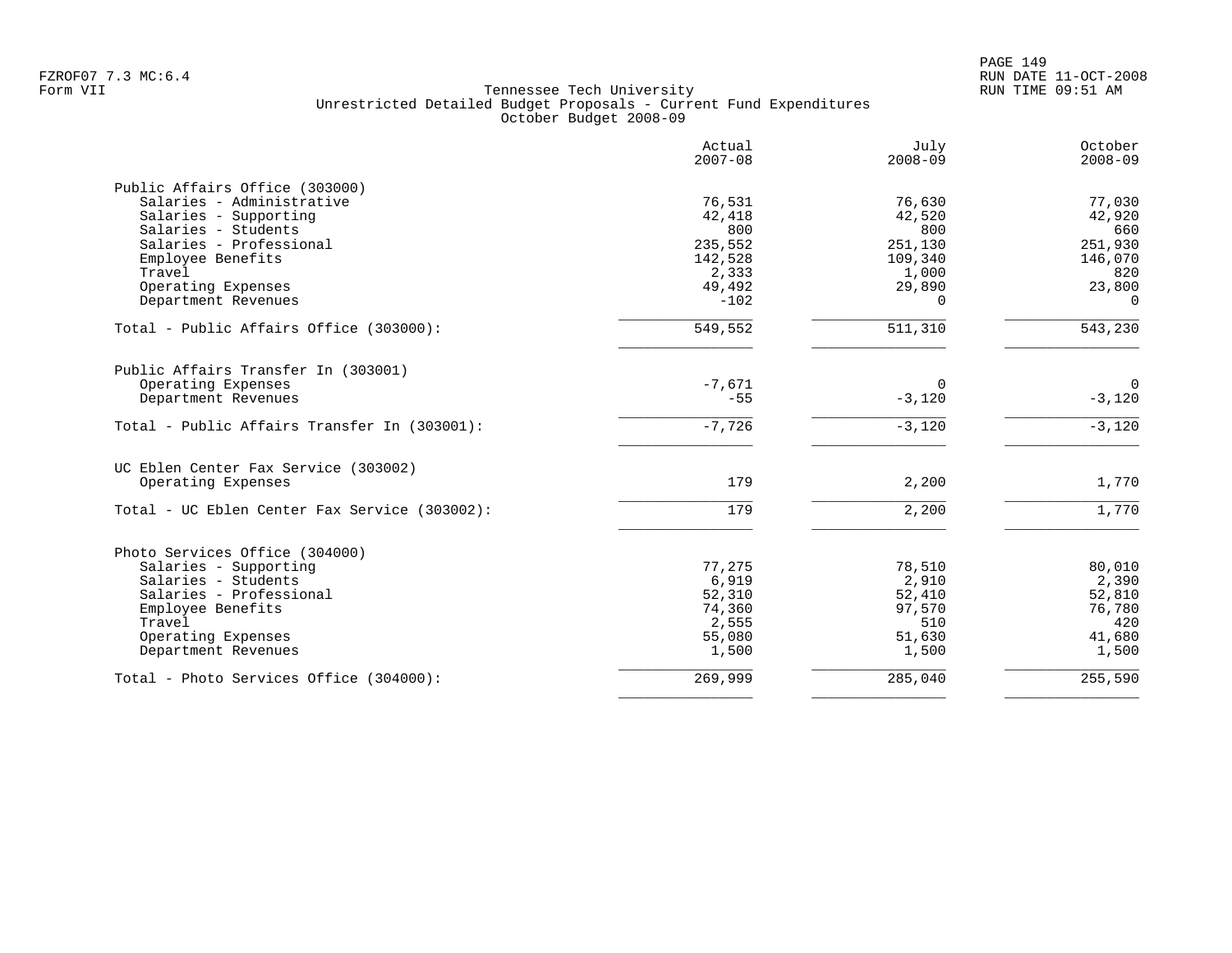|                                                                                     | Actual<br>$2007 - 08$ | July<br>$2008 - 09$    | October<br>$2008 - 09$    |
|-------------------------------------------------------------------------------------|-----------------------|------------------------|---------------------------|
| Photo Svc Transfer In Revenue (304001)<br>Operating Expenses<br>Department Revenues | $-226,866$            | $\Omega$<br>$-211,100$ | $\mathbf 0$<br>$-211,100$ |
| Total - Photo Svc Transfer In Revenue (304001):                                     | $-226,866$            | $-211,100$             | $-211,100$                |
| Photo Svc Taxable Revenue (304002)<br>Department Revenues                           | $-41,020$             | $-71,650$              | $-44,490$                 |
| Total - Photo Svc Taxable Revenue (304002):                                         | $-41,020$             | $-71,650$              | $-44,490$                 |
| Graduation Video Transfer In (304003)<br>Department Revenues                        | $-2,112$              | $-2,290$               | $-2,290$                  |
| Total - Graduation Video Transfer In (304003):                                      | $-2,112$              | $-2,290$               | $-2,290$                  |
| TBR Spouse Dependent Discount (700000)<br>Employee Benefits                         | 70,009                | 73,940                 | 73,940                    |
| Total - TBR Spouse Dependent Discount (700000):                                     | 70,009                | 73,940                 | 73,940                    |
| TBR Employ Remission PC191 (700001)<br>Employee Benefits                            | 19,123                | 19,810                 | 19,810                    |
| Total - TBR Employ Remission PC191 (700001):                                        | 19,123                | 19,810                 | 19,810                    |
|                                                                                     |                       |                        |                           |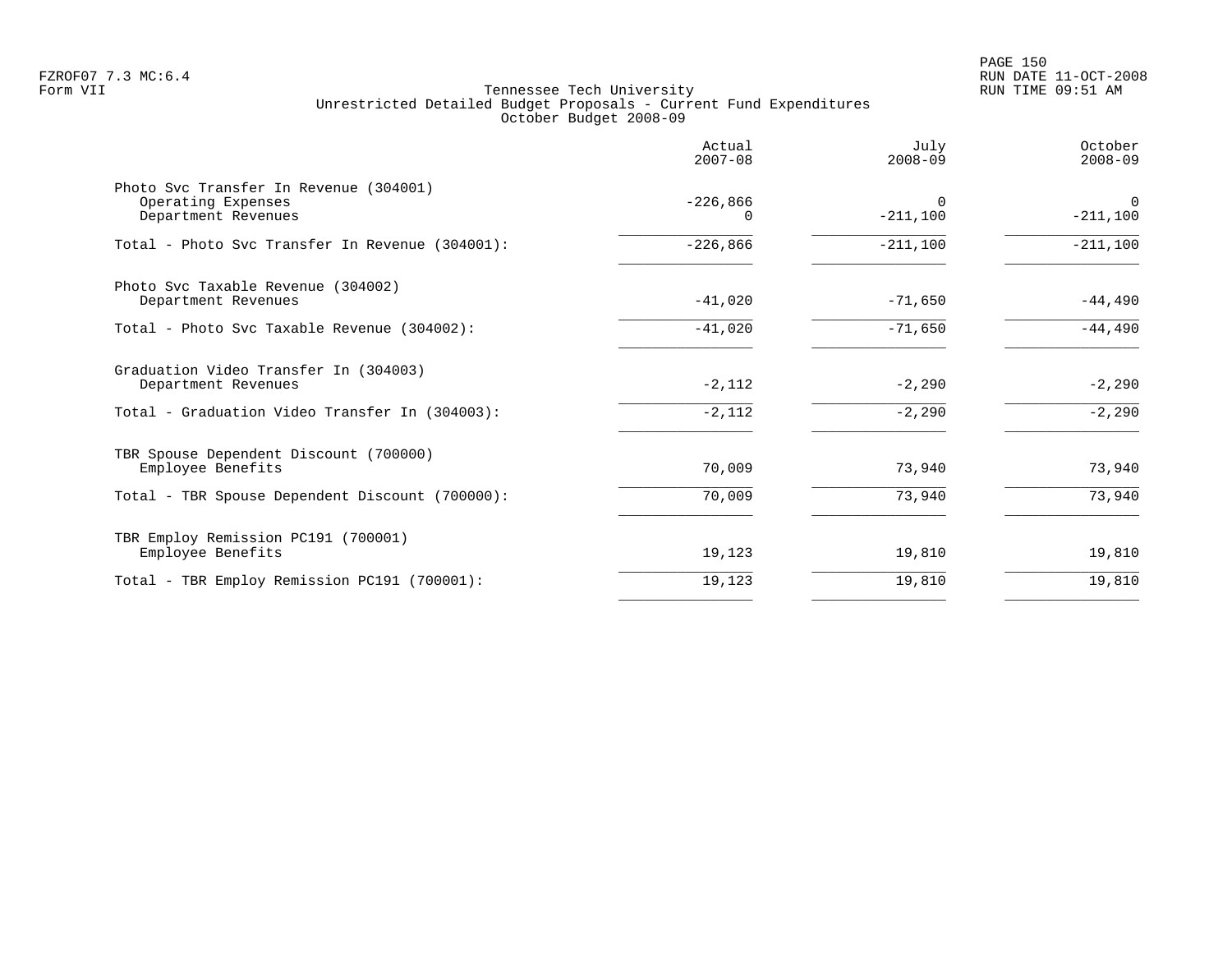PAGE 151 FZROF07 7.3 MC:6.4 RUN DATE 11-OCT-2008

|                                                                                                                                                                   | Actual<br>$2007 - 08$                        | July<br>$2008 - 09$                            | October<br>$2008 - 09$                         |
|-------------------------------------------------------------------------------------------------------------------------------------------------------------------|----------------------------------------------|------------------------------------------------|------------------------------------------------|
| E and G Data Processing Allocation (700003)<br>Department Revenues                                                                                                | 245,540                                      | 242,640                                        | 232,050                                        |
| Total - E and G Data Processing Allocation (700003):                                                                                                              | 245,540                                      | 242,640                                        | 232,050                                        |
| E and G Claims Adjustment (700004)<br>Operating Expenses                                                                                                          | 21,805                                       | 31,500                                         | 31,500                                         |
| Total - E and G Claims Adjustment $(700004)$ :                                                                                                                    | 21,805                                       | 31,500                                         | 31,500                                         |
| $E$ and G Support (700005)<br>Salaries - Supporting<br>Salaries - Professional<br>Employee Benefits<br>Operating Expenses<br>Total - E and G Support $(700005)$ : | 0<br>$\Omega$<br>326,487<br>4,959<br>331,446 | 2,970<br>3,220<br>68,480<br>127,530<br>202,200 | 2,970<br>3,220<br>68,480<br>106,860<br>181,530 |
| E and G Other Salary Pool (700009)<br>Salaries - Supporting<br>Total - E and G Other Salary Pool (700009):                                                        | $\mathbf 0$<br>0                             | 15,220<br>15,220                               | 15,220<br>15,220                               |
| C C Security Trans (700015)<br>Operating Expenses                                                                                                                 | $-63,980$                                    | $-70,000$                                      | $-70,000$                                      |
| Total - C C Security Trans (700015):                                                                                                                              | $-63,980$                                    | $-70,000$                                      | $-70,000$                                      |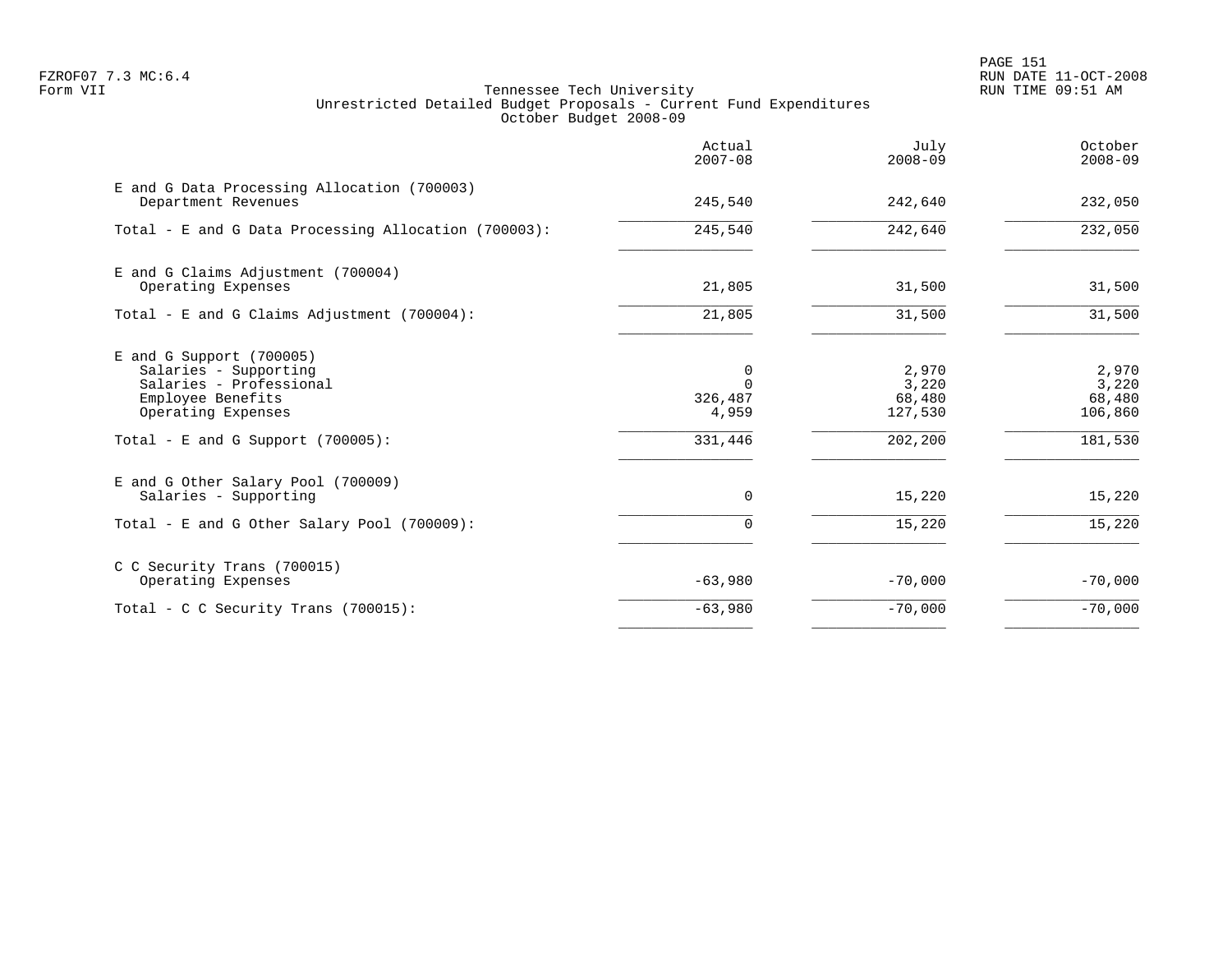PAGE 152 FZROF07 7.3 MC:6.4 RUN DATE 11-OCT-2008

|                                                                               | Actual<br>$2007 - 08$ | July<br>$2008 - 09$ | October<br>$2008 - 09$ |
|-------------------------------------------------------------------------------|-----------------------|---------------------|------------------------|
| TBR Chargeback non RODP (700017)<br>Operating Expenses                        | 252,775               | 237,700             | 305,900                |
| Total - TBR Chargeback non RODP (700017):                                     | 252,775               | 237,700             | 305,900                |
| TAF Institional Banner Support (700020)<br>Travel                             | 7,627                 | 50,000              | 50,000                 |
| Total - TAF Institional Banner Support (700020):                              | 7,627                 | 50,000              | 50,000                 |
| Legal Fees (700023)<br>Operating Expenses<br>Total - Legal Fees $(700023)$ :  | 25,021<br>25,021      | 27,000<br>27,000    | 27,000<br>27,000       |
| License Fees (700024)<br>Operating Expenses<br>Total - License Fees (700024): | 16,334<br>16,334      | 20,000<br>20,000    | 20,000<br>20,000       |
| Membership Fees (700025)<br>Operating Expenses                                | 141,915               | 144,665             | 144,665                |
| Total - Membership Fees (700025):                                             | 141,915               | 144,665             | 144,665                |
|                                                                               |                       |                     |                        |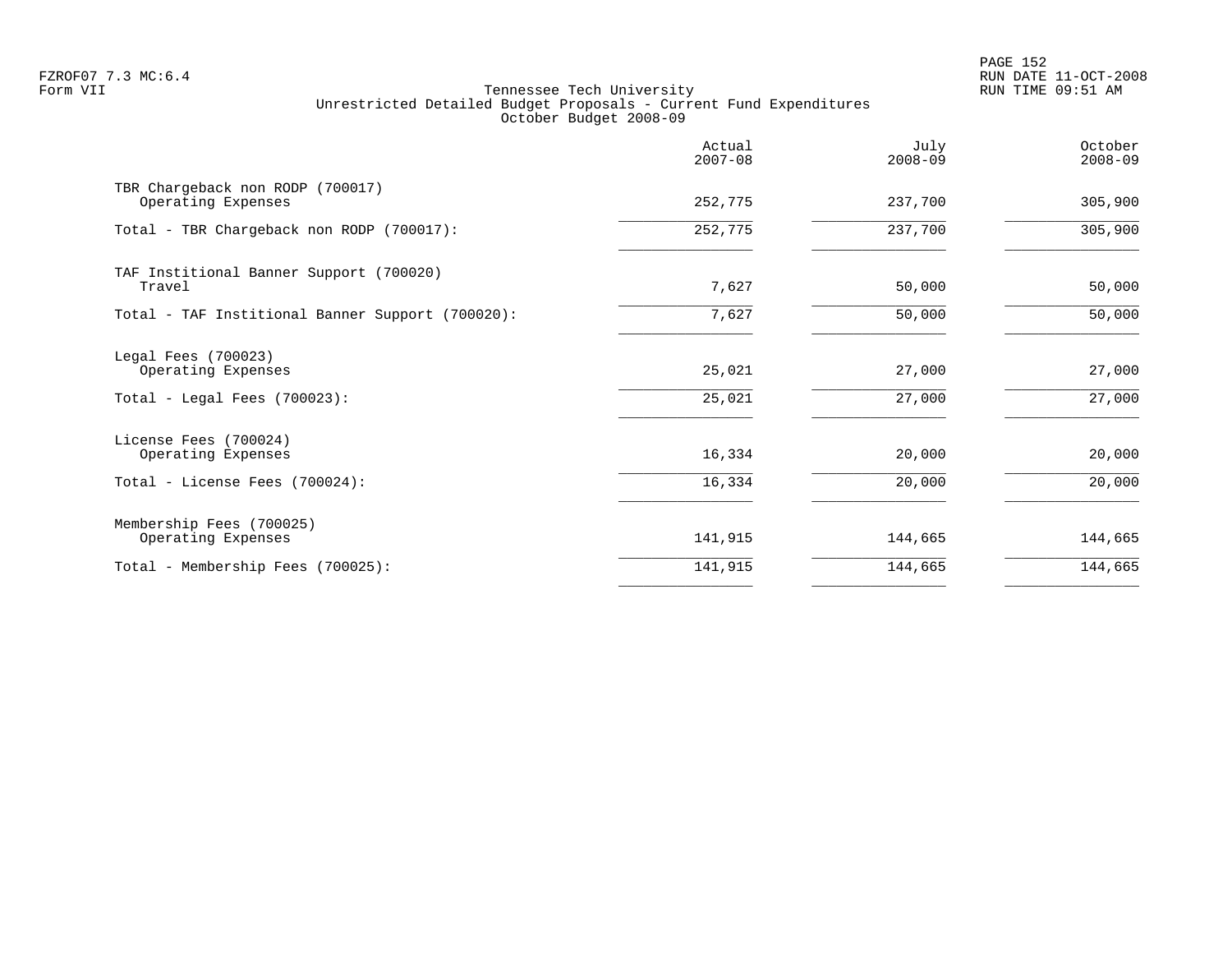PAGE 153 FZROF07 7.3 MC:6.4 RUN DATE 11-OCT-2008

|                                                                                             | Actual<br>$2007 - 08$ | July<br>$2008 - 09$ | October<br>$2008 - 09$ |
|---------------------------------------------------------------------------------------------|-----------------------|---------------------|------------------------|
| Consultation Services (700026)<br>Operating Expenses                                        | $\Omega$              | 7,800               | 7,800                  |
| Total - Consultation Services (700026):                                                     | $\Omega$              | 7,800               | 7,800                  |
| Banking Services (700027)<br>Operating Expenses                                             | 439,963               | 395,700             | 440,700                |
| Total - Banking Services (700027):                                                          | 439,963               | 395,700             | 440,700                |
| Collection of Debts (700028)<br>Operating Expenses<br>Total - Collection of Debts (700028): | 21,847<br>21,847      | 23,770<br>23,770    | 23,770<br>23,770       |
| Provision for Doubtful Accts (700029)<br>Operating Expenses                                 | 69,064                | 80,000              | 80,000                 |
| Total - Provision for Doubtful Accts (700029):                                              | 69,064                | 80,000              | 80,000                 |
| External Audit (700030)<br>Operating Expenses                                               | 79,508                | 39,840              | 39,840                 |
| Total - External Audit (700030):                                                            | 79,508                | 39,840              | 39,840                 |
|                                                                                             |                       |                     |                        |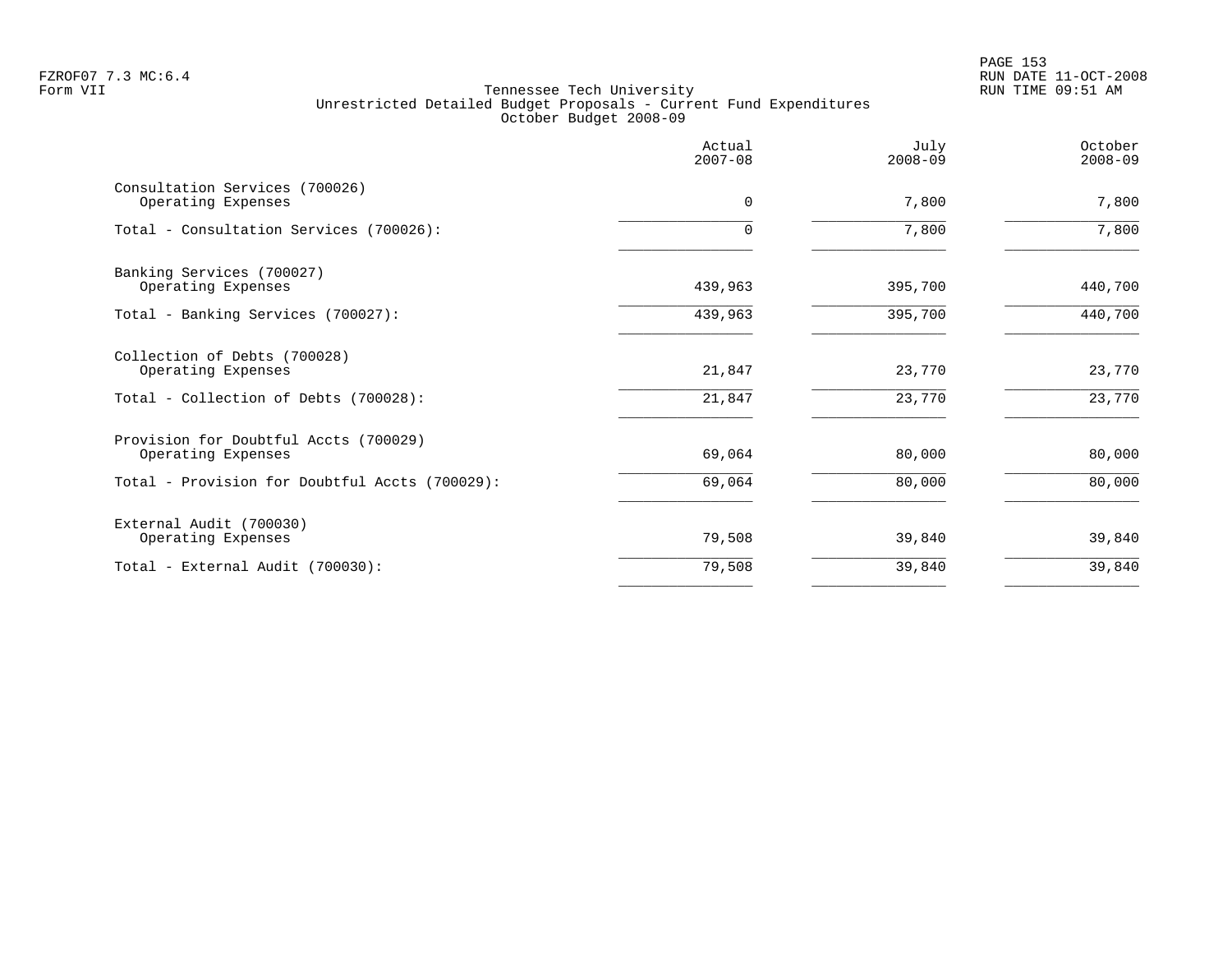PAGE 154 FZROF07 7.3 MC:6.4 RUN DATE 11-OCT-2008

|                                                                              | Actual<br>$2007 - 08$ | July<br>$2008 - 09$ | October<br>$2008 - 09$ |
|------------------------------------------------------------------------------|-----------------------|---------------------|------------------------|
| Training (700031)<br>Operating Expenses                                      | 0                     | 1,360               | 1,360                  |
| Total - Training $(700031)$ :                                                | 0                     | 1,360               | 1,360                  |
| Cafeteria Benefits (700032)<br>Operating Expenses                            | 8,874                 | 15,000              | 15,000                 |
| Total - Cafeteria Benefits (700032):                                         | 8,874                 | 15,000              | 15,000                 |
| Background Checks (700033)<br>Operating Expenses                             | 2,716                 | 3,500               | 3,500                  |
| Total - Background Checks (700033):                                          | 2,716                 | 3,500               | 3,500                  |
| Allocation to Aux Ent (700037)<br>Department Revenues                        | $-270,788$            | $-295, 200$         | $-296,860$             |
| Total - Allocation to Aux Ent (700037):                                      | $-270,788$            | $-295, 200$         | $-296,860$             |
| Post Office Allocation (700045)<br>Operating Expenses<br>Department Revenues | $\Omega$<br>4,504     | 4,950<br>0          | 4,950<br>$\Omega$      |
| Total - Post Office Allocation (700045):                                     | 4,504                 | 4,950               | 4,950                  |
|                                                                              |                       |                     |                        |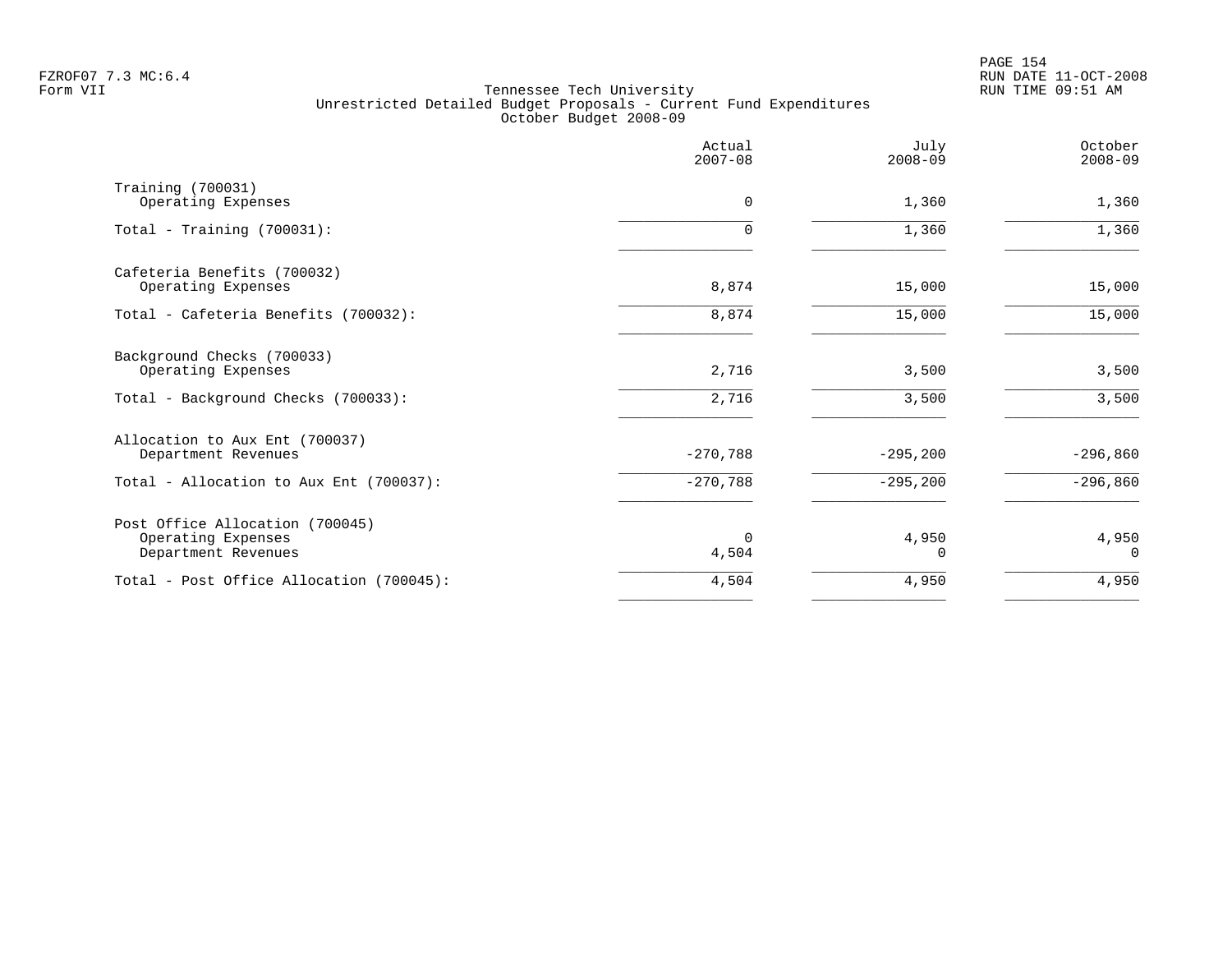| FZROF07 7.3 MC:6.4 |  |  |
|--------------------|--|--|
|                    |  |  |

| Actual<br>$2007 - 08$ | July<br>$2008 - 09$                                                                                                                      | October<br>$2008 - 09$                                                                                                                                                 |
|-----------------------|------------------------------------------------------------------------------------------------------------------------------------------|------------------------------------------------------------------------------------------------------------------------------------------------------------------------|
|                       |                                                                                                                                          |                                                                                                                                                                        |
| $\mathbf 0$           | 30,200                                                                                                                                   | 30,200                                                                                                                                                                 |
| $\Omega$              | 30,200                                                                                                                                   | 30,200                                                                                                                                                                 |
|                       |                                                                                                                                          |                                                                                                                                                                        |
|                       |                                                                                                                                          |                                                                                                                                                                        |
| 1,400,892             | 1,487,193                                                                                                                                | 1,509,403                                                                                                                                                              |
| 2,400                 | 2,400                                                                                                                                    | 2,400                                                                                                                                                                  |
| 1,832,917             |                                                                                                                                          | 1,940,850                                                                                                                                                              |
| 54,551                | 51,720                                                                                                                                   | 53,710                                                                                                                                                                 |
|                       |                                                                                                                                          | 2,834,755                                                                                                                                                              |
|                       |                                                                                                                                          | 2,551,770                                                                                                                                                              |
|                       |                                                                                                                                          | 109,670                                                                                                                                                                |
|                       |                                                                                                                                          | 3, 221, 215                                                                                                                                                            |
|                       |                                                                                                                                          | 6,970                                                                                                                                                                  |
|                       |                                                                                                                                          | $-1,817,460$                                                                                                                                                           |
| 9,694,595             | 10,072,383                                                                                                                               | 10, 413, 283                                                                                                                                                           |
|                       |                                                                                                                                          |                                                                                                                                                                        |
|                       |                                                                                                                                          | 1,509,403                                                                                                                                                              |
|                       |                                                                                                                                          | 2,400                                                                                                                                                                  |
|                       |                                                                                                                                          | 1,940,850                                                                                                                                                              |
|                       |                                                                                                                                          | 53,710                                                                                                                                                                 |
|                       |                                                                                                                                          | 2,834,755                                                                                                                                                              |
|                       |                                                                                                                                          | 2,551,770                                                                                                                                                              |
| 128,433               |                                                                                                                                          | 109,670                                                                                                                                                                |
| 878,276               | 2,937,975                                                                                                                                | 3, 221, 215                                                                                                                                                            |
| $\Omega$              | 8,500                                                                                                                                    | 6,970                                                                                                                                                                  |
| 7,968                 | $-1,964,190$                                                                                                                             | $-1,817,460$                                                                                                                                                           |
| 9,694,595             | 10,072,383                                                                                                                               | 10, 413, 283                                                                                                                                                           |
|                       | 2,672,847<br>2,716,311<br>128,433<br>878,276<br>$\Omega$<br>7,968<br>1,400,892<br>2,400<br>1,832,917<br>54,551<br>2,672,847<br>2,716,311 | 1,857,200<br>2,943,865<br>2,639,250<br>108,470<br>2,937,975<br>8,500<br>$-1,964,190$<br>1,487,193<br>2,400<br>1,857,200<br>51,720<br>2,943,865<br>2,639,250<br>108,470 |

 Physical Plant (50) Physical Plant (500)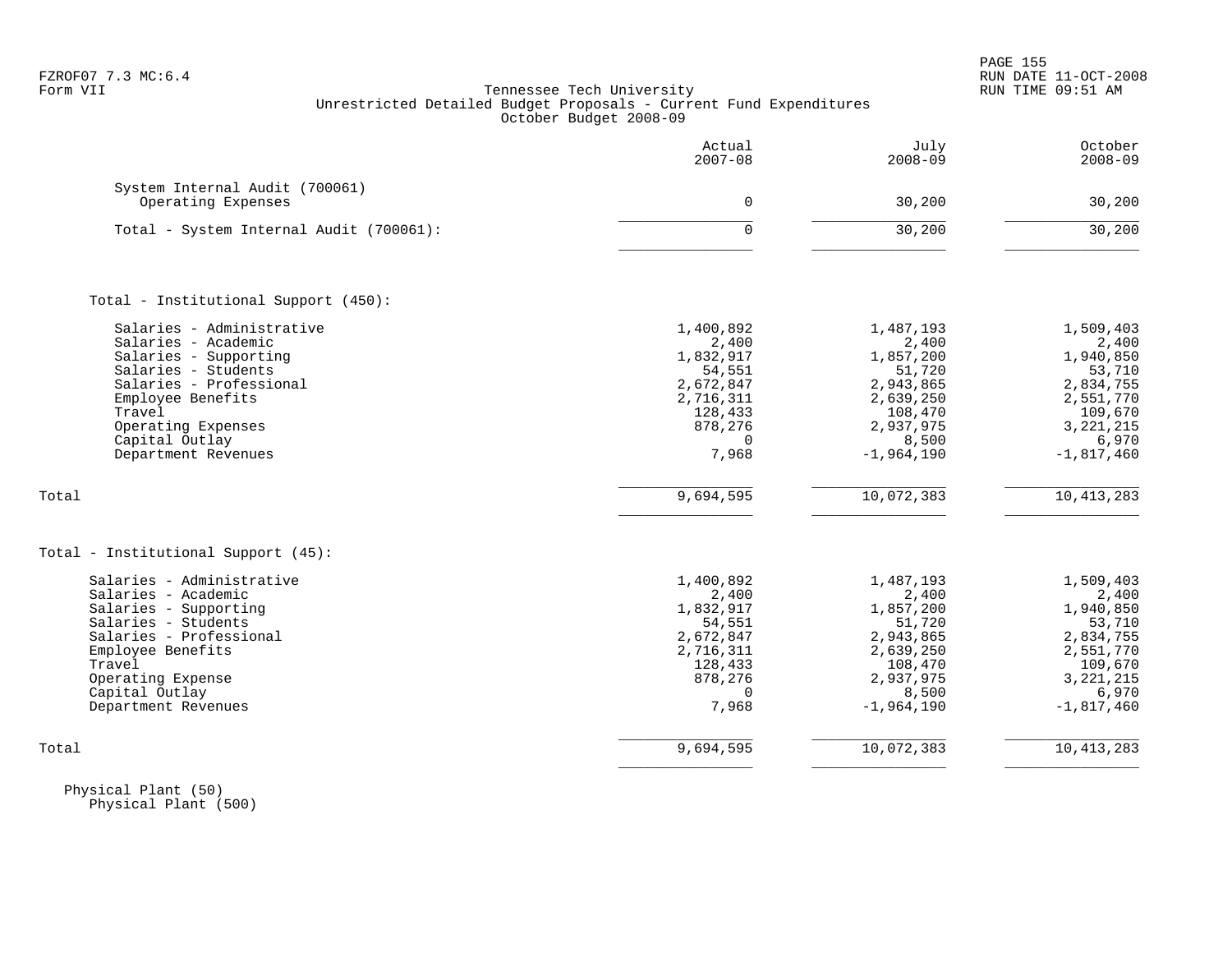en and the set of the set of the set of the set of the set of the set of the set of the set of the set of the set of the set of the set of the set of the set of the set of the set of the set of the set of the set of the se FZROF07 7.3 MC:6.4 RUN DATE 11-OCT-2008

|                                                            | Actual<br>$2007 - 08$ | July<br>$2008 - 09$ | October<br>$2008 - 09$ |
|------------------------------------------------------------|-----------------------|---------------------|------------------------|
| Craft Center Property Insur (121772)<br>Operating Expenses | 14,500                | 22,920              | 22,920                 |
| Total - Craft Center Property Insur (121772):              | 14,500                | 22,920              | 22,920                 |
| M and R Craft Center (121773)                              |                       |                     |                        |
| Salaries - Supporting                                      | 96,888                | 101,550             | 103,150                |
| Salaries - Students<br>Salaries - Professional             | 2,948                 | 8,400               | 6,400                  |
| Employee Benefits                                          | 50,561<br>78,041      | 50,660<br>71,200    | 51,060<br>79,360       |
| Travel                                                     | $\Omega$              | 200                 | 200                    |
| Operating Expenses                                         | 47,920                | 50,550              | 46,050                 |
| Capital Outlay                                             |                       | 3,500               | $\Omega$               |
| Total - M and R Craft Center (121773):                     | 276,358               | 286,060             | 286,220                |
| Utilities Craft Center (121774)                            |                       |                     |                        |
| Operating Expenses                                         | 258,445               | 240,000             | 240,000                |
| Total - Utilities Craft Center (121774):                   | 258,445               | 240,000             | 240,000                |
| Craft Center Repairs and Renov (121775)                    |                       |                     |                        |
| Operating Expenses                                         | 2,548                 | 13,700              | 35,222                 |
| Total - Craft Center Repairs and Renov (121775):           | 2,548                 | 13,700              | 35,222                 |
|                                                            |                       |                     |                        |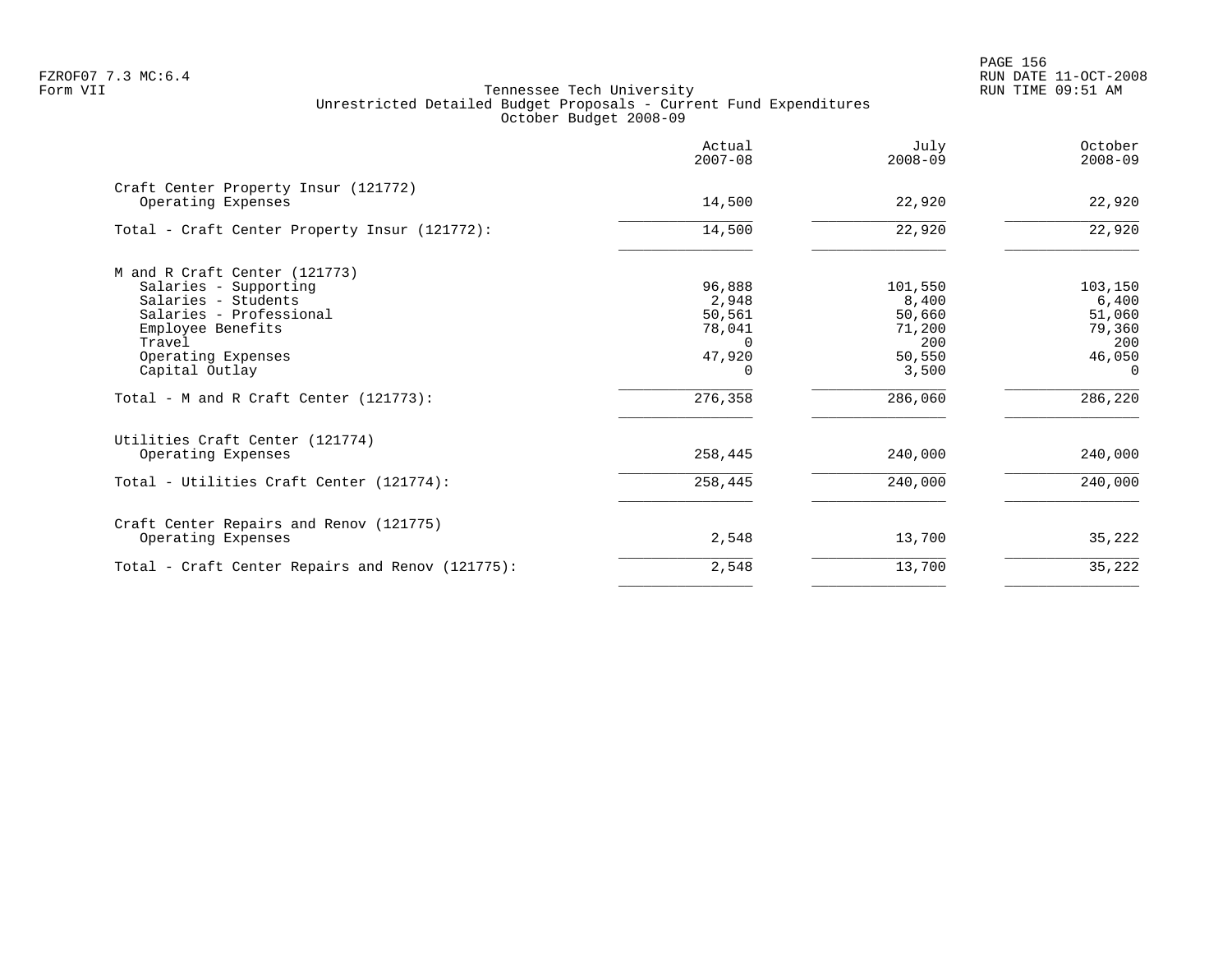PAGE 157 FZROF07 7.3 MC:6.4 RUN DATE 11-OCT-2008

|                                                                                                                                                 | Actual<br>$2007 - 08$                          | July<br>$2008 - 09$                                         | October<br>$2008 - 09$                                             |
|-------------------------------------------------------------------------------------------------------------------------------------------------|------------------------------------------------|-------------------------------------------------------------|--------------------------------------------------------------------|
| Federal College Work Study Program (122001)<br>Salaries - Students<br>Operating Expenses                                                        | $\overline{0}$<br>610                          | 460<br>$\Omega$                                             | 460<br>$\mathbf 0$                                                 |
| Total - Federal College Work Study Program (122001):                                                                                            | 610                                            | 460                                                         | 460                                                                |
| M and R University Progrms (127604)<br>Operating Expenses                                                                                       | 12,737                                         | 12,750                                                      | 12,750                                                             |
| Total - M and R University Progrms (127604):                                                                                                    | 12,737                                         | 12,750                                                      | 12,750                                                             |
| Custodial Serv UC (127605)<br>Salaries - Supporting<br>Employee Benefits                                                                        | 123,368<br>74,356                              | 124,510<br>152,460                                          | 126,910<br>84,740                                                  |
| Total - Custodial Serv UC (127605):                                                                                                             | 197,724                                        | 276,970                                                     | 211,650                                                            |
| M and R Ag Pavilion (161001)<br>Salaries - Supporting<br>Salaries - Students<br>Employee Benefits<br>Operating Expenses                         | 56,603<br>6,993<br>36,729<br>1,746             | 66,510<br>$\Omega$<br>27,590<br>$\Omega$                    | 59,840<br>$\Omega$<br>37,820<br>$\Omega$                           |
| Total - M and R Ag Pavilion (161001):                                                                                                           | 102,071                                        | 94,100                                                      | 97,660                                                             |
| Greenhouse (162002)<br>Salaries - Academic<br>Salaries - Supporting<br>Salaries - Students<br>Employee Benefits<br>Travel<br>Operating Expenses | 1,290<br>284<br>2,279<br>297<br>1,570<br>3,524 | 0<br>$\mathbf 0$<br>$\Omega$<br>720<br>$\mathbf 0$<br>2,060 | $\mathbf 0$<br>$\mathbf 0$<br>$\Omega$<br>720<br>$\Omega$<br>2,060 |
| Total - Greenhouse (162002):                                                                                                                    | 9,244                                          | 2,780                                                       | 2,780                                                              |
|                                                                                                                                                 |                                                |                                                             |                                                                    |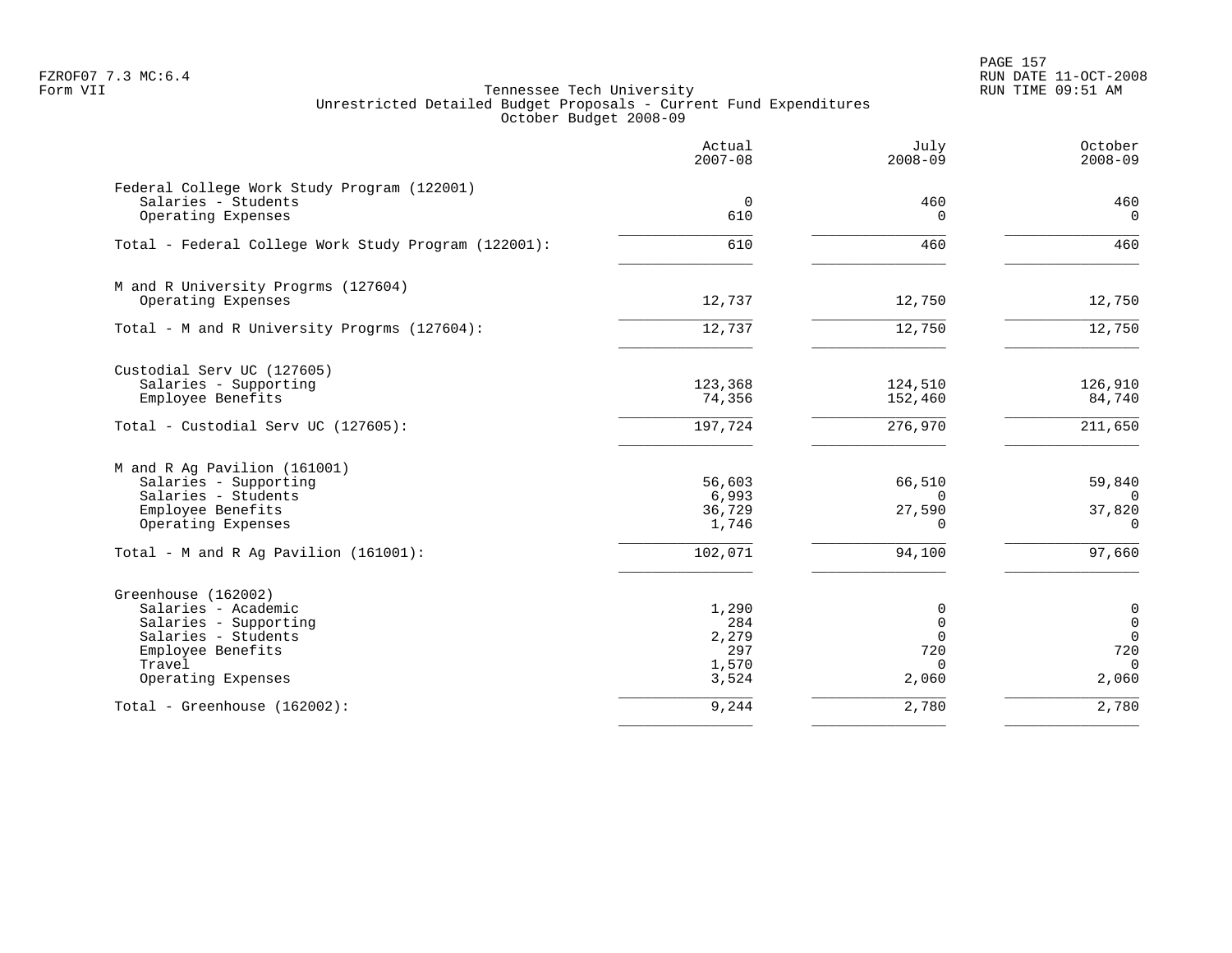PAGE 158 FZROF07 7.3 MC:6.4 RUN DATE 11-OCT-2008

| Actual<br>$2007 - 08$ | July<br>$2008 - 09$                                                                          | October<br>$2008 - 09$                                                                 |
|-----------------------|----------------------------------------------------------------------------------------------|----------------------------------------------------------------------------------------|
|                       |                                                                                              |                                                                                        |
| $-445$                | 0                                                                                            | 0                                                                                      |
|                       |                                                                                              | $\mathbf 0$                                                                            |
| $-6,910$              | $\Omega$                                                                                     | $\Omega$                                                                               |
|                       |                                                                                              |                                                                                        |
|                       |                                                                                              | 6,650                                                                                  |
| 6,588                 | 6,650                                                                                        | 6,650                                                                                  |
|                       |                                                                                              |                                                                                        |
|                       |                                                                                              | 19,180                                                                                 |
|                       |                                                                                              | 11,000                                                                                 |
|                       |                                                                                              | 124,890<br>15,850                                                                      |
|                       |                                                                                              | $\Omega$                                                                               |
| 27,048                | 28,390                                                                                       | 28,390                                                                                 |
| 121,830               | 143,680                                                                                      | 199,310                                                                                |
|                       |                                                                                              |                                                                                        |
| 78,370                | 79,450                                                                                       | 80,250                                                                                 |
|                       | 6,000                                                                                        | 6,000                                                                                  |
|                       |                                                                                              | 31,760                                                                                 |
| 4,379                 | 3,680                                                                                        | 530<br>5,240                                                                           |
| 118,838               | 117,670                                                                                      | 123,780                                                                                |
|                       | $-6, 465$<br>6,588<br>2,764<br>12,306<br>62,617<br>16,594<br>501<br>5,087<br>31,095<br>$-93$ | $\Omega$<br>6,650<br>19,180<br>11,000<br>69,490<br>15,620<br>$\Omega$<br>28,010<br>530 |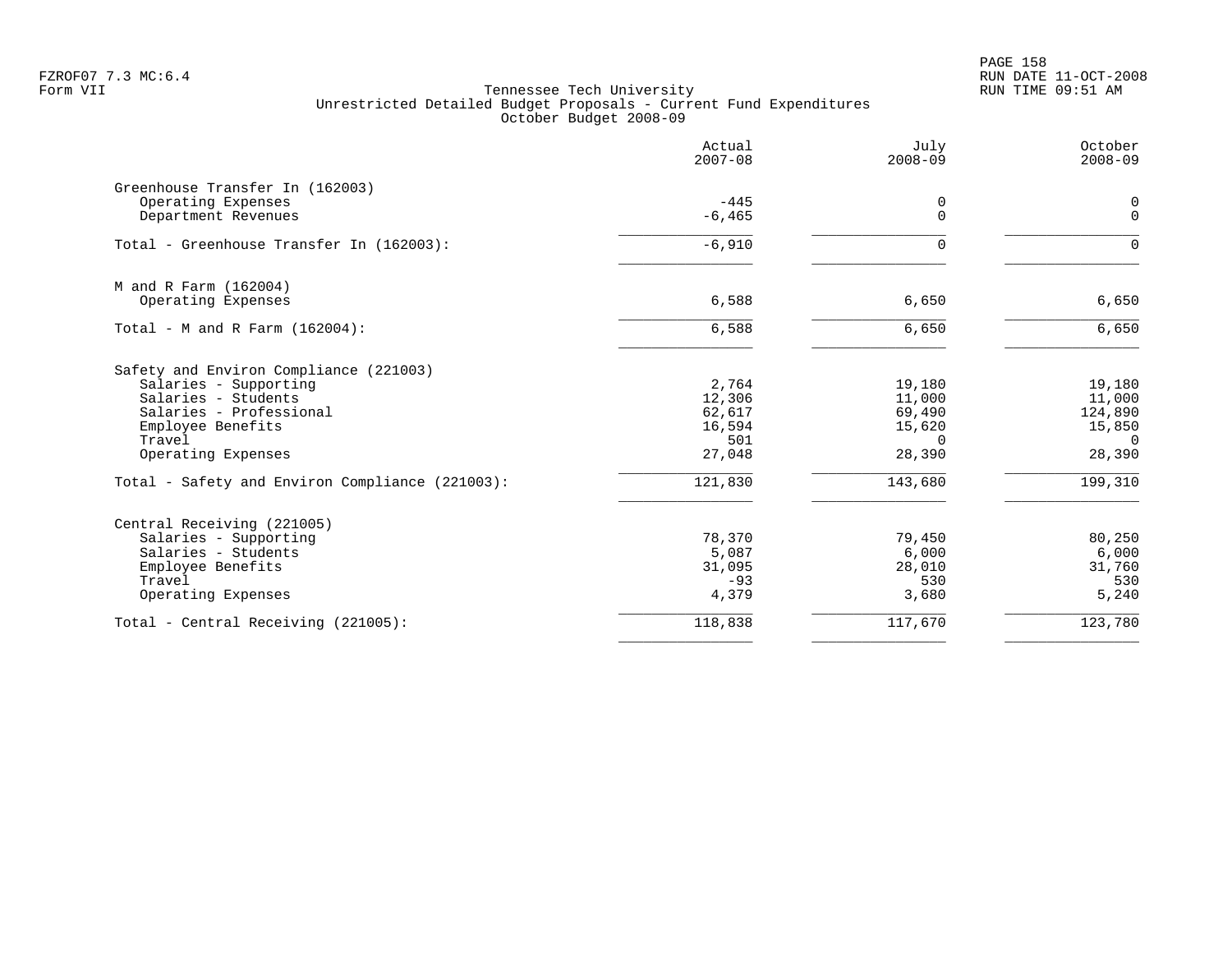|                                              | Actual<br>$2007 - 08$ | July<br>$2008 - 09$ | October<br>$2008 - 09$ |
|----------------------------------------------|-----------------------|---------------------|------------------------|
| Facilities Administration (241000)           |                       |                     |                        |
| Salaries - Administrative                    | 192,021               | 194,020             | 194,820                |
| Salaries - Supporting                        | 69,401                | 66,730              | 67,530                 |
| Salaries - Students                          | 20,249                | 6,820               | 6,820                  |
| Salaries - Professional                      | 165,684               | 159,830             | 160,630                |
| Employee Benefits                            | 168,439               | 185,370             | 173,010                |
| Travel                                       | 4,214                 | $\Omega$            | $\Omega$               |
| Operating Expenses                           | 23,106                | 65,120              | 65,120                 |
| Department Revenues                          | $-144$                | 0                   | $\Omega$               |
| Total - Facilities Administration (241000):  | 642,970               | 677,890             | 667,930                |
| Vehicle Maintenance (241001)                 |                       |                     |                        |
| Operating Expenses                           | 14,118                | 0                   | 0                      |
| Total - Vehicle Maintenance (241001):        | 14,118                | $\Omega$            | $\Omega$               |
| Property Insurance (241002)                  |                       |                     |                        |
| Operating Expenses                           | 134,000               | 338,490             | 288,490                |
| Total - Property Insurance (241002):         | 134,000               | 338,490             | 288,490                |
| Facilities Development Fee (241003)          |                       |                     |                        |
| Operating Expenses                           | 81,300                | 249,400             | 199,400                |
| Total - Facilities Development Fee (241003): | 81,300                | 249,400             | 199,400                |
|                                              |                       |                     |                        |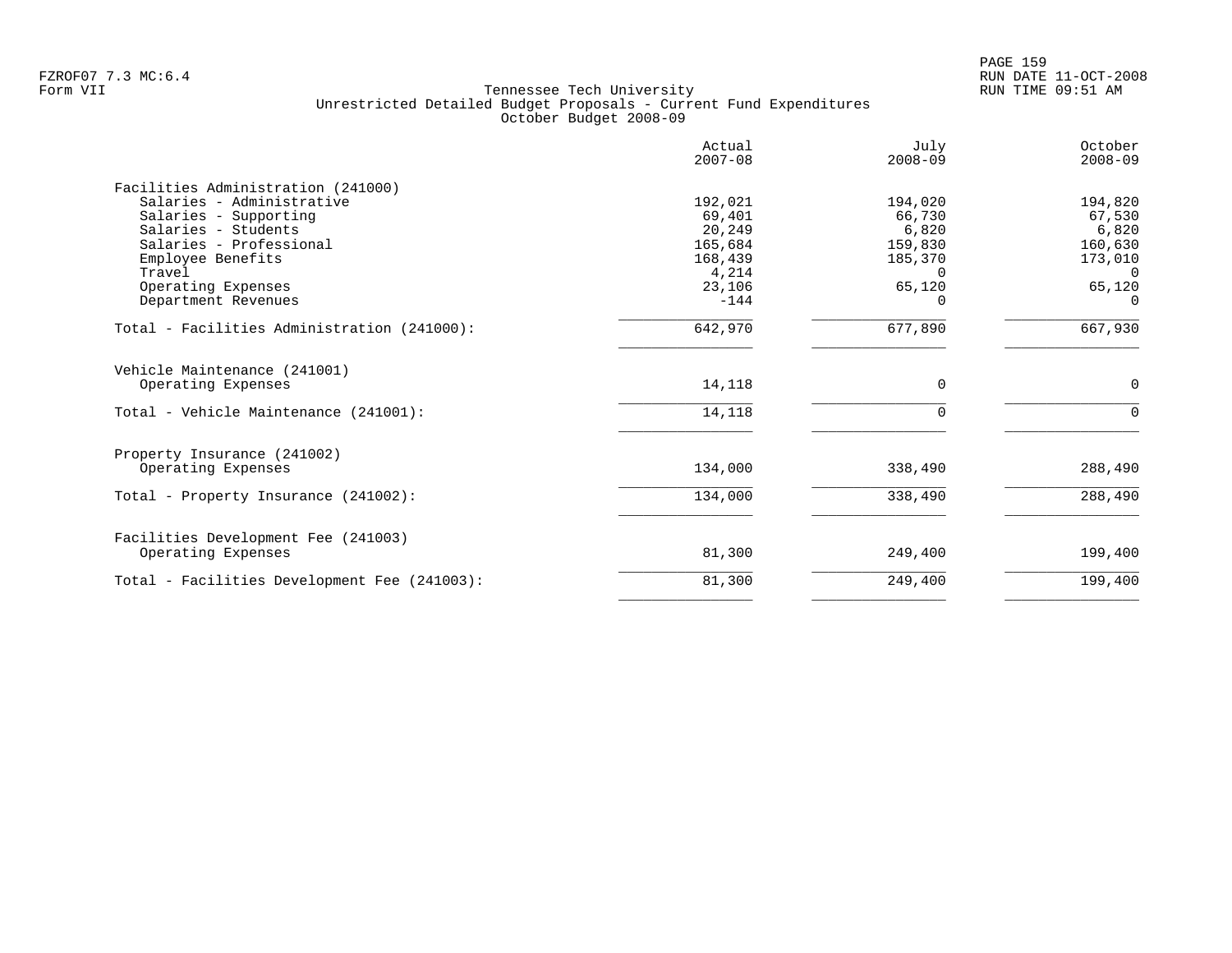|                                           | Actual<br>$2007 - 08$ | July<br>$2008 - 09$ | October<br>$2008 - 09$ |
|-------------------------------------------|-----------------------|---------------------|------------------------|
| Maintenance and Repairs (251000)          |                       |                     |                        |
| Salaries - Supporting                     | 747,929               | 820,107             | 828,507                |
| Salaries - Professional                   | 63,629                | 69,330              | 69,730                 |
| Employee Benefits                         | 453,126               | 517,860             | 468,010                |
| Travel                                    | 5,950                 | 1,000               | 1,000                  |
| Operating Expenses                        | 338,039               | 350,000             | 352,060                |
| Capital Outlay                            | 7,890                 | $\Omega$            | $\Omega$               |
| Department Revenues                       | $\Omega$              | $-9,000$            | $-9,000$               |
| Total - Maintenance and Repairs (251000): | 1,616,563             | 1,749,297           | 1,710,307              |
| M and R Projects (251001)                 |                       |                     |                        |
| Operating Expenses                        | $-73,420$             | 0                   | 82,470                 |
| Department Revenues                       | $-966$                | $\Omega$            | $\Omega$               |
| Total - M and R Projects (251001):        | $-74,386$             | $\Omega$            | 82,470                 |
| American Disability Act (251002)          |                       |                     |                        |
| Operating Expenses                        | 2,106                 | 10,000              | 10,000                 |
| Total - American Disability Act (251002): | 2,106                 | 10,000              | 10,000                 |
| Fire Alarm System (251004)                |                       |                     |                        |
| Operating Expenses                        | 54,946                | 30,000              | 30,000                 |
| Total - Fire Alarm System (251004):       | 54,946                | 30,000              | 30,000                 |
|                                           |                       |                     |                        |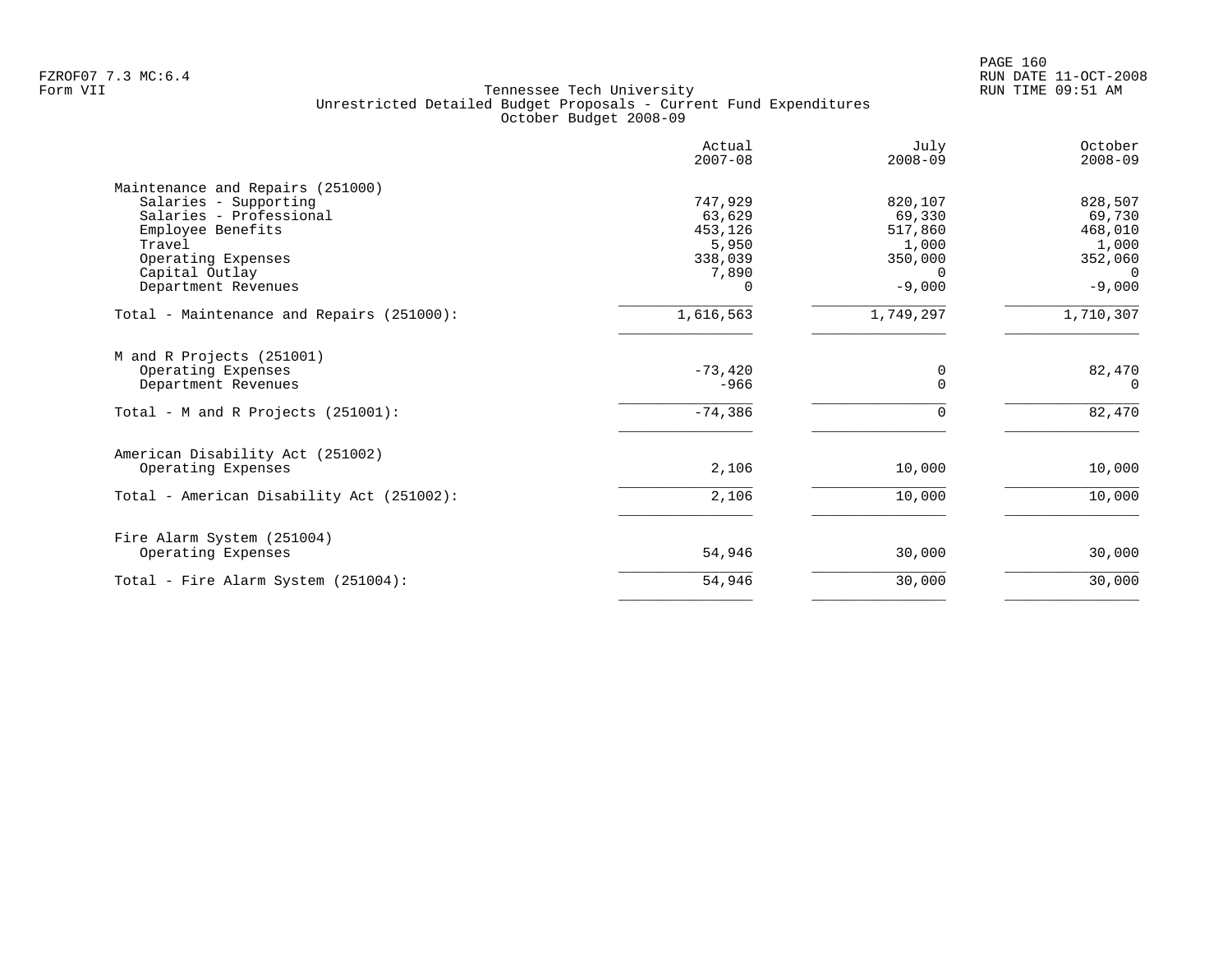|                                                  | Actual<br>$2007 - 08$ | July<br>$2008 - 09$ | October<br>$2008 - 09$ |
|--------------------------------------------------|-----------------------|---------------------|------------------------|
| Building Controls (251005)<br>Operating Expenses | 15,914                | 100,000             | 75,000                 |
|                                                  |                       |                     |                        |
| Total - Building Controls (251005):              | 15,914                | 100,000             | 75,000                 |
| M and R HVAC (251006)                            |                       |                     |                        |
| Salaries - Supporting                            | 0                     | 276,200             | 279,400                |
| Salaries - Professional                          | $\Omega$              | 71,720              | 71,720                 |
| Operating Expenses                               | 140,561               | 110,000             | 110,000                |
| Total - M and R HVAC (251006):                   | 140,561               | 457,920             | 461,120                |
| Stores for Reissue (251007)                      |                       |                     |                        |
| Operating Expenses                               | 329,175               | 290,000             | 290,000                |
| Total - Stores for Reissue (251007):             | 329,175               | 290,000             | 290,000                |
| Stores for Reissue Transfer In (251008)          |                       |                     |                        |
| Operating Expenses                               | $-321,971$            | 0                   | $\mathbf 0$            |
| Department Revenues                              | $\Omega$              | $-290,000$          | $-290,000$             |
| Total - Stores for Reissue Transfer In (251008): | $-321,971$            | $-290,000$          | $-290,000$             |
| Custodial Services (255000)                      |                       |                     |                        |
| Salaries - Supporting                            | 859,384               | 933,500             | 970,940                |
| Salaries - Students                              | 3,314                 | $\Omega$            | $\Omega$               |
| Salaries - Professional                          | 58,111                | 58,210              | 58,610                 |
| Employee Benefits                                | 550,602               | 567,640<br>$\Omega$ | 604,340                |
| Travel<br>Operating Expenses                     | 1,813<br>209,610      | 171,500             | $\Omega$<br>183,760    |
| Department Revenues                              | $-38$                 |                     | $\Omega$               |
| Total - Custodial Services (255000):             | 1,682,796             | 1,730,850           | 1,817,650              |
|                                                  |                       |                     |                        |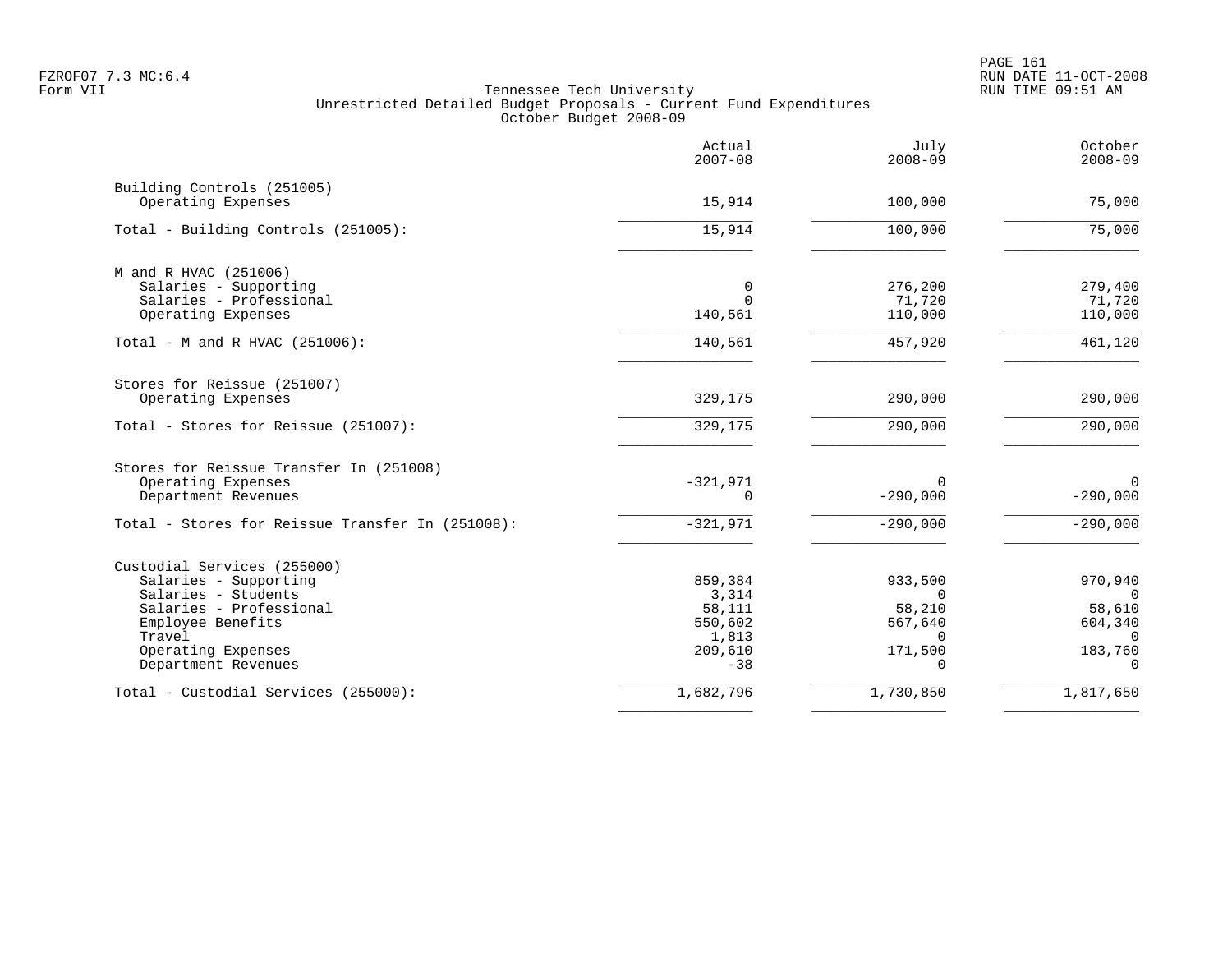|                                                         | Actual<br>$2007 - 08$ | July<br>$2008 - 09$ | October<br>$2008 - 09$ |
|---------------------------------------------------------|-----------------------|---------------------|------------------------|
| Regulated Waste Disposal (255001)<br>Operating Expenses | 21,035                | 25,000              | 25,000                 |
| Total - Regulated Waste Disposal (255001):              | 21,035                | 25,000              | 25,000                 |
| Utilities Admin (260000)                                |                       |                     |                        |
| Salaries - Supporting                                   | 618,581               | 344,780             | 349,340                |
| Salaries - Professional                                 | 147,640               | 76,120              | 76,920                 |
| Employee Benefits                                       | 397,375               | 428,890             | 408,900                |
| Travel                                                  | 806                   | 500                 | 500                    |
| Operating Expenses                                      | 152,749               | 160,120             | 160,120                |
| Department Revenues                                     | $-61$                 | $\Omega$            | $\Omega$               |
| Total - Utilities Admin (260000):                       | 1,317,090             | 1,010,410           | 995,780                |
| Utilities Main Campus (260001)                          |                       |                     |                        |
| Operating Expenses                                      | 3,843,119             | 3,780,470           | 4,330,470              |
| Total - Utilities Main Campus (260001):                 | 3,843,119             | 3,780,470           | 4,330,470              |
| Utilities Farm (260002)                                 |                       |                     |                        |
| Operating Expenses                                      | 64,087                | 41,000              | 41,000                 |
| Total - Utilities Farm (260002):                        | 64,087                | 41,000              | 41,000                 |
| Utilities Ag Pavilion (260003)                          |                       |                     |                        |
| Operating Expenses                                      | 73,401                | 50,000              | 50,000                 |
| Total - Utilities Aq Pavilion (260003):                 | 73,401                | 50,000              | 50,000                 |
|                                                         |                       |                     |                        |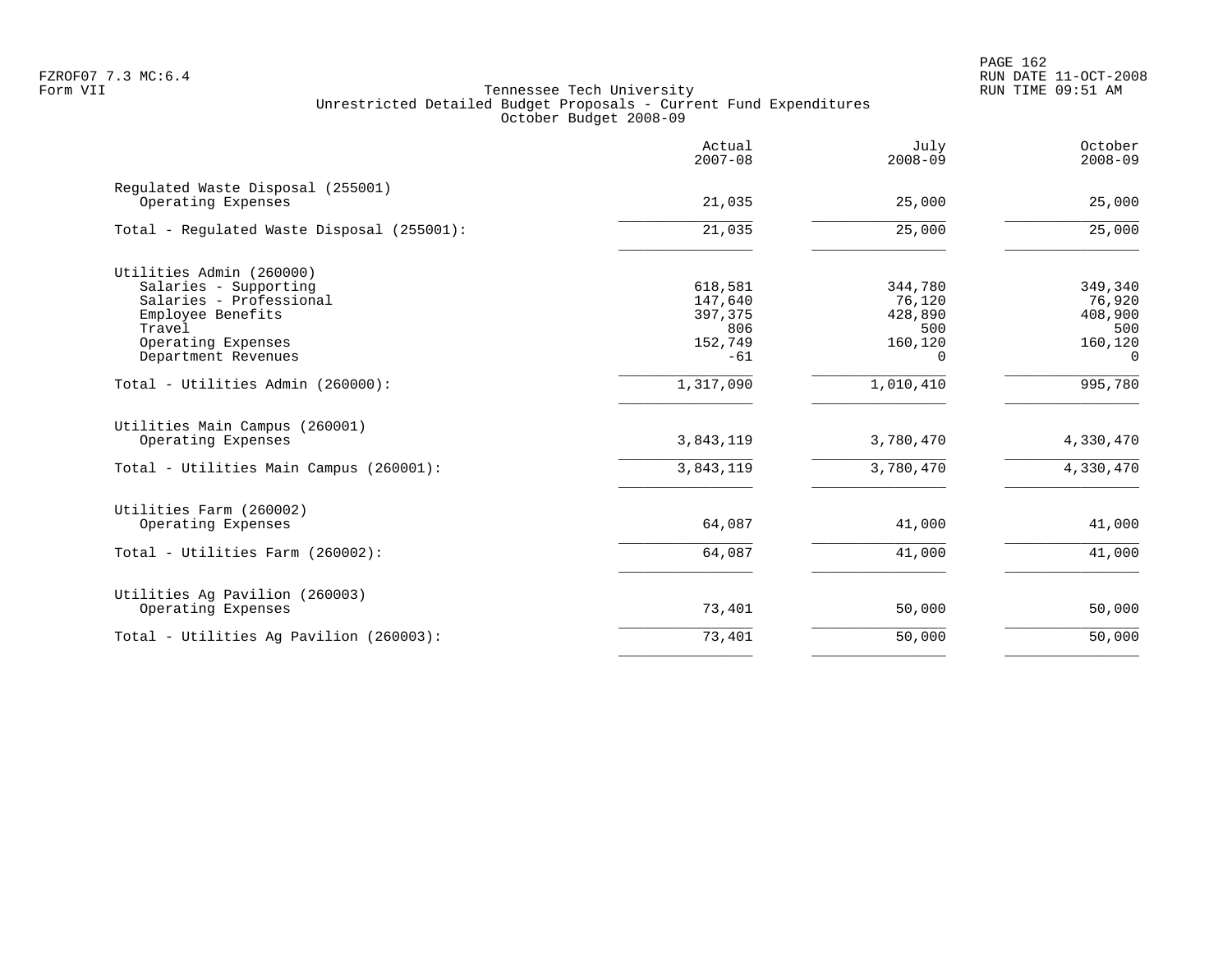|                                              | Actual<br>$2007 - 08$ | July<br>$2008 - 09$ | October<br>$2008 - 09$ |
|----------------------------------------------|-----------------------|---------------------|------------------------|
| SAF Sustainable Campus Fee (260004)          |                       |                     |                        |
| Salaries - Professional                      | $\Omega$              | $\Omega$            | 15,000                 |
| Operating Expenses                           | 37,903                | 150,000             | 361,520                |
| Capital Outlay                               | 28,555                |                     | 37,340                 |
| Total - SAF Sustainable Campus Fee (260004): | 66,458                | 150,000             | 413,860                |
| Utilities TVA Energy Reimb (260005)          |                       |                     |                        |
| Operating Expenses                           | $-197,089$            | 0                   | $-20,000$              |
| Total - Utilities TVA Energy Reimb (260005): | $-197,089$            |                     | $-20,000$              |
| Utilities TVA Energy Exp (260006)            |                       |                     |                        |
| Operating Expenses                           | 48,024                | $\Omega$            | 20,000                 |
| Total - Utilities TVA Energy Exp (260006):   | 48,024                | $\Omega$            | 20,000                 |
| Grounds Roads and Walks (265000)             |                       |                     |                        |
| Salaries - Supporting                        | 306,511               | 308,780             | 312,780                |
| Salaries - Students                          | $\Omega$              | 1,550               | 1,550                  |
| Employee Benefits                            | 184,322               | 195,180             | 190,460                |
| Travel                                       | $-1,212$              | $\Omega$            | $\Omega$               |
| Operating Expenses                           | 132,083               | 75,830              | 75,830                 |
| Capital Outlay                               | 28,840                |                     | $\Omega$               |
| Total - Grounds Roads and Walks (265000):    | 650,544               | 581,340             | 580,620                |
|                                              |                       |                     |                        |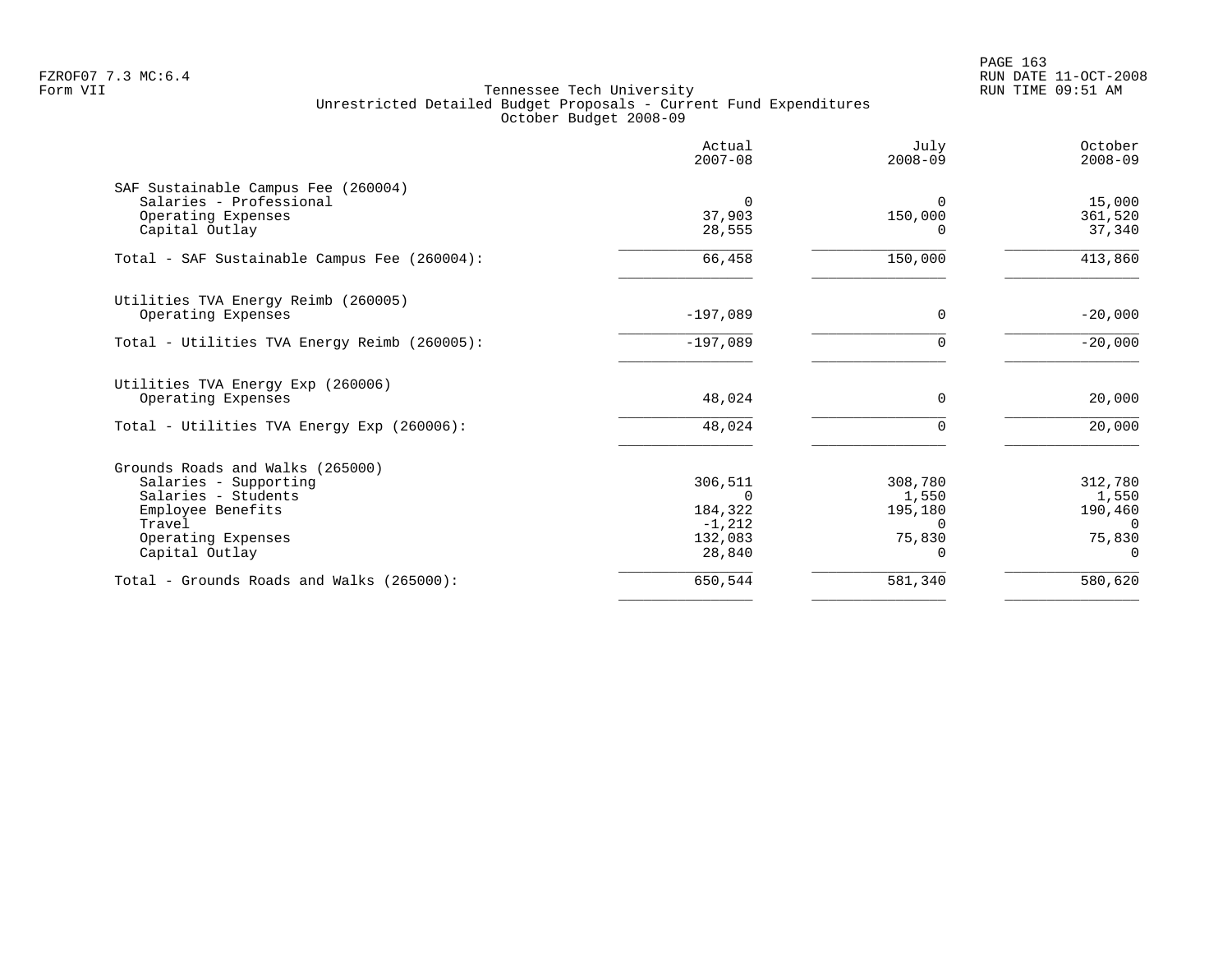|                                                                    | Actual<br>$2007 - 08$ | July<br>$2008 - 09$ | October<br>$2008 - 09$ |
|--------------------------------------------------------------------|-----------------------|---------------------|------------------------|
| Grounds Refuse Disposal (265001)<br>Operating Expenses             | 54,375                | 50,000              | 50,000                 |
| Total - Grounds Refuse Disposal (265001):                          | 54,375                | 50,000              | 50,000                 |
| Major Repairs and Renovations (270000)<br>Operating Expenses       | 196,279               | 334,960             | 463,790                |
| Total - Major Repairs and Renovations (270000):                    | 196,279               | 334,960             | 463,790                |
| TBR Spouse Dependent Discount (700000)<br>Employee Benefits        | 25,578                | 27,910              | 27,910                 |
| Total - TBR Spouse Dependent Discount (700000):                    | 25,578                | 27,910              | 27,910                 |
| TBR Employ Remission PC191 (700001)<br>Employee Benefits           | 3,120                 | 2,530               | 2,530                  |
| Total - TBR Employ Remission PC191 (700001):                       | 3,120                 | 2,530               | 2,530                  |
| E and G Data Processing Allocation (700003)<br>Department Revenues | 19,640                | 19,470              | 18,620                 |
| Total - E and G Data Processing Allocation (700003):               | 19,640                | 19,470              | 18,620                 |
|                                                                    |                       |                     |                        |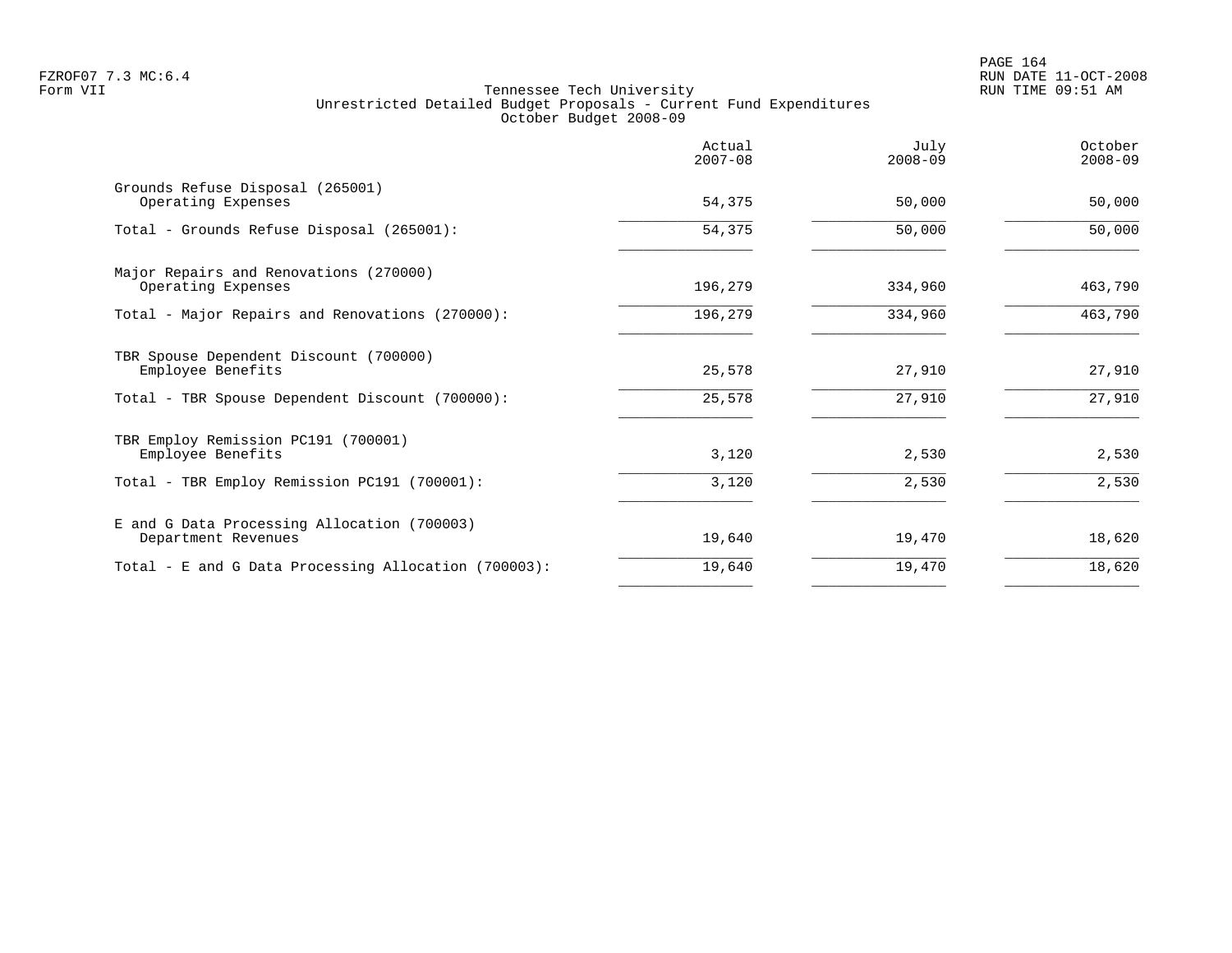PAGE 165 FZROF07 7.3 MC:6.4 RUN DATE 11-OCT-2008

|                                 | $2008 - 09$                  | $2008 - 09$               |
|---------------------------------|------------------------------|---------------------------|
| 14,240                          | 19,110                       | 19,110                    |
| 14,240                          | 19,110                       | 19,110                    |
| $\Omega$<br>305,411<br>$-4,619$ | 3,910<br>36,630<br>27,690    | 3,910<br>36,630<br>21,430 |
| 300,792                         | 68,230                       | 61,970                    |
| 0                               | 19,520                       | 19,520                    |
| $\Omega$                        | 19,520                       | 19,520                    |
|                                 | $-1,030,450$                 | $-887,050$                |
|                                 | $-1,030,450$                 | $-887,050$                |
| $-670,160$                      | $-691,390$                   | $-760,160$                |
| $-670, 160$                     | $-691,390$                   | $-760,160$                |
|                                 | $-1,030,430$<br>$-1,030,430$ |                           |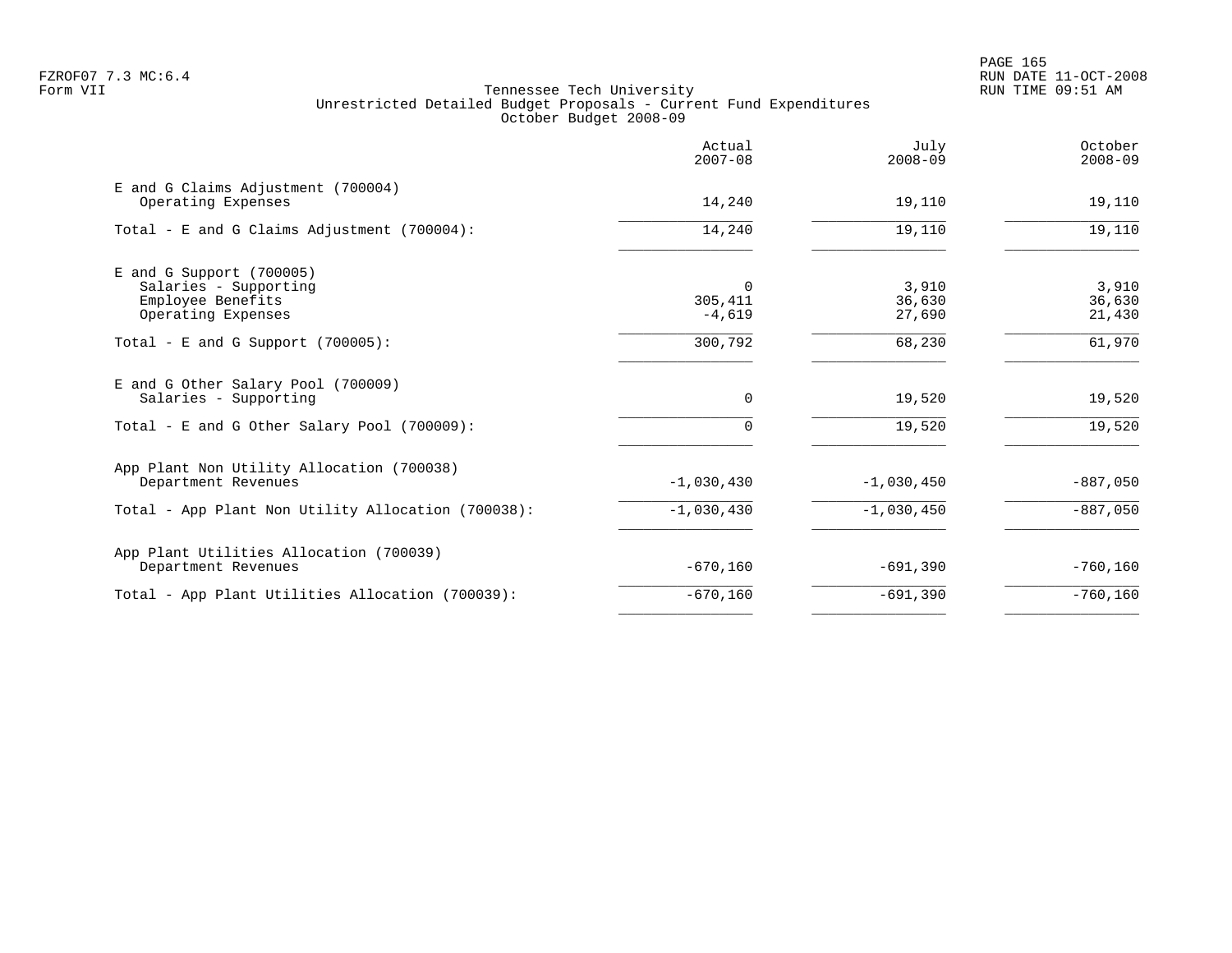PAGE 166 FZROF07 7.3 MC:6.4 RUN DATE 11-OCT-2008

|                                                  | Actual<br>$2007 - 08$  | July<br>$2008 - 09$     | October<br>$2008 - 09$  |
|--------------------------------------------------|------------------------|-------------------------|-------------------------|
| App Plant CC Utility Alloc (700042)              |                        |                         |                         |
| Department Revenues                              | $-20,470$              | $-20,470$               | $-20,470$               |
| Total - App Plant CC Utility Alloc (700042):     | $-20,470$              | $-20,470$               | $-20,470$               |
| App Plant CC Non Utility Alloc (700043)          |                        |                         |                         |
| Department Revenues                              | $-60,860$              | $-60,860$               | $-60,860$               |
| Total - App Plant CC Non Utility Alloc (700043): | $-60, 860$             | $-60,860$               | $-60,860$               |
| Post Office Allocation (700045)                  |                        |                         |                         |
| Operating Expenses<br>Department Revenues        | 0<br>5,508             | 4,950<br>0              | 4,950<br>0              |
| Total - Post Office Allocation (700045):         | 5,508                  | 4,950                   | 4,950                   |
| Building Maintenance Support (700052)            |                        |                         |                         |
| Employee Benefits<br>Operating Expenses          | 2,278<br>$-1,629$      | 0<br>$\mathbf 0$        | 0<br>$\Omega$           |
| Total - Building Maintenance Support (700052):   | 649                    | $\Omega$                | $\Omega$                |
| Total - Physical Plant (500):                    |                        |                         |                         |
| Salaries - Administrative                        | 192,021                | 194,020                 | 194,820                 |
| Salaries - Academic<br>Salaries - Supporting     | 1,290<br>2,960,083     | $\Omega$<br>3, 164, 727 | $\Omega$<br>3, 221, 257 |
| Salaries - Students                              | 53,176                 | 34,230                  | 32,230                  |
| Salaries - Professional                          | 548,242                | 555,360                 | 628,560                 |
| Employee Benefits<br>Travel                      | 2,327,363<br>13,549    | 2,257,610<br>2,230      | 2,162,040<br>2,230      |
| Operating Expenses                               | 5,761,042              | 6,814,340               | 7,688,802               |
| Capital Outlay<br>Department Revenues            | 65,285<br>$-1,764,446$ | 3,500<br>$-2,082,700$   | 37,340<br>$-2,008,920$  |
| Total                                            | 10,157,605             | 10,943,317              | 11,958,359              |
|                                                  |                        |                         |                         |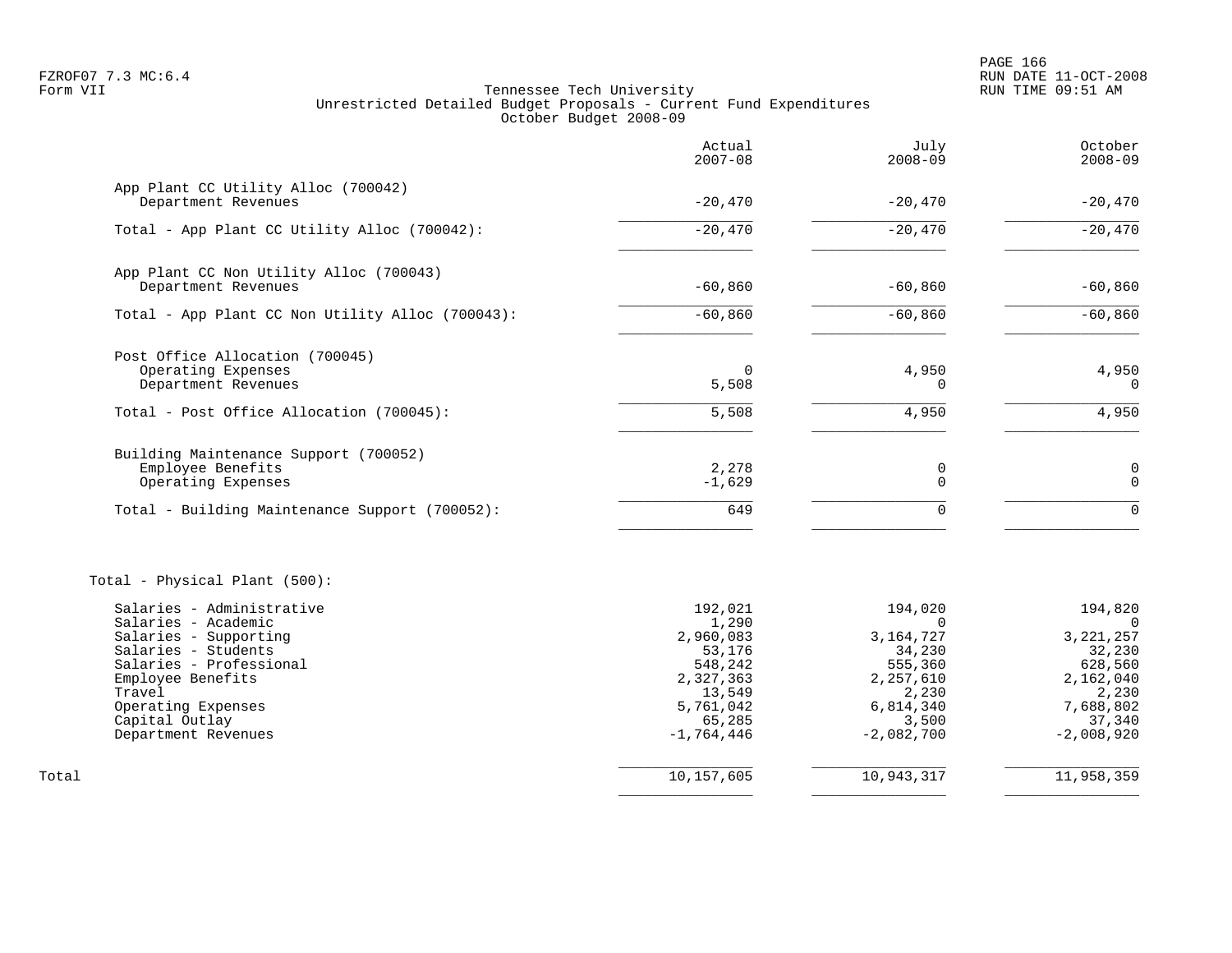PAGE 167 FZROF07 7.3 MC:6.4 RUN DATE 11-OCT-2008

|                                                                                                                                                                                                                          | Actual<br>$2007 - 08$                                                                                            | July<br>$2008 - 09$                                                                                                 | October<br>$2008 - 09$                                                                                               |
|--------------------------------------------------------------------------------------------------------------------------------------------------------------------------------------------------------------------------|------------------------------------------------------------------------------------------------------------------|---------------------------------------------------------------------------------------------------------------------|----------------------------------------------------------------------------------------------------------------------|
| Total - Physical Plant (50):                                                                                                                                                                                             |                                                                                                                  |                                                                                                                     |                                                                                                                      |
| Salaries - Administrative<br>Salaries - Academic<br>Salaries - Supporting<br>Salaries - Students<br>Salaries - Professional<br>Employee Benefits<br>Travel<br>Operating Expense<br>Capital Outlay<br>Department Revenues | 192,021<br>1,290<br>2,960,083<br>53,176<br>548,242<br>2,327,363<br>13,549<br>5,761,042<br>65,285<br>$-1,764,446$ | 194,020<br>$\Omega$<br>3, 164, 727<br>34,230<br>555,360<br>2,257,610<br>2,230<br>6,814,340<br>3,500<br>$-2,082,700$ | 194,820<br>$\Omega$<br>3, 221, 257<br>32,230<br>628,560<br>2,162,040<br>2,230<br>7,688,802<br>37,340<br>$-2,008,920$ |
| Total                                                                                                                                                                                                                    | 10,157,605                                                                                                       | 10,943,317                                                                                                          | 11,958,359                                                                                                           |
| Scholarships and Fellowships (55)<br>Scholarships and Fellowships (550)<br>Alumni Scholarships (120019)<br>Operating Expenses                                                                                            | 15,000                                                                                                           | 55,470                                                                                                              | 58,410                                                                                                               |
| Total - Alumni Scholarships (120019):                                                                                                                                                                                    | 15,000                                                                                                           | 55,470                                                                                                              | 58,410                                                                                                               |
| Honors Scholarship (121901)<br>Operating Expenses                                                                                                                                                                        | 222,219                                                                                                          | 181,440                                                                                                             | 191,060                                                                                                              |
| Total - Honors Scholarship (121901):                                                                                                                                                                                     | 222, 219                                                                                                         | 181,440                                                                                                             | 191,060                                                                                                              |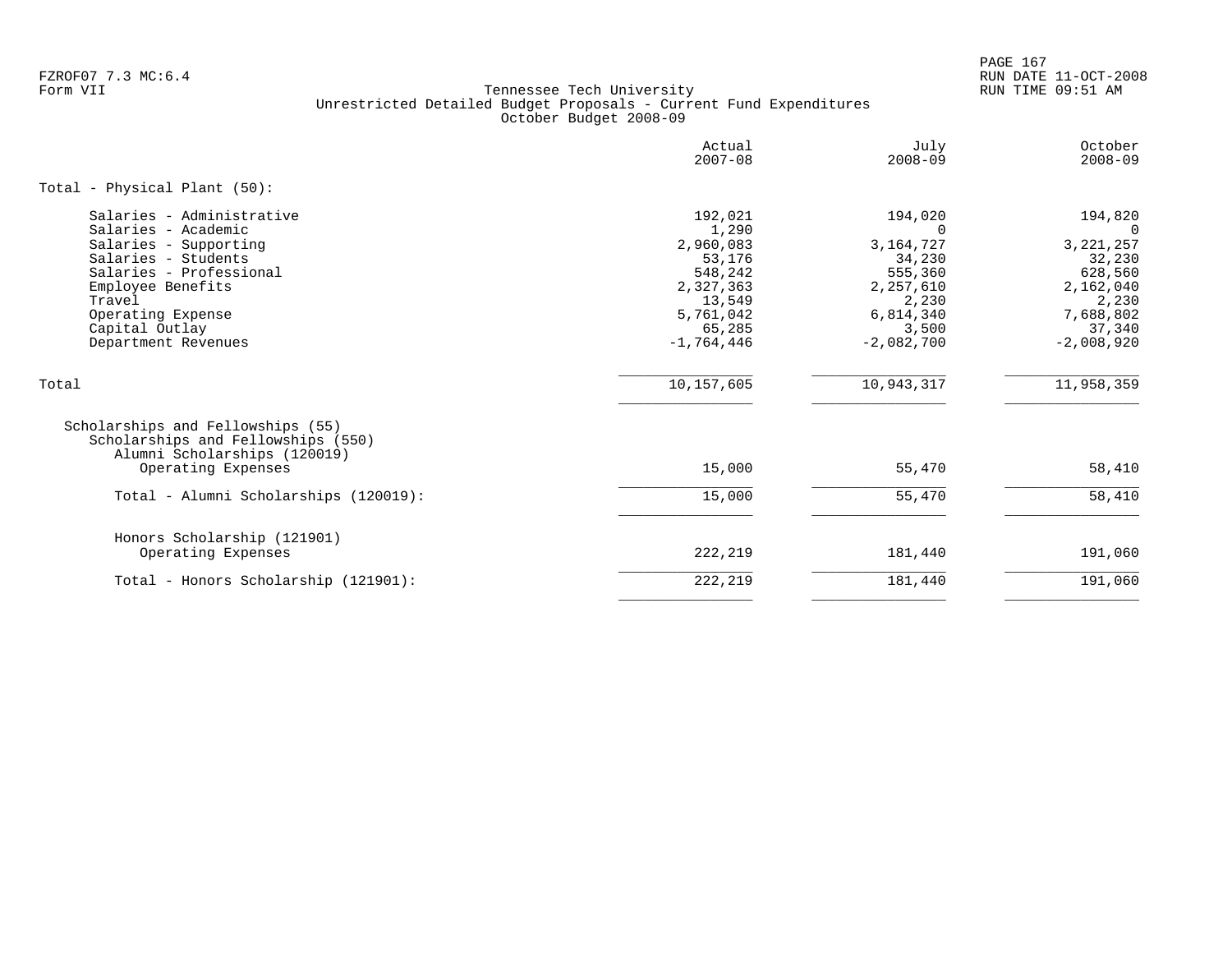|                                                                  | Actual<br>$2007 - 08$ | July<br>$2008 - 09$ | October<br>$2008 - 09$ |
|------------------------------------------------------------------|-----------------------|---------------------|------------------------|
| Comm Coll Scholarship (121902)<br>Operating Expenses             | 200,718               | 102,320             | 107,740                |
| Total - Comm Coll Scholarship (121902):                          | 200,718               | 102,320             | 107,740                |
| Academic Work Study Program (122002)<br>Employee Benefits        | $\mathbf 0$           | 1,440               | 1,440                  |
| Total - Academic Work Study Program (122002):                    | $\Omega$              | 1,440               | 1,440                  |
| Financial Aid Housing Scholarship (122003)<br>Operating Expenses | 21,735<br>21,735      | 30,440<br>30,440    | 32,430<br>32,430       |
| Total - Financial Aid Housing Scholarship (122003):              |                       |                     |                        |
| SEOG Matching (122004)<br>Operating Expenses                     | 96,947                | 80,270              | 80,270                 |
| Total - SEOG Matching (122004):                                  | 96,947                | 80,270              | 80,270                 |
| UAS (122005)<br>Operating Expenses                               | 2,314,918             | 2,245,840           | 2,064,870              |
| $Total - UAS (122005):$                                          | 2,314,918             | 2, 245, 840         | 2,064,870              |
|                                                                  |                       |                     |                        |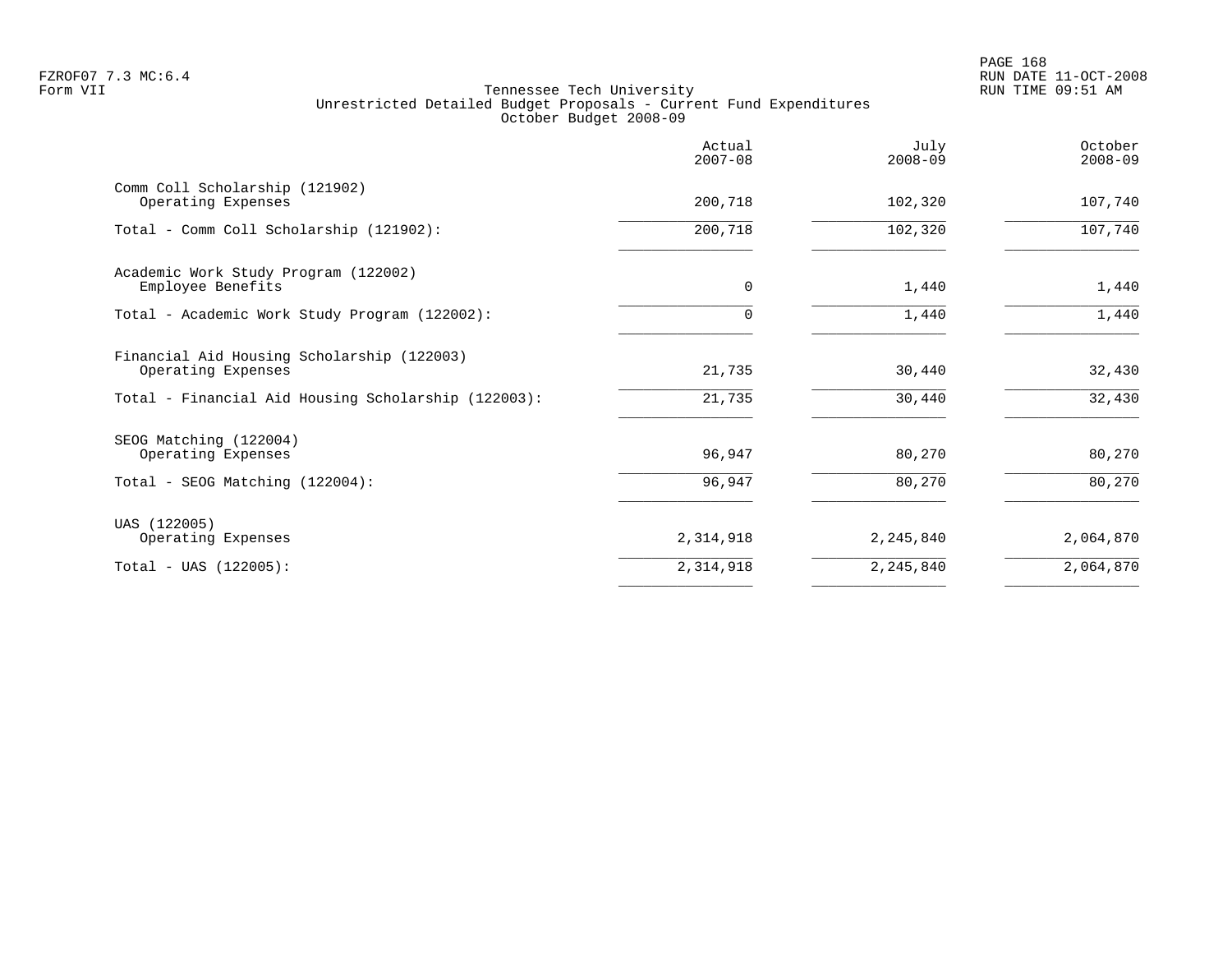PAGE 169 FZROF07 7.3 MC:6.4 RUN DATE 11-OCT-2008

|                                                                | Actual<br>$2007 - 08$ | July<br>$2008 - 09$ | October<br>$2008 - 09$ |
|----------------------------------------------------------------|-----------------------|---------------------|------------------------|
| University Minority Scholarship (123010)<br>Operating Expenses | $\Omega$              | 100,000             | 100,000                |
| Total - University Minority Scholarship (123010):              | $\Omega$              | 100,000             | 100,000                |
| Science Fair Scholarship (123011)<br>Operating Expenses        | 3,000                 | 24,120              | 25,400                 |
| Total - Science Fair Scholarship (123011):                     | 3,000                 | 24,120              | 25,400                 |
| Alumni OST Scholarship (123012)<br>Operating Expenses          | 24,000                | $\Omega$            | $\mathbf 0$            |
| Total - Alumni OST Scholarship (123012):                       | 24,000                | $\Omega$            | $\Omega$               |
| Boys Girls State Sch (123014)<br>Operating Expenses            | 4,000                 | 9,020               | 9,460                  |
| Total - Boys Girls State Sch (123014):                         | 4,000                 | 9,020               | 9,460                  |
| Admissions Hounsing Sch (123015)<br>Operating Expenses         | 59,818                | 167,170             | 178,100                |
| Total - Admissions Hounsing Sch (123015):                      | 59,818                | 167,170             | 178,100                |
|                                                                |                       |                     |                        |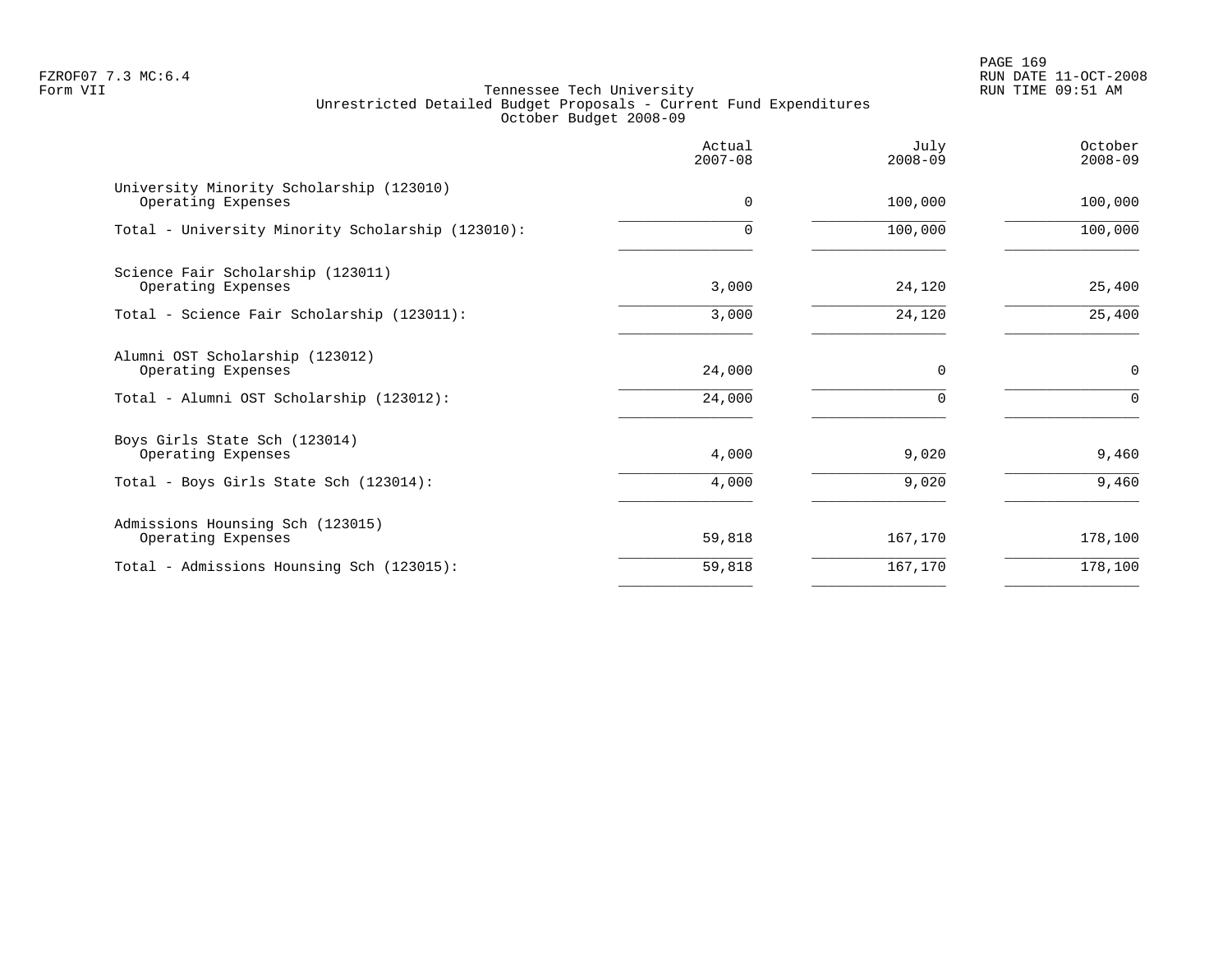|                                                                                    | Actual<br>$2007 - 08$ | July<br>$2008 - 09$ | October<br>$2008 - 09$ |
|------------------------------------------------------------------------------------|-----------------------|---------------------|------------------------|
| African Am Undergrad Sch (123017)<br>Operating Expenses                            | 242,808               | 355,500             | 355,500                |
| Total - African Am Undergrad Sch (123017):                                         | 242,808               | 355,500             | 355,500                |
| Minority Housing Sch (123018)<br>Operating Expenses                                | 31,950                | 95,180              | 101,400                |
| Total - Minority Housing Sch (123018):                                             | 31,950                | 95,180              | 101,400                |
| ROTC Housing Scholarship (125601)<br>Operating Expenses                            | 67,450                | 95,180              | 101,400                |
| Total - ROTC Housing Scholarship (125601):                                         | 67,450                | 95,180              | 101,400                |
| Early Admissions Scholarship (180011)<br>Operating Expenses                        | 27,193                | 53,500              | 56,340                 |
| Total - Early Admissions Scholarship (180011):                                     | 27,193                | 53,500              | 56,340                 |
| Restricted Ext Prog Regl Dev (180013)<br>Operating Expenses<br>Department Revenues | 470,190<br>$-348$     | 60,800<br>0         | 483,050<br>$\Omega$    |
| Total - Restricted Ext Prog Regl Dev (180013):                                     | 469,842               | 60,800              | 483,050                |
|                                                                                    |                       |                     |                        |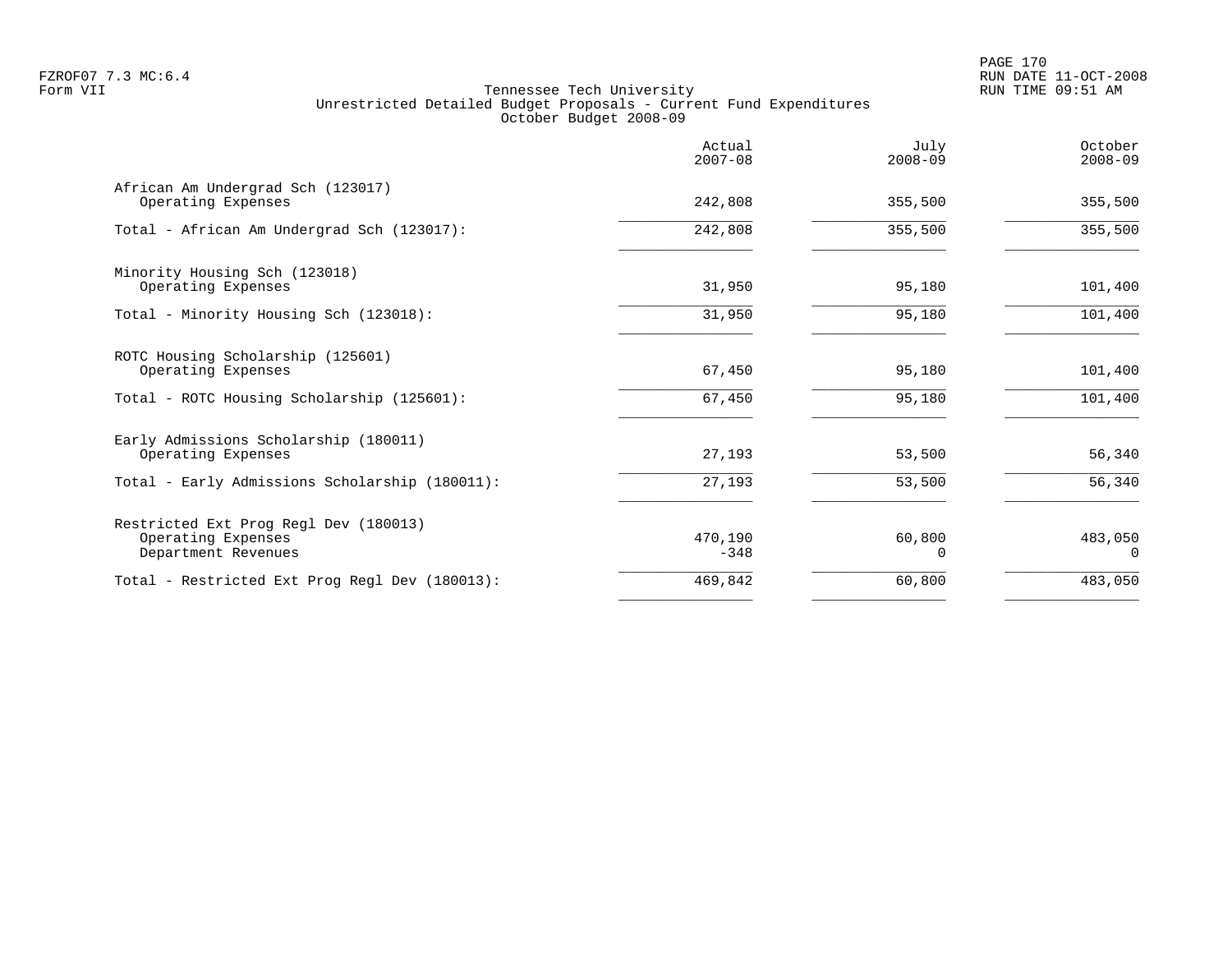PAGE 171 FZROF07 7.3 MC:6.4 RUN DATE 11-OCT-2008

|                                                                  | Actual<br>$2007 - 08$ | July<br>$2008 - 09$ | October<br>$2008 - 09$ |
|------------------------------------------------------------------|-----------------------|---------------------|------------------------|
| TBR Spouse Dependent Discount (700000)<br>Operating Expenses     | 2,546                 | 52,560              | 55,350                 |
| Total - TBR Spouse Dependent Discount (700000):                  | 2,546                 | 52,560              | 55,350                 |
| TBR Employ Remission PC191 (700001)<br>Operating Expenses        | 87,989                | 42,370              | 44,620                 |
| Total - TBR Employ Remission PC191 (700001):                     | 87,989                | 42,370              | 44,620                 |
| Staff Scholarships (700053)<br>Operating Expenses                | 50,672                | 48,840              | 51,430                 |
| Total - Staff Scholarships (700053):                             | 50,672                | 48,840              | 51,430                 |
| Armed Forces Dependent Schoarship (700054)<br>Operating Expenses | 0                     | 9,490               | 9,960                  |
| Total - Armed Forces Dependent Schoarship (700054):              | 0                     | 9,490               | 9,960                  |
| TSAC Scholarship Match (700055)<br>Operating Expenses            | 0                     | 16,210              | 17,070                 |
| Total - TSAC Scholarship Match (700055):                         | 0                     | 16,210              | 17,070                 |
|                                                                  |                       |                     |                        |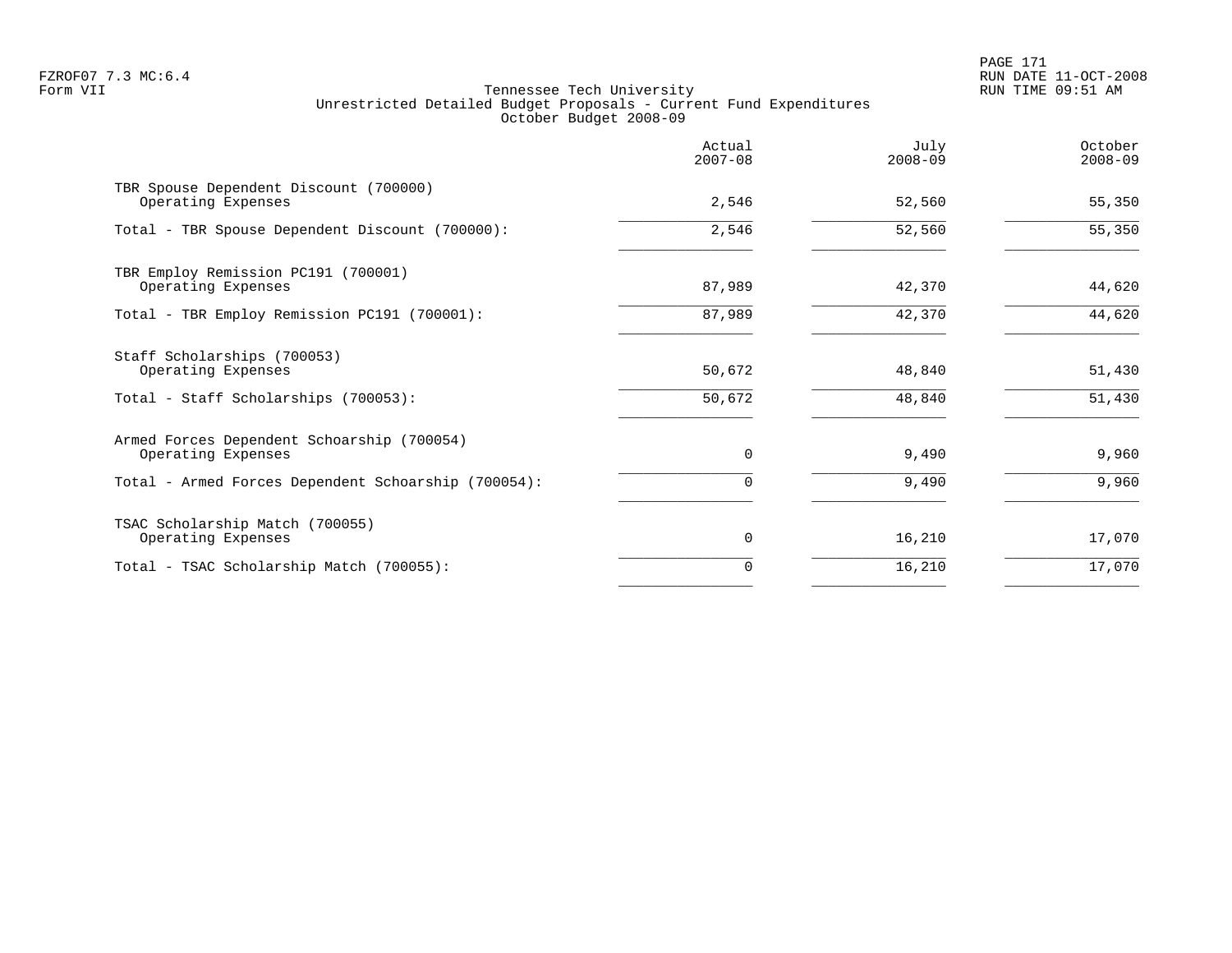PAGE 172 FZROF07 7.3 MC:6.4 RUN DATE 11-OCT-2008

|                                                                                                                                  | Actual<br>$2007 - 08$        | July<br>$2008 - 09$              | October<br>$2008 - 09$         |
|----------------------------------------------------------------------------------------------------------------------------------|------------------------------|----------------------------------|--------------------------------|
| State Employee Fee Waiver (700056)<br>Operating Expenses                                                                         | 156,225                      | 164,940                          | 173,680                        |
| Total - State Employee Fee Waiver (700056):                                                                                      | 156, 225                     | 164,940                          | 173,680                        |
| Public Schl Teach Dep Discount (700057)<br>Operating Expenses                                                                    | 743,947                      | 761,860                          | 802,240                        |
| Total - Public Schl Teach Dep Discount (700057):                                                                                 | 743,947                      | 761,860                          | 802,240                        |
| State Employee Dep Discount (700058)<br>Operating Expenses                                                                       | 298,524                      | 304,030                          | 320,140                        |
| Total - State Employee Dep Discount (700058):                                                                                    | 298,524                      | 304,030                          | 320,140                        |
| Faculty Staff Tuition Maint (700059)<br>Employee Benefits<br>Operating Expenses<br>Total - Faculty Staff Tuition Maint (700059): | 2,957<br>46,206<br>49,163    | 0<br>57,240<br>57,240            | $\Omega$<br>60,270<br>60,270   |
| Total - Scholarships and Fellowships (550):                                                                                      |                              |                                  |                                |
| Employee Benefits<br>Operating Expenses<br>Department Revenues                                                                   | 2,957<br>5,188,055<br>$-348$ | 1,440<br>5, 113, 790<br>$\Omega$ | 1,440<br>5,480,190<br>$\Omega$ |
| Total                                                                                                                            | 5,190,664                    | 5, 115, 230                      | 5,481,630                      |
|                                                                                                                                  |                              |                                  |                                |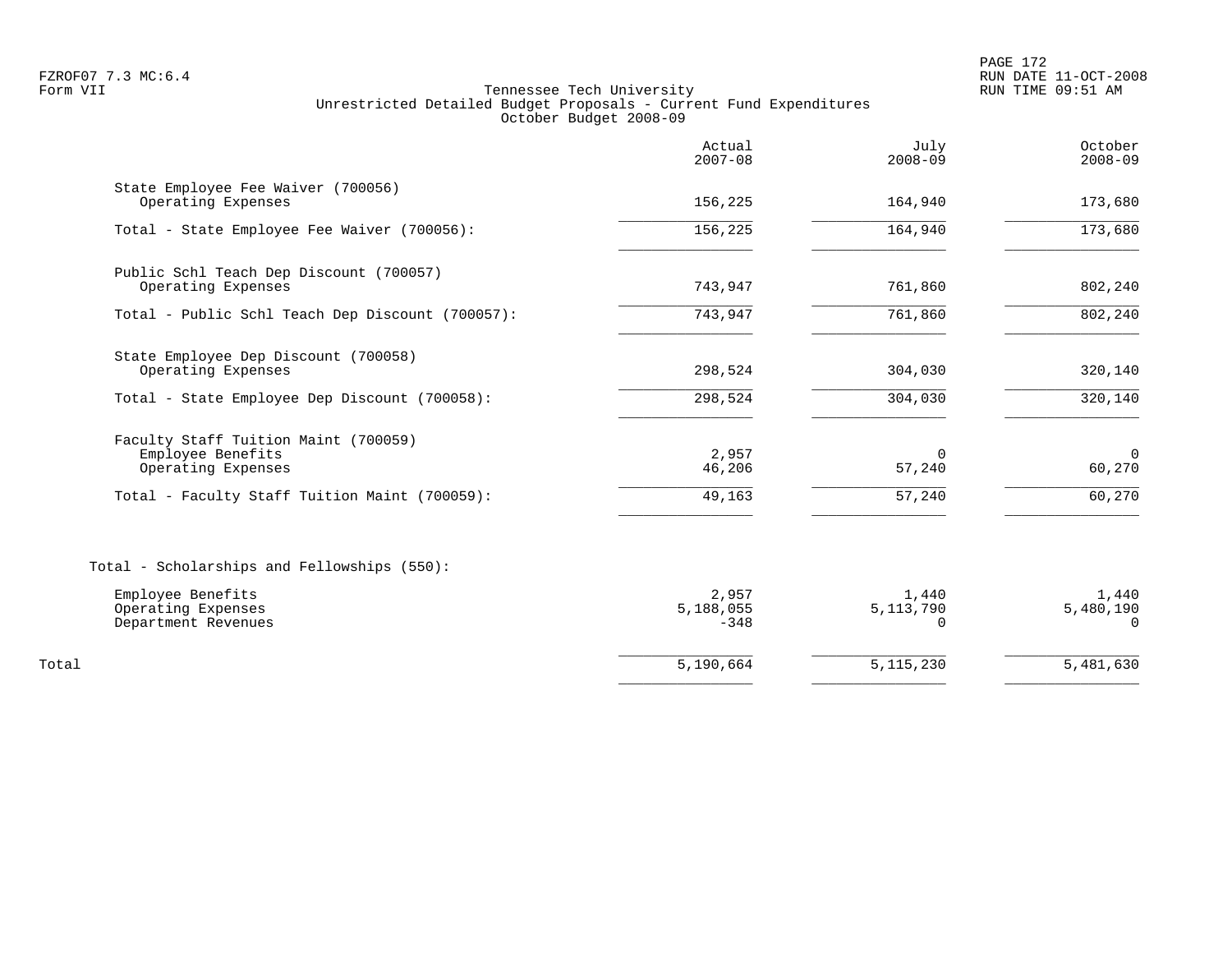| FZROF07 7.3 MC:6.4<br>Form VII                                                                                                                                                                                                                          | Tennessee Tech University<br>Unrestricted Detailed Budget Proposals - Current Fund Expenditures<br>October Budget 2008-09          |                                                                                                                                     | RUN DATE 11-OCT-2008<br>RUN TIME 09:51 AM                                                                                               |
|---------------------------------------------------------------------------------------------------------------------------------------------------------------------------------------------------------------------------------------------------------|------------------------------------------------------------------------------------------------------------------------------------|-------------------------------------------------------------------------------------------------------------------------------------|-----------------------------------------------------------------------------------------------------------------------------------------|
|                                                                                                                                                                                                                                                         | Actual<br>$2007 - 08$                                                                                                              | July<br>$2008 - 09$                                                                                                                 | October<br>$2008 - 09$                                                                                                                  |
| Total - Scholarships and Fellowships (55):                                                                                                                                                                                                              |                                                                                                                                    |                                                                                                                                     |                                                                                                                                         |
| Employee Benefits<br>Operating Expense<br>Department Revenues                                                                                                                                                                                           | 2,957<br>5,188,055<br>$-348$                                                                                                       | 1,440<br>5, 113, 790<br>$\Omega$                                                                                                    | 1,440<br>5,480,190<br>$\Omega$                                                                                                          |
| Total                                                                                                                                                                                                                                                   | 5,190,664                                                                                                                          | 5, 115, 230                                                                                                                         | 5,481,630                                                                                                                               |
| Total Education and General<br>Salaries - Administrative<br>Salaries - Academic<br>Salaries - Supporting<br>Salaries - Students<br>Salaries - Professional<br>Employee Benefits<br>Travel<br>Operating Expense<br>Capital Outlay<br>Department Revenues | 3,967,300<br>30,063,508<br>9,582,866<br>921,176<br>9,988,539<br>20,455,460<br>1,725,292<br>25,580,207<br>1,354,615<br>$-2,389,968$ | 4,336,631<br>30,568,910<br>9,687,717<br>684,160<br>10,777,889<br>19,163,270<br>844,390<br>29,551,622<br>1,172,000<br>$-4, 412, 220$ | 4,340,946<br>30,497,545<br>9,994,347<br>729,340<br>10,953,009<br>19,592,160<br>1,142,100<br>33, 372, 294<br>1,338,320<br>$-4, 179, 470$ |
| Total                                                                                                                                                                                                                                                   | 101,248,995                                                                                                                        | 102, 374, 369                                                                                                                       | 107,780,591                                                                                                                             |

PAGE 173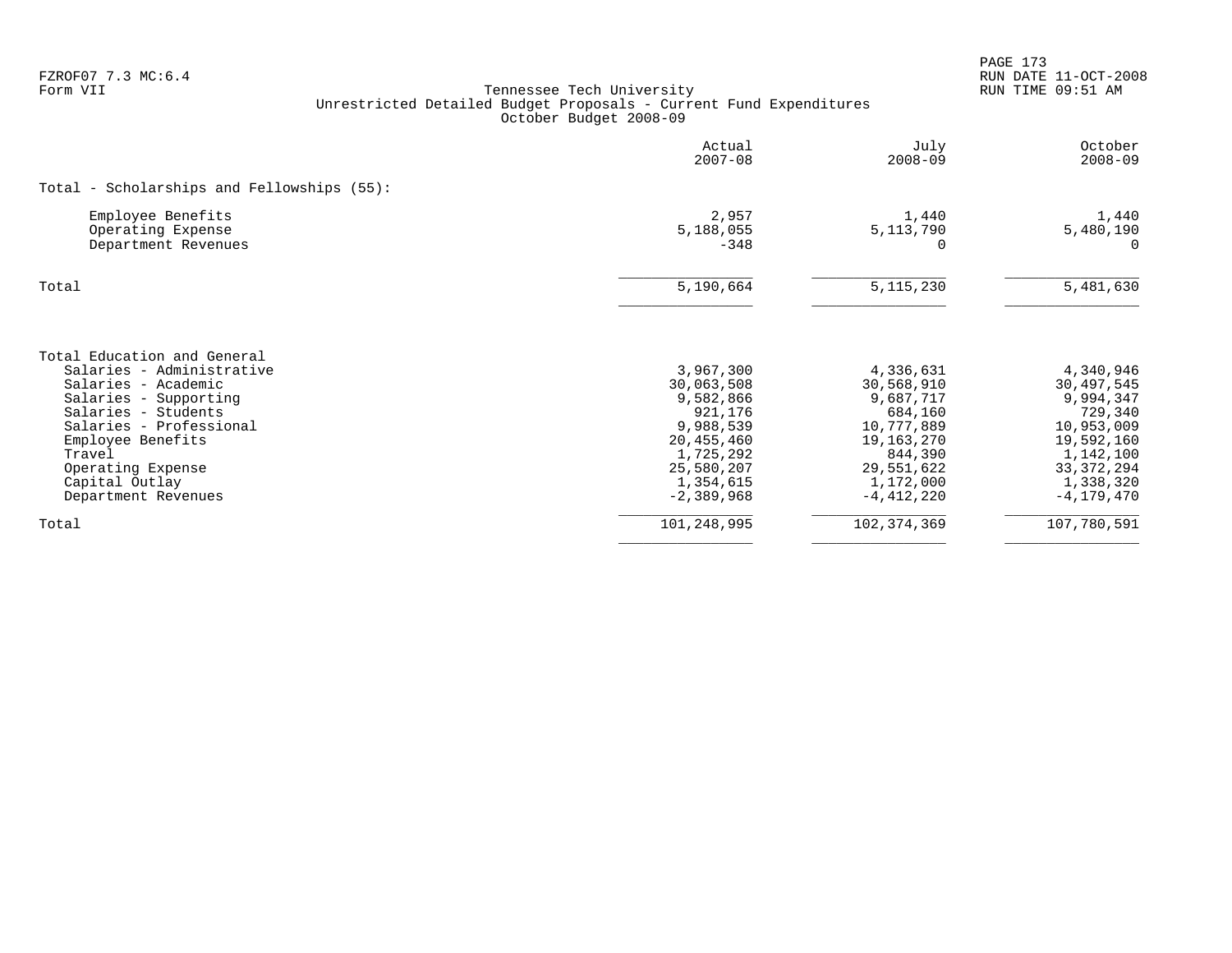PAGE 174 FZROF07 7.3 MC:6.4 RUN DATE 11-OCT-2008

#### Form VII Tennessee Tech University RUN TIME 09:51 AM Unrestricted Detailed Budget Proposals - Current Fund Expenditures October Budget 2008-09

|                                                               | Actual<br>$2007 - 08$ | July<br>$2008 - 09$ | October<br>$2008 - 09$  |
|---------------------------------------------------------------|-----------------------|---------------------|-------------------------|
| E & G Transfers                                               |                       |                     |                         |
| Mandatory Transfers                                           |                       |                     |                         |
| ROI Energy Performance Contract                               | 660,755               | 509,100             | 509,100                 |
| ROI Performance Contr Order 2                                 | 7,248                 | $\Omega$            | $\Omega$                |
| ROI Fitness Center 1998D 912 Bds                              | 201,561               | 183,150             | 183,150                 |
| Total E & G Mandatory Transfers:                              | 869,564               | 692,250             | 692,250                 |
|                                                               |                       |                     |                         |
| Non-Mandatory Transfers<br>Transfers to RR Craft Ctr E&G      | 49,924                | $\mathbf 0$         | $\mathbf 0$             |
| Transfers to RR Athletic Fund                                 | 6,923                 | 587,374             | 274,904                 |
| Transfers to RR Eblen Center                                  | 399,953               | 0                   | 0                       |
| Transfers to RR MP Coll of Bus                                | 385                   | $\Omega$            | $\overline{0}$          |
| Transfers to RR Computer TAF                                  | 410,640               | 330,450             | 346,200                 |
| Transfers to RR Computer Ctr                                  | 500,000               | 300,000             | 300,000                 |
| Transfers to RR Reserves                                      | 2,129,310             | 1,629,310           | 1,329,310               |
| Transfers to RR MP Arts n Sci                                 | 6,786                 | 6,000<br>$\Omega$   | 6,000                   |
| Transfers to RR Ag Pavilion<br>Transfers to RR MP Ext Educ    | 1,337<br>6,665        | 8,000               | $\overline{0}$<br>8,000 |
| Transfers to RR MP Water Ctr                                  | 15,857                | 17,500              | 17,500                  |
| Transf to Un Ex Plant Lighting                                | 500,000               | $\Omega$            | $\Omega$                |
| Transf to Un Ex Plant Parkg Paving                            | $\Omega$              | $\Omega$            | 214,800                 |
| Transfers to ROI Fitness Center                               | 31,030                | 48,620              | 57,540                  |
| Transfers to RR Telecommunications                            | 200,000               | $\Omega$            | $\overline{0}$          |
| Transf to Un Ex Plant UC Elevators                            | 500,000               | $\Omega$            | $\mathbf 0$             |
| Transfers to RR Com Equipment Repl                            | $\Omega$              | $\Omega$            | 100,000                 |
| Transf to Un Ex Plant Extra Maint                             | 90,000                | 90,000              | 90,000                  |
| Transfers to ROI Engy Perform Contr                           | 700,000               | $\Omega$            | $\overline{0}$          |
| Transfers to RR Motor Pool                                    | 427,130               | $\Omega$            | $\Omega$                |
| Transfers to ROI Eblen Center<br>Transfers to RR MP Athletics | 196,808<br>23,193     | 196,100<br>$\Omega$ | 203,650<br>$\Omega$     |
| Transfers to ROI Univ Center                                  | 89,458                | 89,130              | 92,560                  |
|                                                               |                       |                     |                         |
| Total E & G Non-Mandatory Transfers:                          | 6,285,399             | 3,302,484           | 3,040,464               |

 $\overline{\phantom{a}}$  , and the contract of the contract of the contract of the contract of the contract of the contract of the contract of the contract of the contract of the contract of the contract of the contract of the contrac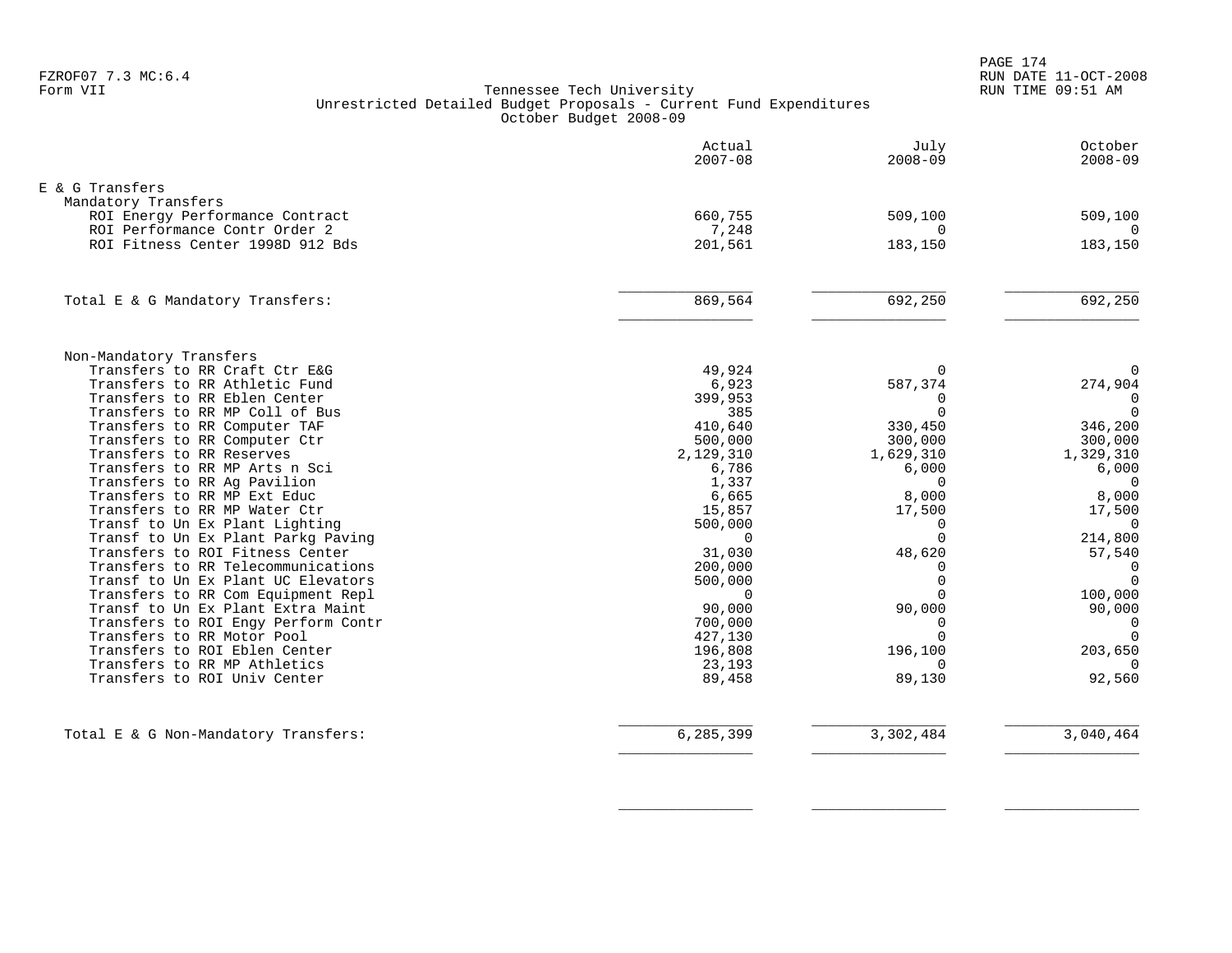| Actual<br>$2007 - 08$ | July<br>$2008 - 09$ | October<br>$2008 - 09$ |
|-----------------------|---------------------|------------------------|
| 7,154,963             | 3,994,734           | 3,732,714              |
|                       |                     |                        |
|                       |                     |                        |
| 3,967,300             | 4,336,631           | 4,340,946              |
| 30,063,508            | 30,568,910          | 30,497,545             |
| 9,582,866             | 9,687,717           | 9,994,347              |
| 921,176               | 684,160             | 729,340                |
| 9,988,539             | 10,777,889          | 10,953,009             |
| 20,455,460            | 19,163,270          | 19,592,160             |
| 1,725,292             | 844,390             | 1,142,100              |
| 25,580,207            | 29,551,622          | 33, 372, 294           |
| 1,354,615             | 1,172,000           | 1,338,320              |
| $-2,389,968$          | $-4,412,220$        | $-4, 179, 470$         |
| 7,154,963             | 3,994,734           | 3,732,714              |
| 108,403,958           | 106,369,103         | 111,513,305            |
|                       |                     |                        |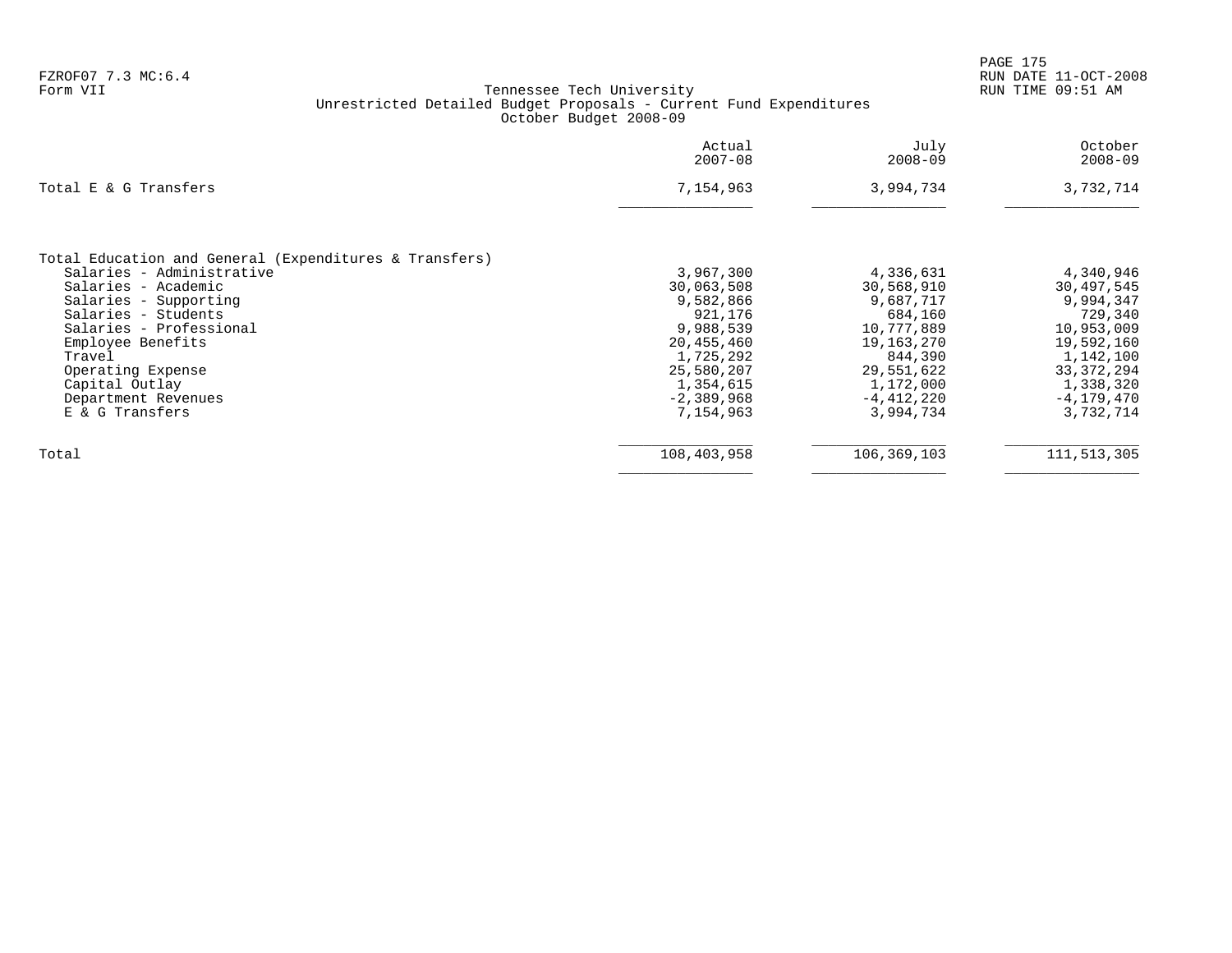PAGE 176 FZROF07 7.3 MC:6.4 RUN DATE 11-OCT-2008

|                                                                                                                                                               | Actual<br>$2007 - 08$                                   | July<br>$2008 - 09$                                  | October<br>$2008 - 09$                               |
|---------------------------------------------------------------------------------------------------------------------------------------------------------------|---------------------------------------------------------|------------------------------------------------------|------------------------------------------------------|
| Auxiliaries<br>Auxiliary Expenditures<br>Auxiliary Enterprises Expenditures (710)                                                                             |                                                         |                                                      |                                                      |
| Craft Center Gallery (121776)<br>Salaries - Supporting<br>Salaries - Students<br>Salaries - Professional<br>Employee Benefits<br>Travel<br>Operating Expenses | 9,890<br>6,806<br>28,292<br>10,118<br>$\cap$<br>136,428 | 6,500<br>7,000<br>28,624<br>12,800<br>200<br>137,000 | 6,500<br>7,000<br>29,024<br>12,800<br>200<br>137,000 |
| Total - Craft Center Gallery (121776):                                                                                                                        | 191,534                                                 | 192,124                                              | 192,524                                              |
| Craft Center Housing (121777)<br>Operating Expenses<br>Department Revenues<br>Total - Craft Center Housing (121777):                                          | 8,971<br>3,701<br>12,672                                | 14,580<br>0<br>14,580                                | 14,580<br>$\Omega$<br>14,580                         |
| Craft Center Food Svc (121780)<br>Operating Expenses                                                                                                          | 2,836                                                   | 2,500                                                | 2,500                                                |
| Total - Craft Center Food Svc (121780):                                                                                                                       | 2,836                                                   | 2,500                                                | 2,500                                                |
| Residence Halls Honors (121904)<br>Operating Expenses                                                                                                         | 22,949                                                  | 18,900                                               | 83,740                                               |
| Total - Residence Halls Honors (121904):                                                                                                                      | 22,949                                                  | 18,900                                               | 83,740                                               |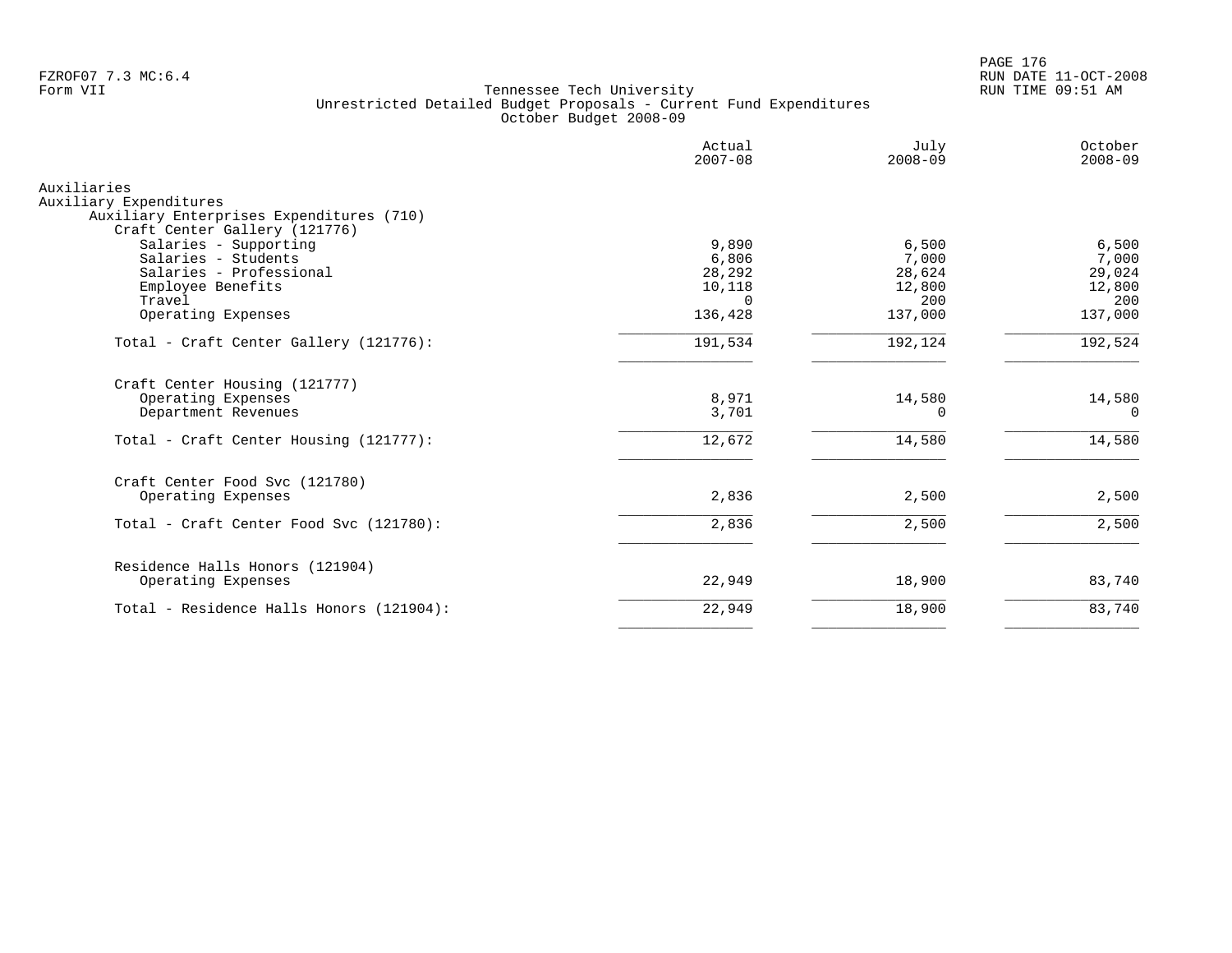PAGE 177 FZROF07 7.3 MC:6.4 RUN DATE 11-OCT-2008

|                                                 | Actual<br>$2007 - 08$ | July<br>$2008 - 09$ | October<br>$2008 - 09$ |
|-------------------------------------------------|-----------------------|---------------------|------------------------|
| Residence Halls International (123705)          |                       |                     |                        |
| Salaries - Supporting                           | $\Omega$              | 2,000               | 2,000                  |
| Operating Expenses                              | 6,926                 | 3,440               | 10,790                 |
| Total - Residence Halls International (123705): | 6,926                 | 5,440               | 12,790                 |
| Housing Administration (128000)                 |                       |                     |                        |
| Salaries - Administrative                       | 68,971                | 69,270              | 69,270                 |
| Salaries - Supporting                           | 37,080                | 38,780              | 39,580                 |
| Salaries - Students                             | 12,740                | 18,550              | 13,900                 |
| Salaries - Professional                         | 57,250                | 57,350              | 57,750                 |
| Employee Benefits                               | 74,222                | 81,070              | 81,070                 |
| Travel                                          | $\Omega$              | 500                 | 500                    |
| Operating Expenses                              | 24,414                | 46,950              | 60,865                 |
| Department Revenues                             | $-82$                 | $\Omega$            | $\Omega$               |
| Total - Housing Administration (128000):        | 274,595               | 312,470             | 322,935                |
| Housing Admin Allocation (128001)               |                       |                     |                        |
| Operating Expenses                              | $-274,594$            | $-312,470$          | $-322,935$             |
| Total - Housing Admin Allocation (128001):      | $-274,594$            | $-312,470$          | $-322,935$             |
| Residential Halls General (128002)              |                       |                     |                        |
| Salaries - Supporting                           | 18,340                | 18,640              | 18,640                 |
| Salaries - Students                             | 53,290                | 59,000              | 59,000                 |
| Salaries - Professional                         | 84,640                | 85,240              | 105,460                |
| Employee Benefits                               | 68,016                | 47,880              | 47,880                 |
| Travel                                          | 3,421                 | 3,400               | 3,400                  |
| Operating Expenses                              | 397,844               | 450,720             | 500,385                |
| Department Revenues                             | 14,802                | $\Omega$            | $\Omega$               |
| Total - Residential Halls General (128002):     | 640,353               | 664,880             | 734,765                |
|                                                 |                       |                     |                        |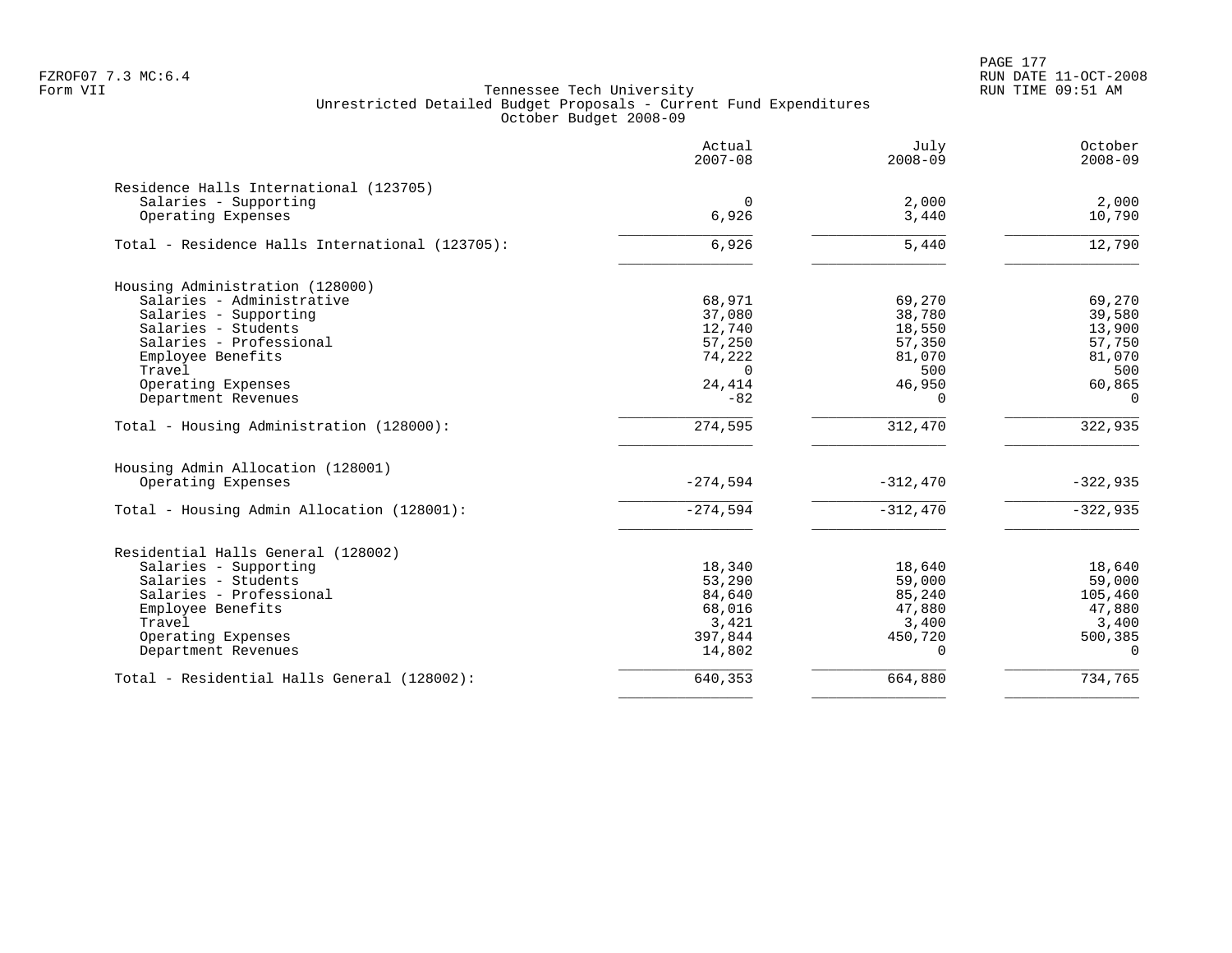PAGE 178 FZROF07 7.3 MC:6.4 RUN DATE 11-OCT-2008

| Actual<br>$2007 - 08$  | July<br>$2008 - 09$    | October<br>$2008 - 09$           |
|------------------------|------------------------|----------------------------------|
| 362,096                | 371,670                | 339,000                          |
| 362,096                | 371,670                | 339,000                          |
| 237,733<br>1,299       | 258,650<br>1,580       | 258,650<br>1,580                 |
| 239,032                | 260,230                | 260,230                          |
| 13,450<br>674<br>6,226 | 14,200<br>900<br>7,500 | 14,200<br>900<br>7,500<br>22,600 |
| 9,210                  | 7,040                  | 9,840                            |
|                        |                        | 9,840                            |
| 4,164                  | 6,760                  | 6,760                            |
| 4,164                  | 6,760                  | 6,760                            |
|                        | 20,350<br>9,210        | 22,600<br>7,040                  |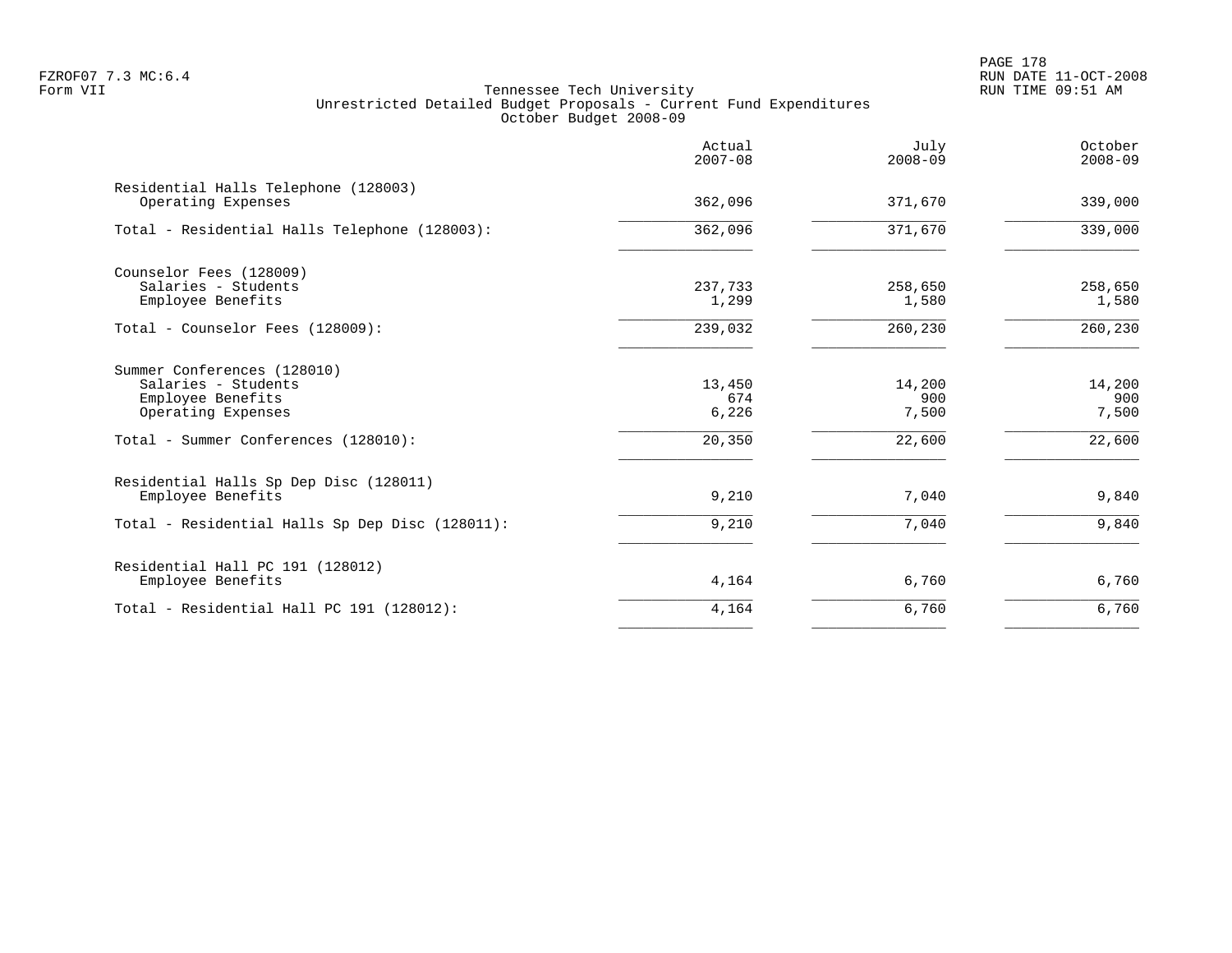|                                                     | Actual<br>$2007 - 08$ | July<br>$2008 - 09$ | October<br>$2008 - 09$ |
|-----------------------------------------------------|-----------------------|---------------------|------------------------|
| Tech Village Administration (128100)                |                       |                     |                        |
| Salaries - Supporting                               | 30,120                | 30,600              | 31,000                 |
| Salaries - Students<br>Employee Benefits            | 19,665<br>22,012      | 21,160<br>18,550    | 21,160<br>18,550       |
| Operating Expenses                                  | 57,327                | 76,330              | 84,105                 |
| Department Revenues                                 | 3,701                 | 0                   | $\Omega$               |
| Total - Tech Village Administration (128100):       | 132,825               | 146,640             | 154,815                |
| Tech Village Telephone (128102)                     |                       |                     |                        |
| Operating Expenses                                  | 88,805                | 90,070              | 90,200                 |
| Total - Tech Village Telephone (128102):            | 88,805                | 90,070              | 90,200                 |
| University Recreation Fitness Ctr (128500)          |                       |                     |                        |
| Salaries - Academic                                 | $\Omega$              | 6,000               | 6,000                  |
| Salaries - Supporting                               | 141,828               | 147,620             | 149,620                |
| Salaries - Students                                 | 115,294               | 111,000             | 111,000                |
| Salaries - Professional                             | 135,297               | 142,106             | 143,306                |
| Employee Benefits                                   | 164,403               | 151,810             | 151,810                |
| Operating Expenses                                  | 42,376                | 36,740              | 36,740                 |
| Department Revenues                                 | 3,701                 | $\Omega$            | $\Omega$               |
| Total - University Recreation Fitness Ctr (128500): | 602,899               | 595,276             | 598,476                |
| Residence Halls Engineering (137204)                |                       |                     |                        |
| Operating Expenses                                  | 28,900                | 47,600              | 96,900                 |
| Total - Residence Halls Engineering (137204):       | 28,900                | 47,600              | 96,900                 |
|                                                     |                       |                     |                        |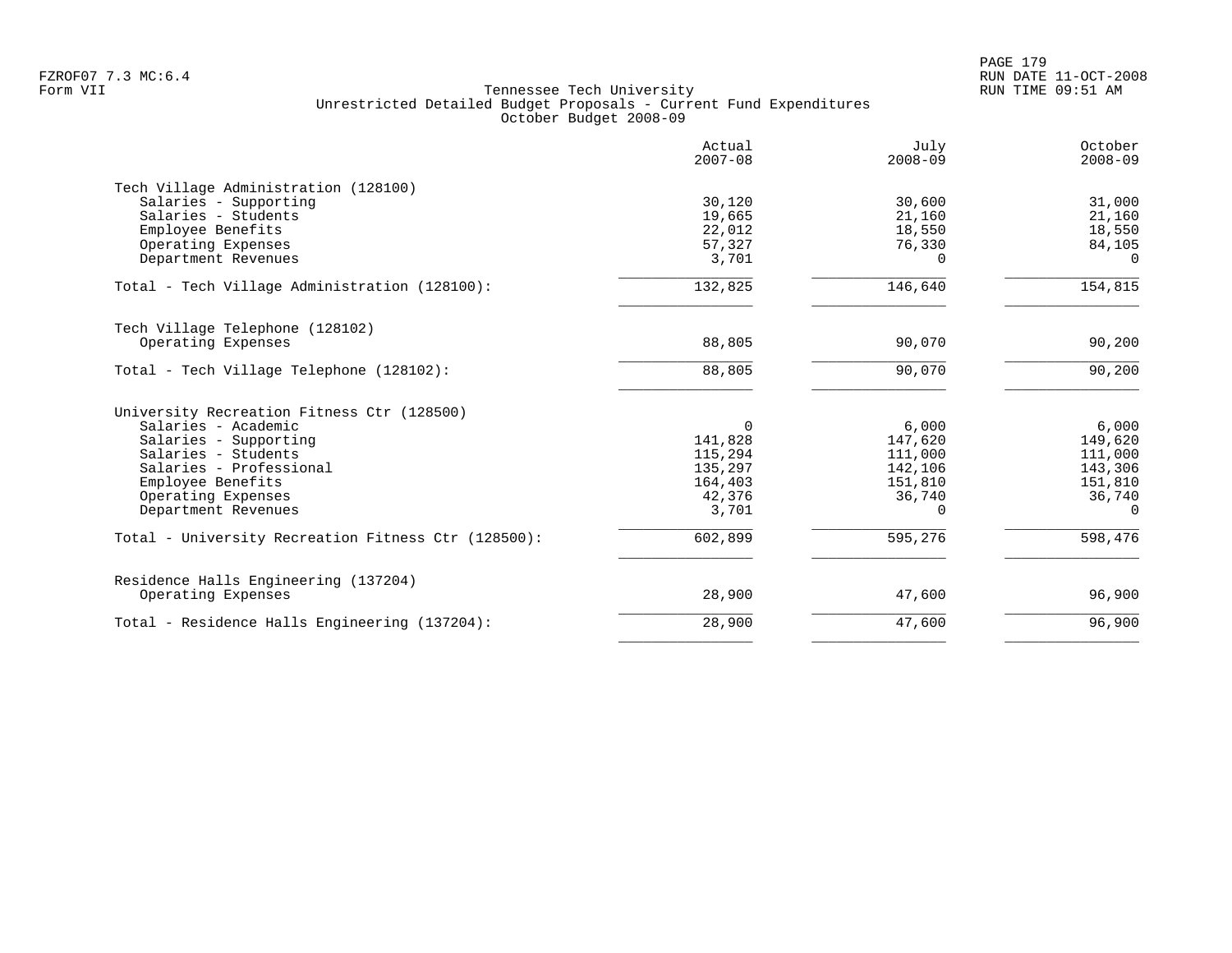|                                                                                                                  | Actual<br>$2007 - 08$               | July<br>$2008 - 09$              | October<br>$2008 - 09$           |
|------------------------------------------------------------------------------------------------------------------|-------------------------------------|----------------------------------|----------------------------------|
| Residence Halls Business (140018)<br>Operating Expenses                                                          | 17,261                              | 23,900                           | 73,230                           |
| Total - Residence Halls Business (140018):                                                                       | 17,261                              | 23,900                           | 73,230                           |
| Residential Hall Security (200006)<br>Salaries - Supporting<br>Employee Benefits<br>Operating Expenses           | 38,708<br>41,019<br>8,402           | 51,840<br>32,350<br>8,530        | 53,460<br>32,350<br>8,530        |
| Total - Residential Hall Security (200006):                                                                      | 88,129                              | 92,720                           | 94,340                           |
| Director of Auxiliaries (203000)<br>Salaries - Professional<br>Employee Benefits<br>Travel<br>Operating Expenses | 56,560<br>16,284<br>$\cap$<br>1,182 | 56,640<br>13,530<br>750<br>5,000 | 57,040<br>13,530<br>750<br>5,000 |
| Total - Director of Auxiliaries (203000):                                                                        | 74,026                              | 75,920                           | 76,320                           |
| Director of Auxil Transfers (203001)<br>Operating Expenses<br>Department Revenues                                | $-74,025$                           | $-75,920$                        | $-76,320$                        |
| Total - Director of Auxil Transfers (203001):                                                                    | $-74,025$                           | $-75,920$                        | $-76,320$                        |
|                                                                                                                  |                                     |                                  |                                  |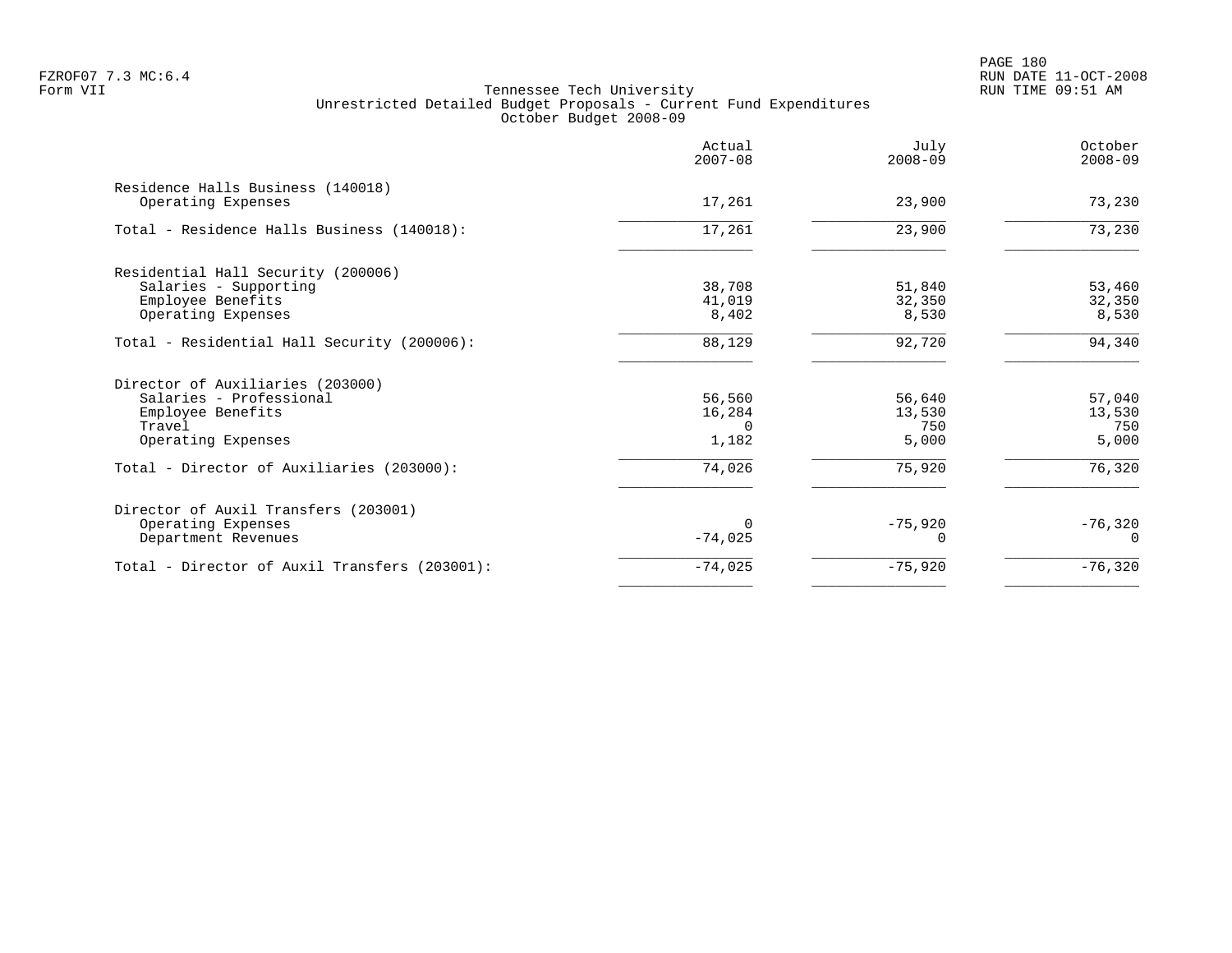PAGE 181 FZROF07 7.3 MC:6.4 RUN DATE 11-OCT-2008

|                                               | Actual<br>$2007 - 08$ | July<br>$2008 - 09$ | October<br>$2008 - 09$   |
|-----------------------------------------------|-----------------------|---------------------|--------------------------|
| Dining Services (203002)                      |                       |                     |                          |
| Salaries - Supporting                         | 4,264                 | 26,190              | 28,590                   |
| Employee Benefits                             | 2,653                 | 20,640              | 20,640                   |
| Travel<br>Operating Expenses                  | 6,003<br>24,631       | $\Omega$<br>42,810  | $\overline{0}$<br>42,810 |
| Department Revenues                           | 22,208                | $\Omega$            | $\Omega$                 |
| Total - Dining Services (203002):             | 59,759                | 89,640              | 92,040                   |
| Cafeteria Insurance (203003)                  |                       |                     |                          |
| Operating Expenses                            | 29                    | 250                 | 250                      |
| Total - Cafeteria Insurance (203003):         | 29                    | 250                 | 250                      |
| Cafe Spouse Depend Discount (203004)          |                       |                     |                          |
| Employee Benefits                             | 6,190                 | 4,230               | 4,230                    |
| Total - Cafe Spouse Depend Discount (203004): | 6,190                 | 4,230               | 4,230                    |
| Post Office Administration (203012)           |                       |                     |                          |
| Salaries - Supporting                         | 111,509               | 115,010             | 117,010                  |
| Salaries - Students                           | $\Omega$              | 6,000               | 6,000                    |
| Salaries - Professional                       | 26,250                | 26,250              | 26,250                   |
| Employee Benefits                             | 89,331                | 77,670              | 77,670                   |
| Operating Expenses                            | 7,013                 | 13,800              | 13,800                   |
| Department Revenues                           | 3,701                 | $\Omega$            | 0                        |
| Total - Post Office Administration (203012):  | 237,804               | 238,730             | 240,730                  |
|                                               |                       |                     |                          |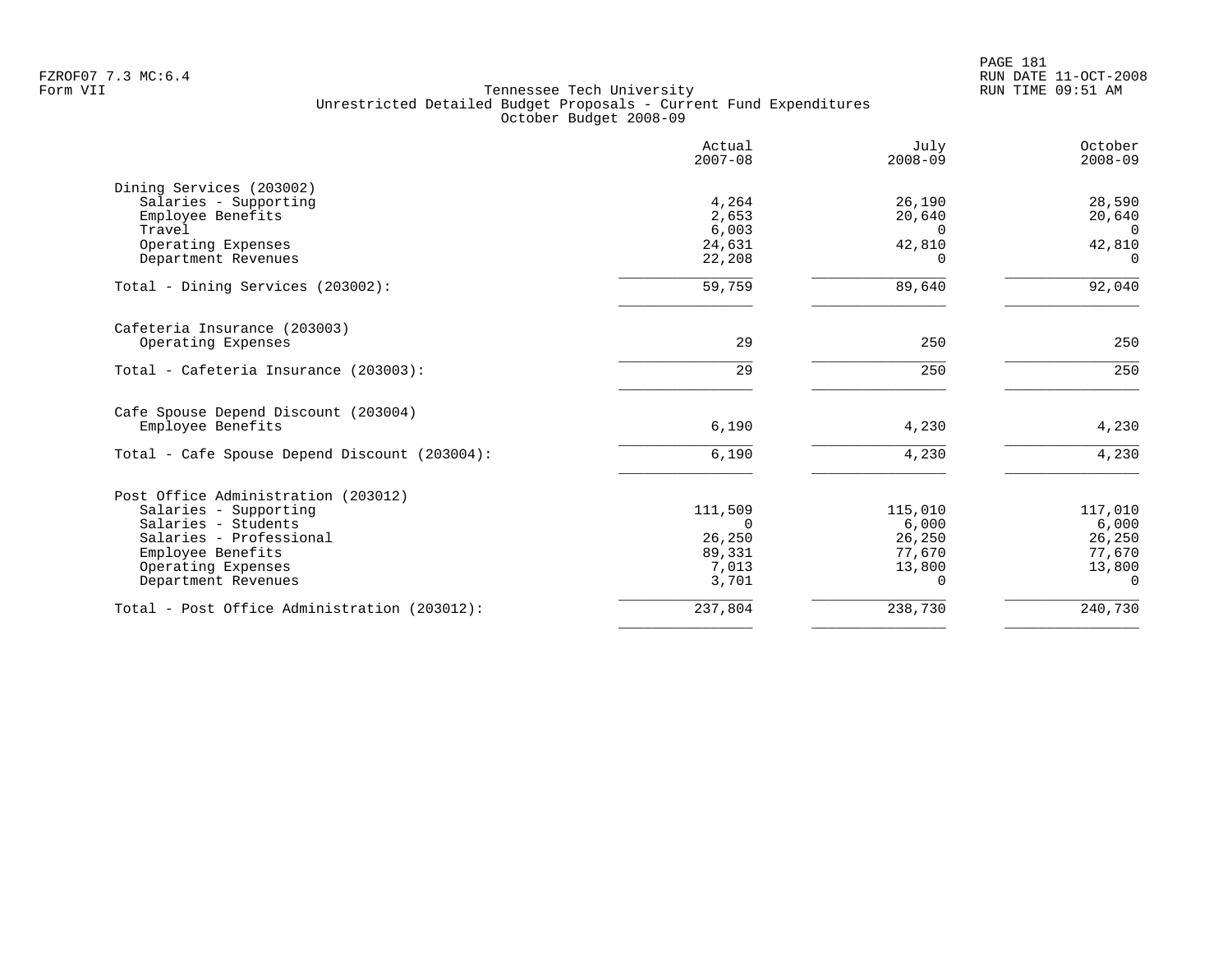PAGE 182 FZROF07 7.3 MC:6.4 RUN DATE 11-OCT-2008

|                                                                                                                          | Actual<br>$2007 - 08$              | July<br>$2008 - 09$                     | October<br>$2008 - 09$                        |
|--------------------------------------------------------------------------------------------------------------------------|------------------------------------|-----------------------------------------|-----------------------------------------------|
| Post Office Spouse Dependent (203014)<br>Employee Benefits                                                               | 7,388                              | 2,630                                   | 2,630                                         |
| Total - Post Office Spouse Dependent (203014):                                                                           | 7,388                              | 2,630                                   | 2,630                                         |
| Post Office PC191 (203015)<br>Employee Benefits                                                                          | 1,440                              | 0                                       | $\mathbf 0$                                   |
| Total - Post Office PC191 (203015):                                                                                      | 1,440                              |                                         | $\Omega$                                      |
| Bookstore Operating (203016)<br>Operating Expenses<br>Department Revenues                                                | 0<br>14,805                        | 25,170<br>0                             | 25,170<br>$\Omega$                            |
| Total - Bookstore Operating (203016):                                                                                    | 14,805                             | 25,170                                  | 25,170                                        |
| Vending General (203017)<br>Operating Expenses<br>Department Revenues                                                    | 9,378<br>7,403                     | 18,590<br>0                             | 18,590<br>$\Omega$                            |
| Total - Vending General (203017):                                                                                        | 16,781                             | 18,590                                  | 18,590                                        |
| Tech Village General (221010)<br>Salaries - Supporting<br>Salaries - Students<br>Employee Benefits<br>Operating Expenses | 141,007<br>232<br>62,074<br>84,069 | 107,340<br>$\Omega$<br>39,410<br>60,000 | 108,540<br>$\overline{0}$<br>39,410<br>60,000 |
| Total - Tech Village General (221010):                                                                                   | 287,382                            | 206,750                                 | 207,950                                       |
|                                                                                                                          |                                    |                                         |                                               |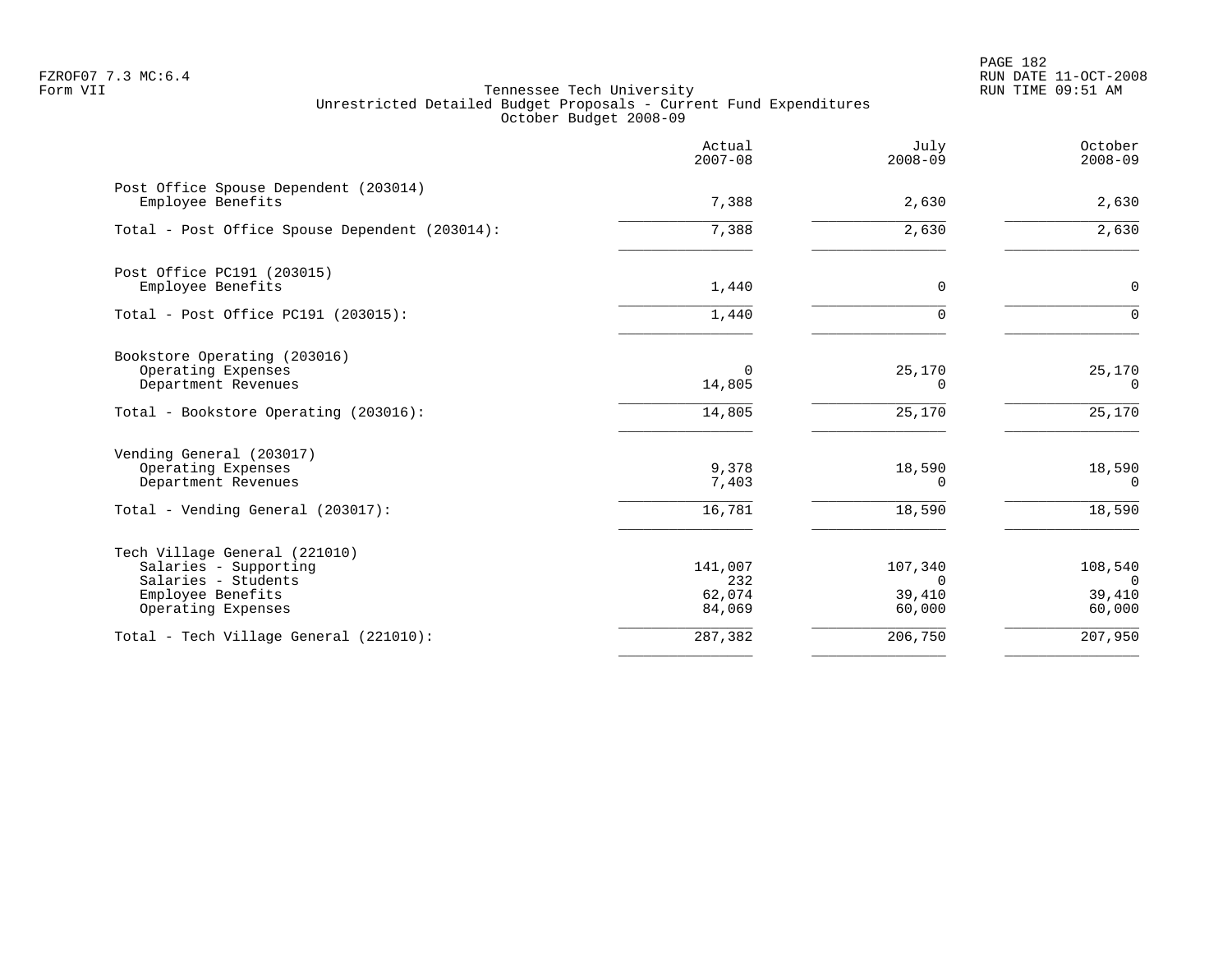PAGE 183 FZROF07 7.3 MC:6.4 RUN DATE 11-OCT-2008

|                                                                                                         | Actual<br>$2007 - 08$         | July<br>$2008 - 09$           | October<br>$2008 - 09$        |
|---------------------------------------------------------------------------------------------------------|-------------------------------|-------------------------------|-------------------------------|
| Residence Hall Maintenance (255002)<br>Salaries - Supporting<br>Employee Benefits<br>Operating Expenses | 705,734<br>387,080<br>190,335 | 762,930<br>411,900<br>250,000 | 774,310<br>411,900<br>250,000 |
| Total - Residence Hall Maintenance (255002):                                                            | 1,283,149                     | 1,424,830                     | 1,436,210                     |
| Auxil Inst Supp Allocation (700046)<br>Department Revenues                                              | 270,788                       | 295,200                       | 296,860                       |
| Total - Auxil Inst Supp Allocation (700046):                                                            | 270,788                       | 295,200                       | 296,860                       |
| Auxil Data Processing Allocation (700047)<br>Department Revenues                                        | 18,409                        | 18,220                        | 17,420                        |
| Total - Auxil Data Processing Allocation (700047):                                                      | 18,409                        | 18,220                        | 17,420                        |
| Auxil Pro Rata Allocation (700048)<br>Department Revenues                                               | 1,781,920                     | 1,803,160                     | 1,728,530                     |
| Total - Auxil Pro Rata Allocation (700048):                                                             | 1,781,920                     | 1,803,160                     | 1,728,530                     |
| Auxil Insurance Allocation (700049)<br>Operating Expenses                                               | 7,546                         | 10,320                        | 10,320                        |
| Total - Auxil Insurance Allocation (700049):                                                            | 7,546                         | 10,320                        | 10,320                        |
|                                                                                                         |                               |                               |                               |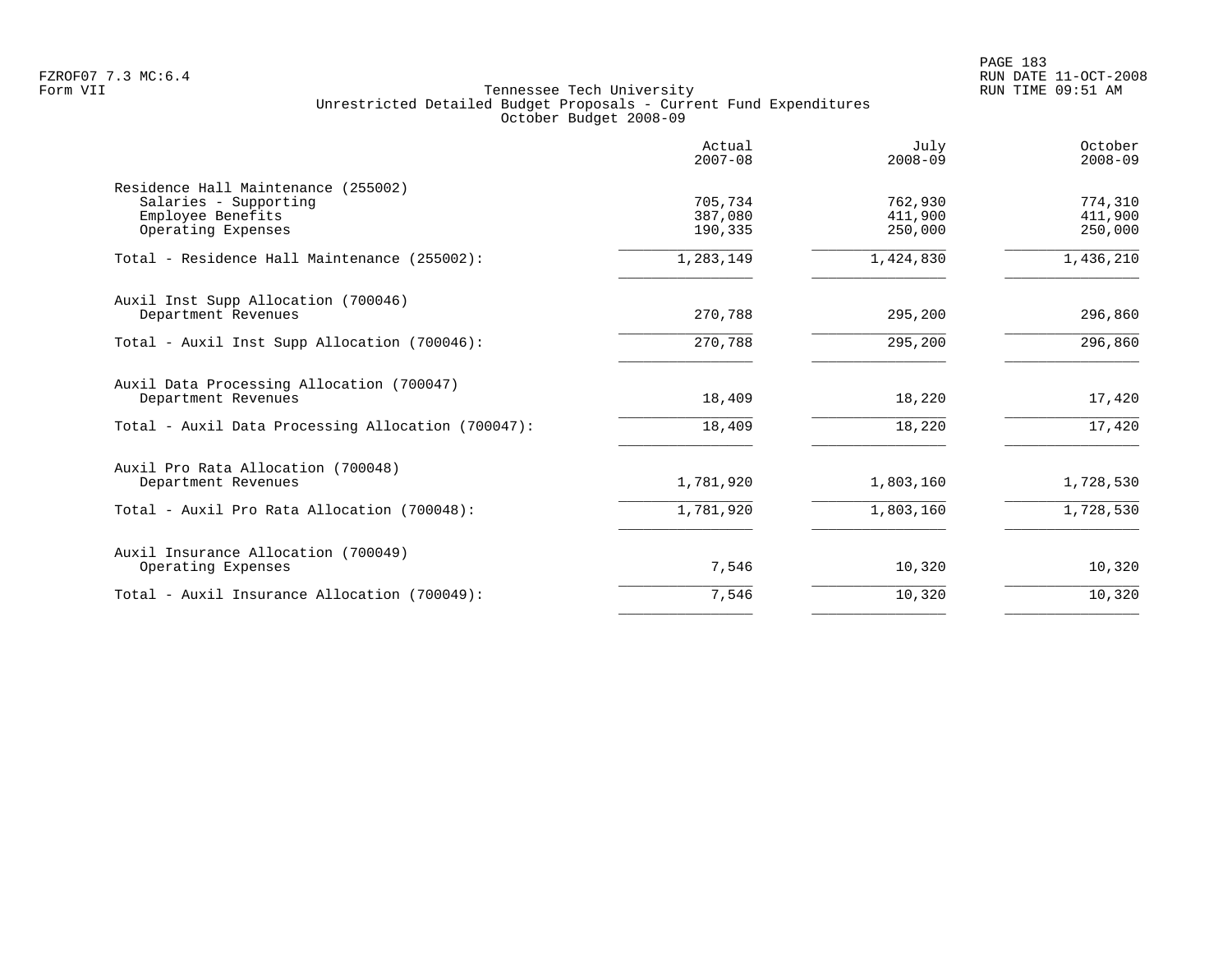PAGE 184

# FZROF07 7.3 MC:6.4 RUN DATE 11-OCT-2008<br>Form VII RUN TIME 09:51 AM Tennessee Tech University Unrestricted Detailed Budget Proposals - Current Fund Expenditures October Budget 2008-09

|                                                   | Actual<br>$2007 - 08$ | July<br>$2008 - 09$ | October<br>$2008 - 09$ |
|---------------------------------------------------|-----------------------|---------------------|------------------------|
| Total - Auxiliary Enterprises Expenditures (710): |                       |                     |                        |
| Salaries - Administrative                         | 68,971                | 69,270              | 69,270                 |
| Salaries - Academic                               |                       | 6,000               | 6,000                  |
| Salaries - Supporting                             | 1,238,480             | 1,307,450           | 1,329,250              |
| Salaries - Students                               | 459,210               | 495,560             | 490,910                |
| Salaries - Professional                           | 388,289               | 396,210             | 418,830                |
| Employee Benefits                                 | 967,577               | 930,750             | 933,550                |
| Travel                                            | 9,424                 | 4,850               | 4,850                  |
| Operating Expenses                                | 1,261,350             | 1,373,980           | 1,572,750              |
| Department Revenues                               | 2,071,032             | 2,116,580           | 2,042,810              |
| Total                                             | 6,464,333             | 6,700,650           | 6,868,220              |

# Auxiliary Mandatory Transfers (720)

Auxiliary Nonmandatory Transfers (730)

| Total Auxiliary Expenditures |           |           |           |
|------------------------------|-----------|-----------|-----------|
| Salaries - Administrative    | 68,971    | 69,270    | 69,270    |
| Salaries - Academic          |           | 6,000     | 6,000     |
| Salaries - Supporting        | 1,238,480 | 1,307,450 | 1,329,250 |
| Salaries - Students          | 459,210   | 495,560   | 490,910   |
| Salaries - Professional      | 388,289   | 396,210   | 418,830   |
| Employee Benefits            | 967,577   | 930,750   | 933,550   |
| Travel                       | 9,424     | 4,850     | 4,850     |
| Operating Expense            | 1,261,350 | 1,373,980 | 1,572,750 |
| Department Revenues          | 2,071,032 | 2,116,580 | 2,042,810 |
| Total                        | 6,464,333 | 6,700,650 | 6,868,220 |
|                              |           |           |           |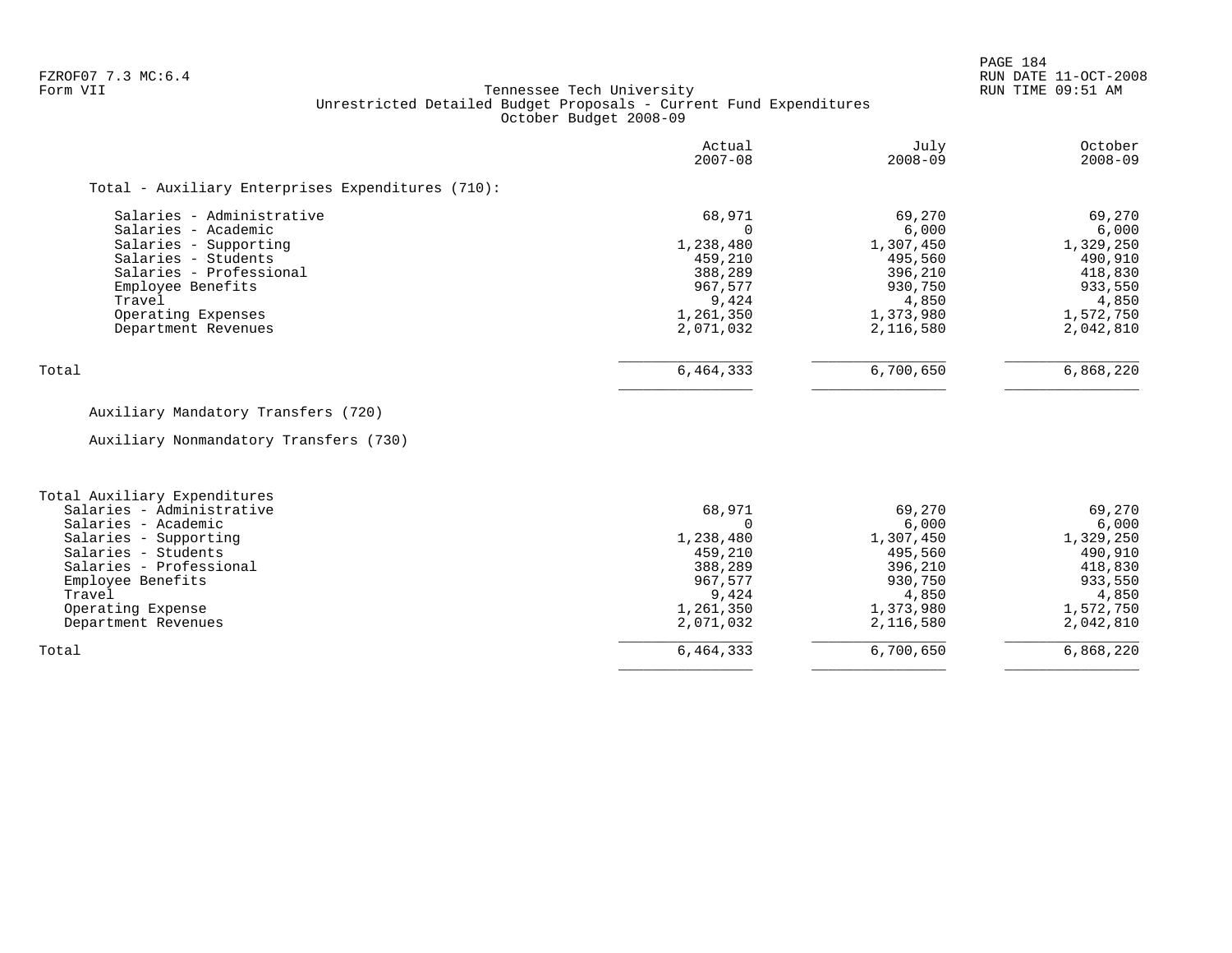PAGE 185 FZROF07 7.3 MC:6.4 RUN DATE 11-OCT-2008

|                                          | Actual<br>$2007 - 08$ | July<br>$2008 - 09$ | October<br>$2008 - 09$ |
|------------------------------------------|-----------------------|---------------------|------------------------|
| Auxiliary Transfers                      |                       |                     |                        |
| Mandatory Transfers                      |                       |                     |                        |
| ROI Dorms 10TH Dixie 2004B 914 Bd        | 391,372               | 401,190             | 401,190                |
| ROI TV West 1998C 907 Bonds              | 70,836                | $\Omega$            | $\mathbf 0$            |
| ROI Dorms 10TH Dixie 2005A 914 Bd        | 35,523                | 37,200              | 37,200                 |
| ROI R H Rep 2007C 914 Bd                 | 186,172               | 193,620             | 193,620                |
| ROI New Dorm Phase 2                     | 4,225                 | $\Omega$            | $\Omega$               |
| ROI Dorms 10TH Dixie 2002A 914 Bd        | 125,512               | 131,430             | 131,430                |
| ROI TV West 1976B 907 Bonds              | $\Omega$              | 12,940              | 12,940                 |
| ROI TV West 2005A 907 Bonds              | 4,777                 | 43,750              | 43,750                 |
|                                          |                       |                     |                        |
| Total Auxiliary Mandatory Transfers:     | 818,417               | 820,130             | 820,130                |
| Non-Mandatory Transfers                  |                       |                     |                        |
| Transfers to RR Bookstore                | 308,990               | 297,470             | 235,750                |
| Transfers to RR CC Contr SR              | $\Omega$              | 300                 | 300                    |
| Transfers to RR Housing                  | 2,559,388             | 2,098,301           | 2,281,746              |
| Transfers to RR Post Office              | 13,422                | 14,240              | 11,800                 |
| Transfers to RR Cafeteria                | 831,438               | 797,890             | 1,149,120              |
| Transfers to RR Aptments                 | 73,570                | 152,960             | 168,935                |
| Transfers to RR Fitness Center           | 36,127                | 55,354              | 46,394                 |
| Transfers to RR CC Gallery               | 499                   | 4,270               | 1,536                  |
| Transfers to RR Vending                  | 119,875               | 128,760             | 113,110                |
| Transfers to RR CC Housing               | 45,196                | 37,056              | 39,340                 |
| Total Auxiliary Non-Mandatory Transfers: | 3,988,505             | 3,586,601           | $\overline{4,048,031}$ |
|                                          |                       |                     |                        |
|                                          |                       |                     |                        |
| Total Auxiliary Transfers                | 4,806,922             | 4,406,731           | 4,868,161              |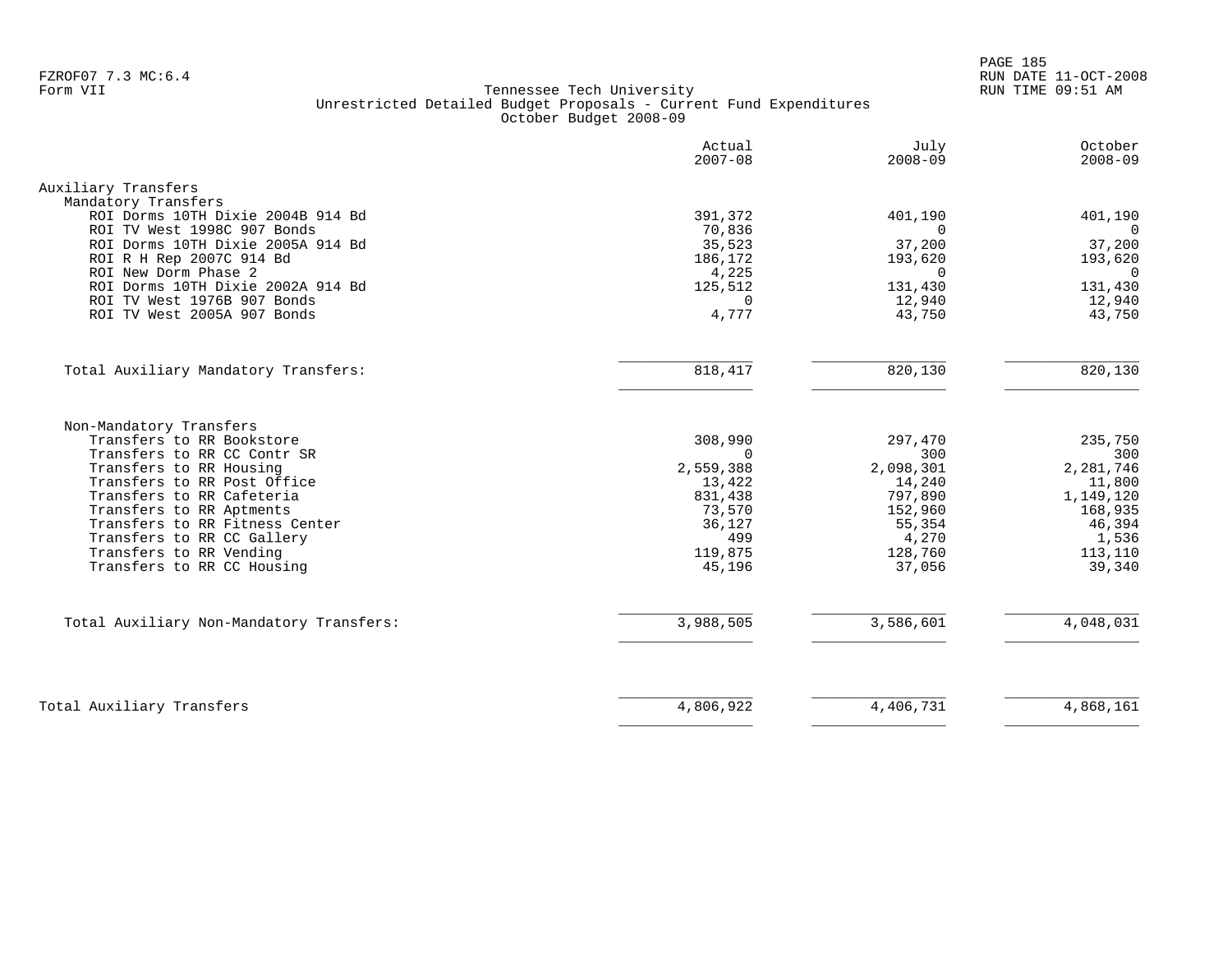|                                                                                                                                                   | Actual<br>$2007 - 08$                                            | July<br>$2008 - 09$                                              | October<br>$2008 - 09$                                           |
|---------------------------------------------------------------------------------------------------------------------------------------------------|------------------------------------------------------------------|------------------------------------------------------------------|------------------------------------------------------------------|
| Total Auxiliary Enterprises (Expenditures & Transfers)                                                                                            |                                                                  |                                                                  |                                                                  |
| Salaries - Administrative                                                                                                                         | 68,971                                                           | 69,270                                                           | 69,270                                                           |
| Salaries - Academic                                                                                                                               | $\Omega$                                                         | 6,000                                                            | 6,000                                                            |
| Salaries - Supporting                                                                                                                             | 1,238,480                                                        | 1,307,450                                                        | 1,329,250                                                        |
| Salaries - Students                                                                                                                               | 459,210                                                          | 495,560                                                          | 490,910                                                          |
| Salaries - Professional                                                                                                                           | 388,289                                                          | 396,210                                                          | 418,830                                                          |
| Employee Benefits                                                                                                                                 | 967,577                                                          | 930,750                                                          | 933,550                                                          |
| Travel                                                                                                                                            | 9,424                                                            | 4,850                                                            | 4,850                                                            |
| Operating Expense                                                                                                                                 | 1,261,350                                                        | 1,373,980                                                        | 1,572,750                                                        |
| Department Revenues                                                                                                                               | 2,071,032                                                        | 2,116,580                                                        | 2,042,810                                                        |
| Auxiliary Transfers                                                                                                                               | 4,806,922                                                        | 4,406,731                                                        | 4,868,161                                                        |
| Total                                                                                                                                             | 11, 271, 255                                                     | 11,107,381                                                       | 11,736,381                                                       |
| Total Unrestricted<br>Salaries - Administrative<br>Salaries - Academic<br>Salaries - Supporting<br>Salaries - Students<br>Salaries - Professional | 4,036,271<br>30,063,508<br>10,821,346<br>1,380,386<br>10,376,828 | 4,405,901<br>30,574,910<br>10,995,167<br>1,179,720<br>11,174,099 | 4,410,216<br>30,503,545<br>11,323,597<br>1,220,250<br>11,371,839 |
| Employee Benefits                                                                                                                                 | 21, 423, 037                                                     | 20,094,020                                                       | 20,525,710                                                       |
| Travel                                                                                                                                            | 1,734,716                                                        | 849,240                                                          | 1,146,950                                                        |
| Operating Expenses                                                                                                                                | 26,841,557                                                       | 30,925,602                                                       | 34,945,044                                                       |
| Capital Outlay                                                                                                                                    | 1,354,615                                                        | 1,172,000                                                        | 1,338,320                                                        |
| Department Revenues                                                                                                                               | $-318,936$                                                       | $-2, 295, 640$                                                   | $-2,136,660$                                                     |
| E & G Transfers and Auxiliary Transfers                                                                                                           | 11,961,885                                                       | 8,401,465                                                        | 8,600,875                                                        |
| Total                                                                                                                                             | 119,675,213                                                      | 117, 476, 484                                                    | 123, 249, 686                                                    |
|                                                                                                                                                   |                                                                  |                                                                  |                                                                  |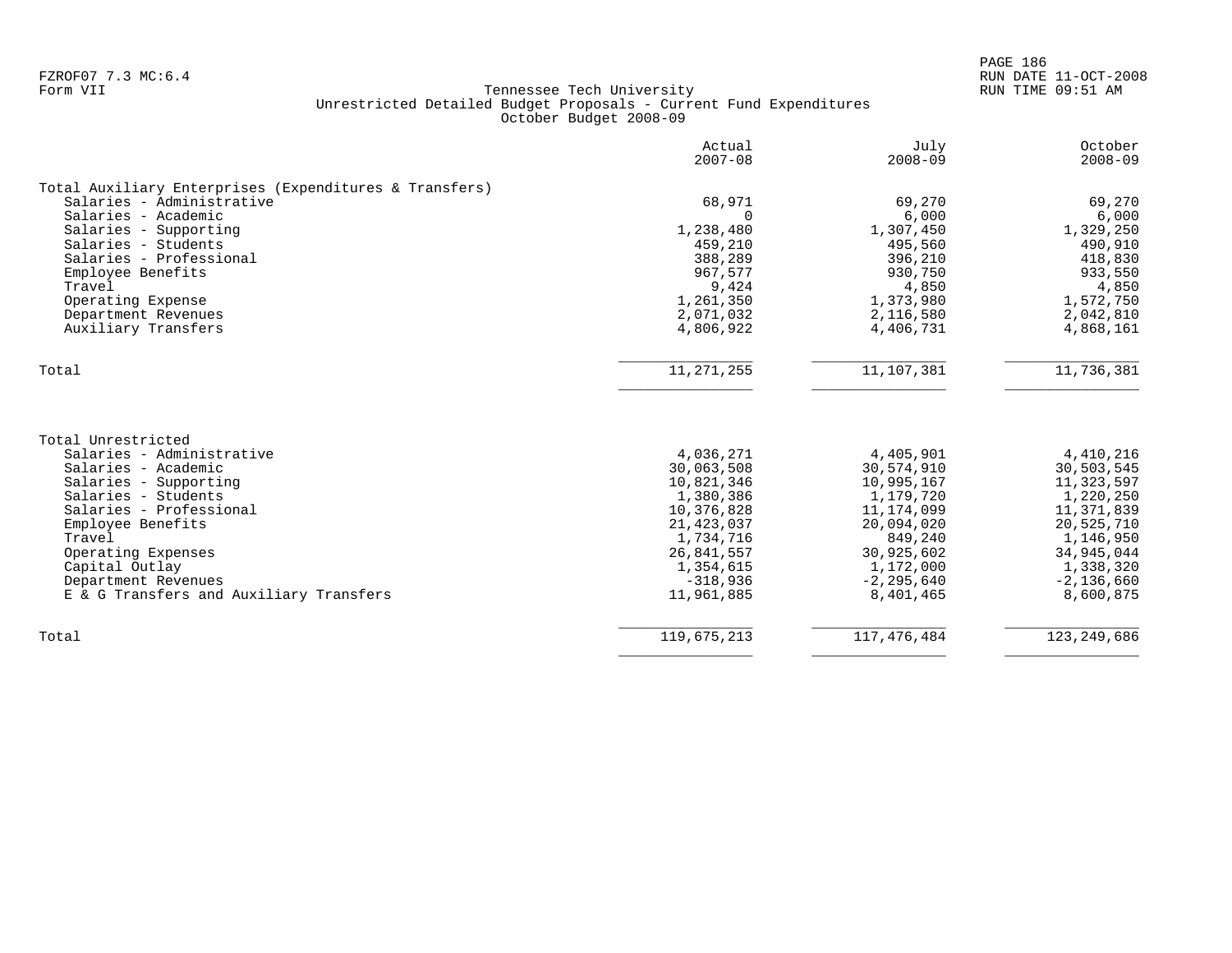Parameter Name

PAGE 187

# FZROF07 7.3 MC:6.4 RUN DATE 11-OCT-2008<br>Form VII RUN TIME 09:51 AM Form VII Tennessee Tech University RUN TIME 09:51 AM Unrestricted Detailed Budget Proposals - Current Fund Expenditures October Budget 2008-09 \* \* \* REPORT CONTROL INFORMATION \* \* \* Parameters have been entered via Job Submission.<br>Value

| Parameter Seq No:         | 86832  |  |
|---------------------------|--------|--|
| $chart$ :                 | Ͳ      |  |
| Budget Id:                | FY2009 |  |
| Budget Phase 5:           | 085A   |  |
| Budget Phase 1:           | 0910   |  |
| Budget Phase 2:           | 092R   |  |
| Fund:                     |        |  |
| Print Organization Codes: | Y      |  |
| Begin Page Number:        | 15     |  |
| Suppress Zero Amounts:    | Y      |  |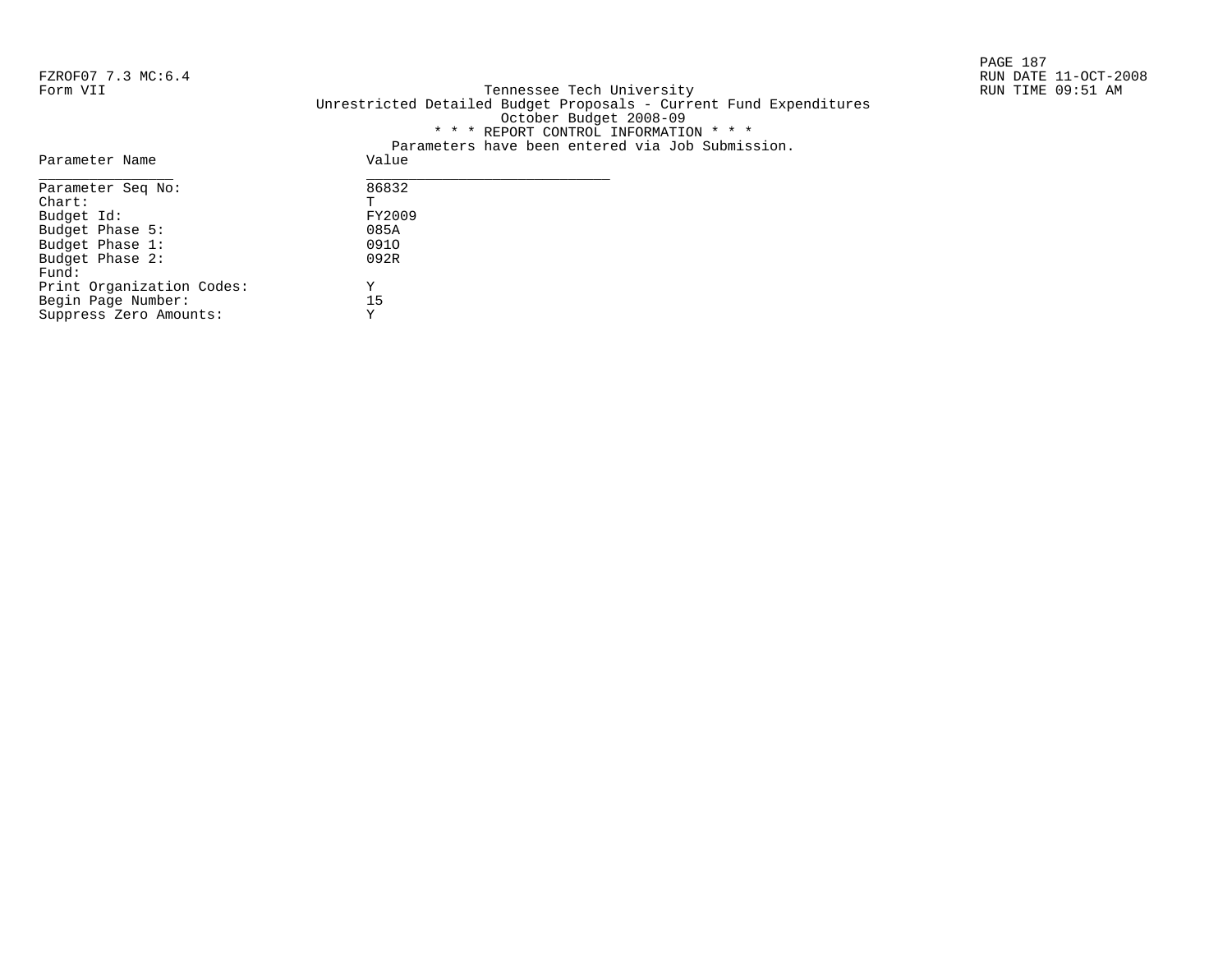#### Form VIII Tennessee Tech University RUN TIME 02:02 PM Summary of Restricted Current Funds Available and Applied October Budget 2008-09

|                                                 | Actual<br>$2007 - 08$               | July<br>Budget<br>$2008 - 09$ | October<br>Budget<br>$2008 - 09$ | % Change<br>October<br>Over<br>Actual |
|-------------------------------------------------|-------------------------------------|-------------------------------|----------------------------------|---------------------------------------|
| Restricted Revenues                             |                                     |                               |                                  |                                       |
| 9004 Tuition and Fees                           |                                     |                               | 140,625 145,000 145,000          | 3.11                                  |
| 9005 Federal Grants and Contracts               |                                     |                               |                                  | 2.32                                  |
| 9010 State Appropriations: Center of Excellence | $3,930,800$ $3,930,800$ $3,758,200$ |                               |                                  | $-4.39$                               |
| 9027 State Appropriations: Special Allocations  | 700,900                             | 700,900                       | 700,900                          | 0.00                                  |
| 9035 State Grants and Contracts                 |                                     |                               | 19,127,901 18,950,000 19,300,000 | 0.90                                  |
| 9040 Local Grants and Contracts                 | 108,060                             | 40,000                        | 75,000                           | $-30.59$                              |
| 9045 Private Grants & Contracts                 |                                     |                               | 458,944 490,000 480,000 458,944  | 4.59                                  |
| 9047 Private Gifts                              |                                     | 574,470 600,000               | 550,000                          | $-4.26$                               |
| 9050 Endowment Income                           |                                     | 168,787 175,000               | 170,000                          | 0.72                                  |
| 9055 Other Income                               |                                     | 645,864 450,000               | 650,000                          | 0.64                                  |
| Total Restricted Revenues                       |                                     | 42,372,628 42,331,700         | 42,729,100                       | 0.84                                  |
| Restricted Expenditures                         |                                     |                               |                                  |                                       |
| 9205 Instruction                                | 1,839,827                           |                               | 1,475,000 1,850,000              | 0.55                                  |
| 9210 Research                                   | 10,458,677                          | 9,500,000                     | 10,700,000                       | 2.31                                  |
| 9215 Public Service                             | 2,588,423                           | 3,000,000                     | 2,575,000                        | $-0.52$                               |
| 9220 Academic Support                           |                                     | 341,409 320,000               | 340,000                          | $-0.41$                               |
| 9225 Student Services                           |                                     |                               | 531,623 410,000 525,000          | $-1.25$                               |
| 9230 Institutional Support                      | 239,732                             |                               | 200.000 240.000                  | 0.11                                  |
| 9235 Operation & Maintenance of Plant           | 1,291,065                           |                               | 360,000 1,000,000                | $-22.54$                              |
| 9240 Scholarships and Fellowships               |                                     | 24,833,602 25,500,000         | 25,000,000                       | 0.67                                  |
| 9305 Auxiliary Enterprises                      | 2,469                               | 18,000                        | 5,000                            | 102.51                                |
| Total Restricted Expenditures                   |                                     | 42,126,827 40,783,000         | 42,235,000                       | 0.26                                  |